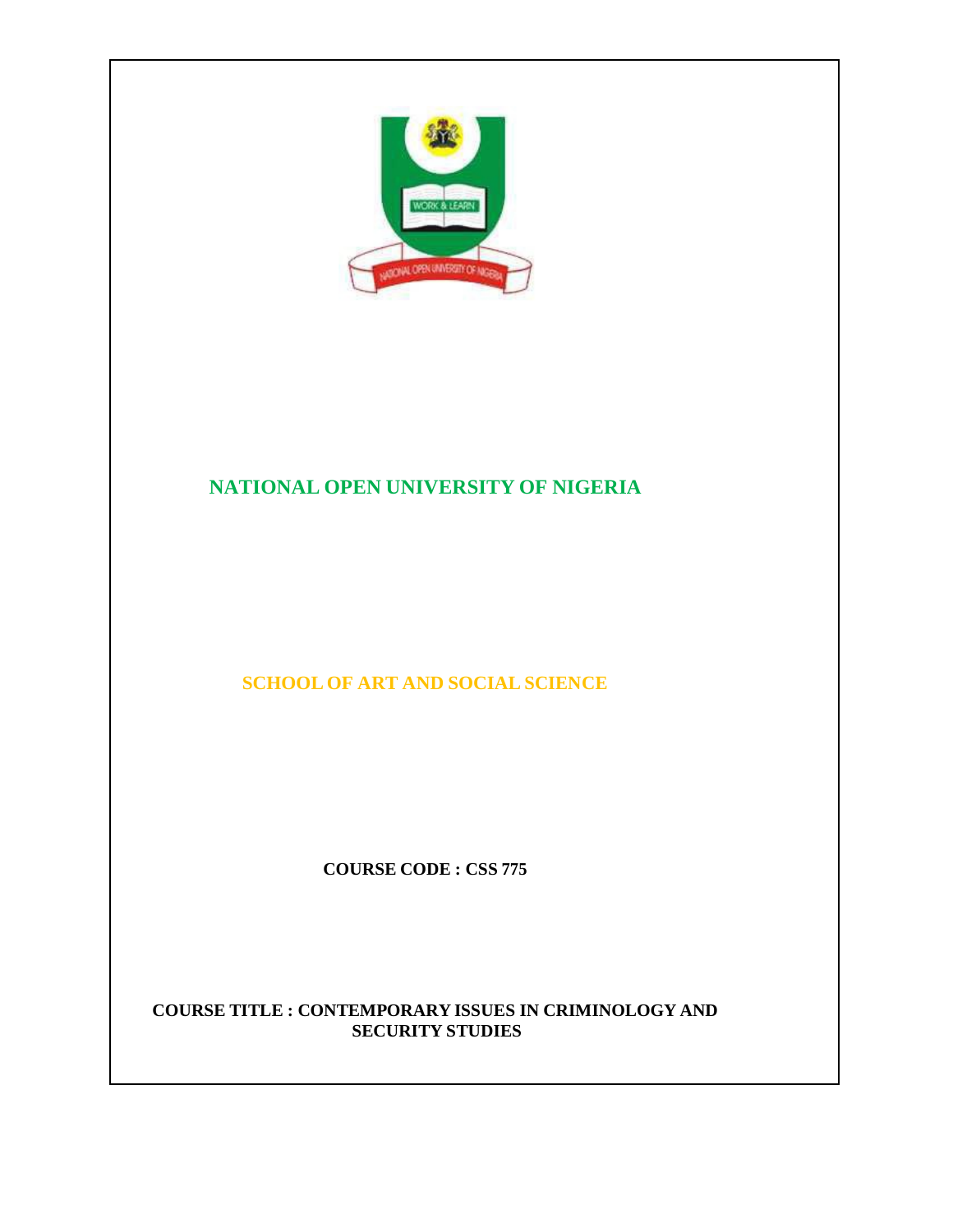# **COURSE GUIDE**

# **CSS 775 CONTEMPORARY ISSUES IN CRIMINOLOGY AND SECURITY STUDIES**

| Dr. K. U. Omoyibo (Developer/Writer) - UNIBEN   |
|-------------------------------------------------|
| Dr. M. A. Atere (Editor) - OSU                  |
| Dr. T. Adeniyi Adegoke Coordinator) - NOUN      |
| Prof. Abdul R. Yesufu (Programme Leader) - NOUN |
|                                                 |

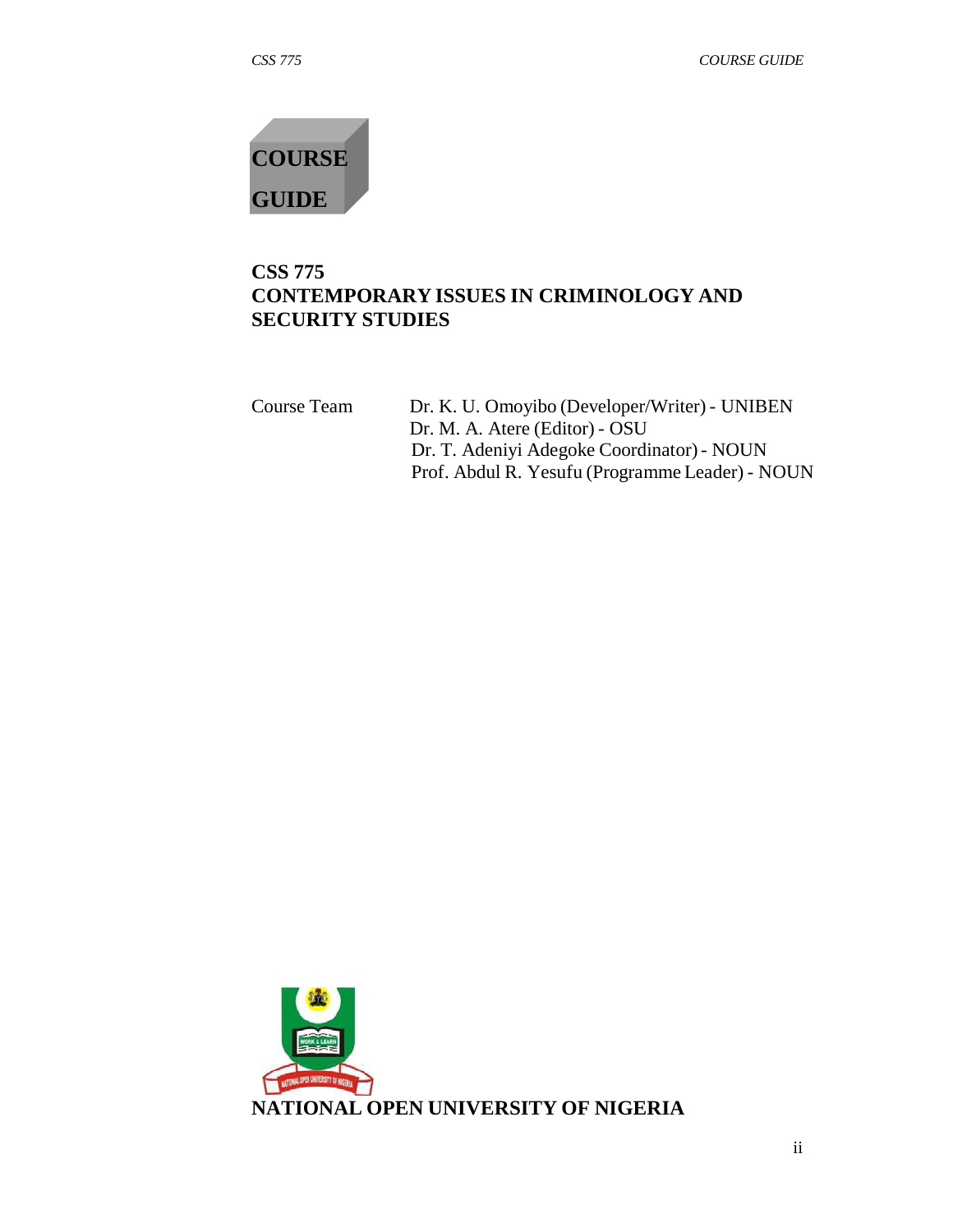National Open University of Nigeria Headquarters 14/16 Ahmadu Bello Way Victoria Island Lagos

Abuja Office No. 5 Dar es Salam Street Off Aminu Kano Crescent Wuse II, Abuja Nigeria

e-mail: centralinfo@nou.edu.ng URL: www.nou.edu.ng

Published by; National Open University of Nigeria

First Printed 2010

ISBN: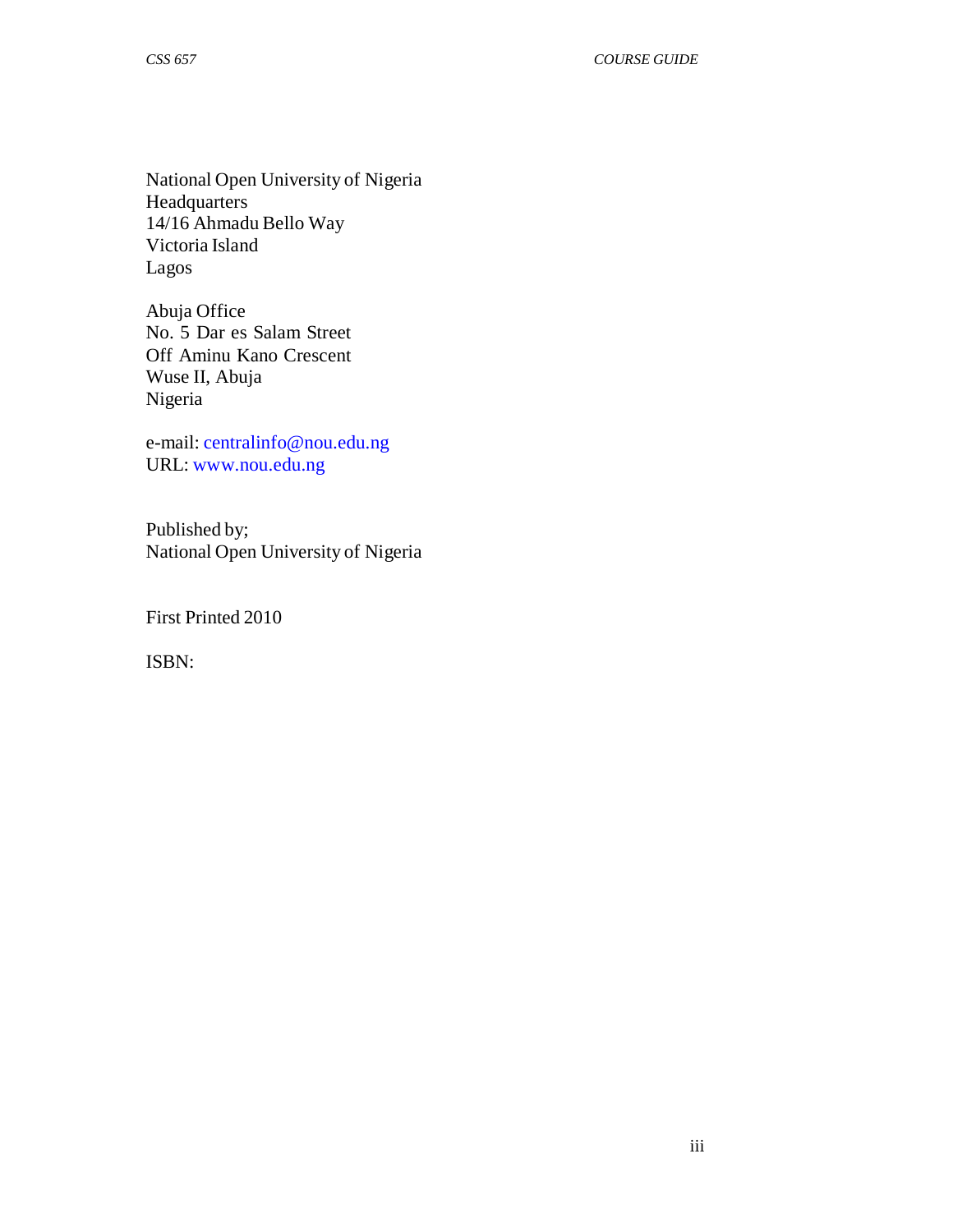# **CONTENTS PAGE**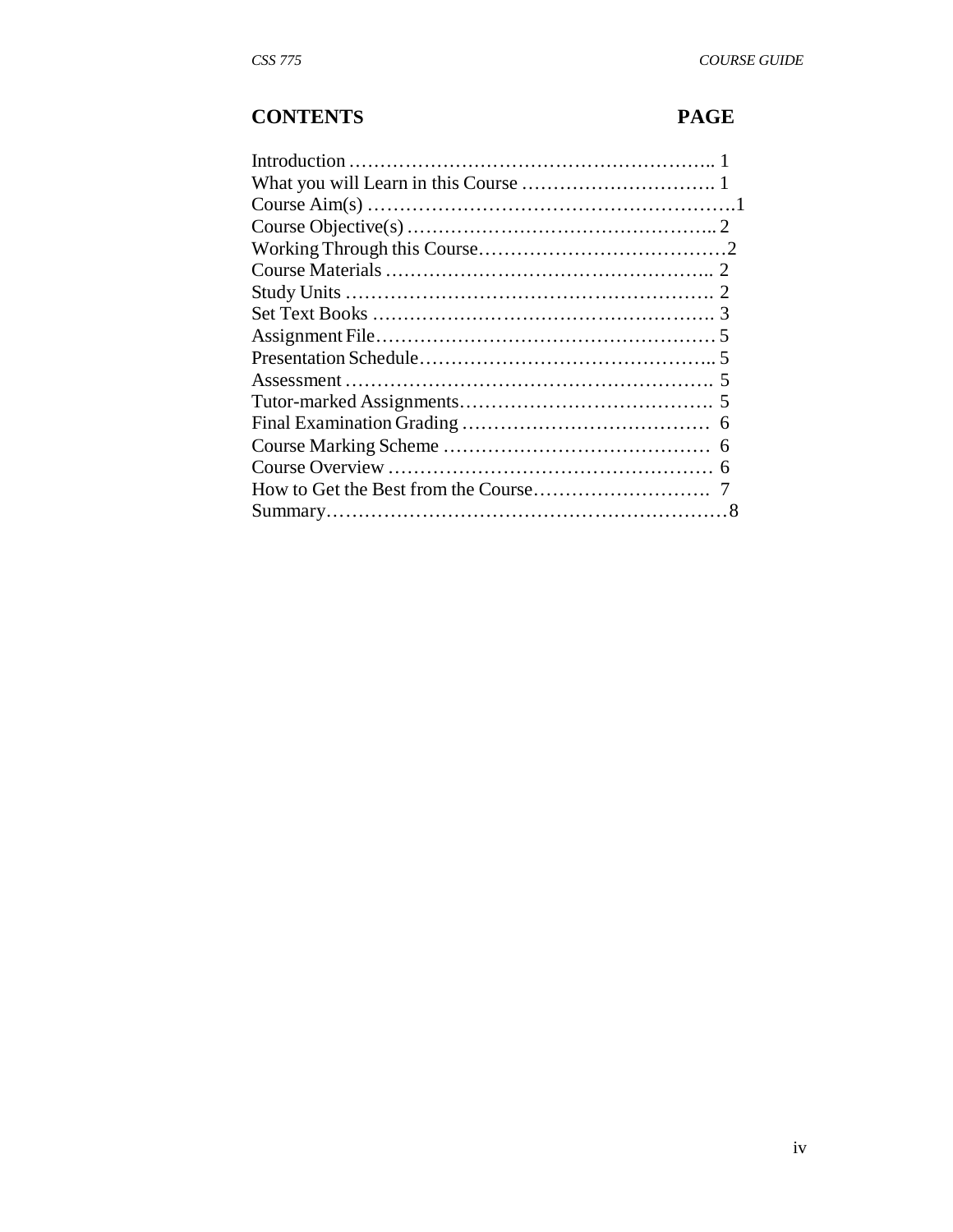#### **Introduction**

CSS 757: Contemporary issues in Criminology and Security Studies is a one -Semester 3 Credit Unit course. The course is available toward the award of Postgraduate Diploma course in Criminology and Security Studies. The course material can also be useful for students of Sociology, Law, and other social sciences disciplines. Besides these, others who wish to broaden their knowledge of crime, deviance and delinquency, especially in understanding technicalities of crime and security in contemporary Nigerian society.

This Course is made up of 21 units. It will begin with general introduction to Criminology and dwell on the history, theories and critical questions/issues of criminal science and issues of security studies.

The course guide tells you briefly what the course is about, what you are expected to know in each unit, what course materials you will be using and how you can work your way through the materials. It also emphasizes the need for Tutor-Marked Assignments (TMAs). Detailed information on TMAs is found in a separate file, which will be sent to you later. There are periodic tutorial classes that are linked to this course.

#### **What you will Learn in this Course:**

The course will examine the nature, scope and theories of criminology as a district field of crime and criminals in human societies. It will also identify contemporary crimes and security agencies/organizations, the management of contemporary crimes such as kidnapping, militancy, religious/ethnic crises, community crimes, cyber theft, terrorism, scientific robbery, corporate prostitution etc. which are common issues in recent times in Nigeria. security agencies like the Police, vigilante groups, the courts and other criminal justice outfits (prisons) would be examined in an attempt to understand their efficacy in the process of decriminalizing society.

#### **Course Aims:**

The course is aimed at equipping students with a sound and holistic knowledge in both the theories and practice of criminology and security study, as well as helping the student to appreciate the applications of criminology and security study in different socio-cultural context.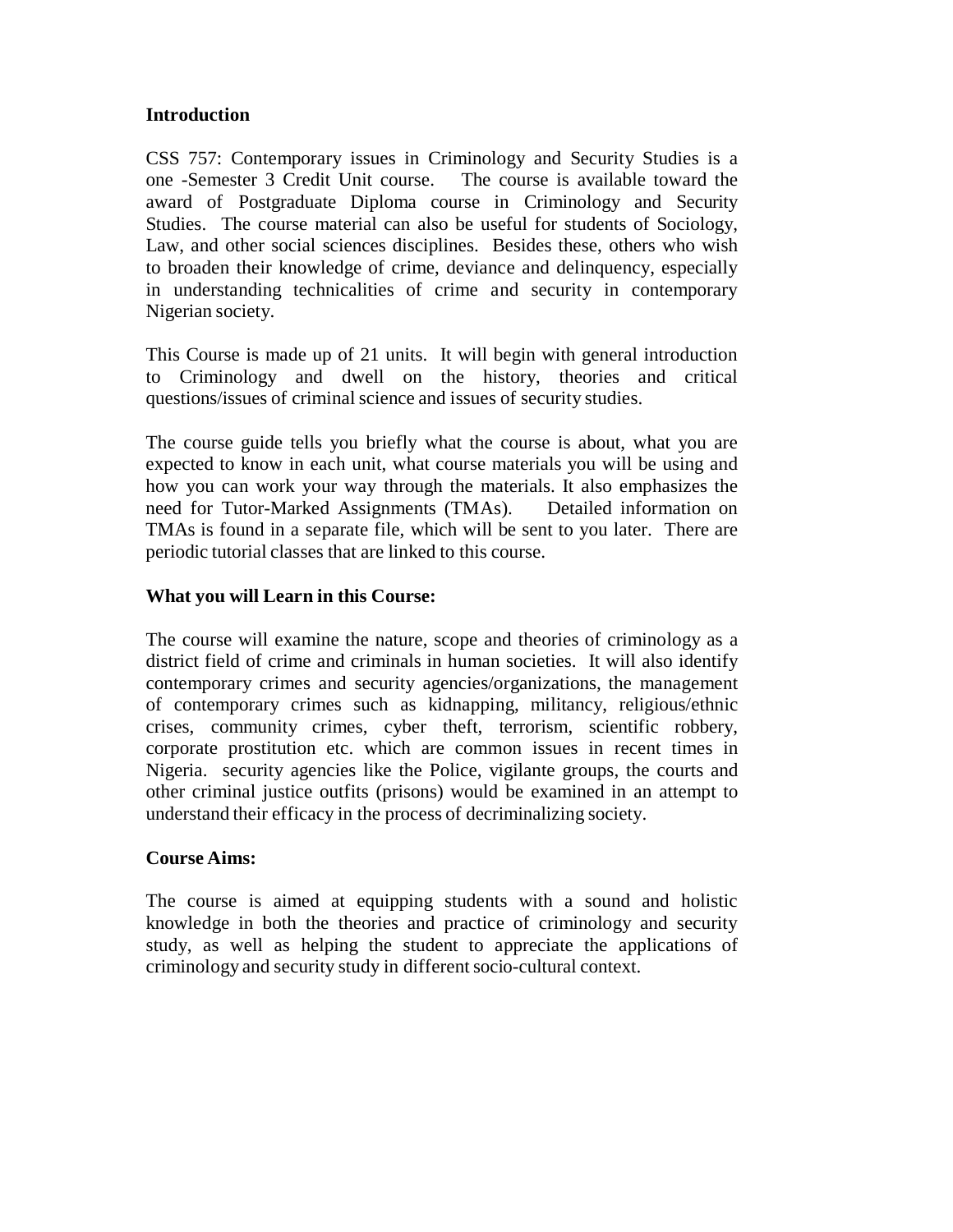#### **Course Objectives:**

The course will help students to achieve the following objectives:

To provide students with a broad and well balanced theories and methods of this course.

To instill in students an appreciation of the importance of Criminology and Security Studies in Contemporary World Affairs.

To cultivate in students the ability to apply their knowledge and skills of the course to the understanding and solution of societal problems in Nigeria and elsewhere.

To develop in students a range of useful competencies in employment whether public, private or self employment.

#### **Working Through This Course:**

To complete this course, you are required to read the study units, read the recommended books and the other materials provided by the national Open University (NOUN). Each unit contains self-assessment exercise, and at points during the course you are required to submit assignments for assessment purposes. At the end of this course, there is a final examination. Below, you will find listed all the components of the course and what you have to do.

#### **Course Materials:**

Major Component of the course are:

- (1) Course Guide
- (2) Study Units
- (3) Textbooks
- (4) Assignment files
- (5) Presentation Schedule

You must obtain these materials. You may contact your tutor if you have problems on obtaining the text materials.

#### **Study Units**

There are twenty-one study Units. They are listed as follows:

#### **Module 1: General Introduction:**

- Unit 1 The Field of Criminology
- Unit 2 Research Methods in Criminology
- Unit 3 Crime and Criminality
- Unit 4 Types and Characteristics of Crime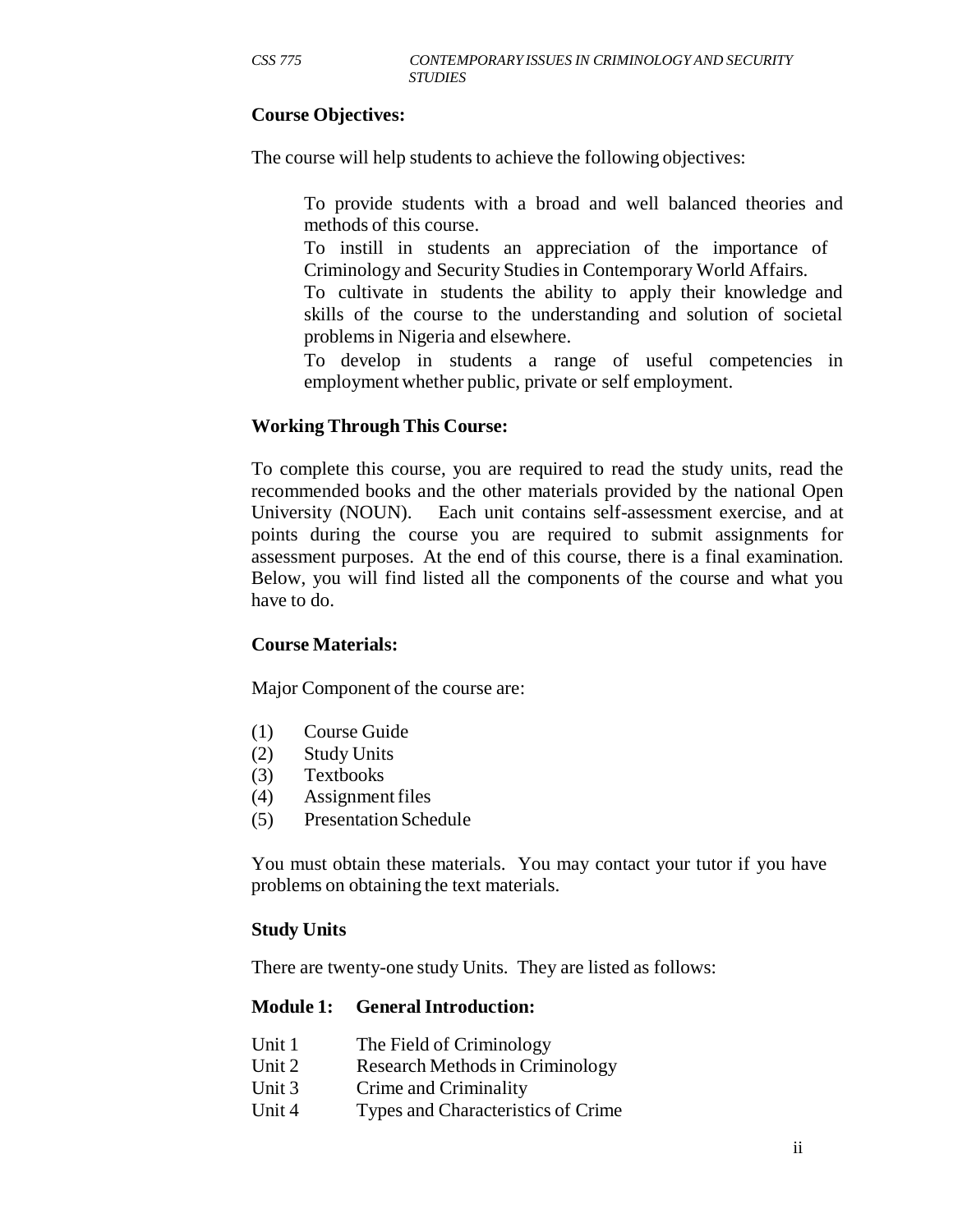#### **Module 2 Criminological Theories:**

| Unit 1 | Deviance and Crime |  |
|--------|--------------------|--|
|        |                    |  |

Unit 2 Criminological Theories

#### **Module 3 Crime Control/Criminal Justice Systems**

| Unit 1 | Punishment as Social Control |  |
|--------|------------------------------|--|
|        |                              |  |

- Unit 2 Criminal Justice System in Nigeria
- Unit 3 Crime Control Mechanisms
- Unit 4 Law Enforcement: the Police
- Unit 5 Court Systems in Nigeria.

#### **Module 4 Corrections**

| Unit 1 | Social Reactions to Crime: Correctional Institution (Prison) |
|--------|--------------------------------------------------------------|
| Unit 2 | <b>Community Corrections</b>                                 |
| Unit 3 | Juvenile Institutions and Juvenile Corrections               |
| Unit 4 | Informal Agencies of Crime Control.                          |

#### **Module 5 Issues in Crime:**

- Unit 1 Media and Crime
- Unit 2 Organisational Criminality
- Unit 3 Gender and Crime
- Unit 4 Socio-cultural Environment of Crime
- Unit 5 Professional Ethics, Law Enforcement and Security Management
- Unit 6 Human rights and Social Justice in Nigeria.

Each unit contains a number of self tests. In general, these self-tests question you on the material you have just covered or require you to apply the material in some ways, and thereby help you to gauge your progress and to reinforce your understanding of the material. Together with your tutor-Marked Assignments, these exercises will assist you in achieving the stated learning objectives of the individual units and of the course.

#### **Set Textbooks**

- Clark, D.I.C. (2008). Criminology. Warri: Toye Clark Publishing Company.
- Clark, D.I.C. (2009). *Sociology of Deviant and Criminal Behaviours*. Benin City: Temisanren Publishers.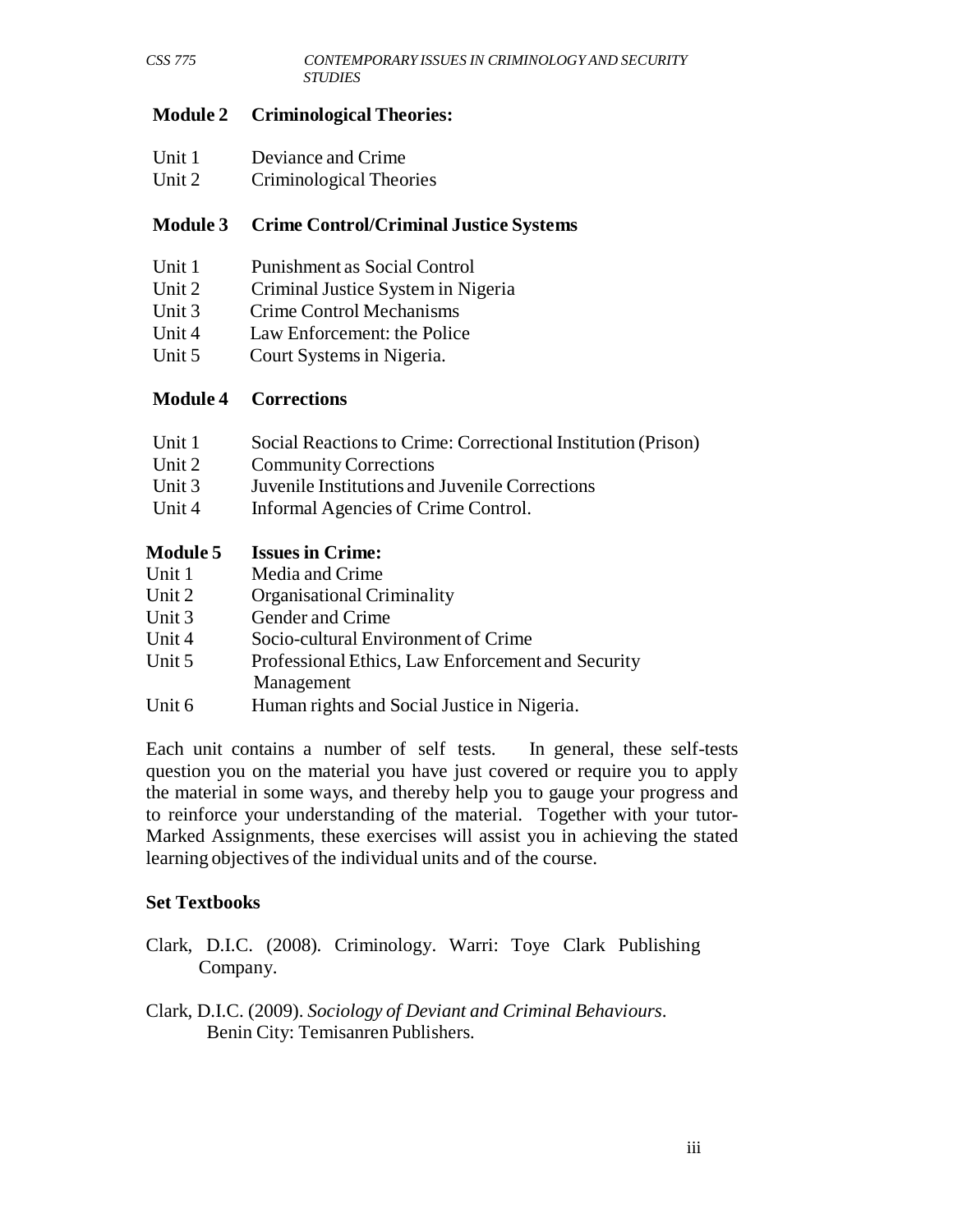- Covington, J. and Ralph B. Tylor (1991). "Fear of Crime in Urban Residential Neighbourhood and its Implications". *The Sociological Quarterly* 32, 231-249.
- Crowe, T. D. (1991). *Crime Prevention Through Environmental Design: Applications of Architectural Designs and Space Management Concepts.* London: Heinemann/Butterworth.
- Igbinovia, et al (2003). *Crime and Delinquency in Nigeria: Theories, Patterns and Trends.* Benin City: Kryme Monitor Books.
- Igbinovia, et al (2003). Deviance: *Nature, Theories, Typologies and Trends.* Benin City: Kryme Monitor Books.
- Igbinovia, et al (2005). *Sociology and the Study of Social Problems*. Benin City: Kryme Monitor Books.
- Johnson, E. H. (1968). *Crime, Correction and Society*. Honewood, Ill: The Dorsey Press,
- Levine, et al (1991). *"Study Guide to Accompany Sociology: An Introduction.* New York: McGraw Hill.
- Marshall, G. (1998). *Oxford Dictionary of Sociology.* New York*:* Oxford University Press.
- Obarisiagbon, I. (1999). *Criminology: A Socio-Legal Approach*. Akure.Sylva Publications.
- Pollak, O. (1950). *The Criminality of Women*. Philadelphia: University of Philadelphia Press, USA.
- Reid, S. T. (1997). *Crime and Criminology*. Eight Edition. New York: McGraw-Hill.
- Siegel, J. L. (1995). Criminology*: Theories, Patterns, and Typologies.* New York: West Publishing Company.
- Sellin, T. (1970). "A Sociological Approach" in *The Sociology of Crime*  and Delinquency. 2<sup>nd</sup> Edition. Edited Marvin E. Wolfgang, et al. New York: John Wiley.
- Smart, C. (1976). *Women Crime and Criminology.* London: Routledge and Kegan Paul.

Sykes, et al (1992). *Criminology.* 2nd Edition. New York: McGraw-Hill.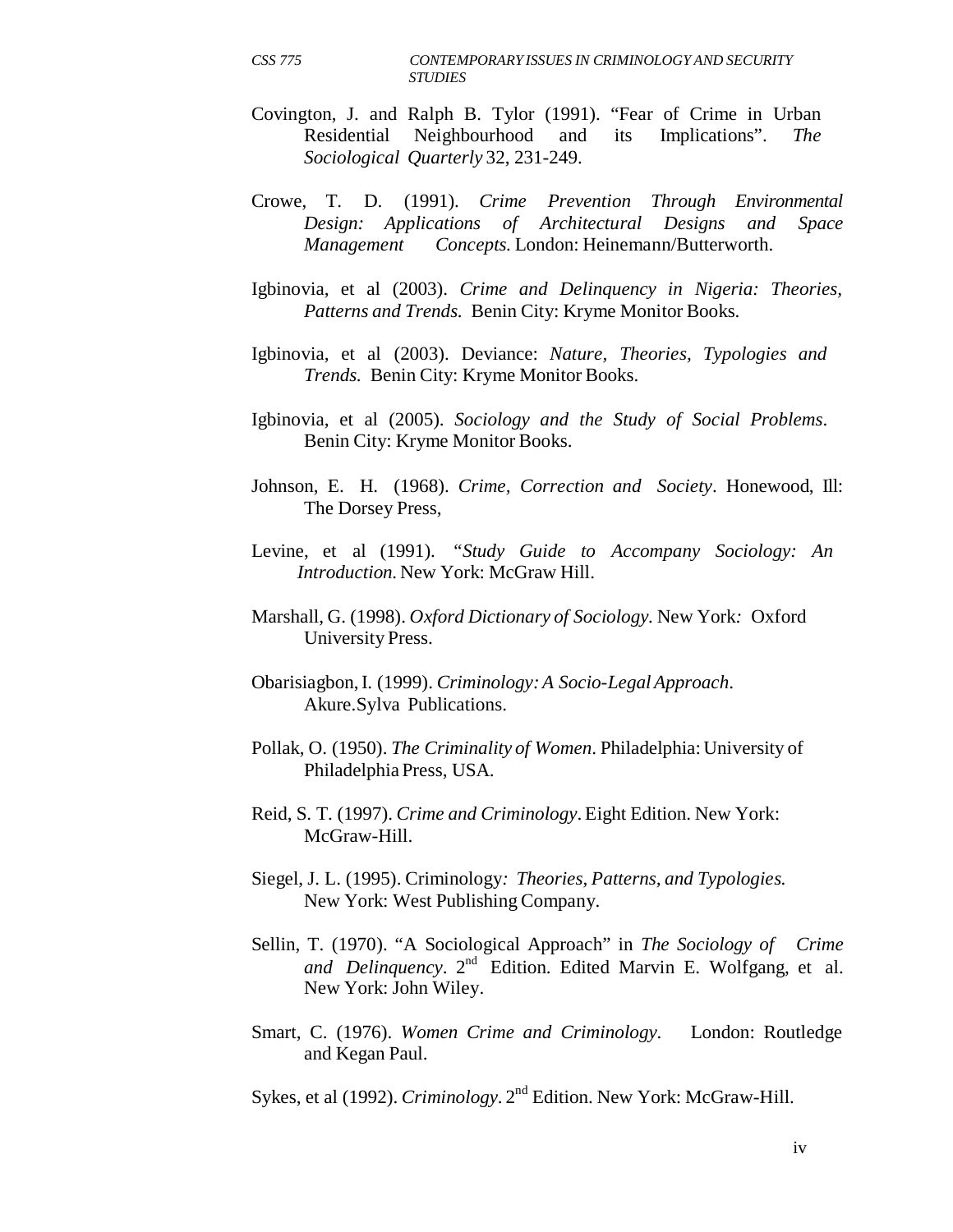Trojanowicz, R. and Bonnie, B. (1990). *Community Policing: A Contemporary Perspective*. Cincinnati: Anderson Publishing Company.

The 1999 Constitution of the Federal Republic of Nigeria (original).

Thomas, W. C. and Hepburn, J. R. (1983). *Crime, Criminal Law and Criminology.* Iowa: WMC Brown Publishers.

#### **Assignment File**

In this file you will find all the details of the work you must submit to your tutor for marking. The marks you obtain from these assignments will count toward the final mark you obtain for this course. Further information on assignment will be found in the assignment file itself and later in this Course Guide in the section on assignment.

#### **Presentation Schedule**

The "Presentation Schedule" included in your course materials gives you the important dates for the completion of your tutor marked assignments and attending tutorials. Remember, you are required to submit all your assignment as and when due.

#### **Assessment**

There are two aspects to the assessment of this course. First, are the tutor marked assignments; Second, there is a written examination. While working on your assignments, you are expected to apply information and knowledge acquired during this course. The assignments must be submitted to your tutor for formal assessment in accordance with the deadlines stated in the assignment file. The work you submit to your tutor for assessment will count for 30% of your total course mark. At the end of the course, you will need to sit for a final three-hour examination. This will also count for 70% of your total course mark.

#### **Tutor Marked Assignments (TMAs);**

There are forty-two tutor assignments in this course. You need to submit all the assignments. The best three (this is, the three with the highest grades of Forty-two assignments) will be counted. The total mark of the best three will be 30% of your total Course Mark.

Assignments for the units in this course are contained in the assignment file. You should be able to complete your assignments from the information and materials contained in your set textbooks, reading and study units.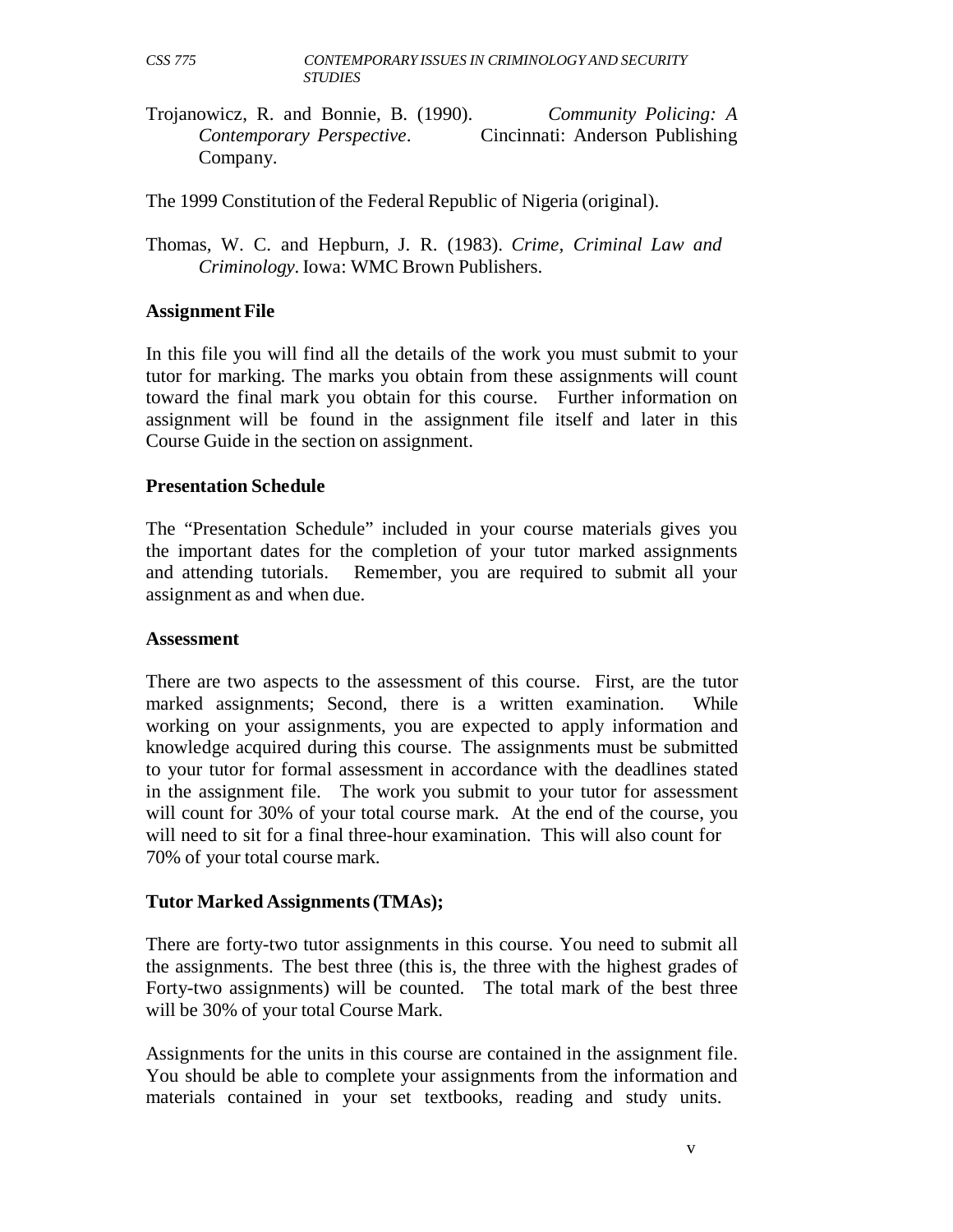However, you are advised to use other references to broaden your view point and provide a deeper understanding of the subject.

#### **Final Examination and Grading**

The examination will consist of questions you will come across in tutor marked assignments. You are therefore advised to revise the entire course after studying the last unit before you sit for the examination.

#### **Course Marking Scheme**

The table below gives a breakdown of the Course Mark:

| <b>Assessment</b>        | <b>Marks</b>                             |  |
|--------------------------|------------------------------------------|--|
| Assignment 1-42          | Three assignments, best three marks of t |  |
|                          | assignments                              |  |
| <b>Final Examination</b> | The Final Examination Counts for 70%     |  |
|                          | overall marks.                           |  |
| Total                    | 100% of Course Marks                     |  |

Table 1: Course Marking Scheme.

#### **Course Overview**

This table brings together the units, the number of works you should take to complete.

| <b>Units</b>   | <b>Title of Work</b>                            | Work's          | Assessment (en |
|----------------|-------------------------------------------------|-----------------|----------------|
|                |                                                 | <b>Activity</b> | of Unit)       |
|                | <b>Course Guide</b>                             |                 |                |
|                | <b>Module 1 General Introduction</b>            |                 |                |
|                | The Field of Criminology                        |                 | Assignment 1   |
| $\overline{2}$ | <b>Research Method in</b>                       | $\overline{2}$  | Assignment 2   |
|                | Criminology                                     |                 |                |
| 3              | Crime and Criminality                           | 3               | Assignment 3   |
| $\overline{4}$ | Types and Characteristics Of Crime              | $\overline{4}$  | Assignment 4   |
|                | <b>Module 2 Criminological Theories</b>         |                 |                |
|                | Deviance and Crime                              | 5               | Assignment 5   |
| $\overline{2}$ | Criminological Theories                         | 6               | Assignment 6   |
|                | Module 3 Crime Control/Criminal Justice Systems |                 |                |
|                | <b>Punishment as Social Control</b>             |                 | Assignment 7   |
| $\overline{2}$ | Criminal Justice System in Nigeria              | 8               | Assignment 8   |
| 3              | <b>Guide Control Mechanisms</b>                 | 9               | Assignment 9   |
| $\overline{4}$ | Law Enforcement: the Police                     | 10              | Assignment 10  |
| 5              | Court Systems in Nigeria                        | 11              | Assignment 11  |
|                |                                                 |                 |                |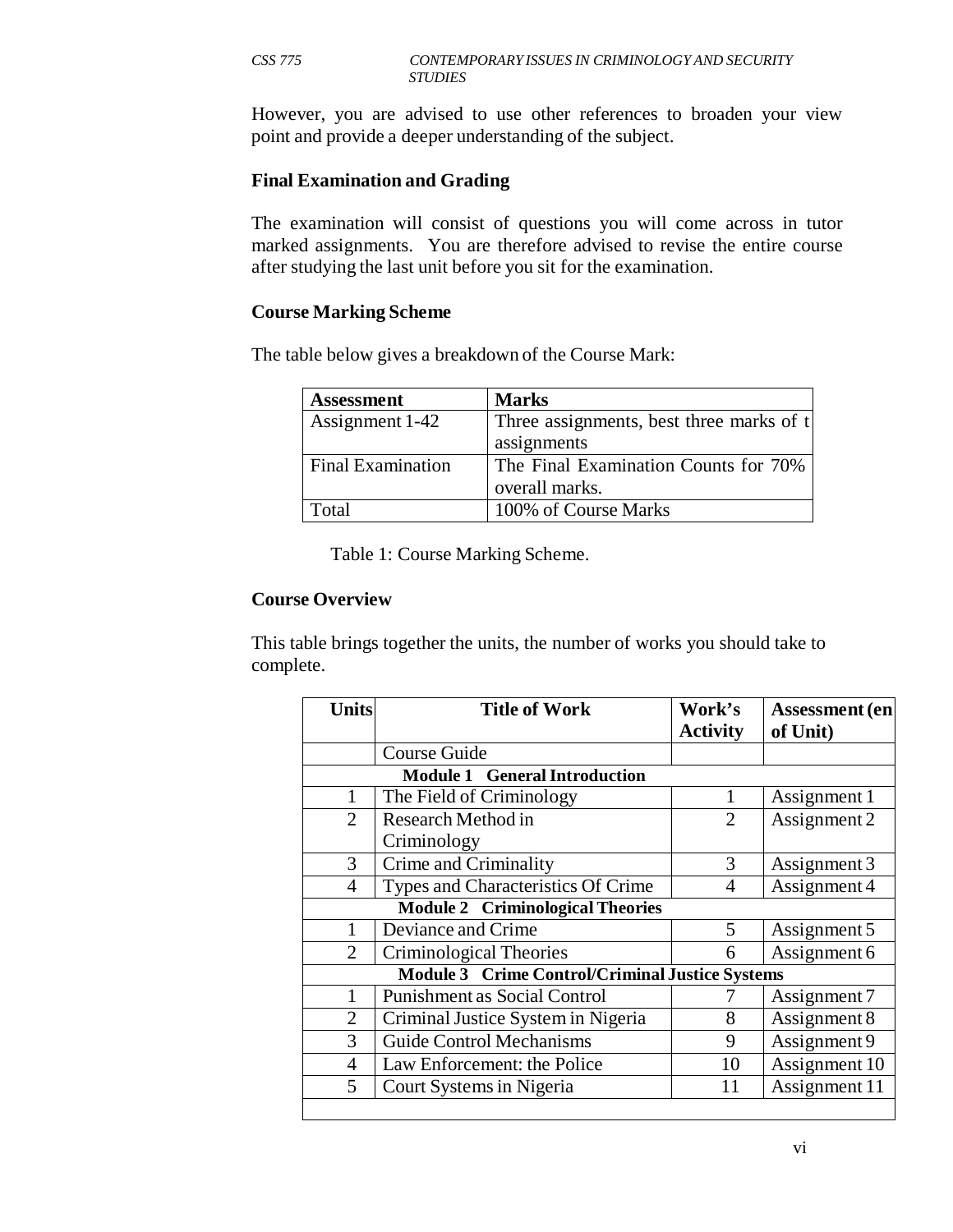| <b>Module 4 Corrections</b> |                                   |    |               |
|-----------------------------|-----------------------------------|----|---------------|
|                             | Social reactions to Crime:        | 12 | Assignment 12 |
|                             | Correction as Institution         |    |               |
|                             | (Prison)                          |    |               |
| $\overline{2}$              | <b>Community Corrections</b>      | 13 | Assignment 13 |
| 3                           | Juvenile Institutions and         | 14 | Assignment 14 |
|                             | Juvenile corrections              |    |               |
| $\overline{4}$              | Informal Agencies of              | 15 | Assignment 15 |
|                             | Crime Control                     |    |               |
|                             | <b>Module 5 Issues in Crime</b>   |    |               |
|                             | Media and Crime                   | 16 | Assignment 16 |
| $\overline{2}$              | <b>Organizational Criminality</b> | 17 | Assignment 17 |
| 3                           | Gender and Crime                  | 18 | Assignment 18 |
| $\overline{4}$              | Socio-cultural Environment        | 19 | Assignment 19 |
|                             | Crime                             |    |               |
| 5                           | Professional Ethics,              | 20 | Assignment 20 |
|                             | Law Enforcement, and              |    |               |
|                             | <b>Security Management</b>        |    |               |
| 6                           | Human Rights and Social           | 21 | Assignment 21 |
|                             | Justice in Nigeria                |    |               |
|                             | Review                            | 22 | Assignment 22 |
|                             | Review                            | 23 | Assignment 23 |

Table 2: Course Overview.

#### **How to Get the Best from this Course**

In distance learning, the study units replace the University Lecturer. This is one of the greatest advantages of the distance learning system. You can read and work through specially designed study materials at your own pace.

Each of the study units follows a common format. The first item is an introduction to the subject matter of the unit and how a particular unit is integrated with the other units and the course as a whole. Following this is a set of learning objectives. These objectives enable you to know what you should be able to do by the time you have completed the unit. The objective should guide your study. After studying the units, you must cross check whether you have achieved the objectives. If you adhere strictly to this art of checking whether the objective is achieved or not, you will definitely improve your chances of passing the course.

The main body of the unit guides you through the required reading from other sources. This will usually be either from your set textbooks or from a "reading" section. Whenever you need help do not hesitate to call and ask your tutor to provide it.

1. Read through this Course Guide thoroughly.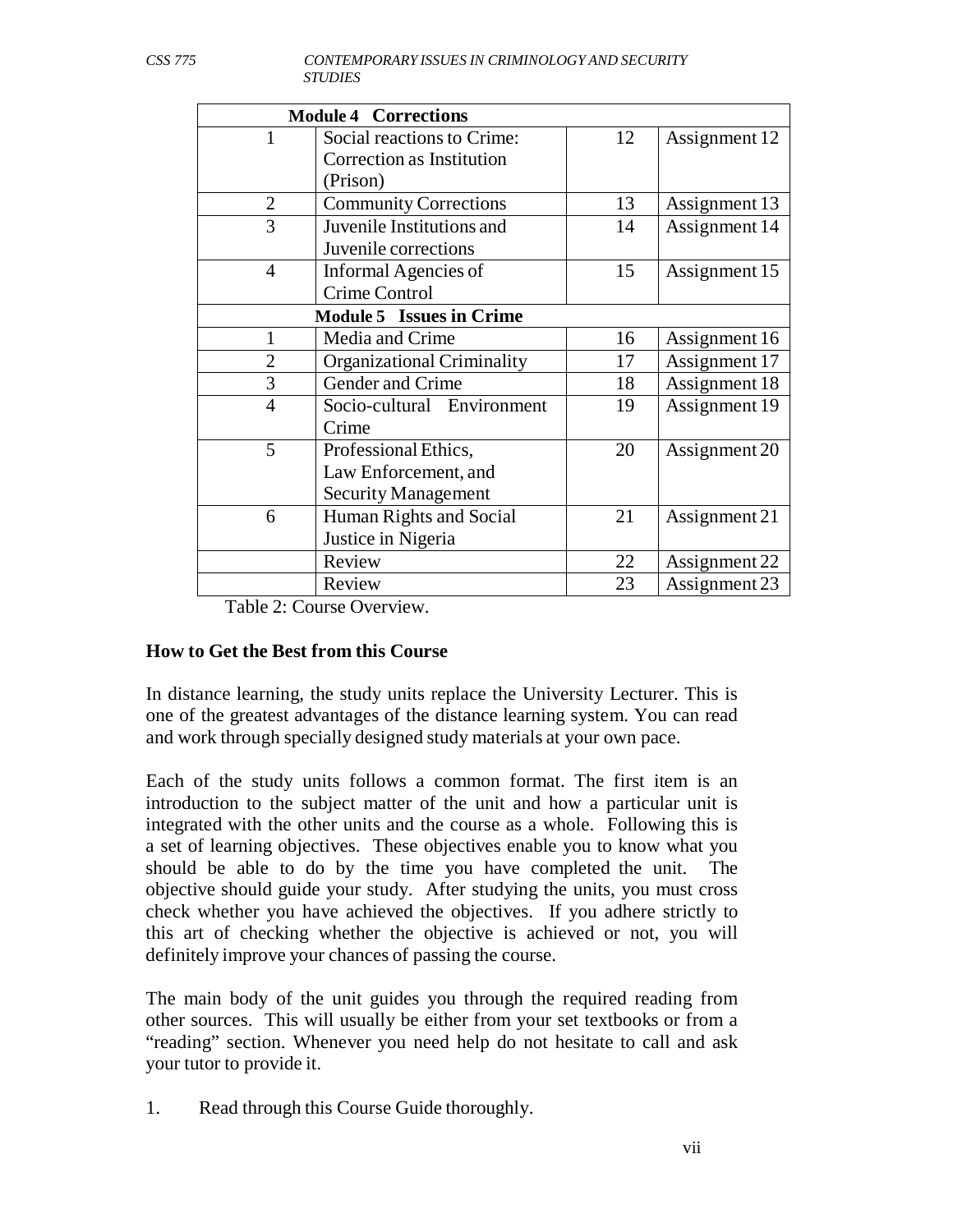- 2. Plan your study schedule. You should refer to the "course overview" for more details. Find out the time you are expected to spend on each unit and when and how to turn in your assignments.
- 3. Stick to your study schedule. Don't allow anything to get you distracted.
- 4. Turn to Unit 1 and read the introduction and objectives for the unit.
- 5. Gather the study materials you need. All you need or a unit is given in the "overview" at the beginning of each unit. The study unit you are working on and one of your set books should be on your desk at the same time.
- 6. Work through the unit. The content of the unit has been arranged in a sequential order. Instructions would be given on where to read from your set textbooks or other articles. Use the unit to guide your reading.
- 7. Review the objectives of each study unit to confirm you have achieved them.
- 8. Don't proceeds to the next unit, until you are sure you have achieved the objective of the unit you are working on.
- 9. Don't await until your assignment is returned before working on the next unit. Keep to your schedule.
- 10. When you complete the last unit, you can be preparing for exams. Be sure that you have achieved the unit objectives (listed at the beginning of each unit) and the course objective (listed in the Course Guide).

#### **Summary**

CSS 657 will lead you to a general introduction into the Field of Criminology and Module 1; while Module 2 will focus extensively on Criminological theories, and Modules 3, 4 and 5 will dwell on Crime Control/Criminal Justice System (CJS0, Corrections and Issues in Crime respectively, that deals on the issue of security studies.

On successful completion of this course, you be able to answer questions such as:

1. What is Criminology; Crime; Deviance and Criminality?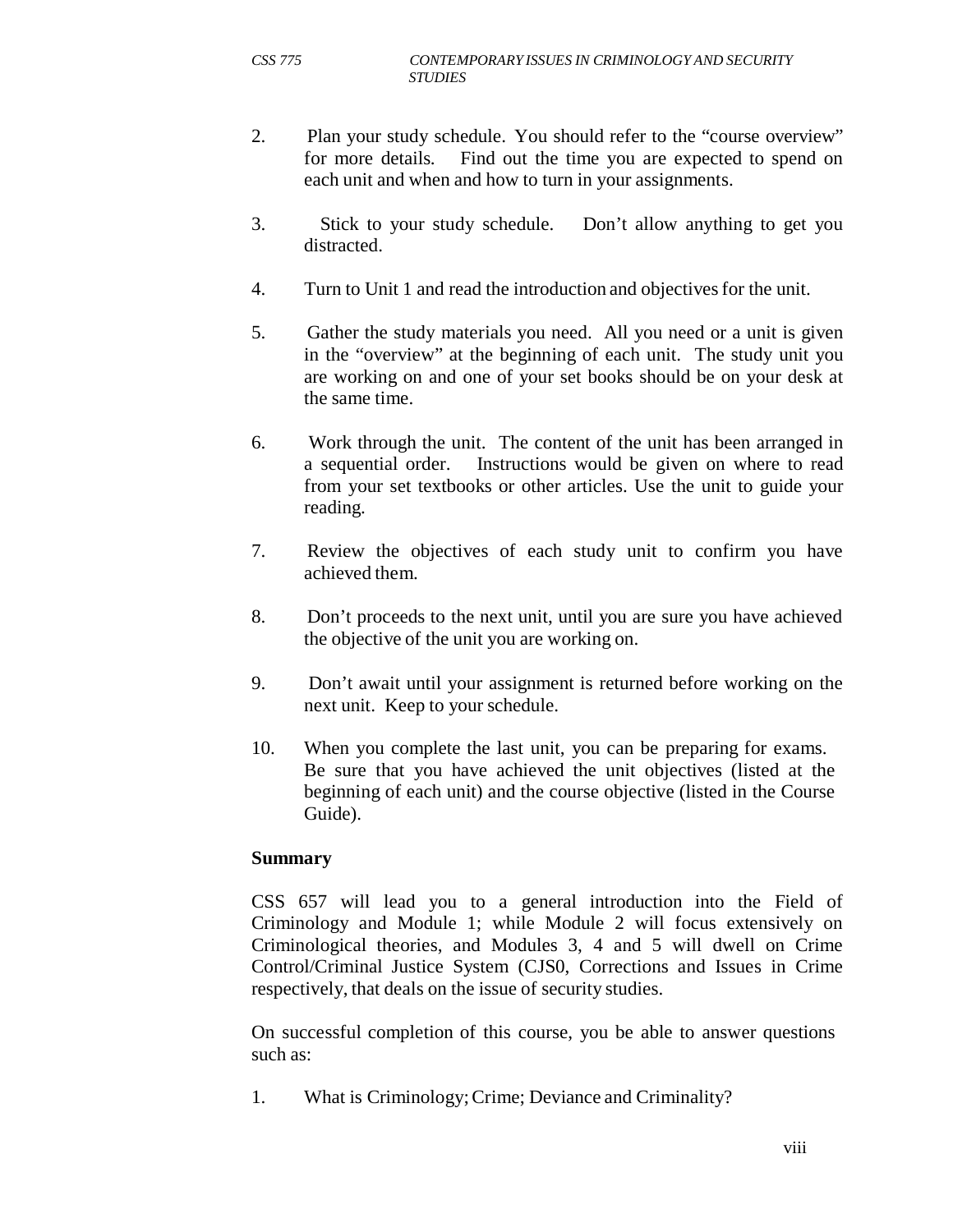- 2. What are corrections in Criminology and Security Studies?
- 3. What constitutes the Criminal Justice System (CJS0 in Nigeria.
- 4. What are the Contemporary issues in Criminology and Security Studies e.g. Media and Crime, organized Crimes, Gender Component in crimes, Ethics of Professionals in Crime Management, Human Rights and Social Justice etc.

The questions you will be able to answer should not be limited to the ones above. Contemporary Issues in Criminology and Security Studies as a course you will find interesting and stimulating – and I implore you to each week try and go through all your assignments and also engage in some practical exercises to ensure that you master this course.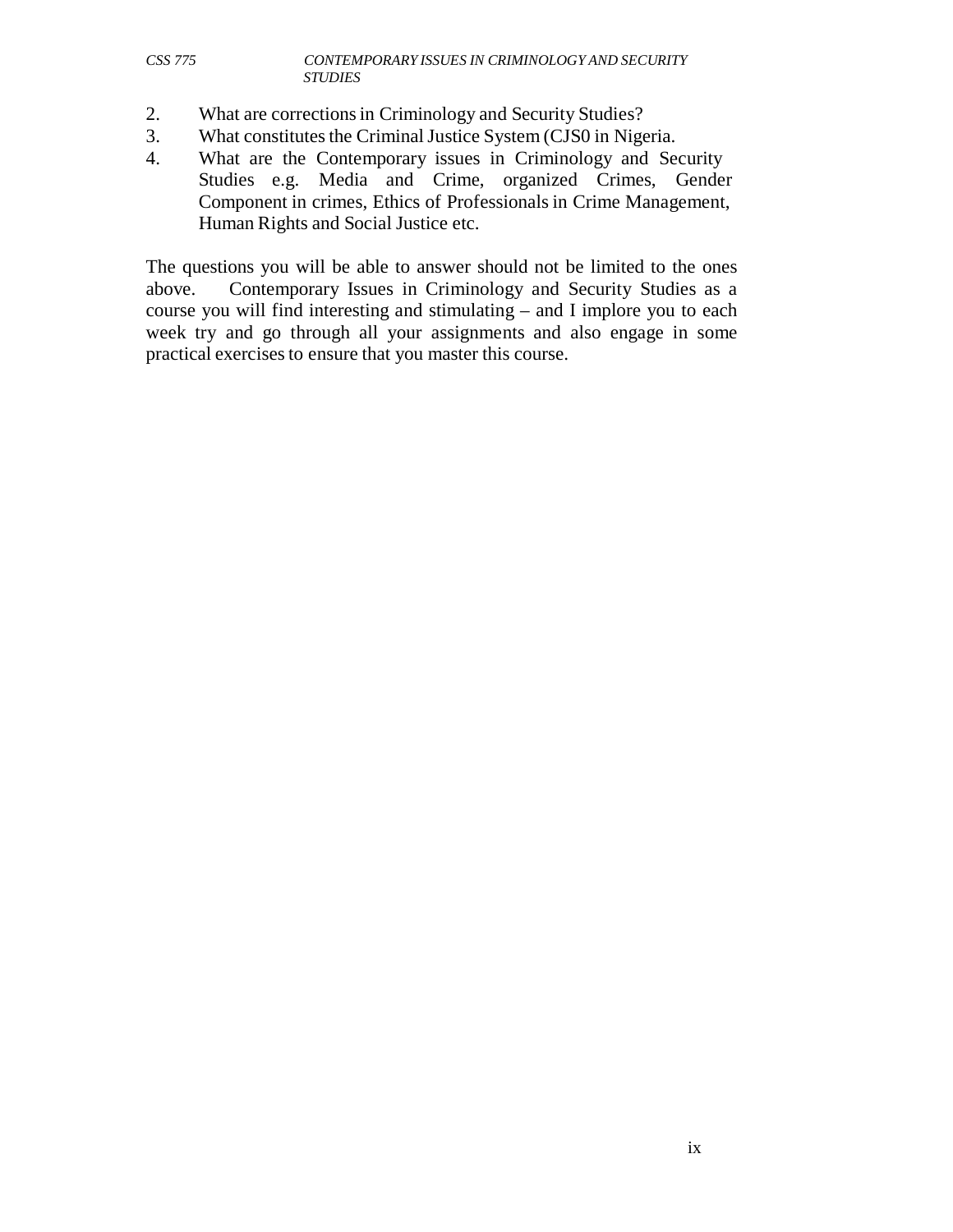| CSS 775                     | CONTEMPORARY ISSUES IN CRIMINOLOGY AND SECURITY<br><b>STUDIES</b>                                                                                                                |
|-----------------------------|----------------------------------------------------------------------------------------------------------------------------------------------------------------------------------|
| Course Code<br>Course Title | CSS 657<br>Contemporary Issues in Criminology and Security<br><b>Studies</b>                                                                                                     |
| Course Team                 | Dr. K. U. Omoyibo (Developer/Writer) - UNIBEN<br>Dr. M. A. Atere (Editor) - OSU<br>Dr. T. Adeniyi Adegoke Coordinator) - NOUN<br>Prof. Abdul R. Yesufu (Programme Leader) - NOUN |



**NATIONAL OPEN UNIVERSITY OF NIGERIA**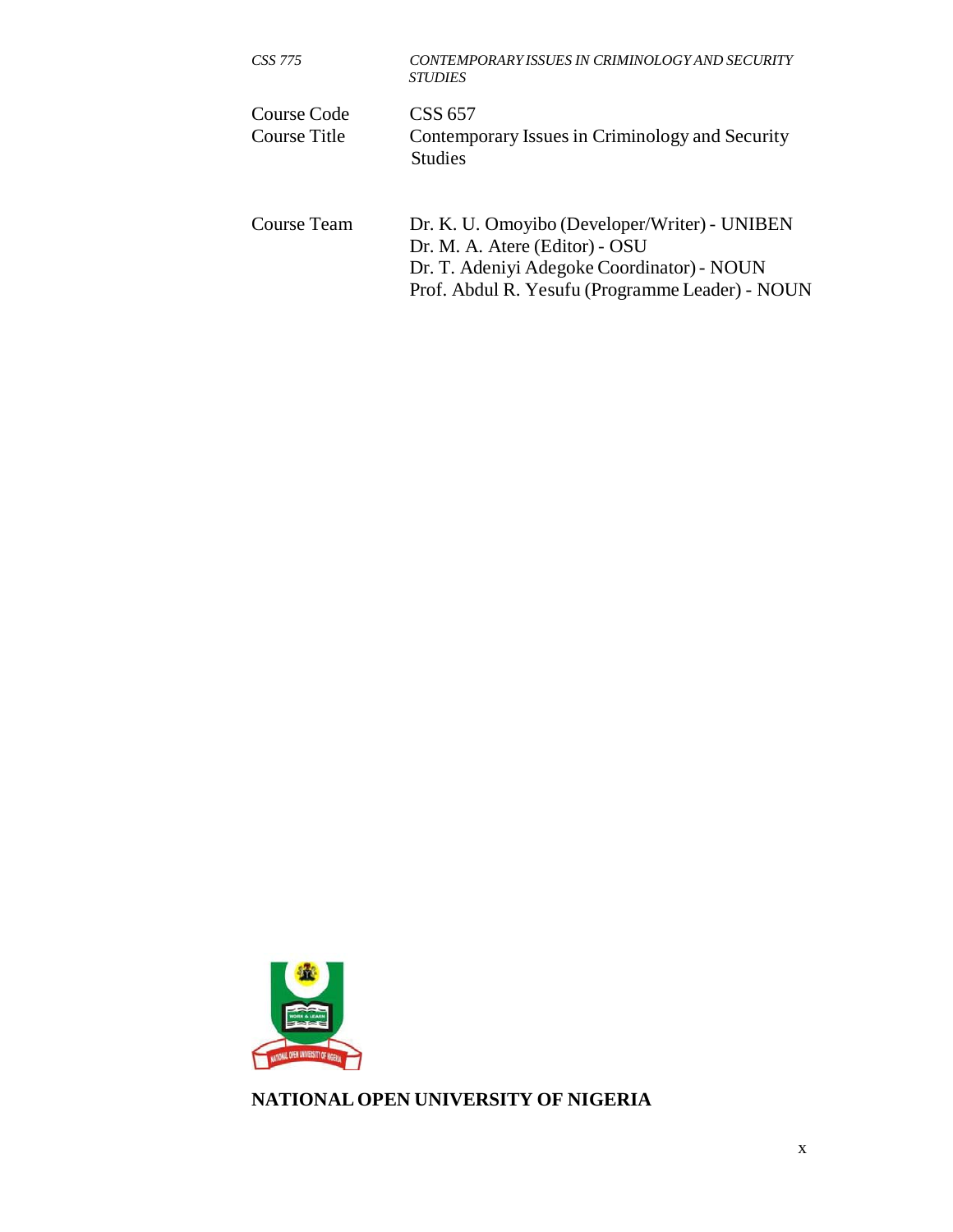National Open University of Nigeria Headquarters 14/16 Ahmadu Bello Way Victoria Island Lagos

Abuja Office No. 5 Dar es Salam Street Off Aminu Kano Crescent Wuse II, Abuja Nigeria

e-mail: centralinfo@nou.edu.ng URL: www.nou.edu.ng

Published by: National Open University of Nigeria

First Printed 2010

ISBN: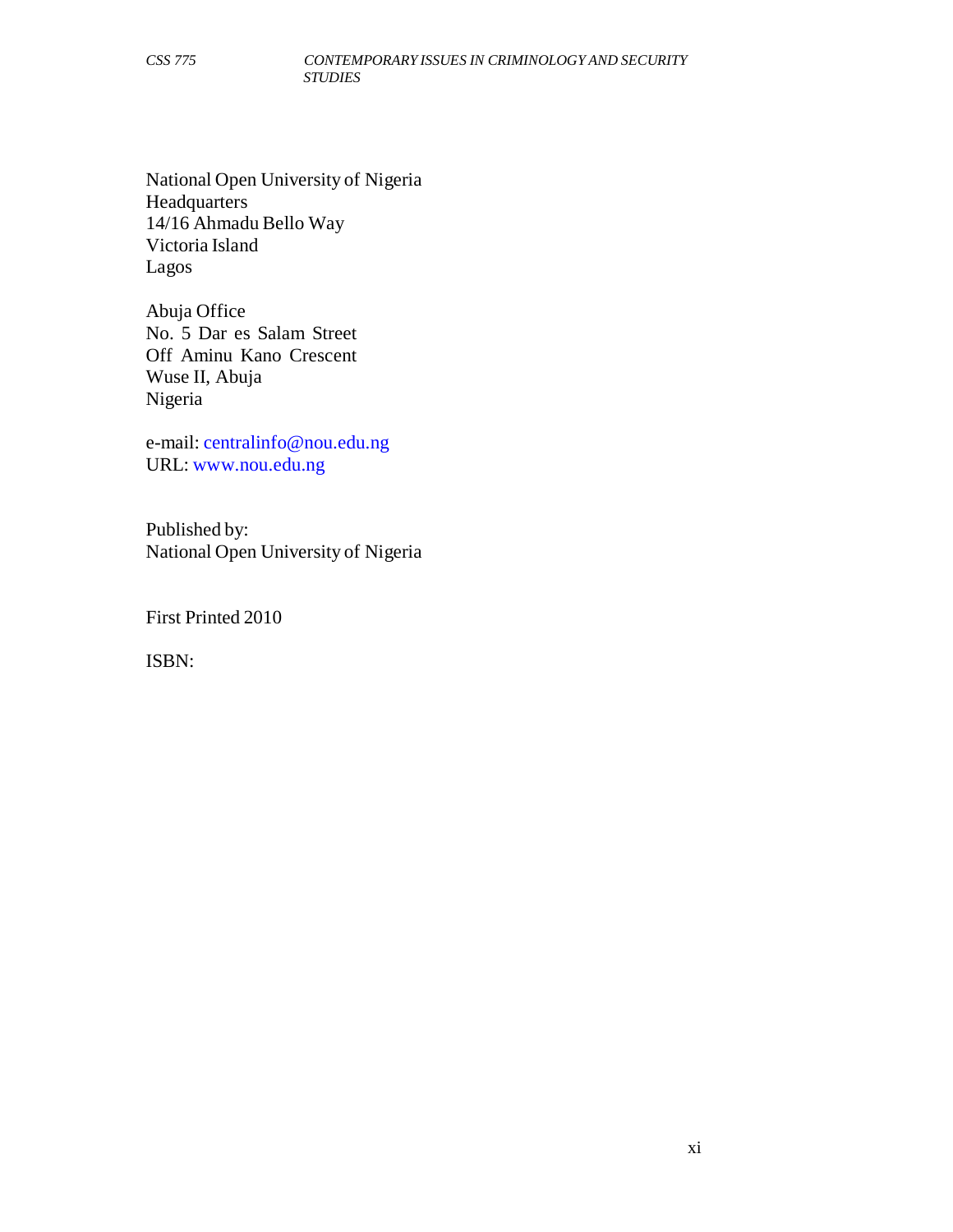# **CONTENTS PAGE**

| <b>Module 1</b>  |                                                    | $\mathbf{1}$ |
|------------------|----------------------------------------------------|--------------|
| Unit 1<br>Unit 2 |                                                    | 1<br>10      |
| Unit 3           |                                                    |              |
| Unit 4           |                                                    | 25           |
| <b>Module 2</b>  |                                                    | 34           |
| Unit 1           |                                                    | 34           |
| Unit 2           |                                                    | 42           |
| <b>Module 3</b>  | Crime Control/Criminal Justice Systems             | 51           |
| Unit 1           |                                                    | 51           |
| Unit 2           | Criminal Justice System in Nigeria                 | 61           |
| Unit 3           |                                                    | 71           |
| Unit 4           |                                                    | 76           |
| Unit 5           |                                                    | 86           |
| <b>Module 4</b>  |                                                    | 97           |
| Unit 1           | Social Reactions to Crime: Correctional            |              |
|                  |                                                    | 97           |
| Unit 2           |                                                    |              |
| Unit 3           | Juvenile Institutions and Juvenile Corrections 112 |              |
| Unit 4           | Informal Agencies of Crime Control 122             |              |
| <b>Module 5</b>  |                                                    |              |
| Unit 1           |                                                    |              |
| Unit 2           |                                                    |              |
| Unit 3           |                                                    |              |
| Unit 4           |                                                    |              |
| Unit 5           | Professional Ethics, Law Enforcement and           |              |
|                  |                                                    |              |
| Unit 6           | Human Rights and Social Justice in Nigeria 164     |              |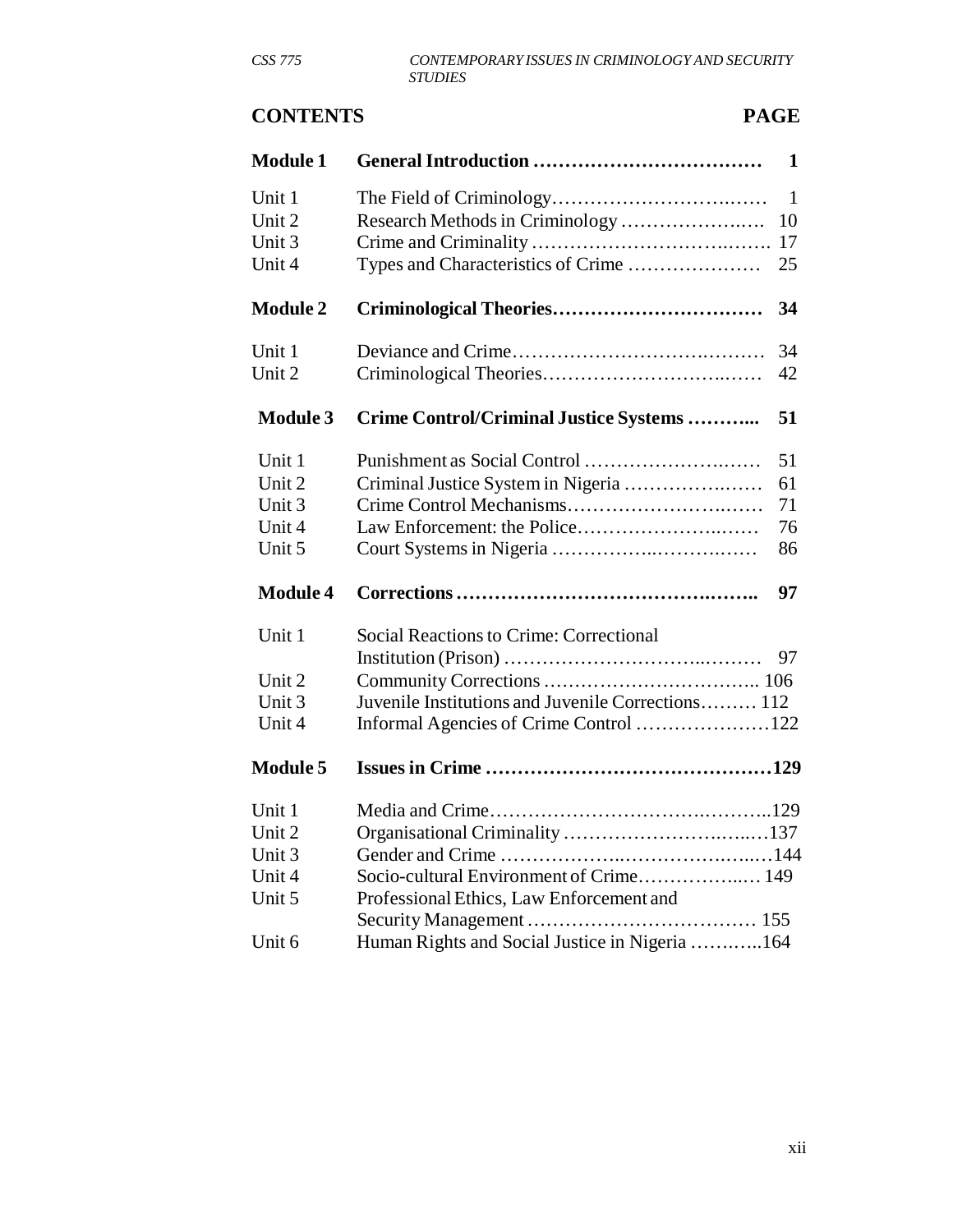#### **MODULE 1 GENERAL INTRODUCTION**

- Unit 1 The Field of Criminology
- Unit 2 Research Methods in Criminology
- Unit 3 Crime and Criminality
- Unit 4 Types and Characteristics of Crime

# **UNIT 1 THE FIELD OF CRIMINOLOGY**

#### **CONTENTS**

- 1.0 Introduction
- 2.0 Objectives
- 3.0 Main Content
	- 3.1 Definition and Scope of Criminology
		- 3.1.1 What is Criminology?
		- 3.1.2 Goals of Criminology
		- 3.1.3 Scope of Criminology
		- 3.1.4 Key topics in Criminology
	- 3.2 A Brief History of Criminology
	- 3.3 What Criminologists Do?
- 4.0 Conclusion
- 5.0 Summary
- 6.0 Tutor-Marked Assignment
- 7.0 References/Further Reading

#### **1.0 INTRODUCTION**

Criminology is the science of crime, criminal behaviour and law enforcement. It also understands how society responds to crimes and how crime can be prevented. Also, criminology examines the psychological, hereditary and environmental explanations/causes of crime. The importance of criminal investigation and conviction is very fundamental to the understanding of criminology. Thus, the analyses of the effectiveness of punishment or correction methods as compared with forms of treatment or rehabilitation of criminals is very significant in the study of criminology.

#### **2.0 OBJECTIVES**

At the end of this unit, you should be able to:

Define criminology from different perspectives Identify the key areas in the scope of criminology. Know what a criminologists can do.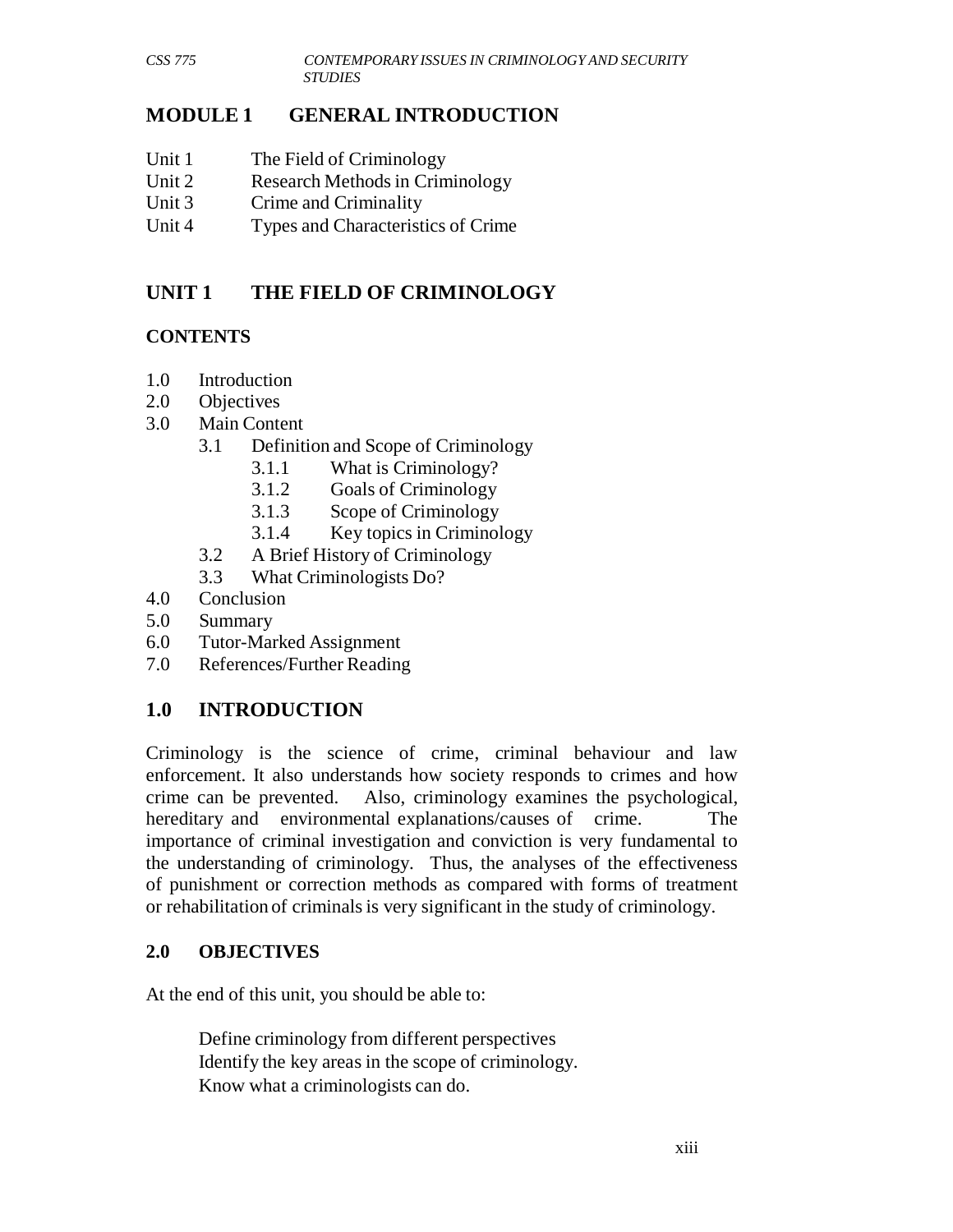# **3.0 MAIN CONTENT**

#### **3.1 Definition and Scope of Criminology**

The discussion of both the definition and scope will provide the study with a comprehensive understanding of the subject. Thus this section presents some of the definitions and scope of criminology.

#### **3.1.1 What is Criminology?**

The term criminology is difficult to define because there are several ways of looking at it, depending on the background of the person defining it. However, a good general definition comes from the American Society of Criminology's description of the organization: "… knowledge concerning the etiology, prevention, control and treatment of crime and delinquency. This includes the measurement and detection of crime, legislation and practice of criminal law, as well as the law enforcement, judicial and correctional systems".

SYKES et al (1992) define criminology literally as the study of crime, its perpetrators and its causes and relatedly, an interest in its prevention, and in the deterrence, treatment and punishment of offenders.

Thus criminology is the study of various ways of systematically thinking about the description, production, explanation and control of crime.

#### **SELF ASSESSMENT EXERCISE 1**

Give a general definition of criminology?

#### **3.1.2 Goals of Criminology**

In general, the goal of criminology is to enable us better to predict, to explain, and in some circumstances, to modify the values and behaviour of those who make, apply, or break criminal laws (Thomas and Hepburn, 1983:5). In specific terms, therefore, the field of criminology has three major goals: (a) measuring, (b) understanding, and (c) controlling crime. Measurement involves knowing how much crime actually exists and what effective steps can be taken to control it. Understanding crimes means discovering why people choose to violate laws. Controlling crime is the process by which society develops policies that may eventually result in the reduction of criminal behaviour and the reform of criminals (Siegel, 1983:6-9). Criminological knowledge, some would contend, is sterile unless it is put to work in our efforts to control crime. Sutherland and Cressey (1974) for example, suggested that criminology: "…is concerned with the immediate application of knowledge to programs of social order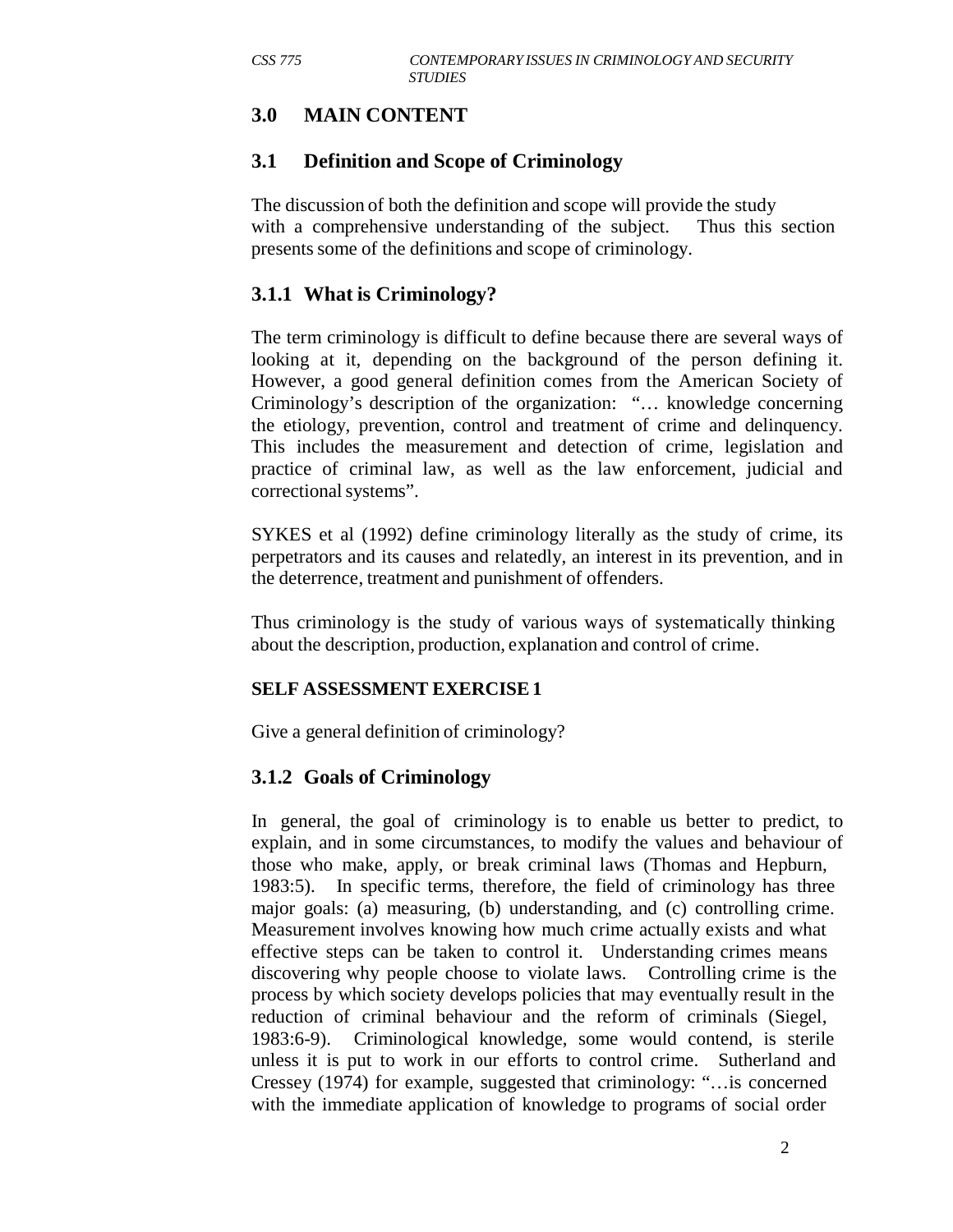and crime control… If practical programs wait until theoretical knowledge is complete, they will wait for eternity, for theoretical knowledge is increased most significantly by practical programs" (Sutherland and Cressey, 1974:3).

Although, conceptual distinctions exist between criminal justice and criminology, there are also important interdependencies. Definitions of criminology, agree that the focus is largely on the scientific explanation of crime and criminals. Criminal justice is more concerned with societal, and particularly, official reactions to crime and criminals. Criminology consequently tends to be more theoretical and to include explanations that do not have immediate, or at least not readily adaptable, policy implications for criminal justice operations. Criminal justice is often more descriptive and is more apt to suggest immediate courses of action for criminal justice practitioners. But the distinction is a matter of emphases, not mutual exclusivity, and many students of crime use these disciplinary labels interchangeably. Academic labels aside, a thorough familiarity with the ideals and practice of criminal justice is essential to the understanding and explanation of crime. Conversely, official reactions to crime and offenders be improved upon without sound theoretical premises (Brown, Eshensen and Geis, 1991:84-85). The words of Siegel are perhaps instructive here: "Since both fields are crime related, some overlap exist between them. Criminologists must be aware of how the agencies of justice operate and how they influence crime and criminals. Similarly, criminal justice experts cannot begin to design programs of crime prevention or rehabilitation without understanding something of the nature of crime. Hence, it is common for criminal justice programs to feature courses on criminology and for criminology courses to evaluate the agencies of justice" (Siegel, 1983:5).

**A final word**: Some people view the discipline of criminal justice as totally separate from the study of criminology. Others view the former as an integral aspect of the latter. Whether the two areas are seen as one discipline or two mutually exclusive disciplines, none can rebut the fact that the two are closely intertwined (Pelfrey, 1983:52). Knowledge of the criminal justice contributes to a sound understanding of criminology because that process determines who is and who is not criminalized. Crime, in fact, cannot be understood independent of the criminal justice system that is intended to identify and control it. Thus, it seems possible for the two fields not only to coexist but also to help each other grow and develop.

#### **3.1.3 Scope of Criminology**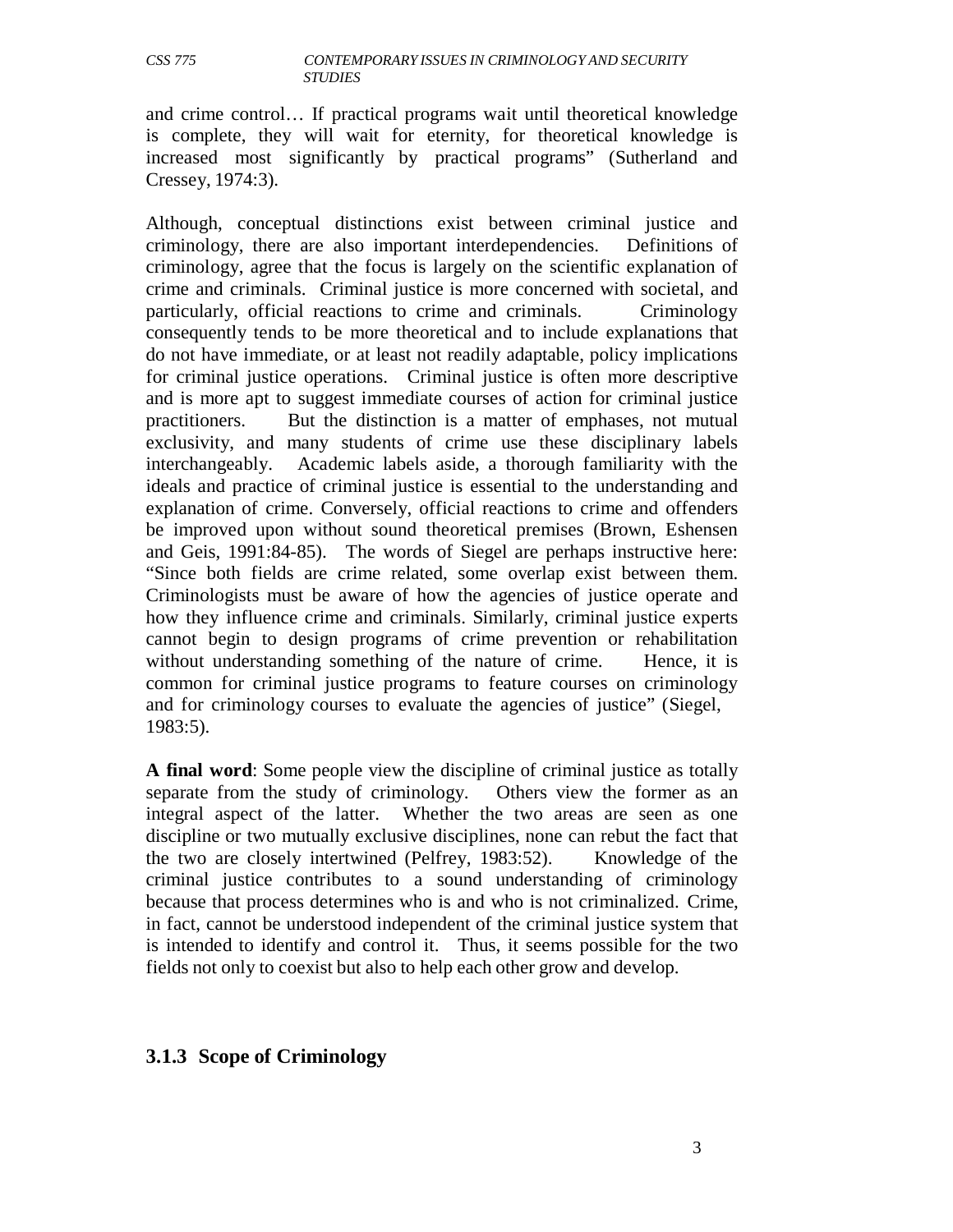The scope of criminology covers seven (7) broad areas namely: The sociology of law, criminological theory, penology, victimology, juvenile delinquency, criminal statistics and criminal behaviour systems.

Sociology of Law is to facilitate our understanding of how laws come into being, how they are modified and most importantly, how they are applied.

Criminological theory is focused on those who violate the law rather than those who make and enforce it. The dominant issues have to do with why some people become involved in criminal behaviour.

Penology is the study of the management and punishment of criminals. This broad area of criminology redefined prisons as correctional rather than retributive establishments.

Victimology is the field of criminology which examines the victims of crime, including such aspects as patterns of offence, place of incident, characteristics of and relationship between victim and offender and the like. In sum, it focuses on the victims of crime and other role in criminal activity.

Juvenile Delinquency concentrates on the participation of youth in criminal behaviour (Siegel, 1989:4).

Criminal statistics is held to reflect accurately the incidence of crime in society. It was produced in France in 1827. It is based on notifiable (triable by jury) recorded offences and can be drawn from aggregate data recorded by official agencies such as the police and courts; and often interpreted with caution.

Criminal Behaviour systems is concerned with carrying out research on specific criminal types and patterns. These include research on violent crime, theft crime, public order crime etc.

# **3.1.4 Key Topics in Criminology**

Criminology is the academic discipline, which employs a scientific methodology to describe and explain FIVE key topics: criminal acts, criminal offenders, the victims of crime, the social contexts within which crime occurs, and the criminal justice system. It also requires us to look at crime from a societal perspective – understanding the complexities of our society as they relate to types and patterns of crime and to the responses to crime.

The study of CRIMINAL ACTS asks how and why particular acts come to be defined as crimes, demands that we appreciate the political nature of crime, and takes us into the SOCIOLOGY OF LAW.

The study of CRIMINAL OFFENDERS raises the question whether there are certain physical, psychological, or social characteristics that are unique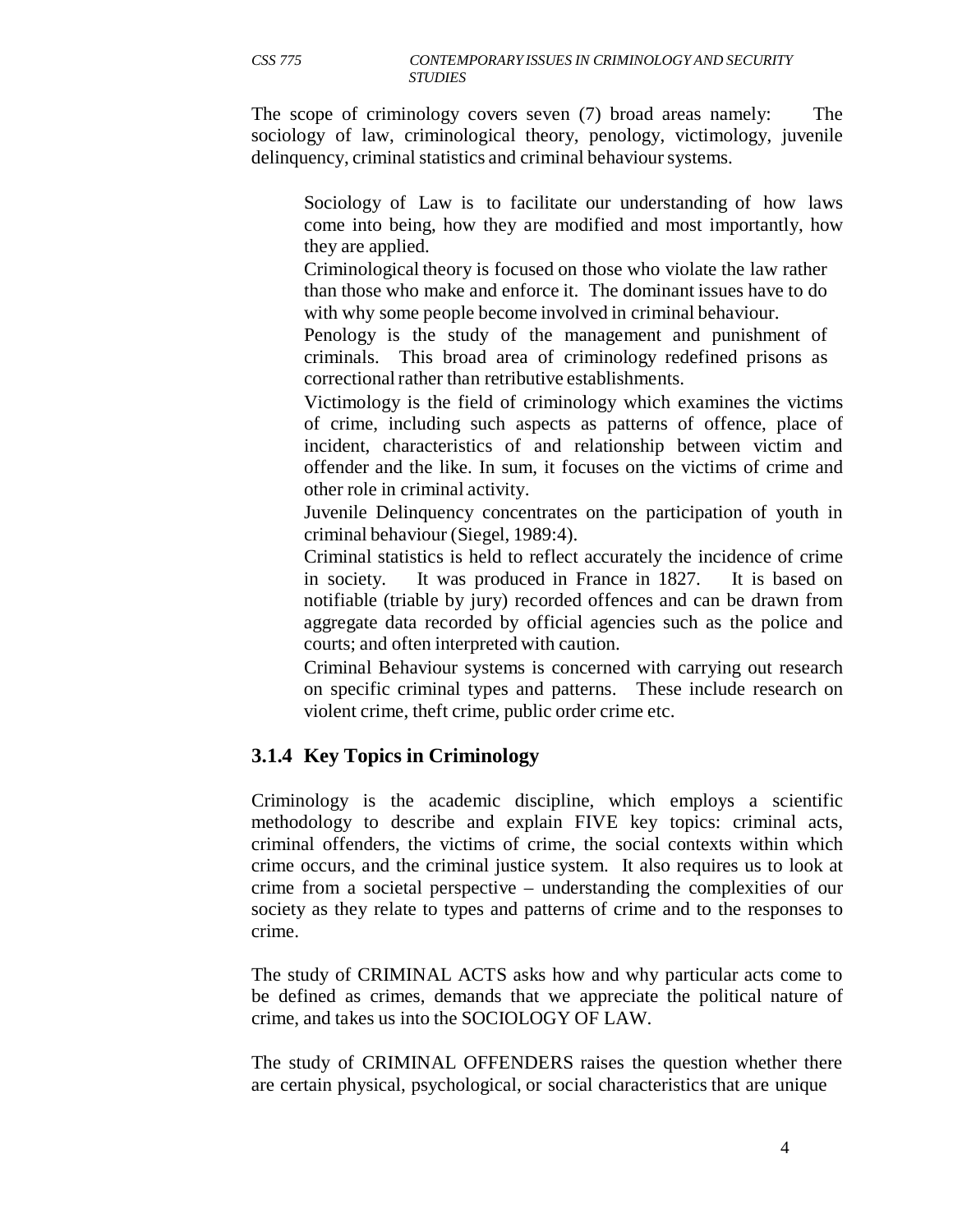to offenders. Scholars in various academic disciplines, especially biology, psychology, and sociology, have raised this question.

As we have seen above, the study of VICTIMS OF CRIME asks how and why certain people become victimized by crime (VICTIMOLOGY).

The study of SOCIAL CONTEXTS OF CRIME raises questions concerning the relationship between crime rates and various factors – social, economic, geographic, and others. It draws on the work of scholars in these areas.

The fifth topic, the CRIMINAL JUSTICE SYSTEM, is one to which criminologists have devoted increased attention over the last 3 decades. It raises questions concerning the manner in which the police, criminal courts, and correctional agencies, operate. Special texts will elaborate on these topics (Bonn, 1984:13).

The bounds of criminological inquiry are stated below. Criminology is a diverse field that requires some familiarity with this range of issues.

| <b>Issues</b>      | <b>Description of Parameters</b>                         |
|--------------------|----------------------------------------------------------|
| <b>Crimes</b>      | Crime is defined along a continuum ranging from          |
| <b>Definition</b>  | Most narrowly to most broadly conceived notion of        |
|                    | the problem.                                             |
|                    | Theories attempting to explain crime are derived         |
| Paradigmatic       | from broader theoretical perspectives termed free will,  |
| <b>Orientation</b> | positivism, interactionism, and critical criminology,    |
|                    | each grounded in basic assumptions. Integration of       |
|                    | theories sometimes confronts the problem of              |
|                    | contradictory assumptions.                               |
| <b>Practical</b>   | Included in the range of views regarding the utility of  |
| <b>Application</b> | criminology are commitments to managing                  |
|                    | the officially defined crime problem, actively seeking   |
|                    | impact on crime derived from an alternative definition,  |
|                    | and pursuing knowledge for its own sake or to learn      |
|                    | broader social lessons.                                  |
| <b>Ideology</b>    | The values underlying criminological approaches          |
|                    | reflect the full range of political (left to right and   |
|                    | extremism), religions and other social values that often |
|                    | supply a hidden agenda.                                  |
| <b>Methods and</b> | Generally opposing one another are scientific and        |
| <b>Theories</b>    | humanistic approaches to explaining crime, with          |

#### Figure 1: **Parameters of Major Issues in the Study of Criminology**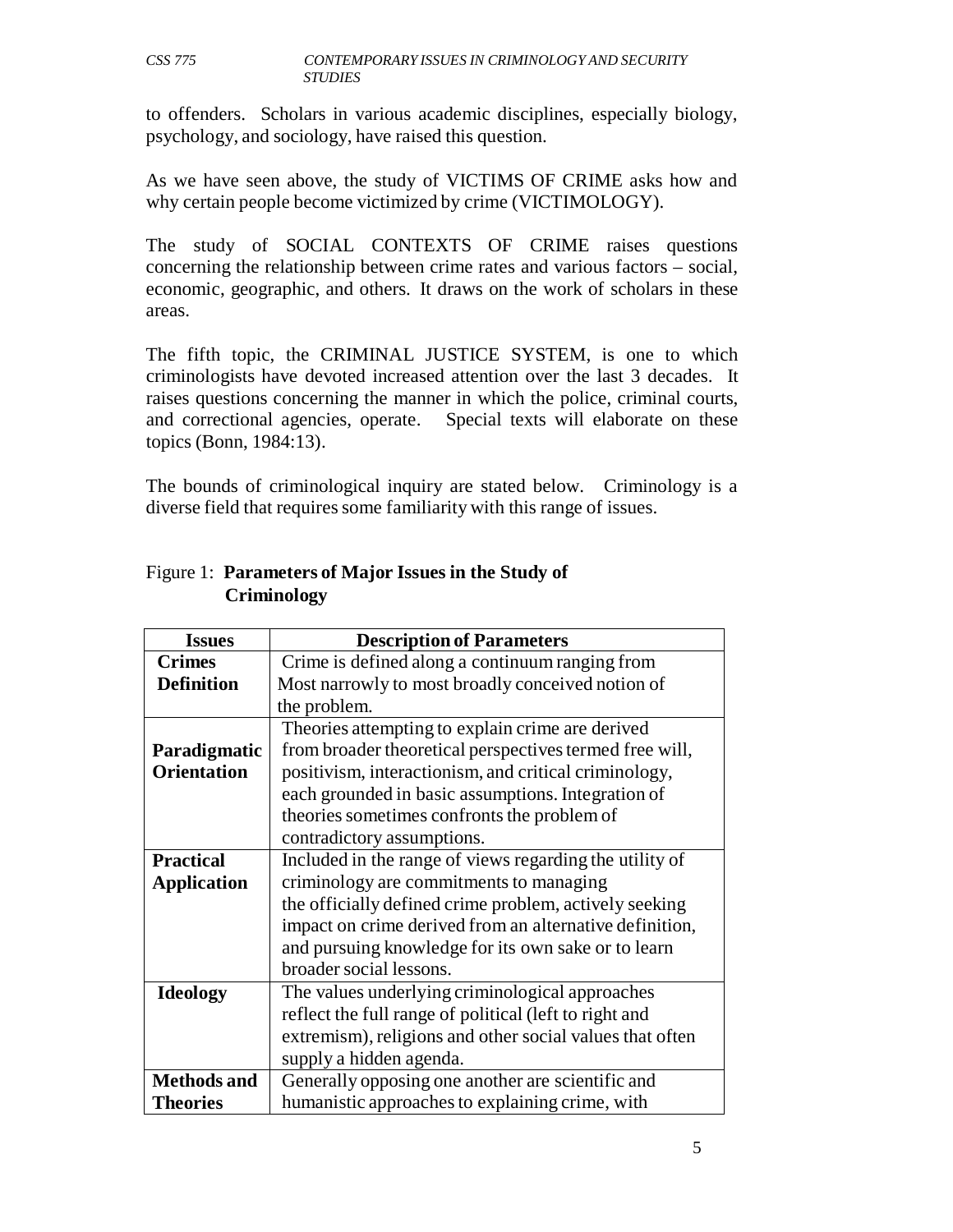|        | further differentiation within those camps.       |
|--------|---------------------------------------------------|
| Gender | Criminologists in widely varying degrees consider |
|        | gender and feminist issues.                       |

Source: S.E. Brown, Fran-Aage, Esbensen and Gilbert Geis. (1991).

Although criminal justice and criminology may seem similar, there are actually major differences between them, just what are the differences between the two fields?

Criminology, to Conrad (1979), is the application of the specific method to "the explanation of the phenomena generated by the interactions of the processes in law-making, law-breaking, and the reactions of society to these processes". Criminal justice, on the other hand, he sees as the application of criminological research findings. "These professions", **Conrad**  contends, "really are comparable to medicine or engineering; they stand in relation to criminology as medicine does to biology or engineering to the physical sciences" (Conrad, 1979:11).

For C hang (1979), criminal justice is concerned with causal implications of deviant behaviour within a society's political structure. In dealing with the causal aspects of deviant behaviour, he contends, we primarily look toward theoretical explanations. These explanations, he concludes are usually found in the field of criminology (Chang. 1979:4).

According to Myron (1979), criminal justice is an extension of criminology; it is more comprehensive, and in fact, criminal justice, he argues, is "all of the related studies that criminology has left out. He went on to coin the word "Justician" for the criminal justice practitioner and "justiciologist" for the criminology academic to point out these distinctions. (Myron, 1979:27).

Zalman (1981**),** acknowledges some overlap between criminology and criminal justice, but, "there is enough real difference between them for criminal justice and criminology, to be considered distinct academic areas", and therefore open to a "heuristic typology". Criminology, according to Zalman is concerned with criminal behaviour; an interest in criminal justice agencies is tangential to the nature of criminal behaviour. He went on to suggest that criminology explains the etiology (origin), extent, and nature of crime in society, whereas criminal justice refers to the agencies of social control that deal with crime and delinquency. **Zalman** further suggests that while criminologists are mainly concerned with crime and its consequences, criminal justice scholars' are engaged in describing, analyzing, and explaining the behaviour of the agencies of justice - police departments, courts, and correctional facilities (Zalman, 1981:9-11). This same theme was also pursued by Senna and Siegel (1984-89).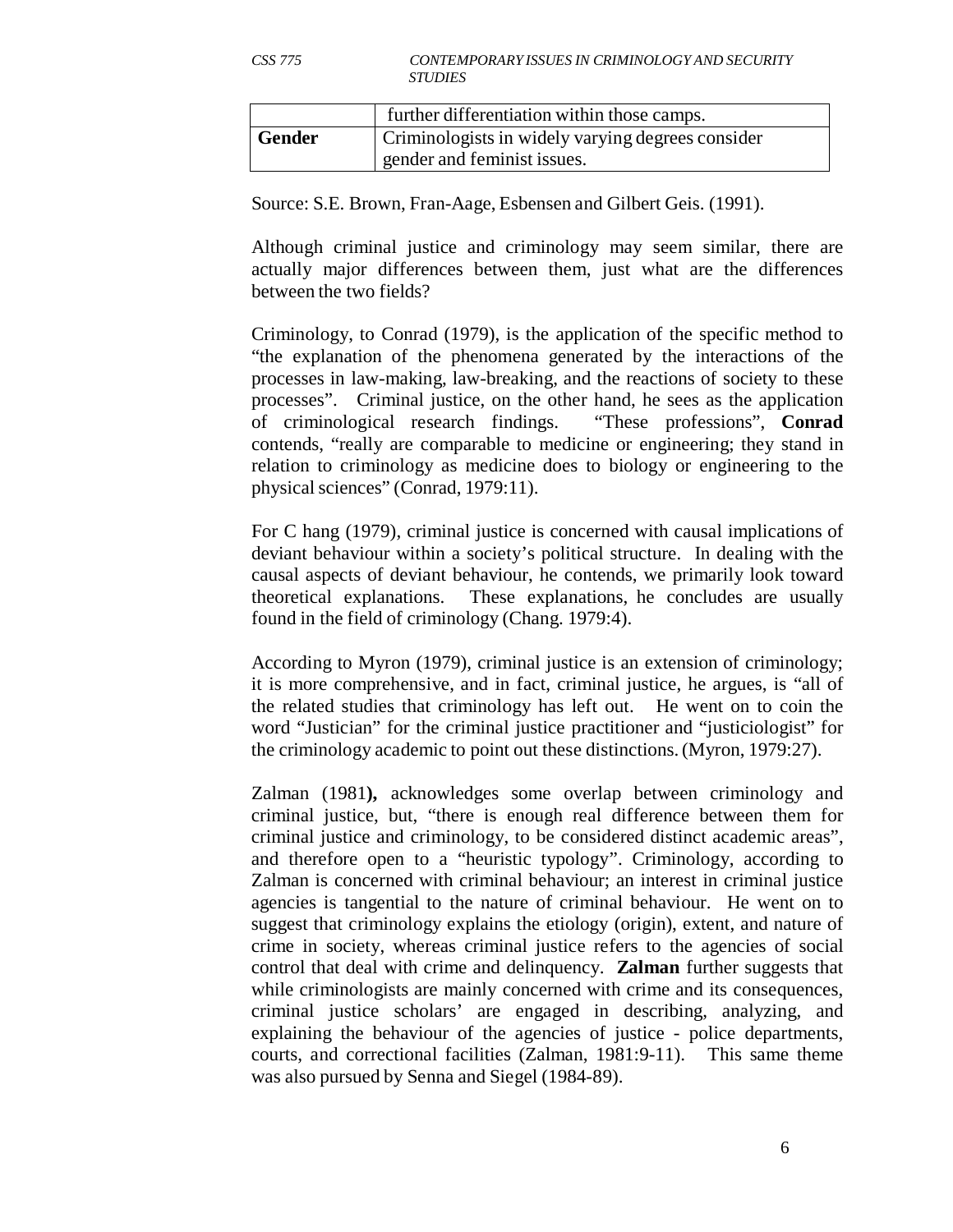**Pelfrey (1983),** believes criminology, as a discipline is concerned with the development of a body of knowledge regarding the making of laws, and society's reaction to the breaking of laws. Quoting Newman (1978:5), he opines that "criminal justice is mostly concerned with the decision process in the crime control agencies of police, prosecutors' offices, trial courts, and correctional facilities and in programs like probation and parole. The criminal justice system, then, is the system responsible for reacting, in the name of society, to the breaking of laws. Criminal justice is both a discipline and a system".

For some other scholars, criminology is simply "**Pure Criminology"** while criminal justice is "**Applied Criminology".** In Pure Criminology the criminologist attempts to gain scientific knowledge of criminal life. Pure Criminology is an attempt to answer the question of "What", "Why", and "How". In a sense, then, it relates to the past and present.

# **3.2 A Brief History of Criminology**

The discipline of criminology has evolved in three phases, beginning in the  $18<sup>th</sup>$  century. Although crime and criminals have been around us for as long as societies have existed, the systematic study of these phenomena did not begin until the late 1700s. Prior to that time, most explanations of crime equated it with  $\sin$  – the violation of a sacred obligation. When scholars first distinguished crime from sin, they made possible explanations of criminal behaviour that were not theological (religious). This, in turn, allowed for the dispassionate, scientific study of why crime occurs. The development of this study is now known as the era of classical criminology.

The second phase, which began in the  $19<sup>th</sup>$  century, is referred to as modern criminology. During this era, criminology distinguished itself as a subspecialty within the emerging disciplines of Psychology Sociology and Economics. Scholars formed criminological societies, and founded criminology journals. Criminologists conducted empirical tests (observations and experiments) of their theories, rather than rely solely on speculation, and consequently, developed a wide range of theories.

The third phase which began in the second half of the  $20<sup>th</sup>$  century is best referred to as independent criminology. During this period, criminology started to assert its autonomy from the traditional disciplines that spawned it. For instance, in Western Europe, the United States and Canada, criminologists expanded their professional associations and published an increasing number of journals. Also, a number of universities developed graduate programmes in criminology and criminological theories have become more multi-disciplinary (spanning various fields of study) because independent criminologists seek to understand crime itself rather than study crime as one aspect of an overall sociological or psychological theory.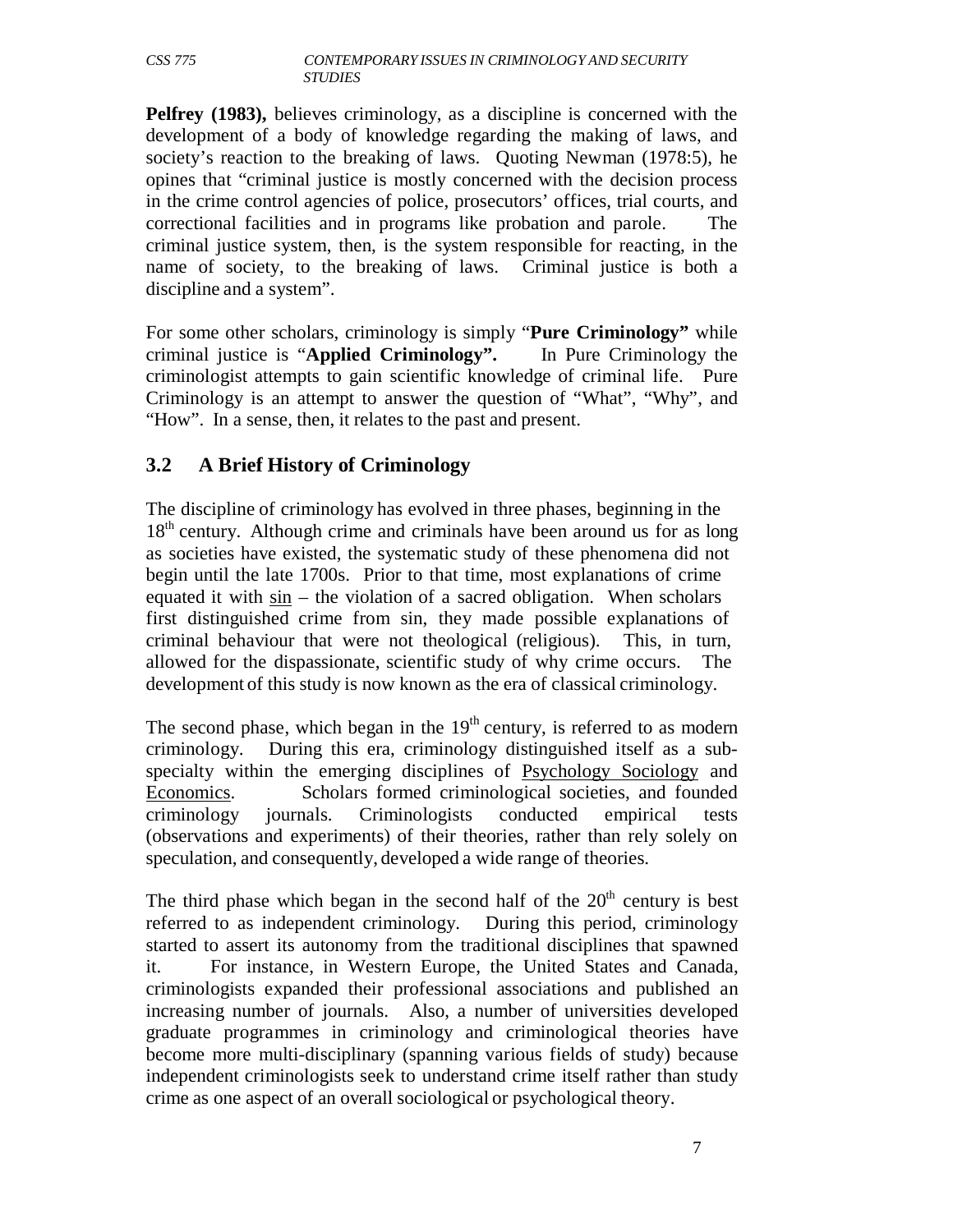#### **3.3 What Criminologists Do?**

Criminologists can be effectively engaged in doing the following to:

Study normal social behaviour and how certain factors influence deviation from norms.

Analyse crime and criminal behaviour and attempt to explain it. Focus on the study of crime and criminals to increase the chance of a criminal being apprehended.

Predict patterns and motives for criminal behaivours.

#### **4.0 CONCLUSION**

Overall, criminologists have an understanding of many disciplines (sociology, psychology, biology and education), especially those dealing with human behaviour to enable them effectively interpret, analyse and create profiles and present statistical information in an organized and easy to interpret format, for analyzing criminal behaviour.

#### **5.0 SUMMARY**

This unit has explained to you quite clearly and persuasively that criminology is the study of crimes and criminals. Notable among what you learnt in this unit include:

> Definition and Scope of Criminology. A brief history of Criminology Identification of the key areas of the discipline. What criminologists can do.

#### **6.0 TUTOR-MARKED ASSIGNMENT**

- 1. Identify and discuss the scope of criminology.
- 2. What are the possible things a criminologist can engage in?

#### **7.0 RFEFERENCES/FURTHER READING**

Bonn, R. L. (1984). *Criminology*. New York: McGraw Hill.

- Brown, S. E., Eshensen, F.A. and Geis, G. (1991). *Criminology: Explaining Crime and its Context*. Cincinnati: Anderson Publishing Co.
- Chang, D. H. (1979). *Introduction to Criminal Justice.* Iowa: Kendall\Hunt Publishing Co.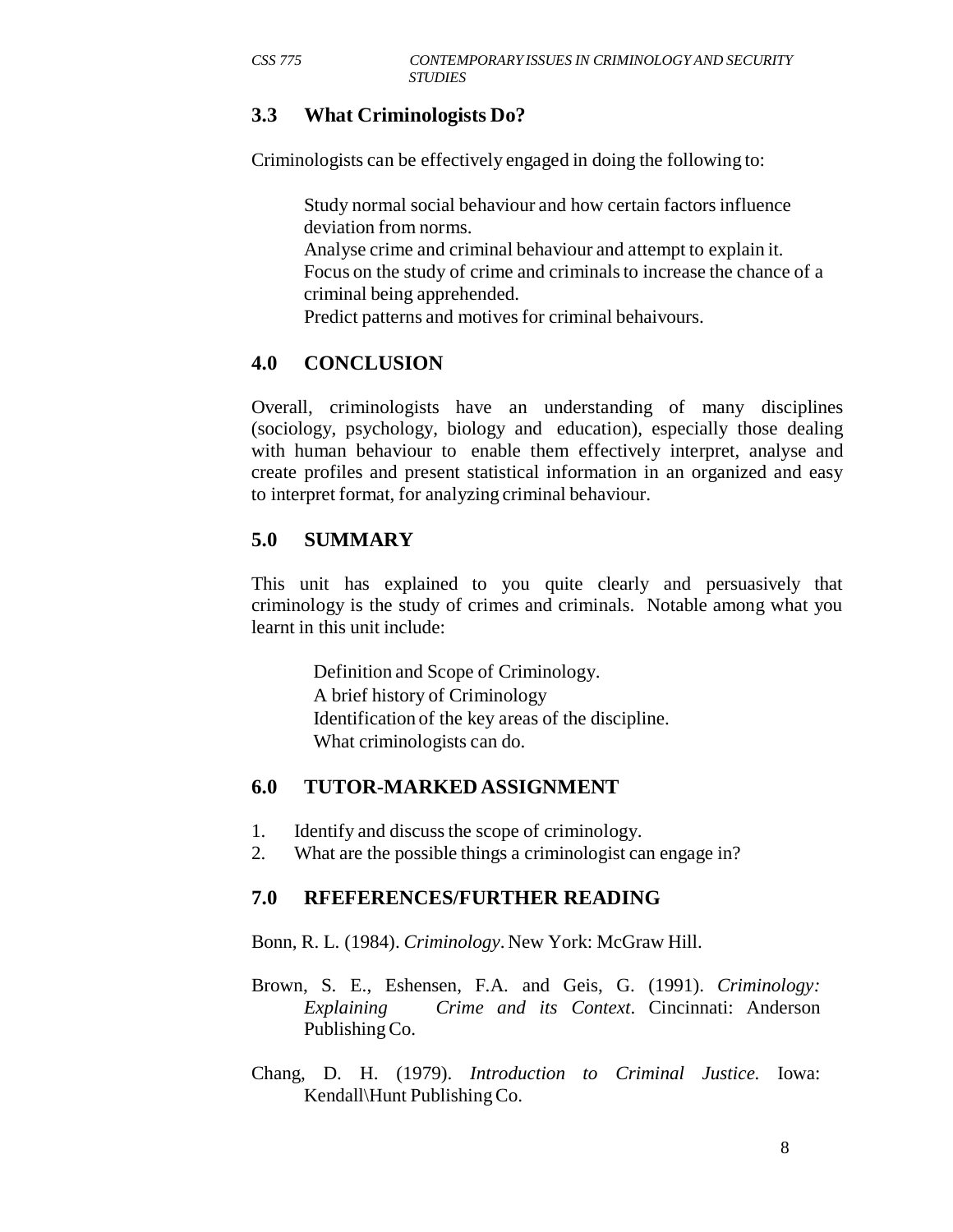- Conrad, J. P. (1979). *Two Views of Criminology and Criminal Justice: Definitions, Trends and the Future.* Chicago, Illinois: Publications of the Joint Commission on Criminology and Criminal Justice Education and Standards.
- Igbinovia, *et al* (2003). *Crime and Delinquency in Nigeria: Theories, Patterns and Trends*. Benin City: Kryme Monitor Books.
- Pelfrey, W.V. (1983). *The Evolution of Crimonology.* Ohio: Anderson Publishing Co.
- Siegel, J. L. (1995). *Criminology: Theories, Patterns, and Typologies.* New York: West Publishing Company.

Sykes, *et al* (1992). "Criminology" 2<sup>nd</sup> Edition, McGraw Hills.

Thomas, C.W. and Hepburn, J.R. (1983). *Crime, Criminal Law and Criminology.* Iowa: WMC. Brown Publishers.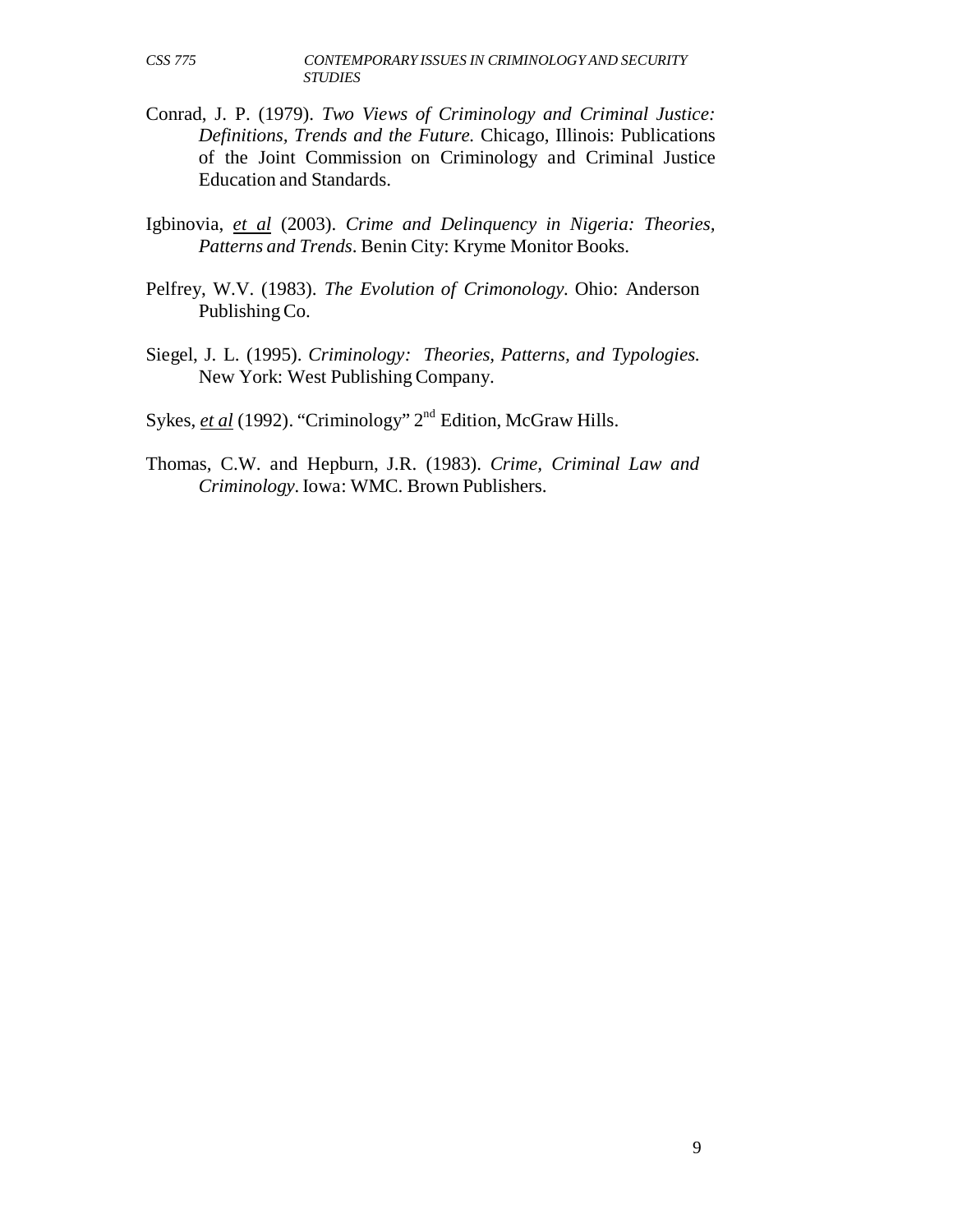#### **UNIT 2 RESEARCH METHODS IN CRIMINOLOGY**

#### **CONTENTS**

- 1.0 Introduction
- 2.0 Objectives
- 3.0 Main Content
	- 3.1 Definition of Research Methods
	- 3.2 Criminological Research Methods
		- 3.2.1 Survey Research
			- 3.2.1.1 The Strengths and Weaknesses of Surveys
		- 3.2.2 Longitudinal Research
		- 3.2.3 Aggregate Data Research
		- 3.2.4 Observational/Case Study Methods
		- 3.2.5 Criminal Life Stories
		- 3.2.6 Experimental Methods
		- 3.2.7 Statistical Methods
		- 3.2.8 Ecological Methods
- 4.0 Conclusion
- 5.0 Summary
- 6.0 Tutor-Marked Assignment
- 7.0 References/Further Reading

# **1.0 INTRODUCTION**

Certainty is a natural craving which the criminologist is not immune from. Thus, like other social scientists, he/she is attracted to the methods of investigation which the physical scientists is able to employ with all the possibilities of measurement, objectivity in observation, and the staging of really crucial experiments (Obarisiagbon, 1999:17).

# **2.0 OBJECTIVES**

At the end of this unit, you should be able to:

Understand the term research methods in clear and simple term. Develop some knowledge on how data are collected about the nature and extent of criminal behaviour.

Have insight into how criminologists approach problems and questions in the field.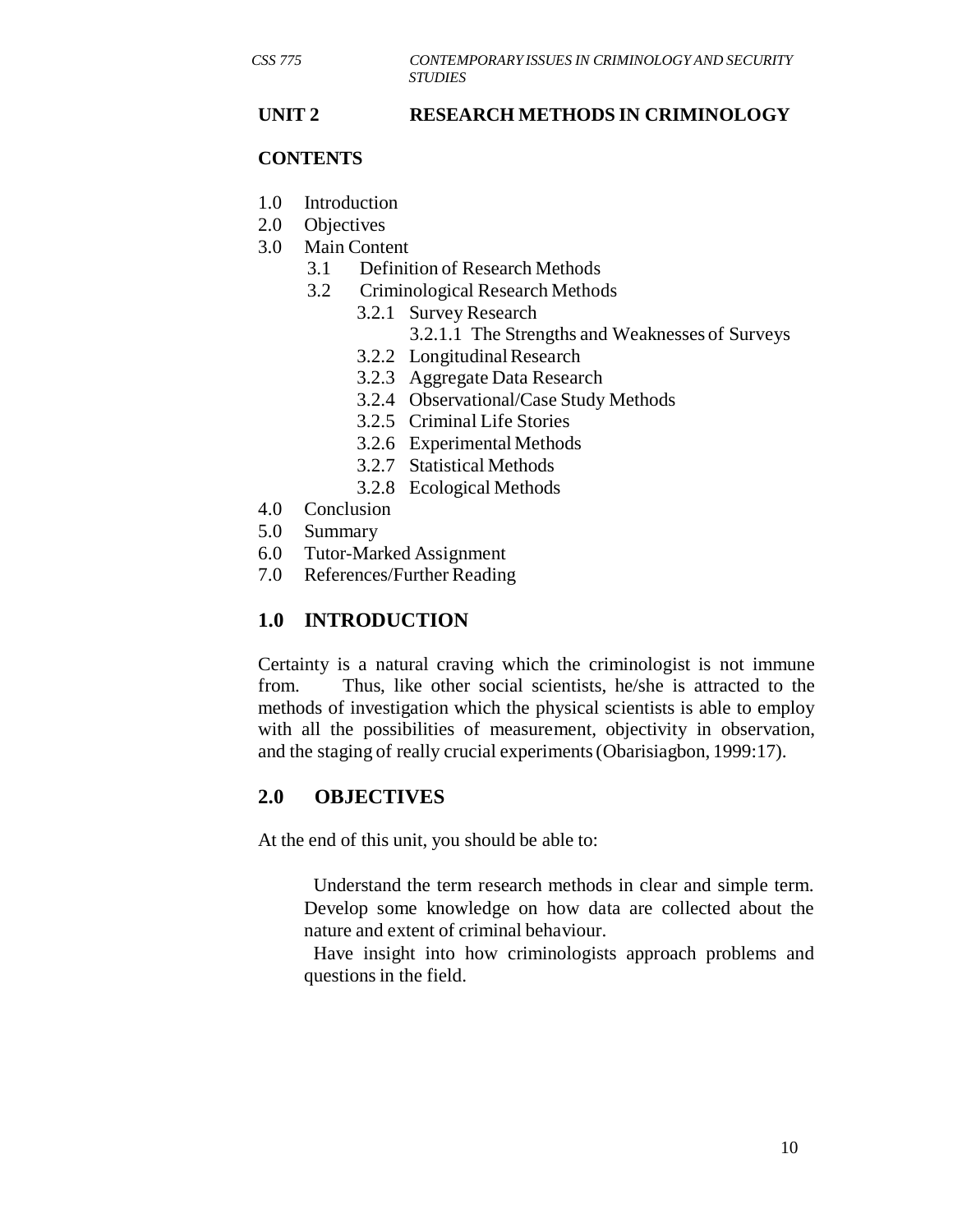# **3.0 MAIN CONTENT**

#### **3.1 Definition of Research Method**

Definition of research methods for criminology and criminal justice is a primer that provides students of criminology and criminal justice with a clear and simple approach to understanding social science research. It also engages the student and makes the complex study of research method easy for the would-be criminal justice practitioner.

Research is the systematic collection, analysis and interpretation of data to answer a certain question or solve a problem. The following are the characteristics of research:

It demands a clear statement of the problem.

It requires clear objectives and a plan (it is not aimlessly looking for something in the hope that you will come across a solution).

It builds on existing data, using both positive and negative findings.

New data should be systematically collected and analysed to answer the original research objectives.

In criminology, a wide variety of research techniques are employed to measure the nature and extent of criminal behaviour and to understand and evaluate theories and patterns of criminal behaviour. It is the methods we refer to as research methods in criminology or criminological research methods.

#### **SELF ASSESSMENT EXERCISE 1**

State the characteristics of research

#### **3.2 Criminological Research Methods**

These are Survey Research, Longitudinal research, aggregate data research, observational/case study methods, Criminal life stories; Experimental method, statistical method and Ecological/Cartographical methods. These are discussed in the under listed sub-units.

#### **3.2.1 Survey Research**

Survey research involves the use of standardized questionnaires, interviews, or both to gather data on large populations. Surveys include interviewing or questioning a group of subjects about research topics under consideration. Most surveys involve sampling. This means that the researcher selects for his study, a limited number of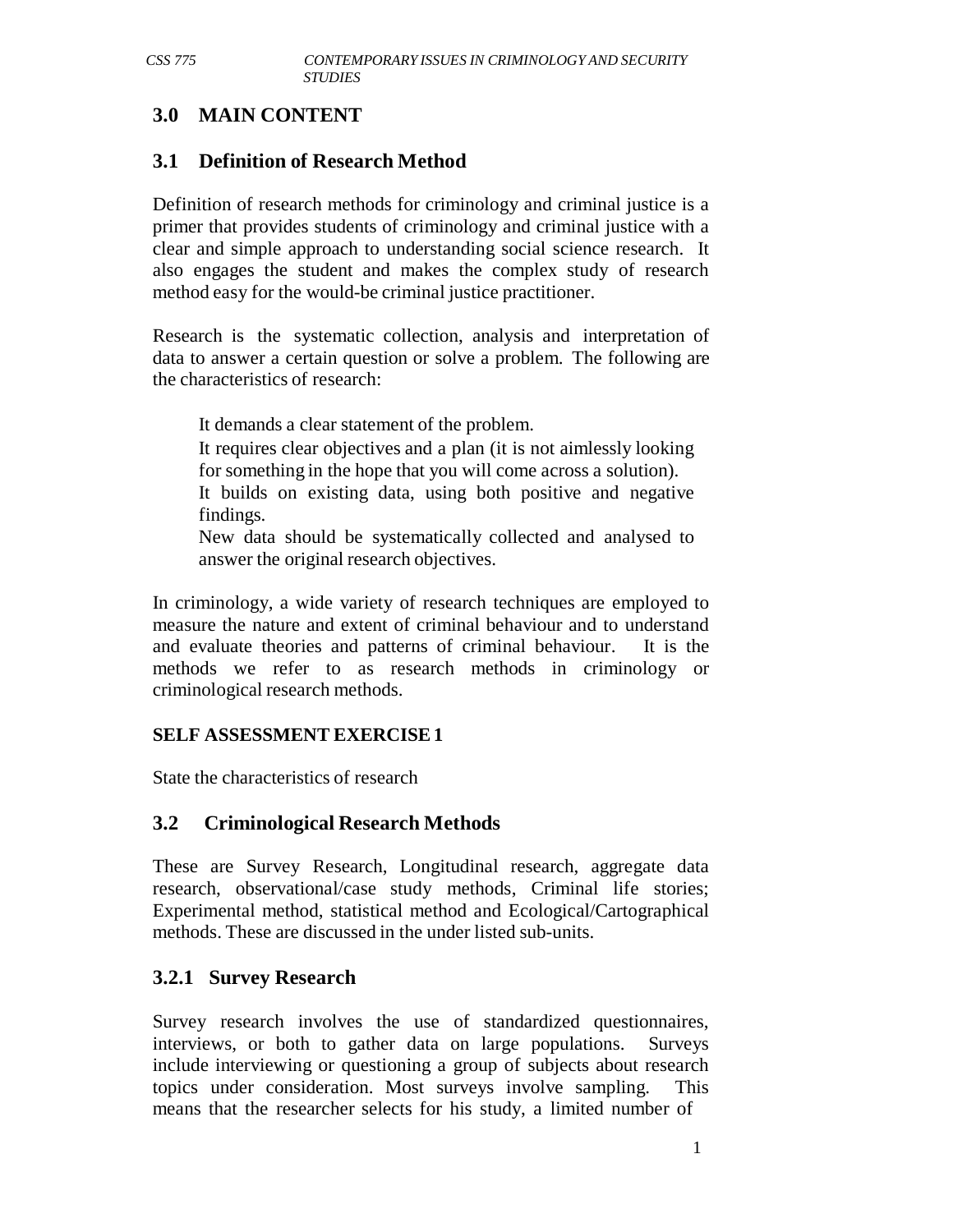subjects who are representative of the entire groups sharing similar characteristics, called population. A population is the entire group of individuals that a research wishes to study. By entire groups we literally mean every single individual. As you can imagine, a population can be quite large such as the entire Nigerian population. A researcher might be more specific however, limiting the population for study to men who are registered voters in Nigeria. Thus, we see that populations can vary in size from extremely large to very small, depending on how the researcher defines the population. A sample is a subset of a population. It is a part of the population that is selected for study. A sample is always identified in terms of the population from which it was selected. Thus, we see that a sample is a set of individuals selected from a population, usually intended to represent the population in a study. For example, a criminologist might interview a sample of 2000 prison inmates drawn from the population of 40,000 inmates in Nigeria, in this case, the sample represents the entire population of Nigerian inmates. Or a sample of secret cult members could be taken from the faculty of Social Sciences, University of Benin. Here, the sample would represent the population of University of Benin secret cult members. It is assumed that the characteristics of people or events in a carefully selected sample will be quite similar to those of the population at large.

Survey research can be designed to measure the attitudes; beliefs, values personality traits, and behaviour of participants. For example, self-report surveys ask participants to describe in detail their recent and lifetime criminal activity; victimization surveys seek information from people who have been victims of crime; attitude surveys measure the attitudes beliefs, and values of different groups such as students drug addicts, taxi drivers, police officers etc.

#### **3.2.1.1 The Strengths and Weaknesses of Surveys**

The main advantage of surveys lies in numbers. Within a relatively short span of time, a researcher can ask thousands of people hundreds of questions. Also, the impersonality of an anonymous mail survey may encourage people to give information about sensitive topics they might not tell a field worker whom they met personally. Also, the questions and quite often, the responses in surveys are usually standardized. Everyone is asked the same questions and on some surveys, given the same choice of responses. As a result, findings can easily be quantified, or translated into numbers. This in turn, permit rapid and easy comparisons between groups and quick assessment of change over time. Finally, surveys are especially useful in making generalizations.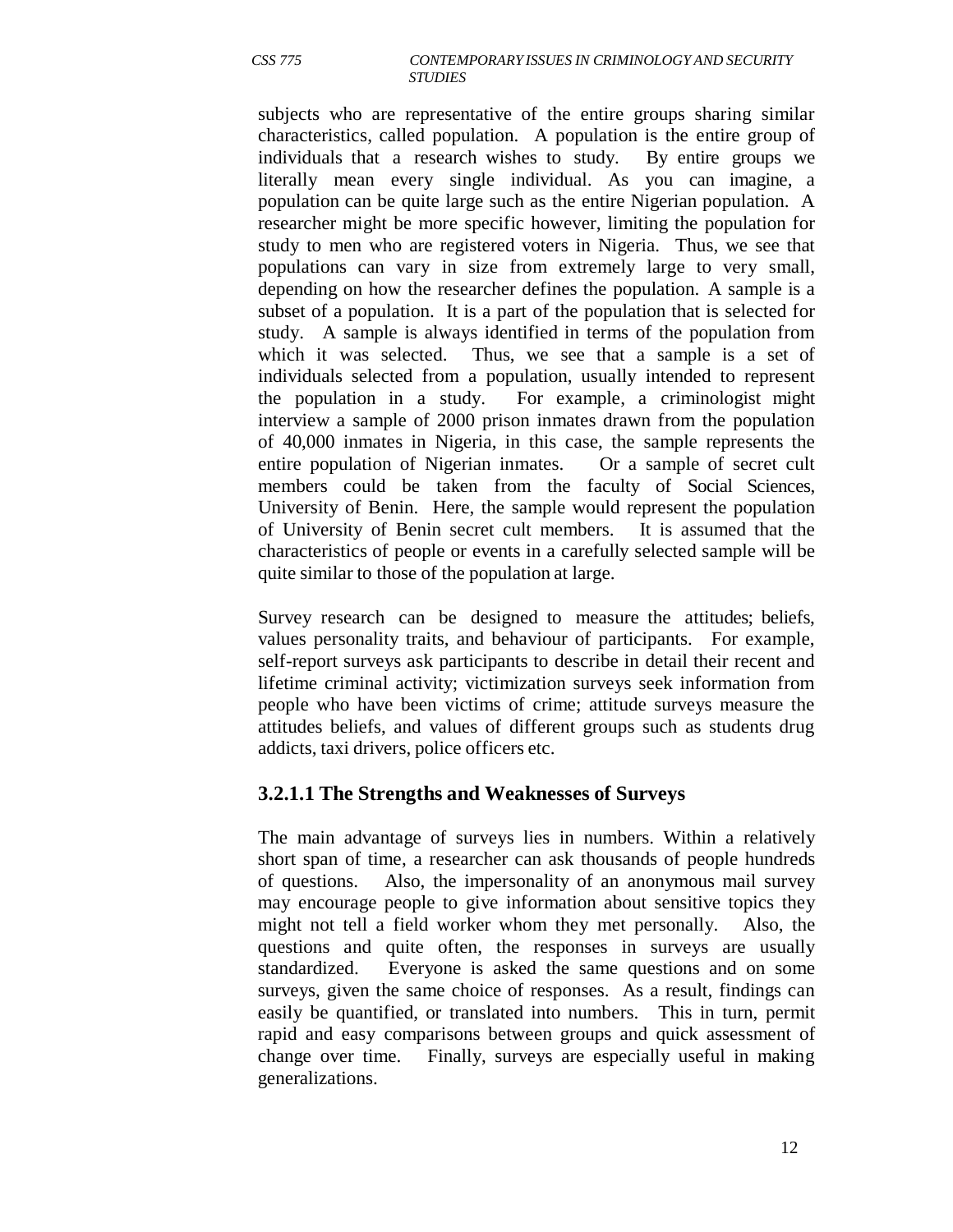The major weakness of surveys is standardization. Surveys often seem to reduce attitudes, beliefs and experiences to the lowest common denominator. Because the questions have to be simple, the results may seem superficial. Moreover, survey responses are influenced greatly by the phrasing of the questions and even the order in which they are asked. The answers do not reveal much about the social context – the "feel" – of the situation being studied. Also, from surveys, researchers can easily overestimate the picture they get from survey data or treat responses as "hard facts" rather than as indicators. Surveys also, are only an indirect measure of behaviour. The researcher learns what people say they do, not what they actually do.

#### **3.2.2 Longitudinal Research**

This type of research involves the observation of the behaviour of a group of people who share similar characteristics over time, also called a cohort. For example, researchers might be interested in knowing which life experiences of a group of delinquent boys led them to criminal behaviour. They might select all boys born in Benin City, Edo State, in 1980 and then follow their behaviour patterns for 20 years. The research data might include their school experiences, arrests, hospitalizations, and information about their family life (parental relations including divorce, separation and violence). The subjects might be given intelligence and physical examinations, and their diets could be monitored. Data could be collected directly from the subjects or without their knowledge from schools hospitals, police, and other sources. A carefully conducted research in this way could reveal which life experiences, such as growing up in a broken home or truancy at school, typically preceded the onset of crime and delinquency.

Often times, it is extremely difficult, expensive, and time consuming to follow a cohort over time. Since most part of the sample do not become serious criminals, a different approach may be used. This involves taking an intact group of known offenders and looking back into their early life experiences by checking their education, family, police, and hospital records to understand links to criminality. This approach is called retrospective cohort study.

To effectively carry out cohort studies, criminologists frequently use records of social organizations, such as hospitals, schools, police, and prisons. School records for example, contain data on a student's academic performance, attendance, intelligence, disciplinary problems, and teacher ratings. Hospital records incidents of drug use and suspicious wounds indicative of child abuse. Police files contain reports of criminal activity, arrest data, personal information on suspects, victim reports, and actions taken by police officers.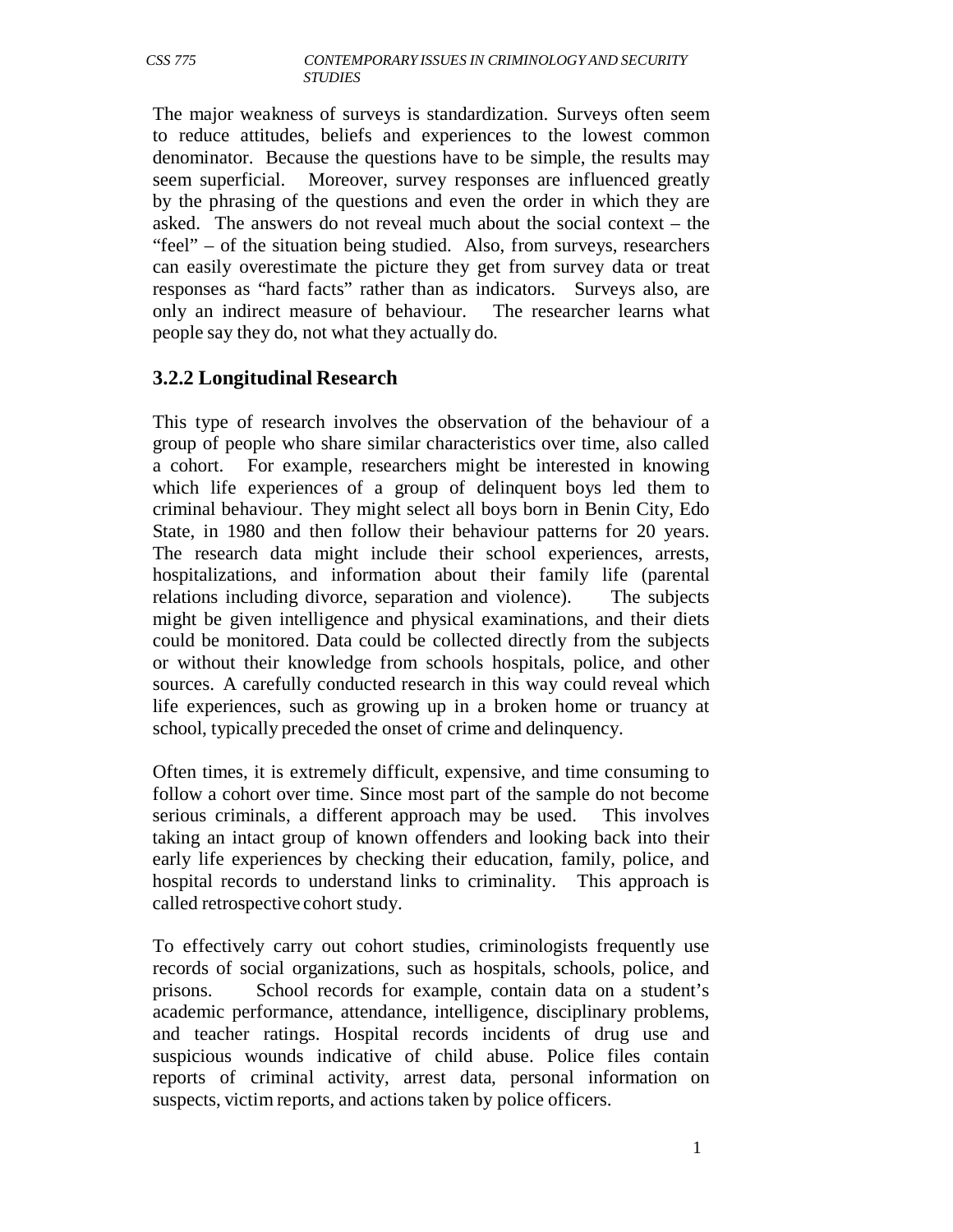# **3.2.3 Aggregate Data Research**

The use of large databases gathered by government agencies and research foundations by criminologists makes up the aggregate data research. Criminologists in their research have used all the Nigerian Population Commission data, National Youth Service Corps, data, Prison reports etc.

Aggregate data can be used to focus on the social forces that affect crime. In studying the relationship between poverty and crime, for example, criminologists make use of the data collected by the Federal Office of Statistics, the Federal Ministry of Finance, and the Federal Ministry of Employment and Productivity on income, the number of people that are unemployed, and single parent families in an urban area and then cross reference this information with official crime statistics from that same locality. Aggregate data can tell us about the effect of overall social trends and patterns on the crime rate. In Nigeria however, such methods should be employed with the strictest care because Nigeria is lousy at keeping records. We certainly do not know the size of the unemployed population, the number of single-parent families, or even the real amount of crime in Nigeria. Also, information on a wide range of topics available, is more often than not based on happen chance than on concerned effort to record and keep same. So relying on figures from official sources should be done with some degree of caution.

#### **3.2.4 Observational/Case Study Methods**

The first-hand observation of criminals to gain insight into their motives and activities is a common criminological method. This usually involves going into the field and participating in-group activities. For example, a criminologist belonging to a secret cult on campus in order to have a first hand understanding of the internal dynamics of their activities. Other observers conduct field studies by remaining in the background, observing but not being part of the ongoing activity (Igbinovia, et al 2003:90).

The case study method is related to the observational method. This involves the intensive study of individual cases. It may take first-hand observation of the treatment of process. At times, the period of observation is short, consisting of maybe one or two specially arranged interviews. Of course these are normally supplemented by a study of the offender's history. Here facts about his family life and his social experience are gathered from a variety of sources (school, himself, family, etc.)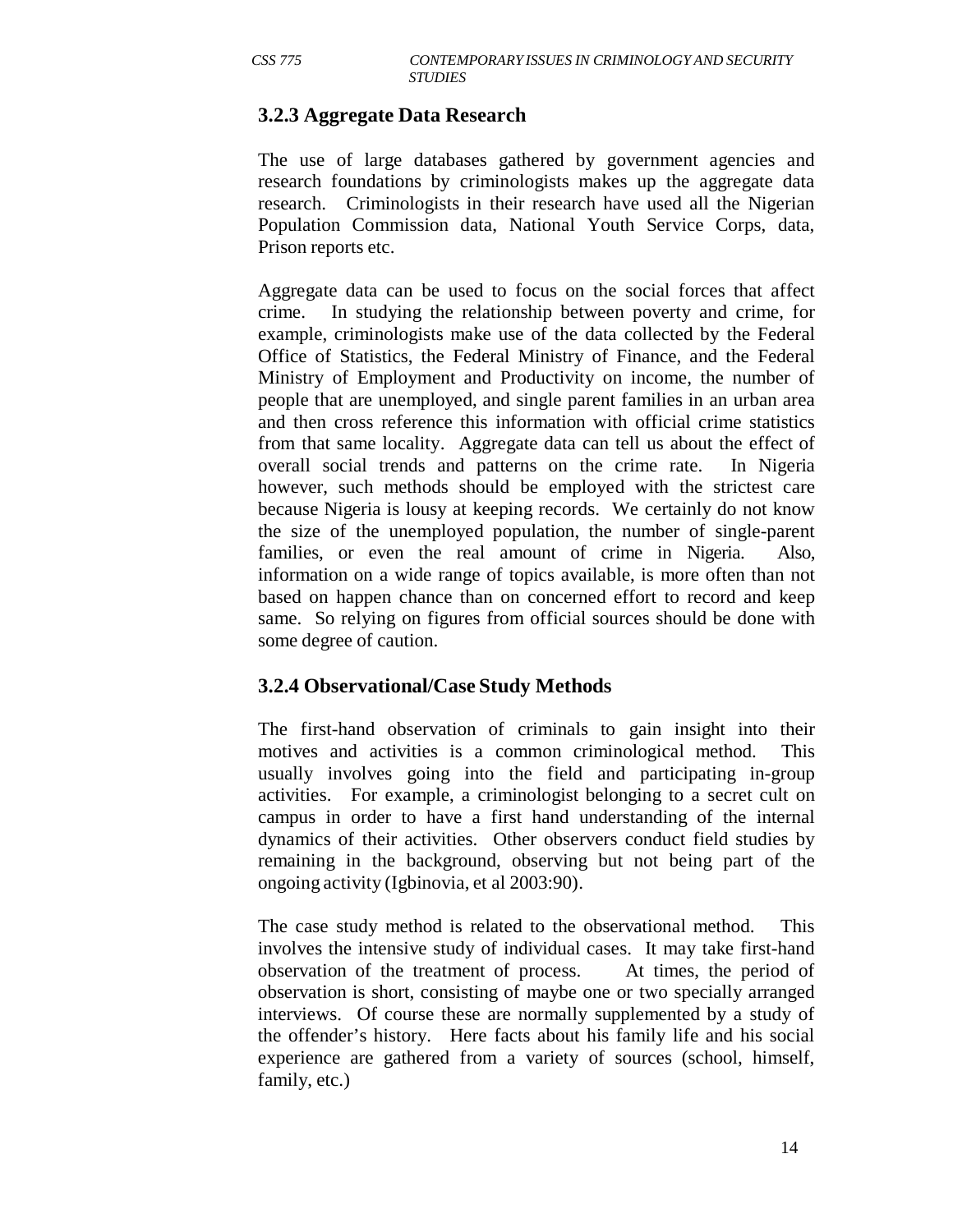# **3.2.5 Criminal Life Stories**

This is very related to the case study method. In this, the criminal tells the story of his own life, describing and trying in the main to account for his own descent into criminal activities (Shaw, 1930). For example, accounts by prisoners of their prison experience fall within the same class. This method could be most revealing to see the problem through the eyes of the offender himself, but only if he is perceptive and frank.

# **3.2.6 Experimental Methods**

This method adopt a process by the criminologist to manipulate some aspect of a situation and observe the effects on subjects' behaviour. The purpose of an experiment of this nature is to test cause-and-effect relationships. The major advantage of experiments is control. However, on the negative side, criminological experiments are relatively rare because they are difficult and expensive to conduct. They involve the manipulation of subjects' lives, which can cause ethical and legal problems, and also require long follow-up periods to verify results. Nonetheless, they are important source of criminological data.

# **3.2.7 Statistical Methods**

Those who lay emphasis on the need to evolve a methodology comparable with that of the natural science have developed the statistical method as a solution. Perhaps shying away from the subtlety and intricacy or the causal matrix, they may turn for refuge to a calculation of the degree of association between the general trends shown in the annual criminal statistics and in, say the national figures of unemployment. This has no way of telling us anything about the substance of the causal process. In fact, the best one can decide with the result of such an enquiry is that the two quantities do go together to a significant extent (Obarisiagbon, 1999:20).

#### **3.2.8 Ecological Methods**

Some criminologists have applied statistical methods in a rather unique way. How, you might venture to ask? These criminologists have plotted the addresses of criminals, the center of gang activities, or the places where crimes have been committed, on a map. Having done this, they have then sought to account for the differences in distribution between different areas (Shaw and McKay, 1942). Apparently, the marked differences between different areas have little or no significance, as they must be expressed as a rate-proportion of the number at risk. For instance, an area with very few children might,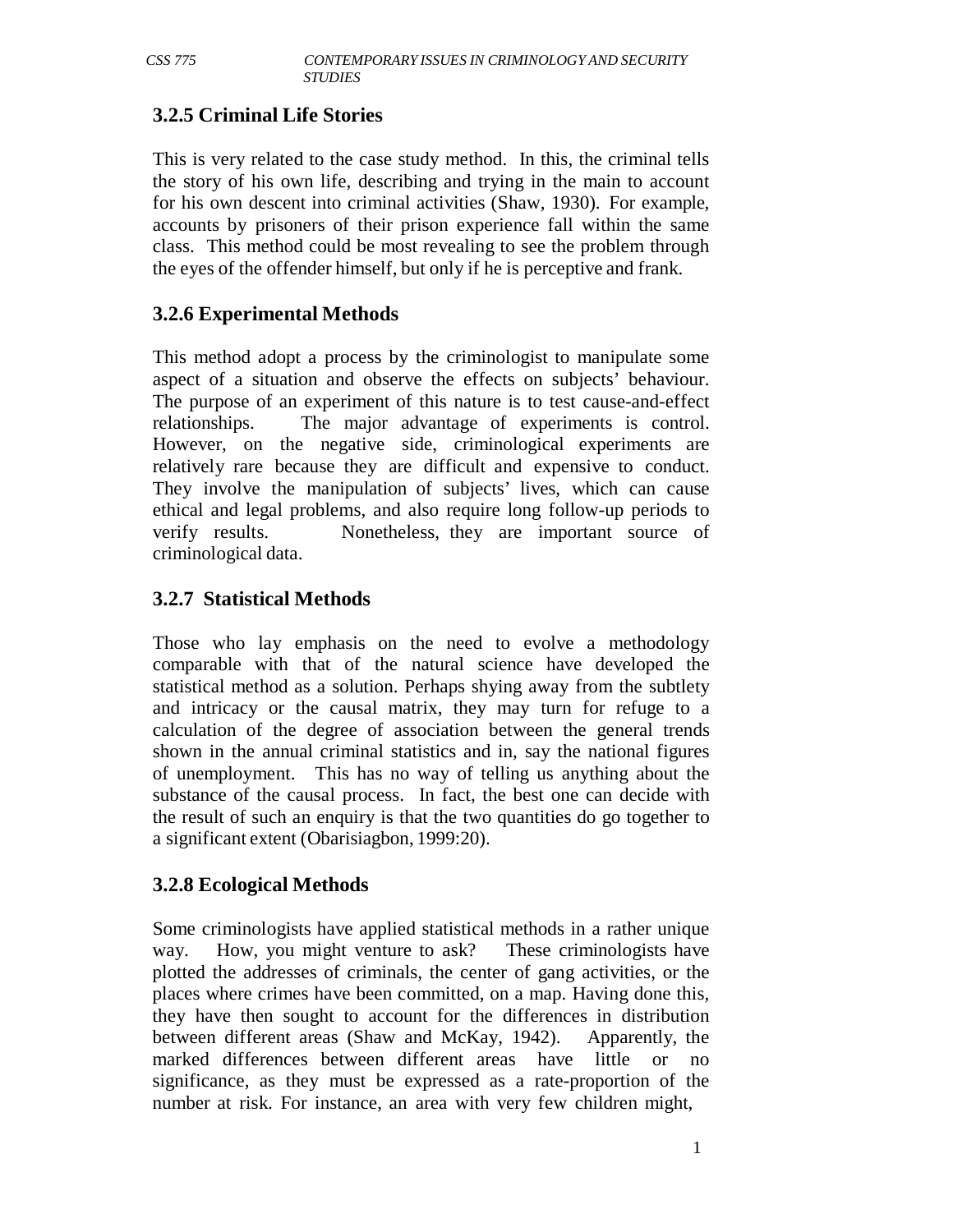because of that reason alone, have a very low incidence of juvenile crime. This requirement as it were has tended to limit the usefulness of these "ecological" or cartographic method.

#### **SELF ASSESSMENT EXERCISE 2**

List the major research methods in criminology.

#### **4.0 CONCLUSION**

An understanding of research methods in criminology is very important, because it makes comparison between different criminological research methods adopted to understand crime and criminality among individuals, social groups or categories of people very rational and scientific.

#### **5.0 SUMMARY**

This unit took you through the definition of research methods in criminology. You learnt about the characteristics of research, and the unit also exposed you to the different criminological research methods used in explaining and understanding crime and criminality.

#### **6.0 TUTOR-MARKED ASSIGNMENT**

- 1. Define research methods in criminology and state clearly the characteristics of research.
- 2. Identify any three criminological research methods you are familiar with, and explain one in detail.

#### **7.0 REFERENCES/FURTHER READING**

- Igbinovia, et al (2003). *Crime and Delinquency in Nigeria: Theories, Patterns and Trends*. Benin City: Kryme Monitor Books.
- Obarisiagbon, I. (1999). *Criminology: A Socio-Legal Approach.* Akure: Sylva Publishers.
- Shaw, C. R. (1930). T*he Jack Roller: A Delinquent Boy's Own Story.* Chicago: University of Chicago Press.
- Shaw, C. R. and McKay, H. D. (1942). *Juvenile Delinquency and Urban Areas*. Chicago: University of Chicago Press.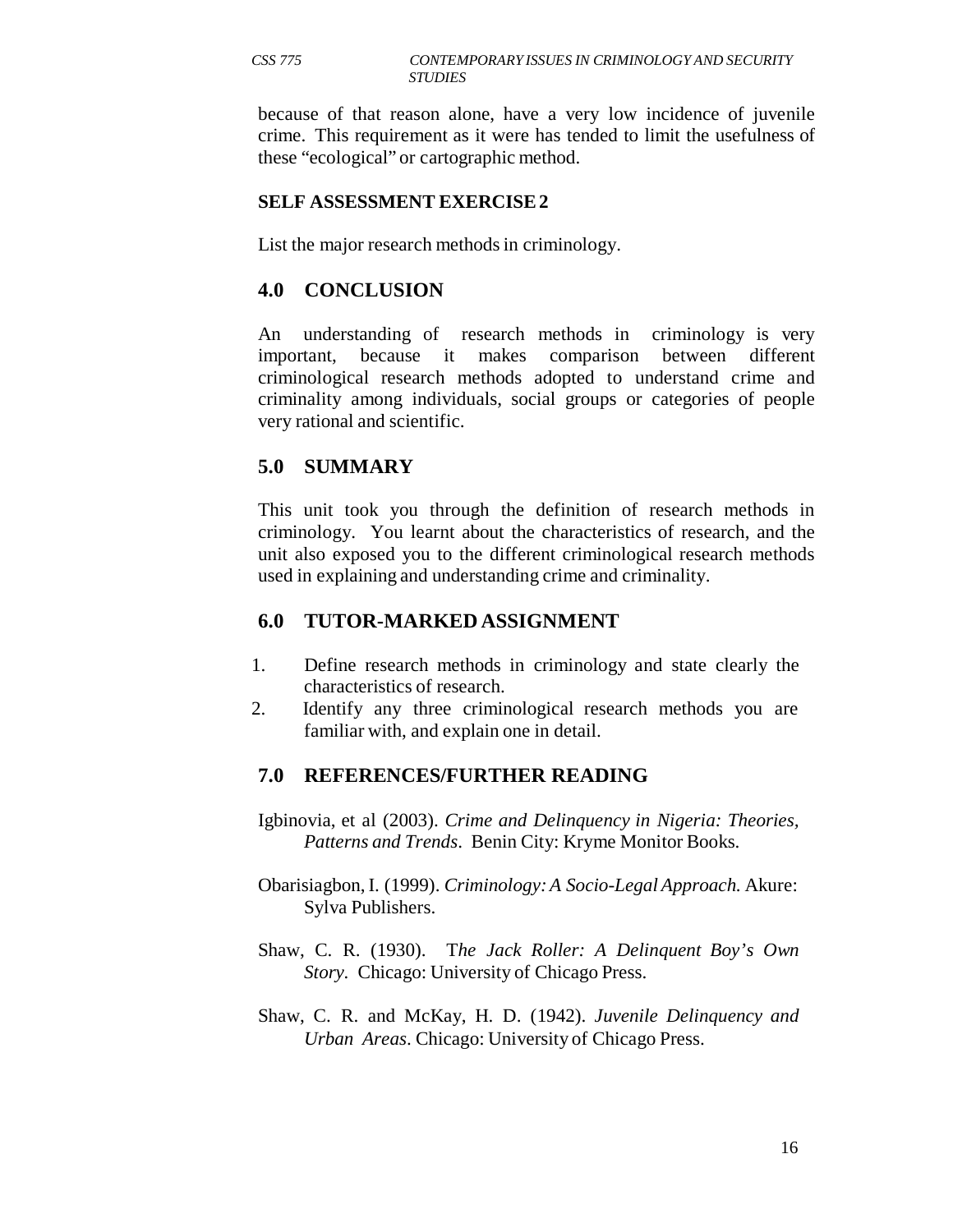# **UNIT 3 CRIME AND CRIMINALITY**

#### **CONTENTS**

- 1.0 Introduction
- 2.0 Objectives
- 3.0 Main Content
	- 3.1 What is Crime?
		- 3.1.1 Historical Meaning of Crime
		- 3.1.2 Legal Conception of Crime
		- 3.1.3 Social Conception of Crime
	- 3.2 Essentials of Crime
		- 3.2.1 The Physical Element of Crime
		- 3.2.2 The Mental Element of Crime
	- 3.3 Association Between "Mens Rea" and "Atus Reus".
	- 3.4 Who is a Criminal?
- 4.0 Conclusion
- 5.0 Summary
- 6.0 Tutor-Marked Assignment
- 7.0 References/Further Reading

# **1.0 INTRODUCTION**

In a broad sense as presented in Unit 1, Criminology refers to the entire body of knowledge regarding crime, criminals, and the efforts of society to repress and prevent them. It does includes within its scope the activities of legislative bodies, law enforcement agencies, courts, educational and correctional institutions, and private and public social agencies. Therefore, it is important that, 'in both senses, a good examination of the term "crime" will provide a comprehensive understanding of the subject matter of Criminology.

# **2.0 OBJECTIVES**

At the end of this unit, you should be able to:

Define what crime is. Distinguish between the legal and social conceptions of crime. Identify and explain the essential elements of crime. Understand who a criminal is.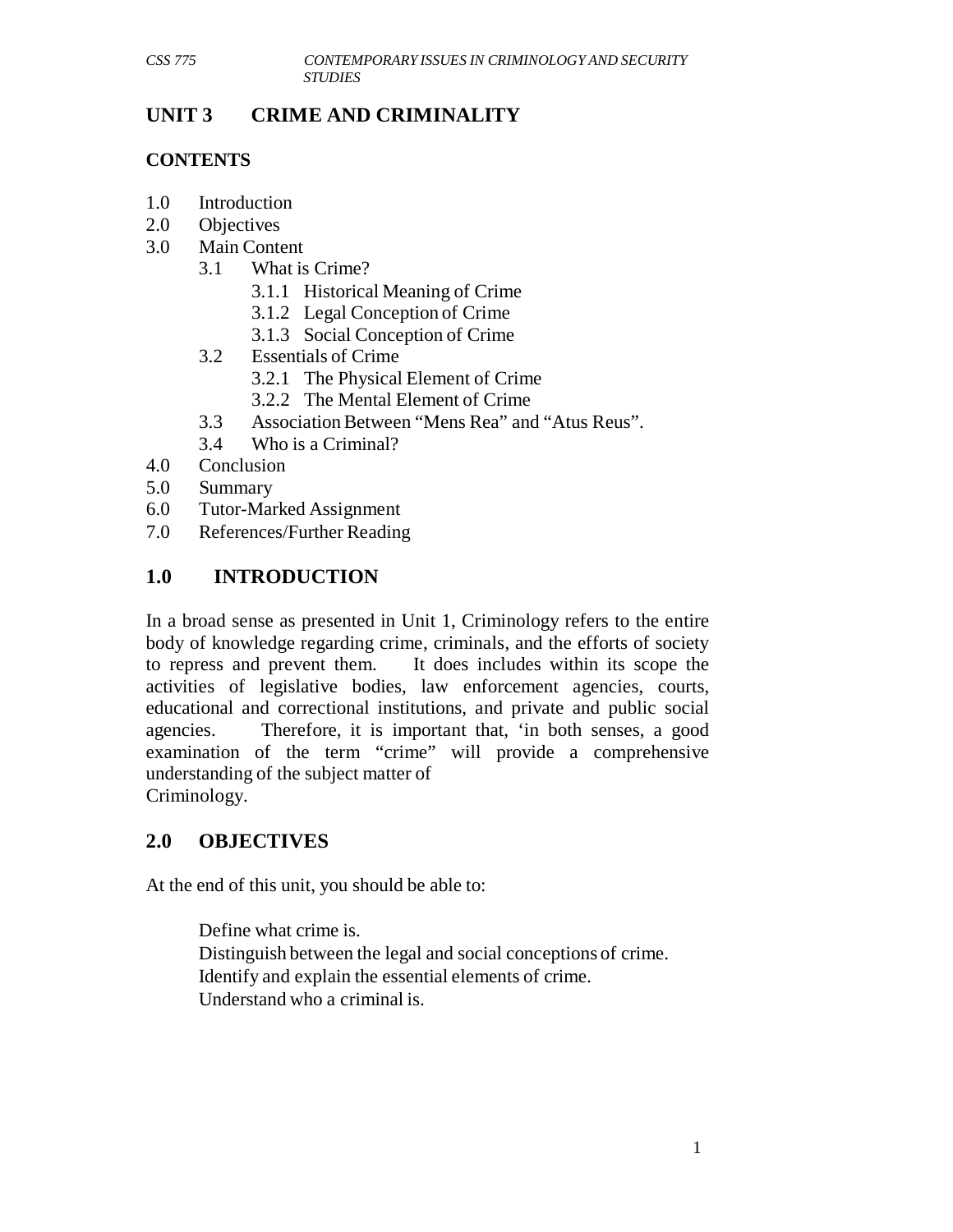#### **3.0 MAIN CONTENT**

#### **3.1 What is Crime?**

There is lack of agreement concerning the meaning of crime. An examination of the historical meaning of crime shows that crime is not "absolute", rather crime is relative – 'this means that what is crime varies with time and space.

Generally, a crime is held to be an offense which goes beyond the personal and into the public sphere, breaking prohibitory rules or laws, to which legitimate punishments or sanctions are attached, and which requires the intervention of public authorities- the state or a local body.(Marshall, 1998:125). However, because the definition of crime, must be clean, precise, unambiguous and usable, the definition must clarify who is and who is not a criminal. Various approaches have been used to define and study crime. For our present purpose, however, focus shall be on the strict: "Legal" and "Social" conceptions of crime.

#### **3.1.1 Historical Meaning of Crime**

Originally, crime did not involve official action because all acts were considered private matters. Individuals who were wronged took action against the wrongdoer or the wrongdoer's family. Justice was left to the concerned individuals. Punishment at this time was intended to satisfy revenge. No parties acted as referees. This system eventually brokedown when the family structure obtained, societies became more complex, and people become more mobile.

Later, the concept of crime and criminal law developed with the emergence of the state or monarchy, but was confined only to acts committed against the king. Private revenge remained the only punishment for acts against private citizens. Eventually, the king representing the state, realized that the peace of the community was at stake and decreed that the act of wrongdoing an individual should be reported to the king. Anyone who injured one of the king's subjects was considered to have injured the king and the phrase "keeping the peace of the long" developed (Reid, 1994:4).

Consequently, the state by way of the king's authority assumed the administration of justice by defining crimes, codifying laws, establishing fines, and implementing the court system. Out of this approach emerged a dual system: Criminal law and Civil law. These will be examined in some detail later in this material.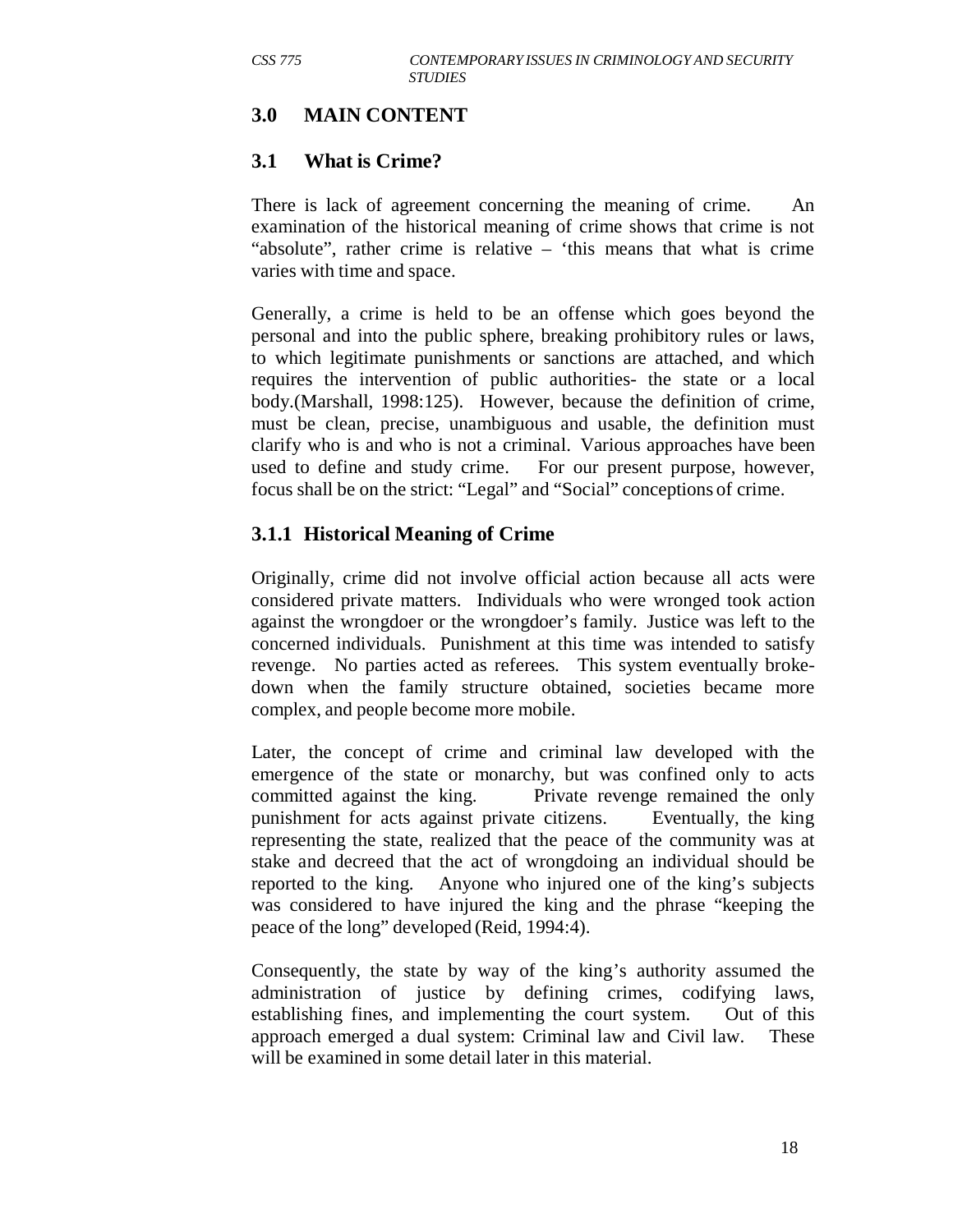We have seen that crime is relative to time. Crime is also relative to place. What is against the law in one state may be perfectly legal in another state. Drinking alcohol for example, is legal in Edo State, but not so in Zamfara State. Also, certain forms of sexual behaviour are defined as crimes in some places but simply as private wrongs in other places. Some states in Nigeria. (Sharia States) label premarital sex and adultery as crimes whereas, other states view such conduct as simply a matter of personal discretion.

#### **3.1.2 Legal Conception of Crime**

It is legally conceived that, Crime is an act defined by law. Behaviour may be dealt with as criminal only when it violates a criminal law. Thus without a law, there can be no officially recognized crime. This does not suggest that only acts prohibited by law are wrong. The issue of what should or should not be a crime is different from what is crime according to law. Thus crime is "an intentional act or omission to act, committed without defense or justification, that endangers the public, as prohibited by the law, and is punished by the state". (Igbinovia, et al, 2003:107).

#### **3.1.3 Social Conception of Crime**

Social scientists argue that restricting the study of crimes and of criminals to persons who are convicted of violating the criminal law is too limiting. They further argued that if we are interested in knowing why people engage in behaviour that is detrimental to society, then we must go beyond the strict legal definition of crime. However, when crime is defined socially, rather than legally, the term takes on a much broader meaning. A social definition include:

Ethical Consideration – of what should or should not be criminal behaviour. Behaviour considered as crime, but for which no arrest has been made.

One example of a social definition of crime states that, "Crime is antisocial behaviour that is injurious to those social interests which rules of behaviour (including legal codes) are designed to support (Johnson, 1968:13).

There are a variety of social approaches to the study of criminal behaviour, and most criminologists are popular proponents of this approach. For example, Sellin (1970), a renowned criminologist summed it up this way, "I am not against the legal definition of crime, but if a science of human conduct is to develop, the investigator must rid himself of shackles which have been forged by criminal law. He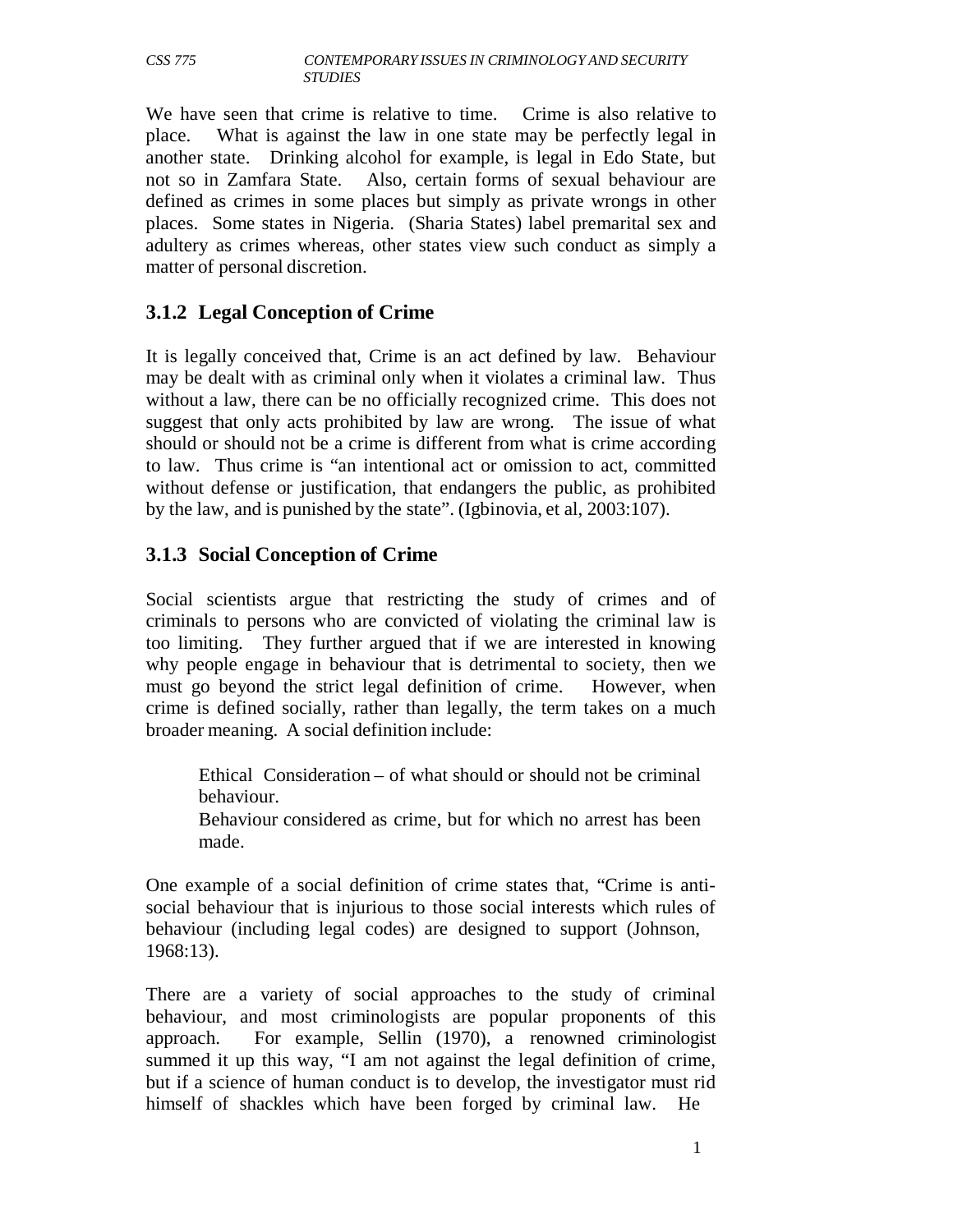emphasized, the development of conduct, norm, which are ways of doing things that are developed by a group through social interaction.

#### **SELF ASSESSMENT EXERCISE 1**

- 1. What is the social definition of crime?
- 2. Define crime from the legal perspective.

#### **3.2 Essentials of Crime**

Section 2 of the Nigeria Criminal Code defines an offence/crime as an act or omission which is rendered punishable by some legislative enactment. However, a thorough examination of this definition reveals that it nearly always consist of two essential elements namely:

> Physical Element, and; Mental Element

In section 394 of the criminal code, an offence/crime under physical essential can be the killing of an animal capable of being stolen; while the mental essential is the intent to steal the skin.

#### **3.2.1 The Physical Element of Crime**

This is referred to as 'Actus reus' in Latin words, meaning guilty act. It is essentially a "guilty conduct" usually consisting of an act of commission. "Actus reus" must be an act prohibited by laws.

#### **3.2.2 The Mental Element of Crime**

This is often referred to as the "Mens Rea". It essentially means a "guilty mind" or the accused attitude of mind to what he was doing. In such cases, the onus is on the accused to prove that he/she acted without any guilty intention.

Thus the essentials of the mental elements are whether a crime is committed:

Purposely Knowingly Recklessly; and, Negligently.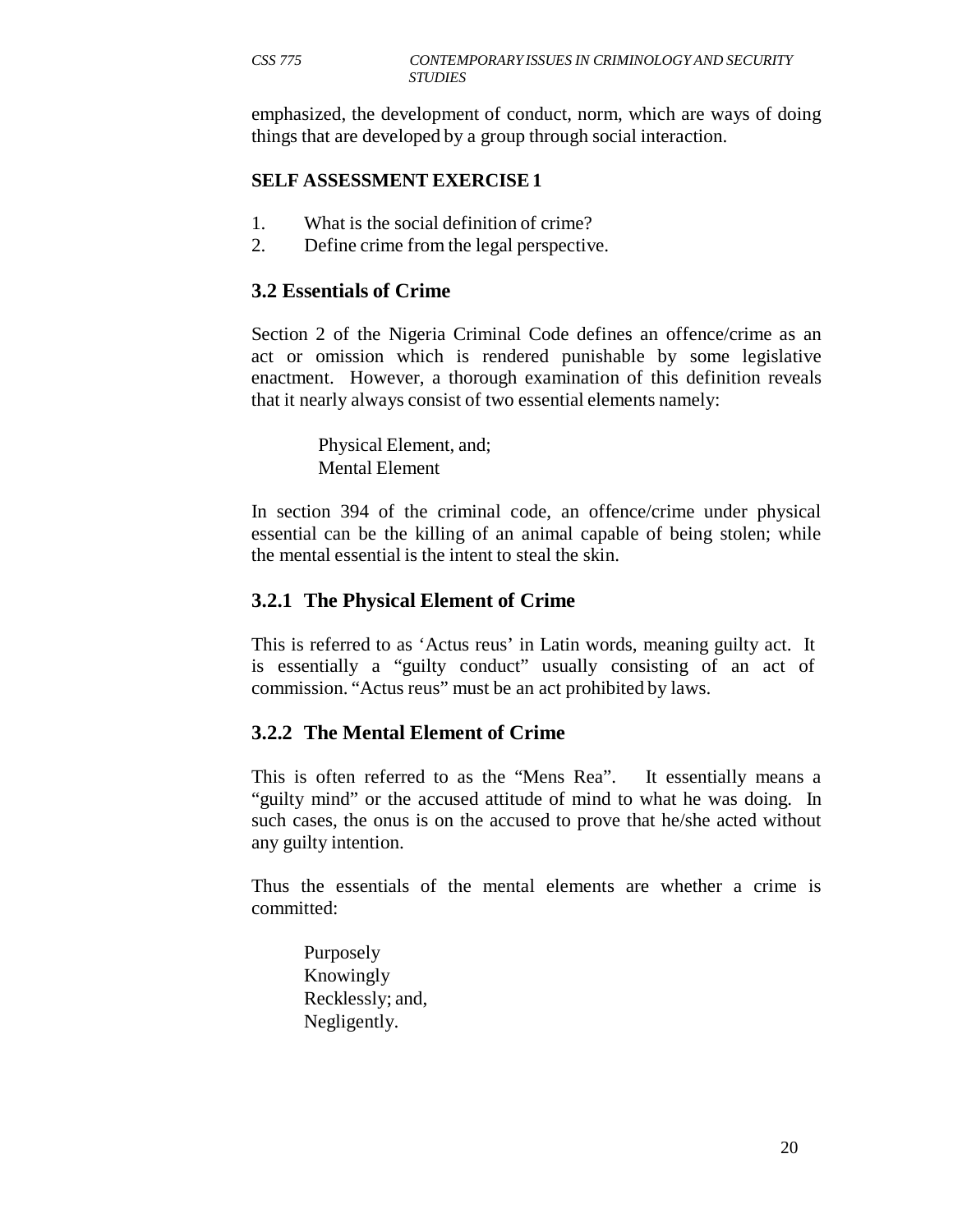#### **(a) Purposely**

A person acts purposely with respect to a material element of an offense when:

If the element involves the nature of his conduct or result thereof, if it is his conscious object to engage in the conduct of that nature or to cause such a result, and if the element involves the attendant consequences, he is aware of the existence of such circumstances or he believes or hopes that they exist.

#### **(b) Knowingly**

A person acts knowingly with respect to a material element of an offense when:

- (1) If the element involves the nature of his conduct or the attendant circumstances, he is aware that his conduct will produce circumstances of that nature or that such circumstances exists; and
- (2) If the elements involve the result of his conduct, he is aware that it is practically certain that his conduct will cause such a result.

#### **(c) Recklessly**

A person acts recklessly with regard to a material element of an offense when he consciously disregards a substantial and unjustifiable risk that the material element exists or will result from his conduct. The risk must be of such a nature and degree that will consider the nature and purpose of the actors conduct and the circumstances. Known to him, its disregard involves a gross deviation from the standard of conduct that a lawabiding citizen would observe in the actors situation.

#### **(d) Negligently**

A person acts negligently with respect to a material element of an offense when he should be aware of a substantial and unjustifiable risk that the material element exists or will result from his conduct. The risk must be of such a nature and degree that the actor's failure to perceive it considering the nature out purpose of his conduct and the circumstances known to him, involves a gross deviation from the standard of care that a reasonable person would observe in the actors situation.

The interpretation of these four tiers of culpability has been the subject of heated debates. However, it is clear that a person may be held criminally liable for the unintended consequences of an intended act. In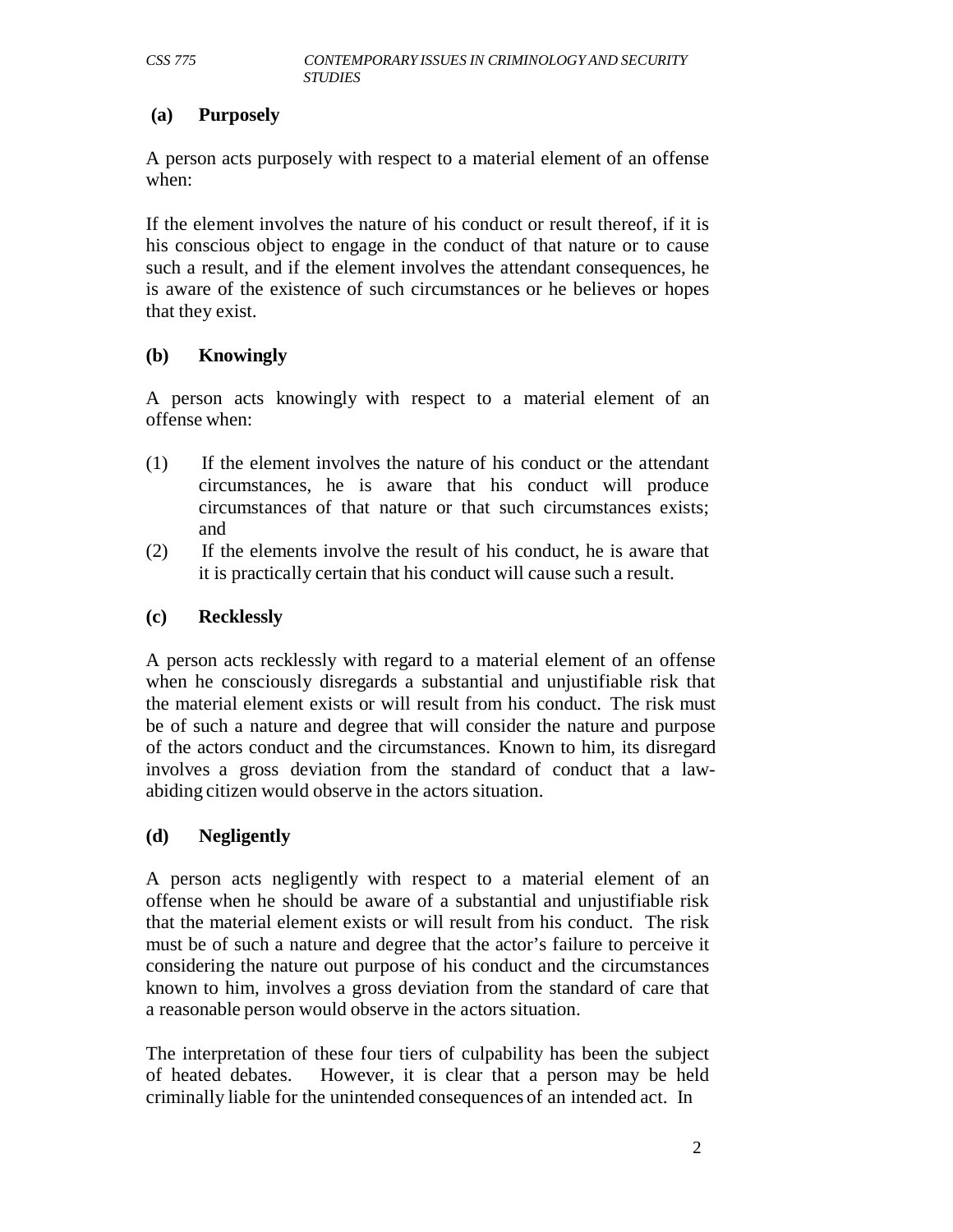addition, a person may be held criminally liable for injury or death to a victim other than the intended victim or for a more serious degree of harm than that intended. We may consider the following examples.

In the first case, Osa was angry with Ehi over a deal gone sour. He needed to teach him a lesson and so he hired thugs to rough him up and give him a scare. The thugs went a shade two far and killed him. Osa could be charged with the death of Ehi. In the second case. Mrs. Eke had become very unhappy with her neighbourhood. She complained several times to her husband about the people particularly the women who were very quarrelsome and petty, the filth and noise of the neighbor's children, and the wicked sinister appearance of the youth of the area. She also impressed on her husband the need to move out of such a place insisting that the place was not safe. But the husband wanting to live a low profile life and enjoying the attitude of the people around them would not be swayed. So one day, she hired some men to pose as armed robbers to come to her home and scare for husband believing that would convince him of the wisdom to move out of the place. Unfortunately, the husband being very stubborn challenged the robbers and was killed in the process. Even though there was no specific intent to kill the man, the woman and the hired robbers would be charged for murder. They had plotted an act, and somehow did carry out an act that a reasonable person should have known could have resulted in serious injury or death.

The concept of mens rea also encompasses the situation in which a person intends to commit a crime against one person but injures another instead. For example, if Uwa intending to kill Bose, poisoned Bose's food, which Emeka (Bose's boyfriend) ate and died. Uwa is guilty of murdering Emeka even though she had no intension of doing so. Under the doctrine of transferred intent, the original criminal intent is transferred to the unintended victim.

As we have noted before, mens rea is also found in situations in which harm has resulted because a person has acted negligently or recklessly. Negligence as has been pointed out involves a person acting unreasonably under the circumstance. For example, we can deduce criminal negligence from the action of a drunken driver, who speeding and zigzagging across lines, hits and kills another person. It is criminal negligence because the law prohibits a person from driving when intoxicated. A reasonable person would not drive a car when he is drunk. The intent that underlies the finding of criminal liability for an unintentional act is called constructive intent (Stegel, 1995:39).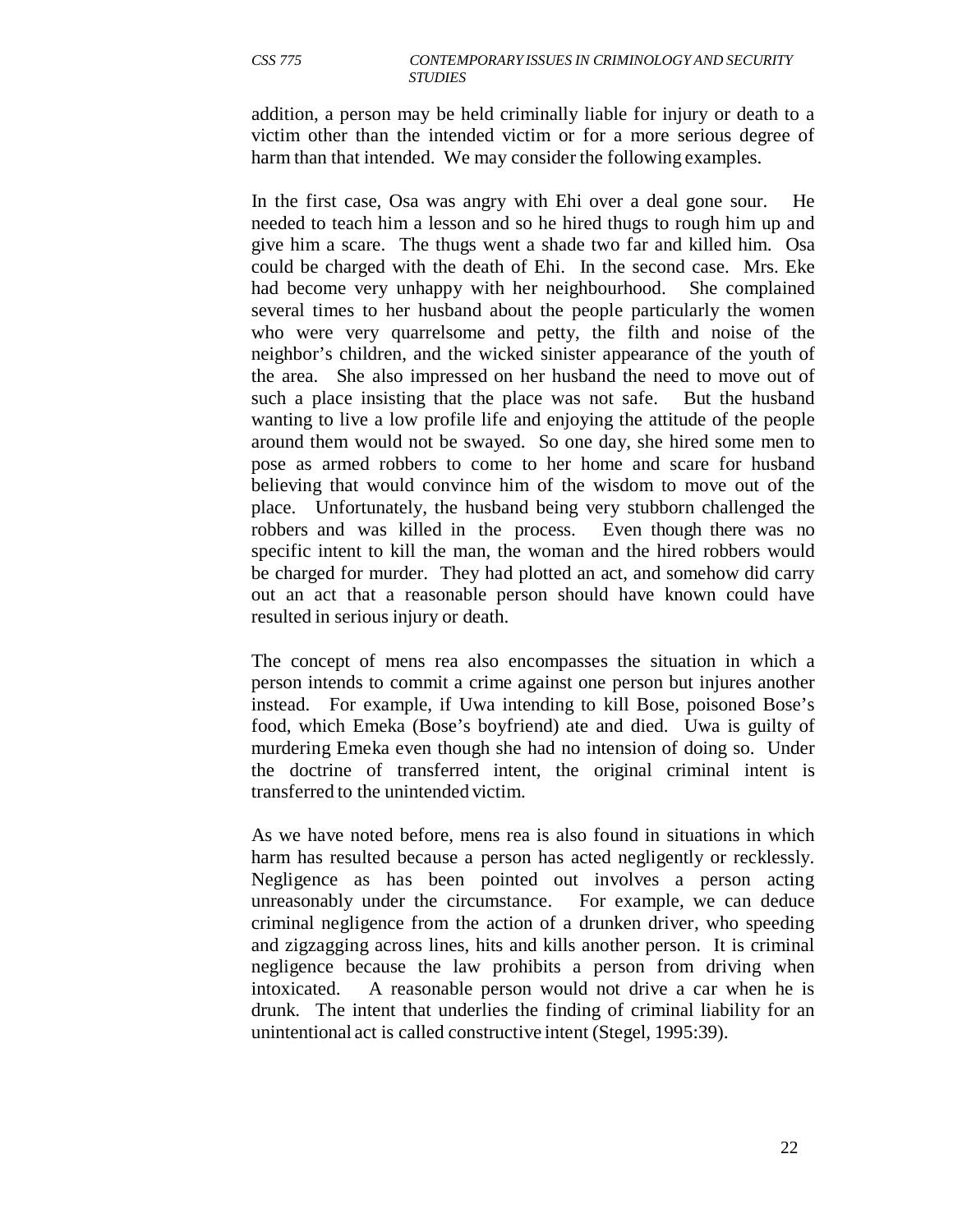#### **SELF ASSESSMENT EXERCISE 2**

List the essential elements of criminality.

#### **3.3 Association between Mens Rea and Actus Reus**

The law requires that the criminal act (actus reus) must have resulted from the criminal state of mind (mens rea). This simply means that there is no true crime where an innocently committed act occurs prior to the criminal state of mind. Also, the law requires that the actus reus must have legally caused the injurious results that led to the criminal charge. This implies that the relationship between the act and the resulting harm must have been reasonably direct. Both the actus reus and the mens rea must be present before a person can be convicted of a crime.

Despite this however, several crimes defined by statute may not require mens rea. In this case, the actor is guilty by simply doing what the statute prohibits. At such times, the law would not assess the mental intent of the actor. Offenses that do not require mens rea to establish the guilt of offenders are referred to as strict-liability crimes. They are also known as public welfare offences. These offences include health and safety regulations, traffic laws, and narcotic controls. Because the underlying purpose of these laws is to protect the public, intent is not required.

#### **3.4 Who is a Criminal?**

A strict legal definition would limit the definition of criminal to those who have been convicted of a crime. A social definition on the other hand, would attach the criminal label to anyone who does anything felt to be offensive to the subjective observer. Thus, rather than relying upon the "Legal or Social" boundaries of criminal behaviour, we should be more concerned with the understanding of the criminal social status. When we see crime as social status, we are looking at the process of attaching the criminal label to someone. This approach encourages the criminologist to examine the forces that operate when assigning the criminal label to certain acts and actors while overlooking the actions of others that merit legally or socially similar treatment. This notion, also encourages criminologists to study the forces that lead to the creation of new classes of criminals. That is, the behaviour of special interest groups that sponsor legislation making, by making certain previously legal activities a crime such as the Idia Renaissance and forced prostitution and trafficking in Edo State. Thus it will be helpful if we see the criminal as; "One who is given his or her status by those in society who have the legal or political power to establish the label as a social fact". (Igbinovia, et al, 2003:118).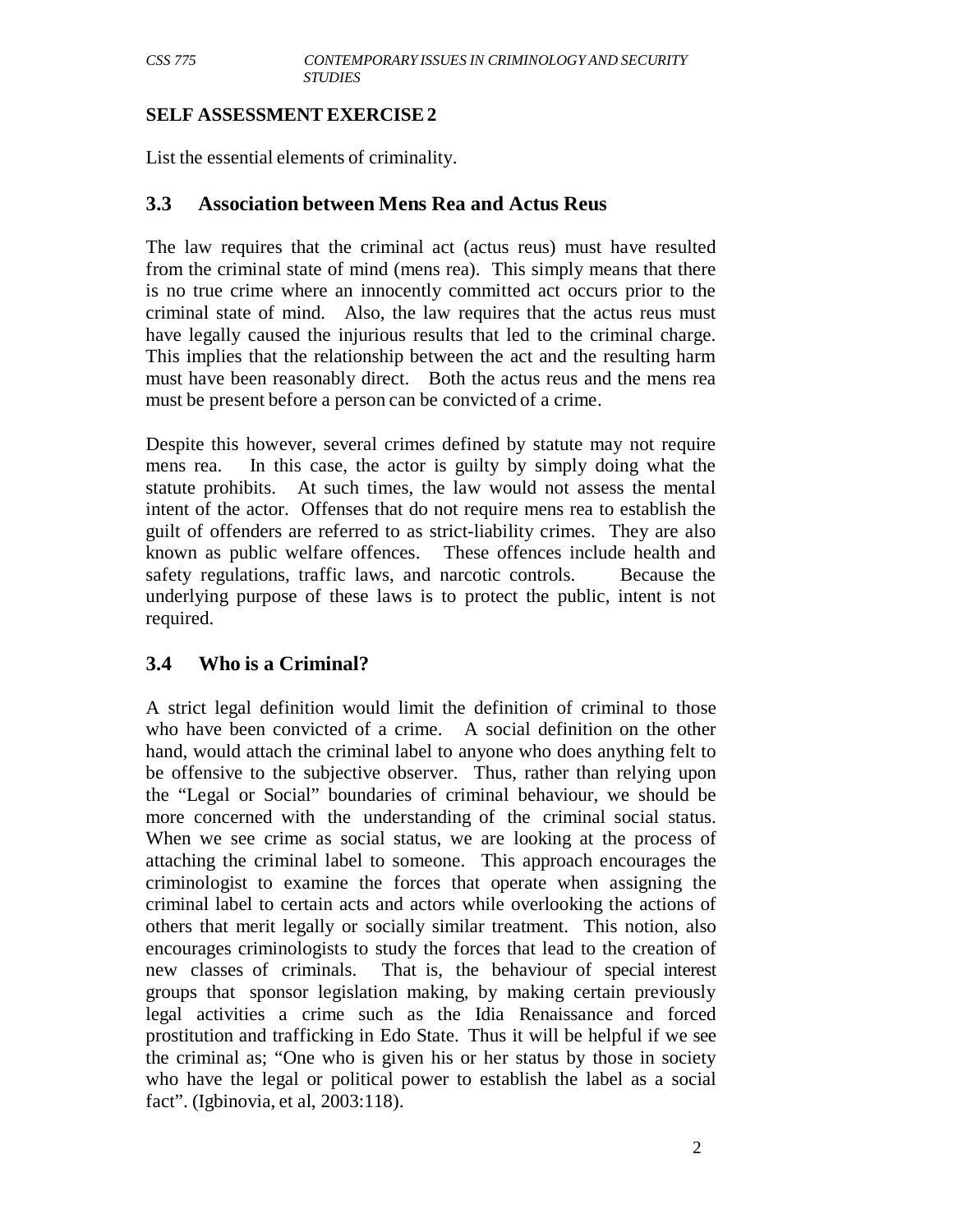#### **4.0 CONCLUSION**

What all conceptions of "crime" have in common is that perceived violations evoke a response by a formal criminal justice system. A system which is empowered by government or any recognized authority in any society. Crime, then, is the violation of criminal law enacted by local, state or national government.

# **5.0 SUMMARY**

In this unit, you learnt that the definition of crime has both legal and social connotations. Other notable issues discussed are:

The essentials of crime, and Who a criminal is.

#### **6.0 TUTOR-MARKED ASSIGNMENT**

- 1. Examine the essential elements of crime.
- 2. Distinguish between the Legal and social conception of crime.

#### **7.0 REFERENCES/FURTHER READING**

- Johnson, E. H. (1968). *Crime, Correction and Society*. Homewood, Ill.: The Dorsey Press.
- Igbinovia, et al (2003). *Crime and Delinquency in Nigeria: Theories, Patterns and Trends*. Benin City: Kryme Monitor Books.
- Marshall, G. (1998). *Oxford Dictionary of Sociology*. Oxford: Oxford University Press. NY.
- Reids, S. T. (1994). *Crime and Criminology*. Seventh Edition. Orlando: Harcourt Brace College Publishers.
- Sellin, T. (1970). "A Sociological Approach", in *The Sociology of Crime and Delinquency*. 2<sup>nd</sup> Edition. Eds. Marvin E. Wolfgang, et al. New York: John Wiley.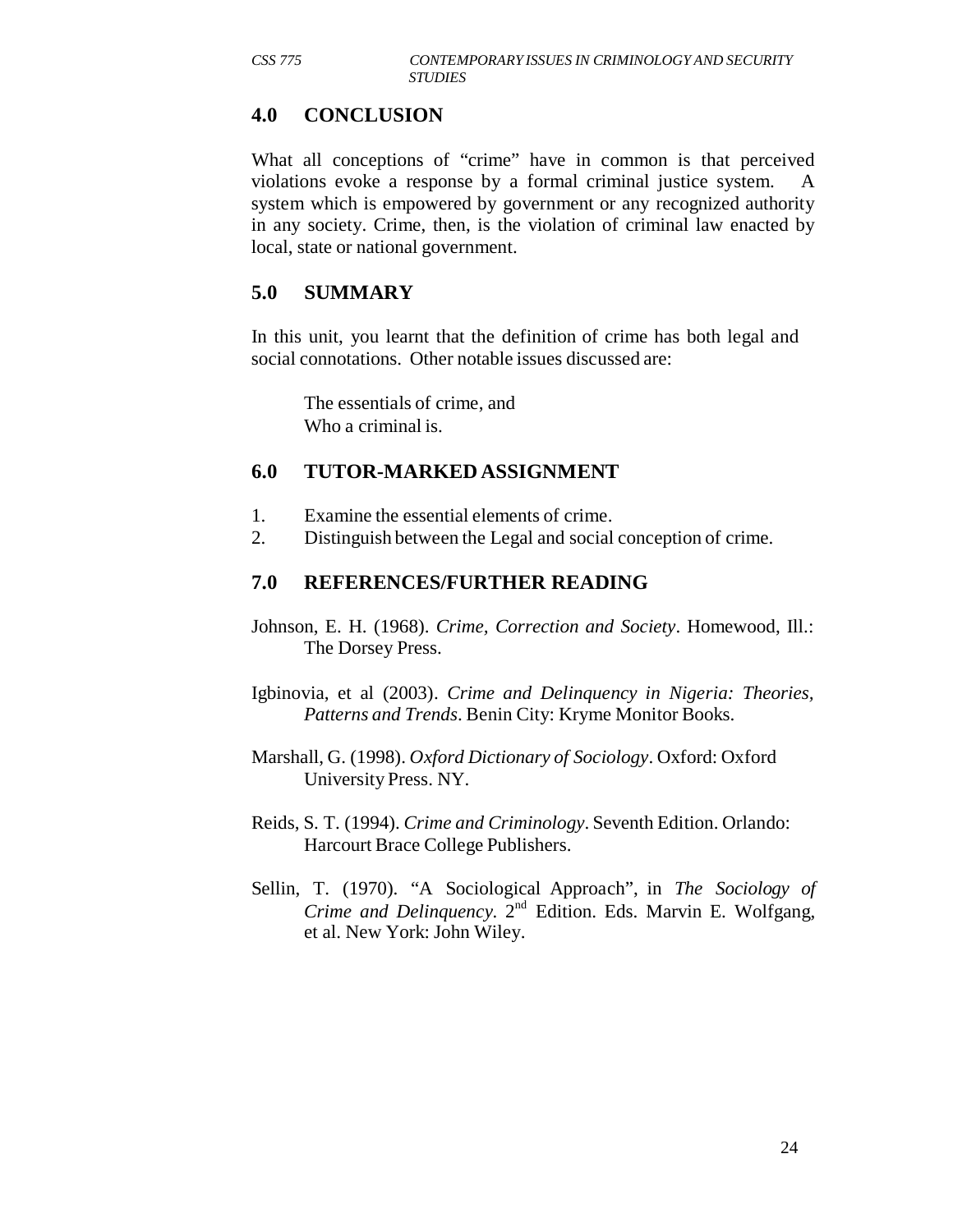#### **UNIT 4 TYPES AND CHARACTERISTICS OF CRIMES**

#### **CONTENTS**

- 1.0 Introduction
- 2.0 Objectives
- 3.0 Main Content
	- 3.1 Legal Classification of Crimes
		- 3.1.1 Classification in Terms of Severity/seriousness
		- 3.1.2 Classification in Terms of Victims.
	- 3.2 Classification of Crimes by Law Enforcement Agencies
		- 3.2.1 Offences Against Persons<br>3.2.2 Offences Against Property
		- **Offences Against Property**
		- 3.2.3 Offences Against Lawful Authority
		- 3.2.4 Offences Against Local Act
	- 3.3 Classification of Crimes by Criminologists
		- 3.3.1 Conventional Crimes
		- 3.3.2 Business World/Economic and financial Crimes
		- 3.3.3 Political Crimes
			- 3.3.4 Juvenile Delinquencies
	- 3.4 Crime Patterns
		- 3.4.1 The Ecology of Crime
			- 3.4.1.1 Region
			- 3.4.1.2 Season and Climate
			- 3.4.1.3 Population Density
			- 3.4.1.4 Use of Firearms
			- 3.4.1.5 Social Class and Crime
			- 3.4.1.6 Age and Crime
- 4.0 Conclusion
- 5.0 Summary
- 6.0 Tutor-Marked Assignment
- 7.0 References/Further Reading

# **1.0 INTRODUCTION**

The generic term "crime" includes all the many diverse and varied offences against society (i.e. the public interest) that are proscribed/prohibited/sanctioned by the criminal law of a country, such as Nigeria. To facilitate analysis, crimes are classified into different categories and specific types in accordance with certain important criteria which help to distinguish them from one another (Clark, 2008:131-132). However, there are no hard and fast rules or blueprints available anywhere for classifying crimes and criminals across the world.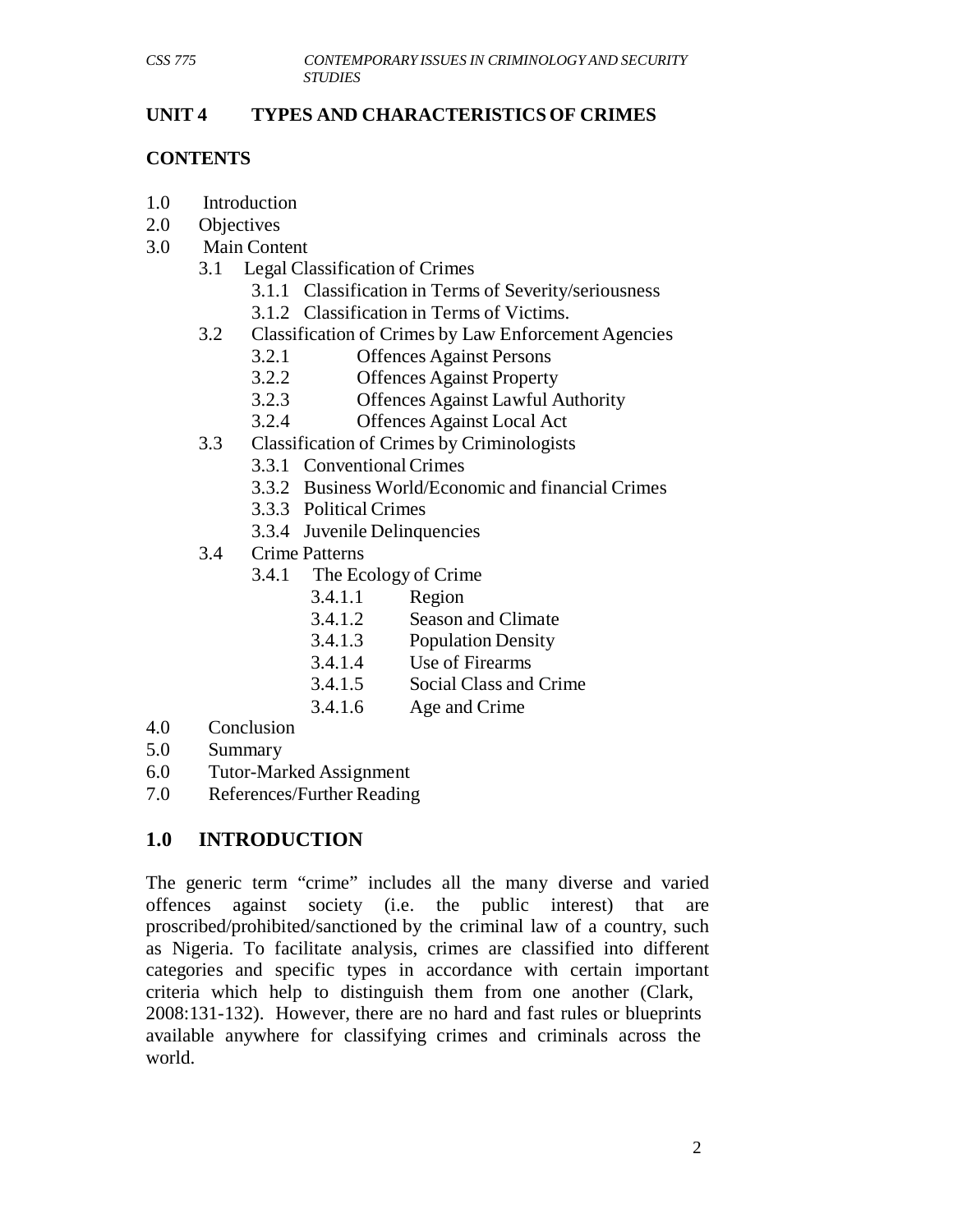# **2.0 OBJECTIVES**

At the end of this unit, you should be able to:

Identify the different classification of crimes Describes the contents of crimes under the different classification Distinguish the classification of crimes by criminologists from the others.

# **3.0 MAIN CONTENT**

#### **3.1 Legal Classification of Crimes**

Crimes are legally classified in criminal law into two different forms namely.

- 1. Severity or seriousness of the crime, and
- 2. Types of victims.

#### **3.1.1 Classification in Terms of Severity/Seriousness**

This category entails classifying crimes in terms of the degree of severity as follows:

- 1. Treason
- 2. Felonies
- 3. Misdemeanors

#### **3.1.2 Classification in Terms of Victims**

This entails classification into three major categories as follows:

- 1. Crimes against persons.
- 2. Crimes against properties; and
- 3. Crimes against public safety and morals.

Although these legal classifications of crimes in criminal law are quite useful for several purposes to a great extent, it should however, be noted as well that they are not completely so. This is because of their broad and abstract nature. Anyhow, they provide the very basis to bring theoretical order to understand the variety of behavioural patterns that are legally labeled as crimes (Clark, 2008:134).

#### **SELF ASSESSMENT EXERCISE 1**

List the two forms into which crime is classified legally.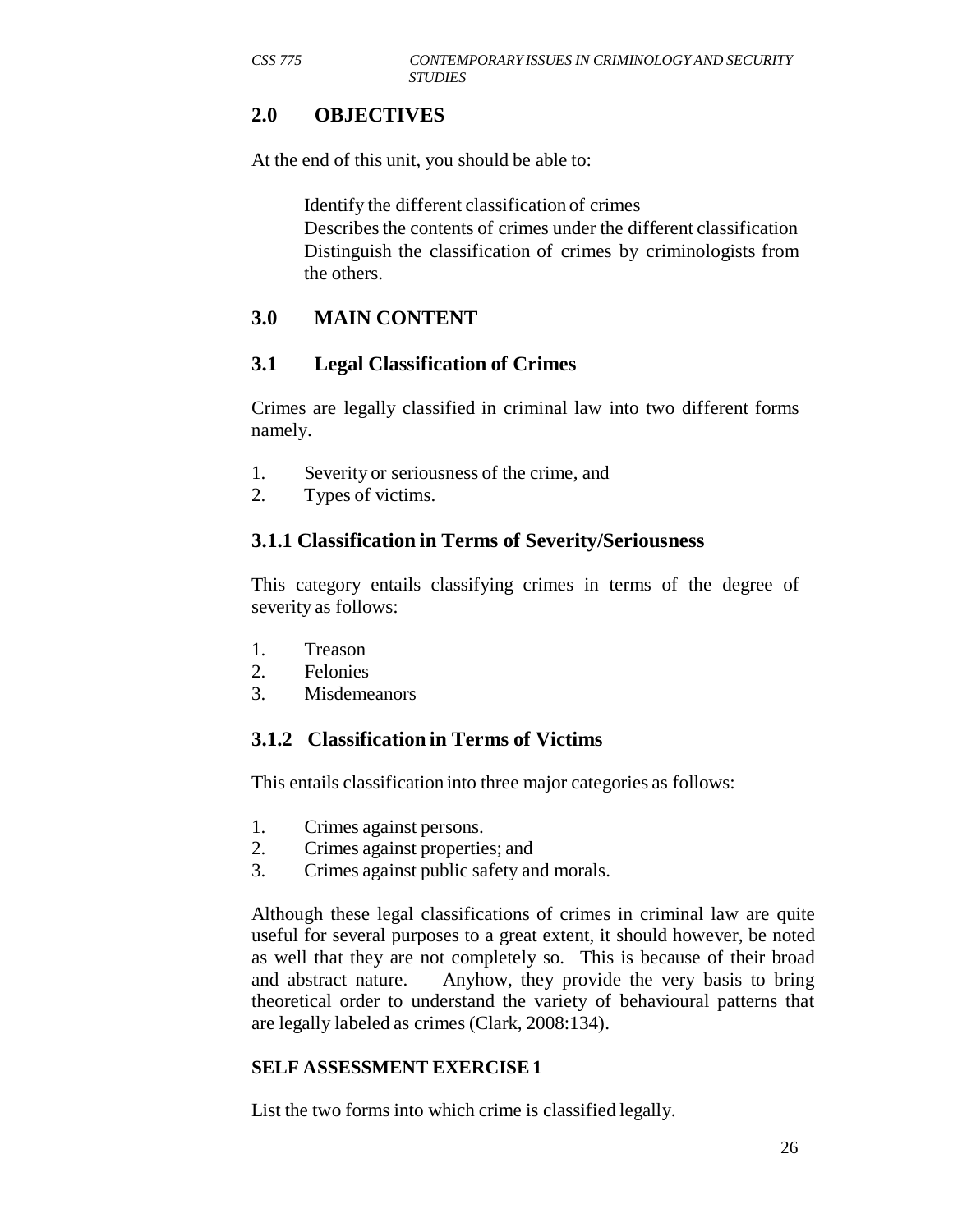# **3.2 Classification of Crimes by Law Enforcement Agencies**

The Nigerian Police Force (NPF) classifies types of crimes and offences, which it reports on under four major categories, as identified and discussed under the other sub-units.

# **3.2.1 Offences against Persons**

Under this category, there are about thirteen (13) specific types of Crimes or offences. They are: Murder; Attempted Murder; Manslaughter; Suicide, Attempted Suicide; Grievous harm/wounding; Assault; Child Stealing; Slave dealing; Rape/Indecent assault; Kidnapping; un-natural offences; and others.

# **3.2.2 Offences against Property**

There are specifically twelve (12) types of crimes or offences in this category. These are: Armed robbery; Demand with menace; Theft/stealing; Burglary; House breaking; Store breaking; False pretence/Cheating; Forgery; Receiving stolen property; Unlawful possession; Arson and other offences.

# **3.2.3 Offences against Lawful Authority**

There are eight (8) specific types of crimes or offences listed under this category. These are: Forgery of currency notes; coining offences; Gambling; Breach of peace; Perjury; Bribery and Corruption; Escape from custody and other offences.

# **3.2.4 Offences Against Local Acts**

There are usually reports on seven (7) specific offences against "Local Act". They are as follows: Traffic offences; Township offences; liquor offences; Dogs Act; Firearms Act; Narcotics and others offences.

# **3.3 Classification of Crimes by Criminologists**

Criminologists are unsatisfied with the classification of crimes found under criminal laws and in official crime reports. Thus, because of their desire to provide clarity and precision in the study of crime, criminologists usually classify crimes into four (4) major categories in order, to facilitate empirical research and theoretical explanations. These classifications are discussed under the other sub-units.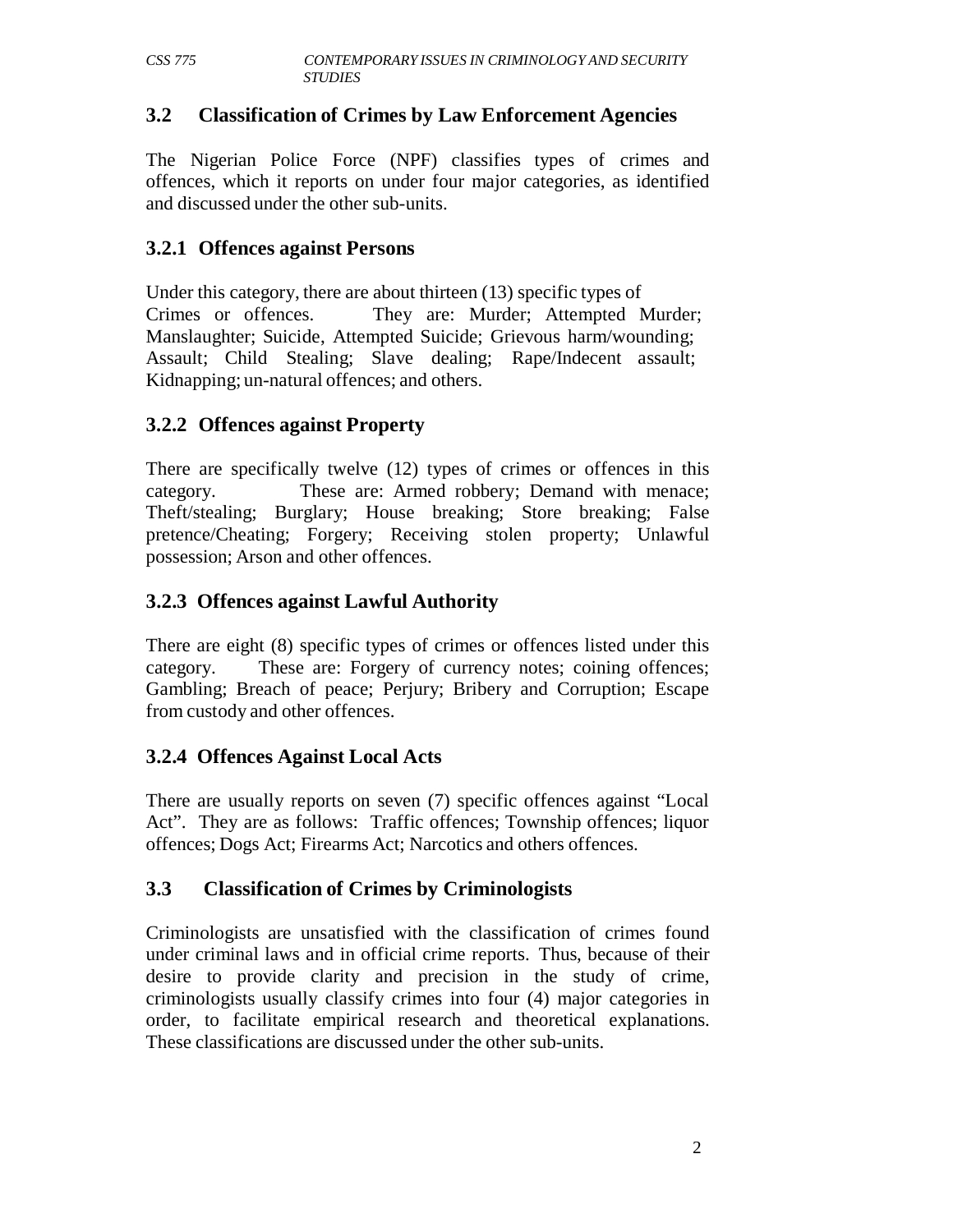# **3.3.1 Conventional Crimes**

The crimes under this category include crimes against the person, such as murder, manslaughter, assault, forcible rape, and other types of sex offences. While there are also crimes against property, like burglary, armed robbery, theft and stealing, and arson.

#### **3.3.2 Business World/Economic and Financial Crimes**

These consist of white-collar crimes, organized crimes, drug trafficking, 419 crimes – (otherwise known as Advance Fee Fraud), and victimless crimes, or crimes without victims.

# **3.3.3 Political Crimes**

These are crimes committed against governments, and crimes committed by governments, and terrorism.

# **3.3.4 Juvenile Delinquencies**

Crimes listed under juvenile delinquencies include: truancy, vagrancy, stealing, thieving, prostitution and assault.

However, criminologists categorize conventional crimes though not listed in the different categories in the above units as common law crimes and distinguish them from all other categories. Common law crimes are the offences which everyone agree are really crimes such as assault, murder, rape, burglary, robbery and arson. Lawyers refer to these types of crimes as "mala in se" – which means offences that are bad in themselves.

#### **SELF ASSESSMENT EXERCISE 2**

How do the criminologists classify crime?

#### **3.4 Crime Patterns**

We have attempted an analysis of the various sources of criminological data available in unit 2. but what exactly do they tell us about crime in Nigeria? What do we know about the nature of crime and criminals? What are the trends and patterns of our crime rates and how can they help us understand the causes of crime?

Generally speaking, criminologists look for stable patterns in the crime rate in order to gain insight into the nature and causes of crime. They are interested in knowing what patterns exist for different parts of a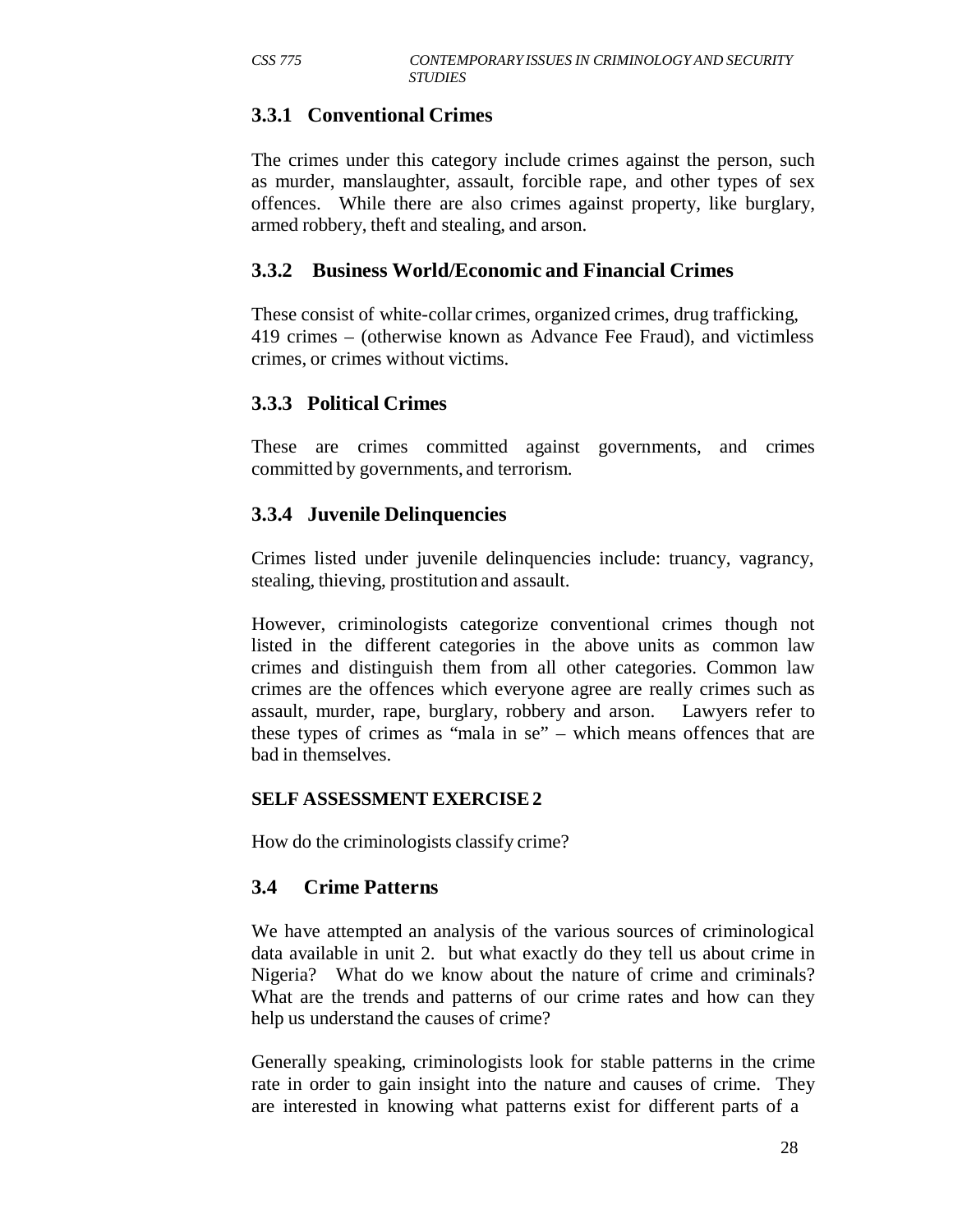society. To know for example whether the crime rate in Northern Nigeria is higher than that for Southern Nigeria, and how this knowledge might be used to explain the etiology of crime. What then are the determinants of the trends and pattern of crime rate?

#### **3.4.1 The Ecology of Crime**

Many attempts have been made to link crime rate to ecological factors. Along this line, season and climate, population density and region/zone have been identified as having direct effects on crime rates.

# **3.4.1.1 Region**

There are some regional variations in crime rates in Nigeria. The differences in crime between regions have been expressed. It is believed that the crime rate in Southern Nigeria is many times higher than the rate for Northern Nigeria. Also, cities have usually reported more crime than rural areas, although it is quite likely that rural crime has been slightly under reported. In recent years, rural and suburban crime rates have been climbing faster than urban crime rates, reducing the ruralurban, crime differential. For example, the rates for murder have increased immensely in such suburban communities as Ekpoma, Auchi and Ekiadolor in Edo State. One reason for this is the activities of secret cults in higher institutions located in these communities. Similarly, the rates for armed robbery, burglary, theft, rape, and assault have also increased correspondingly, thereby, significantly reducing the ruralurban crime differential.

# **3.4.1.2 Season and Climate**

There are slight seasonal and climate variations in type of crime, with more rapes and assault in the dry season, and more thefts and larcenies in the rainy season. These variations however are moderate. During the dry season, many young persons especially teenagers, who play greater roles in crime commission are on holidays and idle, and consequently have the opportunity to commit crime. During dry season, people spend more time outdoors making themselves easy target. Also, homes are left vacant more often during this period making them easy targets for property criminals. In December and early January, more murders and robberies occur, because of the search for money by prospective holidaymakers and fun seekers who take advantage of the yuletide and end of your celebrations to attack people.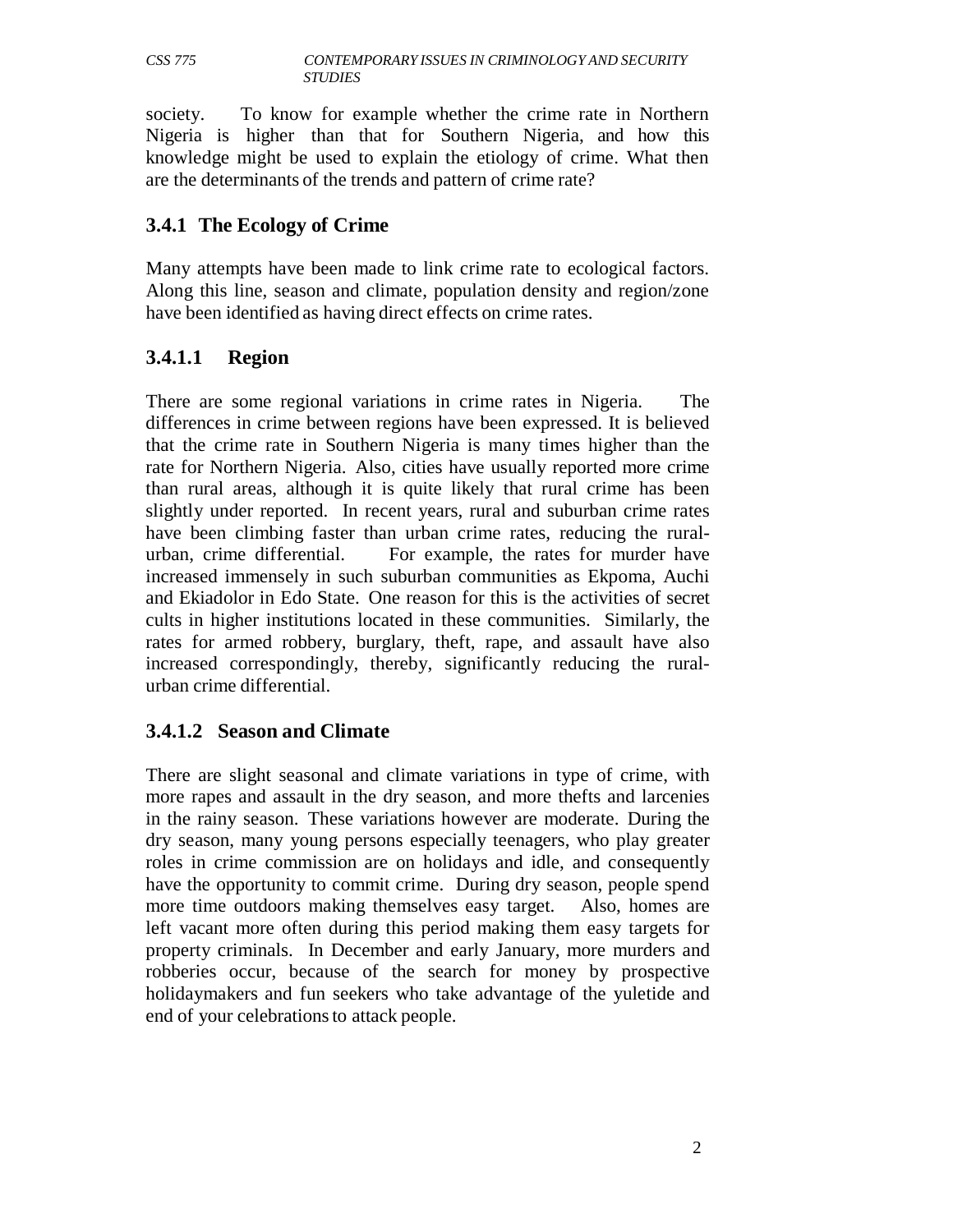# **3.4.1.3 Population Density**

Population plays a huge role in overall crime rates. Large urban areas with large population sizes have higher crime rates than small rural communities. Many factors may account for this trend. Perhaps the most important of these is the fact that rural societies are characterized by what Durkheim described as mechanical solidarity, which promotes social similitude. Here, people are supposed to be each other's keepers. In such small-scale societies characterized by sameness, the crime rates are expected to be low. An example is the Agbede community in Edo State. In contrast, large cities with very large populations are likely to show a high trend in crime reporting. Such large cities, like Lagos, Benin, Ibadan, Kano, Enugu, Onitsha etc attract very many persons who seek to take advantage of job opportunities, public amenities like electricity and good road network etc. Many of these persons having being displaced and alienated by the impersonal nature of social relations may take to an active line of crime as the best alternative, thereby increasing the crime rates. There are exceptions to this rule, however. Some low-population resort areas with large treatment or seasonal populations such as Abviele in Edo, Kona Dangora in Kano, Ore in Ondo etc. have reported very high crime rates.

#### **3.4.1.4 Use of Firearms**

There is no doubt whatsoever that the use of firearms plays a very central role in the commission of crime. The relationship between firearms and crime is not surprising, considering the recent availability and use of handguns in Nigeria. Daily, the print and electronic media report the seizure of large cache of arms from importers and smugglers in Nigeria. Similarly, many youth especially in tertiary institutions, display ostensibly, their rich stock of guns with which they cause mayhem in their academic environments. During a recent crackdown on secret cult members in higher institutions, a large amount of firearms and other sophisticated weapons were recovered from students, many of whom double as armed robbers and hired assassins. The police also display daily, the weapons seized from criminal groups. It is believed that the amount and quality of weapons in the hands of private citizens especially youths in Nigeria, far exceed official expectations. That more of these guns are available for use by young people is an indication of the increase in crime rates in the Nigerian society. The ability of authorities to control the possession and use of firearms therefore, will impact significantly on the crime rates in the country.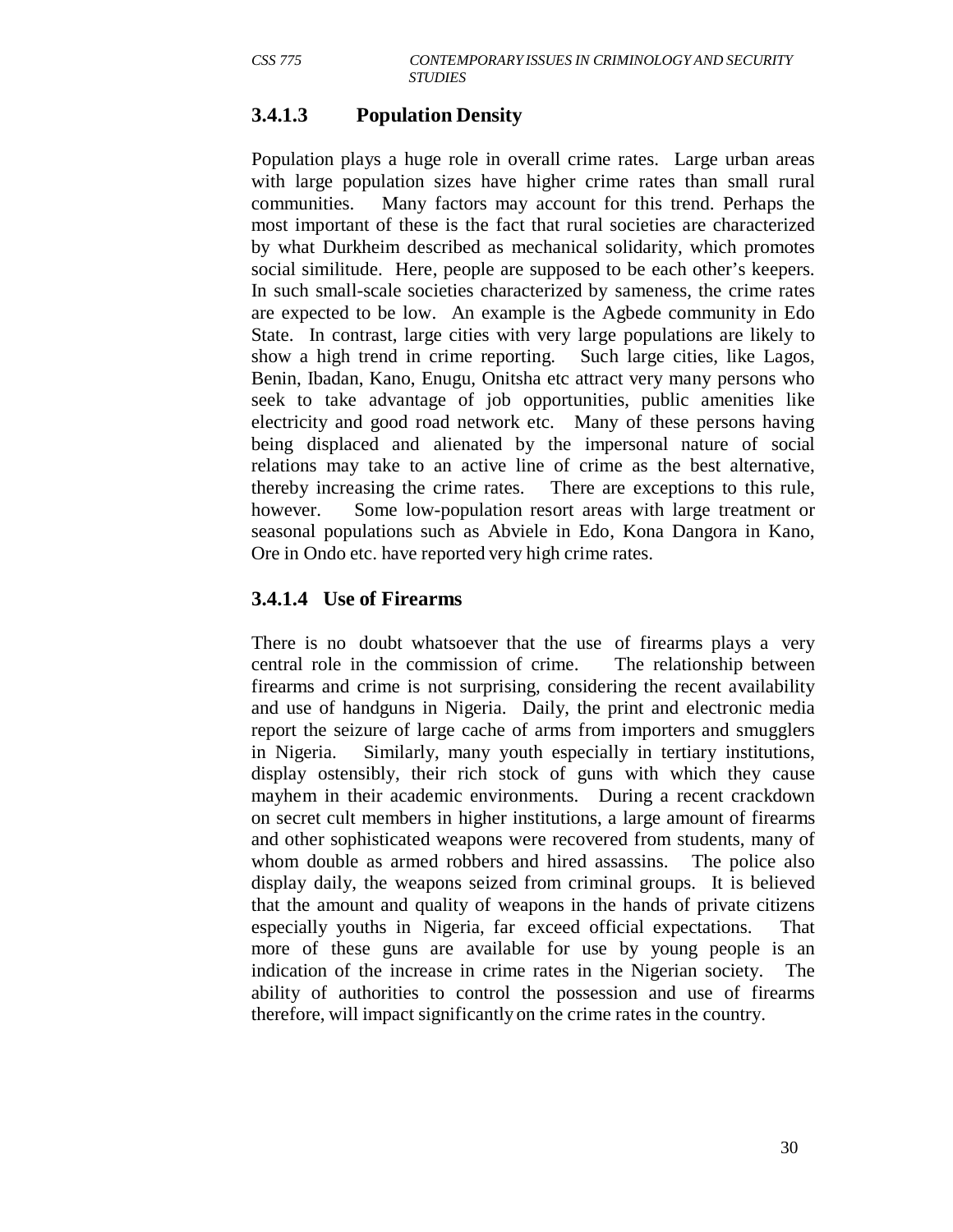# **3.4.1.5 Social Class and Crime**

A lot has been said about the relationship between social class and crime. Traditionally, crime is conceived of as a lower-class phenomenon. This is because lower-class people are believed to possess the greatest incentives for committing crime. Lower-class people have been conceptualized as lacking in the means and ability to achieve legitimate goals using legitimate means, hence, their resort to crime. Along this line, persons living in poverty stricken areas are believed to engage in disproportionate amounts of violent crimes as a means of expressing their rage, frustration and anger against society. This is what Siegel (1995) describes as expressive crimes. Expressive crimes include rapes and assaults, which occur in high poverty areas in order that those engaging in violence may develop an alternative source of positive self-image by viewing themselves as tough, strong, or bad.

Official statistics available on crime in Nigeria indicate that crime rates in poor, overcrowded, inner city areas such as Ojuelegba. Ajegunle, Upper Sakponba etc. are generally higher than those in sub-urban or wealthier areas such as Victoria Island, Ikoyi, Ugbo road, and Lekki extension. Another official indicator of the relationship between crime and class can be obtained from prison surveys. A 1997 survey of recidivists at the Benin Prisons showed that prisoners were members of the lower class and were unemployed or underemployed in the period immediately before their first incarceration. For recidivists (repeat offenders), their ex-convict label or status effectively made them unemployable in job-scarce Nigeria and therefore safe bets for readmission into prisons (Okonofua, B. A. 1997).

# **3.4.1.6 Age and Crime**

Many scholars have attempted to link age with criminality. According to Hirschi and Gottfredson (1983), "Age is everywhere correlated with crime. Its effect on crime does not depend on other demographic correlates of crime" (Hirschi and Gottfredson, 1983:552-584). Apart from factors such as sex, marital status, ethnicity, etc. age has had a tremendous impact on the Nigerian crime profile. Younger persons in Nigeria commit crime more often than older people.

Official statistics indicate that young people are arrested at a disproportionate rate to their numbers in the population. Although, the reviewed police statistics does not show the ages of accused persons, it appears that those involved are youths less than 30 years of age (Ohaeri, J. 1996:113). In a study of murder cases reported to the police in Kaduna between 1983-1987 for example, Ogungbemi and Ahmed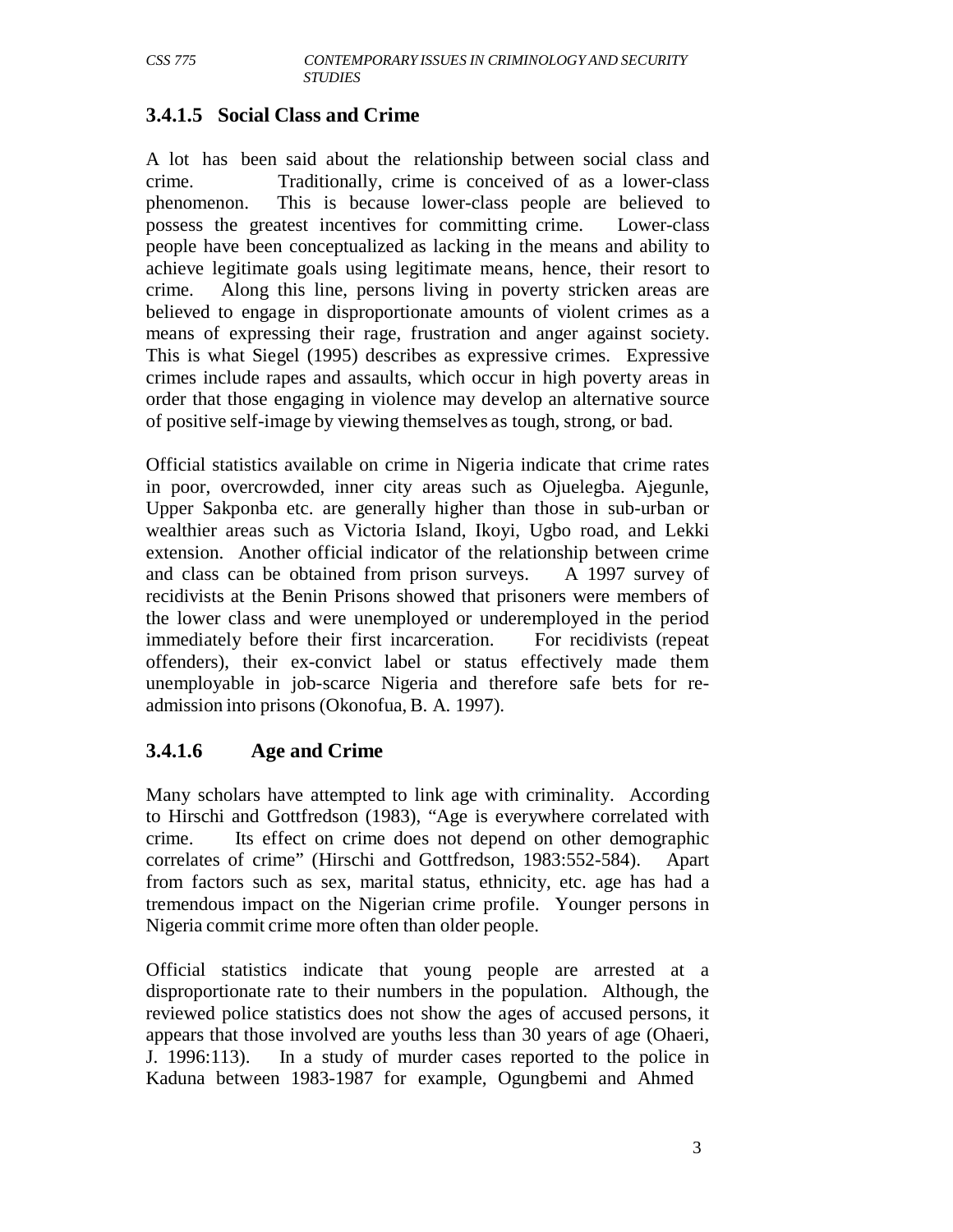(1993:157-162) discovered that 92 percent were aged between 20 and 40 years.

The relationship between age and crime is of major theoretical significance. Many criminological theories fail to explain why the crime rate drops as age increases. Siegel (1995) calls this process the "desistance phenomenon". The failure of major criminological theorists to account for desistance has spurred intense debates among reknown criminologists. In their view, Hirschi and Gottfredson (1983) observed that the relationship between crime and age is constant. Because of this, the age variable that all people regardless of their demographic characteristics commit less crime as they age, as such, age should not be considered as a factor in explaining crime. They argued that even diehard chronic offenders would commit less crime as they age, so what would be the point of dwelling on the age factor? Hirschi and Gottfredson (1983) went on to argue that differences in offending rates for groups (e.g. between men and women) that exist at any point in their life-time accounts fro the above trend. For example, if an 18 year old boy was five times more likely than an 18 year old girl to commit crime, then a forty-five year old man would be five times more likely to commit crime than a forty year old woman, although the actual number of crimes committed by both males and females will constantly decline.

# **4.0 CONCLUSION**

Since a legal definition of crime is not sufficient and what society defines as crime is socially constructed and highly relative; the types, and characteristics of crimes also takes different forms as the sociocultural environment.

# **5.0 SUMMARY**

In this unit, you learnt the necessary characteristics required in classifying crimes into types – legal classification; classification of crimes by law enforcement agencies and classification of crimes by criminologists.

# **6.0 TUTOR-MARKED ASSIGNMENT**

- 1. Distinguish between the legal classification of crime and that of the criminologist.
- 2. How do law enforcement agencies typify crime?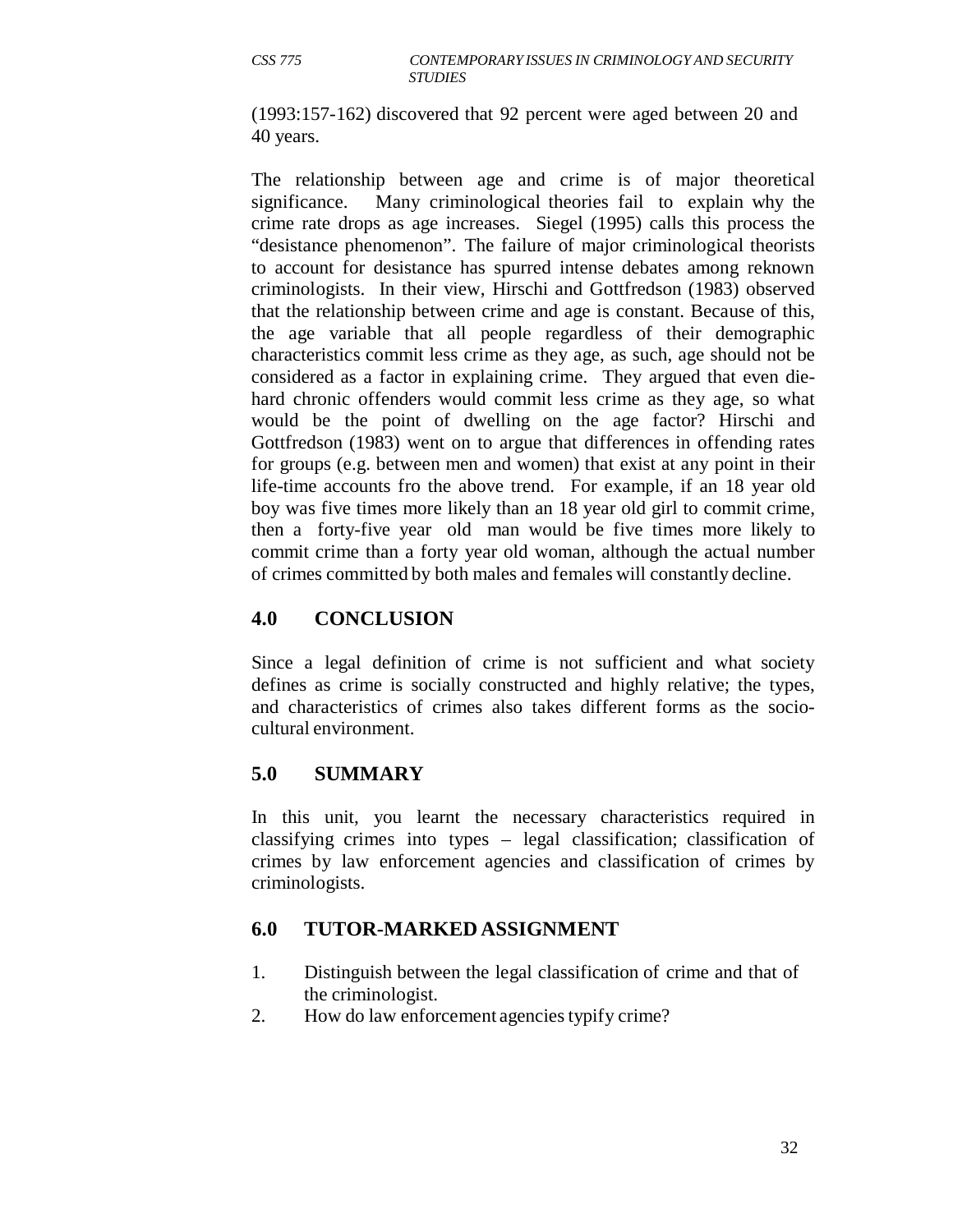#### **7.0 REFERENCES/FURTHER READING**

- Clark, D.I.C. (2008). *Criminology*. Warri: Toye Clark Publishing Company.
- Hirschi, T. and Gottfredson, M. (1983). "Age and Explanation of Crime". *American Journal of Sociology*, Vol. 89
- Ogungbemi, K. and Ahmed, M. H. (1993). "Psychological Aspects of Murder in Nigeria". *Forensic Science International*. Vol.59
- Ohaeri, J. (1996). "Violent Crimes in Nigeria". In *Issues in Crime Prevention and Control in Nigeria*. (Eds.) A. B. Danbazzau, M. M. Jumare, and A. M. Yakubu. Kaduna: Baraka Press and Publishers Limited.
- Siegel, L. J. (1995). *Criminology: Theories, Patterns and Typologies*. New York: West Publishing Co.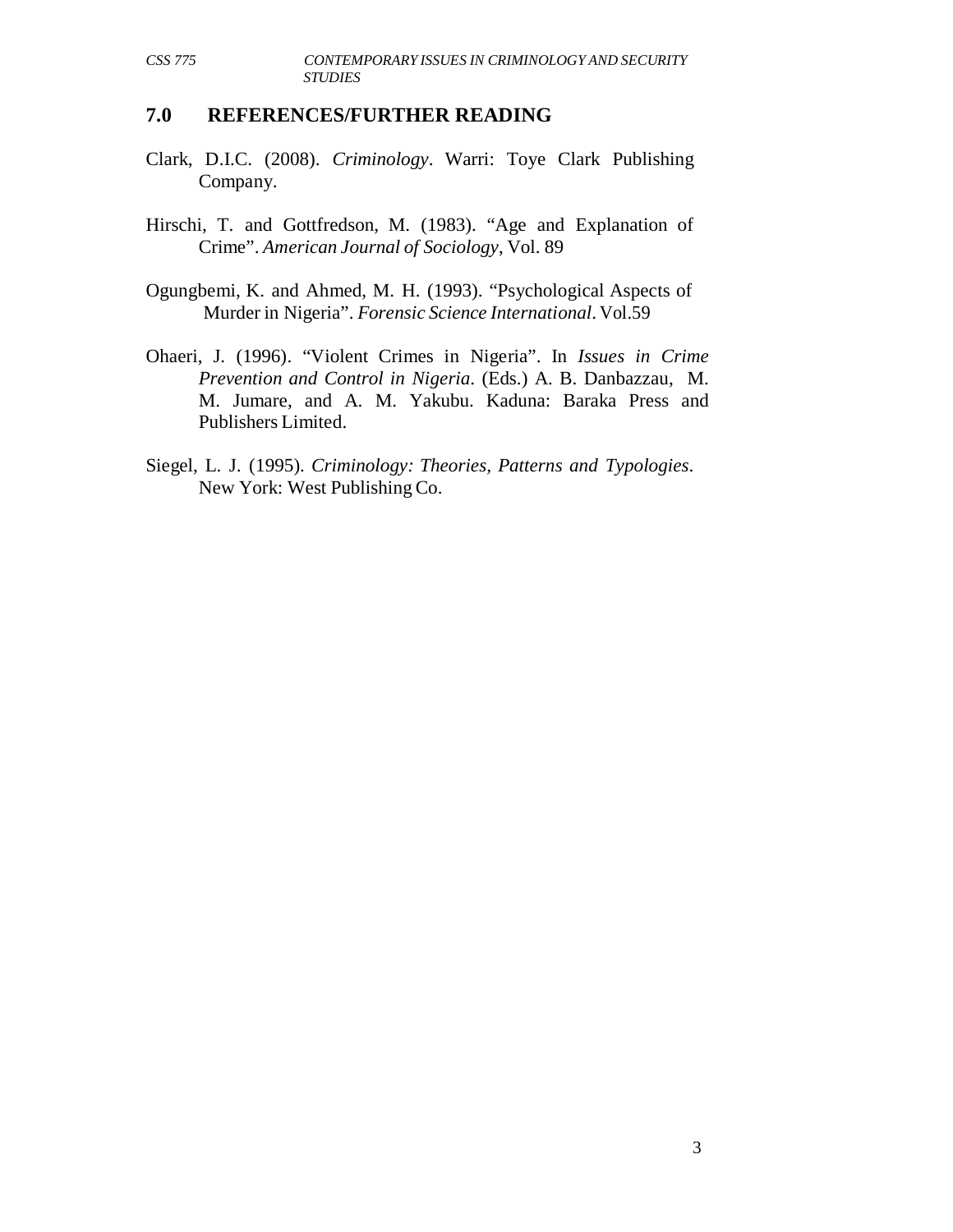#### **MODULE 2 CRIMINOLOGICAL THEORIES**

| Unit 1 | Deviance and Crime      |
|--------|-------------------------|
| Unit 2 | Criminological Theories |

#### **UNIT 1 DEVIANCE AND CRIME**

#### **CONTENTS**

- 1.0 Introduction
- 2.0 Objectives
- 3.0 Main Content
	- 3.1 What is Deviance and Crime?
		- 3.1.1 Criminology and Deviance
		- 3.1.2 Deviance and Society
		- 3.1.3 Differentiation and Deviance
	- 3.2 Functionalist Perspectives on Deviance
	- 3.3 Interactionist Perspectives on Deviance 3.3.1 Differential Association Theory
		- 3.3.2 Labelling Theory
	- 3.4 Conflict Perspectives on Deviance
		- 3.4.1 The Critical Approach
		- 3.4.2 Feminist Approaches
	- 3.5 Deviance and Crime in the  $21<sup>st</sup>$  Century.
- 4.0 Conclusion
- 5.0 Summary
- 6.0 Tutor-Marked Assignment
- 7.0 References/further Reading

#### **1.0 INTRODUCTON**

In society, most people conform to most norms most of the time, and social life therefore takes on a fairly regular and predictable pattern. Yet this picture is incomplete. We need only to look at the world around us to see that social norms are often violated as well as adhered to. People rob, rape, and defraud others. They wear peculiar clothing, shoot heroin, and take part in riots. They embrace alien religions, become mentally disordered and commit bigamy. A full picture of society therefore, must include deviance from social norms as well as conformity to them. (Robertson, 1981:179). Hence, most deviant behaviours transform into the commission of crime.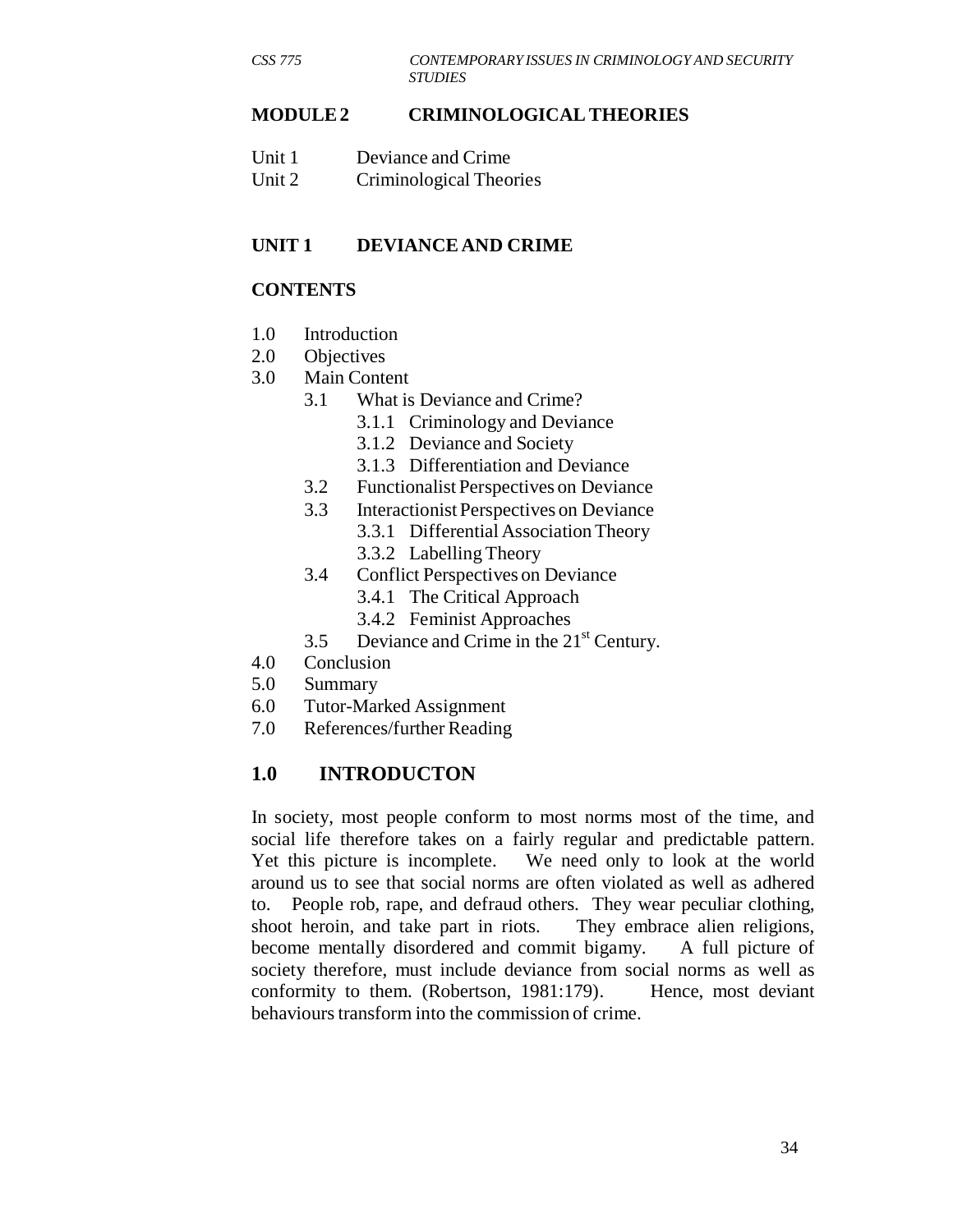#### **2.0 OBJECTIVES**

At the end of this unit, you should be able to:

Explain the nature of deviance and describe its most common forms.

Discuss the functions of deviance from a functionalists interactionists and conflict perspectives.

Distinguish between deviant behaviours and criminal behaviour.

#### **3.0 MAIN CONTENT**

#### **3.1 What is Deviance and Crime?**

All societies have norms that govern acceptable behaviour and mechanisms of social control – systematic practices developed by social groups to discourage deviance.

Deviance is relative and it varies in its degree of seriousness. Some forms of deviant behaviour are officially defined as a CRIME – a behaviour that violates criminal law and is punishable with fines, jail terms, and other sanctions.

#### **3.1.1 Criminology and Deviance**

Criminology is also sometimes confused with the study of deviant behaviour. However, significant distinctions can be made between these areas of scholarship. According to Siegel deviant behaviour is behaviour that departs from social norms. Included within the broad spectrum of deviant acts are behaviours ranging from committing murder or rape to being a nudist or eating with one's fingers in public or "fouling the air" in a public place (Siegel, 1983:5-6).

Siegel (1983) went further to also suggest that crime and deviance are often confused. He points out, however, that not all crimes are deviant, and not all deviant acts are crimes. For example, smoking cigarette in a public facility may be illegal, but is it deviant? A significant percentage of Nigerians have smoked or are still smoking cigarettes in public facilities. Therefore, to argue that all crimes are behaviours which depart from the norms of society, is probably erroneous. Similarly, according to the author, many deviant acts are not criminal. For example, suppose someone observes a person drowning and makes no effort to save that person. The person could not legally be considered criminal. Though society would probably condemn the person's behaviour as immoral and deviant, it could not take legal action. In sum, many criminal acts, but not all, fall within the concept of deviance.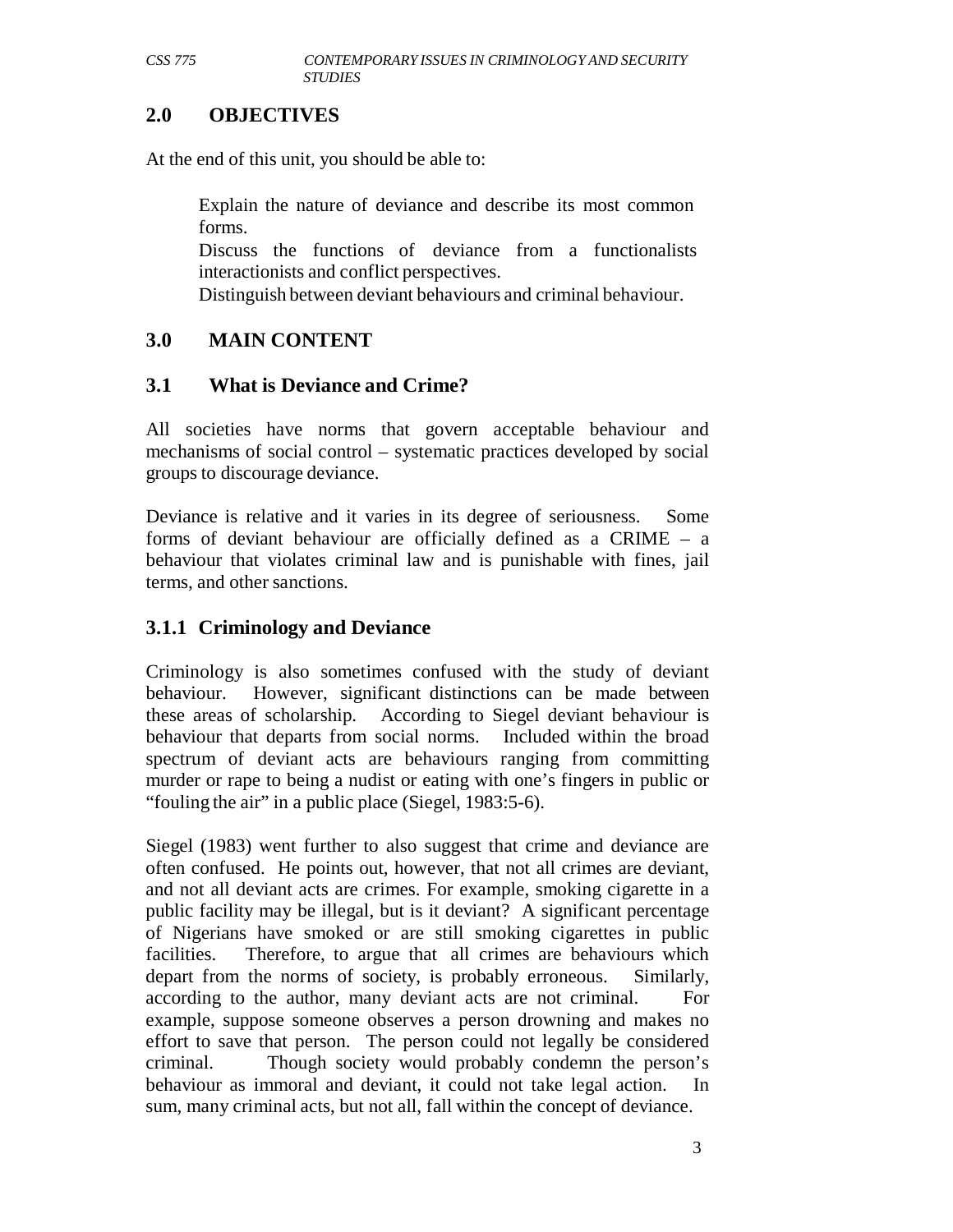Similarly, some deviant acts, but not all, are considered crimes. (1983:6).

Two issues that involve deviance are of particular interest to criminologists, according to Siegel. These are: How do deviant behaviour become crime? When should crimes be considered only deviant behaviours and therefore not subject to state sanction?

According to Siegel, the first issue involves the historical development of law. He argues that many acts that are legally forbidden today were at one time considered unusual or deviant behaviour. For example, he says, the sale and possession of marijuana was legal in the U.S. until 1987, when it was outlawed. To understand the nature and purpose of law, criminologists study the process by which crimes are created from deviance. Marijuana use was banned because public opinion was swayed against its use. When an entire family (father, mother, two brothers, and a sister) was axed to death by a young marijuana addict in Florida in 1937, as a result, a deviant behaviour (marijuana use), became a criminal behaviour, and previously law-abiding citizens were now defined as criminal offenders (1983:6).

Finally, according to Siegel, criminologists also consider whether outlawed behaviours have evolved into social norms and, if so, whether they should be either legalized or decriminalized (have their penalties reduced). For example, there has been frequent debate over the legalization of abortion and prostitution. If an illegal act becomes a norm, should society reevaluate its criminal status and let it become merely an unusual or deviant act? In sum, criminologists are concerned with the concept of deviance and its relationship to criminality. The shifting definition of deviant behaviour. Siegel concludes, is closely associated with our concept of crime (Siegel, 1983:6).

Because of the centrality of deviance to the overall understanding of crime and delinquency, we may need to examine deviance in some greater detail.

#### **3.1.2 Deviance and Society**

At the simplest level, deviance refers to something that is "different" from something else. Many people believe that deviants are not like "us" that "they" behave differently. It however, goes beyond the simple and everyday observation that people and behaviour are different from one another. For example, we may observe differences in styles of dress that do not in anyway indicate deviance.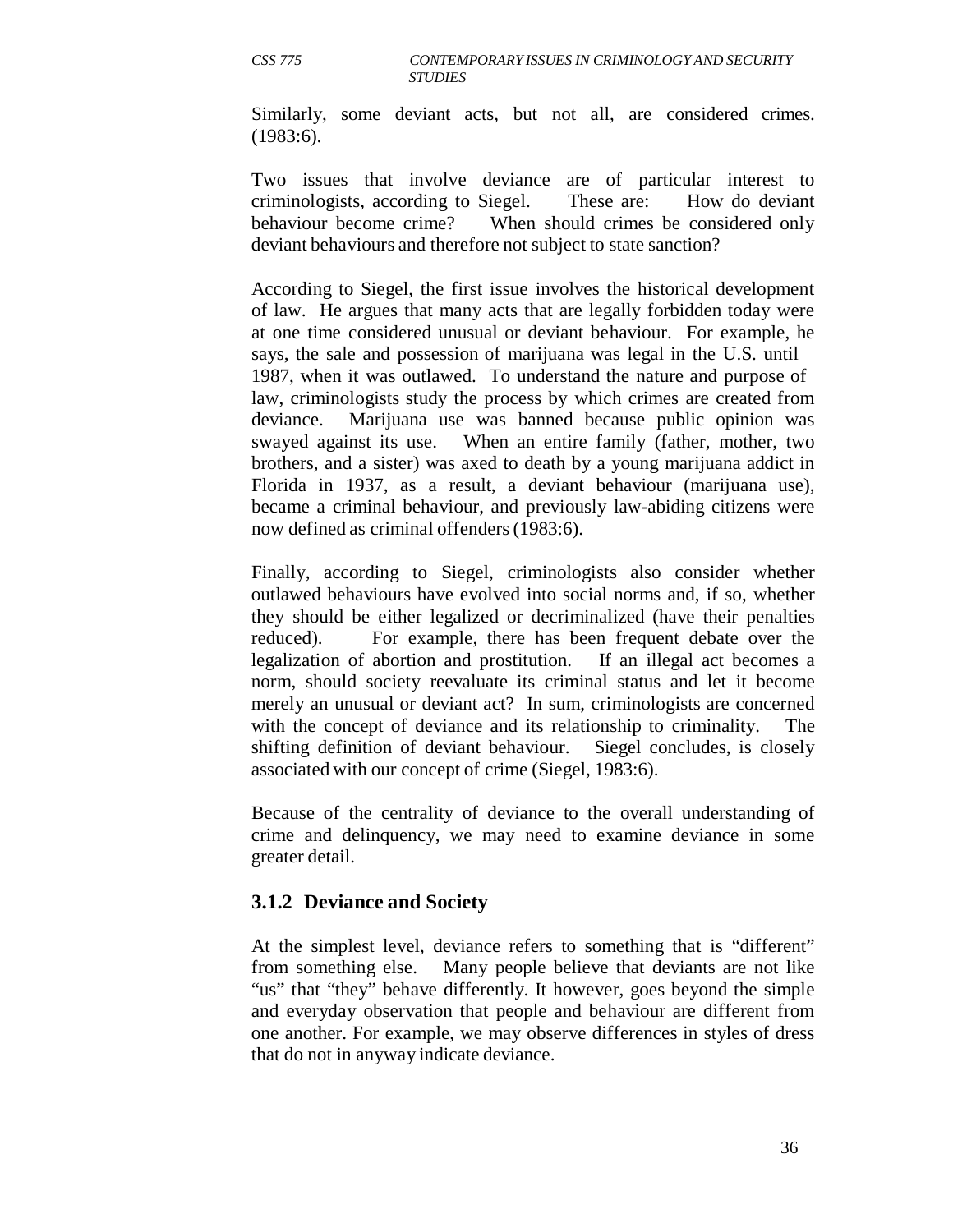Beyond the idea of differences however, deviance refers to something that is evaluated negatively or that is devalued. Returning to our fashion example, the colours that people wear may be different but considered deviant only if they are so different that they are considered in bad taste, such as when the colours clash with one another (colour riot). What one wears may also be considered deviant if they are not suitable for the occasion such as wearing a dinner dress to class or wearing a bathing suit to class.

However, colours that clash or clothing that is not suitable for certain occasions are problems only for some persons and not others. Youth who prefer to dress sexily and enchantingly seem to value wearing dinner and see through dresses to class. This suggests that deviance is a relative motion that depends upon the audience to the behaviour or condition that defines something as deviant. These three ideas, differentness, judgment, and relativity, are each important to a sociological understanding of deviance. These ideas let us understand the meaning of individual deviant conduct, as well as the connection of that individual conduct to the larger social community.

# **3.1.3 Differentiation and Deviance**

There are several ways in which people are different from one another. These include age, sex, race, educational qualification, and occupational level. Differentiation is the sociological term that refers to such differences. At the most general level, deviance refers to being different. As, such, the concept of deviance would have no meaning in an undifferentiated society. Since as Durkheim (1895) has observed, a society where there is no differentiation and where everyone is the same cannot and does not exist, deviance is everywhere. According to Durkheim. deviance is found even in a society of saints where although the differences among them would be small, they would be morally magnified. In other words, some saints would literally be "than" others.

A recent example illustrates the wisdom of Durkheim's observation. Recently, the media played up the issue of controversy or conflict within the church in Nigeria. Two very popular television evangelists-Rev. Chris Oyakhilome of the Christ Embassy, and Pastor T.B. Joshua of the Synagogue Church of all Nations- were accused of using unholy powers to perform miracles including healing the sick. In other words, they were accused of being fakes. The news is that other members of the clergy like Rev. Chris Okotie who insisted that their umbrella Christian bodies- the Christian Association of Nigeria and the Pentecostal Fellowship of Nigeria- use their powers to dismember these two reverend gentlemen and their supporters attacked them. Thus, we see that even among men of God, some claim to be holier than others.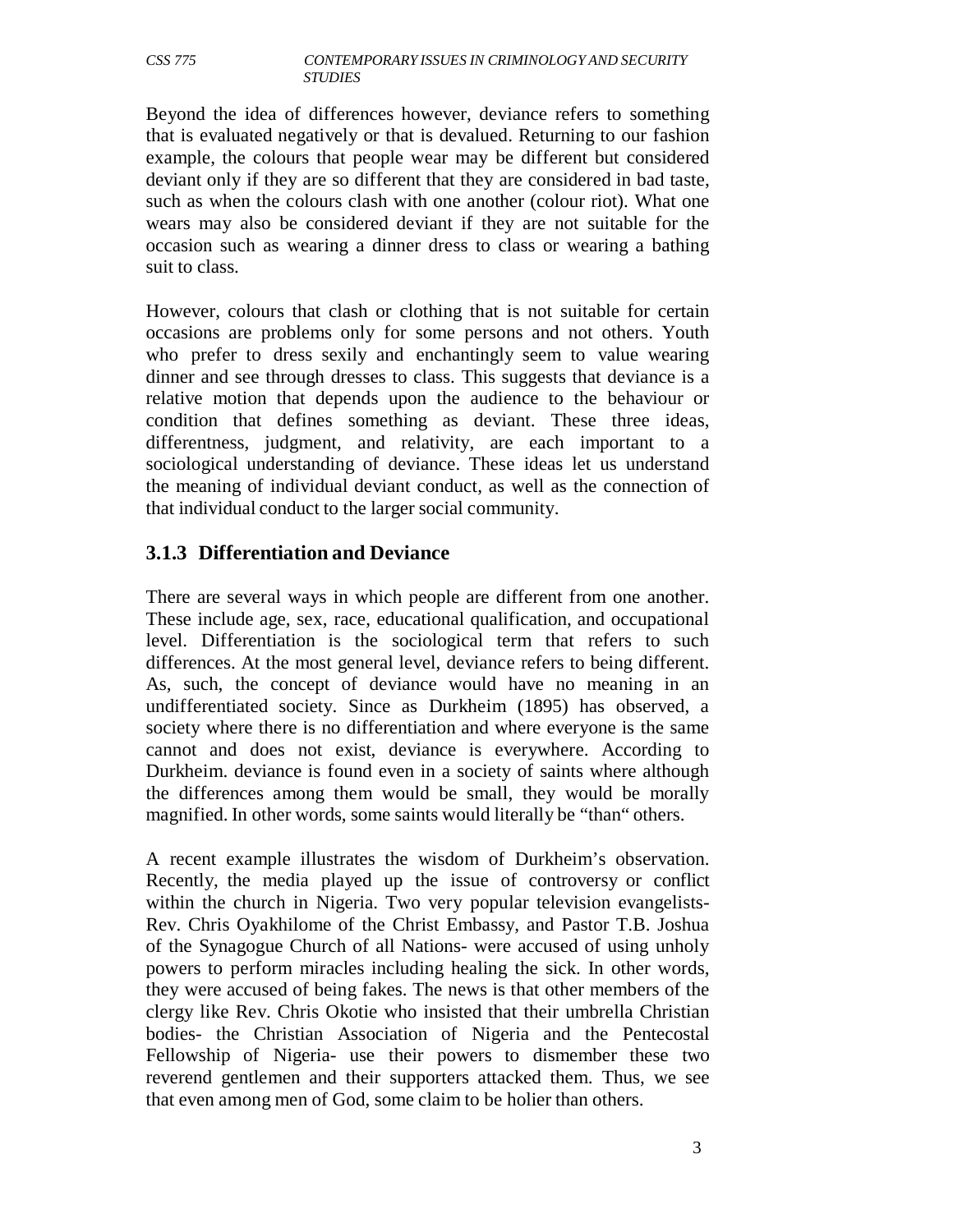The conditions that promote social differentiation in society also promote deviance. The conditions that increase differentiation are also likely to increase the degree and range of social stratification by increasing the number of ways in which people can be compared with one another. These comparisons are usually invidious or ranked, with some characteristics being more highly valued than others. This essentially means that when the yardstick for stratifying society increases, the range and conditions that are disvalued increases.

The more people are different from one another, the more likely they are to be stratified with respect to one another. Nigeria for example, is extremely complex in the ways in which people are differentiated from each other. Apart from differences in characteristics such as age, sex, and ethnicity, persons in Nigeria today display greater diversity than persons who lived in Nigeria in 1900 in terms of their behaviour, attitudes, interaction patterns, and dress style. Even within present day Nigeria, there are differences between urban and rural areas concerning such matters. Sometimes, what some people mean by deviance is diversity, or behaviour that results from social differentiation.

Beyond this however, it seems clear that the more persons are stratified with respect to one another, the more likely some of these rankings will reflect disvalued characteristics. That is not only will some persons be ranked lower than others, they may be disvalued as well. For example, to the extent that education is valued, under education is disvalued; to the extent that working hard at one's job is valued, laziness and slovenliness is disvalued; to the extent that having a regular job is valued, armed robbery is disvalued. When we make judgments about "better" or "worse" we are making judgments about deviance.

It is in this ways that deviance is linked with the stratification system in society. The range of statuses that are ranked to form a stratification system have roughly the same range from top to bottom as the range of ranked negative statuses that comprise a structure of deviance. A more highly differentiated society would have a greater number of ranked statuses, while a less differentiated society would have a smaller number of ranked statuses. In the same vein, a more stratified society would have a greater number of negatively ranked statuses than a less stratified society.

Deviance is not static or constant. Deviance changes constantly in terms of its forms and the degree of disapproval it elicits. Very often, to understand which conduct or conditions are disapproved, we may need to understand the issue of social power. Power can be defined as the ability to make choices by virtue of political, economic, or social resources. Persons in society who have money, education, and social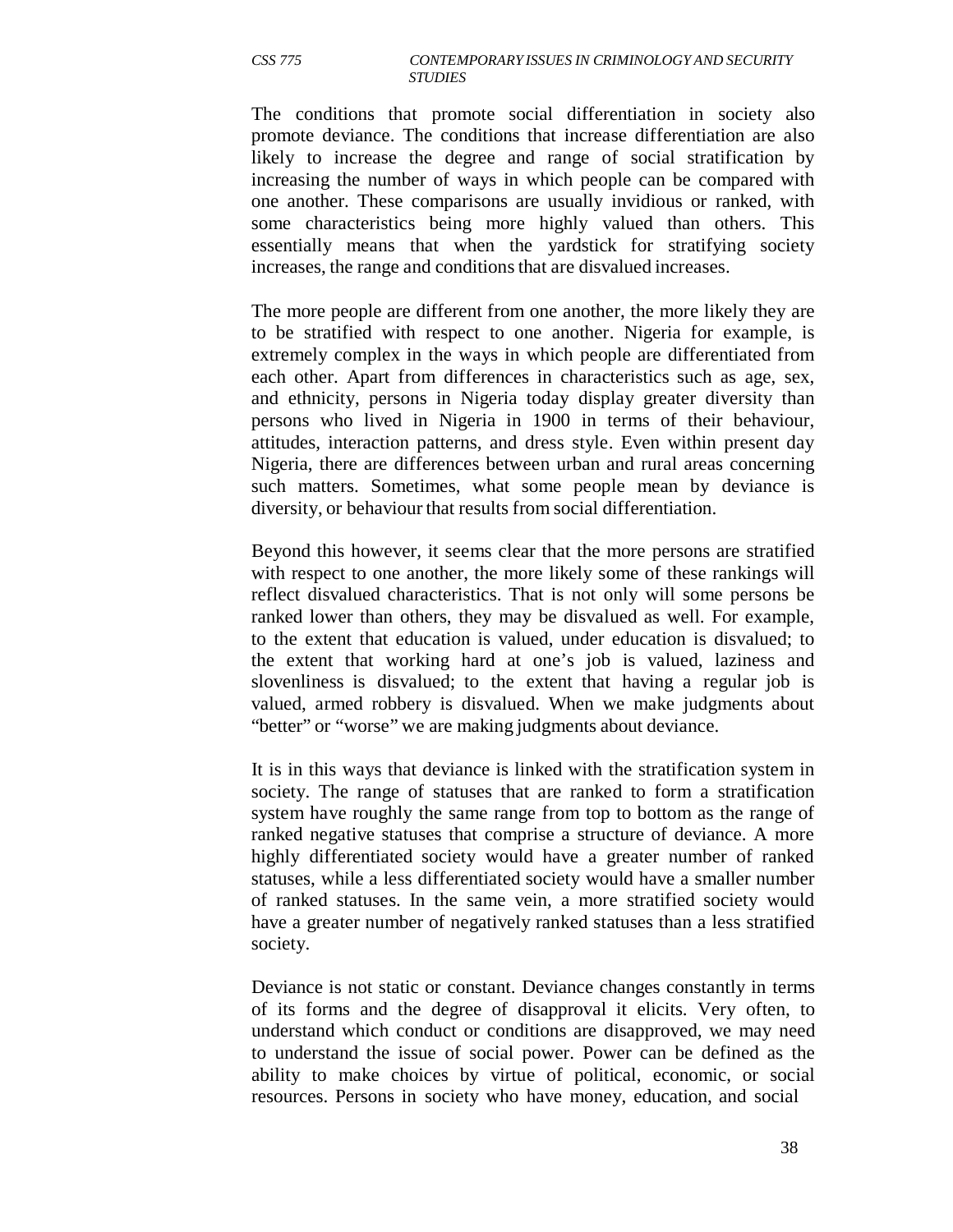influence are generally more powerful than those who do not. People who have power have more influence and are therefore more able to define what is deviant. They expectedly would find more deviance among persons of lesser power than themselves or among persons with no social power at all.

The importance of social power can be expressed in terms of social differentiation. Deviance is relative not because behaviour is not always deviant, but because the processes of social differentiation and social change produce alterations in social judgments. The pertinent question is why are some acts and actors deviant but not others? This question can be answered in terms of power. Power groups define some conditions and actors as deviant. A generic term for this is "norm promotion". This is the ability to promote successfully particular norms to the exclusion of other competing norms.

#### **3.2 Functionalists Perspectives on Deviance**

Emile Durkheim (1966) regarded deviance as a natural and inevitable part of all societies. He posited that the "universality of deviance" serves three important functions namely:

Deviance clarifies rules Deviance unites a group Deviance promotes social change.

Functionalists also acknowledge that deviance may be dysfunctional for society; if too many people violate norms, everyday existence may become unpredictable, chaotic and even violent.

# **3.3 Interactionist Perspectives on Deviance**

This perspectives holds that associations or society is fundamental in creating deviant or criminal actions. There are two major theories under this perspective. They are: differential association and labeling theories.

# **3.3.1 Differential Association**

States that individual have greater tendency to deviate from societal norms when they frequently associate with definitions that are more favourable toward deviance than conformity.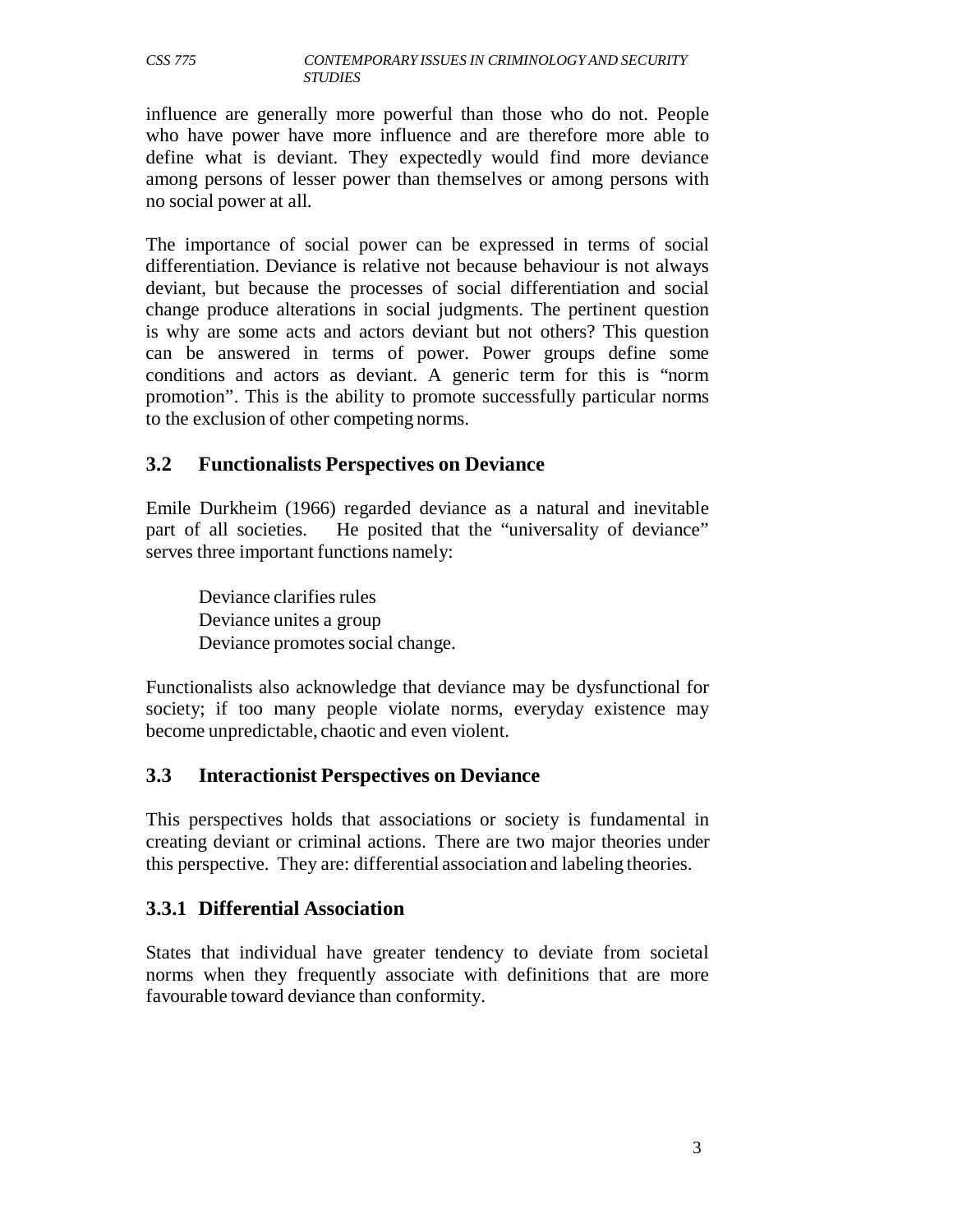# **3.3.2 Labelling Theory**

States that deviants are those people who have been successfully labeled as such by others. Under this category we have primary deviance - the initial act of rule breaking; and secondary deviance – occurs when a person who has been labeled accepts that new identity and continues the deviant behaviour.

#### **SELF ASSESSMENT EXERCISE 1**

List the three importance of deviance by functionalists.

#### **3.4 Conflict Perspectives on Deviance**

According to conflict theorists, people in position of power maintain their advantage by using the law to protect their own interests.

# **3.4.1 The Critical Approach**

According to the critical approach, the way laws are made and enforced benefits the capitalist class by ensuring that individuals at the bottom of the social class structure do not infringe on the property or threaten the safety of those at the top.

#### **3.4.2 The Feminist Approaches**

While there is no single feminist perspective on deviance and crime, three schools of thought have emerged namely:

**Liberal Feminism –** explains women's deviance and crime as a rational response to gender discrimination experienced in work, marriage and inter-personal relationships.

**Radical Feminism –** Suggests that women's deviance and crime is related to patriarchy (male domination over females) that keeps women more tied to the family, sexuality, and home, even if women also have full-time paid employment.

**Socialist Feminism –** asserts that women's deviance and crime is the result of women's exploitation by capitalism and patriarchy (e.g., their over representation in relatively low wage jobs and their lack of economic resources).

#### **SELF ASSESSMENT EXERCISE 2**

Identify the three approaches by the Feminists in understanding deviance and crime.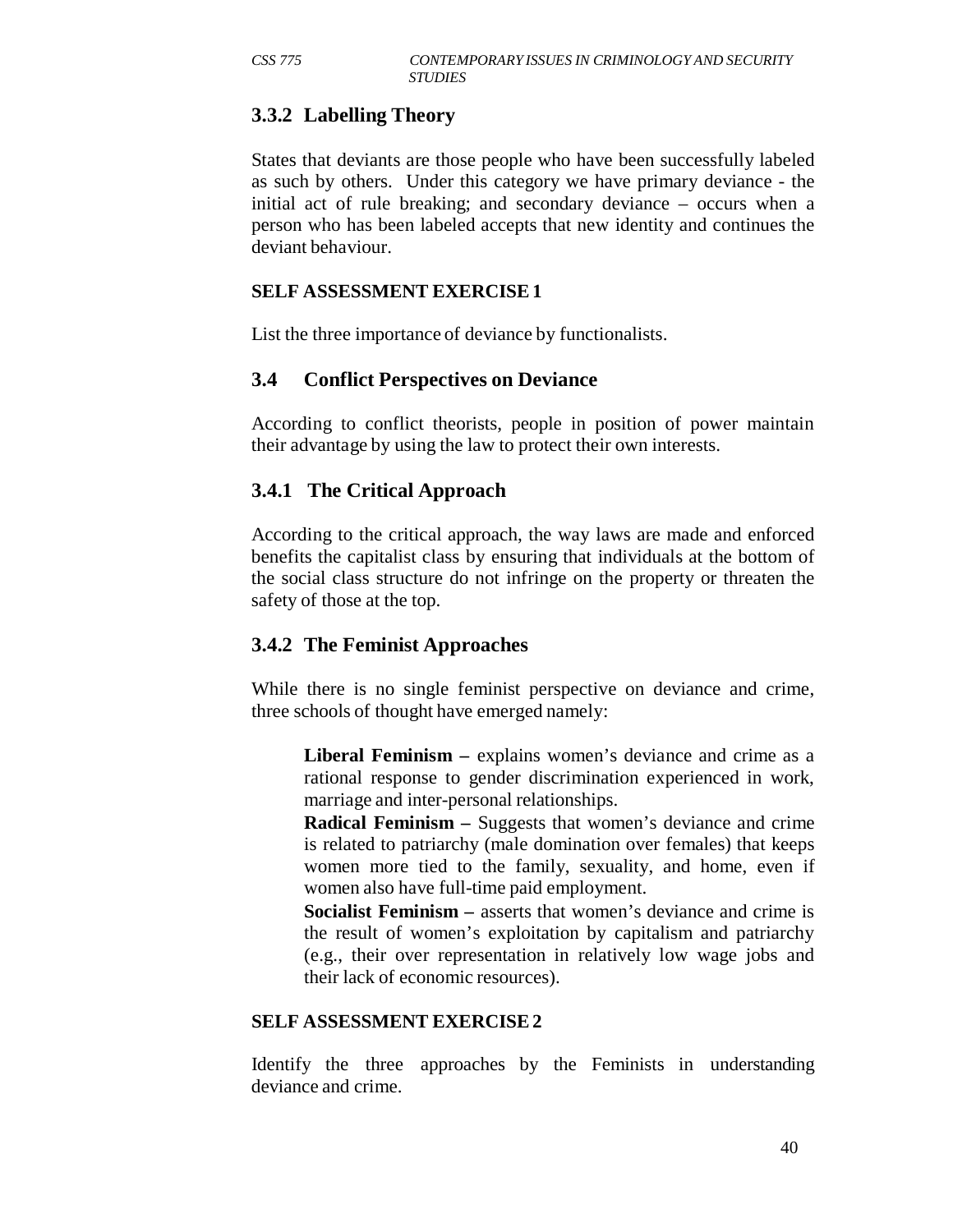# **3.5 Deviance and Crime in the 21st Century**

Although many scholars of crime and delinquency all over the world agree that crime is one of the most important problems facing many countries, they are, however, divided over what to do about it.

The best approach for reducing delinquency and crime ultimately is prevention – to work with young people before they become juvenile offenders so as to help them establish family relationships, build selfesteem, choose a career, and get an education which will help them pursue that career.

# **4.0 CONCLUSION**

All societies have norms to reinforce and help teach acceptable behaviour. However, as long as sexism, classicism, and ageism exist in our society, people will see deviant and criminal behaviour through a selective lens.

# **5.0 SUMMARY**

In this unit, we discussed the relationship or distinction between deviance and crime, and the different theoretical perspectives in understanding deviance; as well as the issue of deviance and crime in the  $21<sup>st</sup>$  century.

# **6.0 TUTOR-MARKED ASSIGNMENT**

- 1. Discuss the functionalist perspective on deviance.
- 2. The conflict perspective on deviance is more comprehensive than the other perspectives. Discuss.

# **7.0 REFERENCES/FURTHER READING**

Durkheim, Emile (1895\1966). *Suicide*. New York: Free Press.

Robertson, I, (1981\1983). *Sociology.* 2nd Edition. Worth Pub.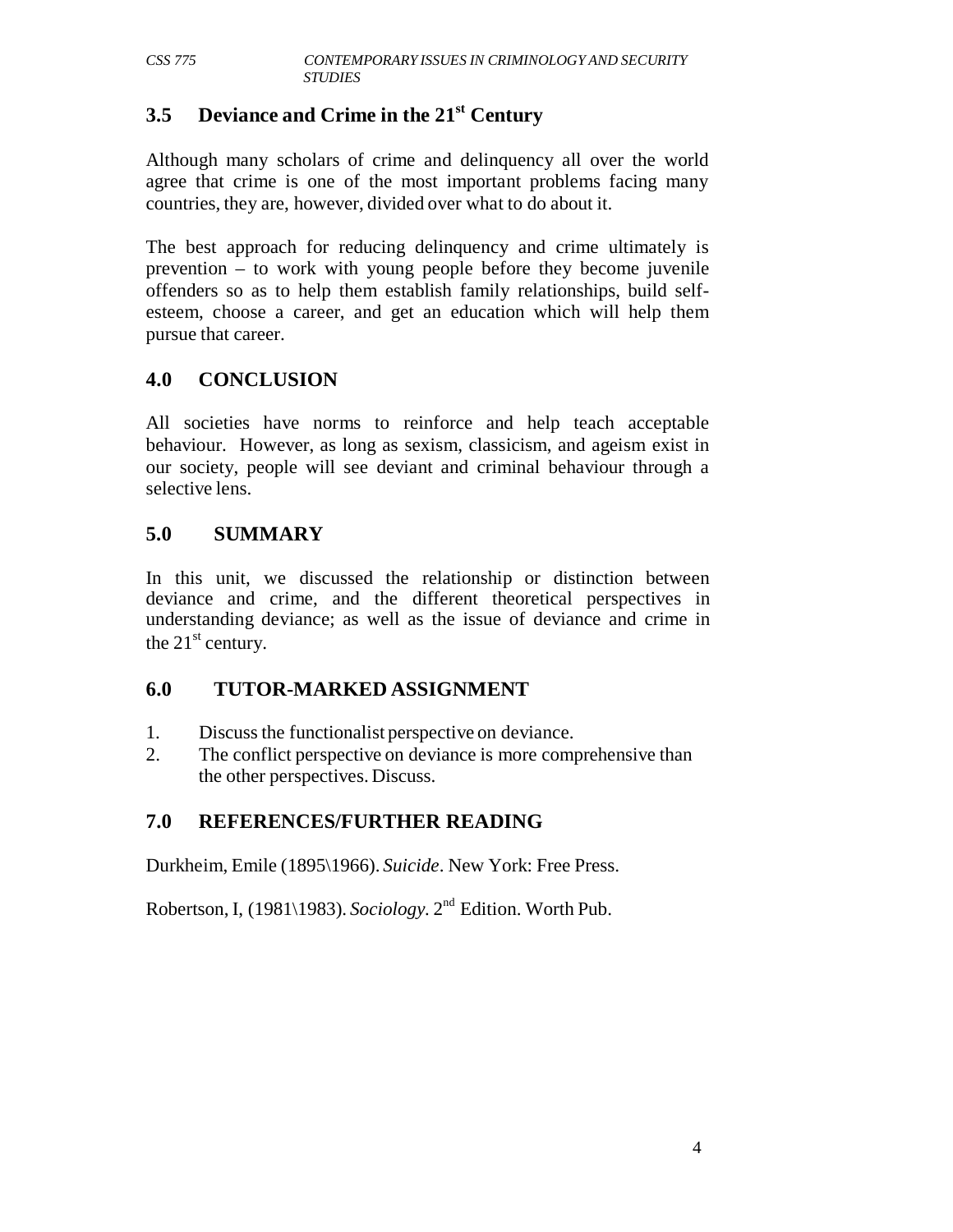#### **UNIT 2 CRIMINOLOGICAL THEORIES**

#### **CONTENTS**

- 1.0 Introduction
- 2.0 Objectives
- 3.0 Main Content
	- 3.1 Basic Understanding of Theory
		- 3.1.1 Nature of Theory
		- 3.1.2 Characteristics of a Scientific Theory
		- 3.1.3 Approaches to Criminological Theory
			- 3.1.3.1 The Descriptive Approach
			- 3.1.3.2 The Normative Approach
			- 3.1.3.3 The Causal Approach
	- 3.2 Criminological Theories
		- 3.2.1 Classical Criminological Theories
			- 3.2.1.1 Cesare Beccaria
			- 3.2.1.2 Jeremy Bentham
		- 3.2.2 Biological Criminological Theories
		- 3.2.3 Psychological Criminological Theories
		- 3.2.4 Sociological Criminological Theories
- 4.0 Conclusion
- 5.0 Summary
- 6.0 Tutor-marked Assignment
- 7.0 References/Further Reading

# **1.0 INTRODUCTION**

A theory is the attempt which an analyst of a subject matter (e.g. crime, political instability etc.) makes to explain and/or predict the causes of that subject matter. It provides a set of logical and plausible reasons which the theorist feels are responsible for the occurrence of the subjectmatter. For example, whenever there are increases in the rates of occurrence of any crime, such as prostitution, embezzlement of public monies, armed robbery, drug trafficking, bribery and corruption, examination malpractices etc., many concerned people usually ask why there are such increases in crime rate; and they also ask about the reasons why some particular people are involved in crimes. Many other people, such as criminologists, lawyers, policemen, politicians and laymen and women try to offer answers to such questions. The answers which provide systematic, logical and plausible reasons why some people commit crimes or why the rate of crime increases are called theories. (Clark, 2008:64).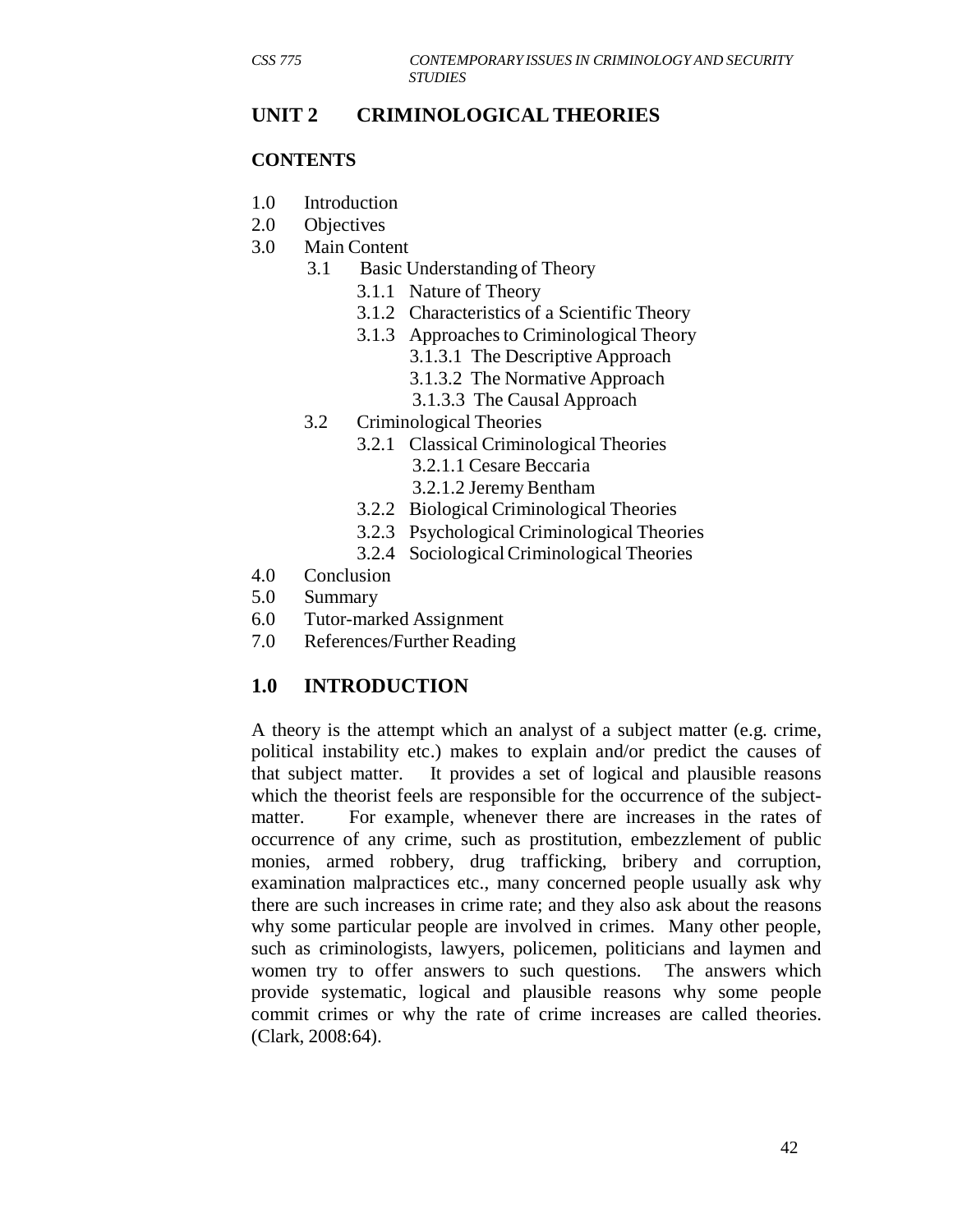# **2.0 OBJECTIVES**

At the end of this unit, you should be able to:

Define the concept of theory. Identify the characteristics of theory (scientific theory) Understand criminological theories in explaining crimes in society.

# **3.0 MAIN CONTENT**

# **3.1 Basic Understanding of Theory**

The single most important aspect of criminology is theory. In its most general sense, a theory is an explanation of a relationship between two or more things. In this sense, theories are vital to us; as we use them everyday in order to function. However, more scientifically, Schmalleger (1995:79) states that, "ideally, theories are composed of clearly stated propositions which posits relationships, often of a causal sort, between events and things under study." He argues further, that a theory gains explanatory power from inherent logical consistency and is "tested" by how well it describes and predicts reality.

# **3.1.1 Nature of Theory**

Some experts have observed that theories offer us the opportunity to learn about basic factors in a problem and to gain insight into its many facets, implications and variety of possibilities, which need investigation for its solution (Moore, et al, 1960). Hall and Gardner notes that:

… when a theory is carefully developed and stated, other scholars have an opportunity to examine it carefully, analyze it against their own knowledge and background and are either stimulated toward new and other unexplored ways of thinking about a problem, or use critical analysis to the advantage of clarifying their own thinking (Hall and Gardner: 1957).

Essentially therefore, theory points the way to further research and exists as a tool against which to measure the adequacy or otherwise of research efforts to improve human social life.

For Schrag, the objectives of criminological theory are:

(1) To provide a conceptual framework for developing and establishing accurate observation and reliable description of crime and the reaction to crime.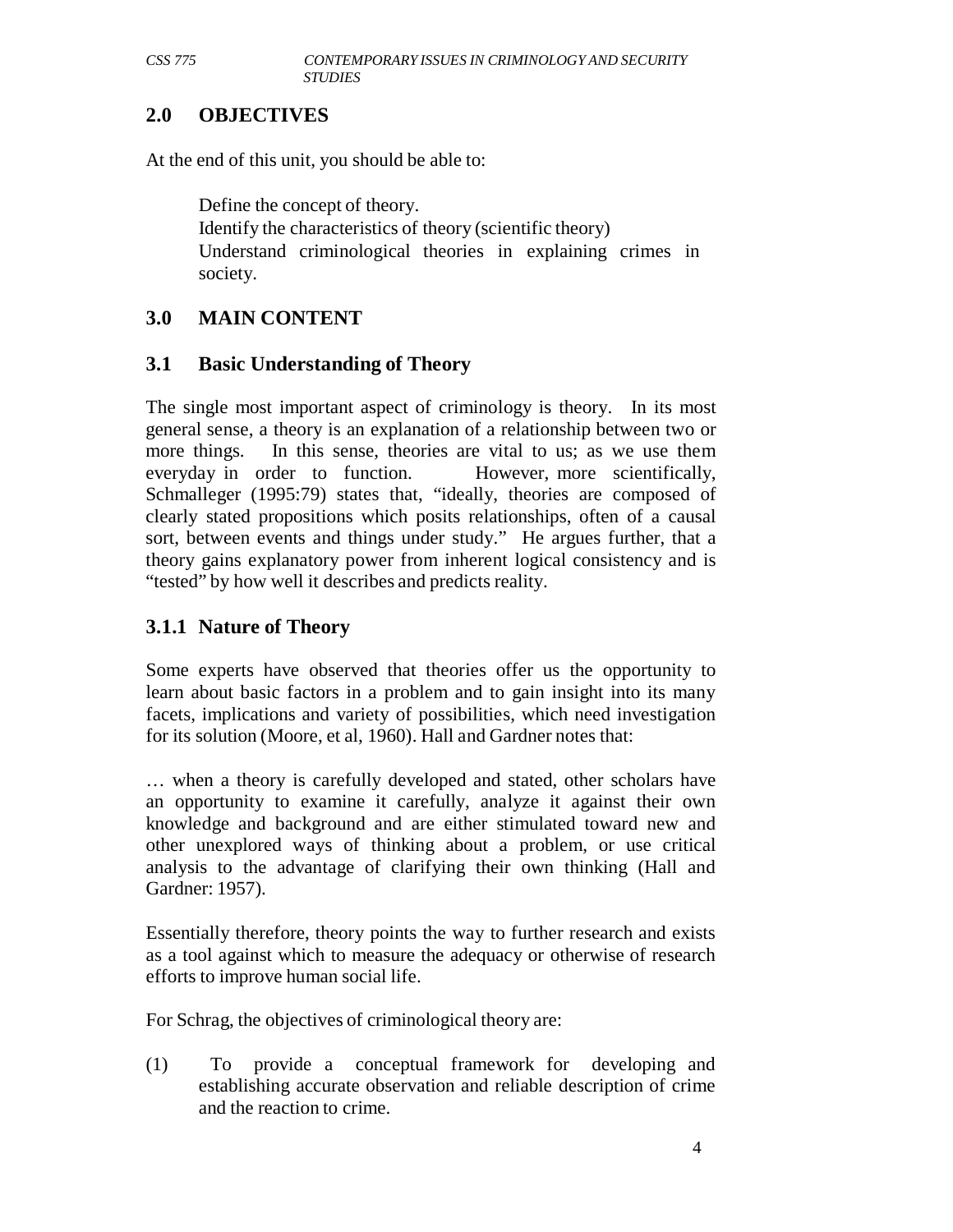- (2) To systematically formulate propositions by which crime and societal reaction can be explained.
- (3) To establish a foundation of knowledge and method that under certain conditions may make the control or regulation of criminal behaviour and societal reaction possible.
- (4) To develop a workable conception of criminal justice (Schrag C. 1971).

# **3.1.2 Characteristics of a Scientific Theory**

Our day-to-day theories are mostly based on "common sense" but today, this trend has changed from common sense to being scientific.

Hence, the characteristics of scientific theories are as follows:

While "common sense" theory is developed based on conceptual schemes that may be fanciful and not subject to evaluation. Scientific theory is based on evidence.

Objectivity: Scientists verify their theories in ways believed to be objective.

Control is important in science. In this context, control refers to the efforts of scientists to rule out other explanations for a phenomenon that their theory does not take into account.

The non-scientist is likely to seize on a chance occurrence and immediately develop a cause and effect theory to explain a relationship that is not there. A lucky shirt is an example of this sort of unscientific logic.

Scientists, unlike non-scientists (and philosophers) rule out "metaphysical explanations" for events.

#### **SELF ASSESSMENT EXERCISE 1**

- 1. What is Theory?
- 2. Identify the characteristics of Scientific Theory

#### **3.1.3 Approaches to Criminological Theory**

The approaches to the study of criminology are as varied as there are theorists who write on the subject. However, a closer look at these different approaches would reveal that they can be correlated and say practically the same thing. The theories appear to be different on the face of it, as a result of the use of each exotic terms like "single factor" and "multiple factor" versus "ad hoc" and "generic", or "dependent" and "independent" variables. All these terms mean essentially the same thing and do not in any way imply differences in approaches in the systematic study of criminology. In fact, if these terminologies are not properly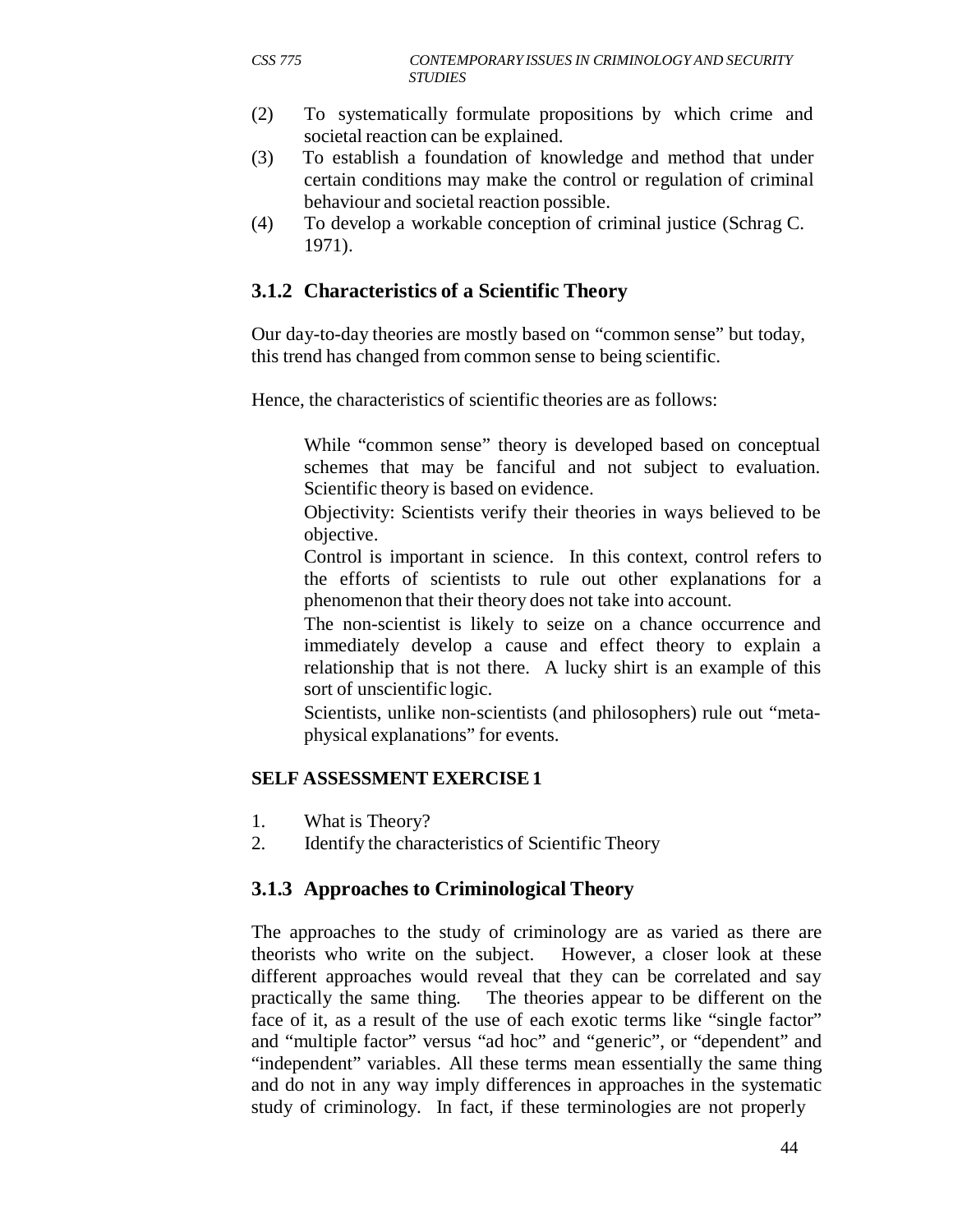understood, they can very easily impede the adequate understanding of the position of each theorist.

In other to adequately describe the criminological approaches available for the study of criminology, we may rely on the simple outline designed by Hermann Mannheim (1965). For him, the study of criminology can be accomplished along three broad dimensions. These are: (1) the descriptive approach: (2) the normative approach, and (3) the causal approach.

# **3.1.3.1 The Descriptive Approach**

In its purest form, the descriptive approach simply describes what one sees. It involves the careful measurement of observation of criminological reality. It applies very strongly to the use of cognitive abilities in the appreciation and understanding of criminal behaviour. However, Mannheim cautions that the term "description should not be applied in a narrow sense.

# **3.1.3.2 The Normative Approach**

According to Bodenheimer (1940), this approach can be observed as the law shaping the force of custom and habit combined with the normative power of the factual. To simplify, this is the tendency to regard as lawful what has been done over a long period of time. Thus, because of the effect of norms in all known human societies, there is the tendency to see norms as perfectly rational creatives evolved to control and maintain the behaviour of members of society. Thus, crime is seen as a normative concept, which encourages criminology to make a study of norms. Therefore, criminology is a normative discipline.

#### **3.1.3.3 The Causal Approach**

This approach has been the subject of much debate in criminological theory. It usually derives its impetus from the descriptive approach. And as Mannheim has observed 'the interpretation of the observed facts can be used to search for the causes of crime either in general or in individual cases". For example, following an observation that rape means the forced, without consent sexual intercourse with a female adolescent, we may want to discover the causes of these phenomena. This is what is referred to as the etiology of crime. The importance of this branch of criminological research has come to attract much attention especially recently. It is a matter that has generated much controversy (Mannheim, H. 1965).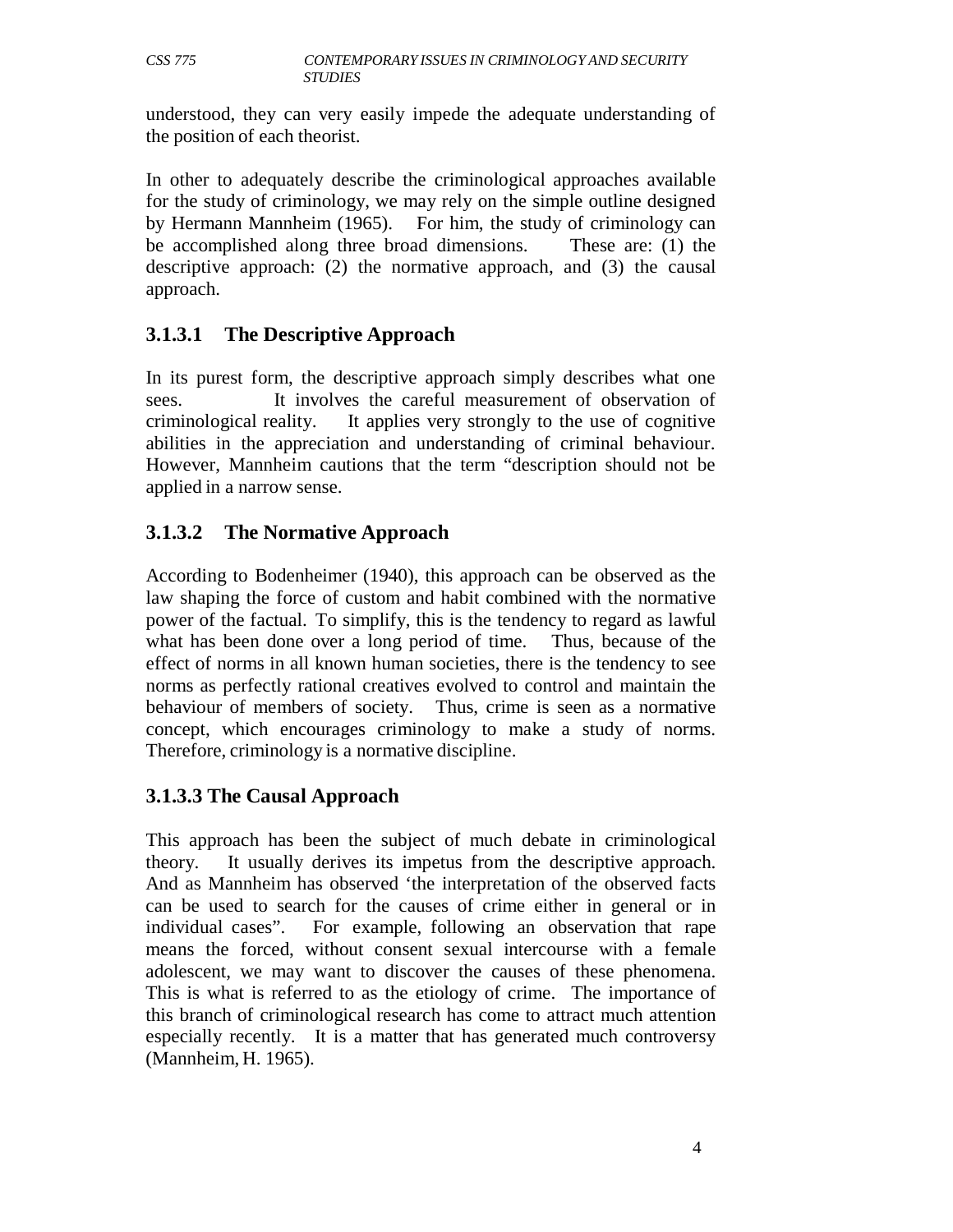The controversy surrounding causation centers around the issue of single causation and multiple causation. Single causation is seen as inadequate in describing criminal causes. Single causation theories blame crime on particular causes. For example, burglary may be linked to poverty or to low intelligence. Such a very simple hypothesizing cannot explain all crimes. Thus, multiple cause theories that list potentially causal factors that bear statistically significant correlation to crime are adjudged better alternatives to the single cause theories.

By and large, according to Solomon (1975), the search for causes of crime has been an essential element of the work of criminologists for a long time and still possesses an appeal that is too strong to dispense with especially at a time when, except for limited practical purposes such as prediction techniques, substances have not been fully developed to fill the gap.

#### **3.2 Criminological Theories**

There are many different types of theories of deviant and criminal behaviour. The various available major theories are usually classified according to the different academic specializations of their various authors and proponents. Thus, for example, there are the biological, the psychological and the social psychological theories of criminal behaviour.

However, criminology is a multi-disciplinary and ecclectic discipline.

The various major theories of deviant/criminal behaviours which are most frequently discussed in the literature of criminology fall into four major categories namely:

Classical criminological theories Biological criminological theories Psychological criminological theories, and Sociological criminological theories.

The details on those theories are explained in the sub-units below:

#### **3.2.1 Classical Criminological Theories**

The major proponents/founders of these theories are Cesare Beccaria and Jeremy Bentham. The classical criminological theories simply refer to the ideas of the forerunners or the harbingers of modern criminological theories. These theories were formulated in the  $18<sup>th</sup>$  century in Europe. These classicists were lawyers, doctors, philosophers, and even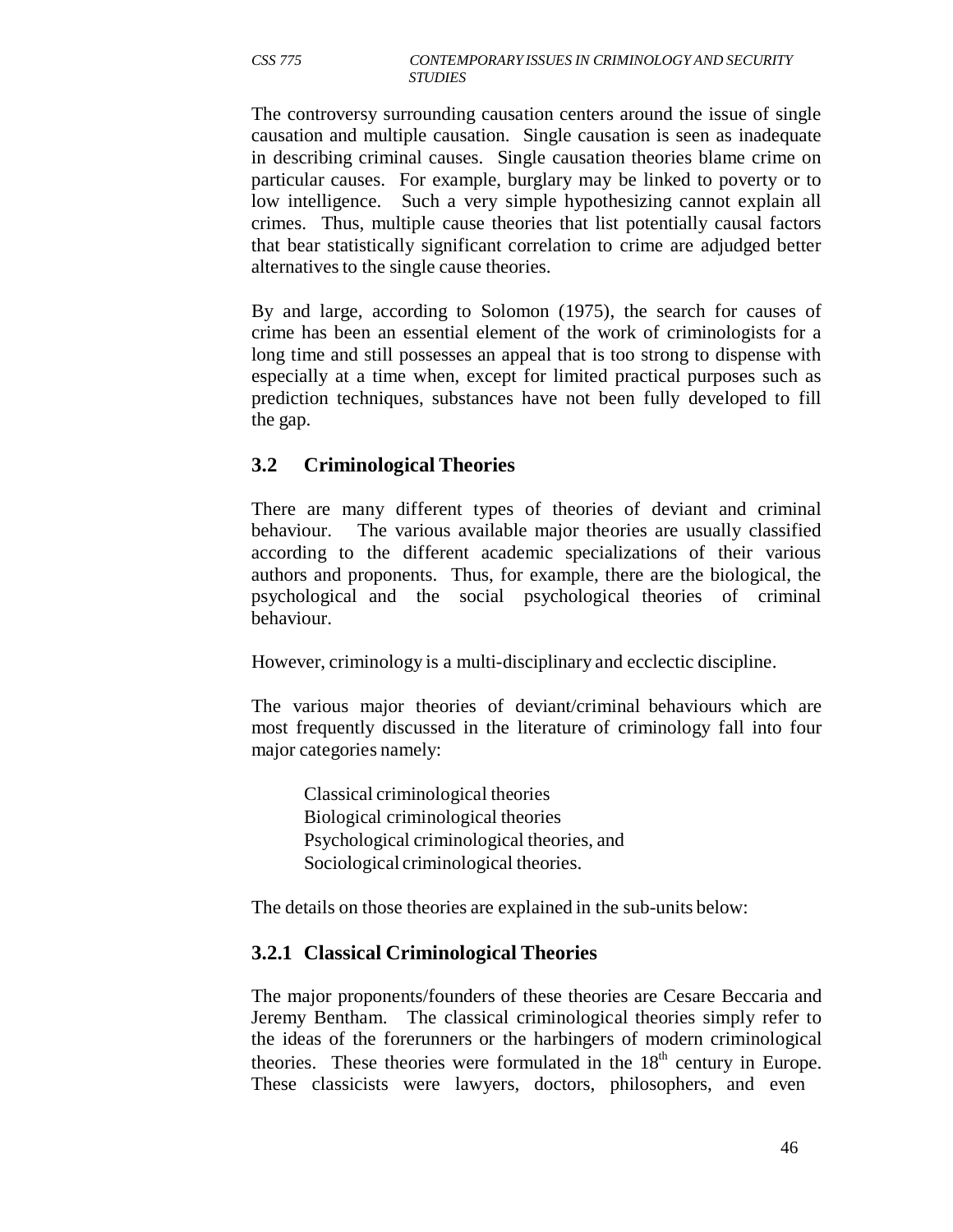sociologists. They were not really criminologists as such, because criminology as a field of study and discourse did not exist at that time.

In the  $18<sup>th</sup>$  Century in Europe the dominant philosophy was "Conservatism". It promoted the idea of absolute morality. This underlined the policy and practice of applying very harsh punishment on criminals that was prevalent at that time. In contrast, the opposing philosophy at that time was "liberalism", it emphasized the notion of justice and fairness, the principles of social contract, and a balance between the social good and individual liberty.

There are many "liberal" scholars who criticized the arbitrariness, corruption and wickedness that characterized the criminal justice system in  $18<sup>th</sup>$  century Europe, but the works of two of them, namely the Italian, Cesare Beccaria and the English man Jeremy Bentham were quite influentials.

# **3.2.1.1 Cesare Beccaria**

He was born in Milan, Italy in 1738. He published only one major book, on crime and punishment. Beccaria's book contains almost all modern penal reforms. But its greatest contribution was the foundation it laid for subsequent changes in criminal legislation (Schafer, S. 1969:106). His underlying philosophy was "free will". He maintained that behaviour is purposive and is based on hedonism" – the pleasure – pain principle. He stated, that human beings choose those actions that give pleasure and avoid those that bring pain. Therefore, punishment should be assigned to each crime in a degree that result in more pain than pleasure for those who commit forbidden acts. He argued that punishment should fit the crime. (Reid, 1997:75).

#### **3.2.1.2 Jeremy Bentham**

He was born in 1748. He was British by nationality and a contemporary of Cesare Beccaria. His philosophy was to "let the punishment fit the crime", because he believed that people act rationally. That people choose acts because they give them pleasure, and avoid acts that result in pain. Bentham called his philosophy of social control as "utilitarianism".

Classical criminological view points have enjoyed a renaissance in modern criminology in the form of Rational choice theories (Clark, 2008:73).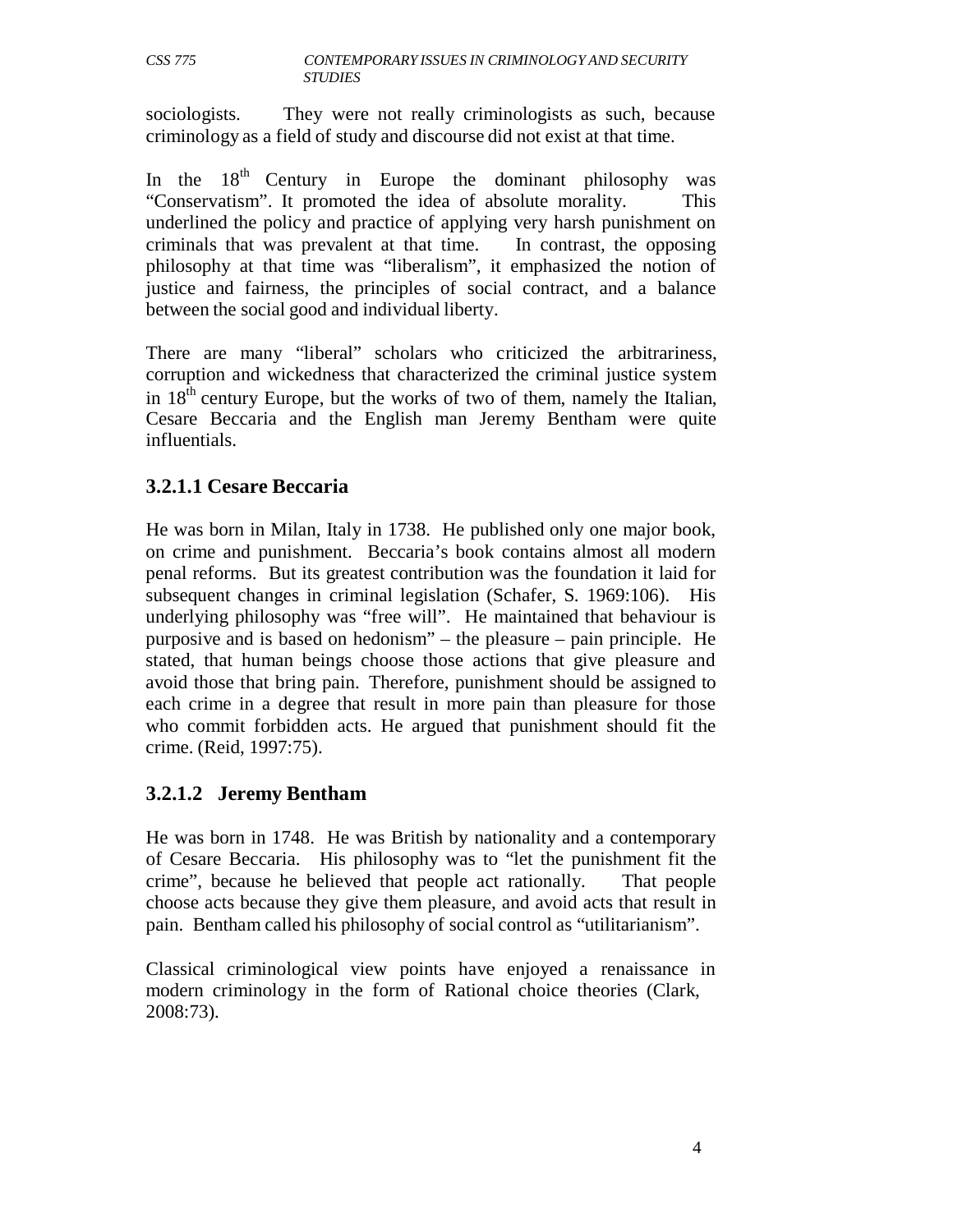# **3.2.2 Biological Criminological Theories**

The major proponents in this school of thought are Cesare Lombroso (1835-1909), William Sheldon (1949), and Eleanor Glueck (1956).

The Basic highlights of the Biological criminological theories are:

Biological interpretation of crime look for explanations of criminal behaviour within the individual.

Specifically, they focus on the physical and genetical features which they claim predispose individuals to committing crime.

The biological perspective on crime causation presume that criminality is a sign that something is "wrong" with the individual, rather than with the society.

They see the biological factors which cause crime to be outside or beyond the individual's control.

That if scientific criminological research could successfully identify the biological causes of crime, it would be possible to make recommendations about how to eradicate the biological factors which cause crime.

#### **3.2.3 Psychological Criminological Theories**

Like biological theories, psychological theories of crime also look for explanations of criminal behaviour within the individual, not society. The major proponents of this school of thought are William McCord and Joan McCord (1956). They are both psychologist with common interests in criminal behaviour. The highlight of the psychological criminological theories are:

Focus on personality traits of the individual in determining criminal behaviour.

Helping to explain why some individuals deviate from norms, but they do not explain why there is greater deviance in some groups, social categories, social classes, sub-cultures, and societies.

More importantly, like the biological theories, the psychological interpretation of crime look for explanations of deviance within the individual, not society.

# **3.2.4 Sociological Criminological Theories**

These theories specifically seek to account for variations in rates of deviance within groups and societies by examining the social environment. There are two divergent sociological group in this category namely: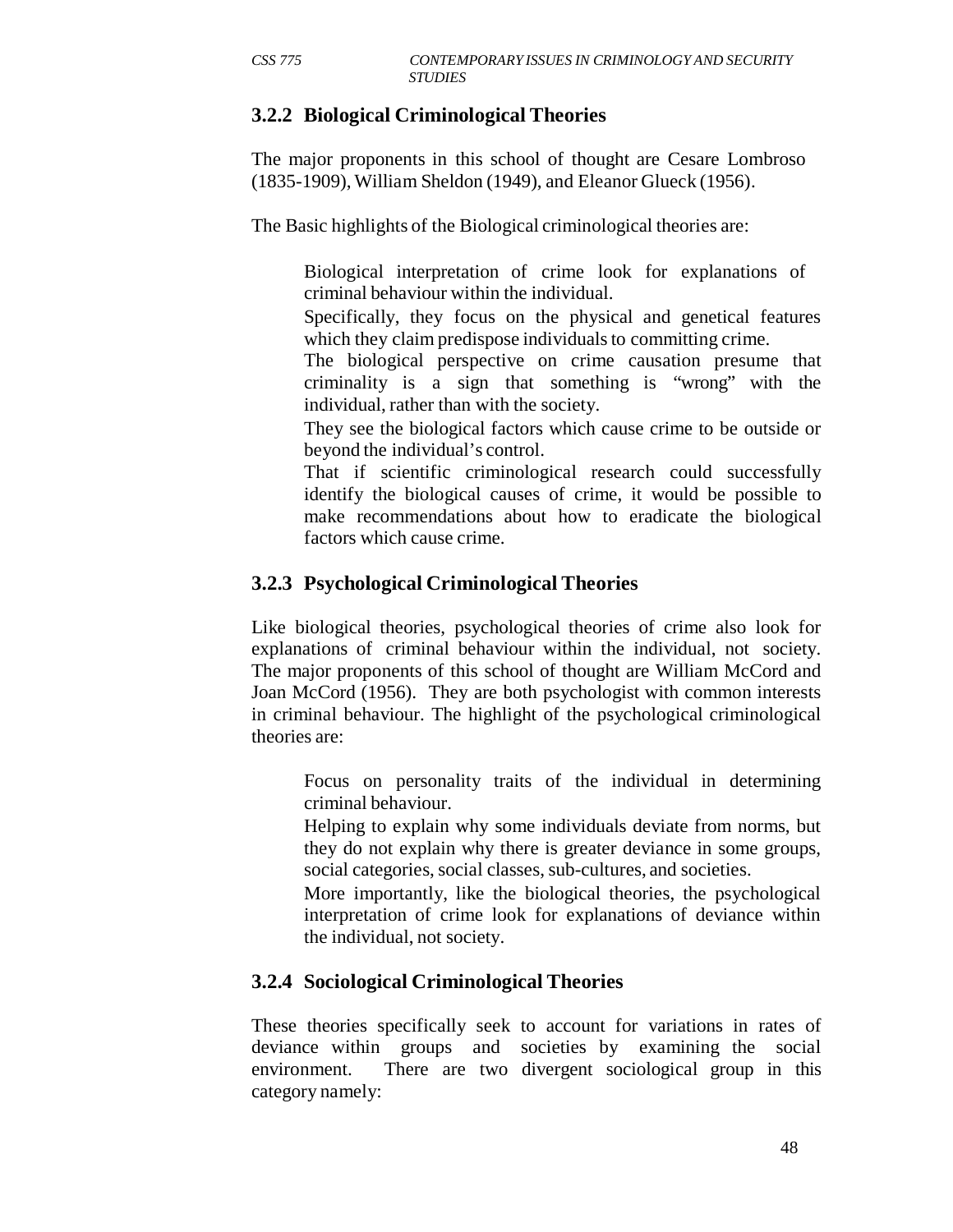The Social – Structural Approach/Theories: These are theories which emphasize the differences between certain sub-groups in the society and larger society.

The Social-Process Approach/Theories: These include; cultural transmission or learning theories (e.g. Differential Association Theory), Control Theory and Labelling.

#### **SELF ASSESSMENT EXERCISE 2**

Name the varieties of criminological Theories you learnt.

#### **4.0 CONCLUSION**

Because criminology is a multi-disciplinary and eclectic discipline; we have presented the four major theoretical position for the explanation of crime and criminal behaviour. However, none of those theories provides a complete explanation of criminal behaviour. Each one merely highlights an important source of criminal actions because criminal behaviour takes many forms. Therefore, we must approach each form in its own right to determine the specific factors involved.

#### **5.0 SUMMARY**

In this unit, you learnt about the terminology "theory" and the basic characteristics of a scientific theory. Also, you learnt about the multidisciplinary theoretical approaches to the understanding of crime and criminal behaviour because of the eclectic nature of criminology.

#### **6.0 TUTOR-MARKED ASSIGNMENT**

- 1. Highlight the major contributions of the classical theorist(s) to modern criminology as a science of crime.
- 2. Identify the major contributions of the biological criminological theories to the understanding of crime.

#### **7.0 REFERENCES/FURTHER READING**

- Clark, D.I.C. (2008). *Criminology*. Warri: Toye Clark Publishing Company.
- Hall, S.C. and Gardner, L (1957). *Theories of Personality*. New York: John Wiley.
- Hermann, M. (1965). *Comparative Criminology*. Boston: Houghton-Mifflin.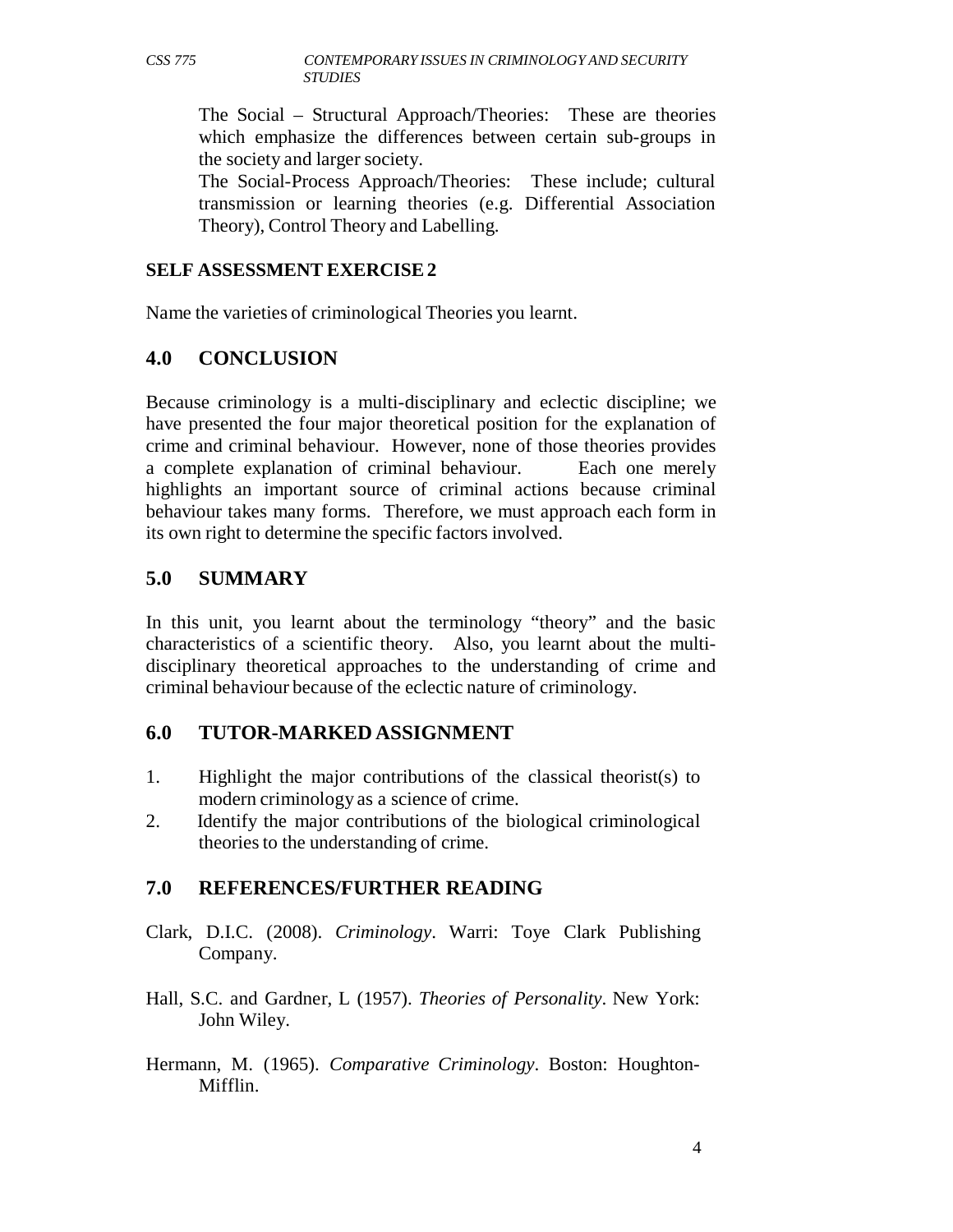Reid, S. T. (1997). *Crime and Criminology*. Eight Edition. New York: McGraw-Hill.

Schafer, S. (1969). *Theories in Criminology*. New York: Random House.

Schmalleger, F. (1995). *Criminal Justice Today*. Third Edition. Englewood Cliffs, New Jersey: Prentice-Hall.

Schrag, C. (1971). *Crime and Justice: American Style*. Washington D. C: U.S. Government Printing Office

Solomon, H. M. (1975). *Studies in Criminal Theory*. Millburn, N.J: R. F. Publishing Inc.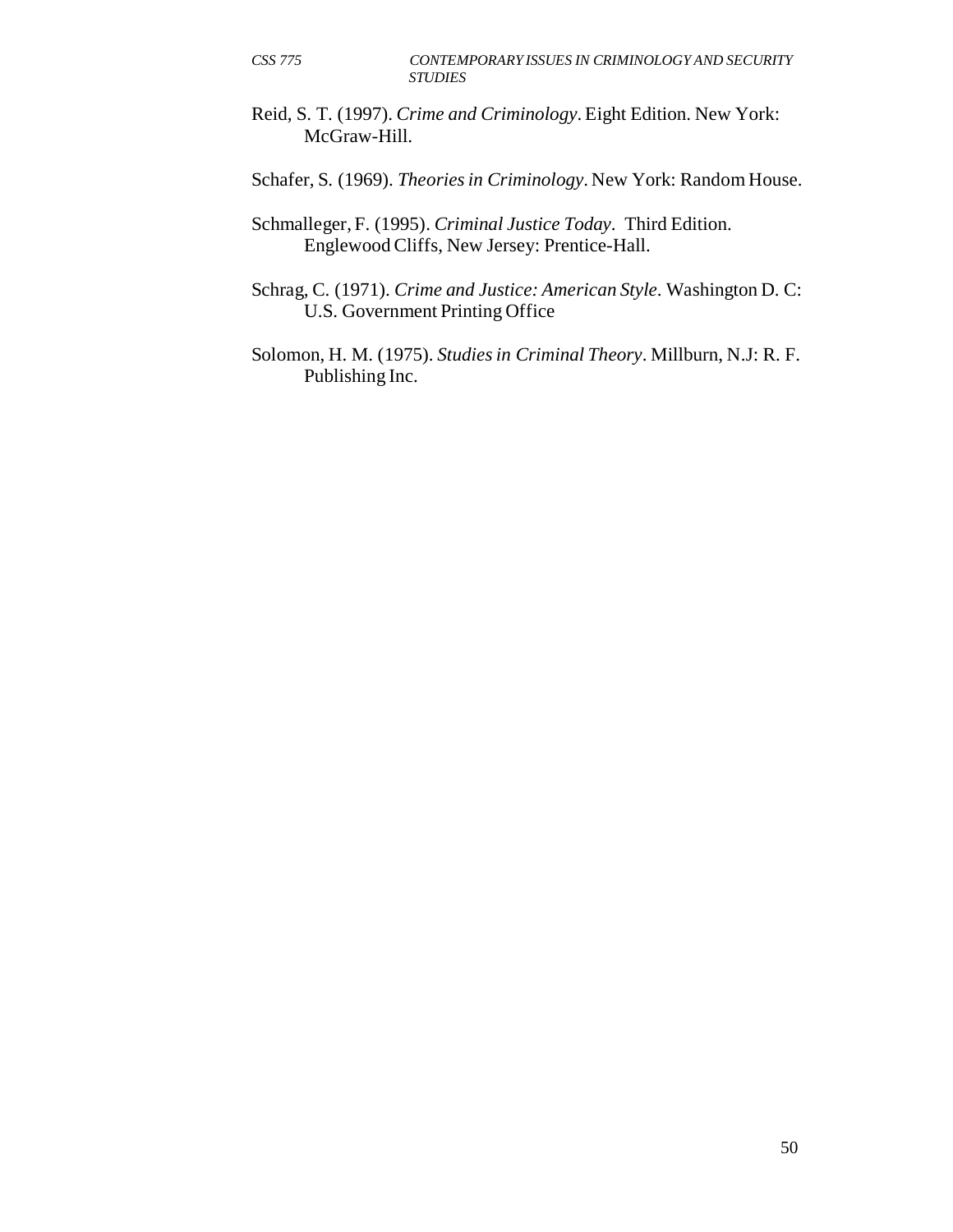#### **MODULE 3 CRIME CONTROL/CRIMINAL JUSTICE SYSTEMS**

- Unit 1 Punishment as Social Control
- Unit 2 Criminal Justice System in Nigeria
- Unit 3 Crime Control Mechanisms
- Unit 4 Law Enforcement: the Police
- Unit 5 Court Systems in Nigeria

# **UNIT 1 PUNISHMENT AS SOCIAL CONTROL**

#### **CONTENTS**

- 1.0 Introduction
- 2.0 Objectives
- 3.0 Main Content
	- 3.1 Meaning of Punishment
	- 3.2 Origin of Punishment
	- 3.3 Philosophies/Purposes of Punishment
		- 3.3.1 Vengeance
		- 3.3.2 Deterrence
		- 3.3.3 Rehabilitation or Reformation
		- 3.3.4 Prevention and Public Protection
	- 3.4 Methods of Punishment
- 4.0 Conclusion
- 5.0 Summary
- 6.0 Tutor-Marked Assignment
- 7.0 References/Further Reading

#### **1.0 INTRODUCTION**

The attempt to curb delinquency and prevent crime in society called for collective efforts to ensure conformity to the norms and laws – forms of social control.

Long before punishment became an issue of concern to criminologists, philosophers had debated the nature and intent of punishment.

# **2.0 OBJECTIVES**

At the end of this unit, you should be able to:

Understand the meaning of punishment as a means of social control.

Identify and explain the philosophies/purposes of punishment. Describe the methods of punishment.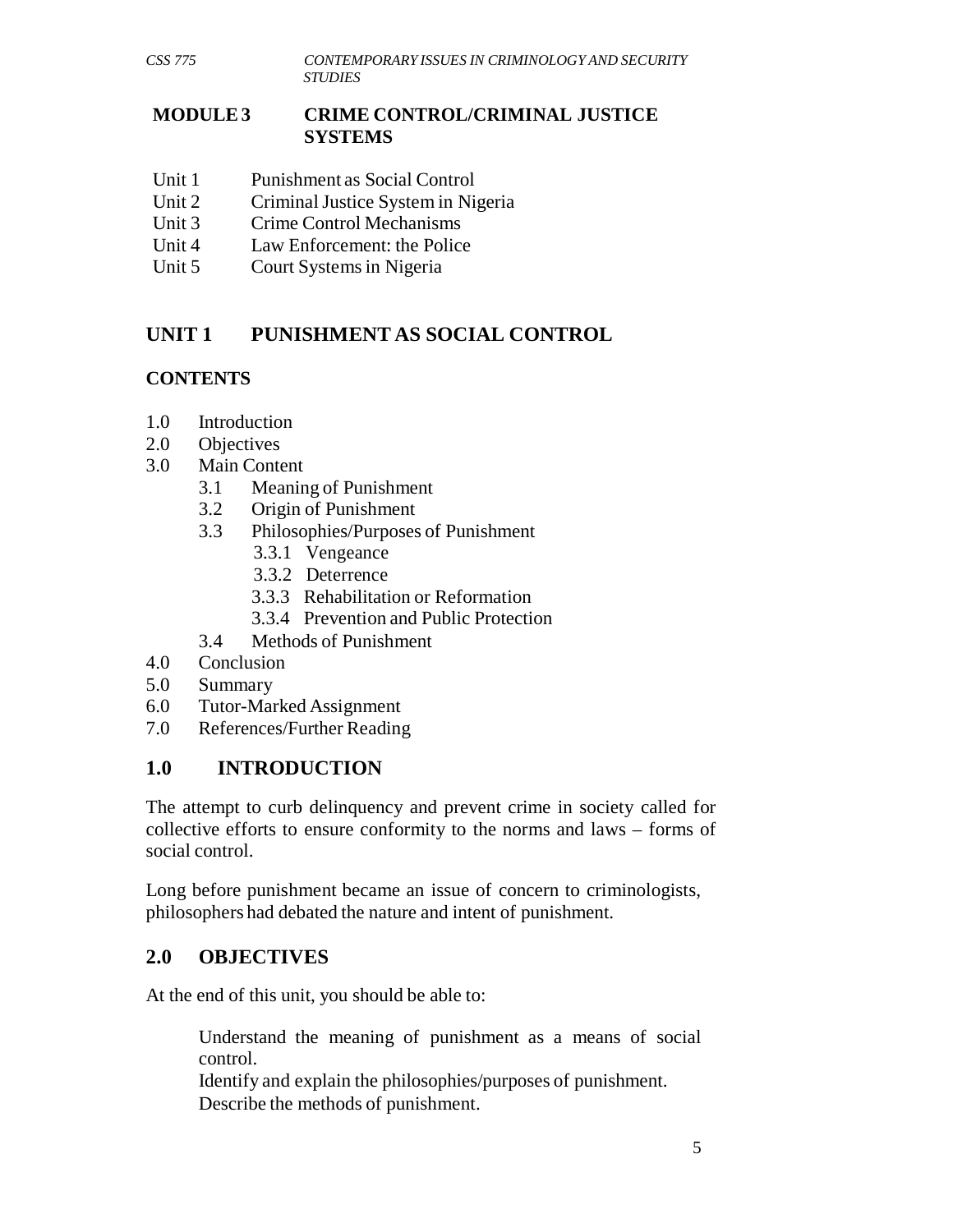# **3.0 MAIN CONTENT**

#### **3.1 Meaning of Punishment**

According to Moberly (1968:379) who is a modern authority on punishment, "Whatever further qualities it may have, in the first instance punishment is always an infliction of pain, or loss upon an offender in view of his offense". To those who oppose punishment, like the conflict theorist, they see punishment, "as nothing more than an instrument of political discrimination." (Mitford, 1973:232). In other words, punishment is seen in this context as an instrument of class and race oppression. That is, the poor and the vulnerable ones in society are the ones subjected to punishment for offenses, while the elite escapes justice.

It is easily seen then that views about punishment have oscillated between those who see punishment as advantageous, and those who insist that there can be no gain in the punishment of offenders advocating instead, the treatment of such offenders.

#### **3.2 Origin of Punishments**

Opinions are divided in the exact origin of punishment. Some scholars like Zilboorg (1968) strongly believe that vengeance is its source and as such the application of punishment is indefensible. Others contend that, it is the fear of the offended gods. Yet another group believe that its origin can be located in the conflict of the interests of different groups as one group imposes its authority upon another (Mitford, 1973).

It appears rather unlikely now that we shall ever know how, when or why punishment originated; but it is probable that its roots were already present when man first appeared as a social being (Obarisiagbon, 1999:59).

#### **SELF ASSESSMENT EXERCISE 1**

Recount a brief history of punishment.

#### **3.3 Philosophies/Purposes of Punishment**

The historical and global philosophy of punishment implies "the penalty inflicted by the state upon a person adjudged guilty of a crime". However, in modern day society, the administration of punishment usually involves the desire to produce some kind of pain, which is justified in terms of its assured values. The pain is usually intended to be either physical as in whipping or mental suffering, as in imprisonment.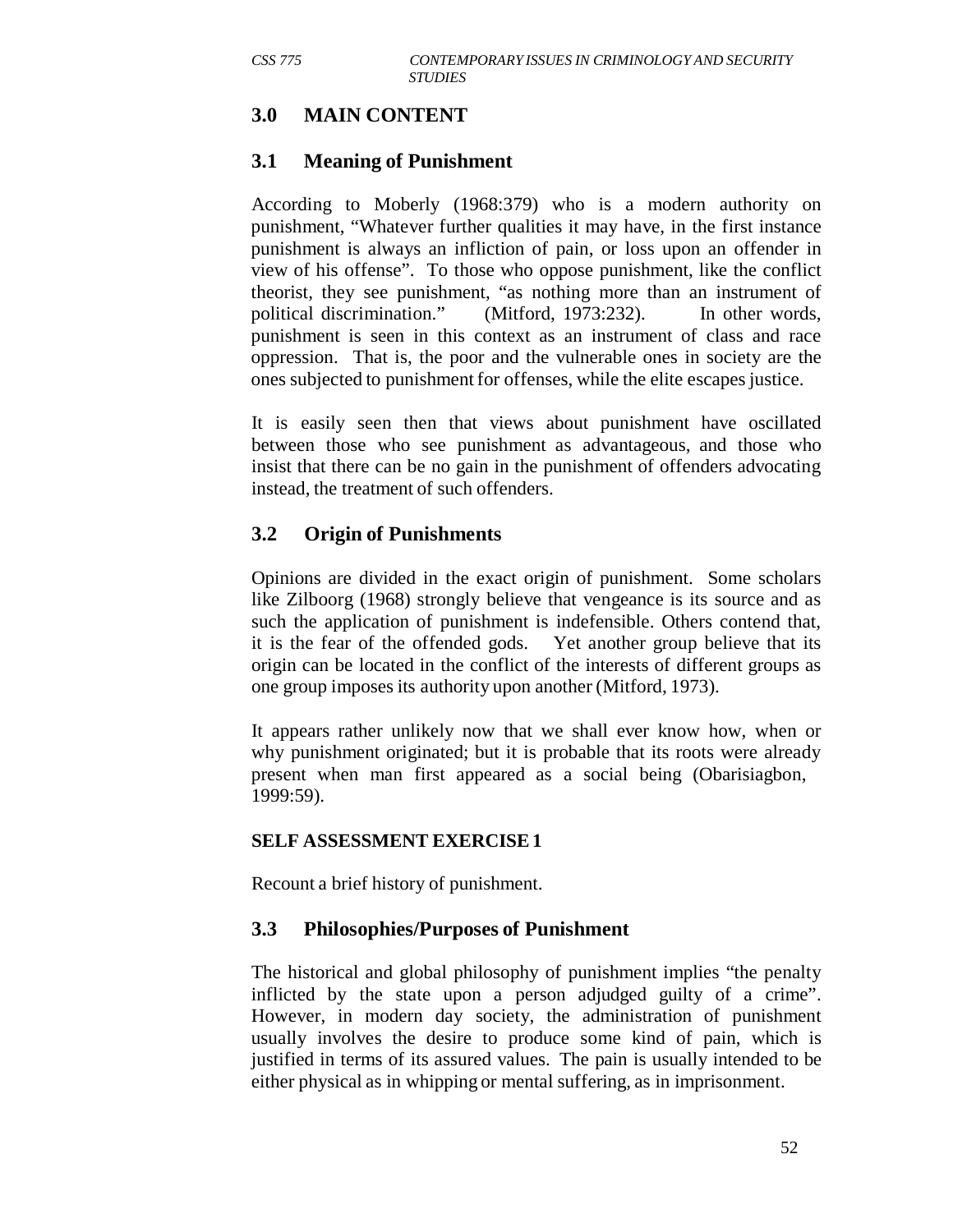Thus, the two essential features of punishment philosophy are:

- a. Public condemnation of anti-social behaviour, and;
- b. The imposition of unpleasant consequences by political authority.

Deriving from the two essential features of punishment philosophy.

There are four principal purposes of punishment and these include:

Vengeance **Deterrence** Rehabilitation Prevention.

These are discussed in the sub-units below.

#### **3.3.1 Vengeance**

The justification of punishment on this basis implies retribution. This involves the consideration of two essential concepts that is:

Punishment as end in itself. That means it is not a viable means of reforming criminals. It is just "punishment for punishment sake".

The act committed deserves punishment.

The implication of both is that society does not gain and the individual equally does not gain before and after the punishment of the offender.

When punishment is an end in itself, then it cannot be considered as a viable means of reforming criminals. On the other hand, when the major justification for punishing criminals is that their acts deserve punishment, we are constrained to eliminate two very important factors: (1) any gain for society and (2) any gain for the individual. These viewpoints call to mind the ancient Lex Talionis (law of retaliation).

The underlying philosophy of vengeance and retribution was first articulated in the middle of the  $18<sup>th</sup>$  century by Immanuel Kant (1724-1804) and Georg Hegel (1770-1831). While Kant appeal that punishment was a "categorical imperative" and incontestable self-evident truth, Hegel believed punishment to be the criminals "right". Their philosophies gave immeasurable support to the classical schools doctrine of absolute freedom of will.

In addition to these, retribution is seen always as a reaction to an earlier act or event. Thus, any attempt to cope with a past criminal act, whether based on punishment or treatment, is retributive. In all of these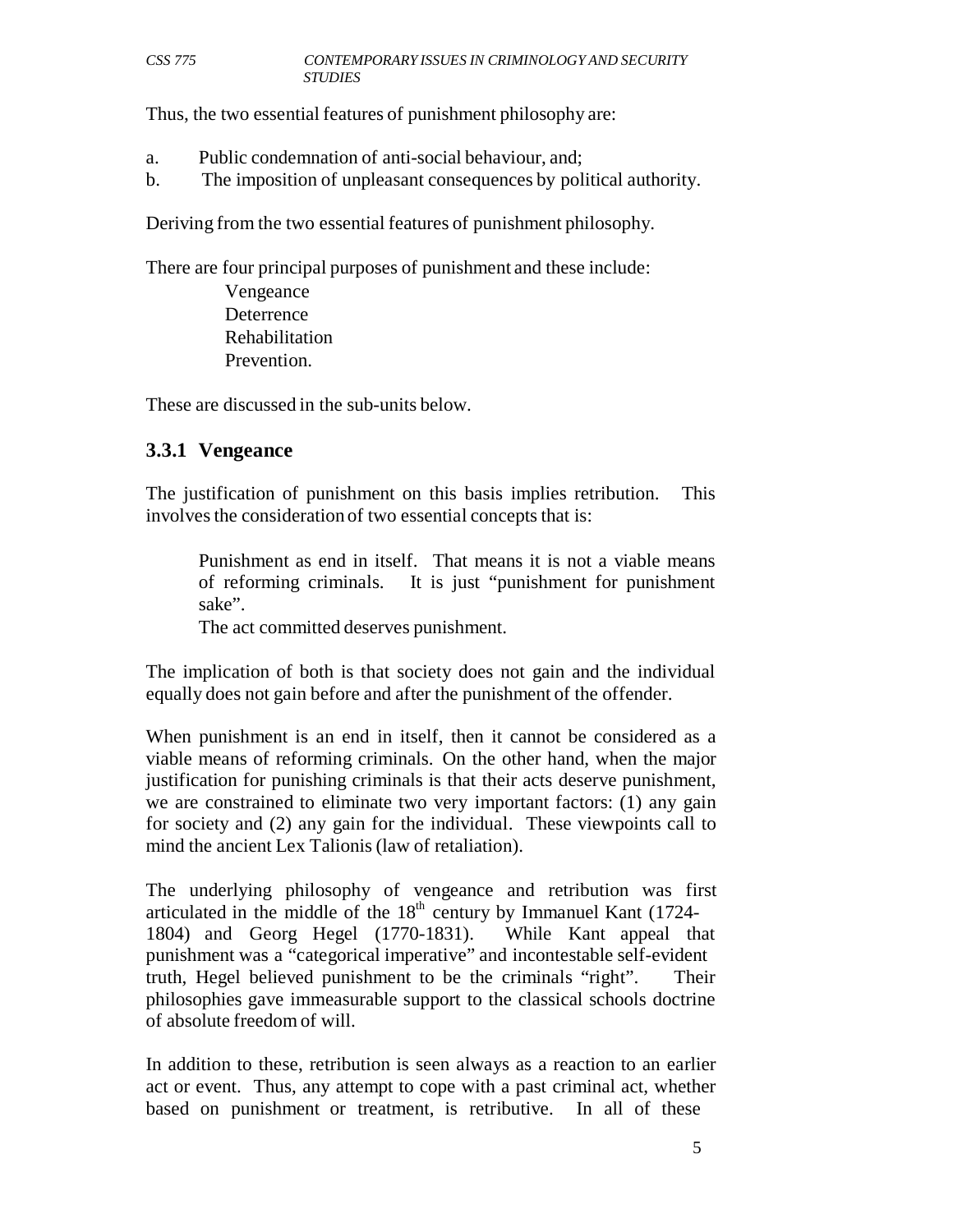retributive punishment is based on the assumption that human beings, and therefore criminals, are moral beings.

#### **3.3.2 Deterrence**

This refers to the use of punishment to prevent other individuals from committing crimes. For this goal to be achieved, the offender is punished so that he will be held up as an example of what happens to people who go against the laws of the land.

The next development in the justification of punishment was the belief that punishment has the specific potential of being able to deter (prevent) crime. In the classic work of Goerg Rusche and Otto Kirchheimer, feudal societies with their warrior-lords and serfs, were shown as possessing a well-defined legal relationship. The criminal law was an important means of preserving the social system and its hierarchy. In the early middle ages, penance, compensation (fines and the law of feud were the main methods of punishment. The later middle ages were characterized by harsh capital and corporal (Physical) punishments.

There has been a wide, often, violent debate over whether punishment deters (prevents) crime in fact, it is impossible to determine whether severe punishment, especially capital punishment, can make people resist the urge to commit crime, because we can never know how many people have been in this manner deterred. This is even more so when we consider that those who refrain from criminality may actually have been deterred by their own value systems rather than by the fear of punishment. This first becomes apparent when we consider that most criminals do not consider the penalties attached to their crimes before committing the acts. Do armed robbers operating in different states in Nigeria consult the penal codes of the states to find out the penalties that might be imposed for their crimes? Do burglars determine in advance the difference between first-and second-degree burglary and their penalties before they attack a target? Do rapists choose one victim rather than another because they know the difference between statutory rape and forcible rape? These are precisely some of the kind of thinking that motivates support against the deterrence theory of punishment.

Arnold Green, a former professor of sociology at Pennsylvania State University added an interesting dimension to the issue of deterrence. Green argued that the primary purpose of punishment is not to change the behavior of the criminals, but rather to reward law-abiding citizens by giving them visible residence (the imprisonment of criminals) that their way of life is valued (Green, 1950: 554). Given drew upon an analogy first made by Justice Holmes of the US, applying it by inference to the imprisoning of criminals. According to the analogy, the person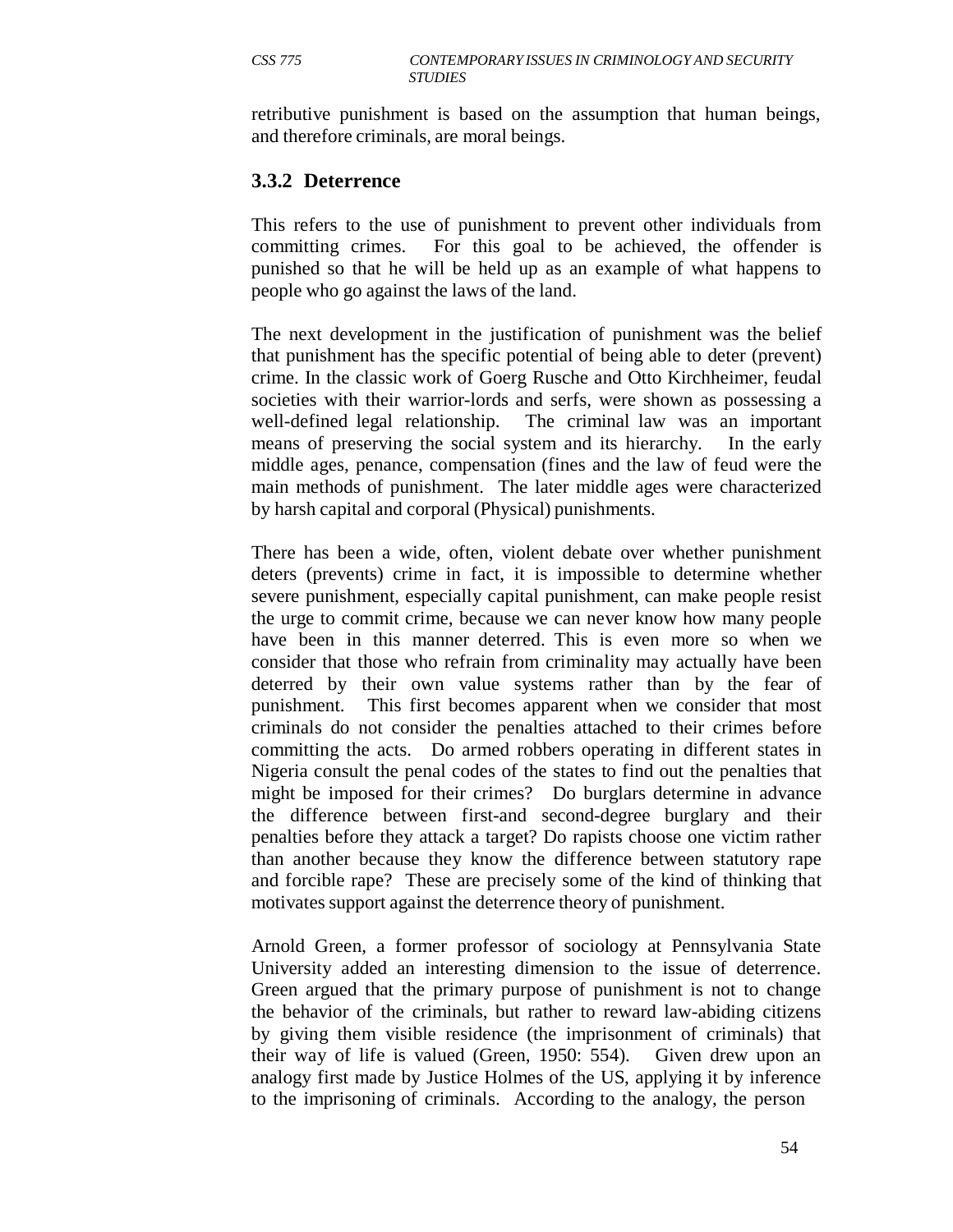waiting to be hanged and the soldier waiting to die on the battlefield are both sacrificed for the good of society.

There is much support for the theory of deterrence although most correctional workers and scholars do not agree with the theory. For example, Fred Inbau and Frank Carrington have argued that severe punishment although necessary, does not go down well with liberal social scientists who are able "to explain the motivations of the criminal, but who can do little to protect the innocent against the mugger or armed robber" (Inbau and Carrington, 1971: 19-27). Proponents of the deterrence theory believe that "it is a realistic rather than a punitive position. They believe that crimes of violence are mainly inflicted upon the poor, not the rich. Therefore, the deterrence approach (severe punishment) is seen as an effort to protect the most victimized – the poor. The justification for deterrence lies in the fact that the failure of society is the failure to arrest, convict, and imprison enough criminals. But because the poor are much more likely than the rich to get arrested, they would also be victimized disproportionately. It is for this reason that Menninger considers deterrence as only a subterfuge for vengeance (Menninger, 1965: 206).

Apart from the practical question of whether punishment deters or prevents crime, there is a much more fundamental issue, the ethics of deterrence which is seldom discussed (Zimring, F. 1971). This simply calls for the enforcement of the sanctions threatened for breaking laws, because it would be pointless to describe certain acts as criminal and yet provide no penalty for performing them. For example, sections of the Nigerian law have defined certain electoral practices as crimes, but how many persons, since the laws were created or in the history of Nigeria, have been punished for electoral crimes? The concept of imposing sanctions to prevent future misbehaviour raises an entirely different issue – the issue of justice. This presents an ethical dilemma. Is it proper to impose a penalty for behaviour that has not and may not be performed, in a future that has not yet taken place?

#### **3.3.3 Rehabilitation or Reformation**

This also implies the reformation of the criminal. In developed nations like the United States, United Kingdom, Germany etc. emphasis is placed upon rehabilitation of the criminal. Unfortunately, this may not hold hundred per cent for our country – Nigeria; except in theory.

Rehabilitation ensures that after punishment the individual becomes useful to himself and society. He is easily integrated into society by virtue of his acquired skills while he was undergoing punishment for the committed crime.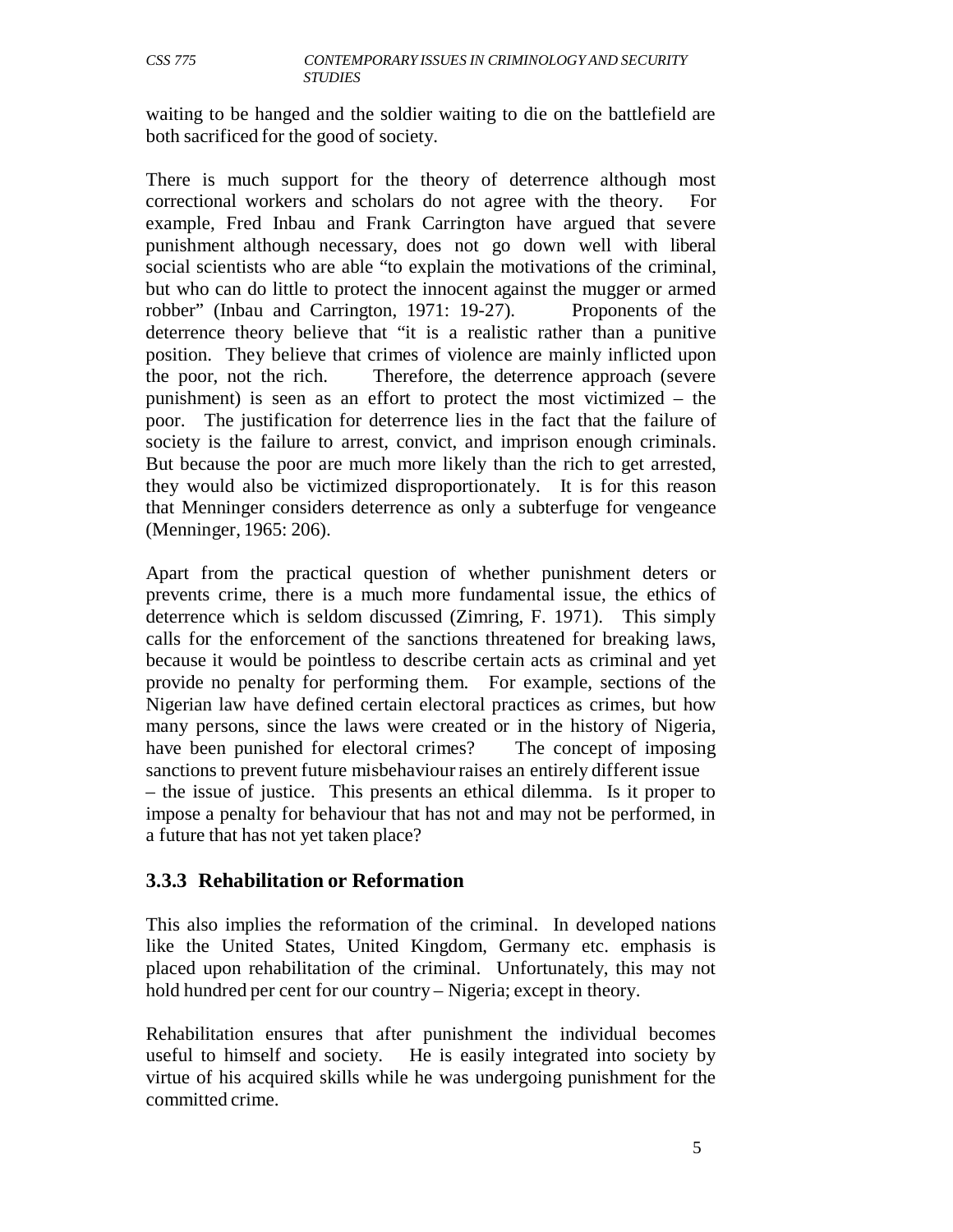No single event or idea can be credited with motivating the shift from deterrence to a reformative or rehabilitative attitude toward criminals. Rather, several factors account for this shift in focus, the most important of which perhaps, concern the development of the scientific viewpoint and its application to the behavioural sciences. In this regard, the Italian school of criminology made an early contribution to the application of the scientific principle to criminology.

Apart from this, it became apparent at a certain point, that punishment was not achieving its stated objectives (to prevent and control crime). As a result, specific reformative techniques such as probation and parole were developed to help change people's attitude toward the criminal. Also influential at this time was the increased belief in the philosophy of humanism with its overriding concern for human welfare. All these factors helped encourage the development of the reformative viewpoint.

Before the mid-19<sup>th</sup> century, European efforts at curtailing crime were based on the retributive philosophy. In the society of titled landowners, which prevailed in the early middle ages, the overriding concern was the prevention of vengeance from developing into blood feuds. As a result, councils of free men were established and empowered to ensure that culprits either did penance or paid fines. This is because at this time, crime was seen as an act of war, and peace was maintained almost exclusively by the imposition of fines. The inability of the poorer classes to pay the fines eventually led to the introduction of corporal (physical) punishment. The introduction of the retributive system was predicated first on economic disparity, and then on increasing domination of judicial rights by the feudal lords and the incontrollable impulse to increase public revenues from fine.

Poverty has always been a strong determinant of criminal behaviour and its control. Poverty increased in Europe from the  $15<sup>th</sup>$  century due to increases in city populations, which consequently stretched to the limits, the ability of people to secure jobs that offered even the slightest opportunities for self-improvement. The flocking to the city of large numbers of propertyless serfs in societies where only the lords owned property, put intense pressures on the artisans (skilled workers), whose means of livelihood were threatened by the population increase. The usual problems that accompany sudden population growth overcrowding, noise, filth, inadequate housing, unemployment, destitution, crime – developed, and wandering bands of workers sprang up, that provided cheap labour. Landowners quickly hired this cheap labour. The consequent exploitation of the masses could well be said to have contributed immensely to the development of capitalism and its attendant problems.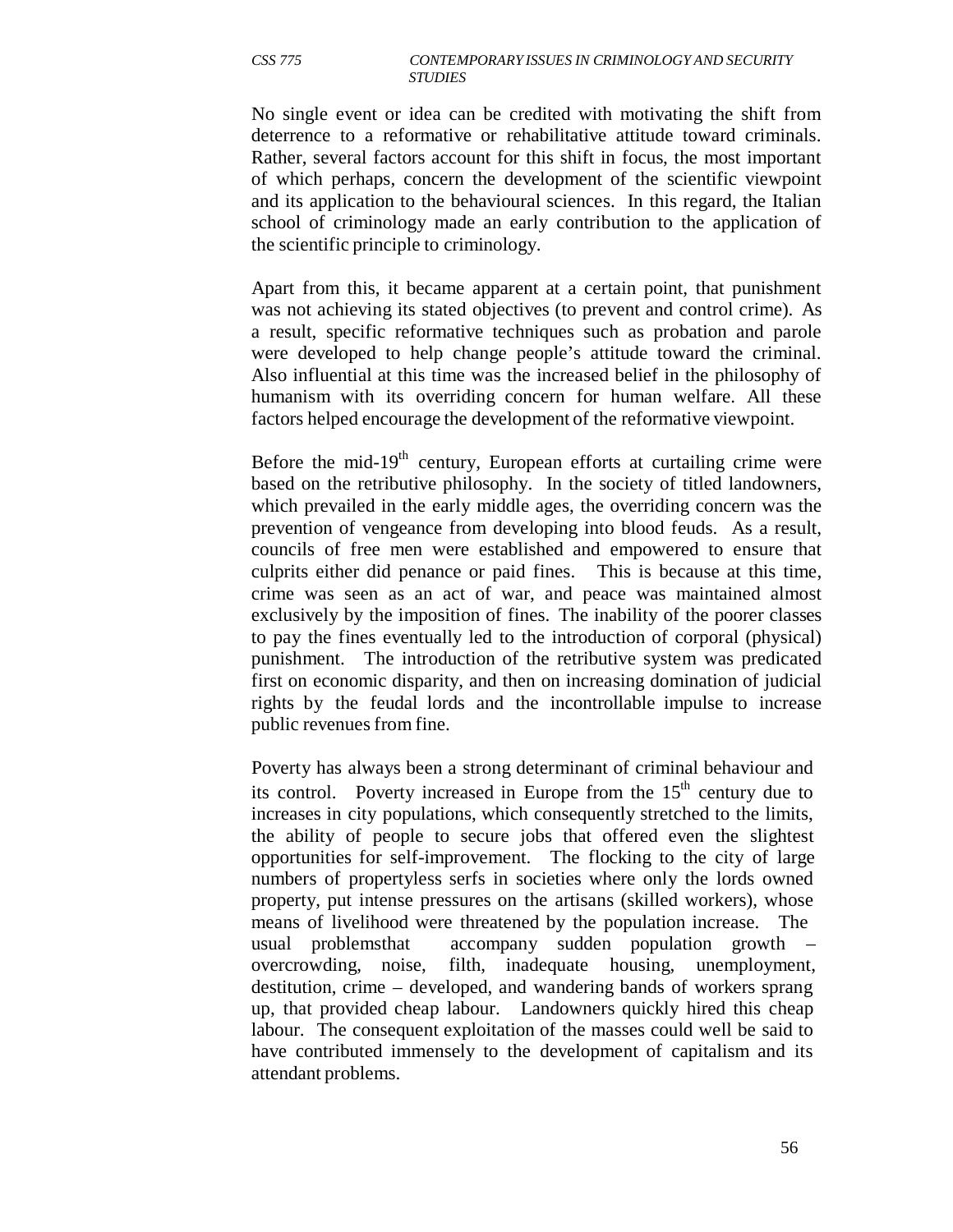The poorer the masses became, the more their desperation to eke out a living by whatever means, the more the crime, and the harsher the punishments imposed for crimes. In the course of time, physical punishment, which initially served only as substitutes for fines, became the rule. Where execution and mutilation had been exceptions, they became the preferred forms of punishment. According to Barnes and Teeters (1950) there may well have been an average of six hangings per day during the reign of Henry VIII of England. Punishments were not only frequently imposed, they became increasingly brutal. With an over abundance of labour, the value of life decreased, and the whole system could be described as a collective expression of sadism. The cruelty that prevailed, however, as Rasche and Kircbheimer have observed, could only be understood in terms of the special interrelationships of the period (Rusche and Kirchheimer, 1939:19).

Owing to the increasing severity of punishment, early attempts were made to seek better ways of dealing with offenders. In the  $13<sup>th</sup>$  century for example. The Laterran Council outlawed trial by ordeal as a way of extracting a confession or determining guilt. Also, in the  $17<sup>th</sup>$  century, the Quakers opposed the inhuman treatment of persons in the colonies. The efforts of the Quakers perhaps, more than any other factor, was responsible for Pennsylvania becoming the cradle of prison reform in the United States. In Britain as in other parts of Europe and the new world, houses of correction began to be established because of the concern for the welfare of the young. The first European house of correction was established in Amsterdam and was one of the few that offered any real hope of correction, as most others were miserable places.

In the  $18<sup>th</sup>$  century, men like John Howard (1726-1790) helped the thrust for correctional reform. Through his popular book, the State of Prisons, Howard brought to the fore, the critical need for prison reform embodying rehabilitation and reformation rather than deterrence. Apart from Howard, Sir Samuel Romilly (1757-1818), was another untiring advocate for correctional reforms. He attacked the barbarous English criminal code with its excessive capital punishments. Through his work, England's first modern prison, the Millbunk Prison was built.

In the middle of the  $19<sup>th</sup>$  century, correctional reforms were helped along by the efforts of Alexander Maconochie in Austrialia and John Augustus in the United States, both of whom made penological history by originating parole and probation as reformative treatment devices.

#### **3.3.4 Prevention and Public Protection**

This ensures public protection. Hence, it is argued that the rehabilitation or reformation of criminals and the protection of the public go hand in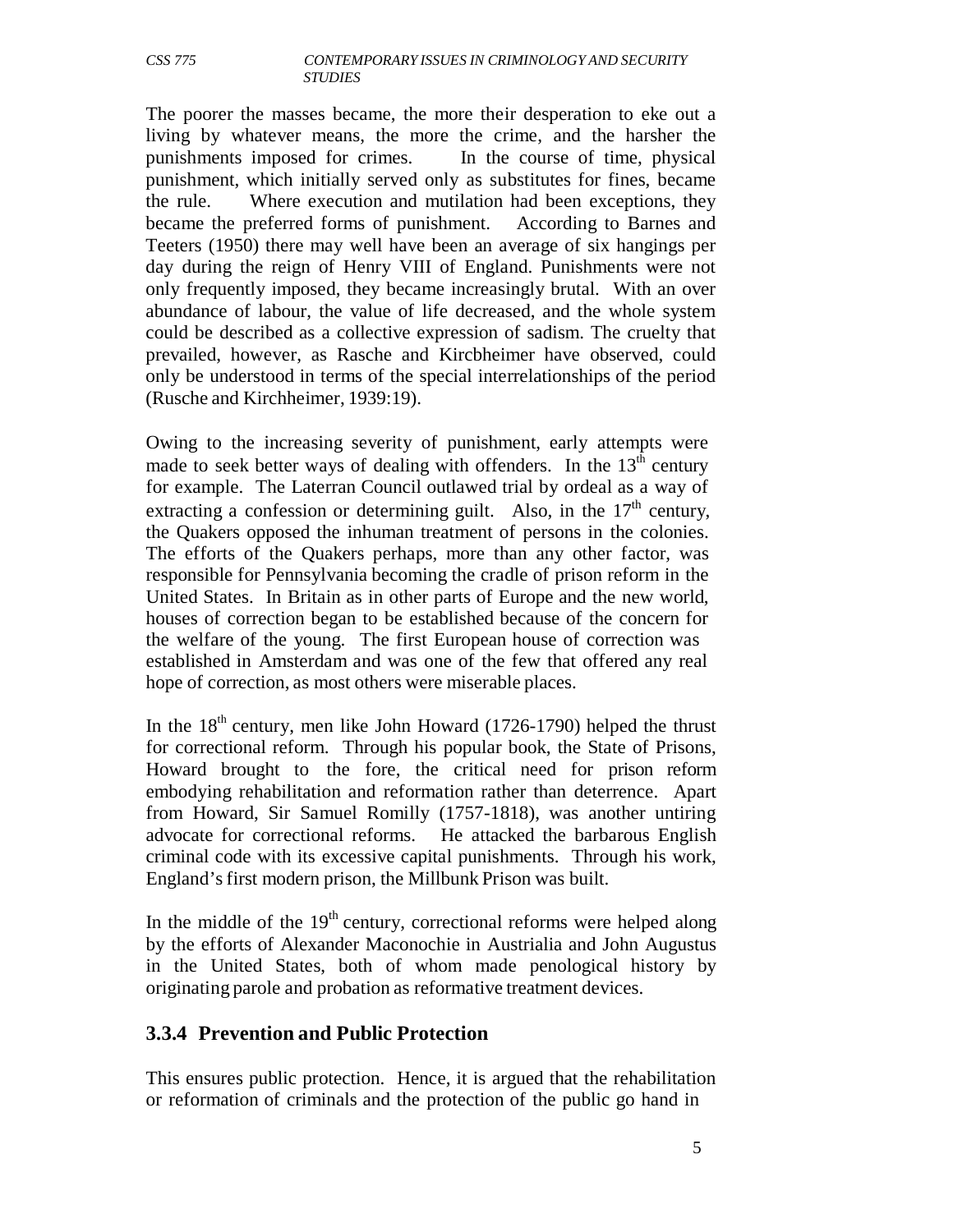hand. It is further argued that if reformation or rehabilitation is achieved, the public is protected. However, there has been a major shift in philosophy from reformation of criminals to the prevention of crime.

It has been argued that the rehabilitation or reformation of criminals and the protection of the public go hand in hand. If rehabilitation or reformation is achieved it is argued, then the public is protected. However, there has been a major shift in focus which has been encouraged by the development of the social sciences and especially by sociology, psychology, and cultural anthropology (the study of differences between society).

The earlier approach of providing monocausal explanations for crime, whether biological (caused by bodily difference), anthropological (caused by racial inferiorities), or psychogenic (caused by mental or emotional conflict), changed as a result of discoveries in biology, anthropology, sociology, psychology, as well as in other disciplines. Where sociology has shown the influences which social institutions and social interactions have on behavioural patterns, cultural anthropology has exposed the influence of cultural factors and cultural conflicts on the development of behaviour, psychology and psychometry (measurement of mental capability) have exposed classificatory biases and the deficiencies of earlier diagnosis.

These disciplines in the social sciences have shown that people become criminals not because they were criminal by nature or that they wished and preferred being criminals, but because social injustices, deprivations, class inequalities, cultural conflicts, and some other sociogenic factors ensured that they become criminals.

This Social Science knowledge has been introduced into the treatment of criminals. Since society has become aware of some of the social factors responsible for crime, it behooves on society to perform corrective surgery that would reduce if not eliminate the scale of the problem. It has been established that poverty and the constant economic and social pressures on the have-nots create a climate conducive to crime and delinquency.

Many scholars have accumulated data on the causes of crime in society. These suggest that if we could discover the factors responsible for crime, we would be able to determine the areas where crimes are likely to occur and the individuals who might develop criminal careers. We could then begin preventive treatment early in their lives.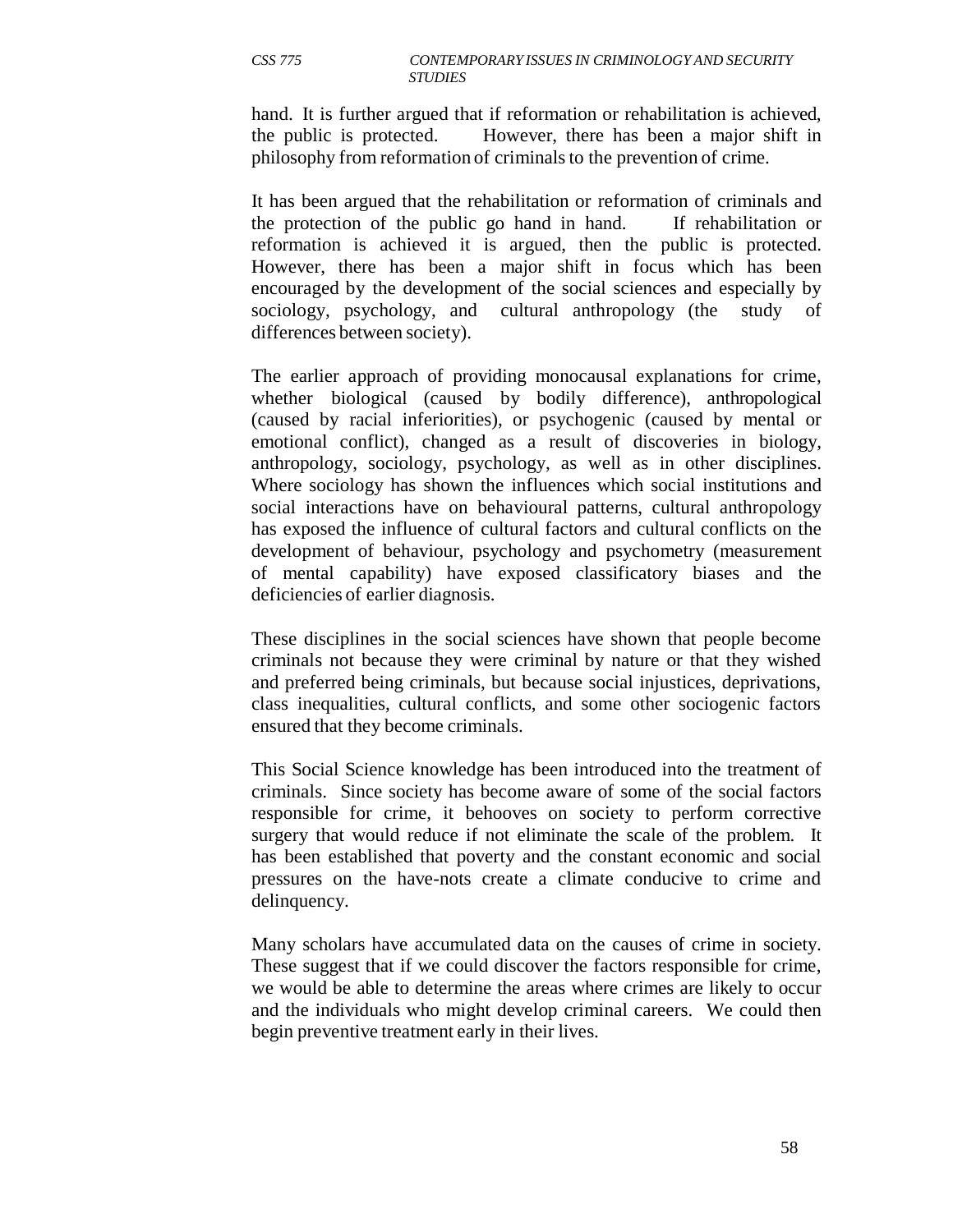#### **SELF ASSESSMENT EXERCISE 2**

State the global and historical philosophy of punishment.

## **3.4 Methods of Punishment**

From time immemorial, man's imaginative potential have been displayed in his devise of diverse methods for the punishment of those who violated the laws of the land. Some of the most common methods include:

Physical torture e.g. flogging, branding (i.e. burning of the first letter of his offence on the forehead, hand or face of the criminal), mutilation of the body etc.

Payment of fines e.g. forfeiture of lands, goods or monies etc.

Death (capital punishment).

Imprisonment

Banishment (i.e. excommunication of the criminal from that community or state etc.).

# **4.0 CONCLUSION**

Although, there are contentions about the disadvantages and gains of adopting punishment for criminals or offenders. A middle position would appear to be one that reconsiders the reconstructive potential of punishment, emphasizing deprivation instead of pain, seeing punishment as a pre-determined penalty, and viewing its imposition as aimed at advancing rehabilitation.

# **5.0 SUMMARY**

In this unit, we have learnt about punishment as a means of social control, its origin and the philosophies and purposes of punishment. We have also learnt that punishment is a universal standard in every society but the method of application differs in line with the authority that dispenses punishment to the criminal or offender.

# **6.0 TUTOR-MARKED ASSIGNMENT**

- 1. Identify and explain the purpose(s) of punishment.
- 2. Recount briefly the origin of punishment.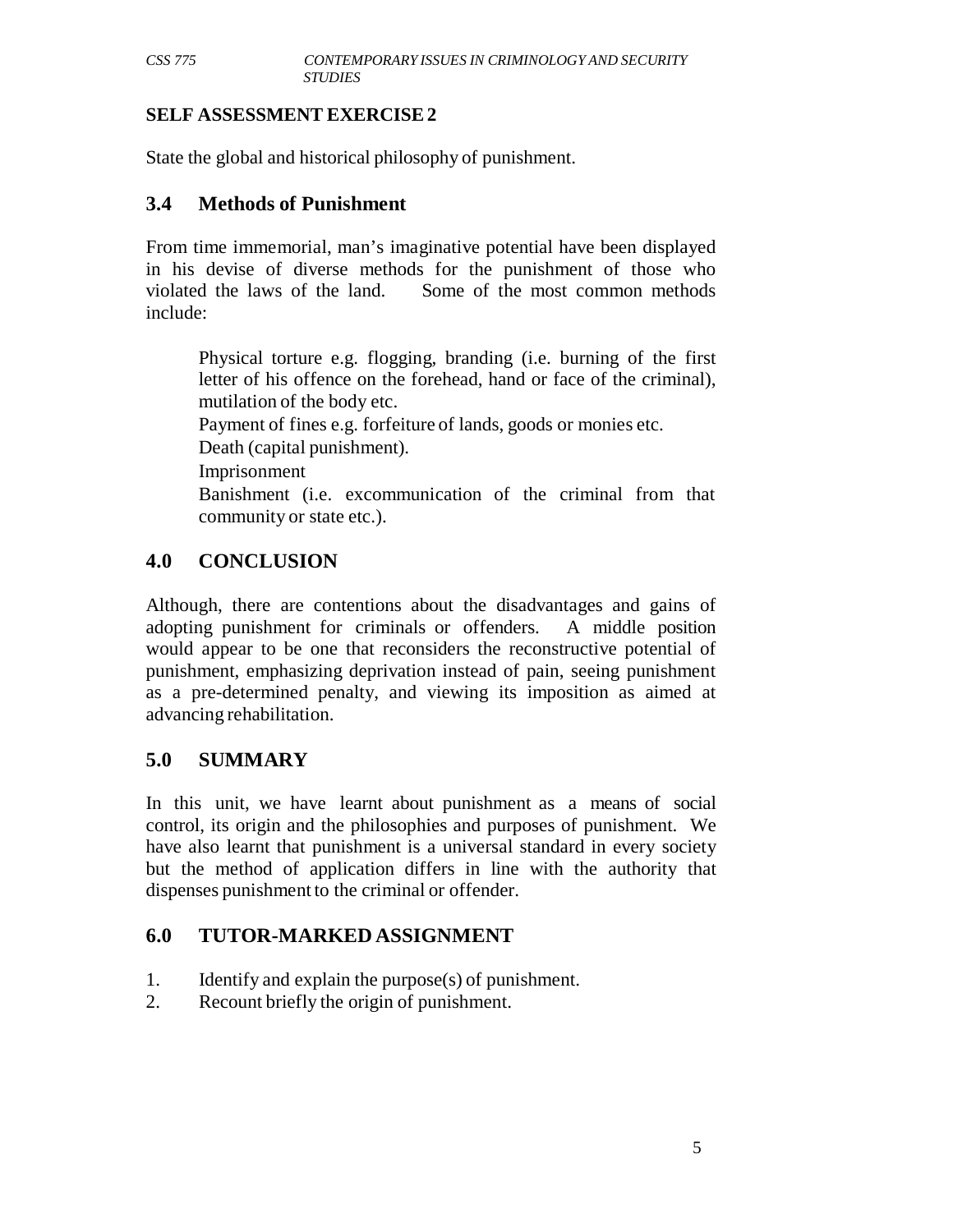#### **7.0 REFERENCES/FURTHER READING**

- Barnes, H. E. and Teeters, N. K. (1950). *New Horizons in Criminology.* Englewood Cliffs, N.J. Prentice-Hall.
- Green, A. W. (1950). *Sociology*. Third Edition. NY: Mc-Graw Hill.
- Inbau, F. E. and Carrington, F. G. (1971). "The Case for the so-called Hardline Approach to Crime" in *Annals of American Academy of Political and Social Science* Vol.397
- Menninger, K. (1965). *The Crime of Punishment*. New York: The Viking Press.
- Moberly, W. (1968). *The Ethics of Punishment*. Hamden Court: Anchor Books.
- Rusche, G. and Kirchheeimer, O. (1939). *Punishment and Social Structure*. New York: Columbia University Press.
- Ziboorg, M. D. (1968). *The Psychology of the Criminal Act and Punishment*. New York: Greenwood Press.
- Zimring, F. E. (1971). "Perspectives on Difference" in *National Institute of mental Health, Crime and Delinquency Issues.* Center for Studies on Crime and Delinquency. U.S. Government Printing Office.
- Mitford, J. (1973). *Kinds and Unusual Punishment*. New York: Alfred A. Knopf.
- Obarisiagbon, I. (1999). *Criminology: A Socio-Legal Approach*. Akure, Nigeria: Sylva Publishers.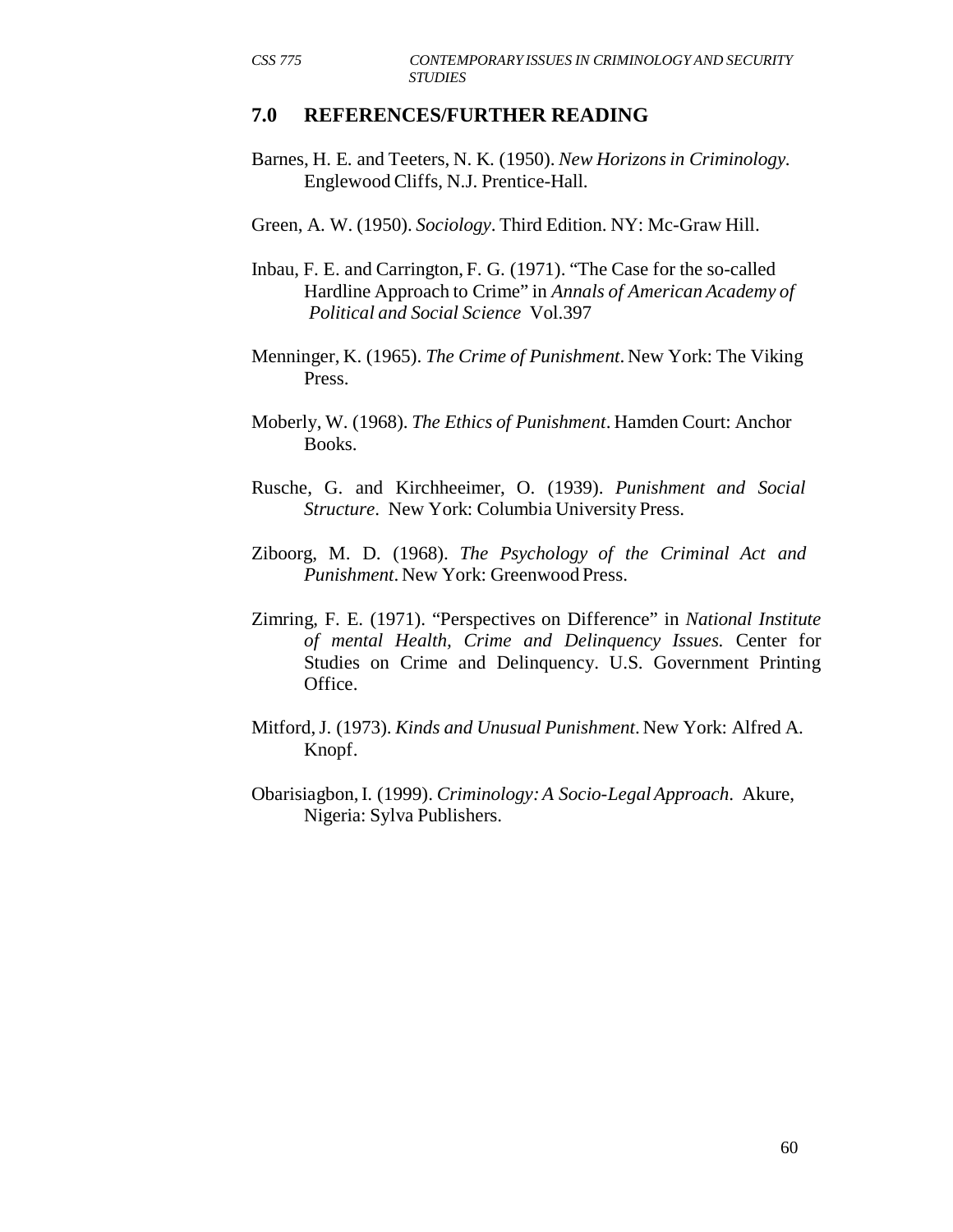#### **UNIT 2 CRIMINAL JUSTICE SYSTEMS (CJS) IN NIGERIA**

### **CONTENTS**

- 1.0 Introduction
- 2.0 Objectives
- 3.0 Main Content
	- 3.1 Definition of the Criminal Justice System (CJS)
		- 3.1.1 Concepts of Nigerian Criminal Justice
			- 3.1.1.1 The Adversary and Inquisitorial
			- 3.1.1.2 Due Process and Equal Protection
		- 3.1.2 Selected Constitutional Rights of Defendants
			- 3.1.2.1 The Right to be free from Unreasonable Searches and Seizures
				- 3.1.2.2 The Right not to Testify against Oneself
				- 3.1.2.3 The Right to Counsel
		- 3.1.3 Components of CJS
		- 3.1.4 Characteristics of CJS
			- 3.1.4.1 System Effect of Elements and Procedures
			- 3.1.4.2 Discretion
				- 3.1.4.2.1 Who Exercises Discretion in CJS
	- 3.2 Stages in Criminal Justice System
- 4.0 Conclusion
- 5.0 Summary
- 6.0 Tutor-Marked Assignment
- 7.0 References/Further Reading

# **1.0 INTRODUCTION**

There are no standard and uniform ways of combating and controlling all the various forms of criminal behaviours that occur and that are detected in all the different countries of the world. But rather, there are different measures and agencies for controlling deviant and criminal behaviours across the world.

The Nigerian criminal justice systems are based on the philosophy that the defendants dignity must be recognized and that the defendant is innocent until proven guilty by the state (or Federal Government) and that the state must follow proper procedures (due process) in proving its case against the defendant. Violations of these rules, which are common place in Nigeria, impairs the rights of defendants as free citizens and greatly threatens the foundations of the Nigerian Criminal Justice Systems (Igbinovia et al, 2003:427).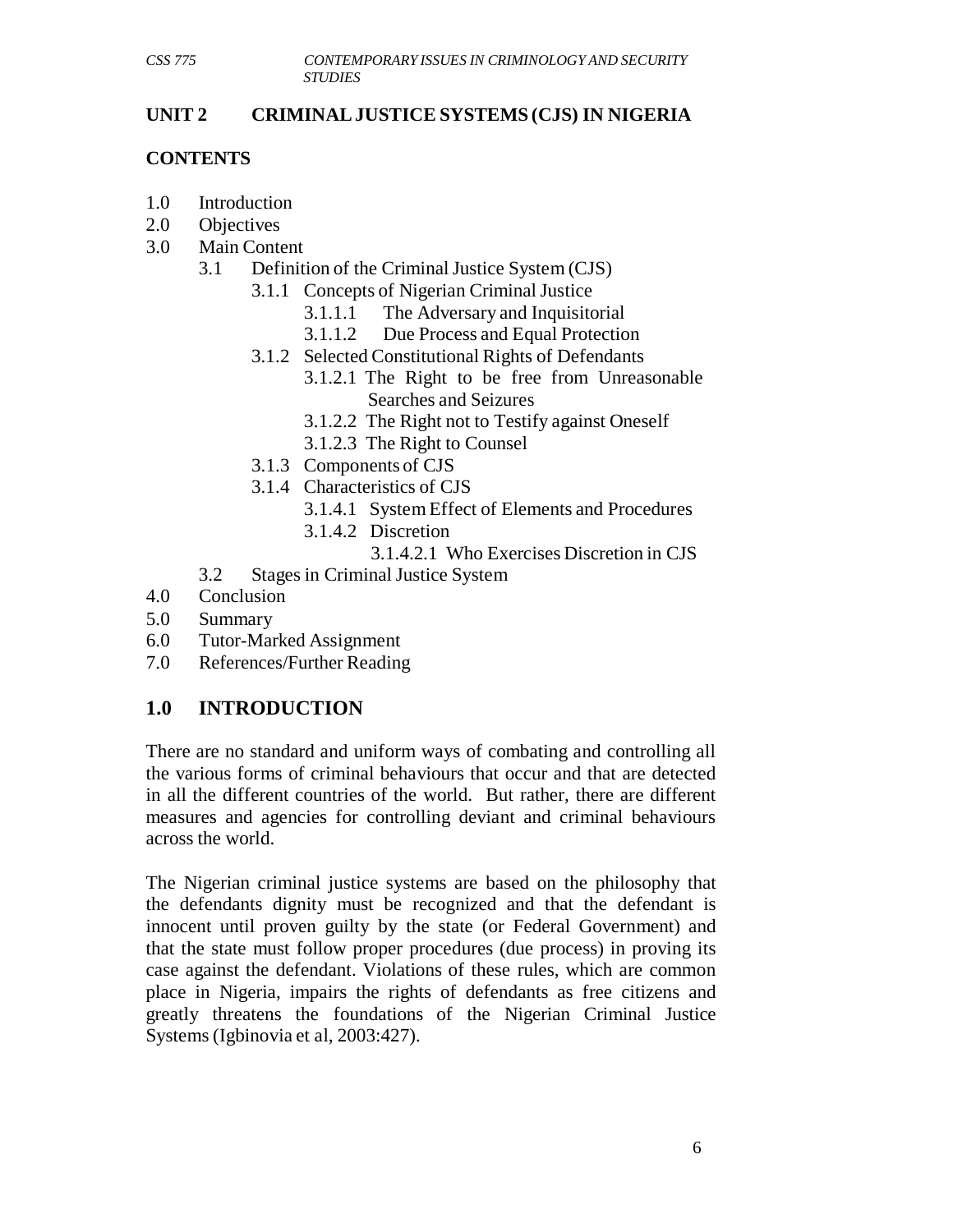## **2.0 OBJECTIVES**

At the end of this unit, you should be able to:

Define criminal Justice System in the Nigerian context. Identify the components of the Criminal Justice System. Describe the characteristics of the CJS. Explain the stages in the CJS.

## **3.0 MAIN CONTENT**

### **3.1 Definition of the Criminal Justice System (CJS)**

According to Reid (1996:404), the criminal justice systems are "the agencies responsible for enforcing criminal laws, including legislatures, police, courts, and corrections. Their decisions pertain to the prevention, detection, and investigation of crime; the apprehension, accusation, detention and trial of suspects; and the conviction, sentencing, incarceration, or official supervision of adjudicated defendants". Thus, the criminal justice system refers to the entire framework for the administration of the criminal laws of any social system, such as a local government council, a town or city, a state, a country, or the whole world at large.

## **3.1.1 Concepts of Nigerian Criminal Justice**

Nigerian systems of criminal justice are based on the adversary or accusatory model. This model of criminal justice is characterized by the concepts of due process and equal protection under the law, which guarantees numerous rights to persons who are charged with crimes.

## **3.1.1.1 The Adversary and Inquisitorial Systems**

There are basically two systems of criminal justice the adversary and inquisitorial systems. A fundamental feature of the adversary system is conflict and opposition. It functions on the basic assumption that the best way to get the fact is to have a contest between the two sides – the state and the prosecuting counsel representing the side of the society and the victim (in a criminal trial) versus the defense counsel and the defendant. Under this system, the accused is presumed innocent until proven guilty. This essentially means that the burden of proof rests squarely on the shoulders of the state (the state must prove that the defendant is guilty of the alleged offense).

In contrast to this system is the inquisitorial system, which is usually the preferred criminal justice model in countries of Eastern Europe. Under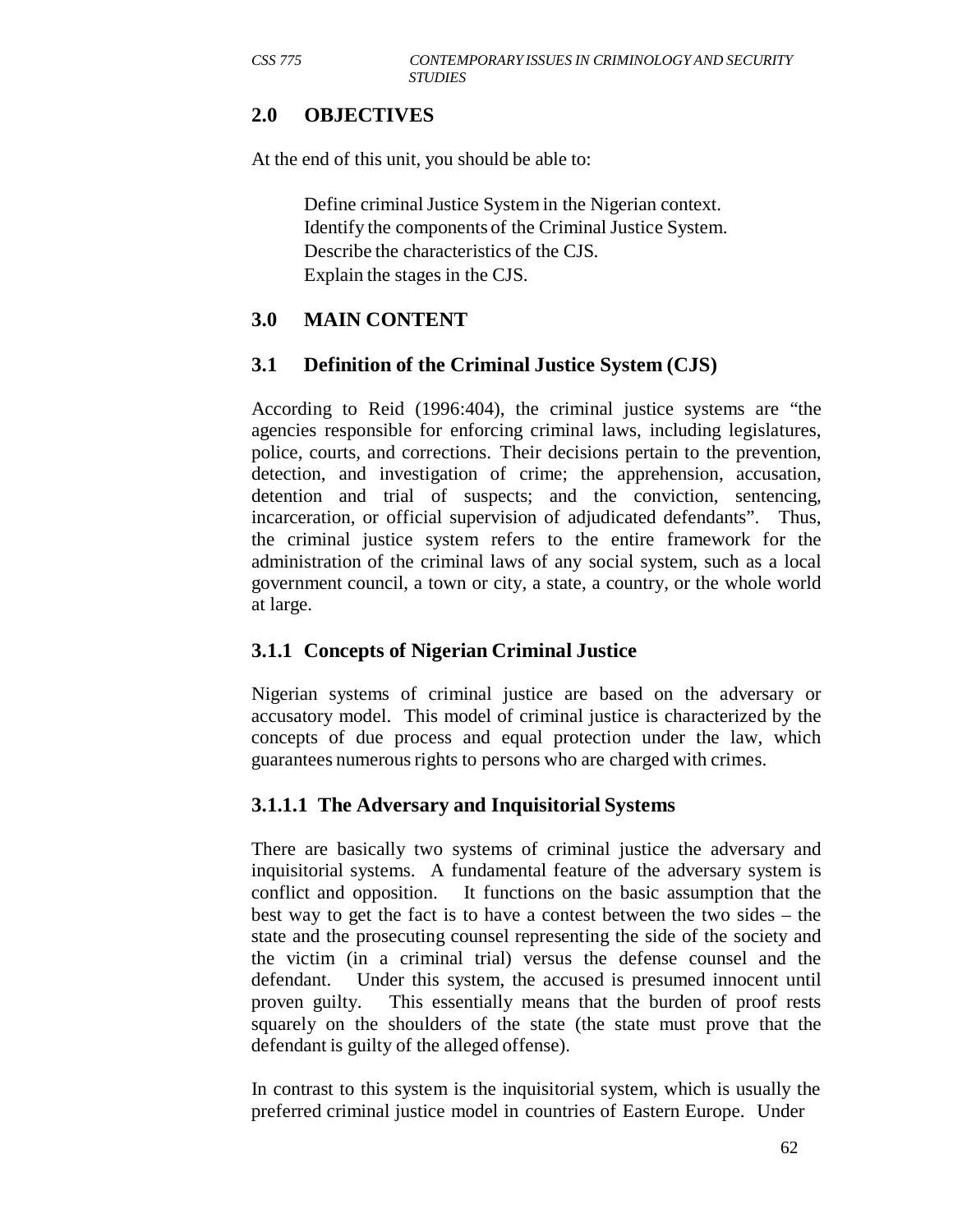this system, the accused is presumed guilty until proven innocent. In this case, the burden of proof lies squarely on the accused that must prove his innocence.

The major difference between these two systems is the presumption of guilt versus the presumption of innocence. This is a fundamental difference because in the Nigeria system, the burden of proof is a critical element in resolving a case. For example, in criminal cases, the burden is *proof beyond a reasonable doubt.* Proving that the defendant is guilty beyond a reasonable doubt is a heavy burden imposed on the state because it is believed that it is better to set free a guilty person than to convict an innocent one. In civil cases, the burden is proof on a *preponderance of the evidence*. This recognizes that although both parties may share the blame, the party whose share of the blame is greater (51%-49%) is the guilty party.

Although wrongful convictions can occur in both the adversary and inquisitorial systems. It is believed however, that the adversary system provides greater protections against judicial travesties. Although the adversary system has attracted considerable criticisms, it is however important that we understand the underlying philosophy of the system, which is based on the twin concepts of due process and equal protection for all criminal defendants no matter their creed or cradle.

## **3.1.1.2 Due Process and Equal Protection**

The two fundamental principles crucial to the application of the adversary system are the concepts of due process and equal protection. Both these concepts are extremely difficult to define and have been the subject of intense debate and numerous court decisions. Justice Felix Frankfurter, a former American Supreme Court of Justice, explained due process in this way:

"Due Process", unlike some legal rules, is not a technical conception with a fixed content unrelated to time, place and occurrences. (a) cannot be impersonal within the treacherous limits of any formula. Representing a profound attitude of business between man and man, and more particularly between the individual and government, "due process" as compounded of history, reason, the past course of decisions, and stout confidence in the strength of the democratic faith which we possess. Due process is not a mechanical measurement. It is not a yardstick. It is a process (Reid, 1994).

Due process is fundamentally a democratic application, which subsumes all the rights, duties, and obligations of citizen and the responsibilities of government. It is a system of rules, frames, equity, measurements,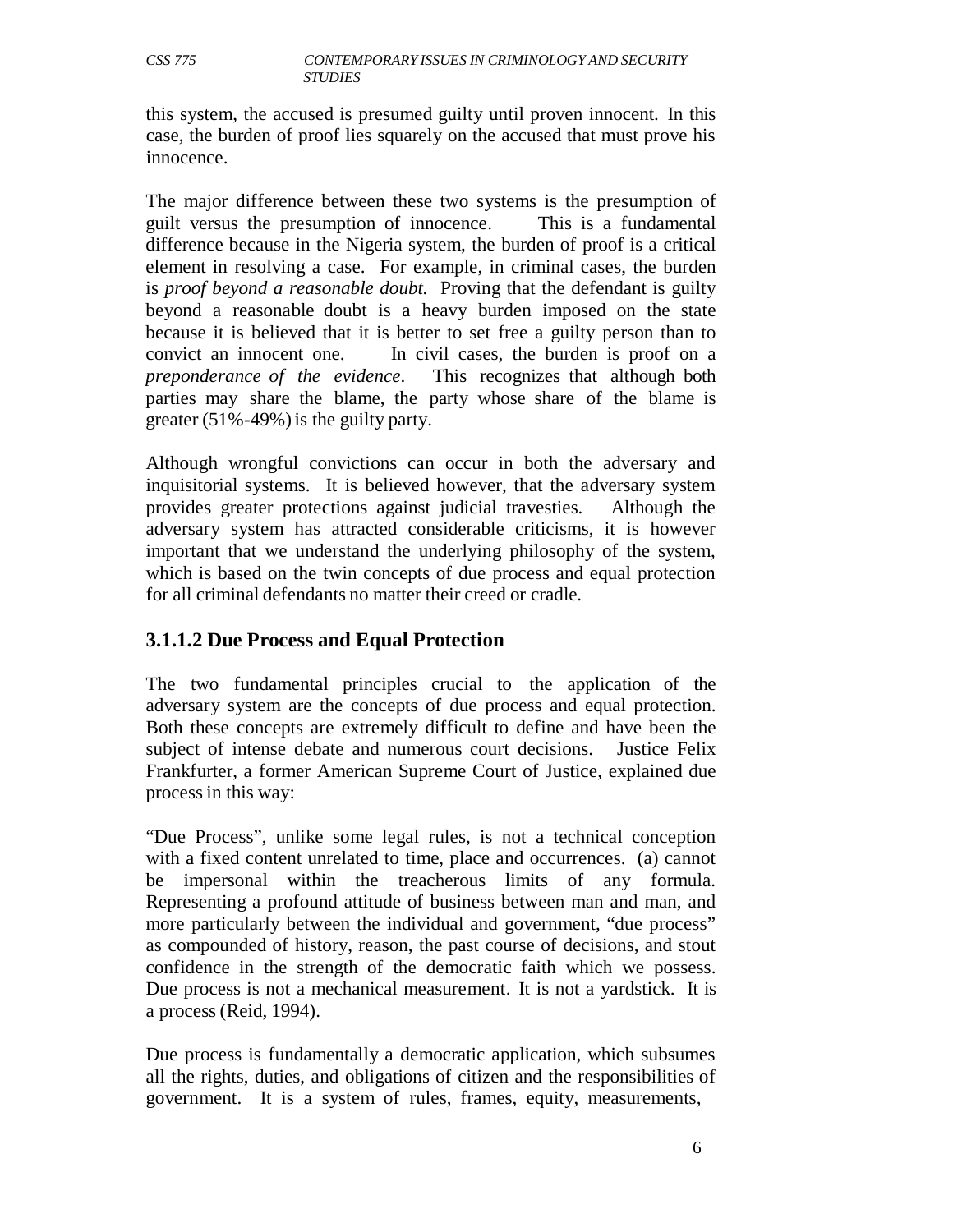exactness, and faith. It sums up the legality of man as a rational being concerned with the improvement of himself and of himself.

The principle of equal protection under the law on the other hand, is also the subject of complex, intense debates and litigations. In its simplest form, equal protection prohibits the differential treatment of individuals in the administration of justice because of their class, sex, age, gender, ethnicity, or religion. This principle aims to protect and maintain the rights and status of man as equal in all respect before the law. The law is seen as an axe, which swings every way apportioning justice according to the merits of the case and not on the peculiar characteristics of particular actors. It is this principle that our law seems to reflect in our logo of justice – a blindfolded woman with a scale of measurement in one hand and a knife in the other.

## **3.1.2 Selected Constitutional Rights of Defendants**

## **3.1.2.1 The Right to be free from unreasonable searches and Seizures**

The Nigerian constitution recognizes that defendants have certain constitutional rights within the context of the criminal law. These include but are not by any means limited to the following:

The Nigerian criminal code prohibits unreasonable searches and seizures. Unreasonable searches and seizures are banned because the constitution guarantees every Nigerian a reasonable expectation of privacy. In some cases, however, the protection of society permits the invasion of privacy. This is often the case when there is probable cause to believe that invading the privacy of some social object was needed to protect society from harm. For example, the National Drug Law Enforcement Agency (NDLEA) may raid the premises of a suspected drug baron without a valid search warrant which is a violation of the constitution. The Nigerian law does not prohibit searches, but it does require that when the right of privacy must be reasonably yielded to the right of the search, in most cases, the decision should be drawn by a neutral and detached magistrate instead of being determined by the officer engaged in the enterprise of detecting crime.

The constitution allows a search warrant to be issued by a neutral Magistrate only after ascertaining probable cause, which simply means that in the light of the facts of the case, a reasonable person would believe that the evidence sought exists and that it exists in the place to be searched. This requirement applies also when an officer is searching without a search warrant. Probable cause in essence can be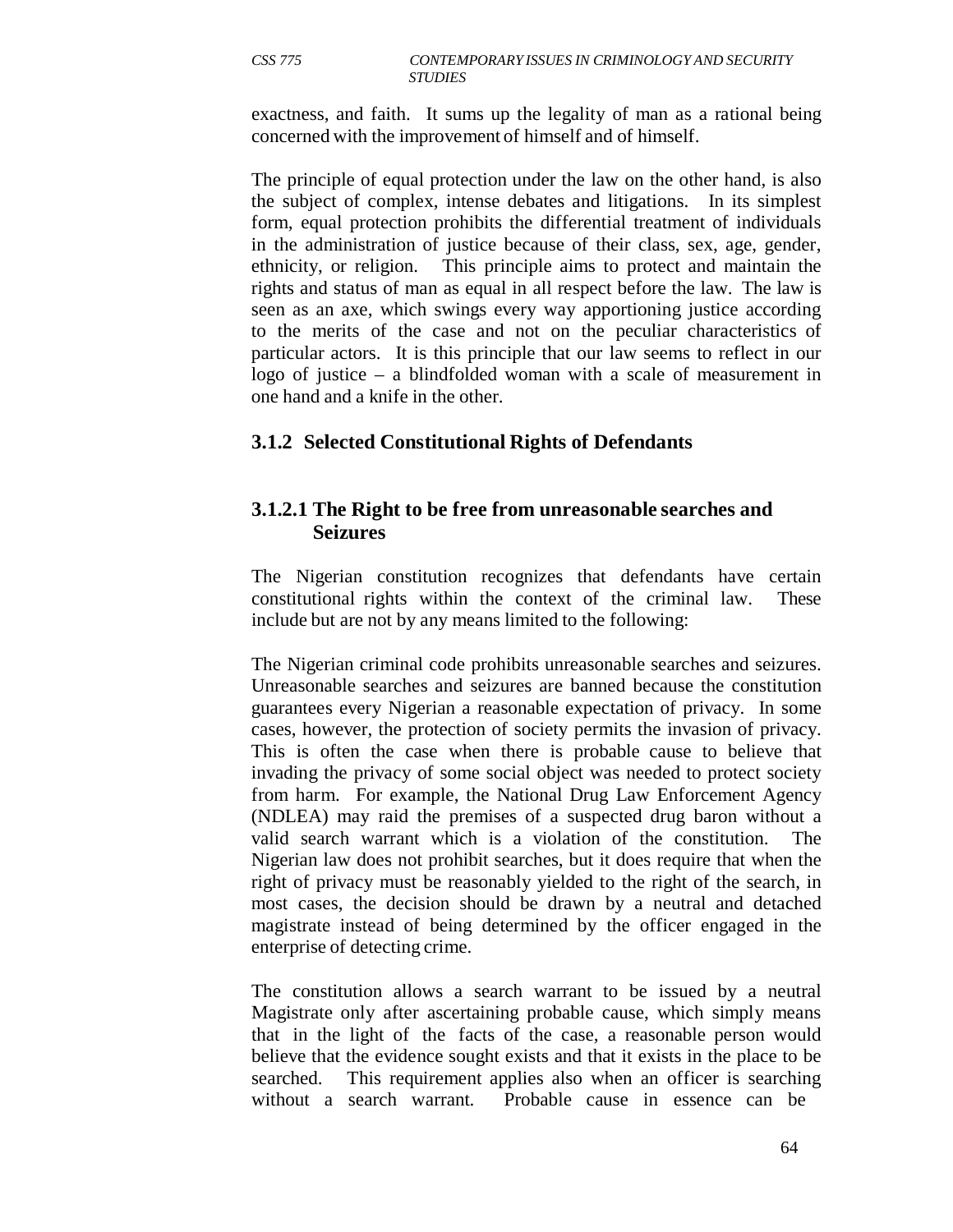conceptualized as having both a subjective and an objective component. An officer must subjectively believe that a thing is subject to seizure, and the belief must be reasonable under the circumstances. Probable cause in other words, does not seem to require certainty.

## **3.1.2.2 The Right not to Testify against Oneself**

The Nigerian constitution provides that in a criminal trial, defendants cannot be compelled to testify against themselves. Perhaps, the most pertinent reason behind such a requirement is the idea that the law cannot make even the most hardened criminal sign his own death warrant, or dig his own grave, or pull the lever that springs the strap on which he stands. The Nigerian society has in the cause of history developed a considerable feeling for the dignity and intrinsic importance of the individual man. Society recognizes even the man whose heart is filled with evil to be a human being. Infact, in Nigeria, an accused need not sway anything at all at his trial (Section 33 Subsection 1 of the 1979 Constitution). The evidence act in Section 159, provides that:

Every person charged with an offense shall be a competent witness for the defense, but a person so charged shall not be called as a witness except upon his own application. Failure of such person shall not be made the subject of any comment by the prosecution.

Also, it was held in Inspector-General of Police vs. Madilas and Karaberis that where a trial judge chooses to comment on the failure of an accused to give evidence, he must do so with care, always reminding himself that the accused is not bound to give evidence. We saw this principle (the right to remain silent) at play when Nafiu Rabiu, in Kano State vs Nafiu Rabiu, just stood still and said nothing compelling Jeffery Jones the trial judge to discharge him.

The criminal code also contains prohibitions against physical and mental methods, for extracting confessions. It is a cardinal principle of the Nigerian criminal justice system that a confession channel from an accused person by force, threat or inducement is inadmissible in the court (Section 27 and 28 of the Evidence Act).

## **3.1.2.3 The Right to Counsel**

The Nigerian criminal code provides that in all criminal prosecutions, the accused shall have the assistance of counsel for his defense except he expressly waives that right before a court. Defendants are entitled to counsel and if they cannot afford counsel, the state must provide counsel. The right to counsel is of little value however, unless the attorney who represents the defendant provides an effective defense. This invariably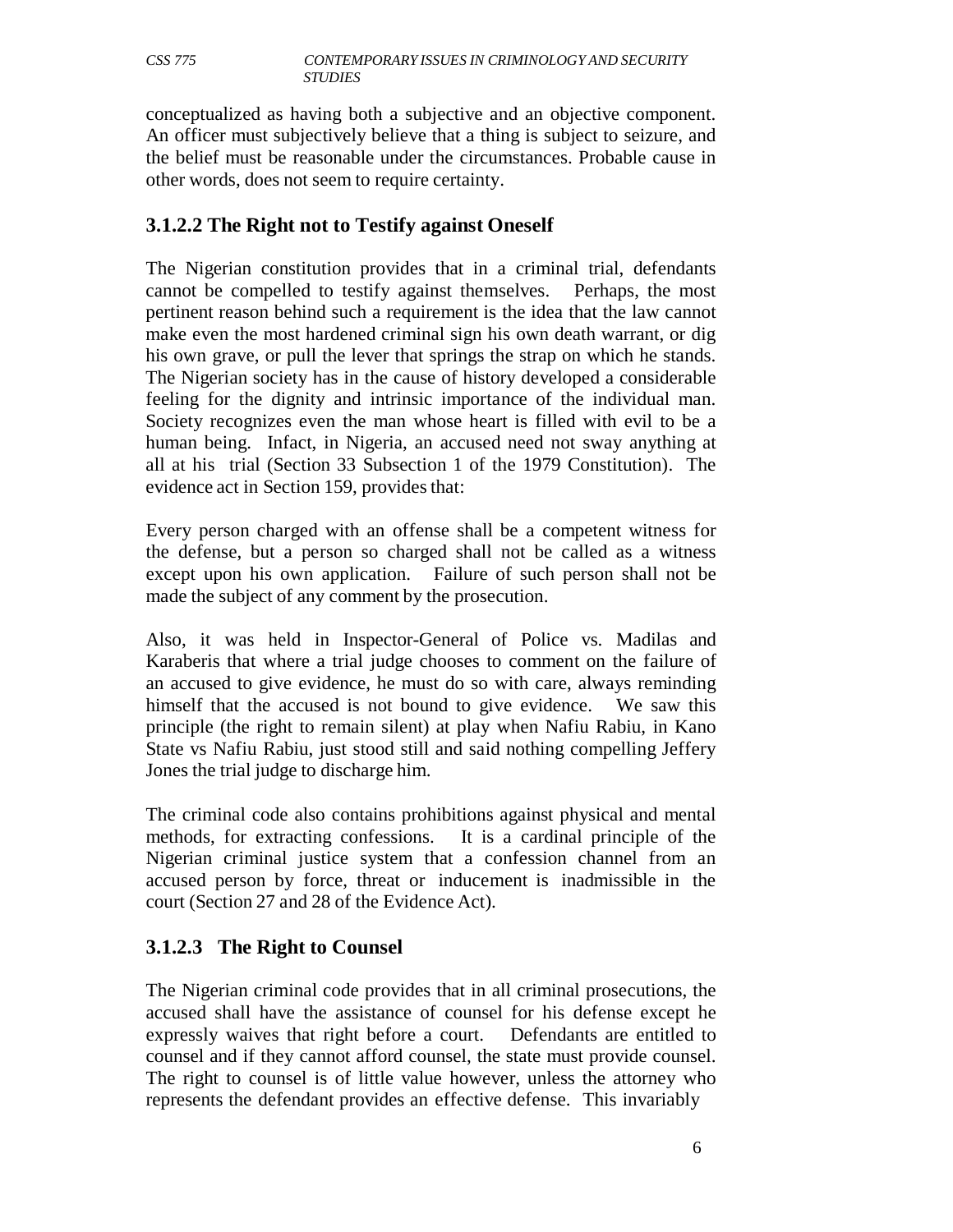implies that the right to counsel means absolutely the same thing as the right to effective counsel. The problem is that there is little consensus on the meaning of the term effective counsel.

Many Nigerian lawyers and judges have attacked the issue, although their suggestions have varied. A high court judge ruled in 1984 when the defendant's counsel fell asleep during trial, that the act (sleeping during trial) was inherently prejudicial. According to the court, an unconscious or sleeping counsel is equivalent to no counsel at all. Similarly, in the famous case of Lawrence Anini armed robbery trial, the tribunal chairman commended the defense counsel for his diligence and for putting up a brave and intelligent defense for the defendants.

Many defendants have appealed against convictions secured against them on the basis of ineffective assistance of counsel. For example, in a 1984 Supreme Court case in the United States, a defendant argued that his counsel who specialized in real estate, had virtually no experience in criminal cases and had only twenty five days to prepare his defense. Because of this, he alleged, he lost the case. In announcing its decision, the court reinstated the convictions of the lower courts. According to the court, "the benchmark for judging any claim of ineffectiveness must be whether counsels conduct so undermined the proper functioning of the adversarial process that the trial cannot be relied on as having produced the result." Thus, the issue of ineffective assistance of counsel can be resolved only if the defendant is able to prove that his or her counsel's errors were so serious as to deprive the defendant of a fair trial, a trial whose result is reliable. In a nutshell, to determine whether a defendant had effective assistance of counsel, the following elements must be present:

- (a) Counsel must be a reasonably competent attorney whose advice is within the range of competence of attorneys in criminal cases.
- (b) To show ineffective assistance of counsel, defendants must show that counsels' representation fell short of an objective standard of reasonableness.
- (c) Counsel owes the client a duty of loyalty, a duty to avoid conflict of interest. Counsel must consult with his or her client, advocate that client's course, and keep the client informed of the important developments in his or her case.
- (d) Counsel has a duty to bring to bear such skill and knowledge as will render the trial a reliable adversarial testing process.

## **3.1.3 Components of the Criminal Justice System**

The criminal justice system in Nigeria is made up of four major components, as follows: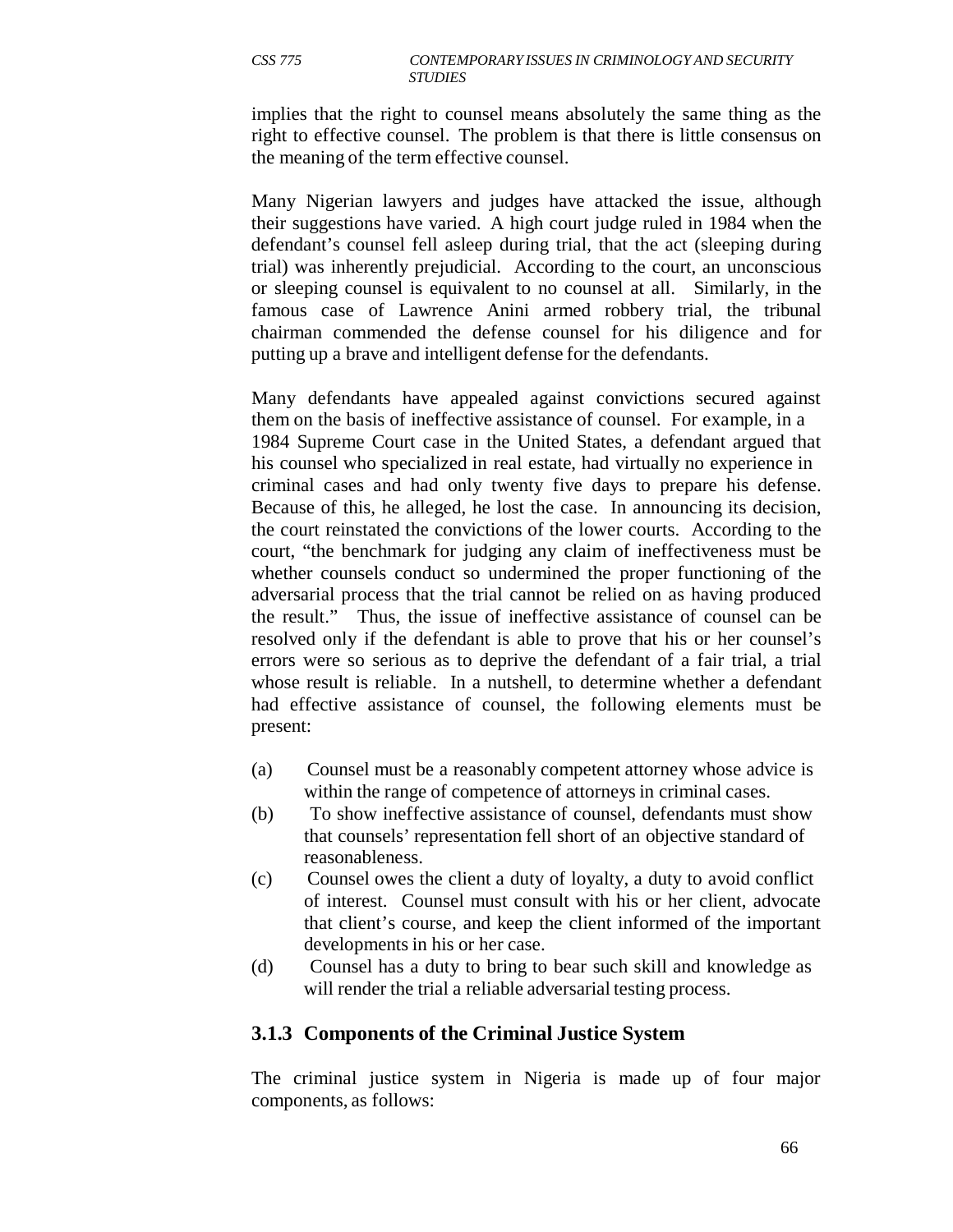The Police, or the law enforcement agencies. The Prosecutor (Straddling both the police and the Attorney-General's Office). The Courts The corrections, or the Prison and Juvenile systems.

These four components which shall be explained in units 10, 11, 12, 13 and 14 respectively are all hinged or founded on a common philosophy which states that "the defendants dignity must be recognized, and that the defendant is innocent until proved guilty by the government, which must follow proper procedures in proving its case against the defendant". Although, there are constant violations of those rules by the agencies; the implications are; the impairment of the defendant's rights; and the denting of the image of the country's criminal justice system.

## **3.1.4 Characteristics of The Criminal Justice System**

There are two major characteristics of the CJS namely:

System effect of elements and procedures; and Discretion.

These are explained in the under-mentioned sub units.

# **3.1.4.1 System Effect of Elements and Procedures**

Criminal justice systems in Nigeria are composed of processes as well as structures as reflected in sub unit 3.1.2. Therefore, changes in one process or structure usually impact heavily on other elements within the system. For example, it is a common knowledge that many crime experts, non-governmental organizations(NGO's) and even prison officials in Nigeria complain about the overcrowded Prisons in the country; however, instead of putting the blame squarely on the inadequacy of the prison building and their structures, blames are rather put on the courts for delaying justice. Because cases drag on for too long. This example is cited not to suggest that arrest, prosecution and incarceration are not warranted, but rather to show that attempts to handle a problem within one area of criminal justice system may create problems in other areas.

# **3.1.4.2 Discretion**

The Nigerian criminal justice system permits important justice officials to exercise a certain degree of discretion in the daily discharge of duties. This is because the police do not have sufficient personnel to enforce all laws at all time. This situation is also applicable to the inadequate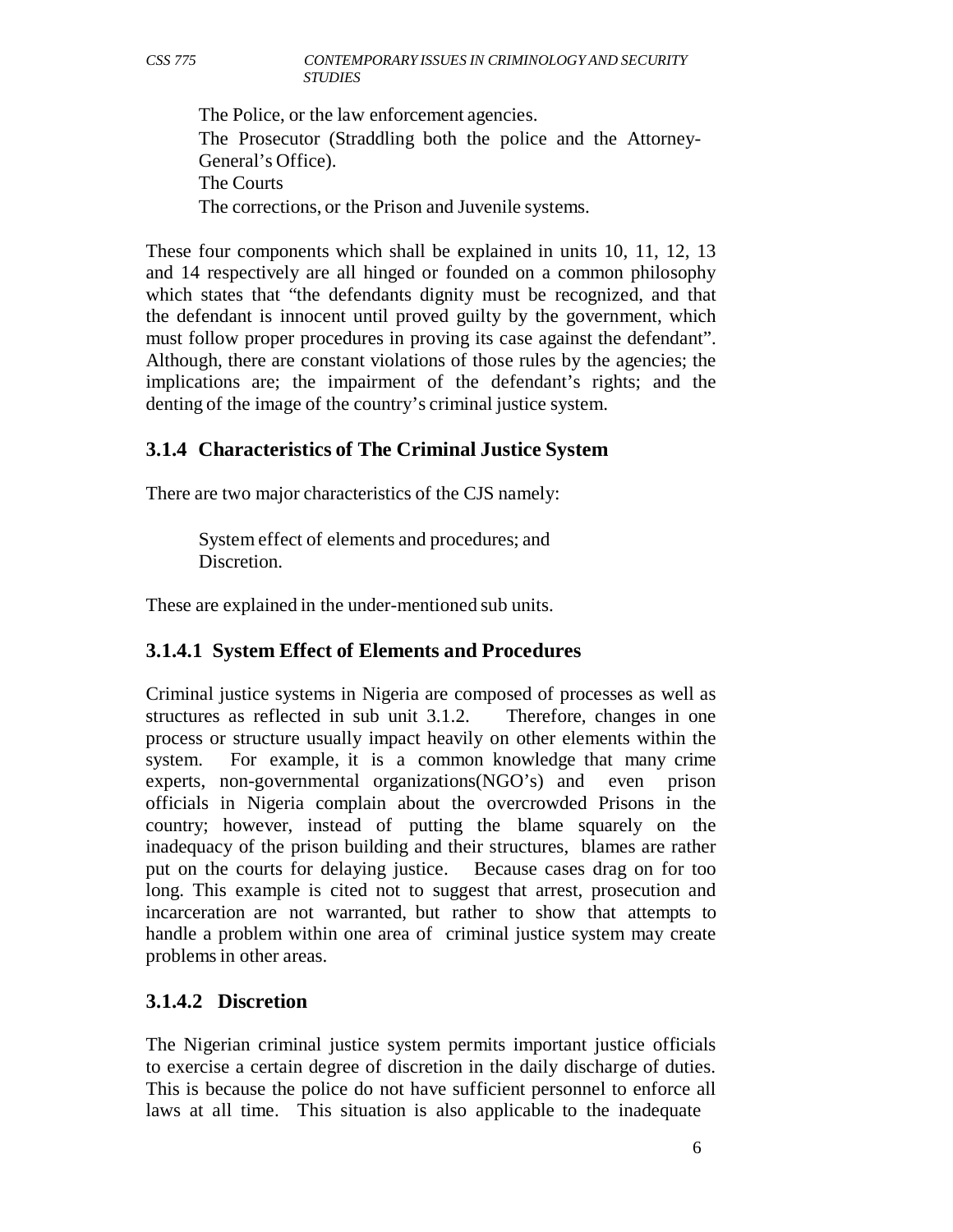number of Magistrates, Judges and other professionals involved in the dispensation of justice.

Discretion itself is an inevitable feature of the criminal justice systems. Though guidelines, laws and constitutional amendments may be passed to regulate discretion, it can not be eliminated altogether. Properly used discretion is functional.

| S/No | The Criminal           | Most often Decide Whether or Not or                                                    |  |  |  |  |  |
|------|------------------------|----------------------------------------------------------------------------------------|--|--|--|--|--|
|      | <b>Justice Systems</b> | How?                                                                                   |  |  |  |  |  |
| 1    | Police                 | * Enforce Specific Laws                                                                |  |  |  |  |  |
|      |                        | * Investigate specific crimes                                                          |  |  |  |  |  |
|      |                        | * Search People, vehicles, buildings                                                   |  |  |  |  |  |
|      |                        | * Arrest or detain people                                                              |  |  |  |  |  |
|      |                        | * File charges or petitions (complaints,                                               |  |  |  |  |  |
|      |                        | reports etc.)                                                                          |  |  |  |  |  |
|      |                        | * Seek indictments                                                                     |  |  |  |  |  |
|      |                        | Drop charges<br>∗                                                                      |  |  |  |  |  |
| 2.   | Magistrates or         | * Set bail or condition for release                                                    |  |  |  |  |  |
|      | Judges                 | ∗<br>Accept pleas<br>* Determine delinquency<br>* Dismiss charges<br>* Impose sentence |  |  |  |  |  |
|      |                        |                                                                                        |  |  |  |  |  |
|      |                        |                                                                                        |  |  |  |  |  |
|      |                        |                                                                                        |  |  |  |  |  |
|      |                        | * Revoke Probation                                                                     |  |  |  |  |  |
| 3.   | Correctional           | * Assign to type of correctional facility                                              |  |  |  |  |  |
|      | Officials              | * Award privileges                                                                     |  |  |  |  |  |
|      |                        | * Punish for disciplinary infractions                                                  |  |  |  |  |  |
| 4.   | Paroling               | Determine date and condition<br>$\ast$<br>for                                          |  |  |  |  |  |
|      |                        | parole.                                                                                |  |  |  |  |  |
|      |                        | * Revoke parole.                                                                       |  |  |  |  |  |

| 3.1.4.2.1 Who Exercises Discretion in the Criminal Justice |  |  |  |
|------------------------------------------------------------|--|--|--|
| <b>System</b>                                              |  |  |  |

Source: Sue Titus Reid, (1997). *Crime and Criminology*. Eighth Edition. McGraw-Hill. P.410.

## **SELF ASSESSMENT EXERCISE 1**

- 1. What are the major components of the Nigeria Criminal Justice System?
- 2. List the characteristics of the Criminal Justice System.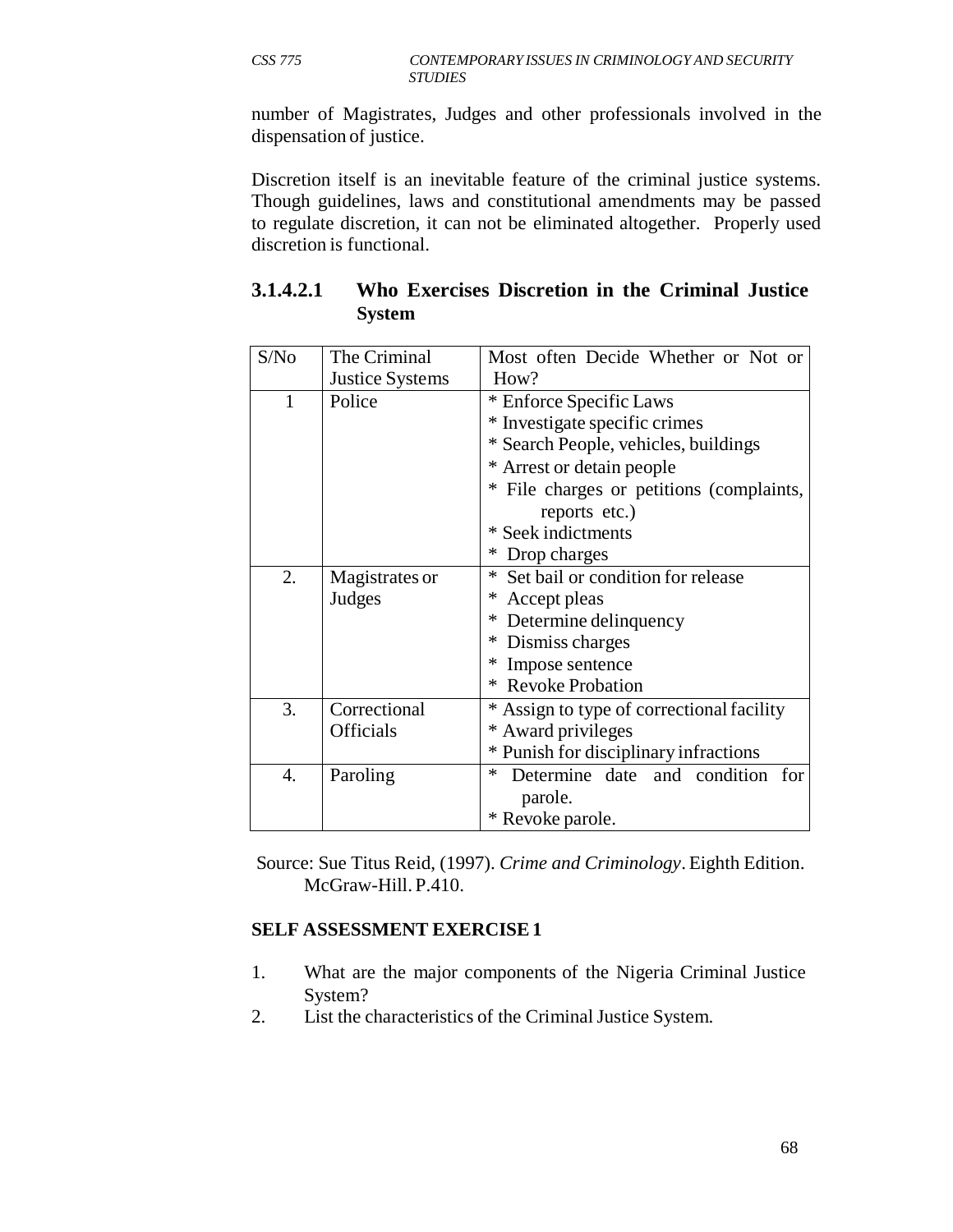#### **3.2 Stages in Criminal Justice System**

There are about thirteen (13) procedures/stages of the criminal justice system. These are taken in the order of sequence.

**Investigation prior to arrest:** This is a procedure the police adopt on receiving a complaint or when they are witnesses to a crime. This is done by interviewing witnesses in order to obtain information that lead to an arrest.

**Arrest:** When a person is arrested, he or she is taken into custody (usually to the police station) and formally charged with a crime.

**Booking:** This involves the recoding of information relevant to the crime as well as the personal information (socio-demographic) of suspects such as name of suspect, location, age, time and purpose of arrest.

**Initial Appearance:** This is a statutory requirement by the Nigerian Constitution that after arrest, a suspect must be taken quickly (within 48 hours) before a court of competent jurisdiction for initial appearance.

**Preliminary Hearing:** Here, the government evidence is considered. At this stage the Magistrate and Trial judge may dismiss the charges or hand the suspect over to the prosecutor for information. The Judge and Magistrate may grant bail or set the amount or refuse bail or other forms of release.

**Information:** This is a legal document sufficient to send a suspect to trial.

Arraignment: After information is secured, the suspect must appear before a court of competent jurisdiction for an arraignment. Here, the defendant may enter a plea.

**Reduction of Charges:** At any stages in the Criminal Justice System the prosecutor may drop charges or the judge may dismiss cases.

**Trial:** If the case is not dismissed along the line or the defendant does not plead guilty, the case is set for trial.

**Sentencing:** Following a guilty plea by the defendant, or when the defendant is found guilty as charged at the trial, the judge enters a judgment or conviction and sentences the accused accordingly.

**Appeals and Remedies:** Defendants may have legal grounds on which to appeal their convictions to the appellate court. Defendant may also challenge their confinement through various post confinement remedies such as "habeas corpus" – which is a challenge on constitutional ground to legality of detention.

**Incarceration:** Convicted persons are incarcerated in prisons or other facilities in Nigeria.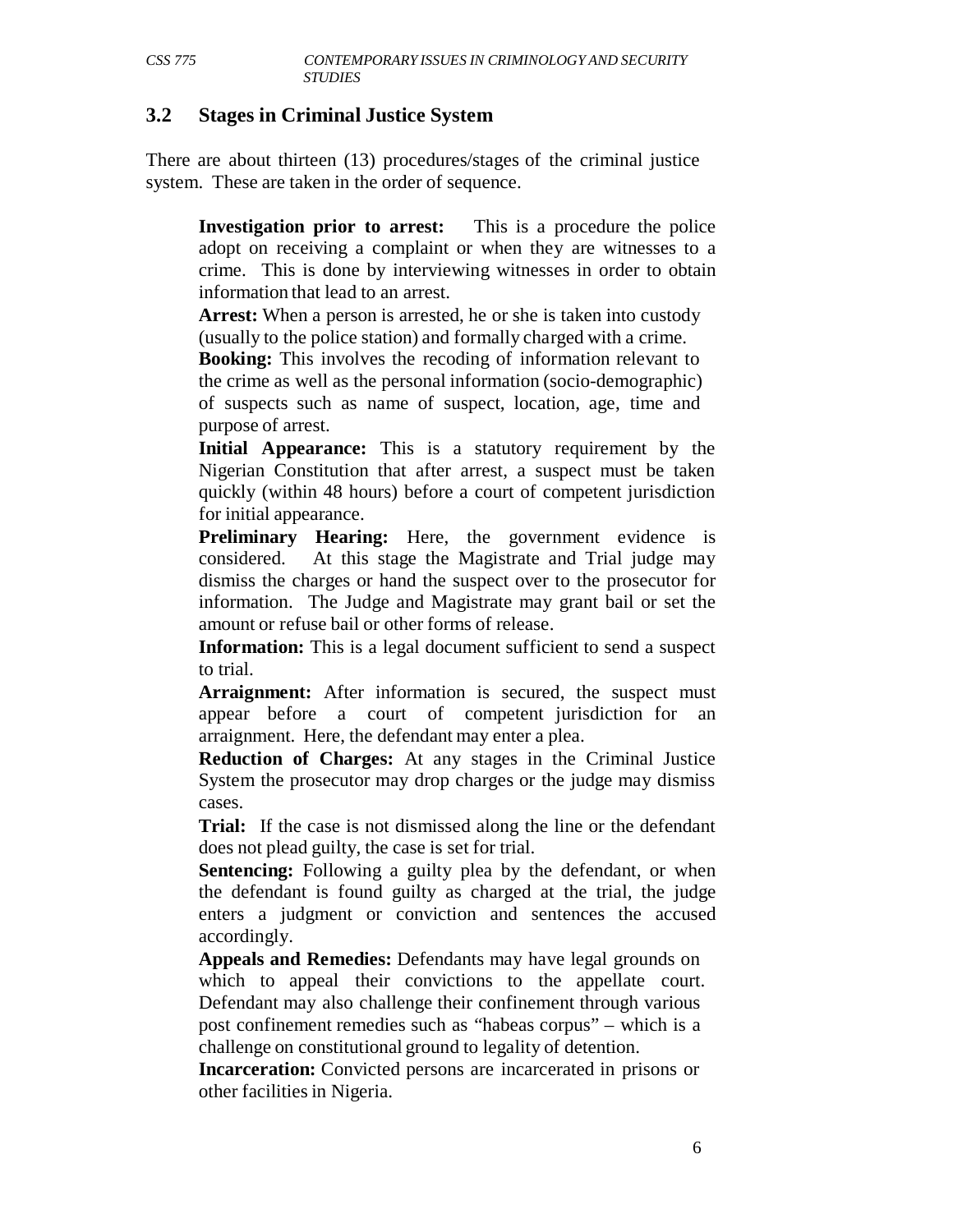**Release from the System:** When a conviction is secured and a defendant is incarcerated in a prison, such a person must be released upon completion of the sentence.

#### **SELF ASSESSMENT EXERCISE 2**

What are the stages in the Criminal Justice System?

## **4.0 CONCLUSION**

While each relatively autonomous administrative unit has some measure of its autonomy in legislating, policing, prosecuting, adjudicating and enforcing its criminal law in other parts of the world like the United States and European countries; In Nigeria, the Criminal Justice System (CJS) is uniform in its applications/operation at the Local, State and Federal levels of government. For example, there is only one police system (the Nigerian Police Force); three court systems (the Local, State and Federal); and only one prison system (the Federal Prison network).

## **5.0 SUMMARY**

In this units, you have learnt; the definition of the criminal justice system, its components and characteristics, as well as the stages of the Criminal Justice System (CJS).

## **6.0 TUTOR –MARKED ASSIGNMENT**

- 1. Identify and explain the key characteristics of the Criminal Justice System (CJS).
- 2. Who are those that exercise discretion in the Criminal Justice System.

#### **7.0 REFERENCES/FURTHER READING**

- Igbinovia, et al (2003). *Crime and Delinquency in Nigeria: Theories Patterns and Trends.* Benin City: Kryme Monitor Books.
- Reid, S. T. (1994). *Crime and Criminology*. Seventh Edition. Orlando: Harcourt Brace.
- Reid, S.T. (1997). *Crime and Criminology*. Eight Edition. New York: McGraw – Hill.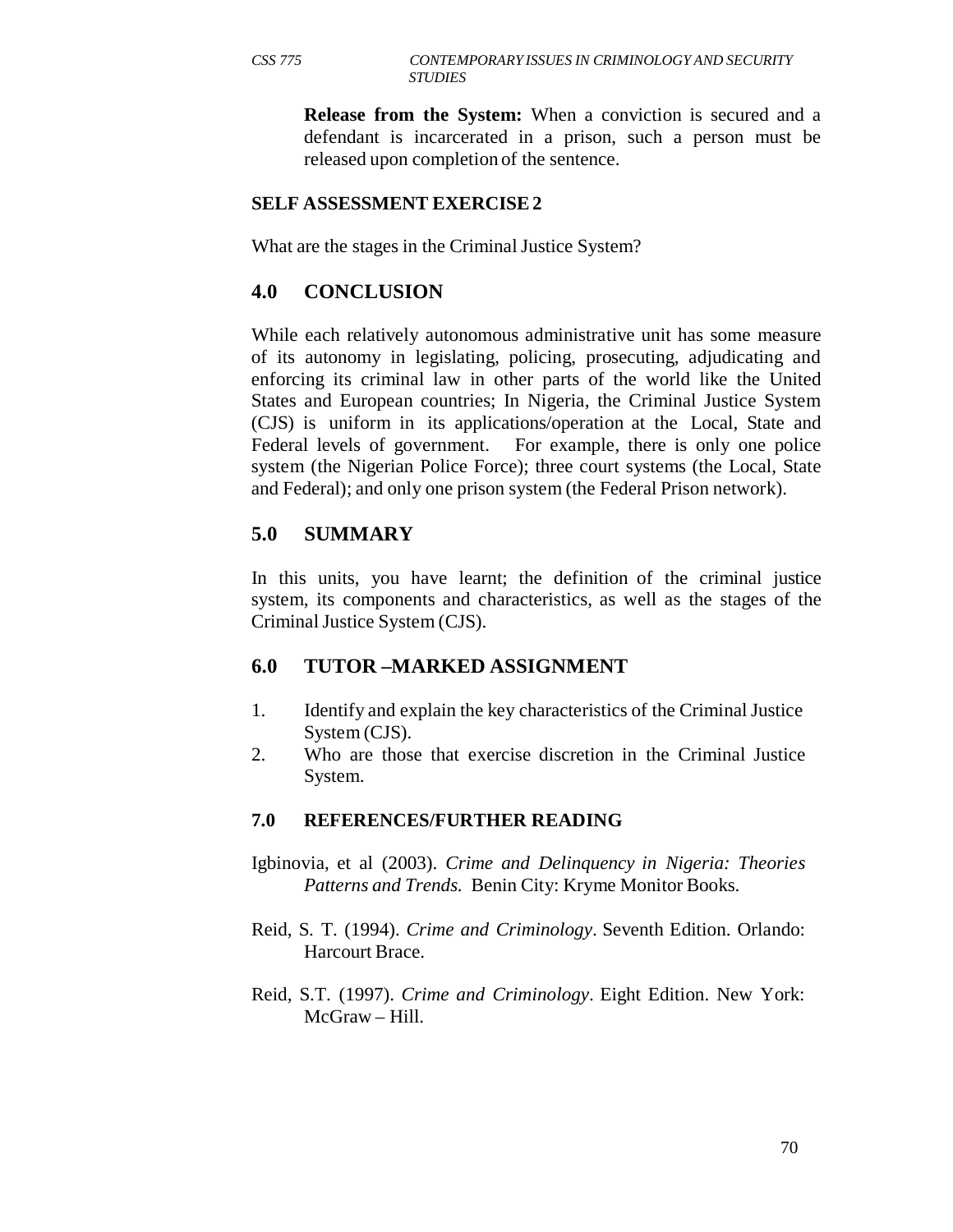# **UNIT 3 CRIME CONTROL MECHANISMS**

### **CONTENTS**

- 1.0 Introduction
- 2.0 Objectives
- 3.0 Main Content
	- 3.1 Definition of Crime Control 3.1.1 Nature of Crime Control
	- 3.2 Forms of Crime Control
		- 3.2.1 Traditional Policing
			- 3.2.1.1 Methods and Essentials of Beat Patrol.
		- 3.2.2 Community Policing
			- 3.2.2.1 Objectives of Community Policing Nature
- 4.0 Conclusion
- 5.0 Summary
- 6.0 Tutor-Marked Assignment
- 7.0 References/Further Reading

# **1.0 INTRODUCTION**

Crime has adversely affected the societies of both developed and developing countries by impairing the quality of life, threatening human rights and fundamental freedom and posing a serious challenge to the community. No country has remained unaffected, although the level and intensity of the problem may vary from one nation to the other.

## **2.0 OBJECTIVES**

At the end of this unit, you should be able to:

define crime control in very simple and comprehensible term Explain why crime control has become a viable mechanism for crime prevention

Recount the different forms of crime control mechanisms.

# **3.0 MAIN CONTENT**

## **3.1 Definition of Crime Control**

Crime control refers to a method in criminal justice which places emphasis on reducing the crime in society through increased police and prosecutorial powers.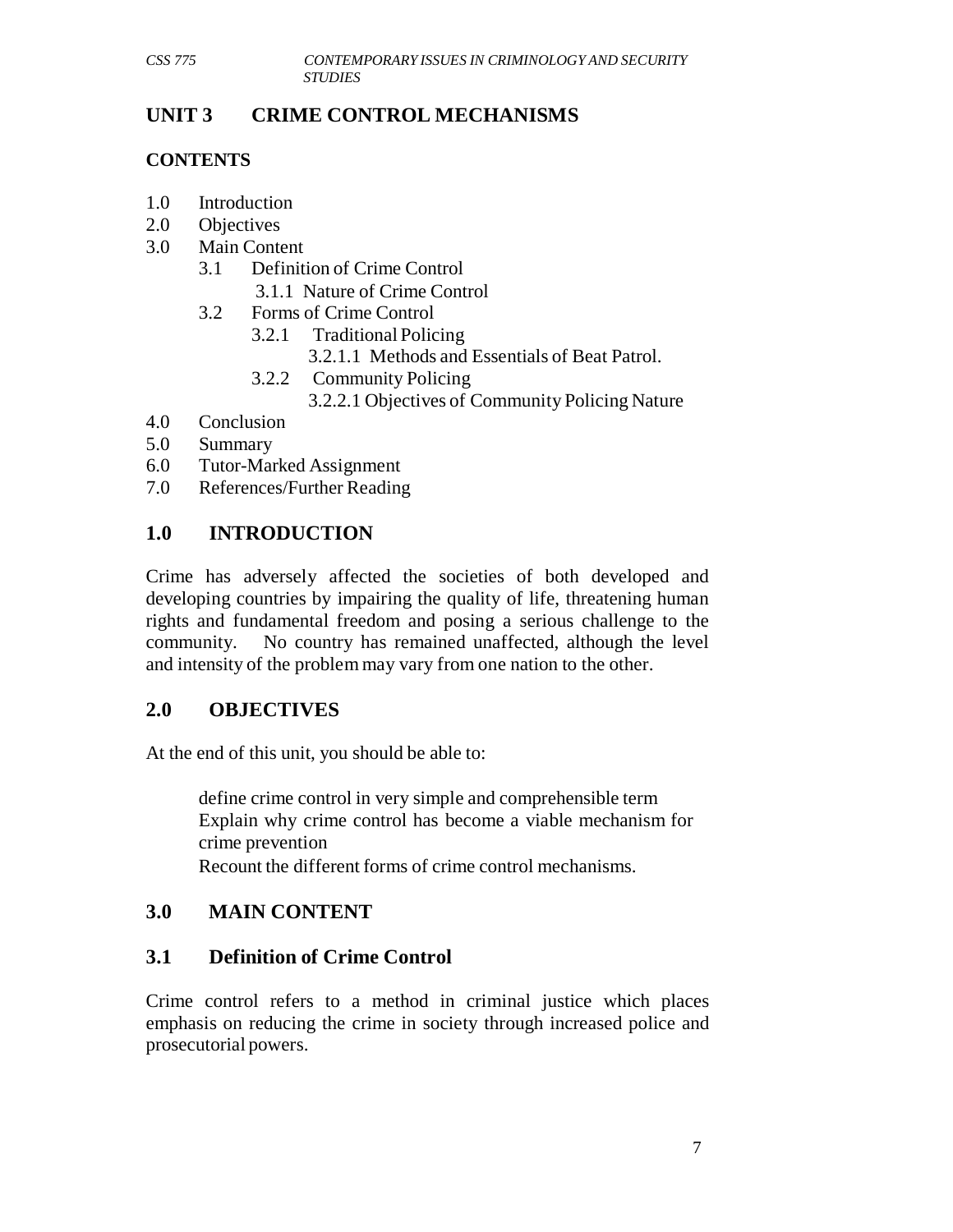## **3.1.1 Nature of Crime Control**

Crime has become as complex as human nature. Modern technological advancement and tremendous progress in communication have facilitated criminals of every corner of the world to commit a crime using sophisticated equipment in one place and then escape to another place.

The present day world faces the grin problem of illicit drug trafficking, smuggling, hijacking, kidnapping, terrorism etc. In spite, of vehement national and international efforts towards combating such crime, it is quite disappointing to note that the crimes are rapidly growing in various forms.

An act or omission of an act which is punishable by law is a crime (Clark, 2001). A crime in one place and in one time may not be in another place and time. Intent and opportunity are two major factors that lead to the occurrence of a crime. An individual cannot commit a crime unless and otherwise he gets an opportunity even if he has an intention to commit one. So the real strategy for crime control is to provide no opportunity to commit a crime.

#### **SELF ASSESSMENT EXERCISE 1**

What are some of the efforts essential for crime control?

## **3.2 Forms of Crime Control**

The popular saying that "prevention is better than cure" is the fundamental philosophy of crime control. This entails the following:

Prevention saves the life and property of the people whom the police are in duty to protect.

Prevents a good deal of trouble to the victim both physically and mentally.

Rules out litigation which follow in the wake of a crime.

Prevention also saves the police from the trouble of recording first information report at all odd hours of the day and night and of taking immediate action for investigation.

There are two major forms of crime control mechanism namely: Traditional Policing and Community Policing. These are discussed in the sub-units below.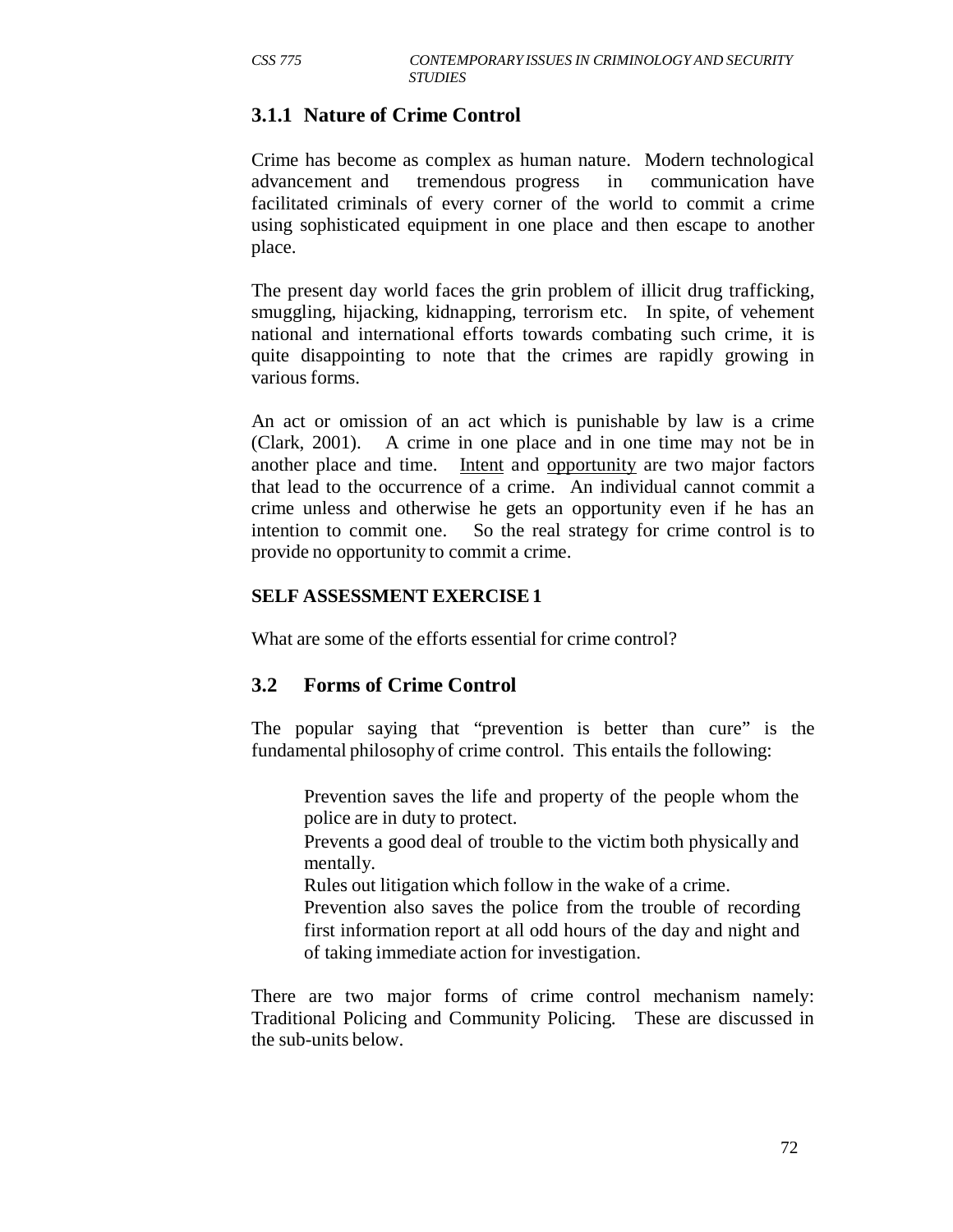# **3.2.1 Traditional Policing Method**

This method entails "beat Patrol". A beat is a given route or an area to be covered and patrol is the duty performed on a beat. There are many factors determining patrol deployment. Some of these are:

The area of the beat to be covered. The amount and type of crimes Location of crimes Populated residential areas versus industrial centers Socio-economic factors e.g. slum residential areas; areas populated by low income earners etc. Nature of streets and highways (e.g. Oshodi in Lagos, Ring road in Benin City; Ibadan Lagos Expressway, Benin Bye Pass in Edo State, etc.). Residence of criminals in the area that has been identified. Any special feature rendering the locality more prone to the criminals.

## **3.2.1.1 Methods and Essentials of Beat Patrol**

One of the most important functions of traditional policing is to carry out **regular patrols** of beat. There is **no regular pattern set out** for this purpose as not to give room for criminal minded persons to exploit. Beat should be patrolled **clock-wise** and **anti-clockwise**. The pace of beat walking should be such that the patrol man occasionally takes cover to investigate and detect unusual occurrences. It is advisable that the beat should be patrolled in a "**zig zag"** manner to scare away criminally minded persons. Most patrolling should be done at night; and the route and starting point of your patrols should be changed frequently to ensure the element of surprise in coming across devious crimes.

Efforts to be made to control crime entails:

Planning the co-ordination among district police offices Briefing the situation from time to time Organizing meetings with the border police counterpart Effective supervision of officers Through projecting crime situation of yesterday and today into tomorrow, prediction can be made concerning how much?, which and where crime is going to happen. Selecting the best man (officer) for a particular assignment Determining the amount, nature and distribution of police equipment etc.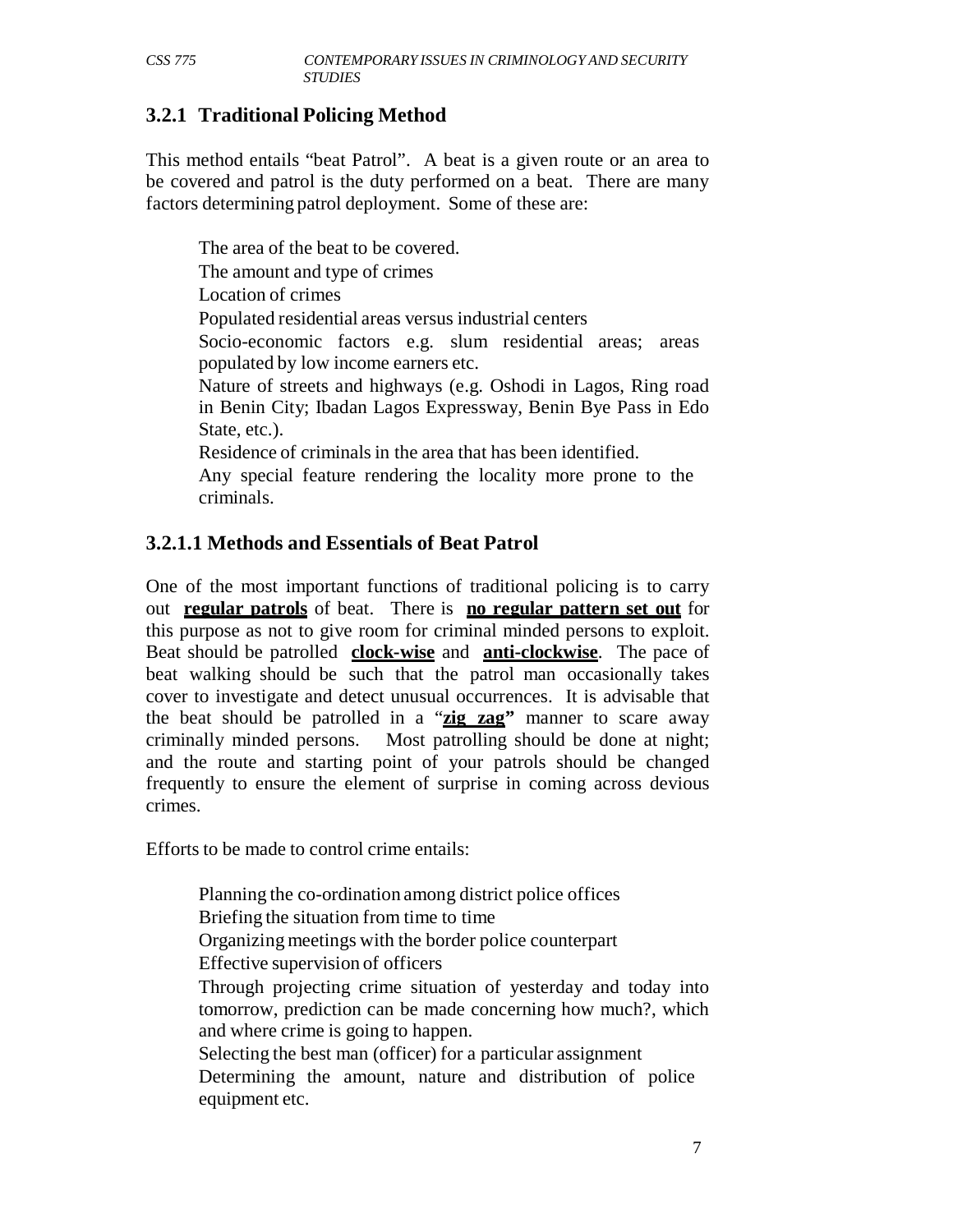# **3.2.2 Community Policing Method**

This is a strategy for safety and security in the  $21<sup>st</sup>$  century particularly, in developing countries of the world. It is a philosophy of policing based on the concept that police officers are private citizens working together in creative ways can help solve contemporary community problems related to crimes, fear of crime, social and physical disorder and neighbourhood decay (Trojanowicz, et al 1990). Thus, community policing is a collaborative effort between law enforcement and the community to identify problems of crimes and disorder and involves all substantial elements in the community. Consequently, community policing is a strategy based on the notion that community interaction and support can help control crimes, with community members helping to identify suspects, detain vandals and bring problems to the attention of the police.

## **3.2.2.1 Objectives of Community Policing Method**

One of the major objectives of community policy is to establish an active partnership between the police and the community that can identify common crimes. The others are:

To be able to provide effective feedback on the nature of crimes on the bases of everyone knowledge of the environment.

To describe the benefits and the importance of citizens involvement and also, identify strategies for effective crime control in communities.

To facilitate the gathering and sharing of information (intelligence) and data between the police and citizens.

To restore public confidence in "police service" rather than in "police force".

Thus, the community policing method balances reactive responses to calls for service with proactive problem solving centered on the cause of crime and disorder.

## **SELF ASSESSMENT EXERCISE 2**

State some of the major objectives of community policing method in crime control.

# **4.0 CONCLUSION**

Crime control prioritizes the power of the government to protect society, with less emphasis on individual liberties. Those who take a stance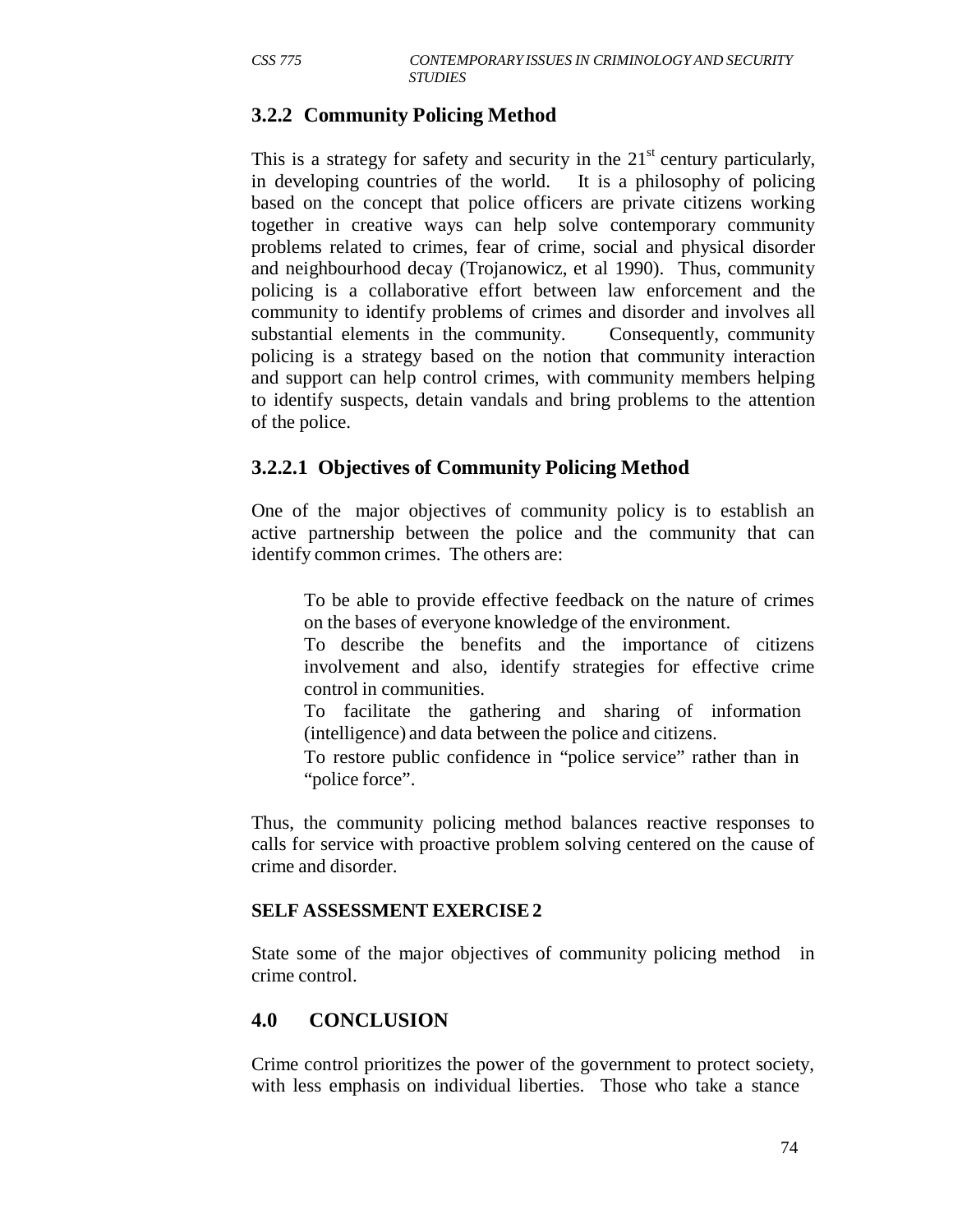favouring tough approaches to crime and criminals may be characterized as proponents of crime control.

### **5.0 SUMMARY**

This unit has taught you the nature of crime control in society. Specifically, it dwelt on the two major forms of crime control and the factors determining patrol deployment and the essentials of beat patrol. It is hoped that what you have learnt in this unit will equip you to be alert in your socio-cultural environment in terms of crime control.

## **6.0 TUTOR-MARKED ASSIGNMENT**

- 1. What are the two forms of crime controlling you have studied in this unit? Explain in detail any one.
- 2 Discuss, the popular saying which states, that "prevention is better than cure" in crime control.

# **7.0 REFERENCES/FURTHER READING**

- Clark, C.I.D. (2001). *Sociology of Deviant and Criminal Behaviours*. Benin City: Temisanren Publishers.
- Trojanowicz, R. and Bonnie, B. (1990). *Community Policing: A Contemporary Perspective*. Cincinnati: Anderson Publishing Company.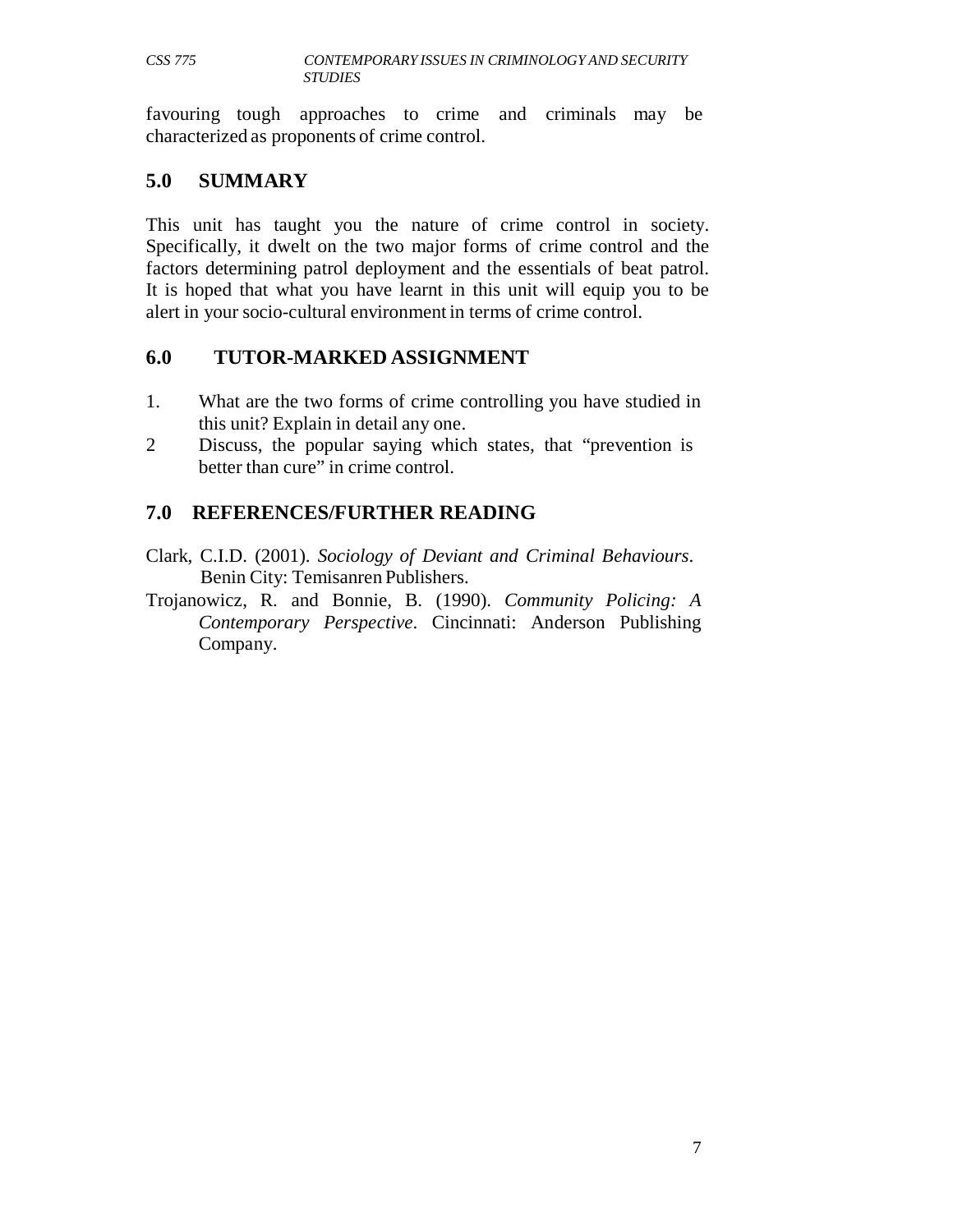### **UNIT 4 LAW ENFORCEMENT: THE POLICE**

#### **CONTENTS**

- 1.0 Introduction
- 2.0 Objectives
- 3.0 Main Content
	- 3.1 Definition of "The Police"
		- 3.1.1 History of Policing in Nigeria
		- 3.1.2 The Structure of the Nigeria Police Force
		- 3.1.3 Police and Crime
		- 3.1.4 The Functions of the Police
			- 3.1.4.1 Law Enforcement
				- 3.1.4.2 Order Maintenance
				- 3.1.4.3 Service Related Duties
	- 3.2 The Nature of Policing
		- 3.2.1 Problems Plaguing the Police Force
- 4.0 Conclusion
- 5.0 Summary
- 6.0 Tutor-Marked Assignment
- 7.0 References/Further Reading

### **1.0 INTRODUCTION**

Law enforcement is one of the four major components of the Criminal Justice System (CJS). It is the agency that helps to ensure that people obey a particular law or rules in a defined territory, state or country. In fact, the agencies enforce the Legislation in any nation state. The Police is the major and foremost formal agency of law enforcement that is legally empowered by the constitution of most countries of the world to control all forms of deviant and criminal behaviours throughout the length and breath of the country.

In Nigeria, the Nigeria Police Force (NPF) is a Federal Government owned and controlled law enforcement agency. It is an enormous bureaucratic organization. It is centralized administratively and operationally, and also considerably dispersed throughout the country administratively and operationally (Clark, 2001:198).

#### **2.0 OBJECTIVES**

At the end of this unit, you should be able to:

Define who a police is and the police as a major component of the Criminal Justice System.

Identify the major objective/functions of the police.

Understand the problems plaguing the Nigeria Police Force.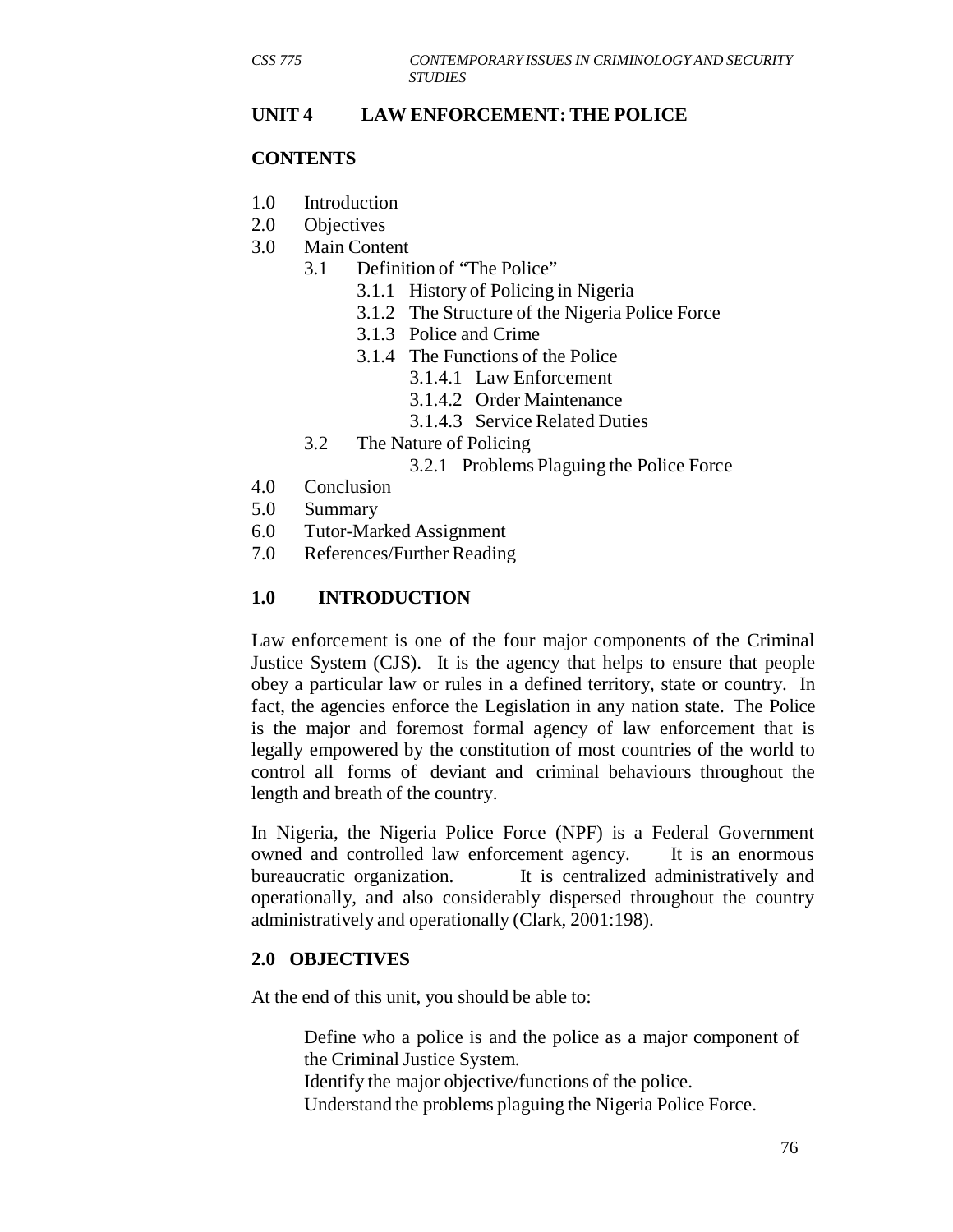## **3.0 MAIN CONTENT**

## **3.1 Definition of "The Police"**

The Police essentially "describes agents of the state whose official function is maintenance of law and order, and enforcement of the regular criminal Code". (Obarisiagbon, 1999: 96). Thus, the police is a citizen's first link with the Criminal Justice System, and in many ways the most important one.

When a crime occurs, the police is usually the first agency of the state to become involved. However, in most countries of the world (Nigeria inclusive) the police evokes contrasting images ranging from the heroic to the hated and feared.

## **3.1.1 History of Policing in Nigeria**

The emergence of the formal system of policing in Nigeria can be traced back to our colonial experience with Britain. Before British colonial rule, the various ethnic nationalities that make up the present day Nigeria had some kind of community-based police services. This included the highly developed age-grade system among the Igbos of south-eastern Nigeria, the secret societies such as the Ogboni and Oro cults of the south-west, to the Ekpe cult among the Efiks in the southsouth. All these societies, based essentially in the communities, helped to maintain law and order as well as encourage general development.

As was customary in those days, Britain introduced into their colonial enclaves, variants of their type of government including their systems of policing. The British created the modern Nigeria police, armed and distinct from civil society, to serve the interests of the British colonial government. Between the years 1861 to 1904, the British colonialists subjected the estimated 400 nationalities to colonial rule, the British established police forces and constabularies to protect its interests. These forces and constabularies were armed as quasi-military squads and comprised of officials who were strangers in the communities where they were employed. This practice was deliberate. It aimed at alienating the police from the communities they served so as to ensure that such officials when deployed to execute punitive expeditions would act as an army of occupation and use maximum violence to coerce the people into obedience and loyalty.

Evidence of this abounds. For example, in 1863, the Colonial Governor of Lagos Colony, H. S. Freeman, wrote a letter to the Duke of Newscastle in which he highlighted the advantages of an estranged police for the colonial government. According to him, deploying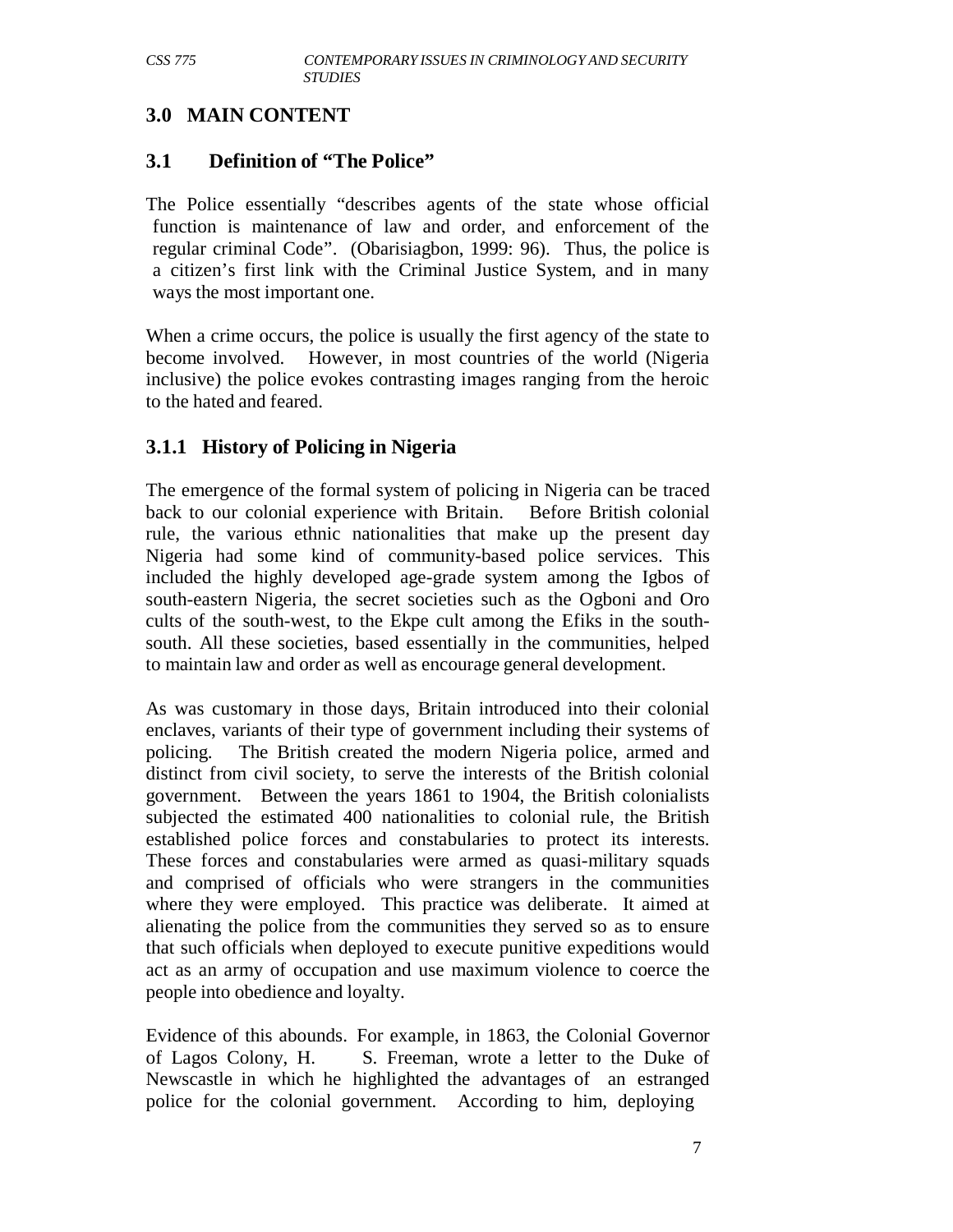policemen to areas where they were aliens would foster effective deposit of violence in the community policed. According to Freeman:

"The men (Hausamen recruited into the force in Lagos Colony) being from the interior and professing the mussulman (Muslim or Islam) religion are hated by the natives of these parts who have hitherto only known them as their slaves. They (Hausas) are disliked also by the Europeans as being of a more independent character than the Lagos people. They thus have only the government to depend on, and if properly managed will prove a valuable resource to this settlement".

The arrangement obviously, was a success, as a result of which 30 years later in 1893, another Colonial Governor, in a letter to London, reported that:

"In our Hausa force we have a body of men dissociated from the countries immediately around Lagos both by birth and religion, and who are as a matter of fact the hereditary enemies of the Yorubas. This is such an enormous advantage in any interior communication (opposition to colonial rule) that I should be sorry to see it abandoned if it were possible to obtain a supply of recruits in any other way."

The formal police system was introduced into Nigeria in 1861, with the establishment of colonial fiat, of a consular guard comprising of 30 men, whose primary responsibility was the maintenance of order and the keeping of the public peace. In 1863, the consular guard was transformed into the Hausa guard, which in turn was transformed and enlarged into the Hausa Constabulary in 1879, headed by an Inspector-General.

With the expansion of colonial economic activity especially along the coastal areas where the lucrative trade in oil, local gin, and wood was carried out, control of the police was handled by the Royal Niger Company, which established the Royal Niger Constabulary from the remains of the Hausa Constabulary, in 1888. The company aimed to safeguard its economic interest and to be able to put under quick control, pockets of resistance especially arising from local communities unhappy with the economic exploitation of the people and area by the Royal Niger Company. Their operation centered mainly on the coastal areas. In essence, the police force in place was first and foremost founded upon the philosophy of order maintenance and the protection of the status quo.

This system of policing was restructured in 1930, when the Southern Nigeria Regiment and the Southern Nigeria Police Force were merged by colonial fiat to form the Nigeria Police Force, under the control of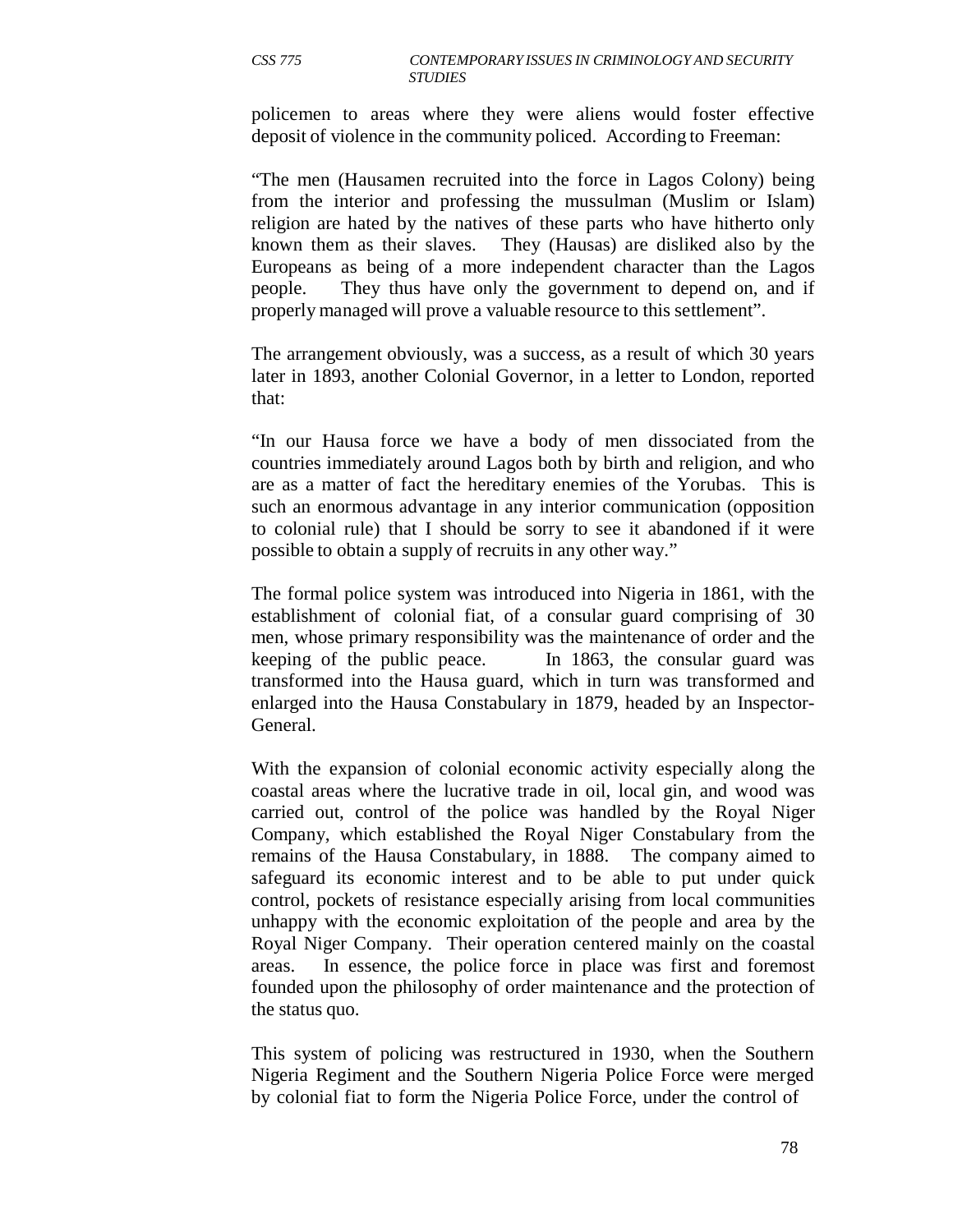the Inspector-General of Police, and with headquarters in Lagos Nigeria. Since then, the structure of the police in Nigeria has undergone considerable transformation both in the content of policing and in specific ideas about policing a fast changing, complex society like ours.

We have seen therefore, that there was a colonial interest in ensuring hostility and violence between the police and citizens. The colonial government organized the police as instruments of opposition, riot, and suppression. They were not organized to promote human rights, the rule of law, community safety or for rendering social services. They were used chiefly as expedition forces to further the goal of colonial annexation of territories, and to suppress opposition against colonial exploitation.

When Nigeria gained independence in 1960, there were expectations that the police would be reorganized and reoriented from a colonial occupation force to one organized to truly serve the people. This has so far not happened. Early Nigerian political parties that were elected into government both in the federal and regional areas, found it more convenient to retain all existing colonial structures of coercion in their attempt to remain in power and to secure the loyalty and obedience of the people. Thus, instead of a clean break with the past and the restructuring and repositioning of the Nigeria police to serve the interest of the people, what we saw was a ceremonial oath which transferred allegiance of the Nigeria Police Force (NPF) from the British Crown to the Federal Republic of Nigeria, and a change of their former crests bearing the symbol of the British Crown to the Federal Coat of Arms. All other characteristic features of the colonial police that made them hated and feared were retained.

As a result of the persistent seizure of power by the military and the truncating of civilian democracy, police behaviour has also undergone some form of transformation. From the military takeover of government in 1966 until the last regime of Abdulsalam Abubakar, and with the appointment of the Inspector General of Police into the Armed Forces Ruling Council etc, a marriage of convenience has been forged between the police and the military which has extended the suppressive police behaviour in colonial times to unmanageable proportions now. According to Ibrahim Coomasie (former Inspector-General of Police), "the force has been torn between the civil populace and the military, so much so that its civil traditions are almost lost to military authoritarianism".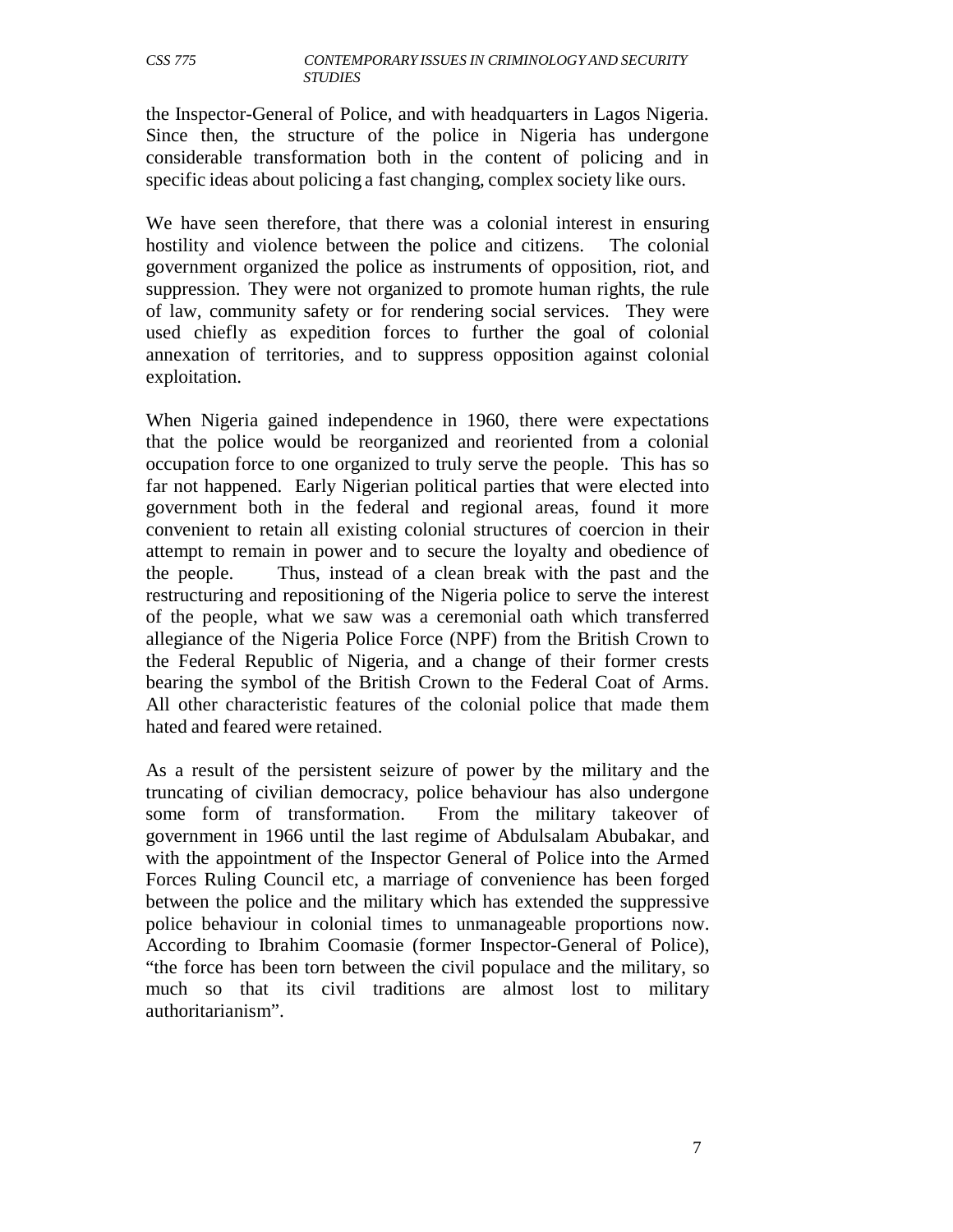### **3.1.2 The Structure of the Nigeria Police Force**

The law enforcement powers of the Nigeria Police Force are derived from the constitution of the Federal Republic of Nigeria. It is the foremost agency recognized by law with the constitutional authority to maintain law and order, prevent and control crime and provide security and protection not only for the lives of Nigerians and all who reside in Nigeria, but also for their property. In fact, the duties of the police are defined in section 4 of the Police Act, as 'the prevention and detection of crime, the apprehension of offenders, the preservation of law and order, the protection of property and the due enforcement of all laws and regulations with which they are directly charged."

The Nigeria Police Force is an example of a centralized system of policing which typically feature one large, indivisible system responsible for policing the entire society. Although, it is centralized administratively and operationally, it never-the-less has devolved considerable powers to the states in order to recognize and or appreciate peculiar local practices and customs of the various Nigerian peoples.

The headquarters of the Nigeria Police Force is located in the Federal Capital Territory, Abuja, although for decades, it was headquartered in Lagos, the former capital city. The Nigeria Police Force is headed by the Inspector-General of Police who controls the activities of the police from his office at the Etim Edet House in Abuja. The Inspector-General of Police is assisted by Deputy Inspectors-General and Assistant Inspectors-General of Police, who take charge of the various programme departments and who report to the Inspector-General. Specifically, the Assistant Inspectors-General of Police also controls the zonal police commands of the force and report directly to the appropriate Deputy Inspector-General of Police.

At the state level, the Nigeria Police Force has established command headquarters in each of the 36 states of the federation and the Federal Capital Territory, Abuja. Each state police command is headed by the Commissioner of Police who in turn is assisted by Deputy Commissioners and Assistant Commissioners of Police. These take charge of relevant programme areas of the police including investigations, administration, operations etc. In all, the Nigeria Police Force has a command structure, which is basically hierarchical in nature, with powers and command flowing from the top to the bottom level of the hierarchy.

The statutory functions and duties of the Nigeria police are fundamentally preventive. As a result, all its sworn personnel are general duties personnel irrespective of their postings from time to time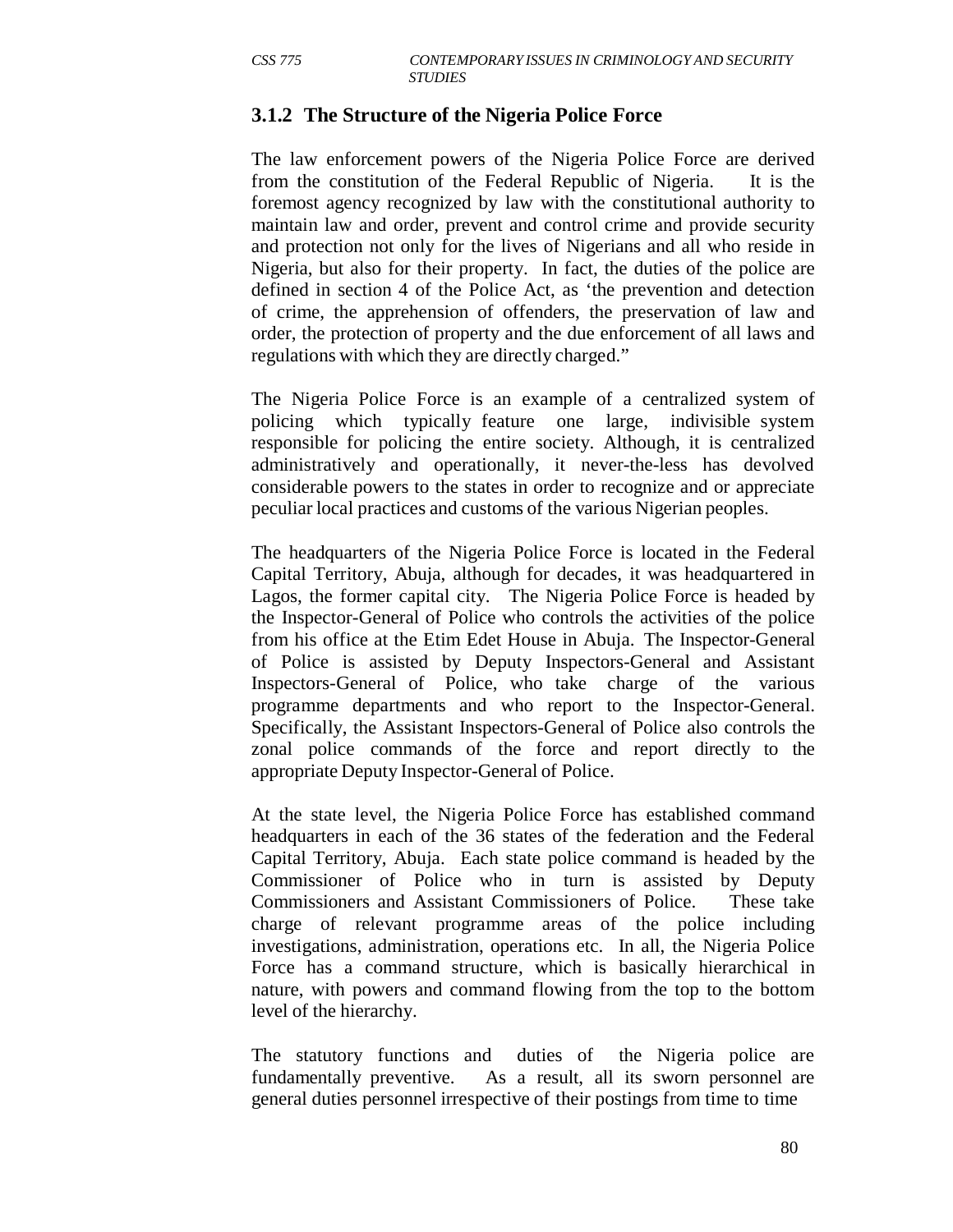(operations, investigations, prosecutions, traffic, administration). The primary duty of the police is the prevention of crime. Along this line, under the current organizational structur5e of the Police Force, the Directorate of Operation is saddled with the responsibility, subject to the approval of the Inspector-General of Police of formulating and executing strategies and tactics for crime prevention and control. It is also responsible on behalf of the Inspector-General, for the mustering and deployment of adequate forces for the suppression of civil disorder; such as the Maitatsine disturbances, the Warri ethnic clashes, the communal strife between Ife and Modakeke, and religious disturbances in Northern Nigeria.

According to the Police regulations of 1968, the Force Intelligence and Investigation Bureau (FIIB) have as its first primary responsibility, the prevention of crime and not the investigation of crime as it is popularly believed. Criminal Investigations according to Adamu Suleiman (1996), forms only "its secondary responsibility, which was evolved to cover lapses in its primarily preventive function. Criminal investigation in truth only dries the tears of the victim of crime after the vent, after the harm has been done as it were".

The approach to crime prevention of the Nigeria Police Force revolves around the system of foot beats and patrols, which emanates from Police Stations and is supplemented by the coverage of key and vulnerable points and static posts, including road blocks/check points. Foot beats and patrols are undertaken by both uniformed policemen and policemen in mufti (plain clothes men of the FIIB).

## **3.1.3 Police and Crime**

Ordinarily, to the average Nigerian citizen, police duties are simply to apprehend law breakers and prevent crime. This view about the police is a limited perception when viewed against the background of their operations in other developed countries of the world. For example in developed countries like the USA, Germany, Canada, United Kingdom (UK), Spain, Netherlands to mention but a few, police response ranged from the following:

Mediating in family disputes, to providing emergency first aid services etc.

These are indications that outside crime-related calls they take on those services. But in Nigeria, it is the crime-related function that provides the critical events in the life of a policeman and that makes police behaviour a major political issue.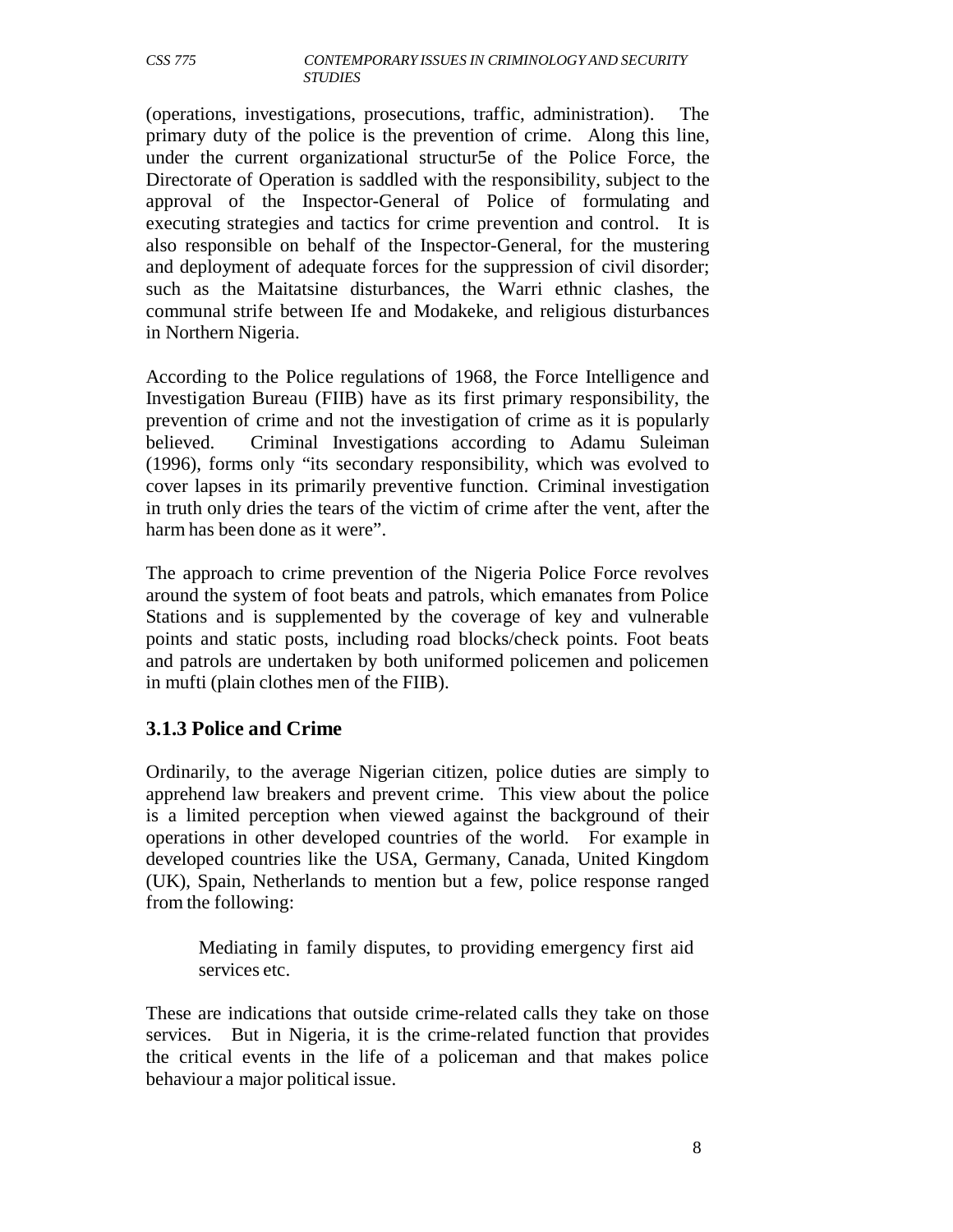However, Section 4 of the "Police Act" (1958) as well as section 214 of the 1999 constitution of the Federal Republic of Nigeria spells out clearly the cardinal objectives and aims of the police force. These are:

Prevention and detection of crime Apprehension of Offenders Preservation of Law and Order Protection of lives and properties Enforcement of all laws and regulations made by the Federal and State Governments, cum bye-laws made by Local Government Councils

These and others form the basic functions of the police as the subject of the next sub-unit.

## **3.1.4 The Functions of the Police**

As a follow up to sub-unit 3.1.3. There are basically three traditional functions that police play in society. The most important is law enforcement, followed by order maintenance and service related duties.

## **3.1.4.1 Law Enforcement**

This function empowers the police to stop, question, detain, and arrest people who violate the law. This power range from apprehending traffic violators to apprehending persons suspected of committing serious felonies, which apprehension may involve the use of deadly force. The police also investigates crimes and collect and preserve evidence for criminal trials.

# **3.1.4.2 Order Maintenance**

This function empowers the police to prevent social disorder; and by social disorder is meant behaviour that either disturbs or threatens to disturb the public peace or that involves face  $-$  to  $-$  face conflict among two or more persons. (Wilson, J. 1983). It is further maintained, that it is important that the police rather than some other professionals responds to such problems because they may result in violence

# **3.1.4.3 Service Related Duties**

Apart from Law enforcement and order maintenance, the police is also involved in providing other service related duties such as:

Providing directions to lost persons or strangers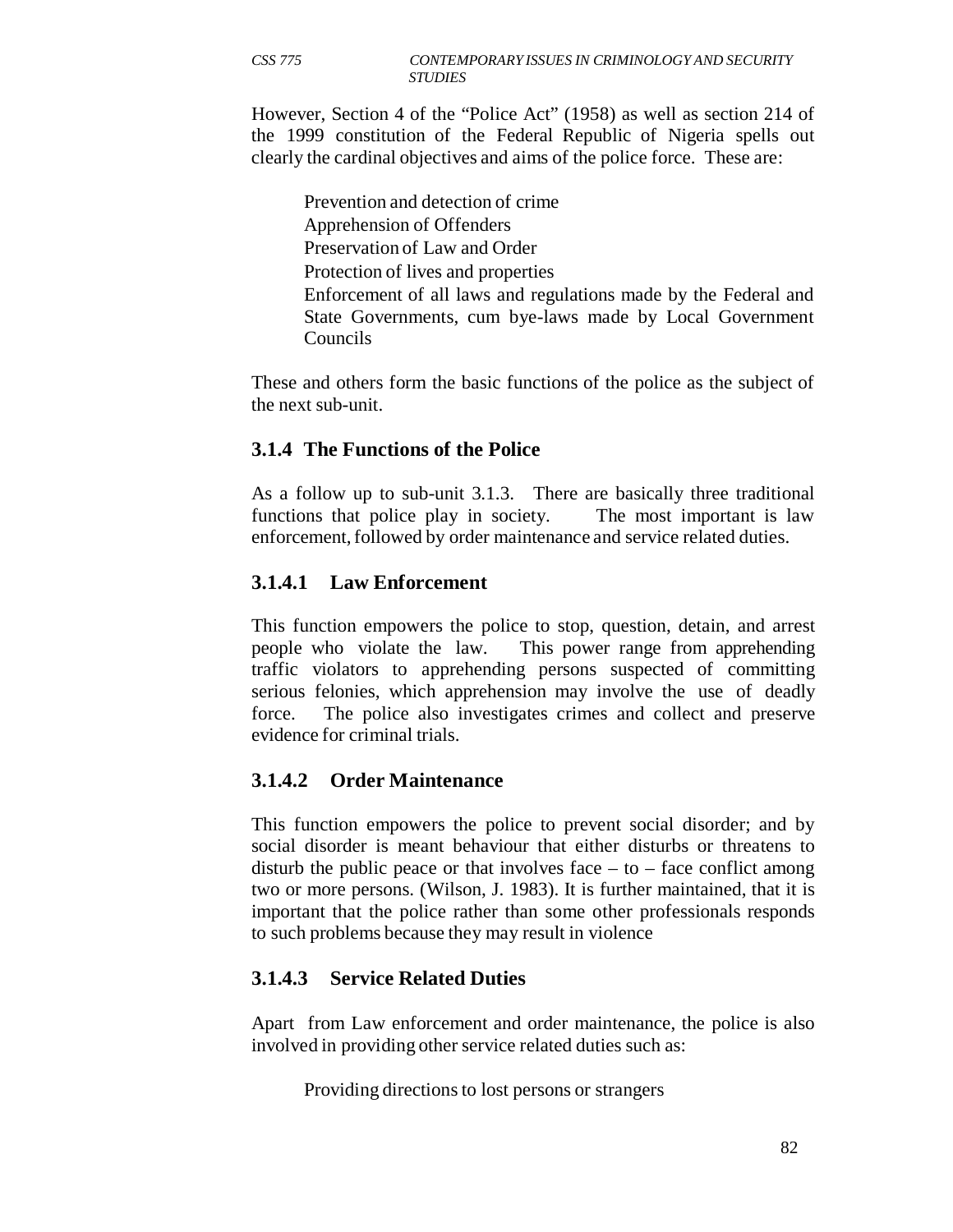Sanitizing congested traffic situation in highways or sub-ways Providing information on missing persons when contacted. Providing services like removal of debris of wrecked vehicles from accident scenes and evacuation of victims etc.

#### **SELF ASSESSMENT EXERCISE 1**

- 1. Define the term Police.
- 2. State the cardinal objectives and aims of the Police Force in Section 214 of the 1999 Constitution of the Federal Republic of Nigeria.

#### **3.2 The Nature of Policing**

Historically, the police have had greater responsibility for enforcing the peace than for law enforcement. It was their function to handle riots and other civil disturbance; to regulate street behaviour and to inspect bars, liquor stores and other businesses requiring licensing etc. all these numerous responsibilities made it usually difficult for the police to effectively police society. Thus, the nature of policing the world over entails the following; the:

Deployment of its personnel to patrol strategic roads, quarters and other parts of towns and cities to maintain law and order.

Utilization of various crime prevention tactics like stake-outs, decoys and night patrols, whenever necessary in vulnerable areas.

Maximization of police presence and use of aggressive anticrime patrols especially at night whenever necessary.

Imposition of curfews in certain strategic and crime infested parts of cities and towns whenever necessary.

Ordinary private citizen is relied upon for information to enable the police go to scenes of crime to investigate and make arrest where necessary

Police investigate most cases of alleged criminal behaviours and make appropriate recommendations to the various ministries of justice for further determination of trials in courts of law whenever necessary.

#### **3.2.1 Problems Plaguing the Police Force**

Despite the enormous responsibilities entrusted on the police force the world over. The agency is adjudged in most countries of the world (Developed and Developing) as grossly incompetent and incapable of combating and controlling crimes-especially the most serious and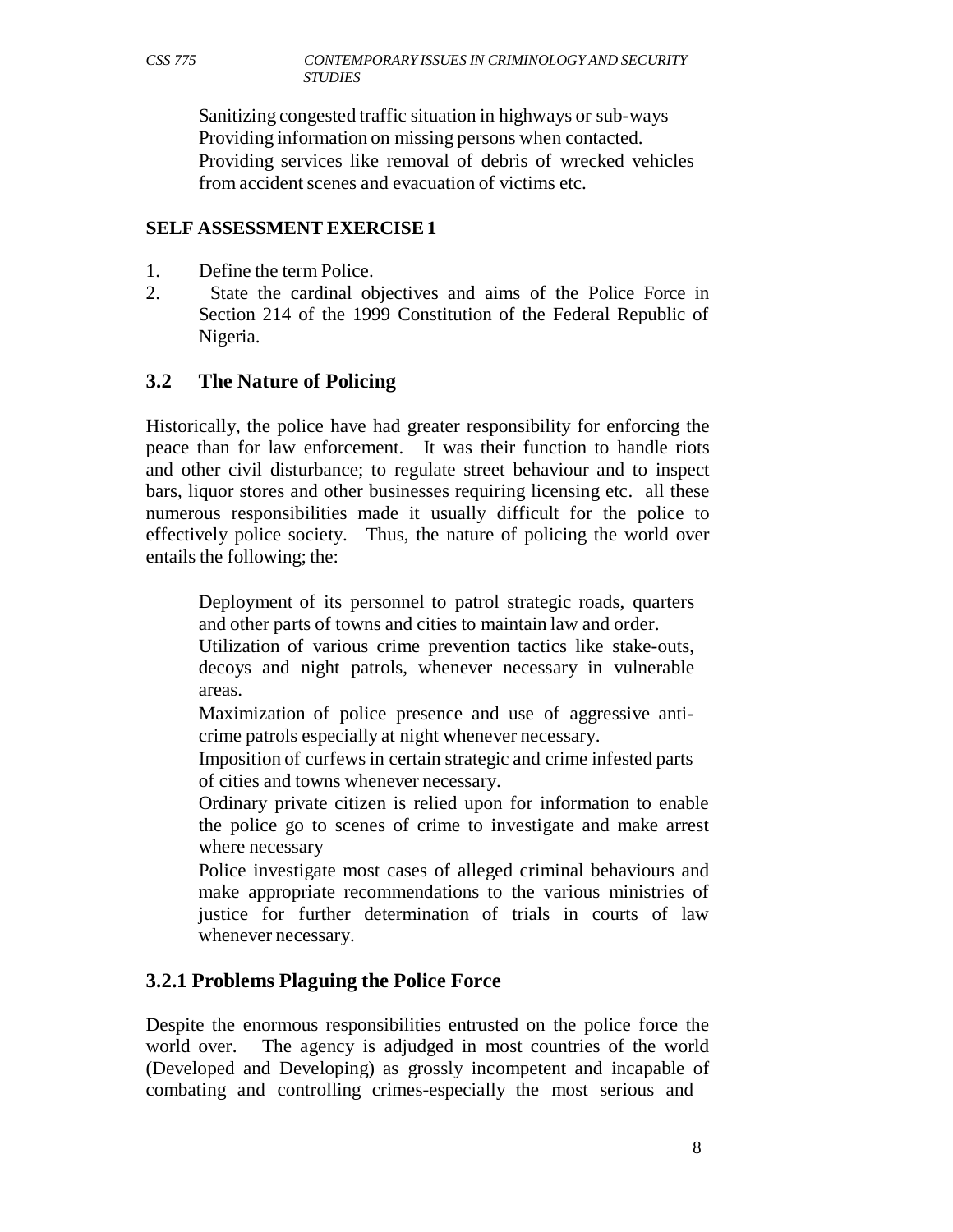problematic types of crimes such as; armed robbery, smuggling, drug trafficking, embezzlement of public funds, bribery and corruption etc. These challenges are consequences of the under-listed militating factors:

Lack of adequate operational equipments (such as communication equipment, logistic vehicles, weapons, residential accommodation etc.)

Inadequate training and re-orientation of law enforcement operatives charged with combating crime.

Gross lack of vital statistics and other related data on crime occurrences in the society

Gross lack of co-operation and support from the public (this is manifested either due to lack of security consciousness or lack of trust in police personnel by the citizenry). This is a cardinal impediment to crime control.

Other problems can be highlighted as bribery and corruption, poor public perception of the police, lack of adequate funds for the service etc.

# **4.0 CONCLUSION**

The Police as the foremost component of the Criminal Justice System (CJS) is not quite in a position to combat and control criminal behaviours effectively by its own efforts alone. There are other complementary systems like the courts, other informal security agencies, the role of the mass media, the efforts of private individuals, and the organized efforts of the private sector through civil defence operatives. Above all, the provision from the Federal government to sustain the police should not be denied.

# **5.0 SUMMARY**

In this unit, we have learnt that the police is the major and foremost formal agency of law enforcement that is legally empowered by the constitution. Some of the functions and nature of policing was dealt with. You also learnt about the problem plaguing the police force in both developed and developing nations.

# **6.0 TUTOR-MARKED ASSIGNMENT**

- 1. Explain the functions of the Police Force
- 2. Historically, what has been the nature of policing in the developing world?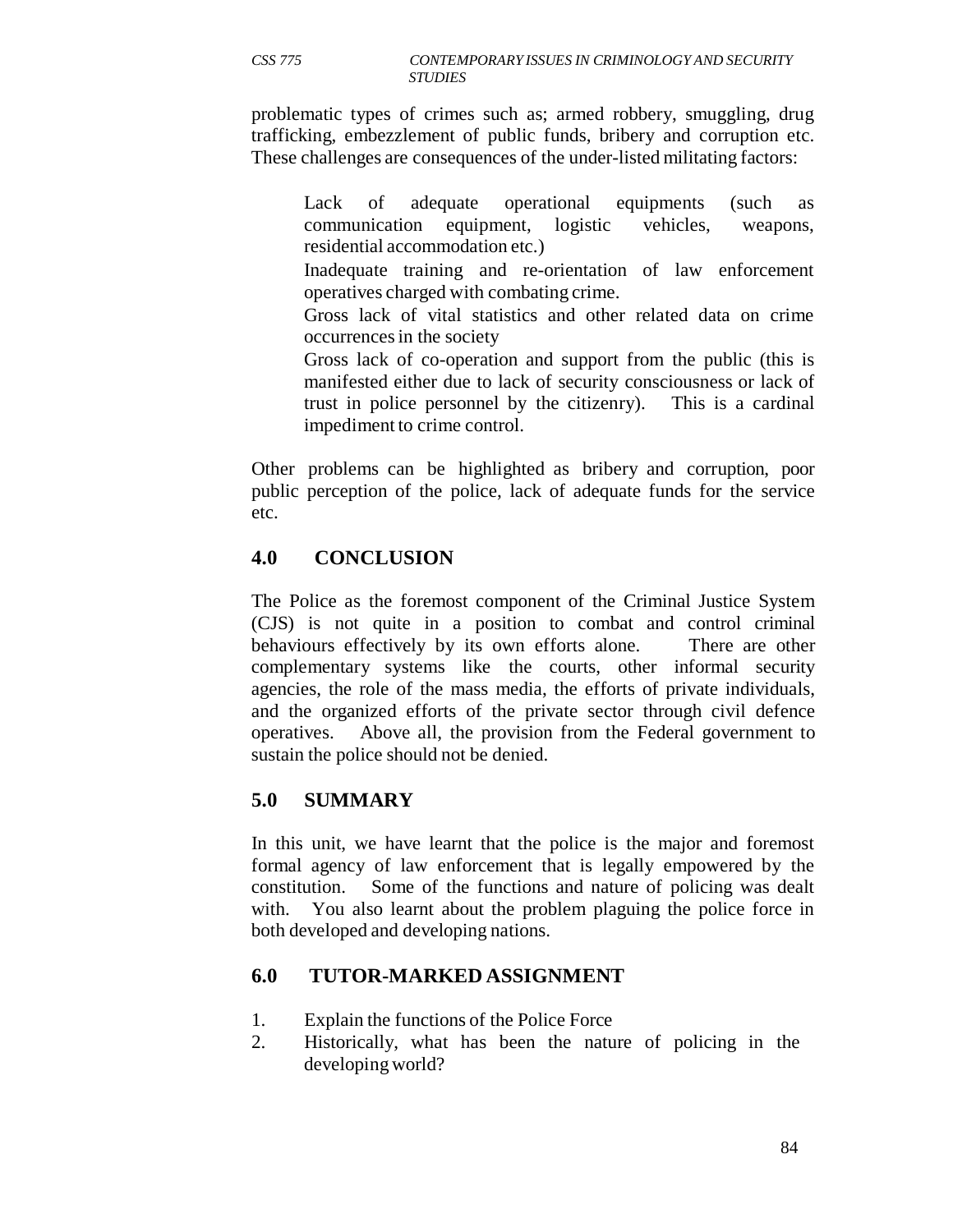## **7.0 REFERENCES/FURTHER READING**

- Clark, C I.D. (2001). *Sociology of Deviant and Criminal Behaviours*. Benin City: Temisanren Publishers.
- Obarisiagbon, I. (1999). *Criminology: A Socio-Legal Approach*. Akure: Sylva Publishers.

Wilson, J.Q. (1983). *Crime and Public Policy*. New York: ICS Press.

*The 1999 Constitution of the Federal Republic of Nigeria* (Original)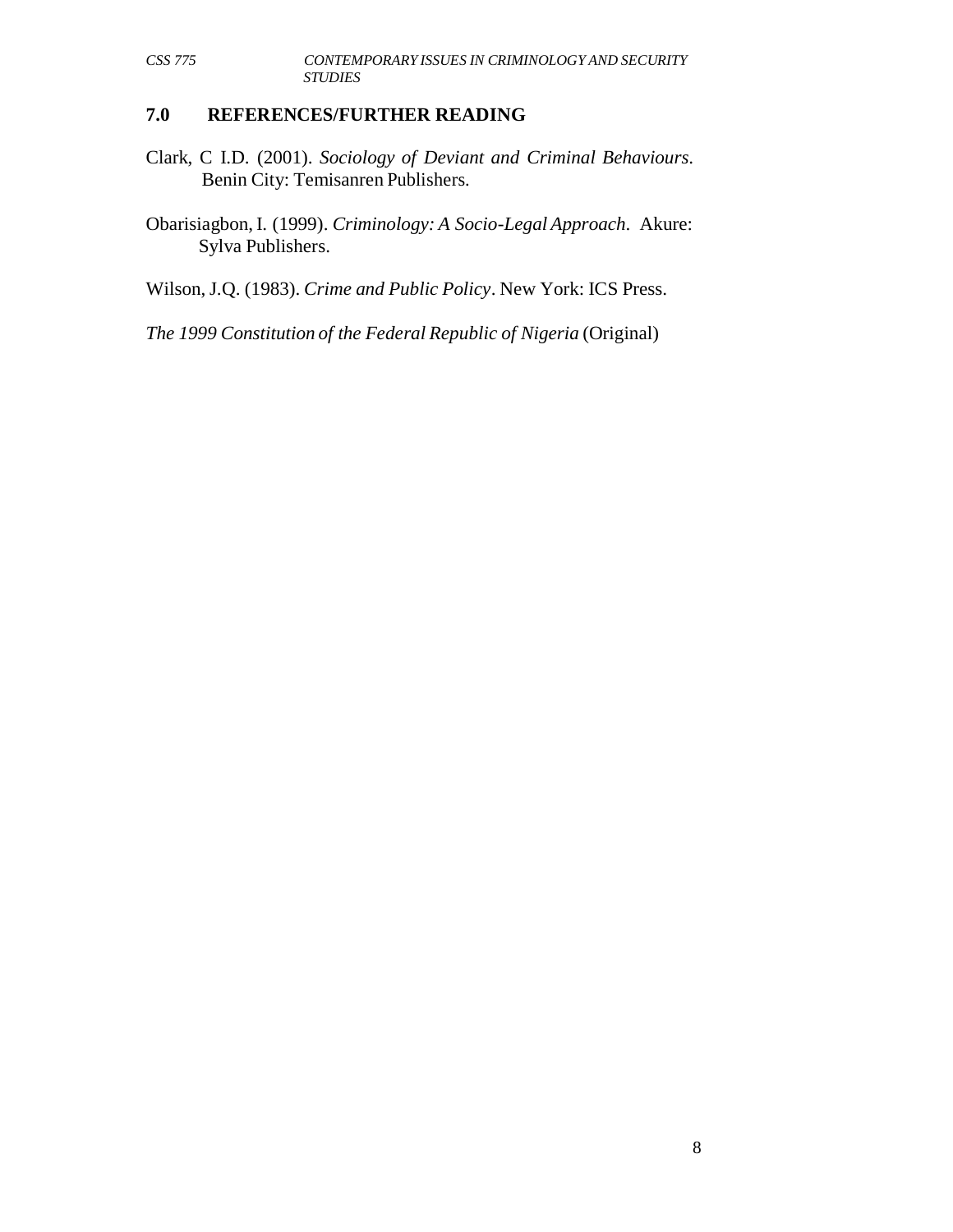#### **UNIT 5 COURT SYSTEMS IN NIGERIA**

#### **CONTENTS**

- 1.0 Introduction
- 2.0 Objectives
- 3.0 Main Content
	- 3.1 Understanding the Court System
		- 3.1.1 The Nature of the Nigeria Court Systems
		- 3.1.2 The Trial and Appellate Courts
	- 3.2 The Structure of the Court System in Nigeria
		- 3.2.1 The Magistrate Courts
		- 3.2.2 The High Courts
		- 3.2.3 The Appeal Courts
		- 3.2.4 The Supreme Court of Nigeria
	- 3.3 The Role of Lawyers in the Court System
		- 3.3.1 Prosecution
		- 3.3.2 Defense
	- 3.4 Sentencing
		- 3.4.1 Types of Sentences
			- 3.4.1.1 Corporal Punishment
			- 3.4.1.2 Capital Punishment
- 4.0 Conclusion
- 5.0 Summary
- 6.0 Tutor-Marked Assignment
- 7.0 References/further Reading

# **1.0 INTRODUCTION**

The Court is an important component of the criminal justice system (CJS). It is with the court that the crucial pre-trial, trial and post trial appeals and petitions either occur or are supervised. The courts do not restrict their functions to only legal professionals but also to the public as well. In fact, the decision to prosecute is a crucial one, involving the discretion of a prosecuting lawyer (attorney), who brings the charges against the accused, and a defense lawyer (attorney), who represents the accused, or the defendant. This, prosecutors and defense lawyers function within the criminal court systems. (Clark, 2008:243).

## **2.0 OBJECTIVES**

At the end of this unit, you should be able to:

Understand the court system in Nigeria. Describe the structure of the court system in Nigeria. Explain the role of lawyers in criminal court systems.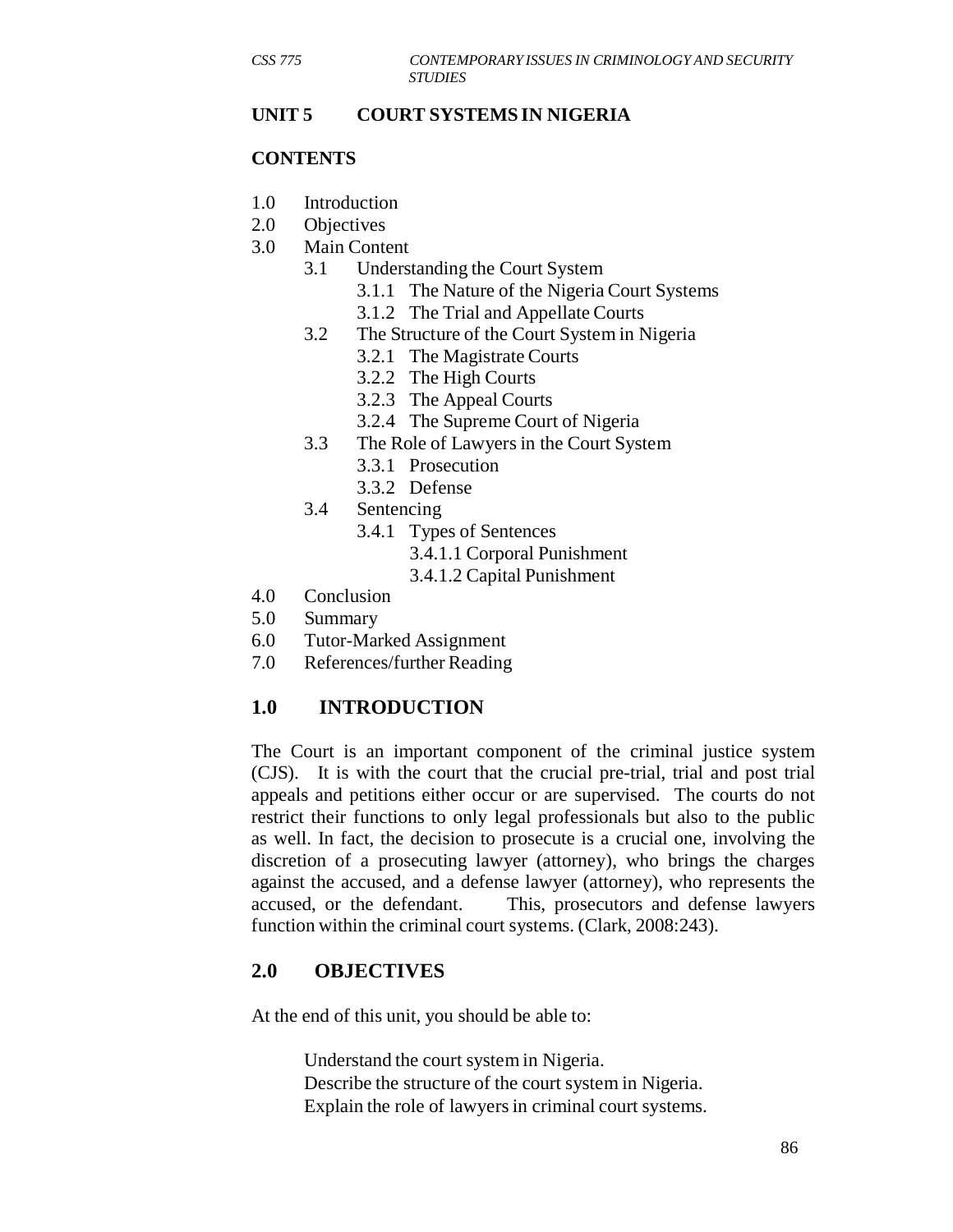## **3.0 MAIN CONTENT**

### 3.1 **Understanding the Court System**

The court is a part of the criminal justice system. It is empowered to hear and decide civil and criminal cases. Some courts have the power to determine whether acts of legislatures fall within the constitutional provisions. This power of "judicial review" represents the court's highest authority. The high courts of states determine the constitutionality of state laws according to the constitution, while the Supreme Court of Nigeria apart from being the apex court of the land with the power to determine cases, emanating from Federal Appeal Courts, also specifically decides whether statutes or court decisions violate the Nigerian Constitution (Igbinovia, et al, 2003:478).

The Courts are presided over by judges. In Nigeria, like in the U.K. and in the U.S.A., the criminal justice system is an "Adversary system" – that is, the person accused of a crime (defendant) is presumed to be innocent until proved guilty in a court of law by the representative of the state (Prosecutor).

In many other countries, the questioning of witnesses is handled by a judge or panel of judges. But the Nigerian system assumes that justice is best served by pitching opposing lawyers against each other before a neutral judge or panel of judges (Clark, 2008:243).

The court system in Nigeria adopts the following court processes:

**"Jurisdiction";** refers to the power of the court to hear and decide a case. Thus if a court lacks jurisdiction, over the subject matter or of the parties who are involved in the action, the court may not hear the case.

**Rule of 'stare decisis':** Nigerian courts usually abide by or adhere to cases already decided. The law being flexible, the court may over rule (specifically or by implication), their previous decisions.

**Legal reasoning:** This involves a case-by-case analysis. This is fundamental because facts differ from one case to the other. Consequently, when facts are similar, the holding of the decided case applies; but if facts are dissimilar, then the holding of the decided case does not apply.

**Reliance on Written opinion:** Nigerian appellate courts rely on written opinions. However, judges or justice who concur with part of the court decision and dissent from the remaining also write some opinions.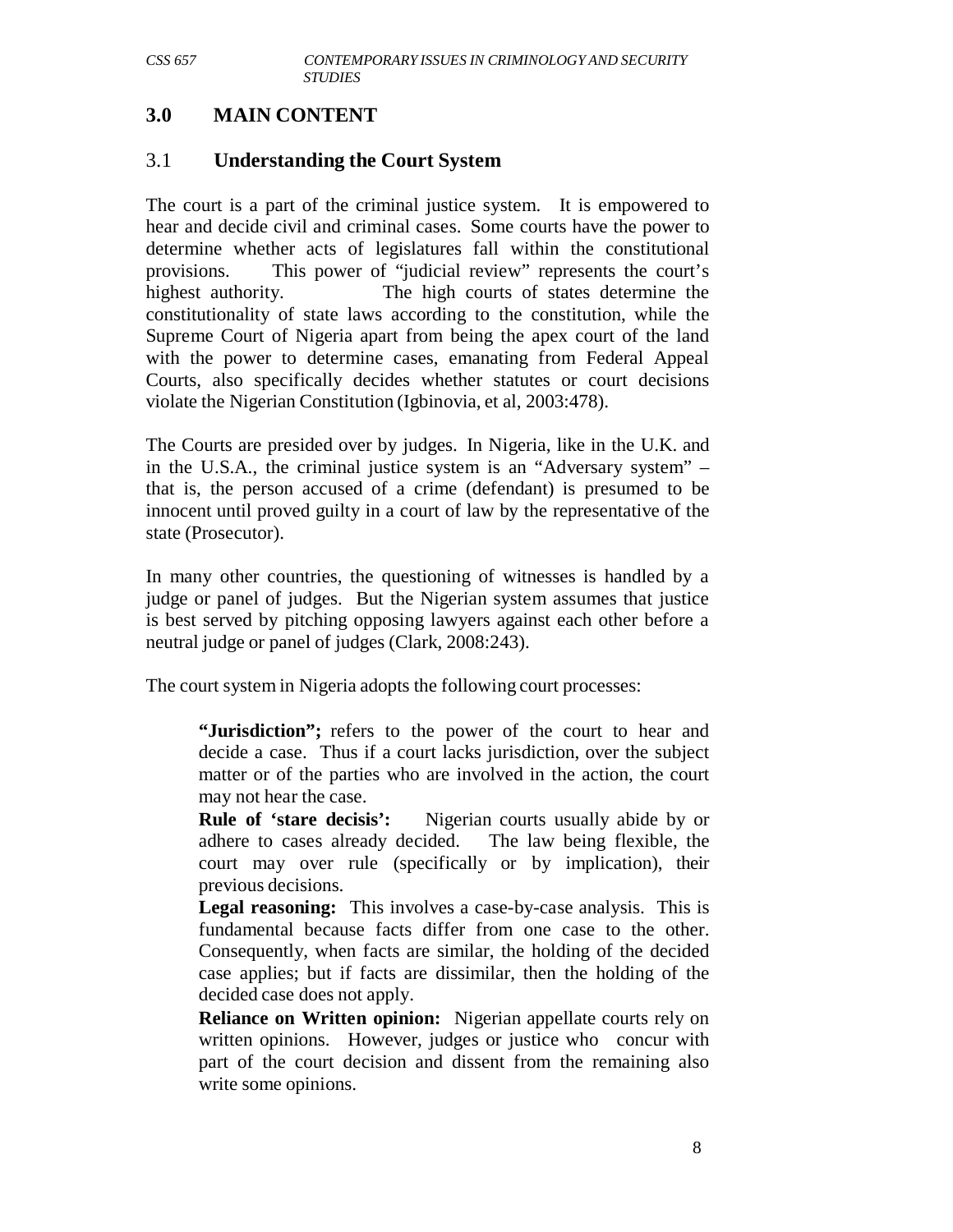## **3.1.1 The Nature of Nigeria Court Systems**

Nigeria operates a dual court system made up of state and federal courts. State crimes are prosecuted in the state high courts while federal crimes are prosecuted in federal courts. The criminal court systems differ from northern to southern states, especially with the recent adoption of the Sharia legal system in many parts of northern Nigeria. Irrespective of minor differences, all states have trial courts. While the serious cases (felonies) are often heard by the high courts, the misdemeanors are heard by the magistrate courts and the area courts.

The federal court system has three levels excluding special miscellaneous tribunals, rent courts, traffic courts etc. The federal high courts are the trial courts. Cases may be appealed from these courts to the Federal appellate courts. The highest federal court is the Supreme Court of Nigeria, basically an appellate court, although having original jurisdiction in a few cases. Cases may be appealed to the Supreme Court only if a federal statutory or federal constitutional right is involved.

## **3.1.2 Trial and Appellate Courts**

A distinction should be made between trial and appellate courts. Trial courts hear the factual evidence of a case and decide the issues of fact. Judges or magistrates make the decisions as the case may be. Appellate courts on the other hand, rather than try the facts such as the defendant's guilt in innocence, try the lower courts. The appellant (defendant) who was convicted at initial trial and is appealing that conviction - alleges procedural errors of the trial court. These errors could be the trial court's admission of hear say evidence or admission of confessions obtained by duress. In challenging his conviction upon these grounds, the appellant may ask for a new trial or for outright acquittal. The appellate (prosecutor at trial) on the other hand argue that other error did not exist or, if they did, they were not reversible error – meaning that they did not prejudice the appellant and therefore the conviction should stand.

In Nigeria, when a trial court has ruled against a defendant, he or she has a right of appeal in the federal appeal court, although the defendant does not have the right to appeal to the Supreme Court except in a few specific types of cases. Appellate courts hear and decide only a small percentage of the cases appealed. The appellate court may affirm or reverse the lower courts decision. If the defendant is found not guilty at trial, he or she may not be retried for that offence, although prosecutors might appeal the case on a point of law to get a ruling that may be of benefit in future trials.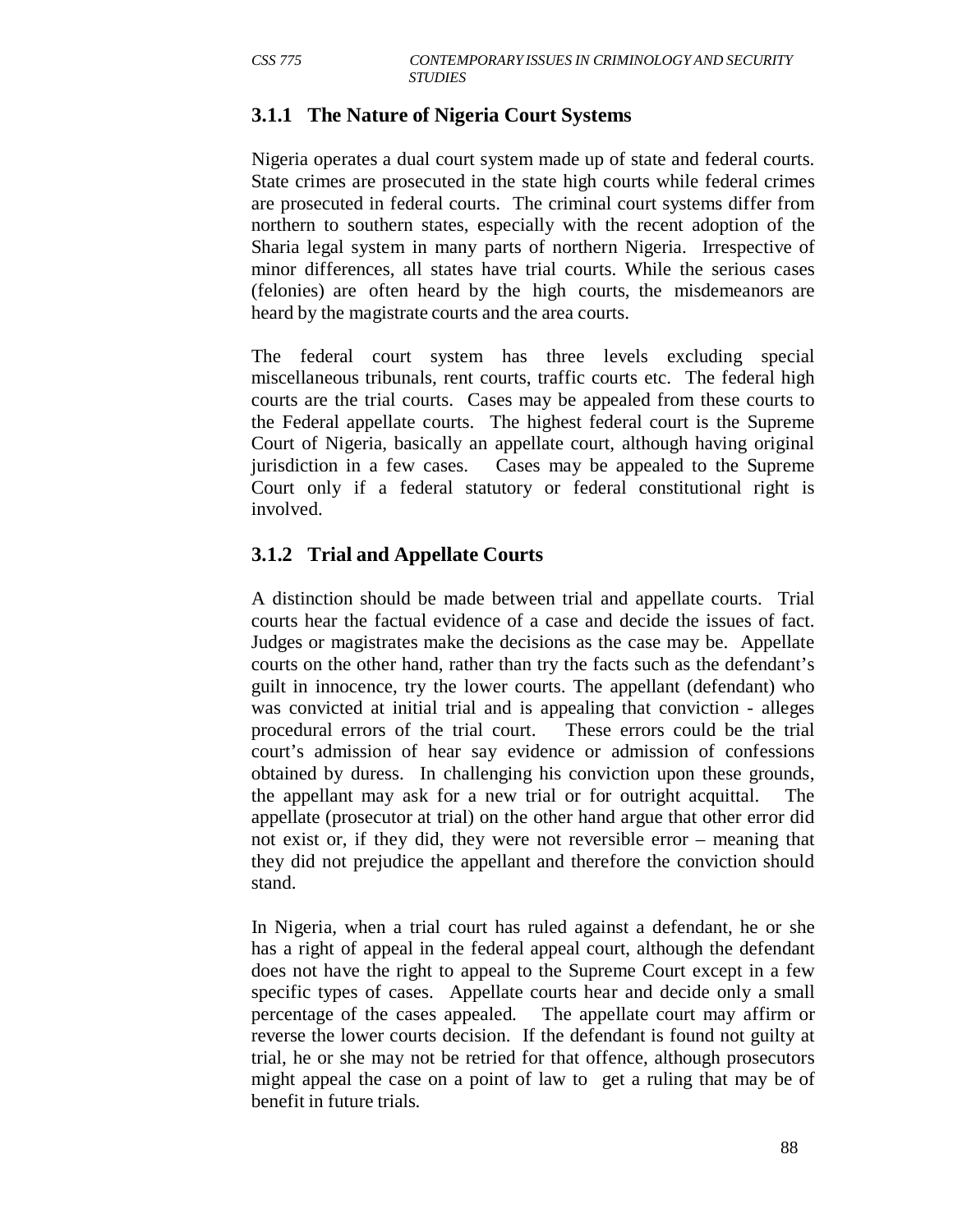### **3.2 The Structure of the Court Systems in Nigeria**

The court system of Nigeria refers to the totality of the various courts of law that exist across the country as enshrined in the Nigerian Constitution, chapter VII, Section 230 to section 296. There are three categories of courts in the country namely:

The Customary Courts (exist largely in Southern Nigeria). The Sharia Courts (exist in the Moslem practicing areas of

Northern Nigeria).

The Western-oriented Courts (administer and enforce the Criminal Laws in the South and the Penal Code in the North).

Our main interest in criminology is in the third category of court, that is the western-type courts. The structure of the western-types of courts in Nigeria comprises a hierarchical court system in which the courts are arranged in a super-ordinate and subordinate manner. The hierarchy of the judiciary consists of four major strata namely:

The magistrate Courts The High Courts The Appeal Courts The Supreme Court of Nigeria

These are expatiated on, in the sub-units below.

## **3.2.1 The Magistrate Courts**

The magistrate courts are at the very bottom of the hierarchy of Nigeria's Western-type courts. They are the lowest courts, with the least powers in terms of the seriousness of the cases they can handle, and the amount of punishment that they can impose on convicted offenders. They are next to the High Courts; and owned, and controlled and funded by the Judicial arm of the government of each of the thirty-six states and the Federal Capital Territory, Abuja. They are under the authority of the Chief Judge of each state.

## **3.2.2 The High Courts**

They are responsible for handling serious criminal cases ranging from felonies to treasons. They administer and enforce the civil law cases. There are two parallel forms of High Courts in Nigeria namely: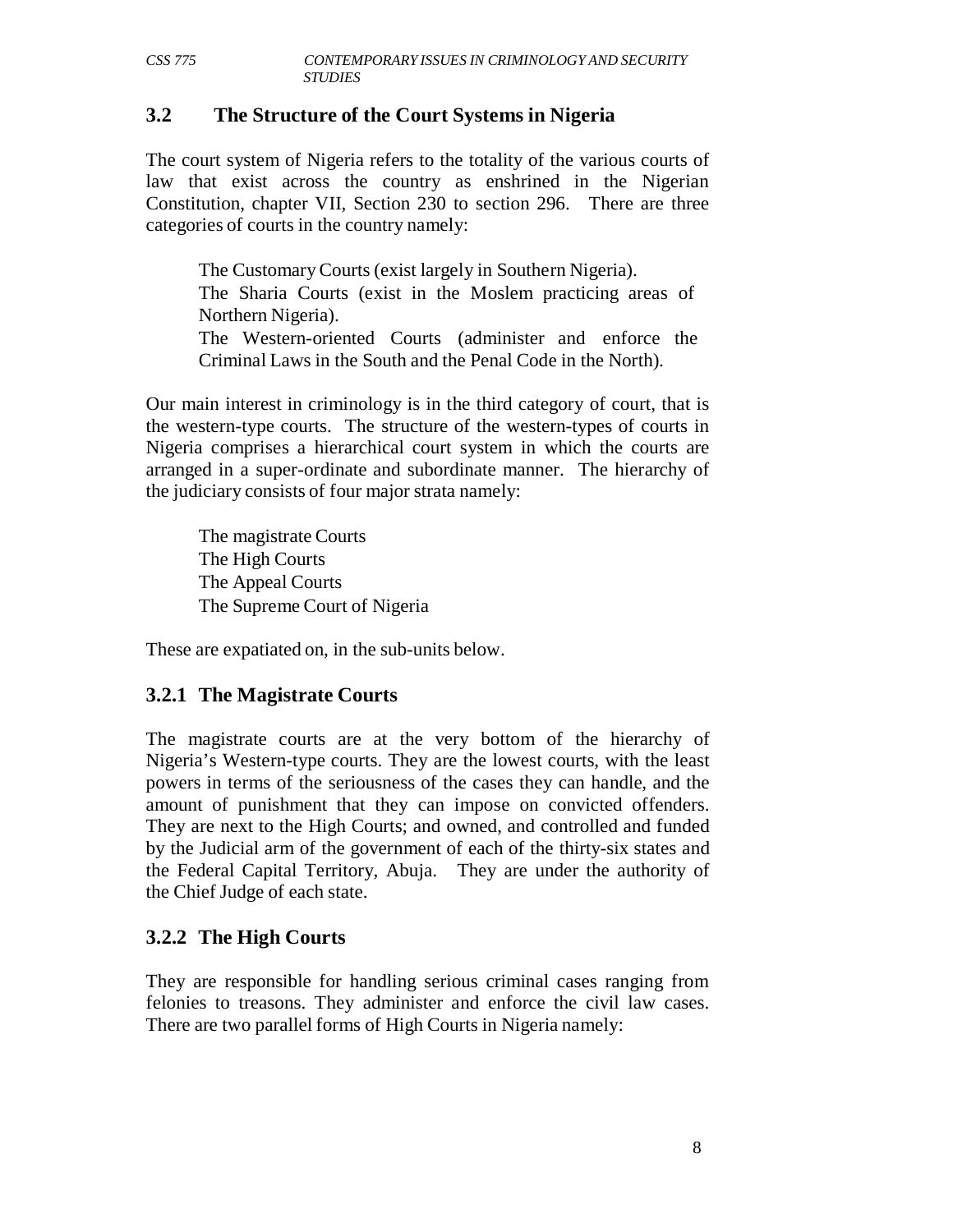#### **State High Courts**

They are owned, controlled and funded by each of the thirty-six states and the Federal Capital Territory, Abuja. They handle cases affecting their state's criminal law, as well as the cases arising from the federal criminal laws.

#### **Federal High Courts**

They are owned, controlled and funded exclusively by the Federal Government of Nigeria. They are located selectively in some states of the federation. But all the Federal High Courts are headed by the Chief Judge of the Federal High Court system, who is based at the Federal Capital Territory (FCT), Abuja.

#### **3.2.3 The Appeal Courts**

These courts have "appellate jurisdiction" or power over the High Courts. They are also referred to as referral courts. Fresh cases are not heard in these courts. It is meant only for dissatisfied litigants in the High Courts to make appeals.

All Appeal Courts are owned, controlled and funded by the Federal Government of Nigeria. The Courts of Appeal are headed by the President of the Courts of Appeal, who is based at the FCT, Abuja.

#### **3.2.4 The Supreme Court of Nigeria.**

The Supreme Court of Nigeria is the "apex court" of the country. Section 232, sub section 1, of the Nigerian constitution states that, "The Supreme Court shall, to the exclusion of any other court, have original jurisdiction in any dispute between the Federal and a State or between States if and in so far as that dispute involves any question (whether of law or fact) on which the existence or extent of a legal right depends". Thus, the Supreme Court is the last court of appeal in the country.

There is only one Supreme Court in Nigeria. Hence, the decisions which are made by the Supreme Court in any judicial matter in the country are final and binding on all the adversaries, who go to it to seek justice.

The Supreme Court of Nigeria is located in the Federal Capital territory, Abuja. Its justices are drawn from the various geo-political zones of the country. The head of the Supreme Court of Nigeria is the Chief Justice of Nigeria.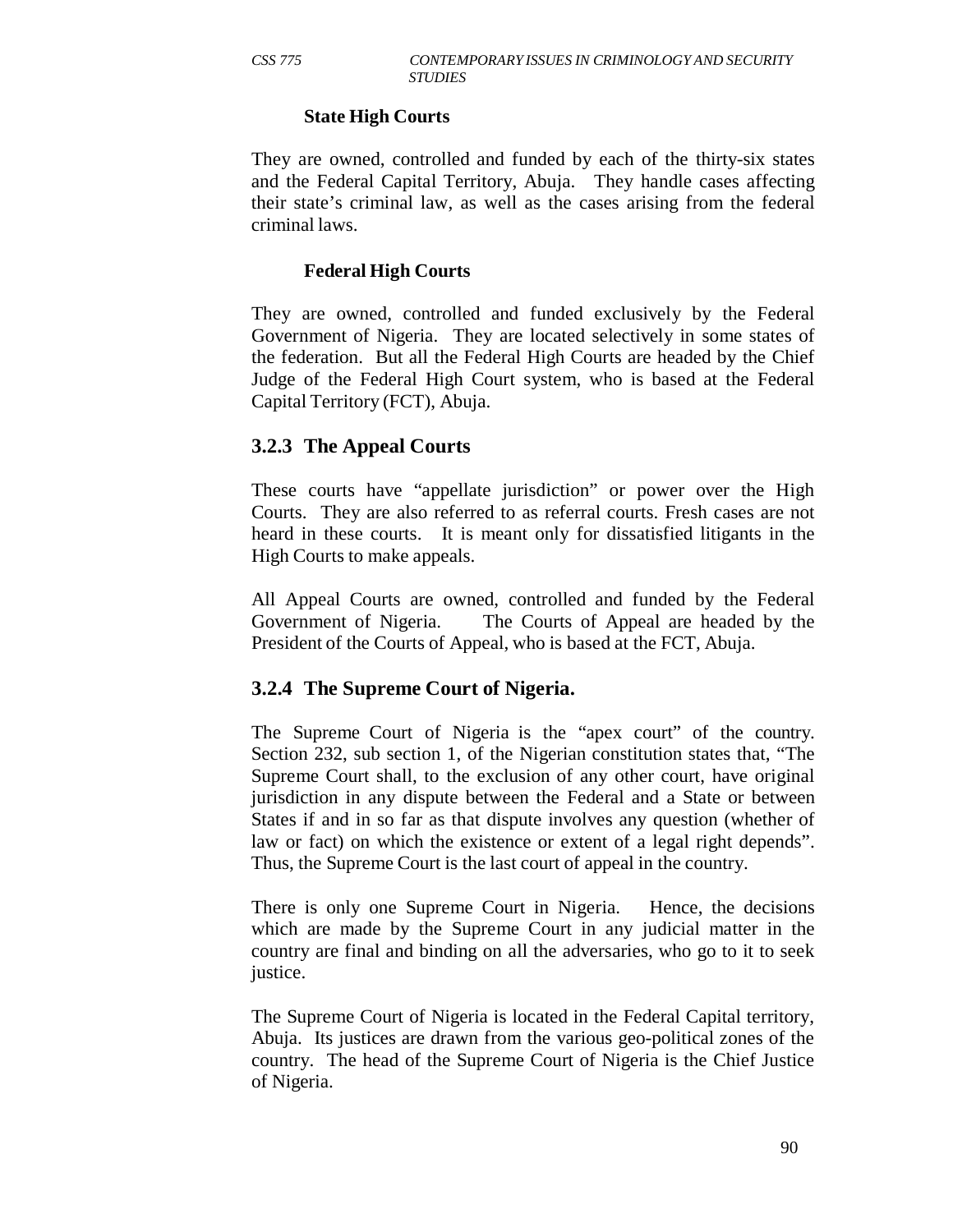The Supreme Court of Nigeria is owned, controlled and funded by only the Federal Government of Nigeria.

### **SELF ASSESSMENT EXERCISE 1**

- 1. State the hierarchy of the Court System in Nigeria from the lowest to the highest.
- 2. What is the "adversary system" in Criminal Justice in Nigeria?

## **3.3 The Role of Lawyers in the Court System**

In the Nigerian criminal justice systems, lawyers perform two (2) fundamental roles namely:

Prosecution, and Defense.

These are explicated on in the sub-units below:

## **3.3.1 Prosecution**

This role is very important for lawyers involved in criminal cases in Nigeria. The prosecuting counsels represent the interest of the state or the federal government and is responsible for securing and organizing the evidence(s) against the defendant and for arguing the case, if it should go on trial or not. They (Prosecutors) exercise wide discretionary power in the performance of their constitutional duties – they have the power to decide whether or not to prosecute.

# **3.3.2 Defense**

The Nigerian Criminal Codes provides that persons accused of the commission of a crime have the right to legal representation. The lawyer representing the defendant in a criminal trial is the "defense counsel" whose principal function is to protect the legal rights of the accused. In the Nigerian Criminal Justice Systems, the defendant is entitled to a fair trial in which the state must prove its case against the defendant beyond all reasonable doubts and in accordance with proper procedures. (Igbinovia, et al 2003:482).

Other areas where Lawyers roles can not be undermined are in:

**Pre-trial Release:** That is helping to secure bail for a criminal offender.

**Plea Bargaining:** This involves a negotiation between prosecution and the defense in which the defense agrees to plead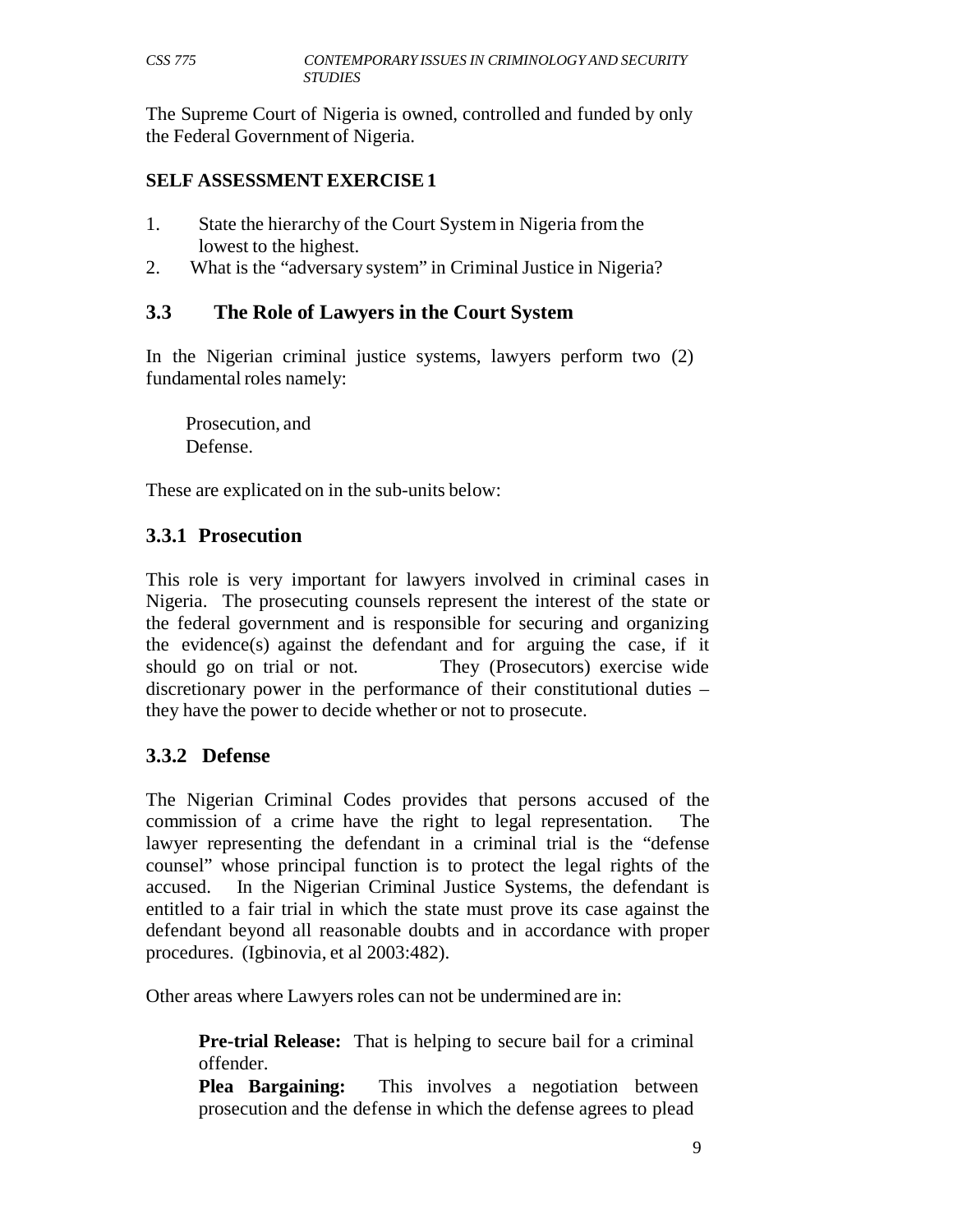guilty to a lesser charge or to the current charge in exchange for the prosecutor's promise to recommend a light sentence or drop other charges, or make some other concessions.

#### **3.4 Sentencing**

One of the most important stages in the criminal justice system is sentencing. Sentencing represents for offenders the determination of punishments that are imposed and by implication, how they will spend the coming months or years. For some offenders, sentencing determines whether they will live or die. It represents for the society however, a time for decisions that necessitates not only action in peculiar cases but recognition of the philosophies that underlie the concept of punishment.

An interesting new twist has been added in the issue of sentencing with the suit instituted by Goodnews Agbi and Anthony Alubi to disqualify Governor James Ibori of Delta State from contesting the governorship election. In their suit before the Abuja High Court the petitioners prayed the court to declare Ibori unqualified and ineligible to re-contest the governorship seat by virtue of his alleged conviction of criminal breach of trust by the Bwari Upper Area Court in 1995. the plaintiffs counsel Mr. Moses Odirri in his submissions argued that "once a person pleads guilty, a conviction has already taken place. A conviction falls squarely upon the decision of a competent court or jury, adjudging a person guilty of a punishable offence."

But Ibori's counsel, Mr. Alex Izinyon (SAN) while conceding that the judgment exhibited before the court was a Certified True Copy of the 1995 judgment, however argued that nobody was convicted by the said judgment. According to him, the document did not contain the word 'conviction', which was mandatory before a sentence could be passed on anybody. He contended "what is contained in the document (CTC) of the Bwari Upper Area Court was that somebody was sentenced to a fine of 500 naira or six months imprisonment but there was no certificate of conviction with fingerprints of the convict and neither was conviction contained in the CTC".

Delivering judgment, Justice Husseini Baba-Yusuf of the Abuja high Court, said although Ibori entered a plea of guilty in case No. CR-81-95 before the Upper Area Court, the court merely sentenced him without adhering to the procedure that would have led to his conviction. According to the judge. "I found you liable should you have followed the admittance of guilt. This exercise is lacking in this case. We agree that area courts are not bound by the strict processes of the law, but they are to be guided by its tenets. Since there is no conviction in Exhibit A, the accused in the case was not convicted, since all the claims by the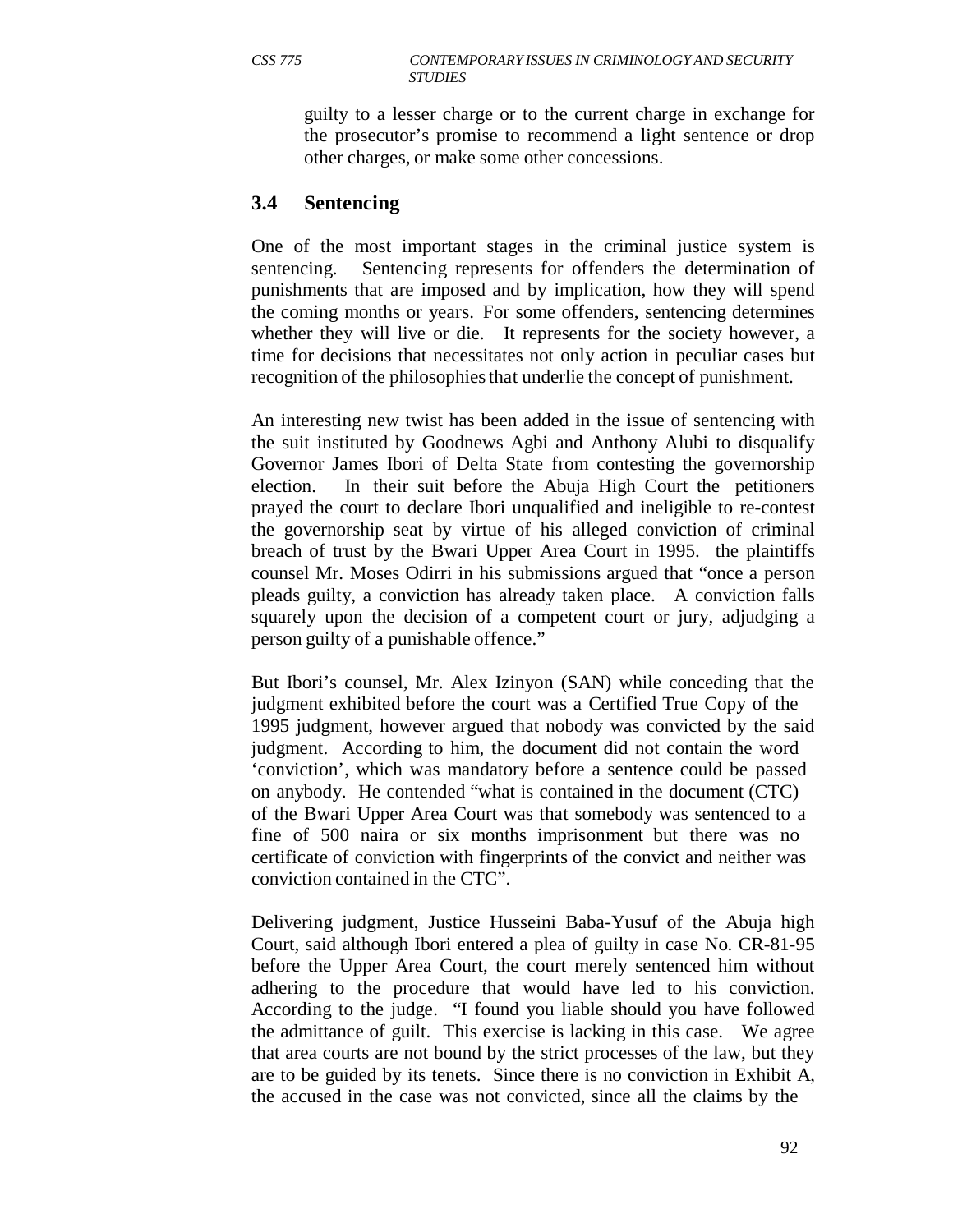plaintiffs are tied to the resolution of the exhibited exercise powers to dismiss all the claims." The judge argued that the Bwari Upper Area Court undertook a somersault by proceeding with the sentence after the accused's plea of guilty, without first stating it expressly that he accused was convicted upon being found guilty of the alleged offence. Although Justice Baba-Yusuf agreed with the plaintiffs' counsel that customary courts were not subject to the provision of the Evidence Act or Criminal Procedure Code (CPC), he however insisted that such courts must be guided by these provisions. According to him "I however agree with the plaintiffs' counsel that the area or customary courts are not regimented to the Criminal Procedure Code (CPC). However, order of a court should not be lost in a guess or conjecture as is the case with the CTC named Exhibit A attached to the plaintiff's claims. The Bwari Upper Area Court to my mind should have been guided by the provisions in the Evidence Act and Criminal Procedure Codes".

The court's decision has received wide condemnation from many who see it as a miscarriage of justice and insist that there cannot be any true dichotomy between conviction and sentencing. They ask whether a person who pleads guilty to a crime has not been convicted on the basis of that plea if sentence was passed and indeed executed. On what basis they argue, was the defendant sentenced, if the sentencing does not imply conviction? Why did the defendant choose to obey the sentence (in this case payment of the prescribed fine of 500 Naira) instead of challenging the sentence on the strength of the fact that he had not been duly convicted? The questions are endless.

On the other hand, supporters of the defendant hailed the judgement as a "landmark", and a good testament to the maturity of the Nigerian judiciary. Governor Ibori (the defendant) has also praised the decision describing it as a vindication of his position and a triumph of good over evil. He lauded the courage and integrity of the judge in "asserting the independence of the judiciary and bringing about the triumph of justice over injustice."

## **3.4.1 Types of Sentences**

Historically, many types of sentences have been imposed in Nigeria, ranging from corporal punishment to the payment of fines. Offenders may be required to pay a fine (a financial payment to the state or restitution payment to the victim). Some offenders are incarcerated in prisons. However, our primary focus here will be on two types of punishment whose adoption and implementation have historically been controversial and remain controversial even to this day: Corporal and capital punishment.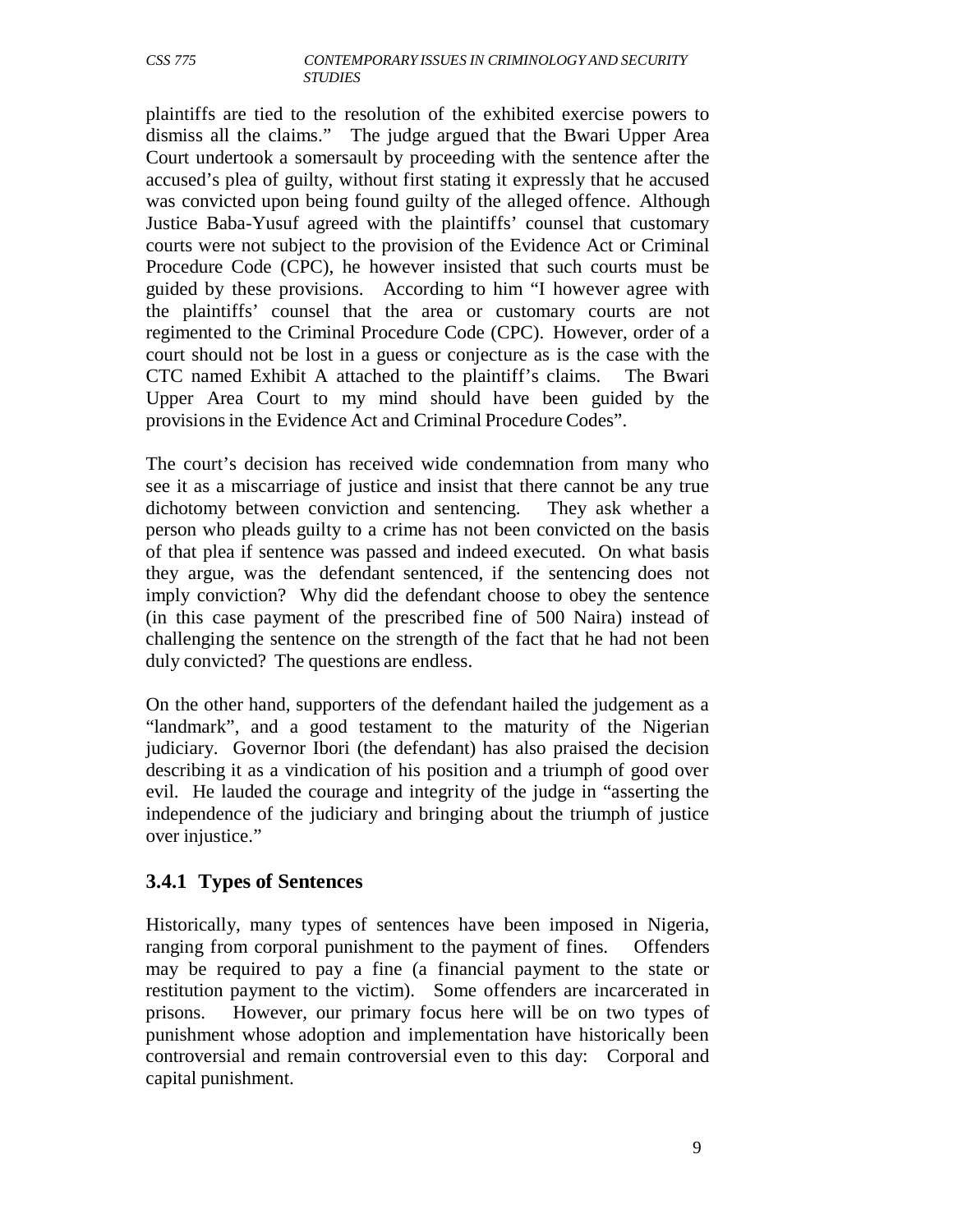# **3.4.1.1 Corporal Punishment**

Historically, corporal punishment was frequently used and inflicted in public because it was seen as capable of deterring offenders and the rest of society who observe its effect on offenders, from violating the law. Some scholars have argued recently that, corporal punishment is more humane and less expensive than incarceration.

According to Graeme Newman (1983) who has written extensively on punishment, electric shock is a better substitute to incarceration for most offenders. He argued that electric shock would inflict punishment only where it belongs – on the offender and not on the offender's family, who usually suffer the consequences of the offender's incarceration. According to him such brand of punishment would remove from the society the expense of incarceration and of supporting poor families whose breadwinners are in prison. Under this proposal, all offenders would receive the same penalty for the same offense and no additional punishment would be meted out because of the offender's past crimes. His approach is similar to the classical approach where punishment is tailored to fit the crime, not the criminal. Apart from these reasons, corporal punishment would also be fairer because unlike prison, corporal punishment works on the offender's body and not on his or her mind.

There are several variations of corporal punishment. In early times, rapists were castrated. In recent years, few judges have ordered chemical castration of rapists or given convicted rapists the choice of chemical castration or imprisonment. This issue is extremely controversial, as some people have argued that even when the choice of castration is voluntary, the process still violates the constitutional rights of the accused.

Even more controversial than chemical castration is physical castration. In March 1992, a United States judge excused himself out of a Houston, Texas, case involving an African American charged with aggravated sexual assault of a thirteen-year-old girl. The defendant agreed to be castrated in exchange for a ten year deferred adjudication and probationary term. The agreement led to accusations that the white judge was bigoted. The judge on his part accused his critics of polarizing an already divisive community. In the end, the plan was abandoned as a result of the criticism as no doctor would agree to perform the operation.

In Nigeria, corporal punishment has been used sparingly. Often, offenders were asked to be flogged in open courtrooms in the belief that the pain of flogging and public disgrace and opprobrium that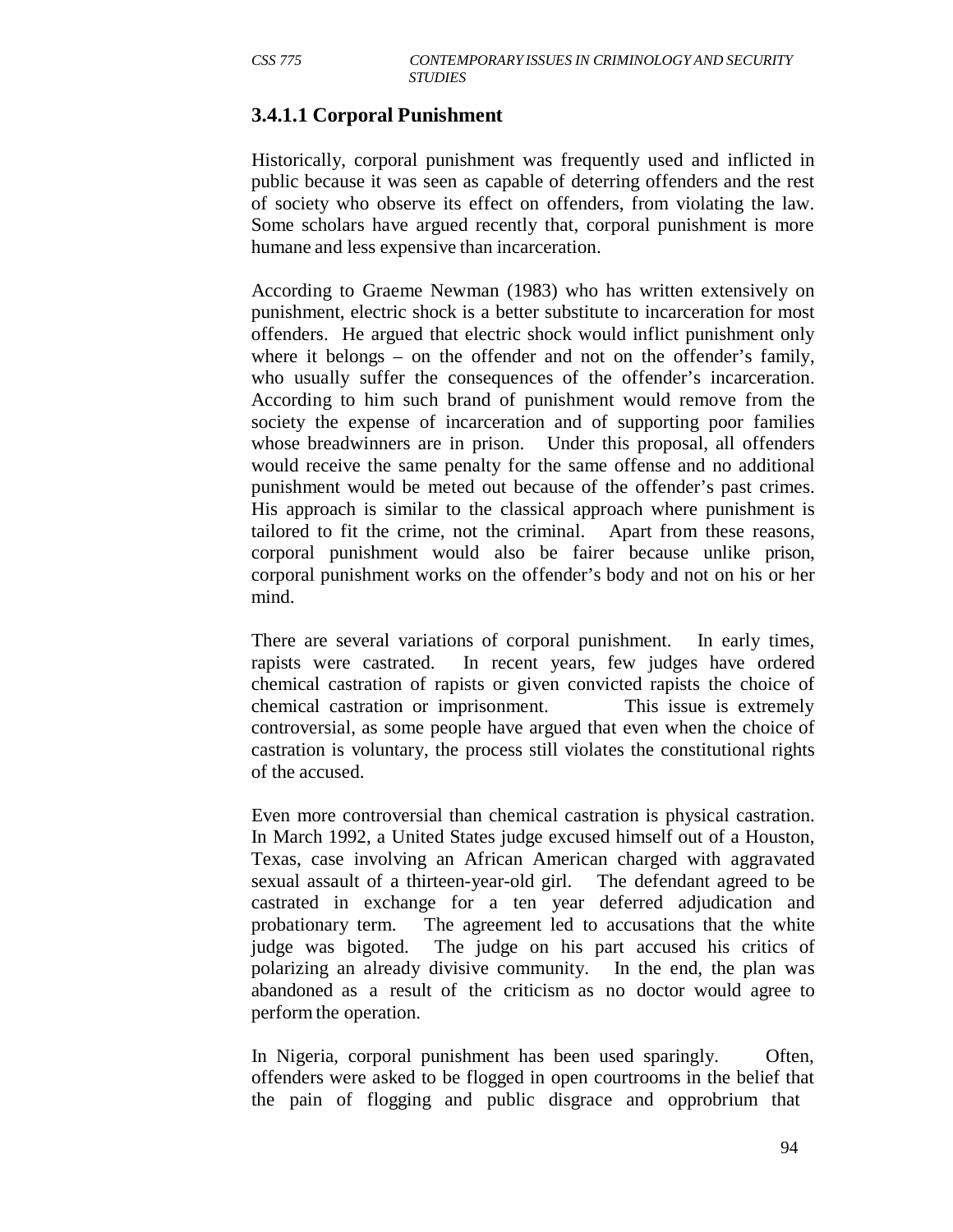accompanies such an exercise will deter offenders and the public from violating laws. But recently, with the adoption of the Sharia Legal code in some parts of Nigeria, corporal punishment has been reinvigorated. As a result of the debilitating effect of such measures, many have asked for the repudiation of the system and a return to the status quo ante, where criminal offenders are treated with more civility and humaneness. However, protagonists for the adoption of Sharia (Islamic Legal Code) insist that the system exists to control the behaviour of men in society and to ensure that man operates within the bounds of humility, civility and hard work. They allege that the penal code with all its defects and shortcomings lacked the ability to control and preempt the antisocial behaviour of man, hence only the Sharia system could achieve success where all else has failed.

## **3.4.1.2 Capital Punishment**

The capital punishment is a second type of punishment used extensively in the past and enjoying a great resurgence today. Capital punishment by its very nature should not be used arbitrarily and unfairly as that would amount to cruel and unusual punishment frowned at by the criminal code. Capital punishment typically features the execution of convicted felons by society. Over the last two decades, hundreds of offenders have been executed in Nigeria for varying offenses including drug trafficking, armed robbery murder, coup plotting etc.

The morality of capital punishment has been called to question. Many scholars worried by the approach have conducted numerous researches on the effects of capital punishment on society, with the conclusions ranging from its ability to deter would be offenders to its low impact level on deterrence. The public also has reacted with mixed feelings to capital punishment. Some have condemned the practice as barbaric, ancient, immoral, inhuman and counter productive, while others praise its adoption insisting that it is one of the best and surest way to control the rising incidence of serious violent crimes. These persons support the measure and express fascination about its details.

The political aspects of capital punishment have gained worldwide attention. In early 2002, a woman convicted by a Sharia court for adultery was given reprieve from her scheduled execution after world political leaders, including the president of the United States and the Secretary-General of the United Nations, religious leaders including Pope John Paul II, non-governmental organizations, the press, humanitarian and charity organizations, beauty queens from across the world etc. lent their voices to already bloated appeals for clemency.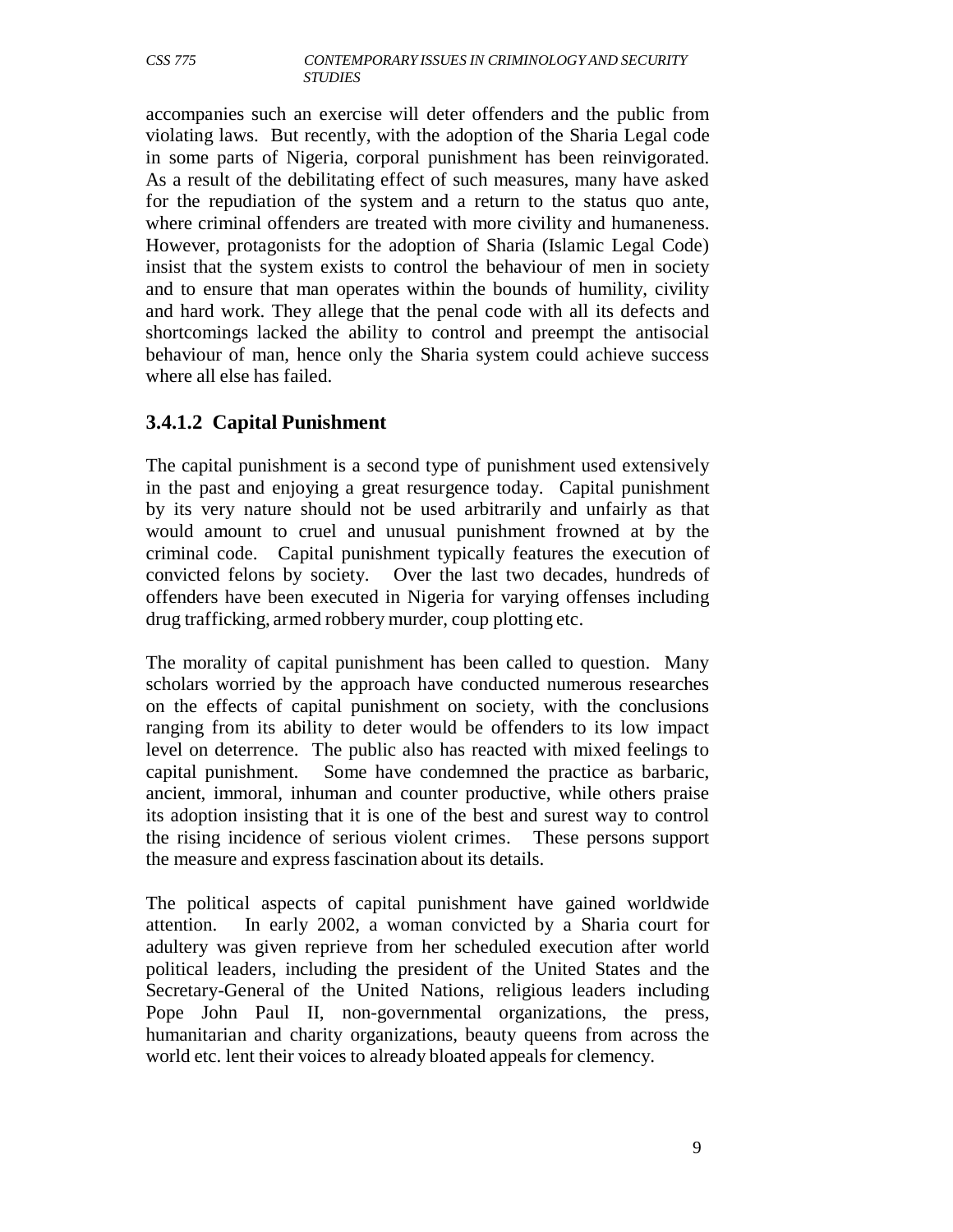Despite the fact that virtually all the thirty-six states in Nigeria permit the death sentence and that execution has increased over the last couple of years, most condemned prisoners are not executed. One scholar has said that if we executed twenty-five of our condemned prisoners per year, it would take us one century to execute all of those currently on the death sentence and that at the current rate of growth, there would be 17,000 more condemned prisoners by the end of that century. Another scholar has calculated that after the sentence approximately 50 percent of capital cases is reversed on appeal (Kere, W. P. 1992:11-15).

## **4.0 CONCLUSION**

The courts are or may be considered as the crux of the criminal justice system in Nigeria because it is seen as the "last hope of the common man". However, when we see the injustices created by an over worked court that must decide cases quickly; couple with over worked prosecutors and defense counsels, then the inefficiency and the injustice of the crowded courts leads to lack of public confidence in the court systems and the entire Nigerian legal system.

# **5.0 SUMMARY**

In this unit, you have learnt that court is a significant aspect of the CJS and, you also learnt about the structure of the courts as it operates in Nigeria and more importantly, the role of lawyers in the court system.

# **6.0 TUTOR-MARKED ASSIGNMENT**

- 1. Explain the role of Lawyers in the criminal justice system (CJS).
- 2. What processes do the court system in Nigeria adopts?

# **7.0 REFERENCES/FURTHER READING**

- Clark, C. I.D. (2008). *Criminology.* Benin City: Toye Clark Publishing Company.
- Graeme, Newman (1983). *Just and Painful: A Case for the Corporal Punishment of Criminal*s. New York: Macmillan.
- Igbinovia, et al (2003). Crime and Delinquency in Nigeria: Theories, Patterns and Trends*. Benin City: Kryme Monitor Books.*

*The 1999 Constitution of the Federal Republic of Nigeria.*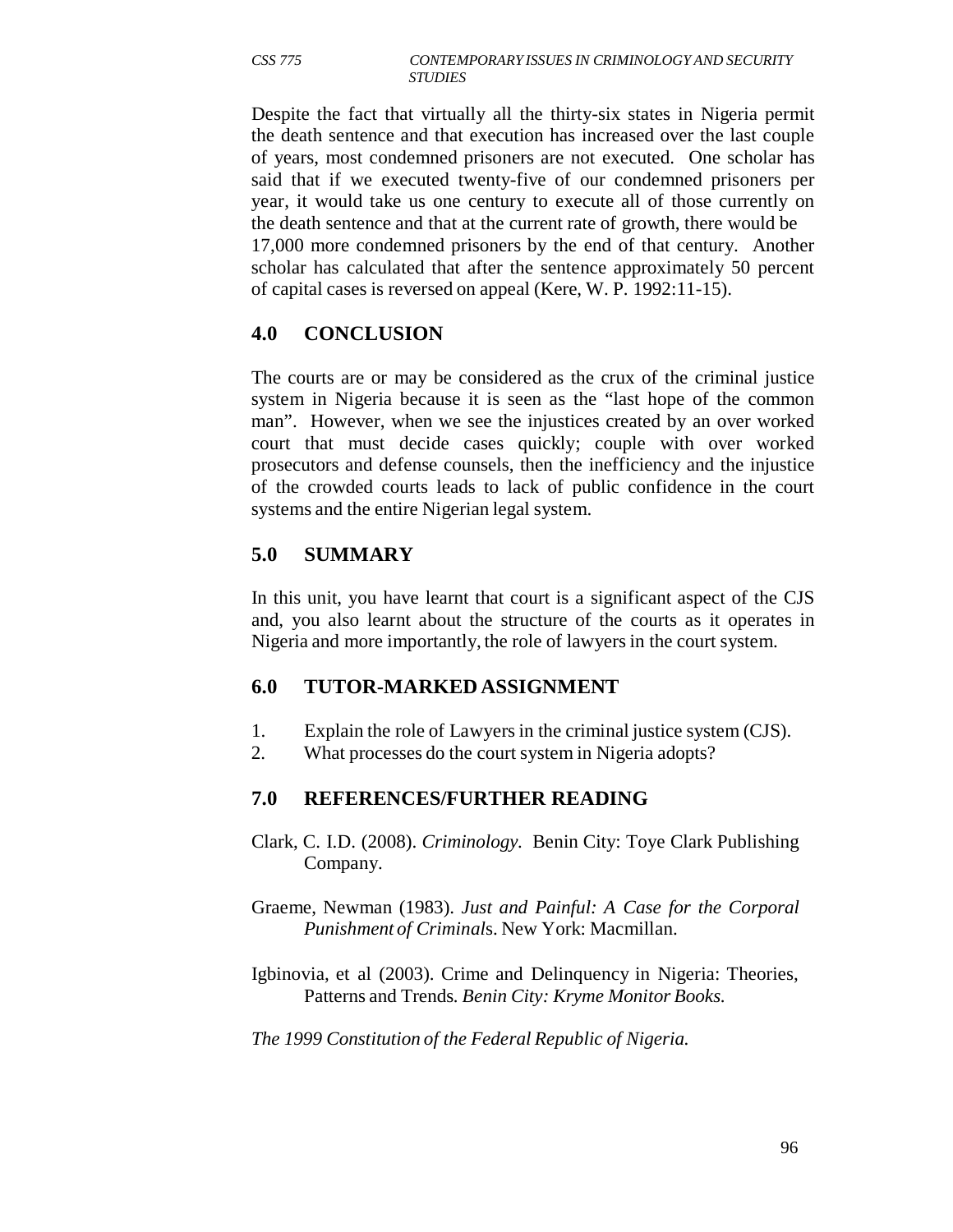## **MODULE 4 CORRECTIONS**

- Unit 1 Social Reactions to Crime: Correctional Institution (Prison)
- Unit 2 Community Corrections
- Unit 3 Juvenile Institutions and Juvenile Corrections
- Unit 4 Informal Agencies of Crime Control

#### **UNIT 1: SOCIAL REACTIONS TO CRIME: CORRECTIONAL INSTITUTION (PRISON)**

### **CONTENTS**

- 1.0 Introduction
- 2.0 Objectives
- 3.0 Main Content
	- 3.1 What are Correctional Institutions
		- 3.1.1 Types of Institutions for the Confinement of Adult **Offenders** 
			- 3.1.1.1 Jails
			- 3.1.1.2 History of Jails
			- 3.1.1.3 Prisons
		- 3.1.2 The Prison as a correctional Institution
	- 3.2 The Emergence of Prisons in Nigeria
		- 3.2.1 Obstacle to Effective Prison Service in Nigeria
	- 3.3 Prison Restructuring and Inmates Well-being.
	- 3,4 Sentencing
- 4.0 Conclusion
- 5.0 Summary
- 6.0 Tutor-Marked Assignment
- 7.0 References/Further Reading

# **1.0 INTRODUCTION**

It has become customary for criminologists to argue in ancient and nonliterate societies that correctional institutions (Prisons) existed not only for the purpose of detaining suspects or offenders but to rehabilitate, reform, train and transform the offender in order to become a better person.

## **2.0 OBJECTIVES**

At the end of this unit, you should be able to:

Understand the term correctional institution. Distinguish different types of correctional institutions. Understand the prison as a major form of correctional institution.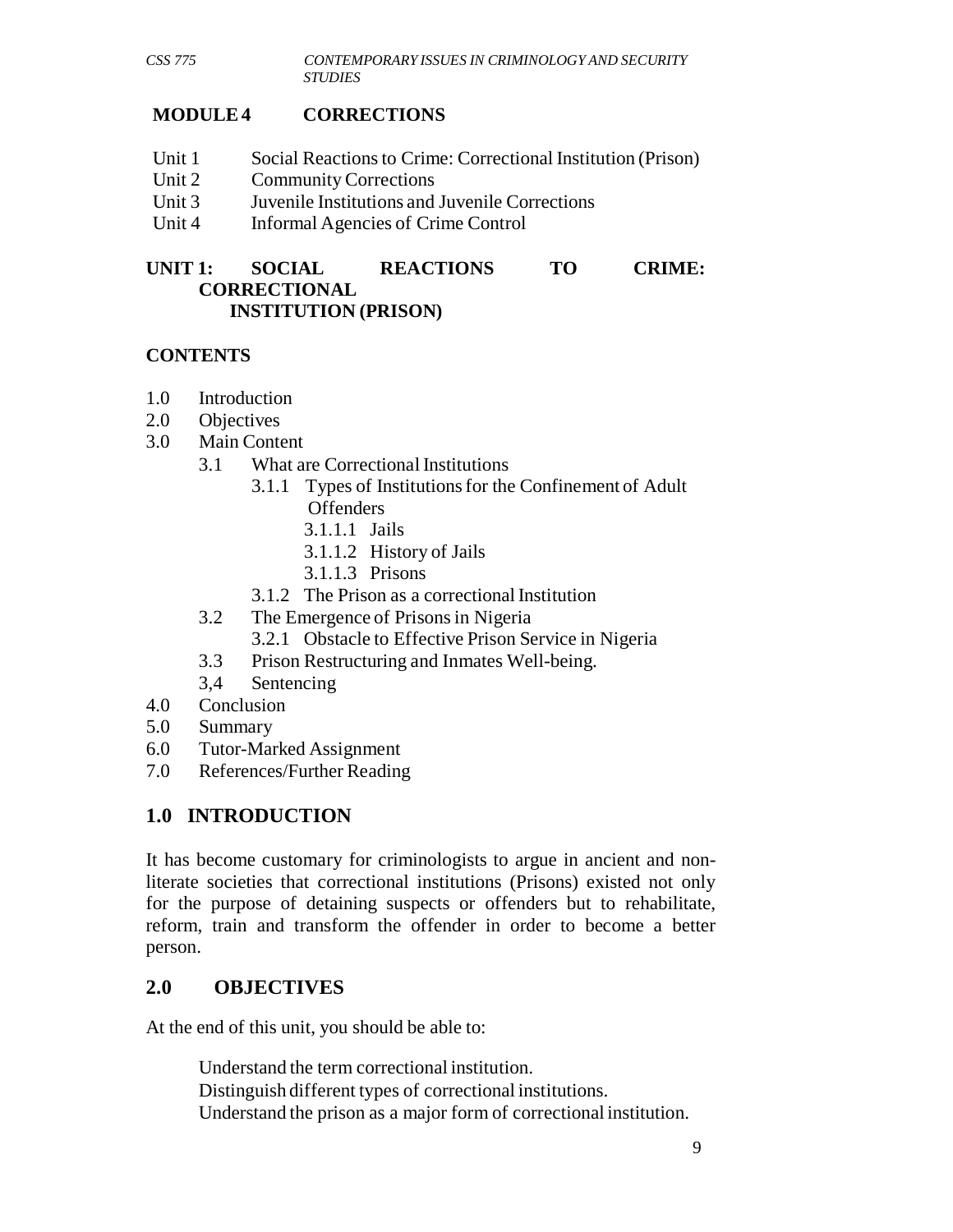## **3.0 MAIN CONTENT**

## **3.1 What are Correctional Institutions?**

Correctional institutions do not refer to prison only but to such things as reformations, farms, ranches, camps, jails, work houses, and training or industrial schools. These have their individual purposes. However, our presentation will be limited in this unit to a thorough examination of the concept – "Prison" as a correctional institution.

### **3.1.1 Types of Institutions for the Confinement of Adult Offenders**

There are different institutions for the confinement of adult offenders, although most offenders are confined in jails, prisons, or some other community-based facilities. In some countries like Nigeria, adults are detained in lock-ups, which are temporary holding facilities used for the detention of suspects on a short-term basis while they are awaiting criminal prosecution Lack-ups in Nigeria are operated by the police and are located at police stations across the length and breadth of Nigeria. Apart from the detention of adult offenders pending criminal prosecution, lock-ups may also be used for the detention of juveniles pending when their parents or guardians take custody of them from the police or when they are placed in other facilities such as remand homes, etc.

#### **3.1.1.1 Jails**

The Latin word of the term Jail is *Cavea,* which means *cavity, cage, or coop.* Reid (1995) suggested that jails should be defined as public cages or coops. The majority of jail inmates are awaiting trial or other court procedures; many have been convicted and are serving their time in jails, while others are waiting to be moved to prisons.

Theoretically, jails are used for the confinement of offenders only on a short-term basis. Convicted offenders are sent to jails usually when their sentences are for a year or less. However, in many cases, jail inmates remain in jail for longer than normal because the prisons to which they have been sentenced are overcrowded. Reid suggested that the number of persons who pass through US jails in a given year for example, is at least four times higher than the number of people who are incarcerated in state and federal prisons. According to Hans Maltick, the jail is a "major intake center not only for the entire criminal justice system, but also a place of first or last resort for a host of disguised health, welfare, and social problem cases" (Mattick, H. 1974.: 777-781). According to the US Bureau of Justice Statistics Reports (1983), jails are operated by local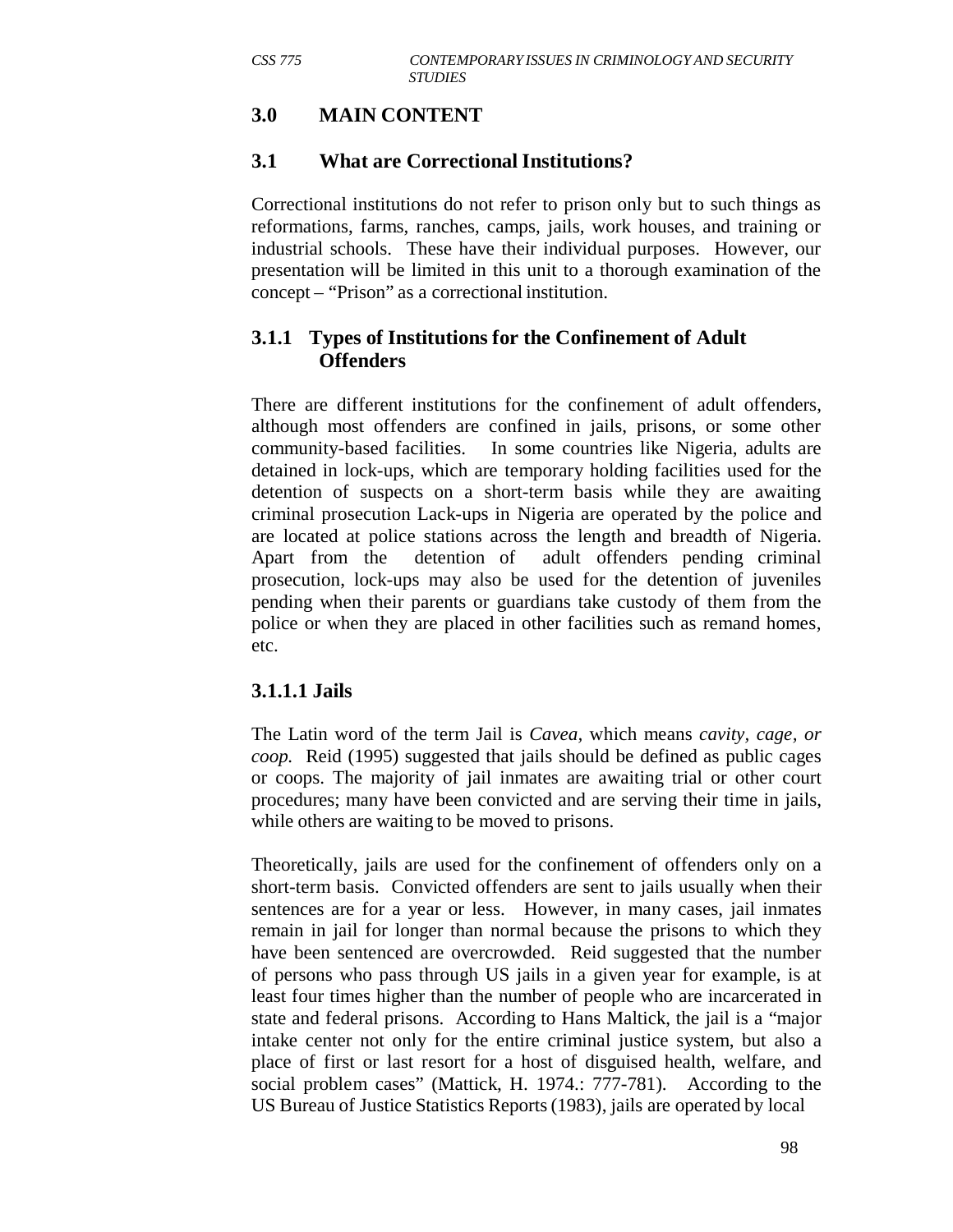governments and hold a mix of persons at various stages of criminal justice processing. These include:

- (a) Awaiting trial (unconvicted inmates)
- (b) Convicted but awaiting sentence
- (c) Sentenced to prison but awaiting transportation
- (d) Held in jail because of prison overcrowding
- (e) Convicted of probation or parole violations.

### **3.1.1.2 History of Jails**

We can trace the history of jails to that time when they first appeared "in the form of murky dungeons, abysmal pits, unscalable precipices, strong poles or trees, and suspended cages in which hapless inmates were kept" (Flynn, E.E. 1973:49). Jails at this time were established principally for the detention of people on trial, transportation, the death penalty, or corporal punishment. These jails were not escape-proof, and many of them approved an extra allowance for the person in charge for shackling inmates. The jails at this time suffered several problems including the fact that inmates were not separated because there were no systems of classification in place, physical conditions were terrible, food was inadequate and of very poor quality and standard; and there were no programmes established for the rehabilitation of inmates.

In the United States for example, jails were proposed as humane replacement for corporal punishment, whereas in reality, US jails at that time were not humane places, with conditions worsening over time. Conditions prevailing in the US jails at the time were such that Joseph Fishman, a federal prison inspector, investigator and consultant in his book "Crucible of Crime" observed that some of the convicted would ask for a year in prison rather than endure six months of hell in US jails. Jails at that time typically featured overcrowding, inadequate meals, nonexistence of bathing facilities, no hospitals, and no separate facilities for juveniles. We can summarize Fishman's conclusion with his definition of jails as:

As unbelievably filthy institution in which are confined men and women sewing sentences for misdeamenors and crimes, and men and women not under sentence who are simply awaiting trial. With few exceptions, having no segregation of the unconvicted from the convicted, the well from the diseased, the youngest and most impressionable from the most degraded and hardened. Usually, swarming with bedbugs, cockroaches, lice, and other ermine, has an odor of disinfectant and filth which is appalling, supports in complete idleness thousands of able-bodied men and women, and generally affords ample time and opportunity to assure inmates a complete course in every kind of viciousness and crime. A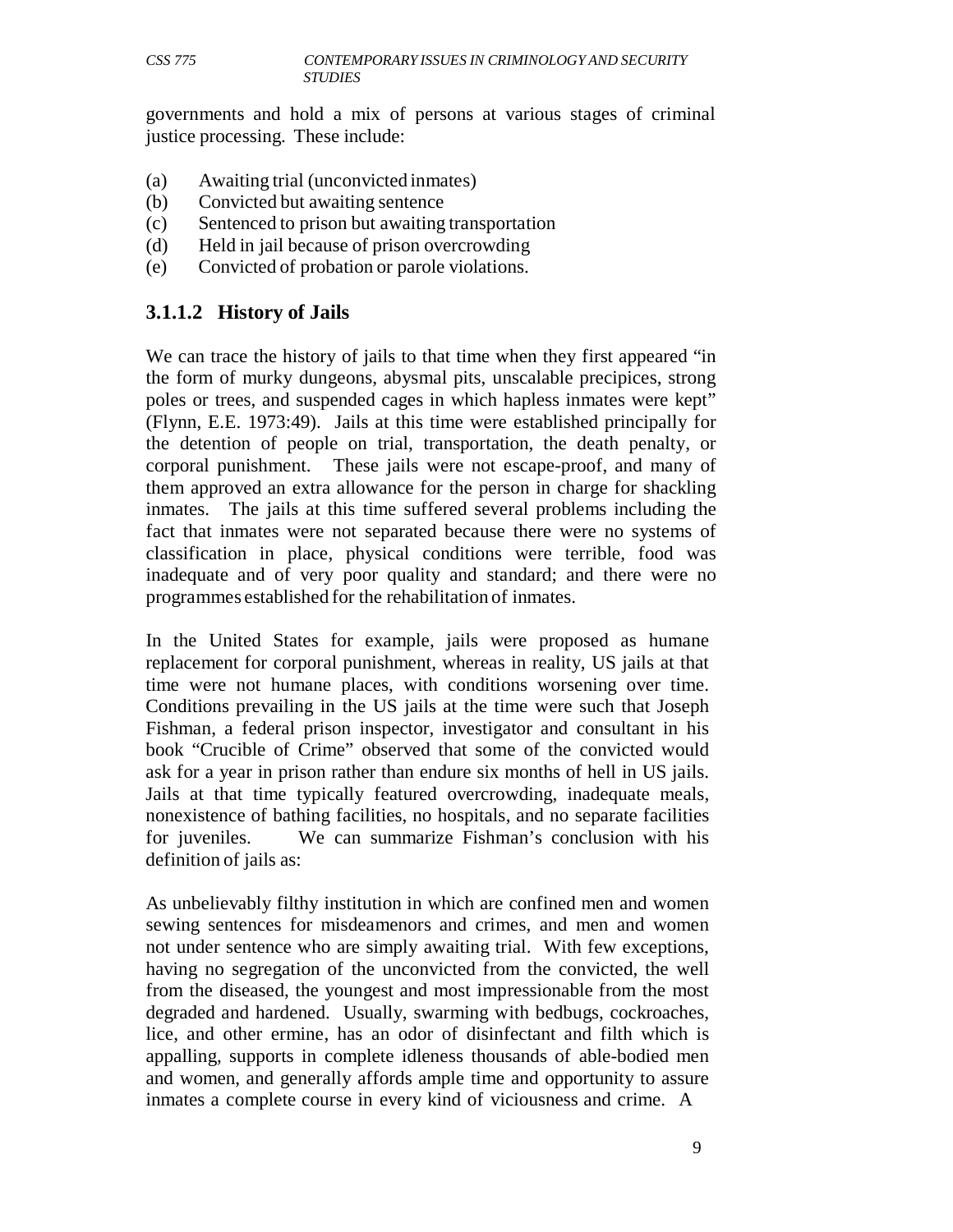melting pot in which the worst elements of the new material in the criminal world are brought forth blended and turned out in absolute perfection (Fishman, J. F. 1923:13-14).

### **3.1.1.3 Prisons**

Prisons are for the long-term incarceration of offenders. There are several types of prisons although the term is often used synonymously with maximum-security prisons. The maximum-security prisons are the most secure of all prisons. They are typically surrounded by high fences, secured with razor wire, and watched by heavily armed correctional workers round the clock the housing architecture of maximum-security prisons usually consists of large tiers of cellblocks made up of individual cells and housing far more than its stated or required number. Theoretically, maximum- security prisons incarcerate only serious offenders or others who might present a security risk. In reality however, many maximum-security prisons hold less-serious offenders, perhaps due to the intense pressure of population on the entire prison system, which may be more telling on other prisons.

Medium-security prisons are theoretically for the incarceration of less serious offenders. Within these prisons, inmates have greater freedom of movement. They are typically surrounded by high fences with barbed wire and may be watched by armed correctional workers. The housing architecture may include individual rooms and dormitories instead of cells.

Minimum-security prisons do not feature armed correctional guards. Also, many of these prisons do not have fences or bars, and inmates who are often accommodated in individual rooms or dormitories, generally have greater freedom to move about within the institution than in maximum- or medium-security prisons [Reid, 1994: 611].

In recent years, many prisons have become maxi-maxi institutions or wings of institutions, hosing the most dangerous inmates of such institutions are confined individually because of their dangerous nature, and are allowed out of their cells for only short periods, for example one hour a day. In many prison in Nigeria, certain inmates who are considered dangerous are isolated from other inmates and may be allowed out of their cells for only a few hours each week. Some of these inmates are shackled when they leave their cells. An example of this type of institution is the Kirikiri Maximum-security prison, which houses many dangerous federal inmates, including those thought most likely to attempt escape.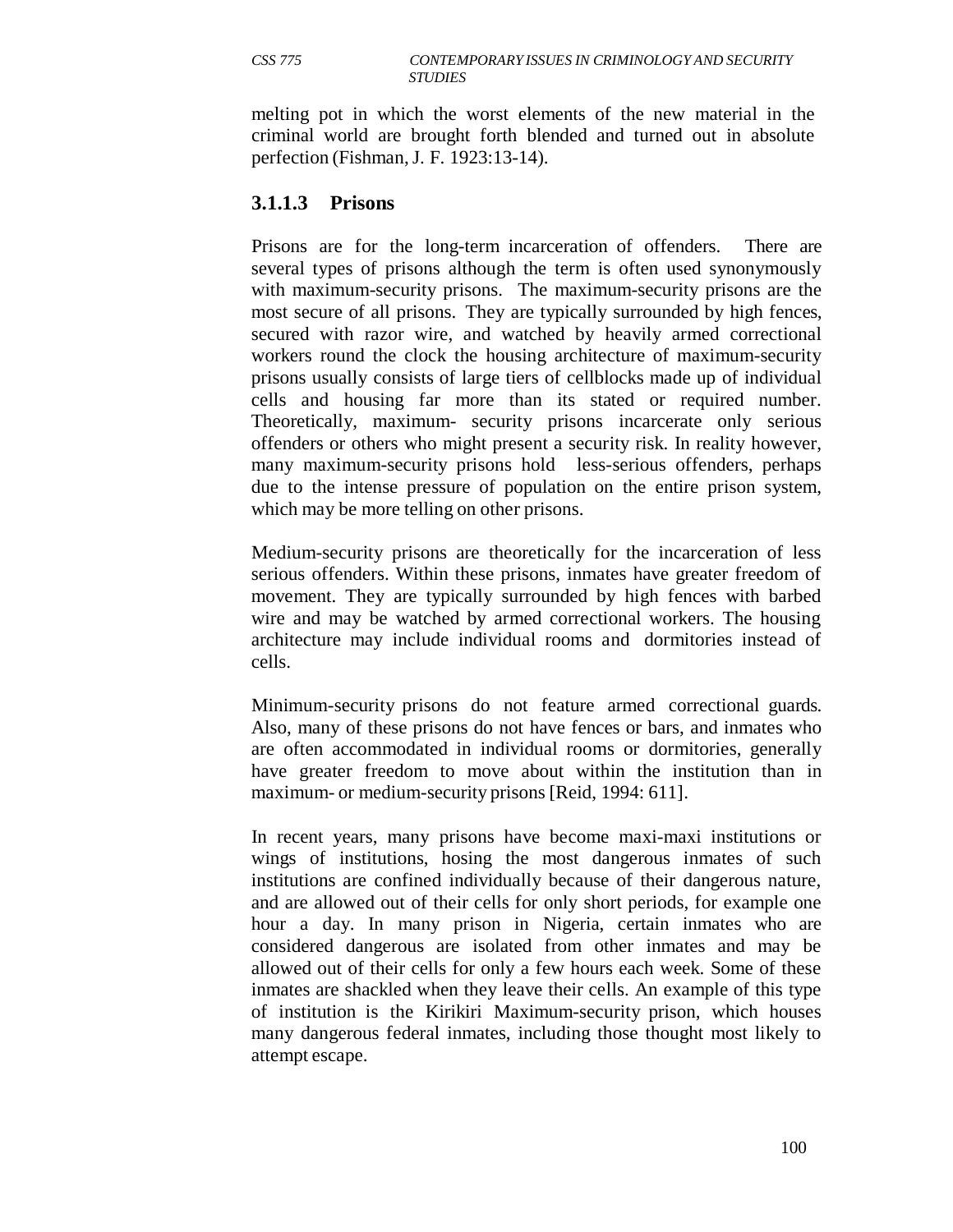Categories other than security levels may differentiate prisons. Some are exclusive by gender; many are for men only. Some house both genders, where the rules do not permit sexual relations. Problems encountered with housing both genders in the same general facilities have led to calls for their abolition and have actually led to their abolition in many systems.

### **3.1.2 The Prison as a Correctional Institution**

According to Sellin (1970), "Prisons were places of detention or temporary confinement for military captives, persons awaiting trial or execution, and for those unfortunates who had aroused the sovereign's anger". Viewed from this perspective, it can be insinuated in some societies at least, that the evolution of prison date back to the time of the practice of cannibalism. Thus, in the ancient times incarceration of political and religious offenders were the order of the day.

According to Thomas and Hepburn (1983:740), Prisons have existed for several thousands of years from biblical times to the era of the Roman Empire; and that physical punishment grew harsher until the eighteenth century.

However, prisons are meant to serve the following purposes:

Retribution (vengeance) Deterrence (punishment) Rehabilitation (Reformation)

## **3.2 The Emergence of Prisons in Nigeria**

Prior to the emergence of modern prison system in Nigeria, studies have revealed that there were already in existence indigenous institutions that were used to enforce compliance to the societal norms and values. Mention must be made of the following; the traditional legal system in the North established the "Gidan Yari"- which was often built behind the palace of the emirs. The Yorubas had the "Ogboni room". The Tivs and Binis had the "Kpan" and "Ewodo" houses respectively. From Frederick Lugard's comment, it is known of Kano City's "Gidan Yari" in 1903 that "… the interior was divided into departments, each 17ft and the wall were pierced with holes at the base through leg of those sentenced to death thrust up to their thigh, and they were left to be trodden till they die. It is unventilated except for one hole in the wall through which they creep in. The total space is one to 2618 cubic feet and at the time Kano was taken over, they were 135 inmates". (Meek, 1969).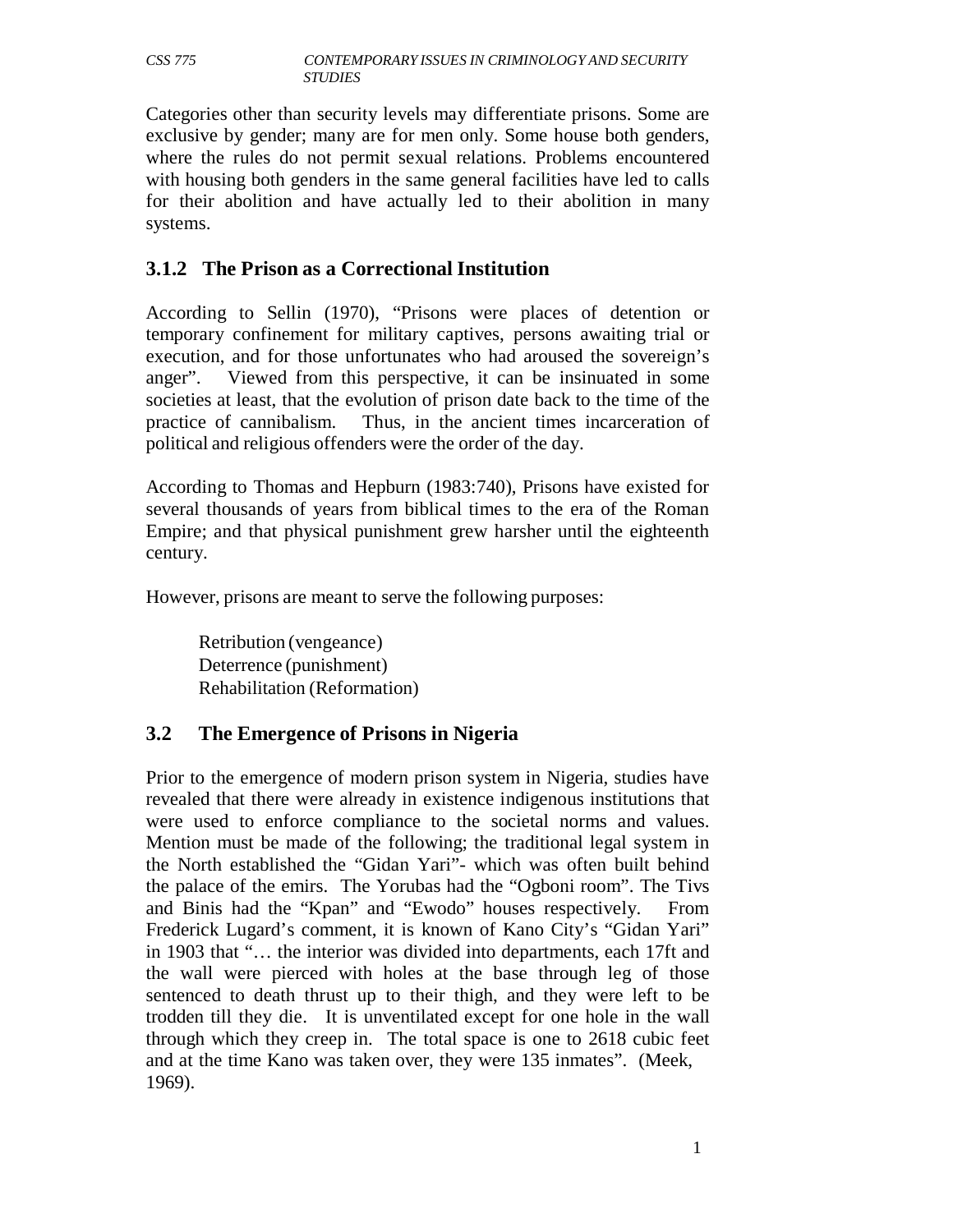The modern prison system in Nigeria which was established in 1872 represents one of the colonial legacies to the country. The first of such prison is the Broad Street Prison built in the heart of Lagos designed at that time to accommodate 300 prisoners. Later, prisons were built at Calabar, Onitsha, Benin City, Sapele and Degema. All of these Prisons were patterned along Broad Street Prison.

Nigeria today, has some 132 'modern prisons' spread across 36 states and the Federal Capital Territory, Abuja.

## **3.2.1 Nigerian Prison Service**

The objectives of the Nigerian Prisons Service can be theoretically conceptualized as follows:

- 1. To keep safe custody of persons who are legally entered.
- 2. To identify the causes of their anti-social behaviour, treat and reform them to become disciplined and law-abiding citizens of a free society.
- 3. To train inmates toward their eventual reformation, rehabilitation and re-integration into the society after their discharge, and
- 4. To generate funds for the government through prison farms and industries.

It is upon these objectives that the Nigerian Prisons Service was anchored with the hope of positively impacting on the lives of inmates and leading them to live better lives upon re-integration into society. According to Jarma, "administratively, Nigerian Prisons Service is sandwiched between the Ministry of Internal Affairs (MIA) and the Immigration and Prison's Service Board(IPB) [Jarma, 1996: 203]. Whereas the Ministry of Internal Affairs has the absolute financial control over the Prisons Service, the Immigration and Prison's Service Board, formulates general policy guidelines and also appoints, promotes, and disciplines all senior officers of the Service. The implications of this on the overall organization, control and development of Nigerian Prisons are crucial to understanding why many people including Seun Adeoye of the Guardian Newspapers describe Nigerian Prisons as "seriously battered Nigerian prisons" and why from the mud walls of remote gaols in Nsukka, Birnin Kebbi, and Gembu to the iron gates of Gashua and Kirikiri, the overriding picture seems to be that of grim images of neglect overcrowding, absence of basic sanitation, and lack of medicare.

The administration of Nigerian Prisons oscillates between the Ministry of Internal Affairs and the Immigration and Prisons Service board, leaving the Controller-General, a technocrat by training, with virtually no control over the appointment of the senior personnel he is expected to work with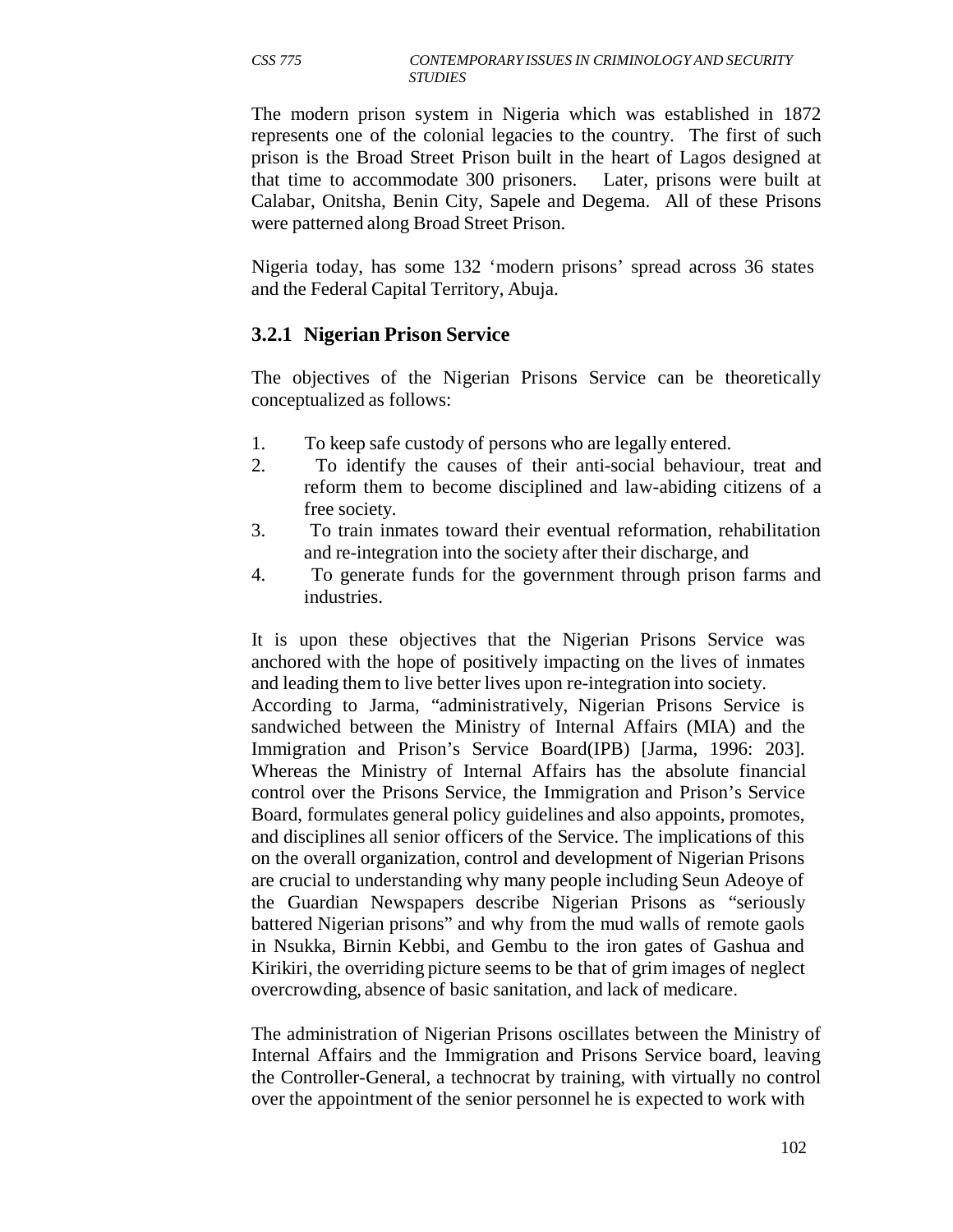to achieve stated organizational objectives, and no control over the finances of the Service. Yet, the direct responsibility for the reformation and rehabilitation of inmates falls squarely on his shoulders.

Also directly related to this problem is the training of prison stiff across the country. The prison's, ability to effectively achieve its goal of reformation and rehabilitation is a direct function of its training content, Alexander Patelson in realization of this has argued that:

Prison buildings, however well arranged and well appointed, cannot by themselves effect the moral transformation and turn an idle rogue into a honest worker, every country in the world gets the prison system, it is prepared to cater for. It is comparatively cheap to employ sentries, who will bear the rules and maintain their distance, it is more expensive to select and train masters who will rain offenders by force of personality and leadership who will be exemplary and influence them into direct habits of self-control and industry (Ihama, 1996:203).

These ideas are lost on Nigerian prison administrators whose efforts at training prison staff are at best epileptic and half-hearted. Examining prison training institutions in Nigeria, Nuhu" Suru, former Commandant prison Training School (PTS) Kaduna, described the school as having been built since 1915 (some 88 years ago) and till date, it is the same foundation, the same wall, the same windows, the same doors and the same roof. The school has no library, no standard blackboard and no senior staff quarters.

This situation also prevails in the other prison training institutions located in Lagos and Enugu.

## **3.2.2 Obstacle to Effective Prison Services in Nigeria**

Today, there are significant hindrances to effective prison services in Nigeria. These include the following:

Poor ventilation of the prisons Over crowdiness of the prisons Poor sanitary conditions Spread of diseases and epidemics amongst inmates Poor condition of inmates due to poor feeding and clothing. Lack of adequate medical care Prison budgets are quite inadequate, etc.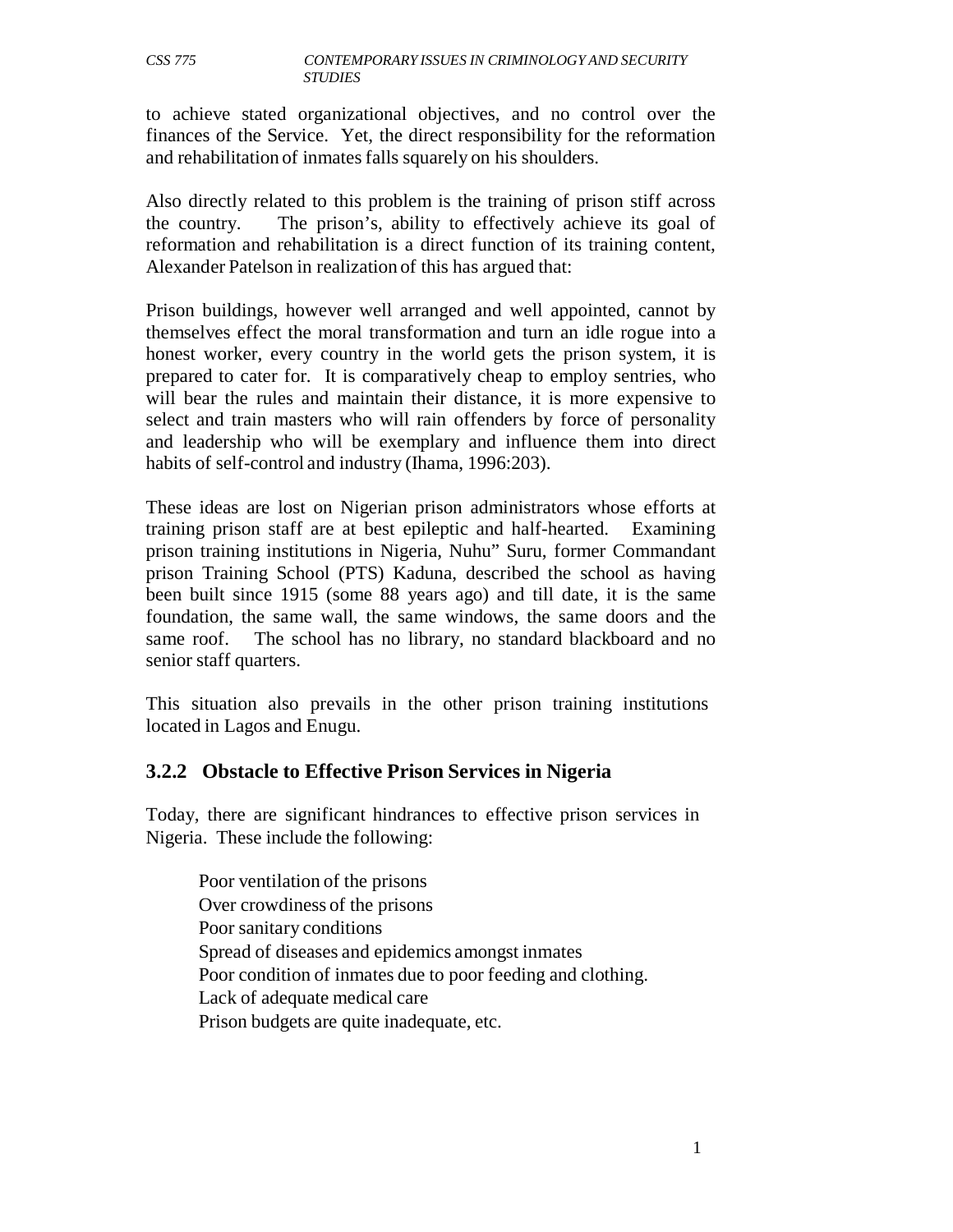## **3.3 Prison Restructuring and Inmates Well-Being**

Due to the lapses identified in sub unit 3.2.1 in the provision of effective prison services in Nigeria, voices were raised in protest against the wretchedness and degradation of prisoners. But no serious attempts at change were addressed until May 2005 when the former Comptroller – General of the Prison Service of Nigeria – Mr. Abraham Akpe joined the retinue of clamour for reformation (also known as restructuring) of the prisons in Nigeria for the well being of inmates. Restructuring refers to the socio-economic and psychological transformation of the prisons and inmates. These include:

Provision of adequate vocational training and education of Prison Warders and inmates.

Provision of adequate health facilities.

Economically, restructuring of the prison entail the following:

Increase in prison budgets to cater for increase in inmates allowances (feeding, clothing and other welfare packages).

Ensure that their welfare packages are regular and not dis-continued or delayed for any reason(s).

That the living condition is sanitized (i.e. the environment should be congenial);

The sizes and dimension of rooms occupied by inmates should meet the appropriate design to avoid over crowding.

That the provision of offices for prison officials should meet the international standard.

## **SELF ASSESSMENT EXERCISE 1**

- 1. List the problems plaguing the prison system in Nigeria.
- 2. Distinguish between Retribution, Rehabilitation and Deterrence.

# **4.0 CONCLUSION**

The prison is a correctional institutions. However, a cursory examination of any modern judicial system will reveal that every adjudged adult criminal/offender that is convicted is committed to the prison abode or otherwise.

# **5.0 SUMMARY**

This unit exposed the learner to a fundamental correctional institution (prisons) as it is all over the world. Specifically, you learnt about the emergence of prisons in Nigeria dating back to the pre-colonial times;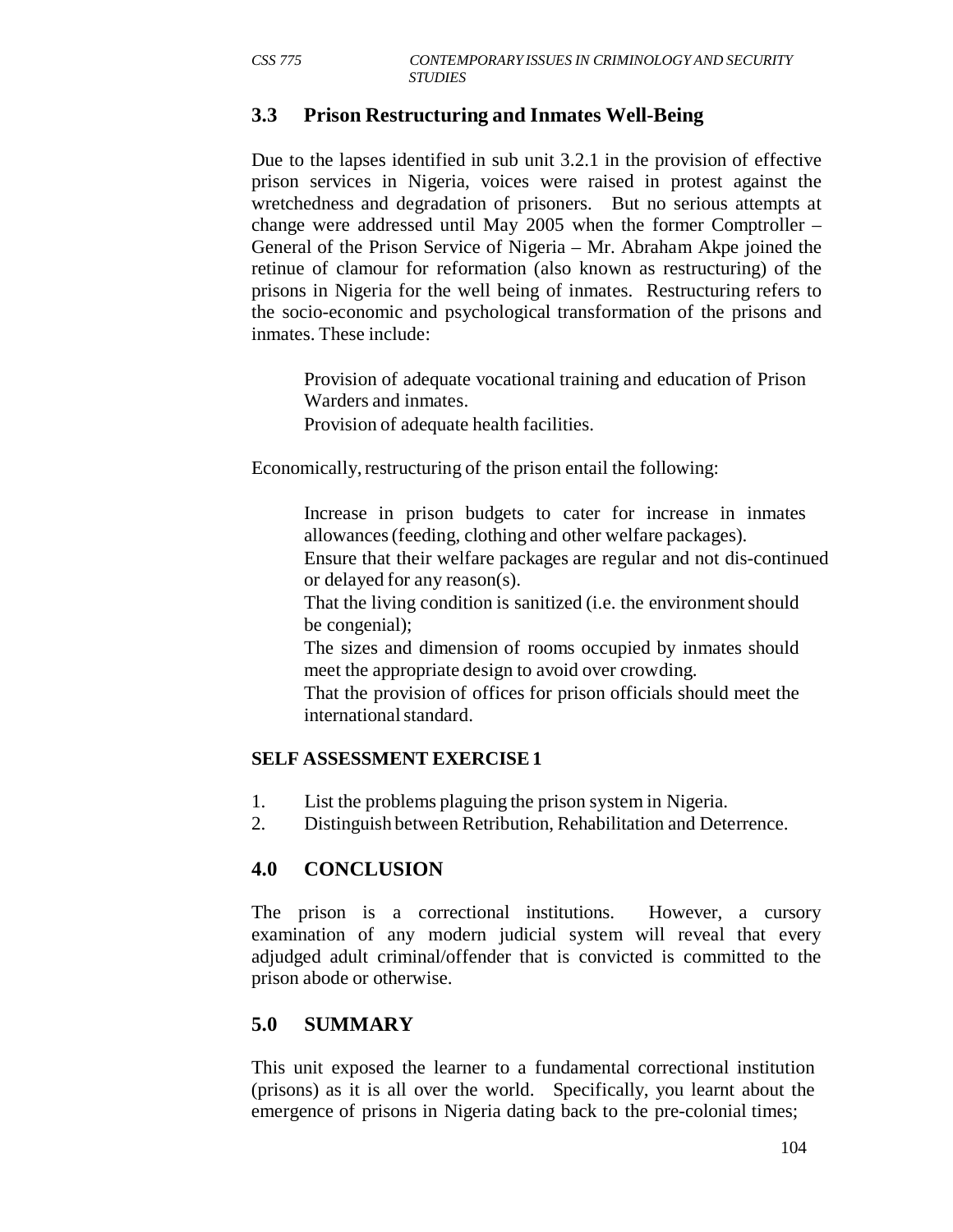the obstacle to effective prisons services in modern times and the clamour and need for prison restructuring; particularly in Nigeria.

#### **6.0 TUTOR-MARKED ASSIGNMENT**

- 1. Define correction institution. How is the prison a correctional institution?
- 2. Why do you think, there should be prison restructuring in Nigeria?

## **7.0 REFERENCES/FURTHER READING**

- Fishman, J. F. (1923). *Crucible of Crime: The Shocking Story of the America Jail".* New York: Cosmopolis.
- Flynn, E. E. (1973). " Jail and Criminal Justice". Chapter 2 in *Prisoners in America*'. (Ed) Llyord E. Ohlin. (Englewood Cliffs, N.J: Prentice Hall.
- Jarma, I. M. (1996). "Prisons and Reformation of Offenders" in *Issues in Crime Prevention and Control in Nigeria*. Vol 1.
- Maltick, H. (1974). "The Contemporary jails of the United States: An Unknown and Neglected Area of Justice". In *Handbook of Criminology*. (Ed.) Daniel Glaser. Skolie, Ill: Rand McNally.
- Meek, C. F. (1969). "Prison Restructuring and Inmates" cited in *Prison Restructuring and Inmates Well being in Nigeria Prisons* by O. O. Balogun (2008). An unpublished M.Sc. Thesis in Criminology. University of Benin, Nigeria.
- Reid, S. T. (1994\1995). *Crime and Criminology*. Orlando: Harcourt Brace .
- Sellin, T. (1970). "A Sociological Approach" in *The Sociology of Crime and Delinquency* (ed). Markin E. Wolfgang, *et al*. New York: John Wiley.
- Thomas, W. C. and Hepburn J. R. (1983). *Crime, Criminal Law, and Criminology"*. Iowa: WMC. Brown Publishers.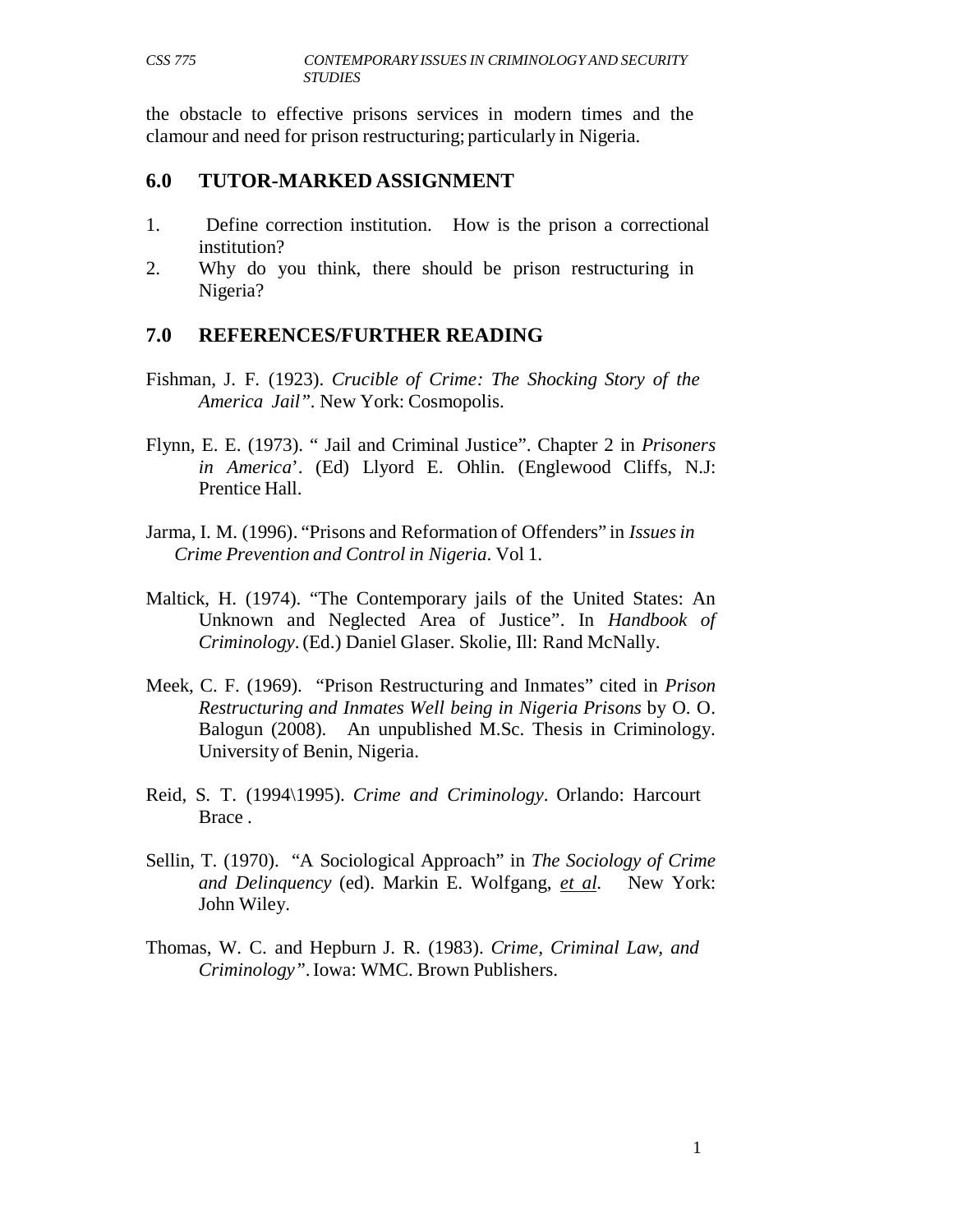#### **UNIT 2: COMMUNITY CORRECTIONS**

#### **CONTENTS**

- 1.0 Introduction
- 2.0 Objectives
- 3.0 Main Content
	- 3.1 Definitions
	- 3.2 Community Based Corrections
		- 3.2.1 Diversion
		- 3.2.2 House Arrest
		- 3.2.3 Probation and Parole
		- 3.2.4 Half-Way Houses
		- 3.2.5 Shock Incarceration
- 4.0 Conclusion
- 5.0 Summary
- 6.0 Tutor-Marked Assignment
- 7.0 References/Further Reading

## **1.0 INTRODUCTION**

The problems associated with the use of imprisonment as a social reaction to crime or a form of correction as presented in Unit 12 influenced the need for alternative means of corrections referred to as community corrections.

## **2.0 OBJECTIVES**

At the end of this unit, you should be able to:

Define Community Correction

Identity the varied and viable forms/types of community corrections

To state why it is important to adopt the varied forms of community corrections as alternative to incarceration or imprisonment.

# **3.0 MAIN CONTENT**

#### **3.1 Definitions of Community Corrections**

Community Corrections or Community-based Corrections as it is sometimes referred to is a system whereby offenders are diverted from criminal justice systems to other institutions based within the community including the imposition of fines, restrictions, or community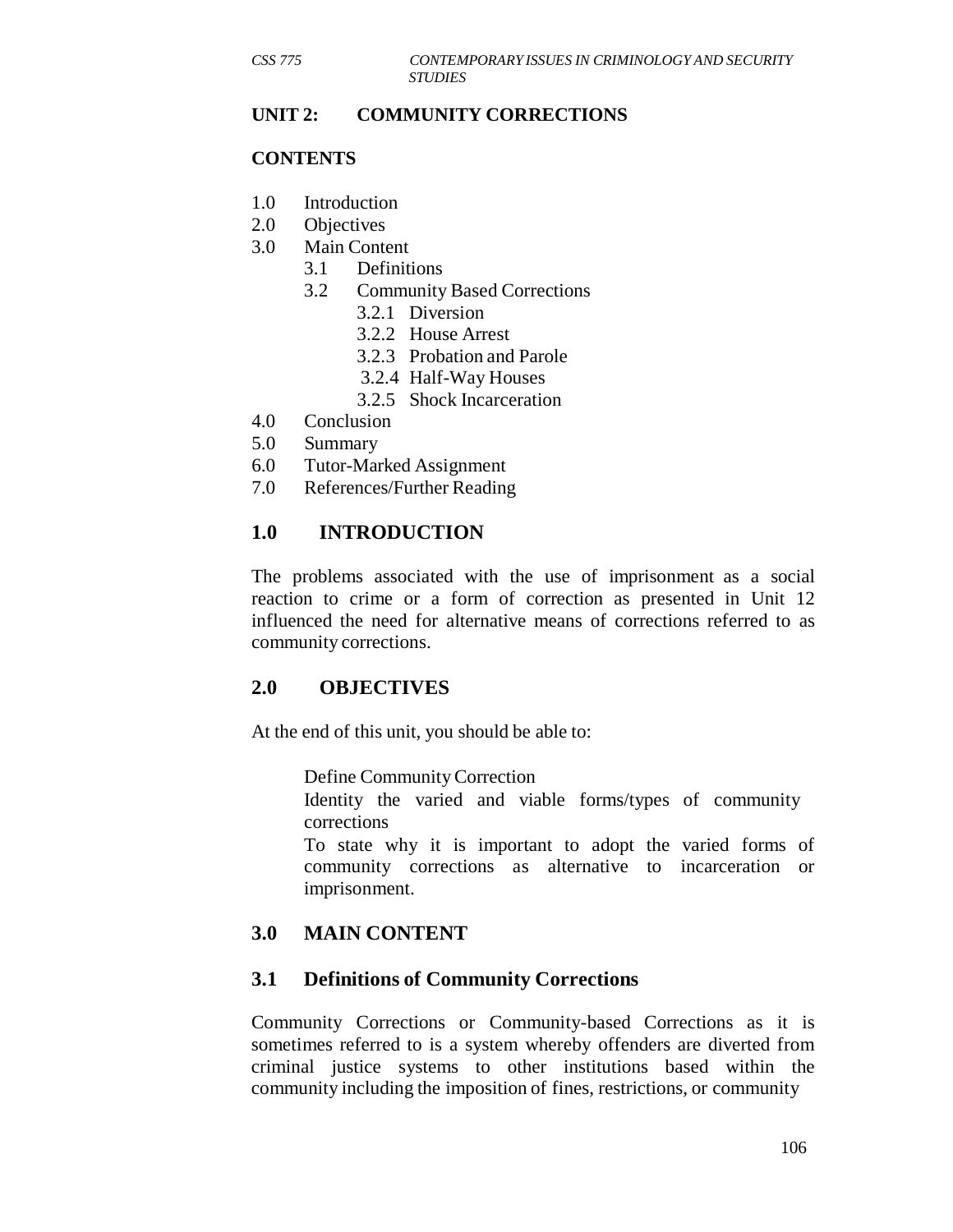work sentences in place of imprisonment, or placing offenders on probation" (Igbinovia, et al, 2003: 522).

Although, the practice of this form of correction is criticized by experts who are knowledgeable in corrections; it however, has its positive features such as;

Cost effectiveness of the practice compared to the use of incarceration or imprisonment.

Lesser evidence of recidivism amongst offenders compared to the other practice of imprisonment.

#### **3.2 Community-Based Corrections**

The problems associated with imprisonment such as over crowding, recidivism of offenders and others prompted the adoption of community based corrections as discussed under the varied types in the sub units below.

### **3.2.1 Diversion**

This is an informal way of handling offender as against the usual and characteristics adult court system. The major reason for its adoption is to respond to the following:

Reduction in prison population.

To ensure that the philosophy of rehabilitation is not negated; and

To ensure that conscious attempt is made to help offenders who had been sentenced, reintegrate into the community.

McSparron (1980) identified the underlisted as some of the characteristics of community correctional facilities:

Location in urban not rural communities, where participants live and sometimes work.

A country or municipal (local governments) political subdivision rather than the state handles correctional responsibility.

The responsibility for working out treatment programmes lies mainly with offenders.

Community correctional centers are generally small and have limited budgets.

Representatives of the community may also take part in and assist the programme.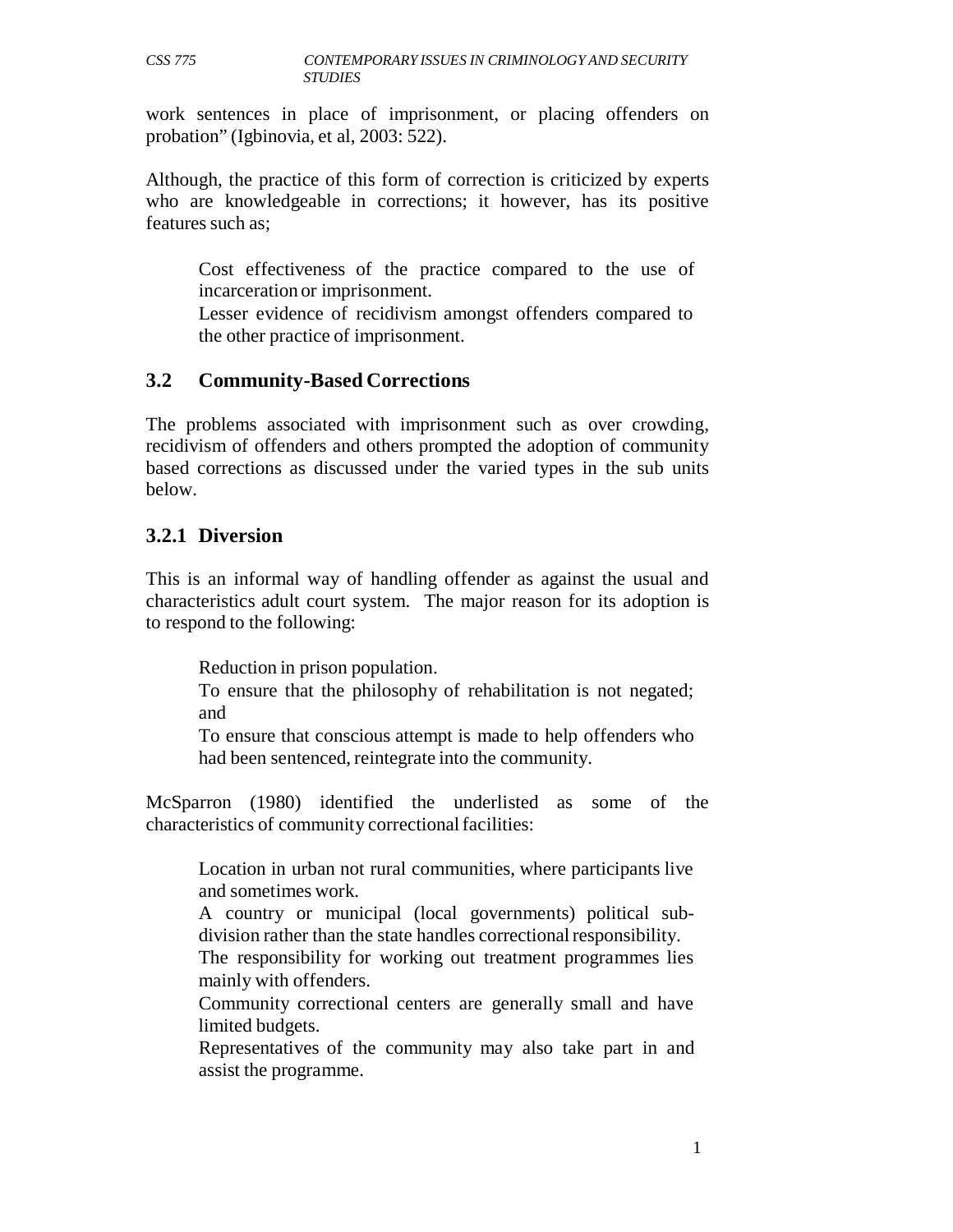Emphasis is placed on establishing successful relationships in the community, with family, peers or employees

#### . **3.2.2 House Arrest**

In this case, offenders are placed on probation in their own homes and must follow specified regulations, including restrictions on when they may leave the premises for whatever reasons. Some of the advantages of adopting house arrest as a community based correction mechanism include:

Cost effectiveness

Social benefits to the offender

Flexibility that permits the adaptation of the institutional plan to the individual needs of the offender and the community and; The implementation ease and timeliness.

However, the disadvantages of the method – according to Petersilla, (1978) include:

House arrest may widen the net of social control. House arrest may focus primarily on offender surveillance. House arrest is intrusive and possibly illegal. Race (ethnic or religious) and class bias may enter into participant selection.

House arrest compromises public safety.

## **3.2.3 Probation and Parole**

According to Igbinovia, et al (2003:526). "The community-based approaches we have examined already are relevant and viable alternatives to incarceration. They all have varying degrees of success and have been useful in efforts to ensure the human treatment of offenders, while at the same time pursuing the objectives of public protection and rehabilitation". By far, the most frequently used alternatives, to prison is probation and Parole. In fact, it is the most controversial alternative to incarceration.

Technically, probation is a form of sentencing which is often considered in lieu of sentencing. It may only be granted by the court. In other words, the court sentences a defendant to a term of incarceration but suspends that sentence for a specified period of time, during which the offender is on probation. Thus probation is a judicial determination that does not involve confinement but other conditions imposed by the court.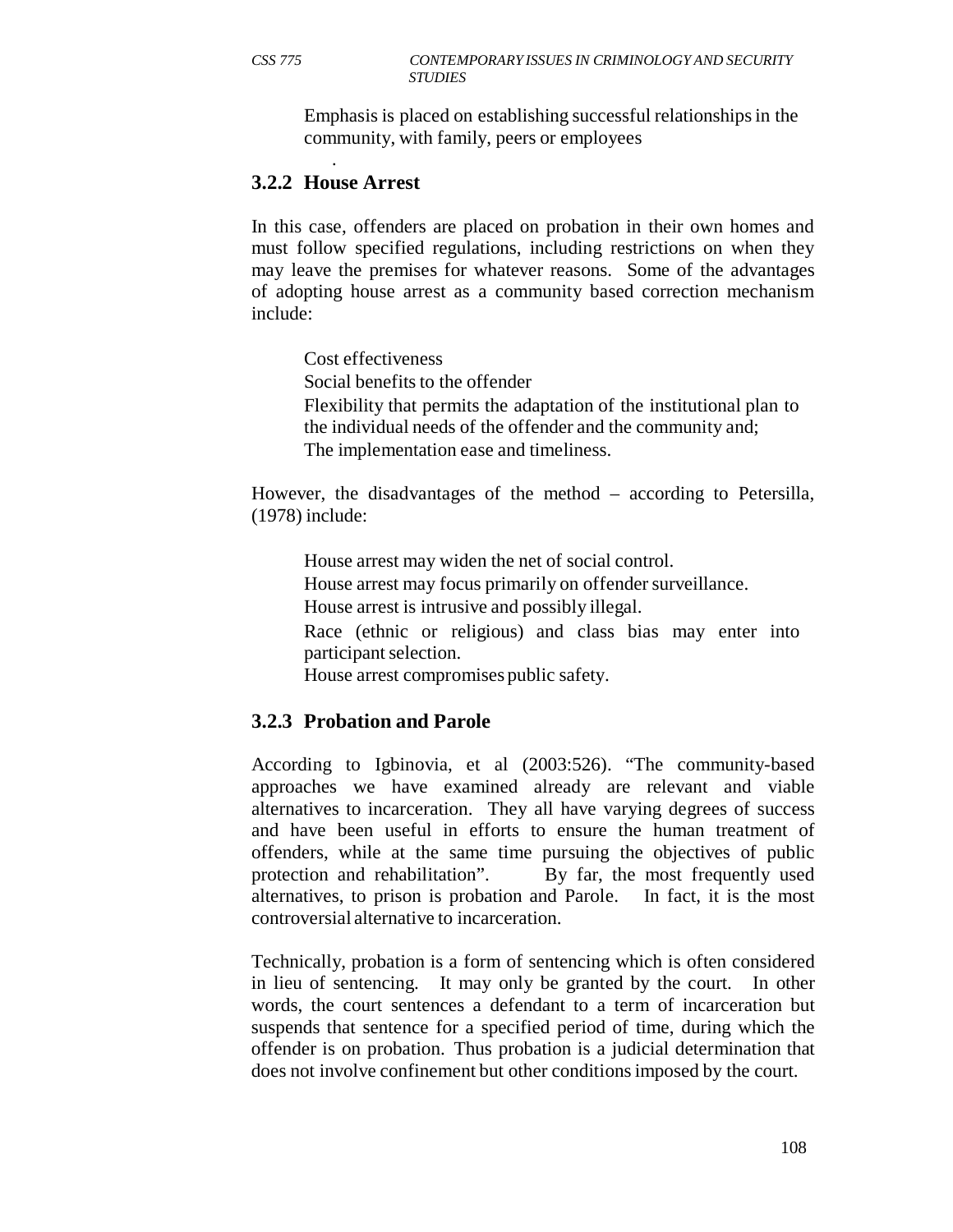Although, probation originally was intended for non-violent offenders, probation today is applied to offenders convicted of felonies.

On the other hand, parole is a form of conditional liberty; it is also an intermediary step to freedom, with supervision between prison confinement and complete freedom in the community. In a nutshell, parole refers to the release of an offender from correctional facilities after he/she has served part of the sentence. It can be distinguished from the unconditional release of offenders to the extent that the Parolee is placed under supervision and conditions – imposed on his or her behaviour.

# **3.2.4 Half Way Houses**

The halfway house represents an attempt by correctional planners to reintegrate offenders properly into their environments where they can be bonded with other significant persons. This is important in order to overcome difficulties offenders face soon before release, especially when they have been incarcerated for a long time. Halfway houses therefore, offer offenders the opportunity and facilities in adjusting to others and to their own problems. The halfway house may focus on a specific problem such as drug treatment and may be used in place of incarceration rather than as a translation from incarceration to the free world. They may be used especially, for some high risk offenders who probation will be difficult to correct.

Prison administrators in order to solve the problem of prison congestion may use halfway houses. The use of these facilities is uncommon in Nigeria, which appears to have a mindless fixation and preference for the use of prisons. The major problem with the system appears to be the difficulties encountered by administrators in determining inmates who are most suitable for the programme.

# **3.2.5 Shock Incarceration**

Shook incarceration takes many different forms, although it is designed essentially to incarcerate the offender for a brief period, followed by supervision within the community. Like the halfway house, it has the specific potential or ability to reduce prison congestion. The term is used synonymously with shock probation established in Ohio in 1965. As originally conceived, the judge could sentence an offender to a brief period of incarceration followed by probation.

The term 'shock probation' is technically incorrect, since the historical use of the term 'probation' made no provisions for incarceration but is rather, an alternative to incarceration. The purpose of shock probation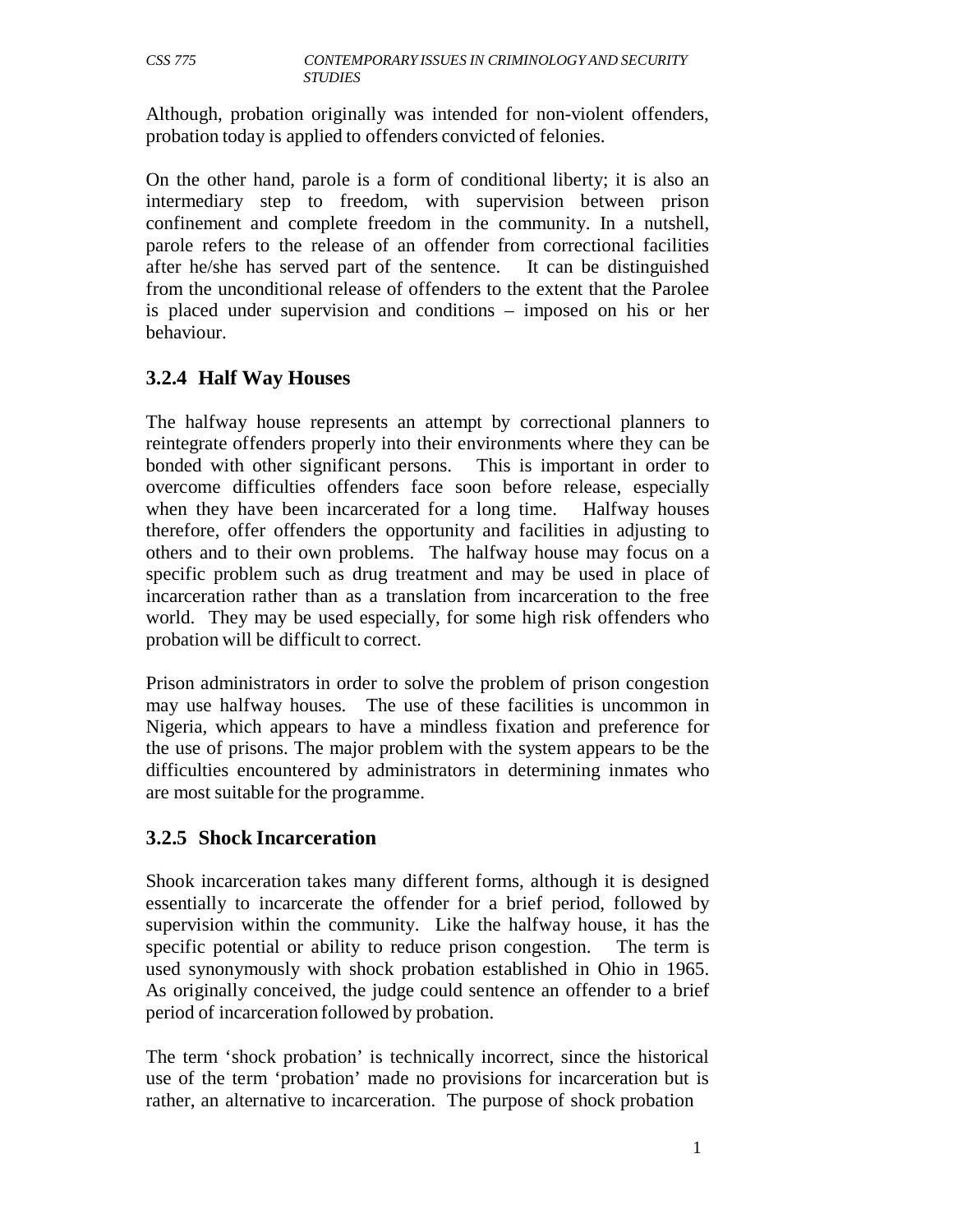is to expose offenders to the shock of prison before placing them on probation at the same time that the system aims to release them before they were negatively influenced by prison experience.

There are important differences between shock probation and shock incarceration, the most significant of which is that under shock probation, offenders are sent to prison in order to experience prison life, while in shock incarceration, the offenders are separated from the general prison population. In this case, offenders are placed in special facilities called 'boot camps' in which the offender must participate in a strongly regimented daily routine of physical exercise, work, and discipline, resembling military training. The programme may also incorporate rehabilitative elements such as drug treatment and educational programme.

Many persons have criticized shock incarceration. Some early reports allowed that while offenders who go through hoot camp experiences may show greater changes in social attitudes than those who go through regular probation and parole programmes; they are just as likely to be returned to prison for committing another offence during their first year of the programme (Reid, 1994:652). Thus, according to Mackenzie et al (1992), the positive changes the boot camp offenders experience "may not be enough to enable them to overcome the difficulties they face in returning to the home environment", they argued further that "There is no evidence… that shock incarceration will reduce recidivism or improve adjustment". The military style organization and routine of boot camps have also been condemned by scholars who insist that it does not work even in the military today and that when this is combined with rehabilitative goals, the result will be disastrous for corrections. Among the likely consequences of the military style approach are increased aggression against correctional staff and other offenders and a "devaluation of women and so-called feminine traits (e.g. sensitivity) and other negative effects of an unpredictable, authoritarian atmosphere" (Morash and Rucker, 1990:218).

#### **SELF ASSESSMENT EXERCISE 2**

- 1. Identify the characteristics of Community Correctional facilities that you know.
- 2. State the disadvantage of House Arrest as a form of Community Correction.

# **4.0 CONCLUSION**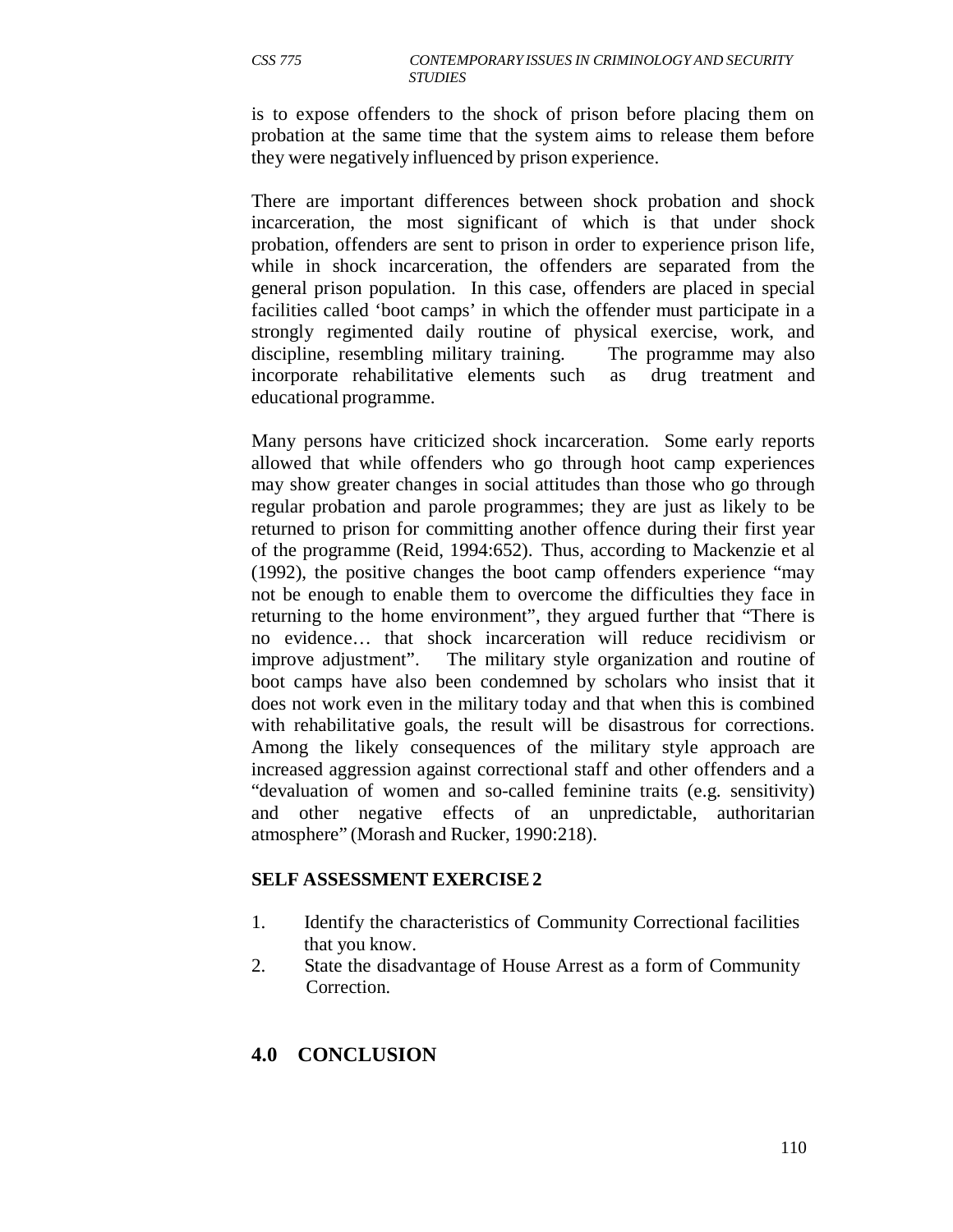Community corrections has helped the developed nations like the United States, Germany, Canada and many other European nations, to complement and supplement the use of outright imprisonment as corrections for criminal offenders. This has solved both space and cost problems.

## **5.0 SUMMARY**

In this unit, you learnt about what community correction is and the major types of existing community based corrections.

## **6.0 TUTOR-MARKED ASSIGNMENT**

- 1. Define Community based corrections? Distinguish Community Corrections from imprisonment.
- 2. Identify the types of community based corrections that you know and explain one in detail.

# **7.0 REFERENCES/FURTHER READING**

- Igbinovia, et al (2003). *Crime and Delinquency in Nigeria; Theories, Patterns and Trends*. Benin City: Kryme Monitor Books.
- Petersilla, *et al* (1978). *Criminal Careers of Habitual Felons.* National Institute of Law Enforcement and Criminal Justice. Washington, D.C: Government Printing Office.
- Reid, S. T. (1994). *Crime and Criminology*. Seventh Edition. Orlando: Harcourt Brace.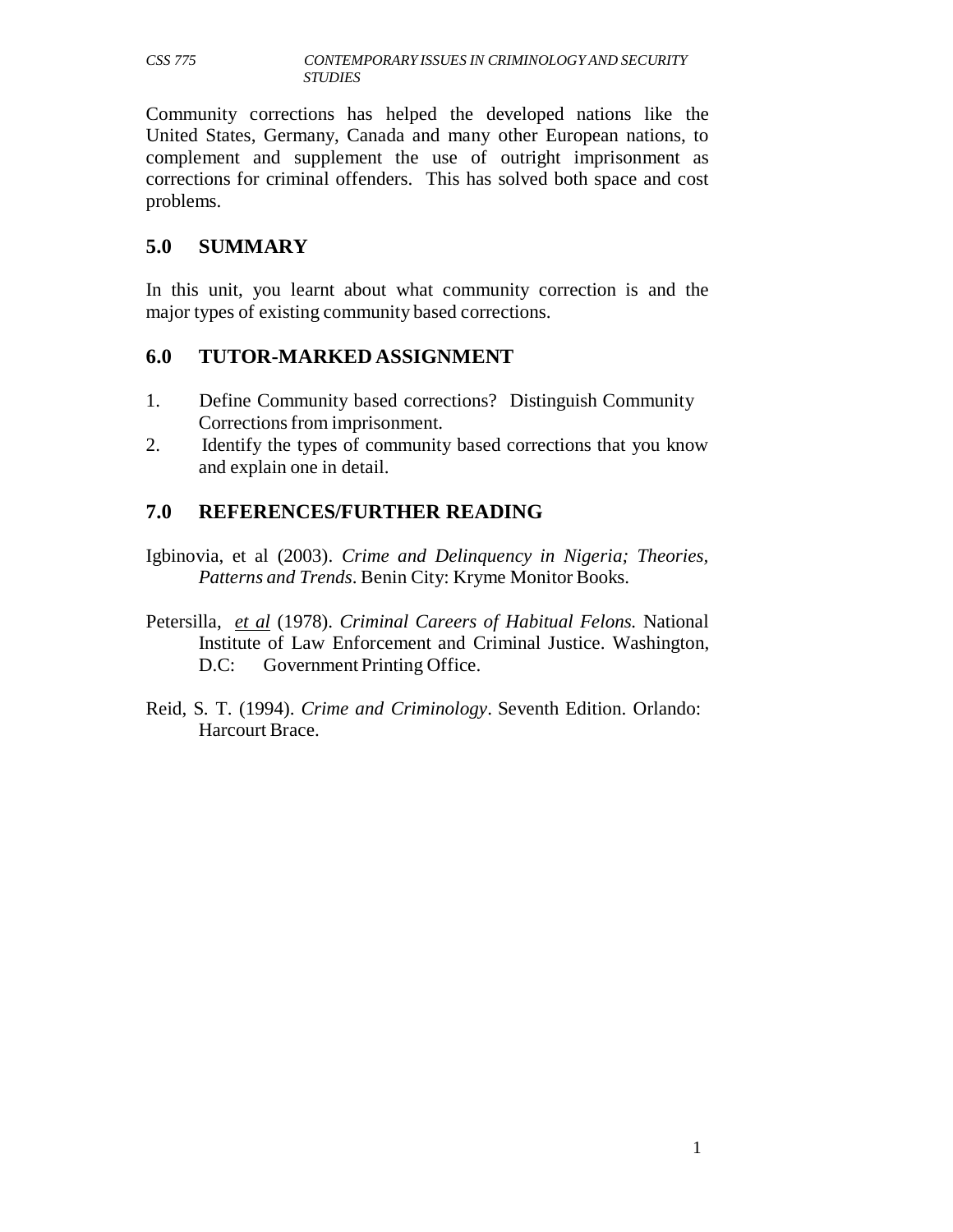# **UNIT 3 JUVENILE INSTITUTIONS AND JUVENILE CORRECTIONS**

### **CONTENTS**

- 1.0 Introduction
- 2.0 Objectives
- 3.0 Main Content
	- 3.1 Definition of Juvenile Court
		- 3.1.1 Juvenile Institutions
		- 3.1.2 Juvenile Delinquency
	- 3.2 Elements of Juvenile Delinquency
		- 3.2.1 Theoretical Explanations of Delinquency
		- 3.2.2 Theory of Delinquent sub Cultures
		- 3.2.3 Theory of Differential Opportunity
- 4.0 Conclusion
- 5.0 Summary
- 6.0 Tutor-Marked Assignment
- 7.0 References/Further Reading

# **1.0 INTRODUCTION**

The origin of juvenile institutions as a form of correction for delinquents can be traced to the nineteenth century. During this period, many American courts designed procedures for dealing with young offenders who deviated from the Criminal law. It was an "1899 Act" of Illinois Legislature in the United States that first established a juvenile court/juvenile institution. Today, statutes are found the world over (Nigeria, inclusive) establishing juvenile courts or its equivalent.

# **2.0 OBJECTIVES**

At the end of this unit, you should be able to:

Define the terms juvenile courts/Juvenile institutions/Juvenile delinquents.

Differentiate between Juvenile Institutions and Prisons as correctional Institutions.

Understand the need for Juvenile Institutions.

# **3.0 MAIN CONTENT**

## **3.1 Definition of Juvenile Courts**

Juvenile Courts create statutes outside the criminal law for dealing with young offenders. Thus, the essence of the juvenile courts is to "help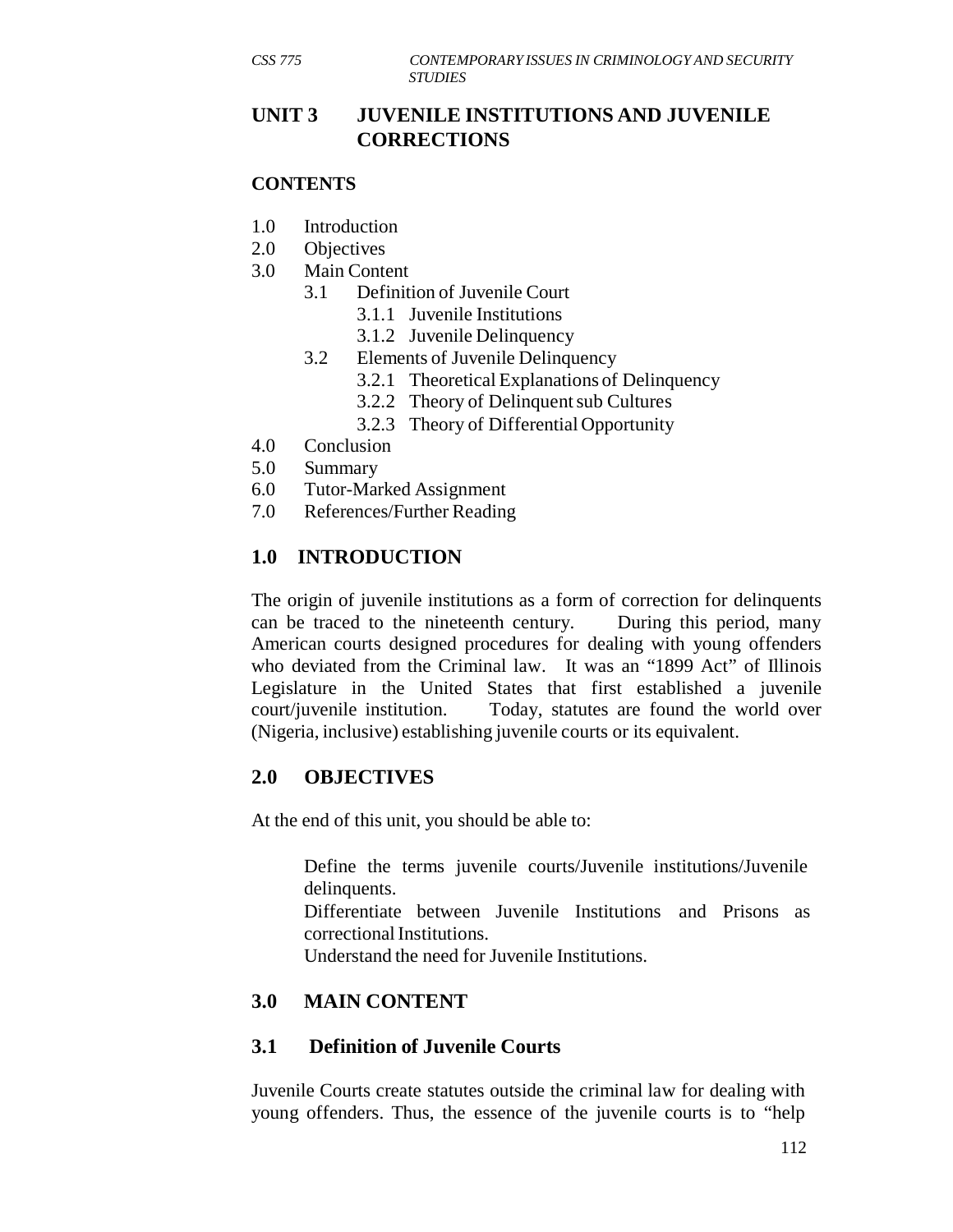children in trouble to do what is in the best interest of the child, and to rehabilitate him". (Obarisiagbon, 1999:136). So the official language of the juvenile courts are selected with great care in order to avoid the terminology of the criminal process. Thus, it talks of "petition on behalf of the child" rather than "indictment"; of "hearing" rather than "trial"; of "disposition" rather than "sentencing"; of "training School" rather than "prison", to mention but a few.

# **3.1.1 Juvenile Institutions**

These are institutions created by federal laws and the laws of most states to serve as corrections for young offenders. For instance, a child under seven years was irrebutably presumed to be incapable of having the criminal intent" which is a 'sine-qua-non' ingredient of a criminal act. However, children from seven to fourteen years were generally assumed to be capable of criminal intent. This assumption was capable of being rebutted by evidence of their immaturity. The general rule being if not capable of criminal intent, he is not capable of crime. Consequently, his act of delinquency becomes a matter of his parents, kinsmen, master or priest certainly not for the criminal courts/prison but for the juvenile courts/juvenile institutions like remand homes, reformatory etc.

## **3.1.2 Juvenile Delinquency**

In Nigeria, Federal Laws and the laws of most states define juvenile delinquency as any act committed by persons less than eighteen years old, which if committed by an adult, would be a crime. In other words, juvenile delinquency is any adult crime committed by minors. Minors in Nigeria are young people who are between the ages of one and eighteen years. Most of the offences that are associated with them include truancy, petty stealing and prostitution (Clark, 2001:7).

Typically, the juvenile delinquent has been seen as an urban male, usually working class, aged between 12 and 20, associated with a variety of anti-social behaviours, e.g. membership of a gang, and having a history of trouble with the authorities and of recidivism. Infact, a high proportion of serious (indictable) offences are committed by people in this age group. On the other hand, the problem of delinquency is one that always seems clearly demonstrable and inviting obvious explanations (Gordon, 1998:146).

## **3.2 Elements of Juvenile Delinquency**

Some of the elements of Juvenile delinquency are better understood when discussed side by side (in a typology) with adult criminal behaviour as shown below: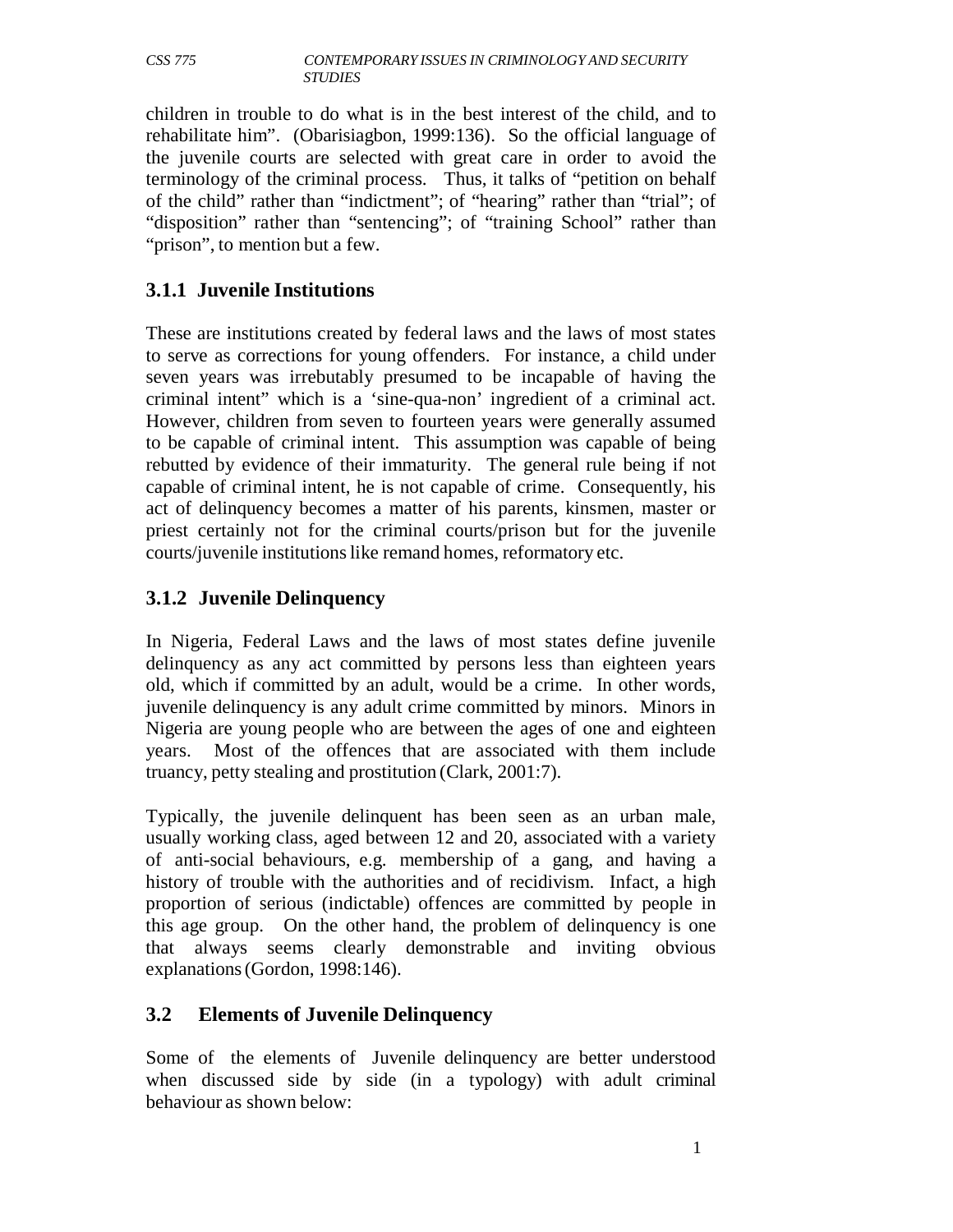| <b>Adolescent Criminal Behaviour</b> | <b>Adult Criminal Behaviour</b> |  |
|--------------------------------------|---------------------------------|--|
| Criminal behaviour<br>1S             | Criminal behaviour is very      |  |
| unorganized                          | organized.                      |  |
| Crime is a passing phase             | Crime is a career               |  |
| Legitimate opportunities             | Legitimate opportunities        |  |
| may be available later in            | may be blocked                  |  |
| life.                                | continuously due to             |  |
|                                      | frustration.                    |  |

# **3.2.1 Theoretical Explanations of Delinquency**

Numerous theoretical explanations of delinquency have been developed by criminologist(s)/other social scientists. In general, the underlisted three theories are fundamental in seeking explanations to delinquency.

### **1. Biological Approaches**

Rely on the idea that because of defects in heredity, the youth suffers from brain pathology or because of glandular or chromosomal imbalance or a certain body structure, he or she has a temperament prone to delinquent behaviour.

## **2. Psychological Approaches**

Here, personality maladjustment underlies the explanation of delinquency. The delinquent misbehaves in response to some kind of psychological pathology – this explanation varies depending on the orientation(s) of the individual whether it is psycho-analysis, psychiatry or clinical psychological orientations.

#### **3. Sociological Approaches**

This describes conditions in the social structure such as "poverty or blocked opportunities", which propel the minor to the commission of crime. More so, the delinquent sub-culture in which the patterns are learned by the minor also affects crime commission.

#### **SELF ASSESSMENT EXERCISE 1**

- 1. What is the meaning of Juvenile Courts?
- 2. What do you need to have Juvenile Institutions?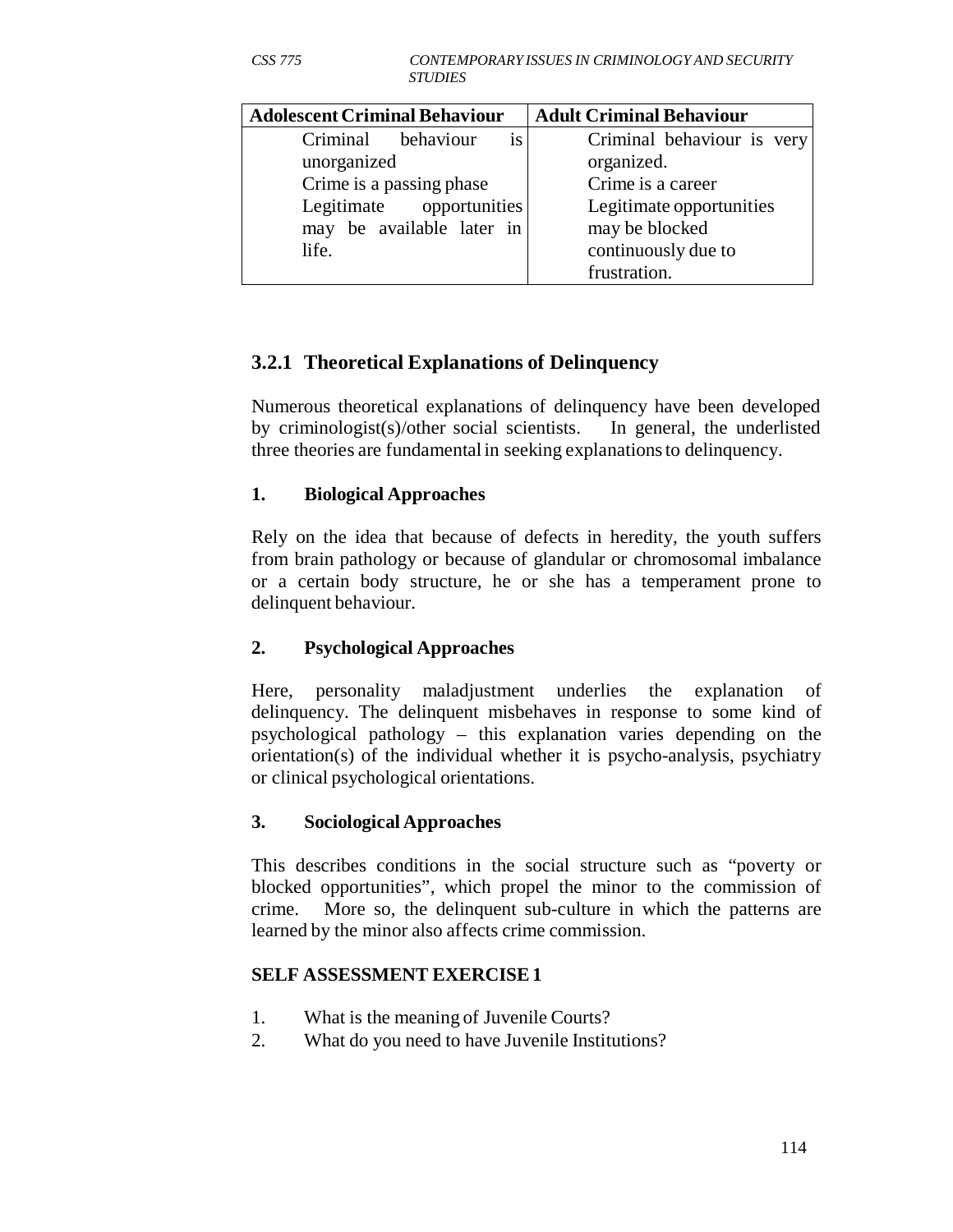#### **3.2.2 Theory of Delinquent Subcultures**

Albert Cohen first articulated the theory of delinquent subculture. In his classic 1955 book, "Delinquent boys', Cohen's fundamental point is that except perhaps for the category of rebellion, Mertonian strain theory is incapable of explaining "purposeless" crime – crime committed just for the "fun' of it (Cohen, 1955). Cohen's thesis is that class based status frustration is the origin if subcultures, malice, non-utilitarianism, the negativism form the content of subcultures and young, working-class males, explain the distribution of subcultures. Cohen's focus is on school based achievement status. The institution of the school embodies middle class values for honesty, courtesy, personality, responsibility, and so forth ("middle class measuring rod"). It is the milieu where competition takes place for status, approval, or respect. Strain for Cohen is therefore not structural but interpersonal, located at the level of group interaction. "Group interaction is a sort of catalyst which releases potentialities not otherwise visible" (Cohen, 1955, p. 136).

Losers in the competition for stains experience strong feelings of frustration or deprivation. Most of them adopt a corner boy attitude (Whyte, 1955), accepting their fate, but a significant number turn to crime. For Cohen as opposed to Merton, the working class, a configurative term including lower, working, and qualitatively similar middle class (Cohen and Short, 1958), are capable of revising their aspirations downward (Rodman, 1963). What distinguish those who turn to crime are the social variable of peer influence and the psychological variable of reaction formation. These two variables, represent a type of interpersonal and normative strain, respectively, and cannot be understood without classification of Cohen's more important concept of status frustration.

Frustration is generally regarded as an aversive internal state due to goal blockage or any irritating event (Berkowitz, 1993). It has often been implicated in explanations of unexpected acts of violence (Glueck and Glueck, 1950; McCord, McCord and Zola, 1959). Unexpected acts of disrespect for property could just as easily be predicted by Cohen's strain theory since versatility in offending is assumed. Frustration due to lower status origins would appear to be associated with more serious, repetitive offending, according to some aspects of the theory and gold's (1963) research, incidence of crime among a low status group was found to be explained by low expectations in spite of aspirational down grading. High status repeaters did not anticipate failure at getting a prestigious job, but showed the same aspirational concerns for self-respect. The combination of high ascribed status with low achieved status has been found to be particularly frustrating (Jackson and Barke, 1965).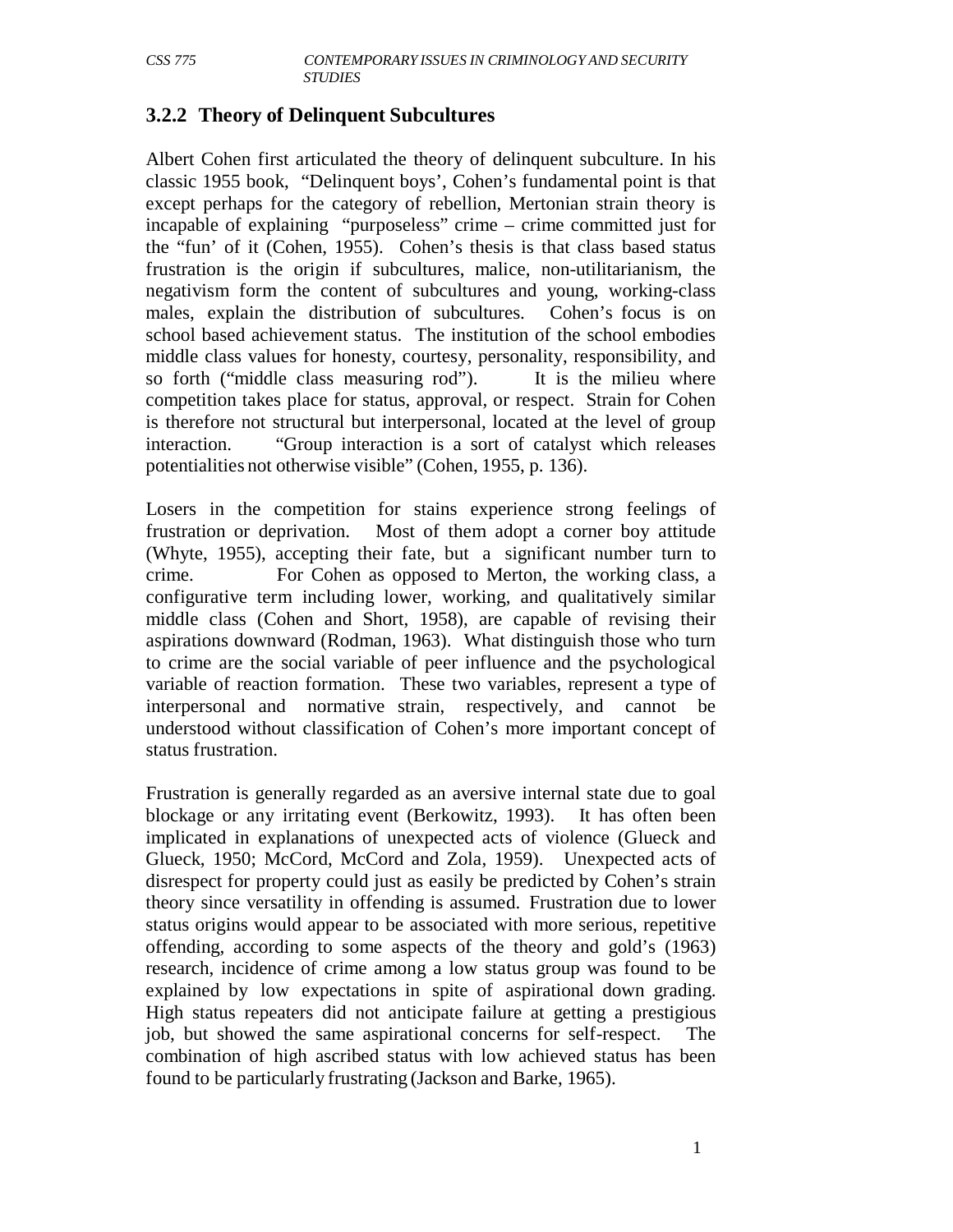Stinchcombe's (1964) research demonstrated the pervasiveness of status frustration in all social classes and for each gender using a measure of anticipated social class over expected prestigious job attainment, which significantly differentiated those who thought school was unfair and those who did not. Perceptions of unfairness were associated with more diffuse status concerns, such as personality, intelligence and grooming. Reiss and Rhodes (1963) found feelings of deprivation about clothes and housing to be related to deviant involvement with negligible social class, ethnicity, and gender differences (Reiss and Rhodes, 1963). These findings suggest that status frustration is intimately involved in peer comparisons regardless of the referent. Beliefs about what are fair allocations of tangible and intangible rewards are also important causal factors.

While theoretical importance in Cohen's strain theory is granted to the more immediate goal of intangible rewards (Short and Strodbeck, 1965; Greenberg, 1977), another line of related research focuses upon tangibles in the school failure experience. Proponents of "school status theory" (Polk, 1969; Kelly and Balch, 1971. p. 426) ignore status deprivation altogether claiming poor performance in school alone is responsible for crime and deviance. School failure in terms of grades, spelling ability, language usage, and general intelligence has been found to lead to crime and deviance even when perceived deprivation (Philips, 1975), familial based class (Kelly and Pink, 1975), and outside misconduct (Phillips and Kelly, 1979) were controlled. These researchers argue that ascription based stratification and tracking systems in schools lead poorly skilled students to reject being taught and create their own failure (Polk and Schafer, 1972). These same researchers also take issues with the idea that higher status groups are equally involved in crime, but do not contest the idea that peer influences can provide the belief that crime will be status rewarding.

According to Cohen's strain theory, there is no abrupt, discontinuous leap from a pressure situation to crime. Instead, action is "tentative, groping, advancing, backtracking, and sounding out" (Cohen, 1965, p.8). The psychological variable, reaction formation, is necessary to complete the causal chain from frustration to crime. Middle class values, such as honesty, are not just rejected but flouted. At the same time, dishonesty represents a desperate need for status approval according to precepts of Cohen's reaction formation as well as related tenets of alternative theories (Matza, 1964). Cohen does not go quite so far as saying criminals are pathological liars, but his reaction formation concept suggests they are convinced of their own truthfulness. Liebow (1967) has documented the kind of fictions deprived people live by. Many interpersonal problems are self-created. There is some research supporting the idea that status frustration leads to dishonesty of the kind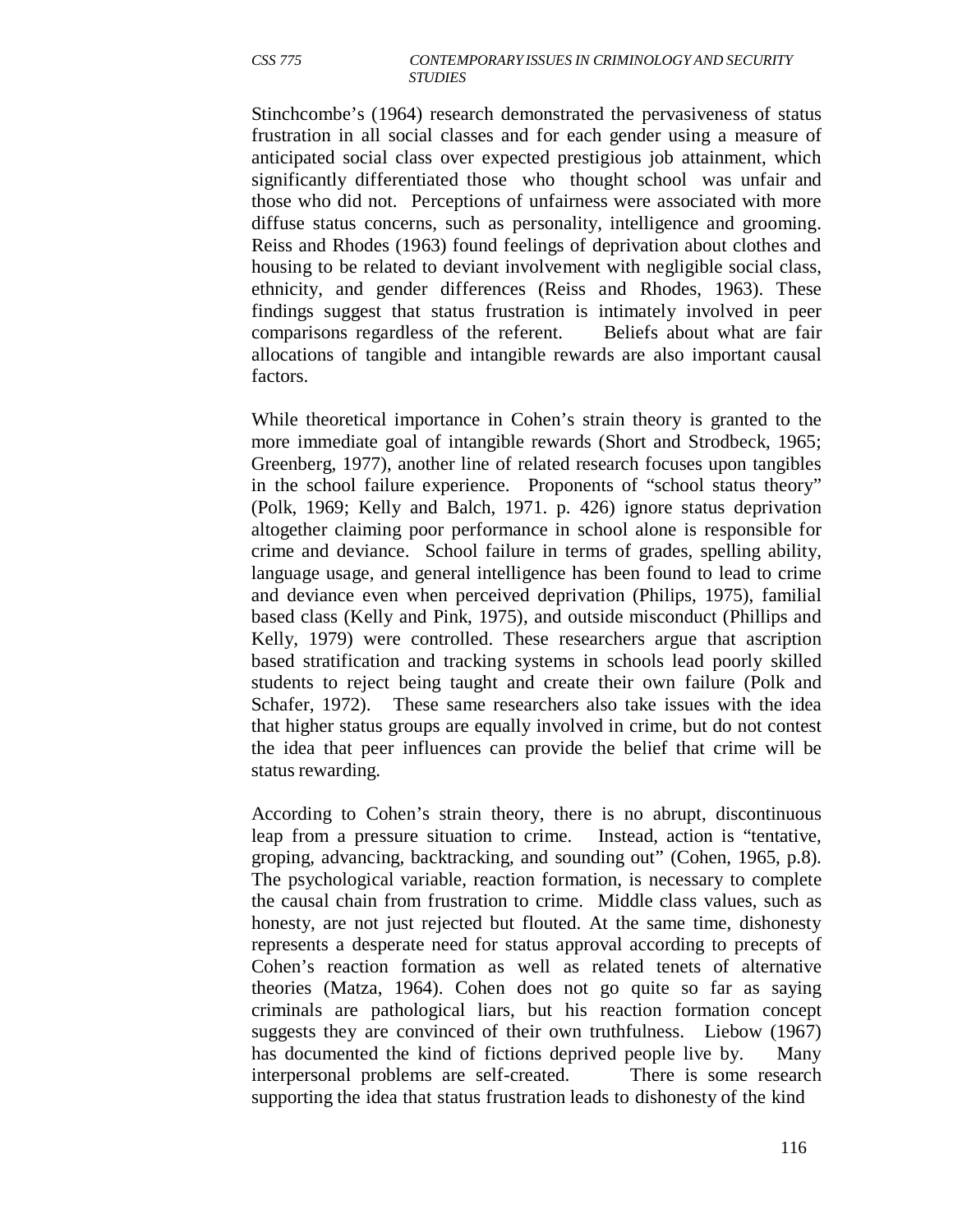that can be measured by use of social desirability scales (Allison and Hunt, 1959, Stephenson and White, 1968).

For Cohen (1977), the importance of having deviant friends is to help deal with a common problem of legitimacy. There is no need for attachment, as control theory postulates (Hirschi, 1969). Actors become insulated from conventional standards, resolving their inner doubts and conflicts. They may even plan offenses that will legitimate their group. There is some evidence from case studies in recidivism to suggest that youth in trouble do derive psychological satisfaction from their peer groups in this fashion. (Haskell, 1961). More recent research on serious offending indicates that peer groups have some of the same characteristics as gangs, and affect both males and females in the same directions (Morash, 1986).

Much of Cohen's work has been both praised and criticized. It helps to answer questions that remain unresolved by strain and cultural deviance theories. His notion of status deprivation and the middle-class measuring rod has been very useful to researchers. His theory, however, fails to explain why some delinquent subcultures eventually become lawabiding, even when this social class position is fixed. Later, he expanded his theory to include not only lower-class delinquents but also variants of middle-class delinquents and female delinquent subcultures. Cohen's theory stimulated later formations of new theories.

# **3.2.3 Theory of Differential Opportunity**

In 1959, Richard Cloward noted that Merton's anomie theory specified only one structure of opportunity. He, however, argued for two and not one. He thus proposed that there are also illegitimate avenues of structure, in addition to legitimate ones. In 1960 he and Lloyd Ohin worked together and proposed a theory of delinquent gangs known as Differential Opportunity Theory. This theory, like Cohen's theory, combines the strain, differential association as well as the social disorganization perspectives.

Delinquent subcultures, according to Cloward and Ohlin, flourish in the lower classes and take particular forms so that the means for illegitimate success are no more equally distributed than the means for legitimate success. They argue that the types of criminal subcultures that flourish depend on the area in which they develop. They propose three types of delinquent gangs. The first, the criminal gang, emerge in areas where conventional as well as non-conventional values of behaviour are integrated by a close connection of illegitimate and legitimate business. This type of gang is more stable than the ones to follow. Older criminals serve as role models and they teach necessary criminal skills to the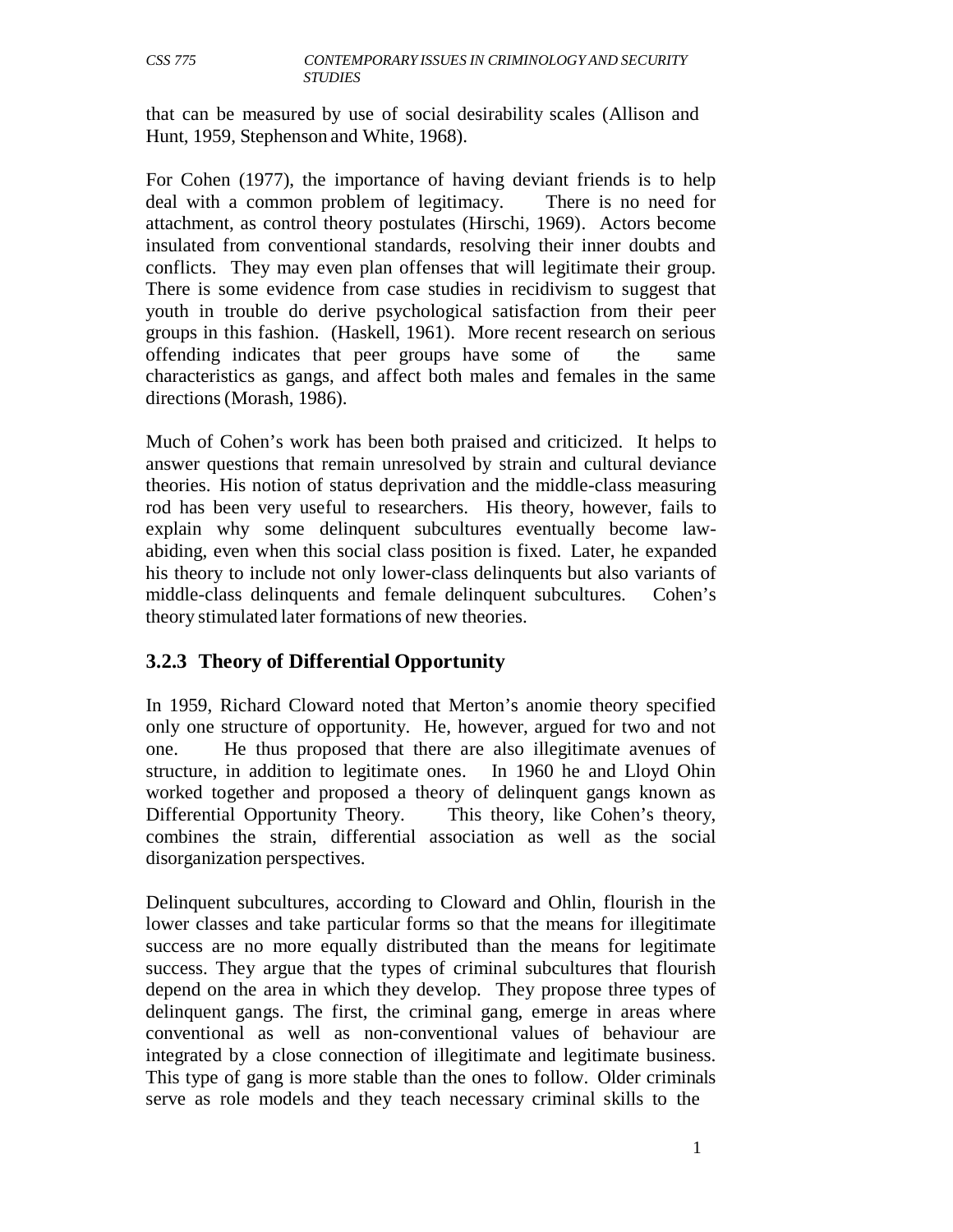youngsters. The second type, the conflict or violent gang, is non-stable and non-integrated, where there is an absence of criminal organization resulting in instability. This gang aims to find a reputation for toughness and destructive violence. The third and final type, the retreatist gang, is equally unsuccessful in legitimate as well as illegitimate means. They are known as double failures, thus retreating into a world of sex, drugs, and alcohol. Cloward and Ohlin further state that the varying forms of delinquent subcultures depended upon the degree of integration that was present in the community.

The main emphasis of the "theory of differential opportunity systems" (Cloward and Ohlin, 1960) is on the intervening variables that account for the particular forms that crime and deviance can take (Cullen, 1988). Cloward (1959) had earlier shown how blocked access to illegitimate as well as legitimate opportunities would be a logical extension of Mertonian strain theory. An illegitimate opportunity is more than simply the chance to get away with a criminal or deviant act, it involves learning and expressing the beliefs necessary for sub-cultural support. These beliefs constitute the main intervening variables in Cloward and Ohlin's strain theory. In their well-known work "Delinquency and Opportunity", they combine strain and social disorganization principles into a portrayal of a gang sustaining criminal sub-culture (Cloward and Ohlin, 1960).

The theory relies upon previous work showing that communities vary by the extent criminal and conventional values are integrated (Kobrin, 1951). While the form that behavior takes depends on how well criminal beliefs are learned, the causal mechanism is a class-linked sense of injustice from actual or anticipated failure at achieving status by conventional standards. "Our hypothesis can be summarized as follows: the disparity between what lower class youth are led to want and what is actually available to them is the source of a major problem of adjustment" (Cloward and Ohlin, 1960, p. 86).

Individuals' search for solutions to their adjustment problem will be triggered by a gap between their aspirations and expectations. The effect of this gap will vary depending upon precisely what it is that the individual aspires toward. Cloward and Ohlin (1960) believe that many individuals aspire to a middle class lifestyle but that many others simply want money without having to improve their lifestyle or change their present social class membership. These latter types (Type III) are then under the most pressure to become criminal or deviant because of their desire for money and need for conspicuous consumption. Thwarted in their materialistic aspirations, they turn to "seeking higher status within their own cultural milieu" (Cloward & Ohlin, 1960, p. 96).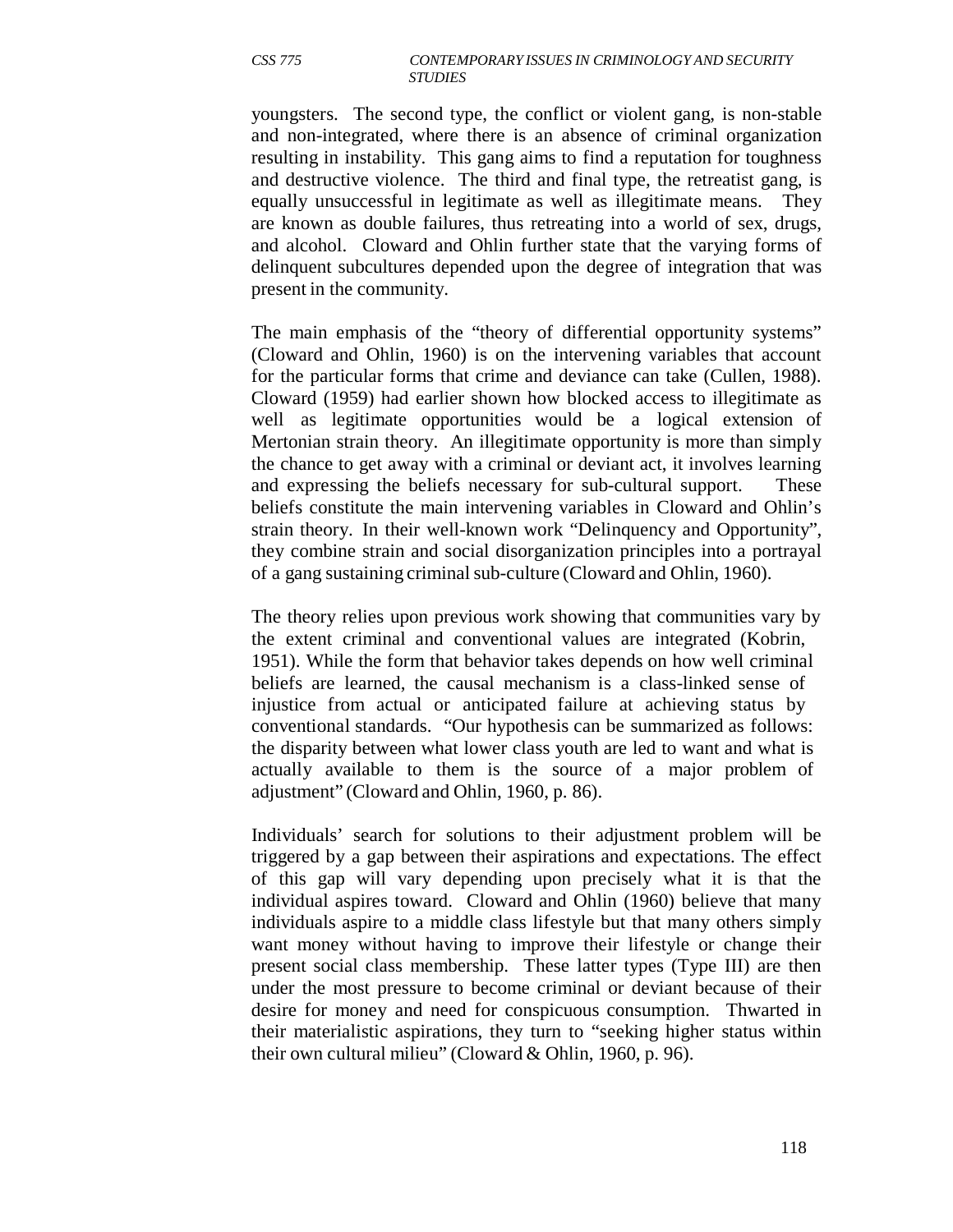Because such individuals resent the push for social mobility but are led to believe that money is the means for success, the gap they experience would be predictive of more serious criminal involvement. Bernard's (1984) review shows that Cloward and Ohlin's theory merits considerable support when the focus is on more serious and persistent crime.

| Type of Youth: | <b>Middle Class Orientation</b> | <b>Money Orientation</b> |
|----------------|---------------------------------|--------------------------|
| Type I         |                                 |                          |
| Type II        |                                 |                          |
| Type III       |                                 |                          |
| Type IV        |                                 |                          |

Generally, the distinction between materialistic aspiration has been supported by research on different success symbols, such as housing versus clothing (Reiss and Rhodes, 1963). Studies have reliably shown incarcerated youth differ significantly in terms of rejecting lifestyle values such as self improvement, work, courtesy, education, and wealth (Landis, Dinitz, and Reckless, 1963; Landis and Scarpiti, 1965). Lower educational expectations combined with expectations of improvement in economic position were found to be associated with anticipated failure and effectively distinguished gang and non-gang members (Rivers and Short, 1967). Higher job goals than educational expectations would make an adequate measure of Cloward and Ohlin's structural strain.

Whether the proper focus of Cloward and Ohlin's theory is serious crime is questionable. We believe that they were concerned with persistence, not seriousness. Elliott's (1962) research showed that lower class youth do aspire to middle class status in terms of jobs but engage in crime only when they do not expect to go far in school. Further, the relationship held when social class position was held constant. Spergel's (1964) research showed how low educational expectations explained both lower and middle class crime regardless of illegitimate opportunity structure. Both Epps (1967) and Hitschi (1969) found variation in expectations to be more significant in explaining self reported crime and deviance. Inability to revise aspirations downward signifies persistence with deviance or trivial crime because of an unwillingness to expect being 'less well remunerated" (Cloward & Ohlin, 1960, p.94).

Central to Cloward and Ohlin's strain theory are intervening variables that further help to determine the specific form that crime and deviance will take. These intervening variables have generally not been seen in the empirical research (Ireland, 1990). Probably the most important of these is degree of integration between criminal and conventional values in a community environment. Spergel's (1964) study and a more recent research by Bursik (1980) show that some degree of specialization can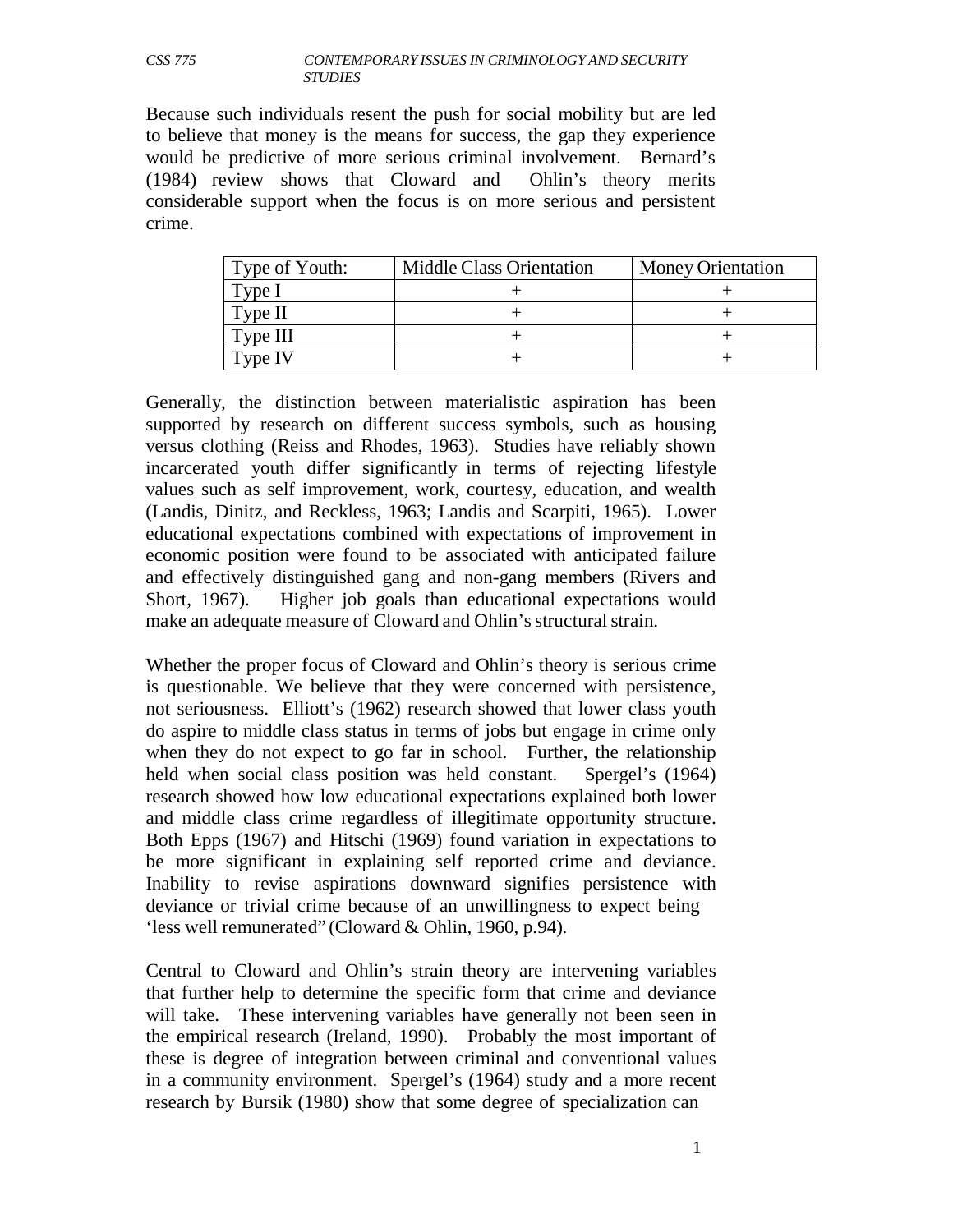be predicted by a community organization variable. Briefly, the theory predicts that actors are not free to assume any role they like, but that well integrated communities offer more illegitimate opportunities for property offending, disorganized communities for violent offending, and if neither theft nor violent subcultures exist, retreatist crimes emerge. The causal chain is similar to Cohen's strain theory except that inner conflict is demonstrated by a tendency to attribute blame for actual or anticipated failure to the 'social order or himself'. In fact, internal attributions are associated with solitary adaptations, and outside the scope of the theory.

Research by Simons and Gray (1989) indicates that system blaming helps an individual to overcome feelings of guilt or remorse and is associated with experience of more repeated anticipatory failures. System blaming points to persistence, and because the individual is still conflicted, they are likely to engage in more deviance than crime and until they learn more sub-cultural beliefs.

The intervening variable that stabilizes inner conflict and prepares the individual for recruitment into a subculture is withdrawal of legitimacy. Cloward and Ohlin (1960, p.3) discussed this variable as a "challenge to the legitimacy of the basic institutions of the society', separating crime from deviance. The beliefs that a subculture looks for are signs that an individual has given up hope of any fairness in the world. Withdrawal of legitimacy can be hypothesized to predict involvement in serious crime.

## **4.0 CONCLUSION**

Juvenile institutions is unlike the criminal courts. The essence of juvenile institutions is to help children who are in trouble to do what is in the best interest of the child and to rehabilitate him.

## **5.0 SUMMARY**

In this unit, you learnt about the juvenile institutions as an avenue of correction for "minors"; and the theoretical explanations for delinquent behaviour. Your focus was also drawn at the differences between adolescent criminal behaviours and adult criminal behaviours

## **6.0 TUTOR**-**MARKED ASSIGNMENT**

- 1. Distinguish between adolescents criminal behaviour and Adults Criminal behaviour.
- 2. Identify and explain the existing theoretical positions of delinquent behaviour.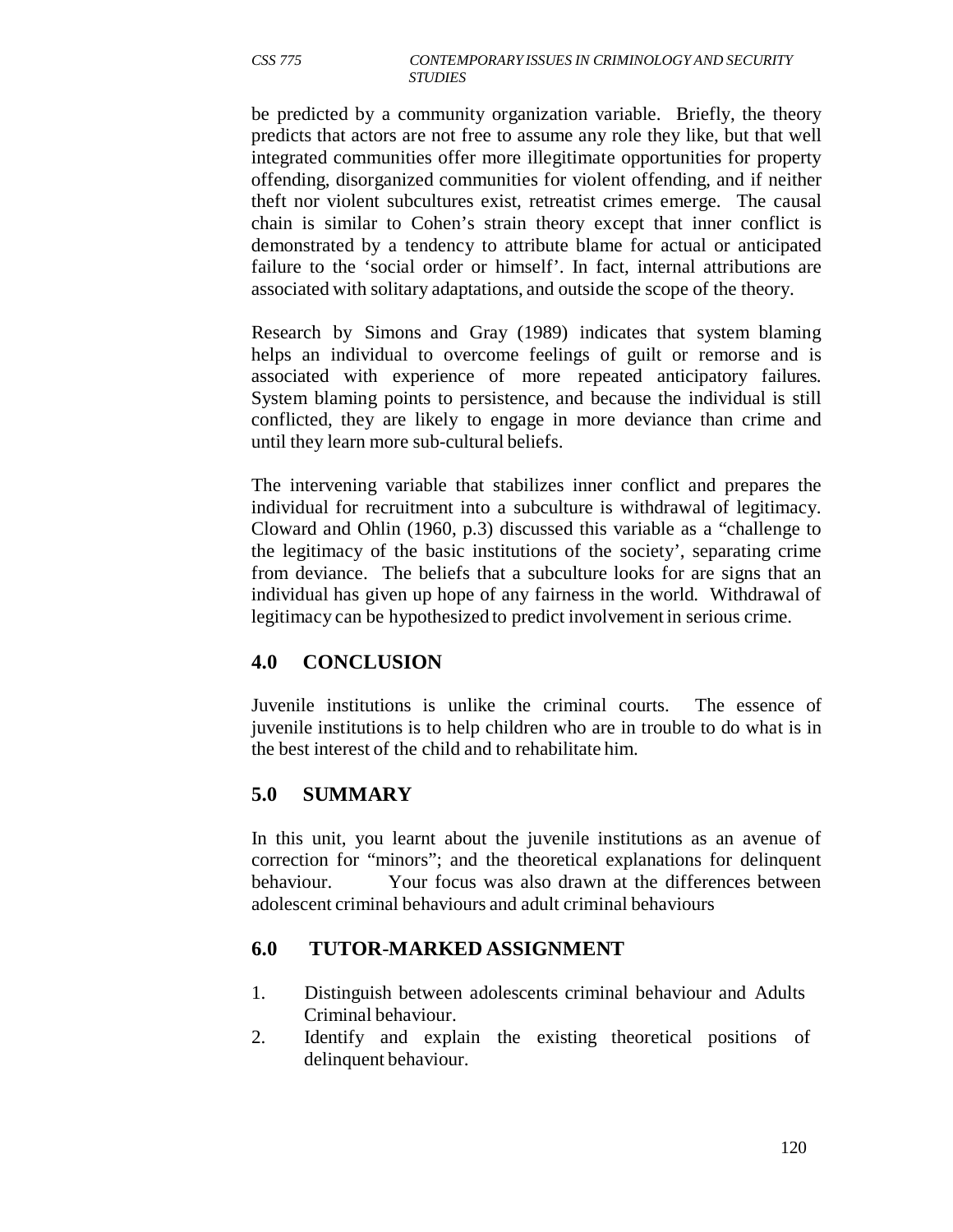#### **7.0 REFERENCES/FURTHER READING**

Clark, D. I. C. (2001). *Sociology of Deviant and Criminal Behaviours.* Benin City: Temisanren Publishers.

Cohen, A. (1955). *Delinquent Boys*. New York: Free Press.

- Cullen, F. (1988). "Were Cloward and Ohlin Strain Theorists?: Delinquency and Opportunity Revisited". *Journal of Research in Crime and Delinquency.*
- Glueck, S. and Glueck, E. (1950). *Unravelling Juvenile Delinquency*. Cambridge: Harvard University Press.
- Marshall, Gordon (1998). *Oxford Dictionary of Sociology*. Second Edition. New York: Oxford University Press.

Matza, D. (1964). *Delinquency and Drift*. New York: John Wiley.

Obarisiangbon, I (1999). *Criminology: A Socio-legal Approach*. Akure: Sylva Publishers.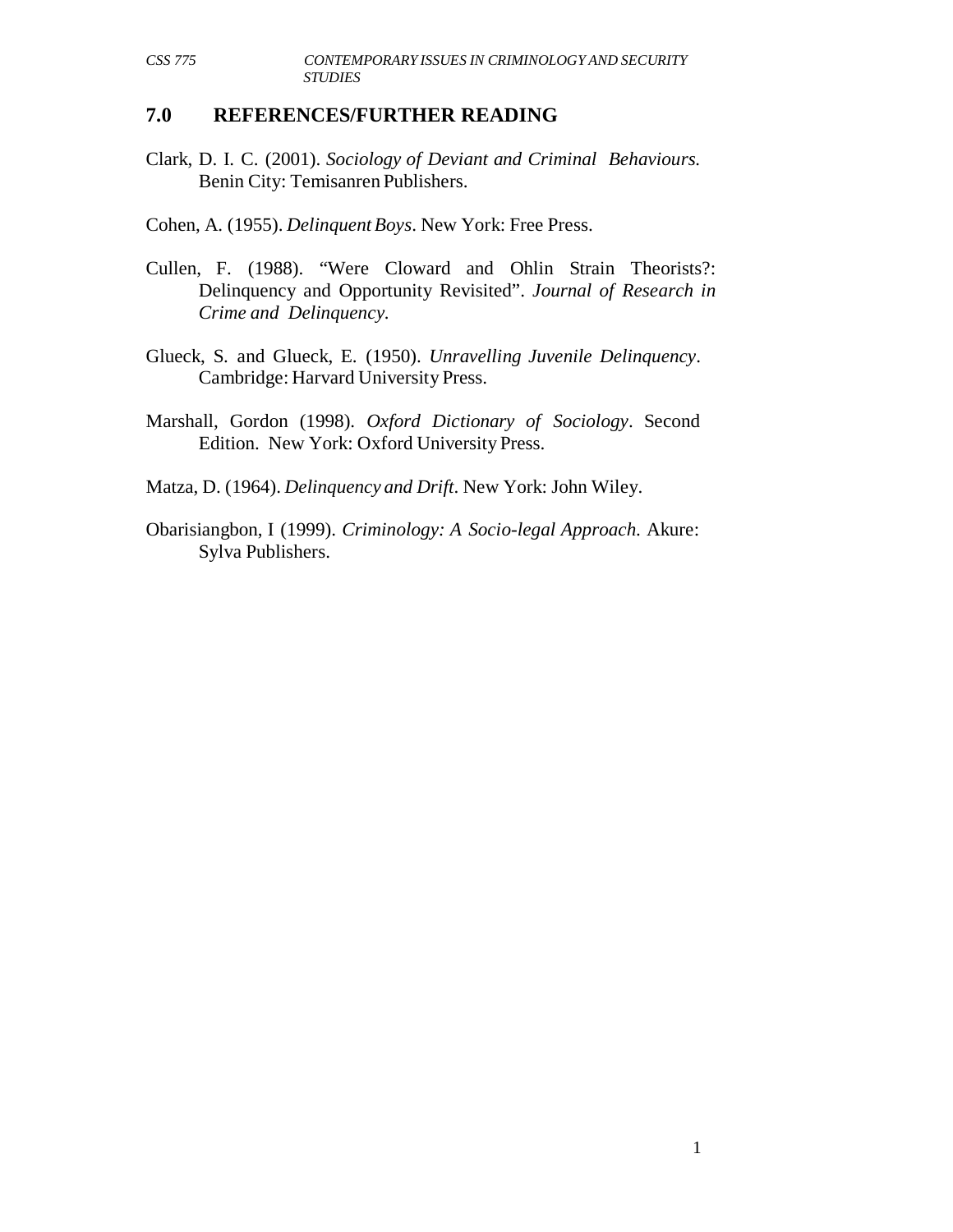## **UNIT 4 INFORMAL AGENCIES OF CRIME CONTROL**

#### **CONTENTS**

- 1.0 Introduction
- 2.0 Objectives
- 3.0 Main Content
	- 3.1 Definition of Informal Agencies of Crime Control.
		- 3.1.1 Law as social Control
		- 3.1.2 Types of Social Control
			- 3.1.2.1 Informal Social Control
			- 3.1.2.2 Formal Social Controls
			- 3.1.2.3 Evolution of Formal Social Control
	- 3.2 Reasons for Informal Crime Control Agencies
		- 3.2.1 Insufficient Personnel of Formal Crime Control Agencies
			- 3.2.2 Insufficient working tools of formal Crime Control Agencies.
			- 3.2.3 Impersonality of formal Crime Control Agencies in their Mode of Operations.
		- 3.2.4 Lag in time of response to distress calls and actions by Formal Crime Control Agencies.
	- 3.3 Types of Informal Agencies of Crime Control.
		- 3.3.1 Private Security Guards
		- 3.3.2 Private Vigilante Groups
- 4.0 Conclusion
- 5.0 Summary
- 6.0 Tutor-Marked Assignment
- 7.0 References/further Reading

## **1.0 INTRODUCTION**

The informal agencies of crime control regard criminals and people they target as living outside the social bonds and communal ties that hold our society together. It is not so much that they dehumanize their target, but that the target represents an alien enemy that must be defended against. The target must also be punished outside the law. Any and all legal matters on the subject are seen as unnecessary intrusions on the basic freedom that all communities enjoy to protect themselves.

The mindset of informal security agencies is the opposite of the due process of crime control. Their thinking is precisely the opposite of any notion of fairness, fair play or a chance for acquittal. Informal Crime Control agencies do not care to wait for the police to finish their investigation, and they care less about any court's determination of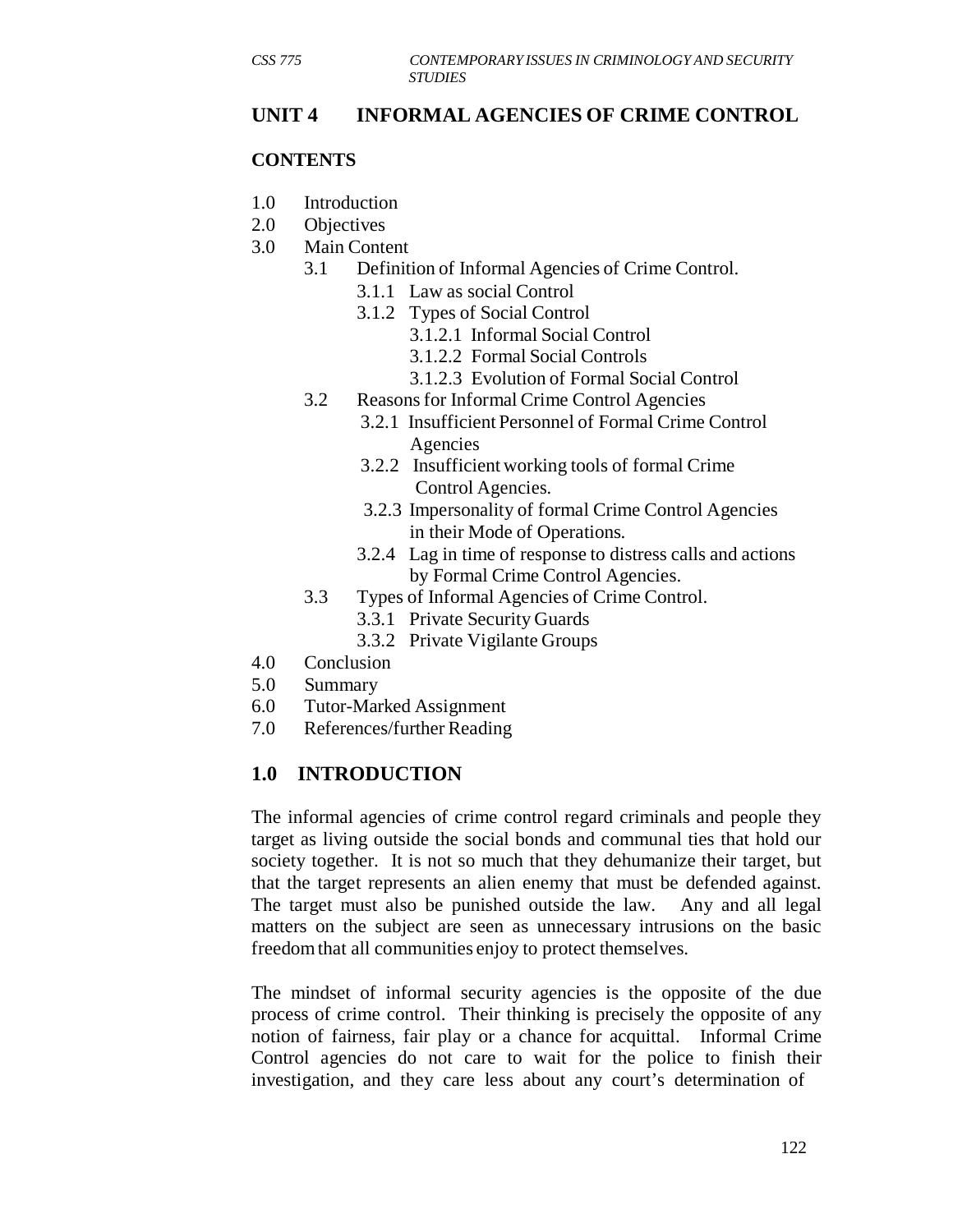proof. What they do care about is justice, - quick, final, and cost effective justice.

### **2.0 OBJECTIVES**

At the end of this unit, you should be able to:

Define the term informal agencies of crime control Identify informal crime control agencies Explain the reasons for the existence of informal crime control agencies in society.

## **3.0 MAIN CONTENT**

### **3.1 Definition of Informal Agencies of Crime Control**

According to Clark, (2001:206) "informal agencies of crime control are all of the private individuals, groups, and organizations which take part either voluntarily or by being hired in preventing the perpetration of criminal acts by criminal elements in the society". 'Thus, all informal crime control agencies are basically intended to supplement and complement the formal crime control agencies.

It should be noted that the informal agencies of crime controls are not provided for in the constitution and they are not established by government. This is a sharp contrast to the existence of formal crime control agencies like the police.

## **3.1.1 Law as Social Control**

Law is used as an agency of social control. Before the emergence of law, social control was achieved in less formal ways that are not sufficient by today's standards. Every society has certain functions that must be performed in order for society to survive. Some arrangements must be made for the replacement of members. Also, society must provide for the feeding, clothing and shelter needs of its members. Society must be able to promote and maintain a sense of belonging among its members. More importantly, a society must regulate the behaviour of its members and decide how much deviation from norms it can permit, and what sanctions it will impose on members who violate group norms. Society must teach these norms to new members, a process sociologists call socialization.

According to Reid, human societies can be described and studied by carefully analyzing the social systems that make up those societies. According to her, when sociologists speak of a social system, they are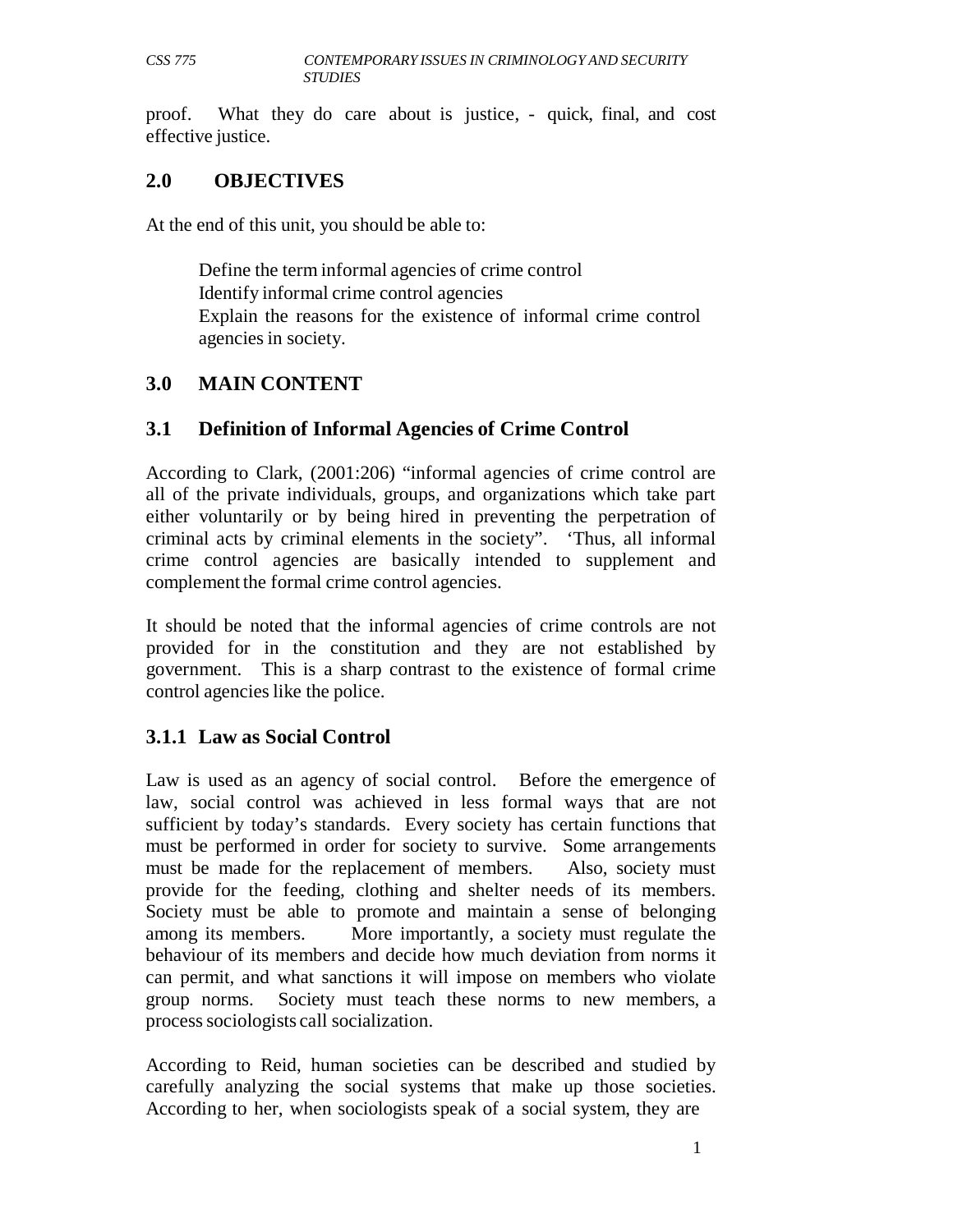referring to the interrelationship of acts of the systems members. Because it is virtually impossible for everybody in complex societies to do everything necessary for the continuance of society, or even to fully satisfy their own personal needs, a division of labour developed. Within the context of this division of labour individuals occupied different positions within the society. According to Reid, these positions involve social roles, the obligations of which are defined by the social norms of that group (Reid, 1994:17).

### **3.1.2 Types of Social Control**

There are basically two types of social control mechanisms existing in society. These are the informal social control and the formal social control.

### **3.1.2.1 Informal Social Control**

William Graham Summer (1906) has distinguished between two types of norms, folkways and mores. According to Summer, behaviour begins with acts, not thoughts. The first reason for acts is need, and needs is satisfied by a trial-and-error method in an attempt to find the best solution. Gradually, these ways of acting become habit or routine. Summer argued that these ways of acting are not the creation of human purpose and wit. They are the folkways, which are the correct way of doing things because they are rooted in tradition.

According to Summer, when folkways are developed into doctrines of welfare, they become mores. This means that folkways have elements of what is right and wrong. But when this distinction is extended to include issues concerning the public welfare, they become mores. Mores are not questions, they are answers. They tell people how to behave. They do not stimulate thought, rather, they do the contrary. According to Summer "the thinking is already done and is embodied in the mores" (Summer, 1906:1-79).

Out of mores come laws. However, laws do not emerge until people become capable of verification, reflection, and criticism. Until this happens, the behaviour of people are regulated by customs and taboos. Among primitive societies, there is little differentiation in terms of position and status. Because within such societies there is little or no technology; there are fewer kinds of jobs than in more complex societies. Most people take care of their own needs and live at a subsistence level. They grow or capture their own food and make their own clothing and housing. They have no need for exchange of goods and services. They have a normative structure that is not codified into law. It is not civil or criminal law, but submission to custom that controls most of their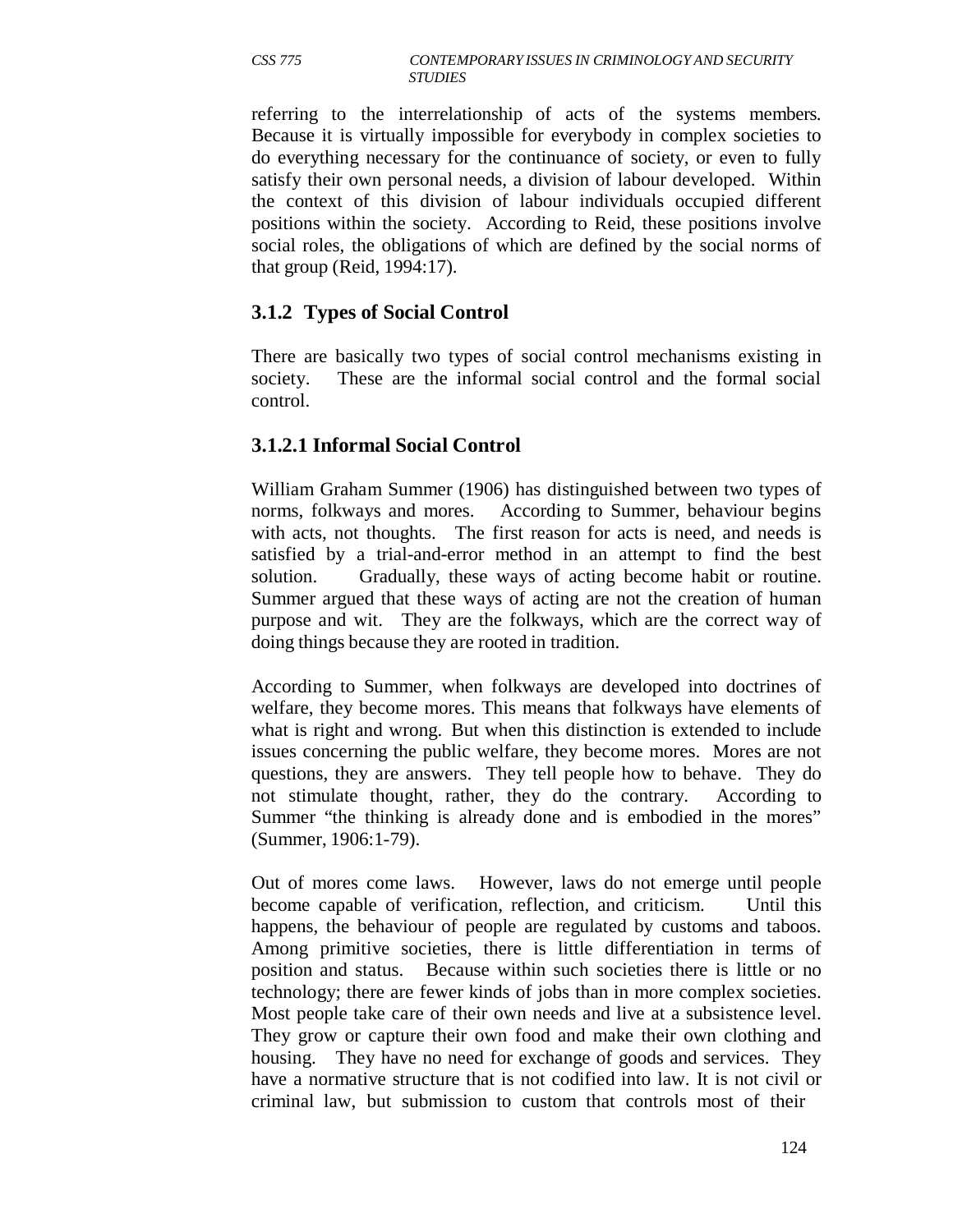behaviour. The family system (nuclear and extended) predominates over any other social group. Because such a society does not need many rules to control or regulate the behaviour of members it can have informal social control.

Among primitive people there are few conflicting and competing interests. Formal law is not needed to protect individual's interests. Those who derive from the norms of the group are spotted easily, the community can react with sanctions other than laws. These informal sanctions, which may be more effective than laws, could be a disapproving glance, an embarrassed silence following an action, a smile, a nod, a frown, a social invitation, or social ostracism. The threat of being banished from society can be a serious deterrent to deviant behaviour among such groups. The key to success of these informal methods of social control is that the groups are closely knit. Within close-knit human groups, it is relatively easy to know the norms and the general will of the group, and also very easy to identify transgressors.

## **3.1.2.2 Formal Social Controls**

Formal social controls involve organized efforts to control crime from specialized agencies and organizations. The two major types are those instituted by the political state (government) and those imposed by agencies other than the state. This later group includes the direct efforts of churches, business and labour groups, educational institutions, clubs and other organizations to control the behaviour of erring members.

# **3.1.2.3 Evolution of Formal Social Control**

Why did it become necessary for human societies to move beyond the informal methods of social control and to develop law? Sociologist Emile Durkheim believed that as societies become more complex, they developed a division of labour. As this happened, they moved from mechanical solidarity characterized by social 'similitudes' (sameness), integration, cohesion, filial bonding, cultural and functional similarities, to organic solidarity characterized by large scale social differentiation, complex division of labour, integration through functional interdependence, and alienation. Along with this development, repressive sanctions were replaced by restitutive sanctions, which produced a more formal system of social control.

Many eminent sociologists have argued that the development of a formal system of social control was necessary for the development and progress of society. For example, Max Weber's study of modern capitalism concluded that a precondition of its growth was the development of formal systems of social control (laws). Therefore, as societies become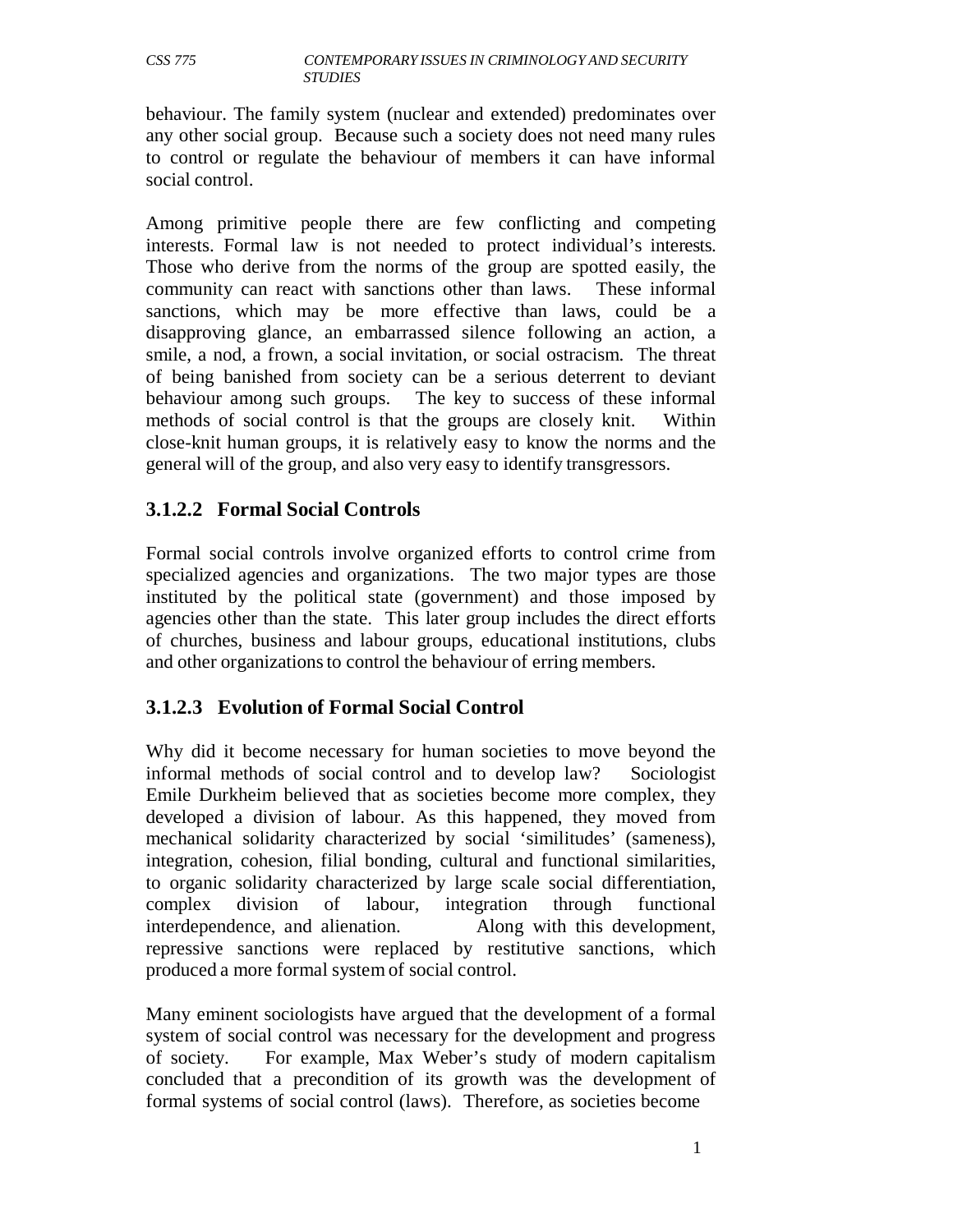more complex and differentiated and as they become more economically advanced, they became more rational, which also enhanced its growth.

# **3.2 Reasons for Informal Crime Control Agencies**

Fundamentally, most of the informal agencies for controlling crime emerge spontaneously in response to the upsurges in violent crimes and they operate as more or less loose, ad-hoc, and temporary groups and organizations, which cease to exist whenever the crime threat subsides. Other reasons include the follow:

Insufficient personnel of formal crime control agencies Insufficient working tools of formal crime control agencies Impersonality of formal crime control agencies in their mode of operation. Lag in time of receiving distress calls and action.

These other reasons are expatiated in detail in the sub units below.

## **3.2.1 Insufficient Personnel of formal Crime Control Agencies**

In Nigeria, the formal crime control Agencies especially the Police Force is grossly under staffed. This makes it difficult for them to engage in effective patrolling of beats and all other nooks and crannies of the country to contain criminal elements activities.

# **3.2.2 Insufficient Working Tools of Formal Crime Control Agencies**

Equipments for crime control in the formal crime controlling agencies are grossly inadequate. For instance, motor vehicles, helicopters, speed boats, arms and ammunitions, telecommunication gadgets and other anticrime tools for effective crime control are inadequate. Even in circumstances where they are available, most of them are not in good working condition. This makes effective policing very difficult for the formal agencies of crime control.

## **3.2.2 Impersonality of formal Crime Control Agencies in their Mode of Operation**

The prescribe rules and roles of the formal agencies of crime control are necessarily impersonal. As a result, they are usually too rigid and slow in responding to distress calls from members of the public to provide help for victims of violent crimes like armed robbery attacks. (Clark, 2001:209).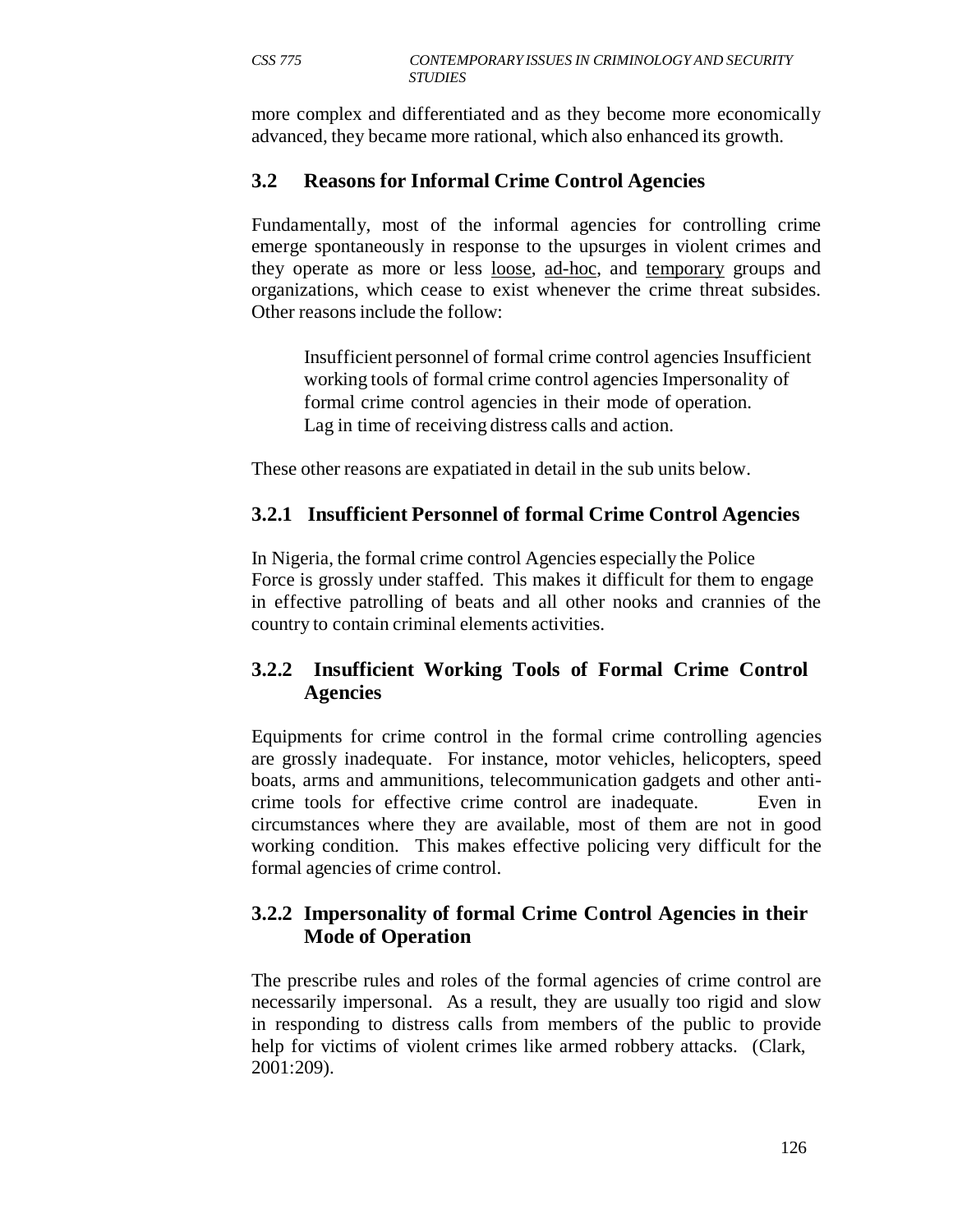#### **3.2.4 Lag in time of Response to Distress Calls and Action by Formal Crime Control Agencies**

There is usually a protracted lag between the time the formal law enforcement agencies receive distress calls from the members of the public and time when the officials will actually arrive at the scene of violent crime to provide the needed assistance to victims of violent crimes like armed robbery, burglary, or hired assassinations. The lag may be due to:

Delay in assigning officials to take responsibility (i.e. delay in dispatching officials). This is often due to the bureaucratic nature of the formal law enforcement agencies, and

Lack of operational/functional equipment like arms and ammunition, vehicles, etc.

#### **SELF ASSESSMENT EXERCISE 1**

- 1. What are informal agencies of crime control?
- 2. What are some of the reasons for lag in distress calls by informal control agencies?

### **3.3 Types of Informal Agencies of Crime Control**

There are many different specific types of informal crime control agencies for controlling crime. However, in Nigeria there are two major categories namely:

Private Security Guards; and Private Vigilante Groups

These are discussed in the sub units below:

#### **3.3.1 Private Security Guards**

These are popularly referred to as "Mai-guards", "day and night watch men", "gate man" etc. Some carry arms while others do not. But majority of them rely on the use of cutlasses, daggers, bows and arrows etc. private security guards are hired by a few elites, who can afford to pay for their services.

## **3.3.2 Private Vigilante Groups**

These are groups of volunteers or hired security guards who are organized to maintain Law and Order in a place in the absence of a regularly constituted government force. To a vigilante, punishment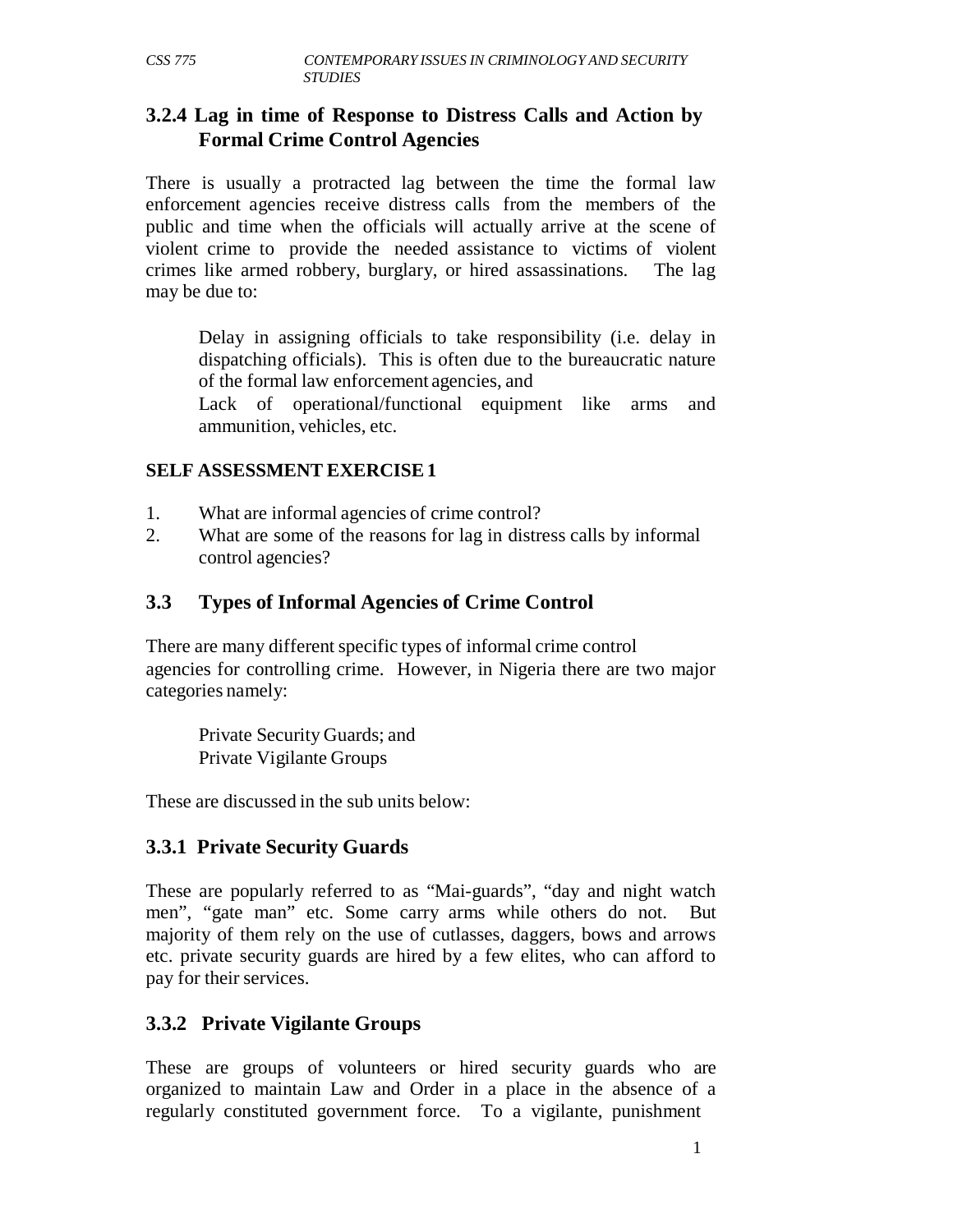should be inflicted upon those deserving of it at the first opportunity. No waiting, and the more severe the punishment, the better. Punishment is the foundational matter of justice meted on the criminal; and those who deserve punishment (criminals) also deserve to pay or receive some kind of harm equal to the harm they have done to their victims. The vigilante knows it is not vengeance they seek, nor even some lending of respectability to the spirit of vengeance. The vigilante is no avenger. The vigilante simply wants punishment, or just deserts, and they want it swift and sure. Some of those powerful and rich neighbourhoods usually help to procure gun licenses and guns for their vigilante groups to enhance their defense capabilities. Examples of vigilante groups include Bakassi boys in the East; Odua' Peoples Congress in the West, and Arewa Youths in the Northern parts of Nigeria.

# **4.0 CONCLUSION**

The major advantage of the informal agencies of crime control is that they provide personalized and customized security services for their employers. In that way they help to fill some but not all of the big gaps which the weaknesses of the official law enforcement agencies leave in the security of this country.

## **5.0 SUMMARY**

This unit introduced us to a fundamental issue in security study – informal control agencies. We learnt from this unit, that informal control agencies help to supplement and complement, formal control agencies like the Police. The major existing forms of informal control agencies were explored.

## **6.0 TUTOR-MARKED ASSIGNMENT**

- 1. Explain the reasons for the emergence of informal control agencies.
- 2. Identify the types of informal control agencies. Discuss one of them.

# **7.0 REFERENCES/FURTHER READING**

- Clark, D. I. C. (2001). *Sociology of Deviant and Criminal Behaviours*. Benin City: Temisanren Publishers.
- Reid, S. T. (1994). Crime and Criminology. Seventh Edition. Orlando: Harcourt Brace.

Sumner, W. G. (1906). *Folkways*. New York: Dover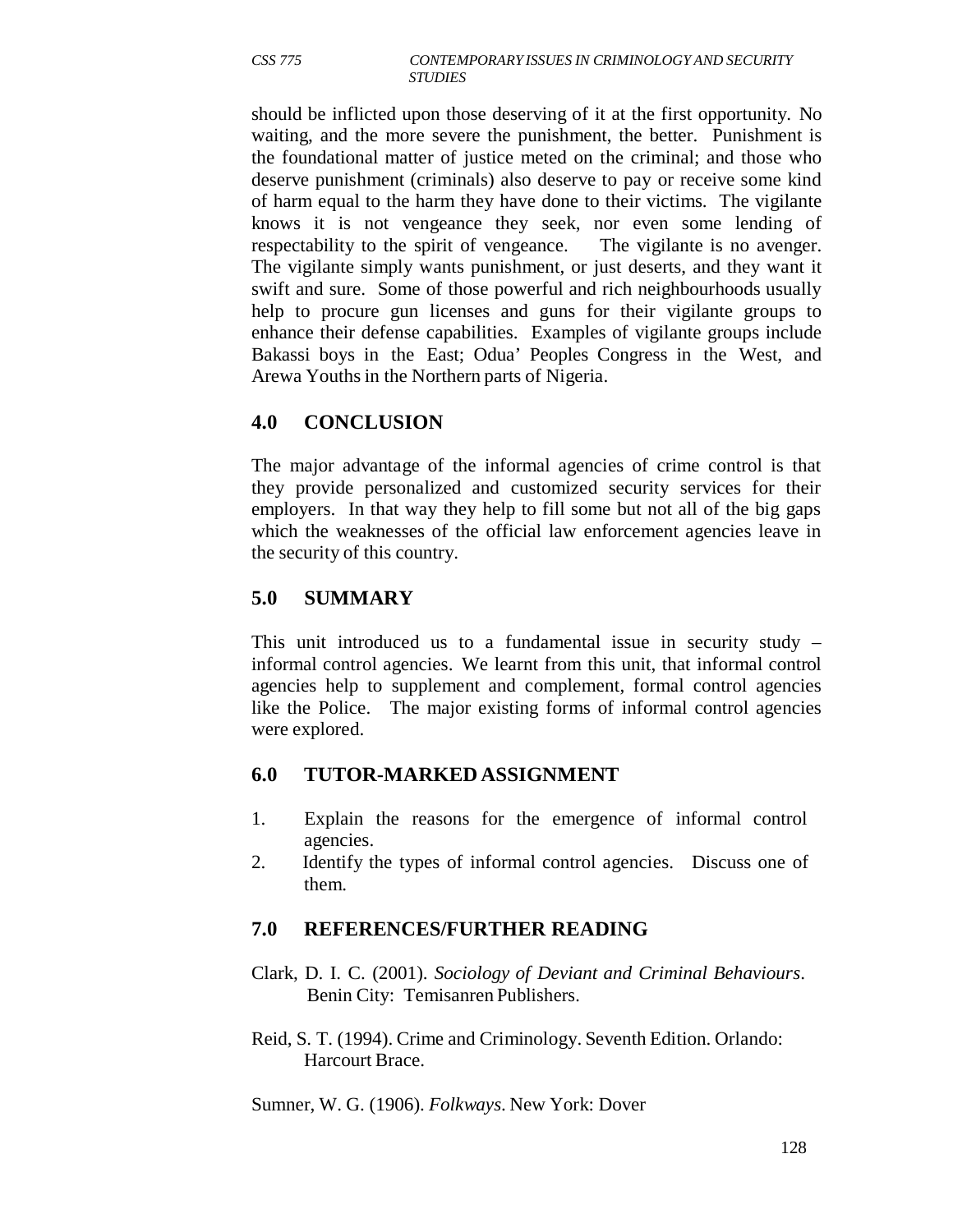# **MODULE 5 ISSUES IN CRIME**

- Unit 1 Media and Crime
- Unit 2 Organisational Criminality
- Unit 3 Gender and Crime
- Unit 4 Socio-cultural Environment of Crime
- Unit 5 Professional Ethics, Law Enforcement andSecurity Management
- Unit 6 Human Rights and Justice in Nigeria

# **UNIT 1 MEDIA AND CRIME**

# **CONTENTS**

- 1.0 Introduction
- 2.0 Objectives
- 3.0 Main Content
	- 3.1 Definition of Media/Mass Media
		- 3.1.1 The General Functions of the Mass Media
	- 3.2 The Role of the Mass media in Crime Control
		- 3.2.1 The Anti-Crime Campaigns
		- 3.2.2 Investigative Journalism on Crime Matters
		- 3.2.3 Censoring undesirable information
	- 3.3 Television and Violence
		- 3.3.1 Effects of Televised Violence
		- 3.3.2 Televised violence in Nigeria
- 4.0 Conclusion
- 5.0 Summary
- 6.0 Tutor-Marked Assignment
- 7.0 References/Further Reading

# **1.0 INTRODUCTION**

The media is a controversial agent of socialization. There is evidence that violence on prime time programmes encourages aggressive behaviour and that commercials promote sex stereotyping. But there is also evidence that Television can encourage pro-social behaviour and provide positive models for behaviour (Levine et al , 1991:46-47).

# **2.0 OBJECTIVES**

At the end of this unit, you should be able to:

Define the "media" as a mechanism to shape human development by reducing crime in society. Explain the role of the media in crime control.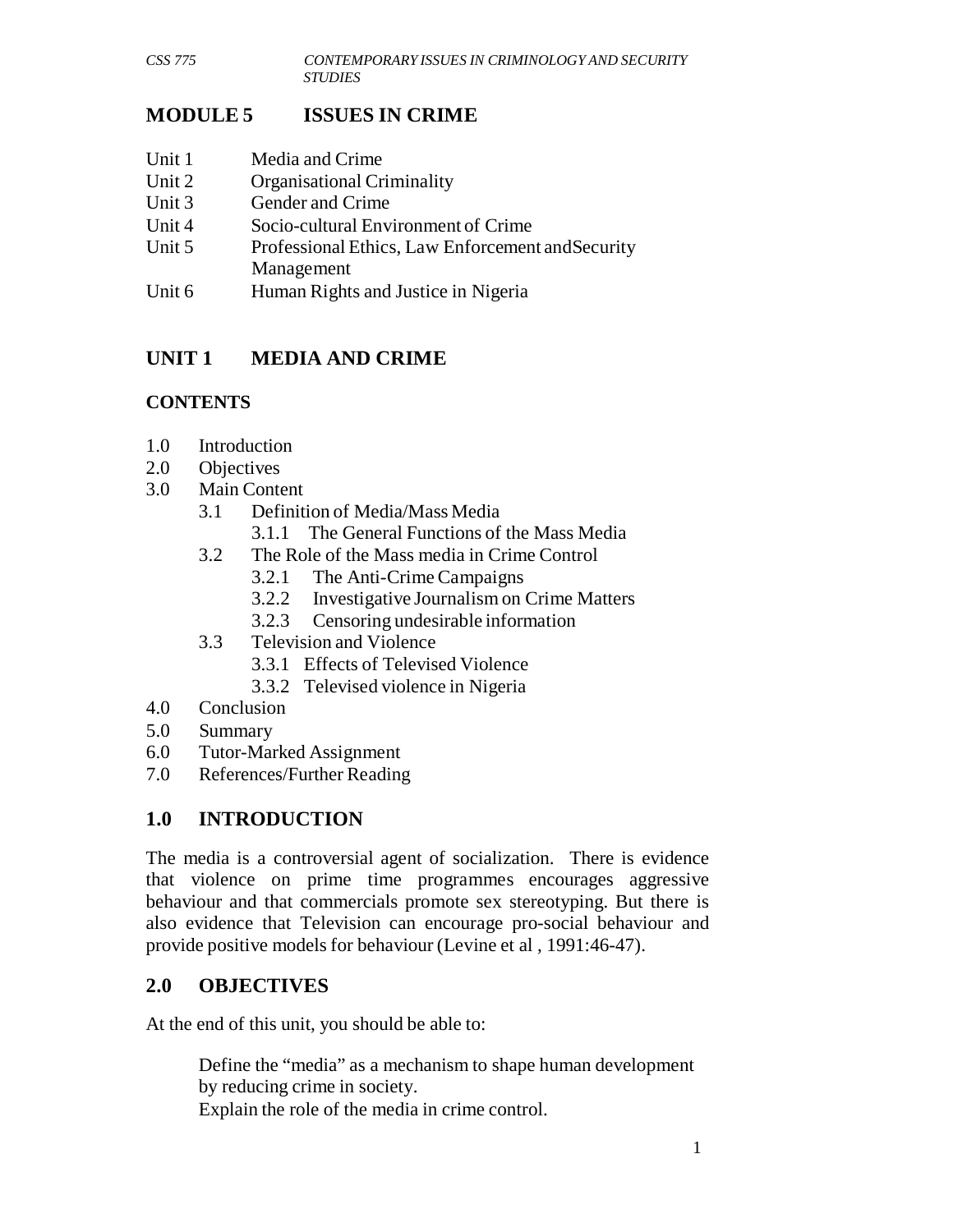# **3.0 MAIN CONTENT**

## **3.1 Definition of Media/Mass Media**

The concept of the media can refer to a variety of things:

**Technologies –** such as television, DVD and ICT (Information and Communication Technologies)

**Mode of Communication:** Print (newspapers, books, magazines); Visual (television, film) aural (radio).

Organizations, such as the BBC or news International, which are involved in producing and distributing messages of various kinds.

**People:** who work with such organizations. For example, news reporters, producers and editors.

Methods of disseminating messages to audiences (as distinguished from the technologies used in that dissemination); for example film shown within cinemas.

The term media is used rather too broadly as popular language. Academically, it is most appropriate to adopt the term "Mass Media" – where a message is conveyed from one point to a very large number of other points.

## **3.1.1 The General Functions of the Mass Media**

The mass media is an agent of socialization that has a profound-impact on both children and adults. The mass media perform the following general functions:

Information about us and events around us.

Introduce us to a wide variety of people and about their habits, style, heritage and culture

Provide an array of view points on current issues.

The television is the most pervasive form of media all over the world. For example, in the United States, over 98 percent of all houses have at least one television (Kendall, 1998:43). In Nigeria, the situation is not any different. Sadly, television has been blamed for its potentially harmful effects, such as the declining rate of literacy, rampart consumerism, and increase in violent crimes.

#### **SELF ASSESSMENT EXERCISE 1**

- 1. State the general functions of Mass Media.
- 2. What is mass media?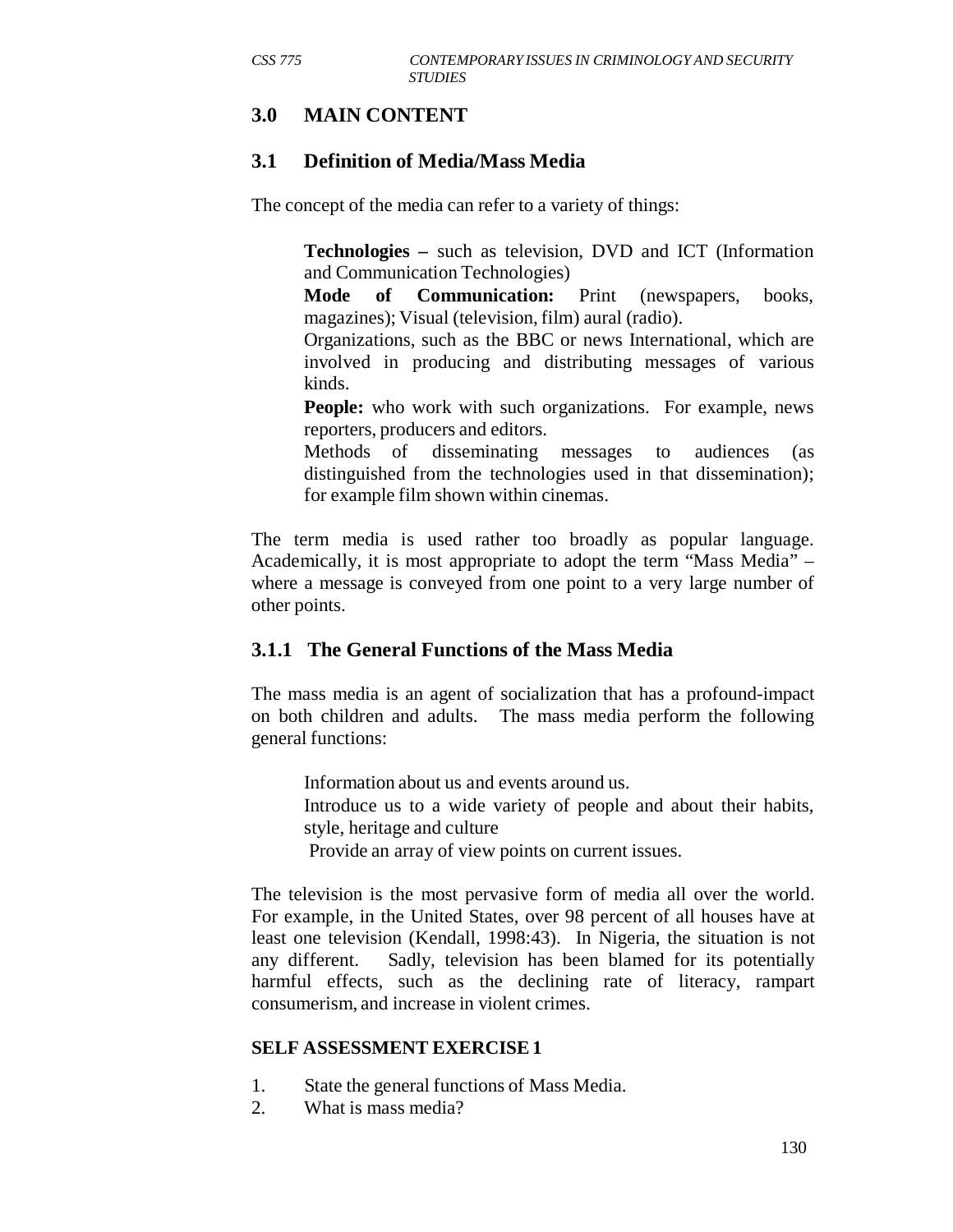#### **3.2 The Role of the Mass media in Crime Control**

The mass media, all over the world is an establishment made up of majorly the press, the television and the radio, etc. Although, the internet is available, but its use is still very limited in accessibility to a large chunk of the people.

The mass media play an invaluable role in crime prevention and control. However, the major tasks which these media organizations perform in crime prevention measures are as follows:

Engagement in occasional massive anti-crime campaigns through news media.

Engage in intensive and focused investigative journalism, on crimes and criminals; and

Publish (or broadcast) expositions against crime suspects and their accomplices.

#### **3.2.1 The Anti-Crime Campaign**

This campaign takes two main forms namely:

Occasional airing of programmed propaganda and Threats to expose criminals and their accomplices.

In most cases programmed propaganda are translated in the major ethnic languages existing in the state involved at frequent interval on television and radio.

## **3.2.2 Investigative Journalism on Crime Matters**

This measure pertains to the fact that mass media men who are interested and/or proficient in crime – investigation, embark on open and more focused and intensive investigative journalism of specific criminal incidents. In that process they produce certain vital information and dig up certain clues which may be put into use by the police, civil defense groups, and other agencies which are directly involved in maintaining the security of persons, places and properties.

## **3.2.3 Censoring Undesirable Criminal Information**

The essence of censoring is to prevent some criminal tendencies from spreading and contaminating the innocent members of the society. This method is often readily used by government to suppress varieties of undesirable information, notably insightful, seditious, libelous,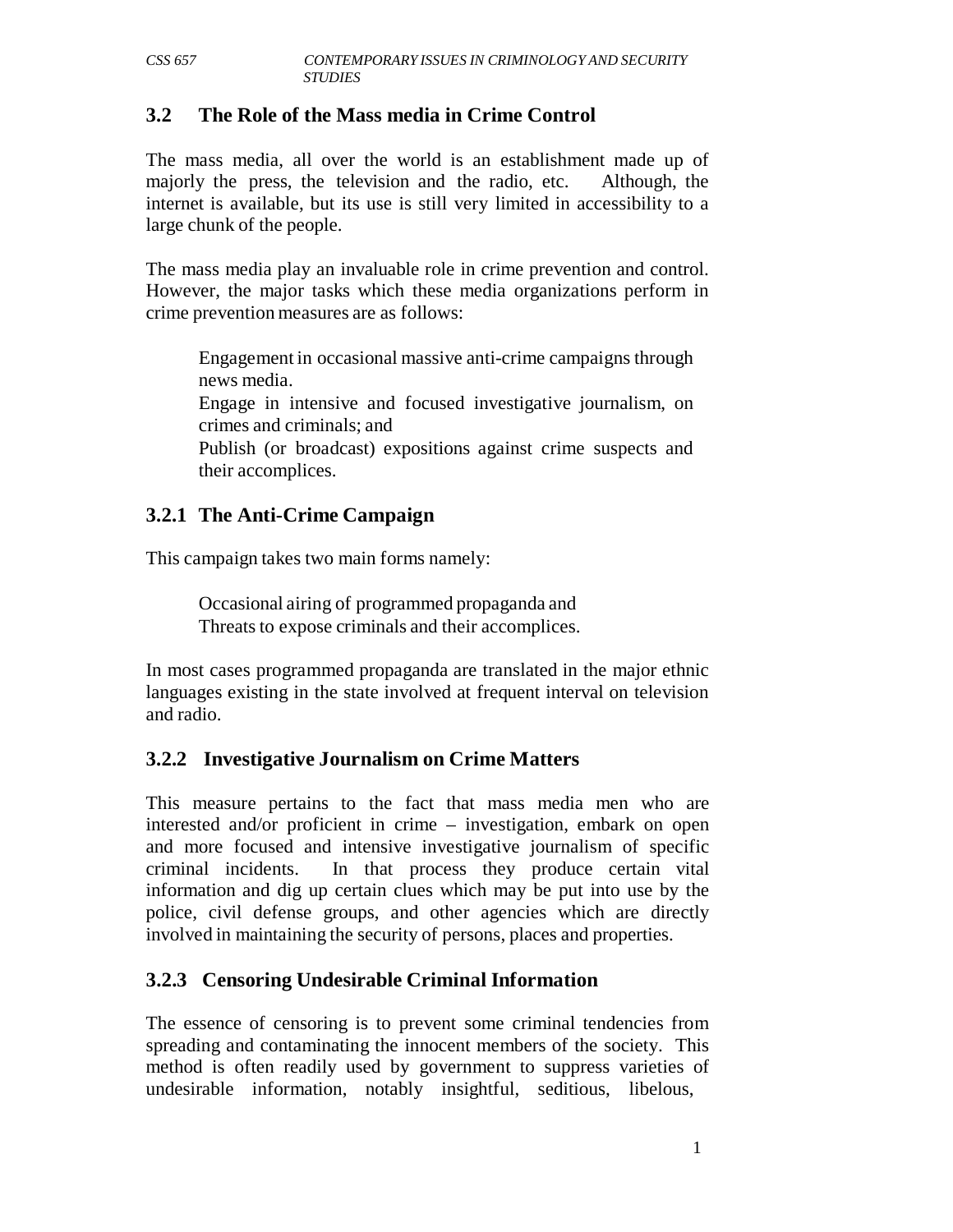pornographic, and other anti-social types of information. (Clark, 2001:204-205).

# **3.3 Television and Violence**

When discussing this issue of television and violence, what programmes are we really talking about? The following programmes could be classified as typical violence oriented programmes:

- i. Western (American movies inclusive) i.e. Home, Detective, Thrillers; Mafia; Cowboy.
- ii. Chinese i.e. Kung-fit
- iii. War-War films
- iv. Sports Wrestling, Boxing, Kick Boxing

Does viewing violence on television really move one to become violent and aggressive? This question has been passionately debated. At the heart of this debate is the difficulty of proving that one thing (viewing) causes another (aggressiveness). For example, that early exposure to televised violence causes physical aggressiveness later in life.

On the other hand, many crime experts have argued that the effect of television viewing cannot be over-flogged, whether positive or negative. The argument is that if television programmes do not have effect on their audiences why then do multinational corporations spend so much on advertisement of about 30 seconds. For example, in 2004 alone, the Coco-cola Company spent 2.2 billion dollars advertising its products world wide, in print, on the radio and on television. The company made a profit of 22 billion dollars that same year (Awake. 2006). If adverts of 30 seconds could have effect on the mentality of humans, what about repeated scenes of violence? Another argument put forward is that a single photograph such as a photograph of oppression may move us to anger, tear, joy. While music, too, stirs our emotions profoundly.

It therefore remains a fact that different types of programmes produce different types of reaction and effects on those exposed to them. Lyrics (1952) held the opinion that if a constant diet of television advertisement can influence buyer's choice; then similar efforts are expected from other programmes. Berkowitz (1962) agrees with the view that television programmes, with violent contents, will have great effect on individual just like sex movies (pornographic films). Greenberg (1965) notes that television has potentials for greater effects on viewers because of the content and frequency of its broadcast.

Brunk (1975) states that 'television, although offering an expansion of the world's view of an individual, it also has potentials for serious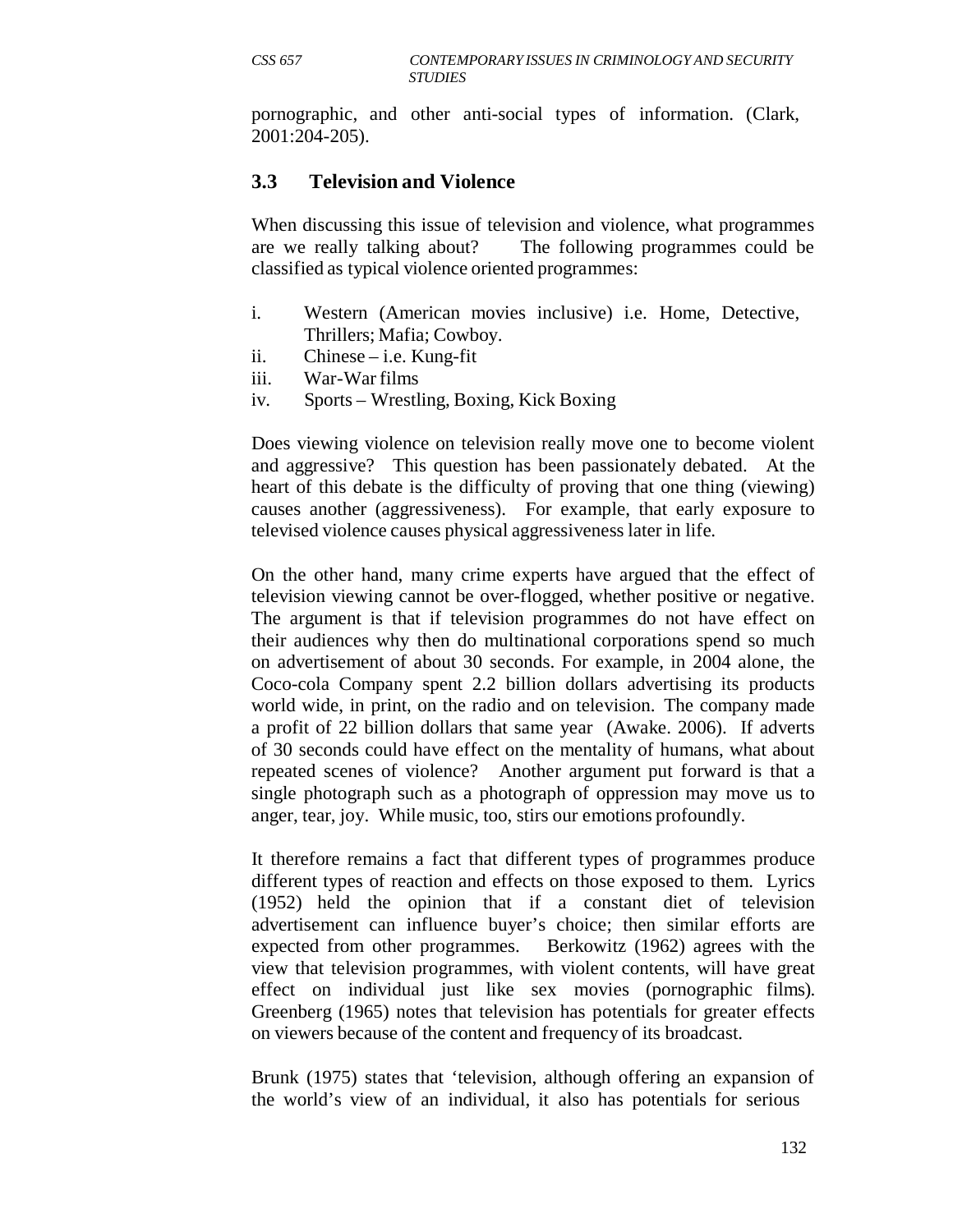damage". A situation where viewers are exposed to violence mediated programmes, they tend to believe that it is a socially desirable norm. The problem becomes more difficult with children, as they are unable to discern what is socially acceptable from a content saturated with violence and tends to blindly inculcate behaviour pattern which excites them. Children fail to understand that such scenes of violence are not real. This, therefore, make them have the impression that murder is a day to day affair.

Baker and Baker (1969) discovered that one week of television programmes in France yielded 670 murders, 15 rapes, 27 tortures and 20 scenes of sex. They also observed that during the evenings and Saturday mornings of just two weeks on television in 1967 and 1968, nearly 800 persons were left dead or injured.

Kerby (1992) argues that "the content and frequency of violent materials on television are unhealthy for children". According to him, the time the child reaches 12 years of age, the children would have watched about 8,000 murders and about 100,000 acts of violence. Such repeated viewing of murders and acts of violence will definitely make such things normal to these kids or children", he concludes.

In their work, Murray and Kippax (1979) explain that from early window to late night shows, children in America ranging from ages 2- 11 spend an average of 28 hours viewing television weekly. By the end of the week the child must have viewed on the average 203 violent scenes.

If a single photograph can have effect on the emotions of a person, what of repeated scenes of violence, crime and pornography?

Severym, et al (1976) notes that children of between age 5 and 14 have been observed to spend an estimated average of 1,200 – 4,000 hours a year watching television (this is longer than total hours spent at school). During the period a child watches 13,000 people killed on television. Consequently, on the average acts of violence like murder were committed sixteen (16) and thirty-one (31) minutes respectively. Severym, et al (1976) conclude that time spent viewing television programme and the interest towards it is a determining factor in finding degree of influence which viewers have.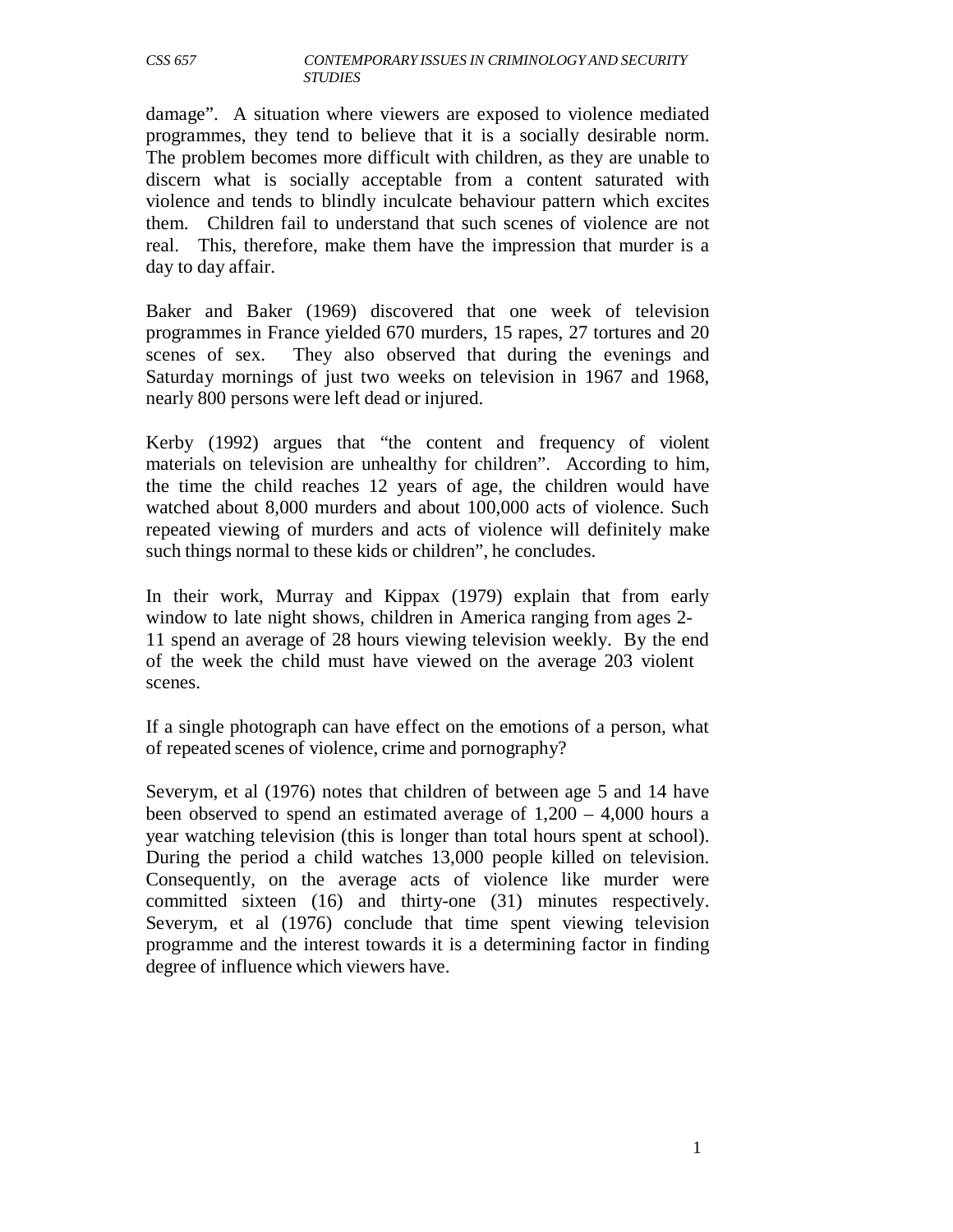#### **3.3.1 Effects on Televised Violence**

In an experiment conducted by Herbert and Baron (1981) on aggression among children, as a consequence of exposure to selected television programme, it was found that a high rating for violence portraying films, than travel or athletic/sports films was favoured.

One reason put forward was that violence on television offers viewers the techniques for exhibiting violent behaviour. Television may also serve as an instigator or rein-forcer of aggressive drives in children, especially as they tend to learn more from expressive behaviour (Bandura, 1973).

Berkowiz (1968) in his study found out that prior to exposure to television violence, viewers showed less hostility than after contact with it. To rationalize this he explained that violence on television stimulates viewers towards violence only when there is justification for such action.

Feshbach (1955) believes that the extreme effects arising from televised violence is cathartic that is, a situation where an individual's drive for violence becomes expelled by watching others behave violently.

Studies carried out by Serveym and Schlenker (1976) show that viewers mood changes from sad to excitement when they see their favourite actor triumphing in a fight and in some other situation, particularly agonizing moments in television shows, some youngsters hide their faces or throw objects at the screen (television) when their favourite actor/actress is being attacked, or losing a fight.

Television has also been known to create immunity against shock(s) in individuals; that is the insensitivity to threatening situation. Televised violence makes them indifferent to acts of aggression, whether it is on screen or in real life.

In 1975, some Yale Psychologists carried out an experiment, and observed that young adults are more tolerant to the sight of gun than ever before. They concluded that the media (television, print) are partly responsible for this, since the commonest weapon used on television to effect violence is the gun.

Robinson and Bachman (1972) carried out a survey, in which some youth ages 9-13 years were asked if they were pushed off their bicycles, as they were playing what would they do? 45 per cent responded that they would react in a violent way, by either hurting the individual or fighting the person.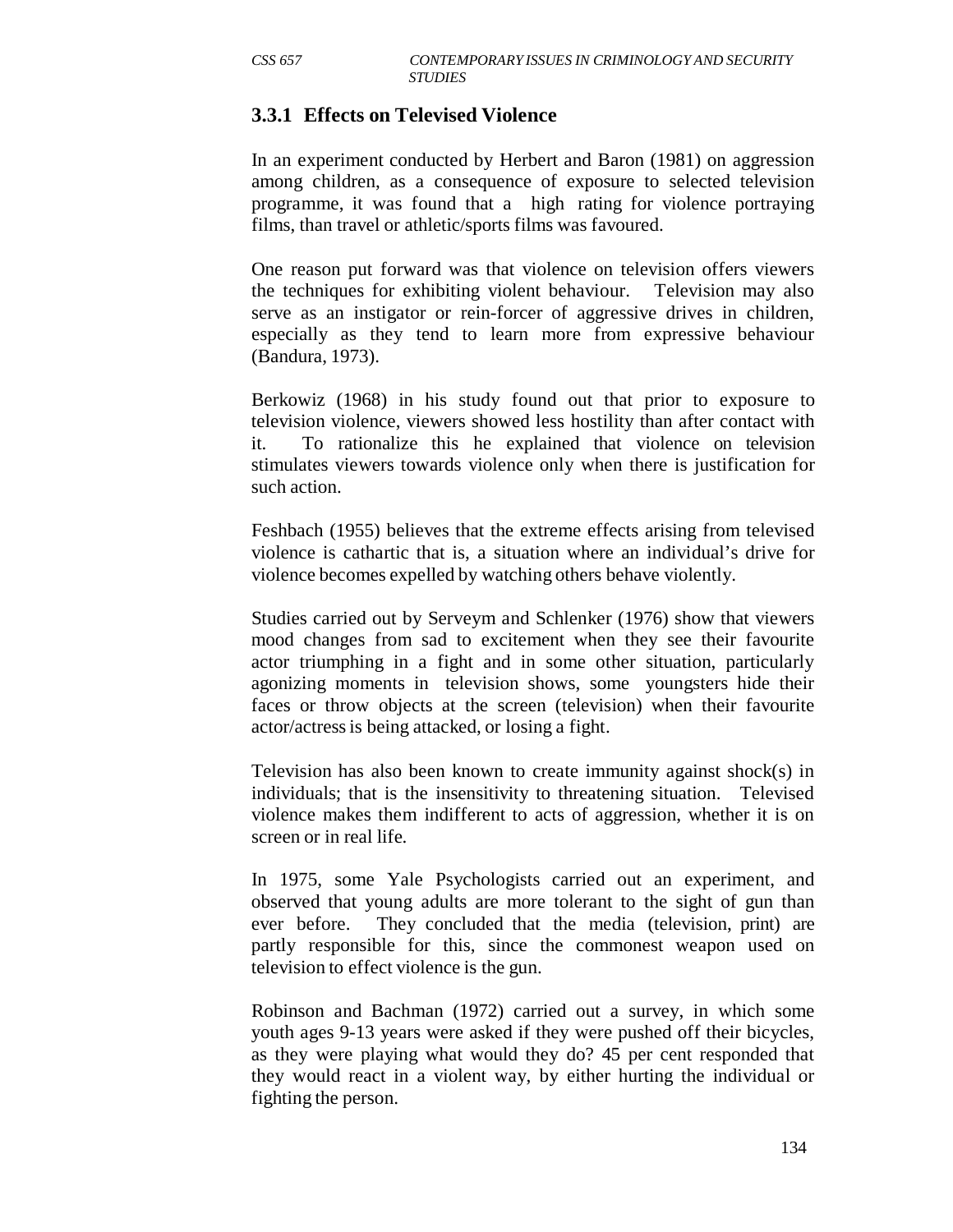#### **3.3.2 Televised Violence in Nigeria**

All cases and examples cited are from other countries. The case of Nigeria is further compounded as there is no effective and efficient control over what television station air. About 75-85 per cent of all programmes aired on Nigerian Television Stations are foreign, although this led to NBC (Nigeria Broadcasting Commission) insisting on 60 per cent local content, even at that, things have not really changed.

In 1985 Bankole Balogun, the then General Manager of Bendel Television (now Edo Broadcasting Service, EBS) ordered a Chinese serial programme to be discontinued because of the effect which it had on children. Young boys were observed to display Kung-fun or Karate techniques, a behaviour pattern considered as aggressive during play ( Edo Broadcasting Services files).

This researcher (Omoyibo and Okaka, 2007) carried out a survey, among 60 youths between the ages of 12-16 years. When asked what will normally anger them about 90 per cent answered oppression and injustice. On how they would react to acts of oppression and injustice, 44 of these youth, which represent 71.42 percent, responded violently, that is, they would fight their oppressors, while only 12, which represent 20 percent of the respondents say they would react calmly. Of the 44 that would fight oppression, 39 would either use Kung-fu, Karate or Kick boxing, while 19 among them would use whatever means, including battle axes and guns.

The researcher went further to find out the type of movies they preferred. 41 of them which is 68 percent, preferred American, or Mafias, while 8 among them preferred Chinese films and when they were asked why they prefer these types of movies, the answer were unanimous. Their content is "action". While only 10 of them, representing 16 percent would prefer Nigerian Home Videos, ironically the 10 of them are girls. 32 of these respondents, 53.3 percent, would only watch violent sports such as wrestling or boxing as an alternative to American/Western films.

## **4.0 CONCLUSION**

There are a variety of possible effects that the mass media may have upon society, and several different dimensions along which effects may be classified. One of such, is the social construction of identity today which should be free of criminal intent only if the media provides some of the positive tools and channel it positive direction.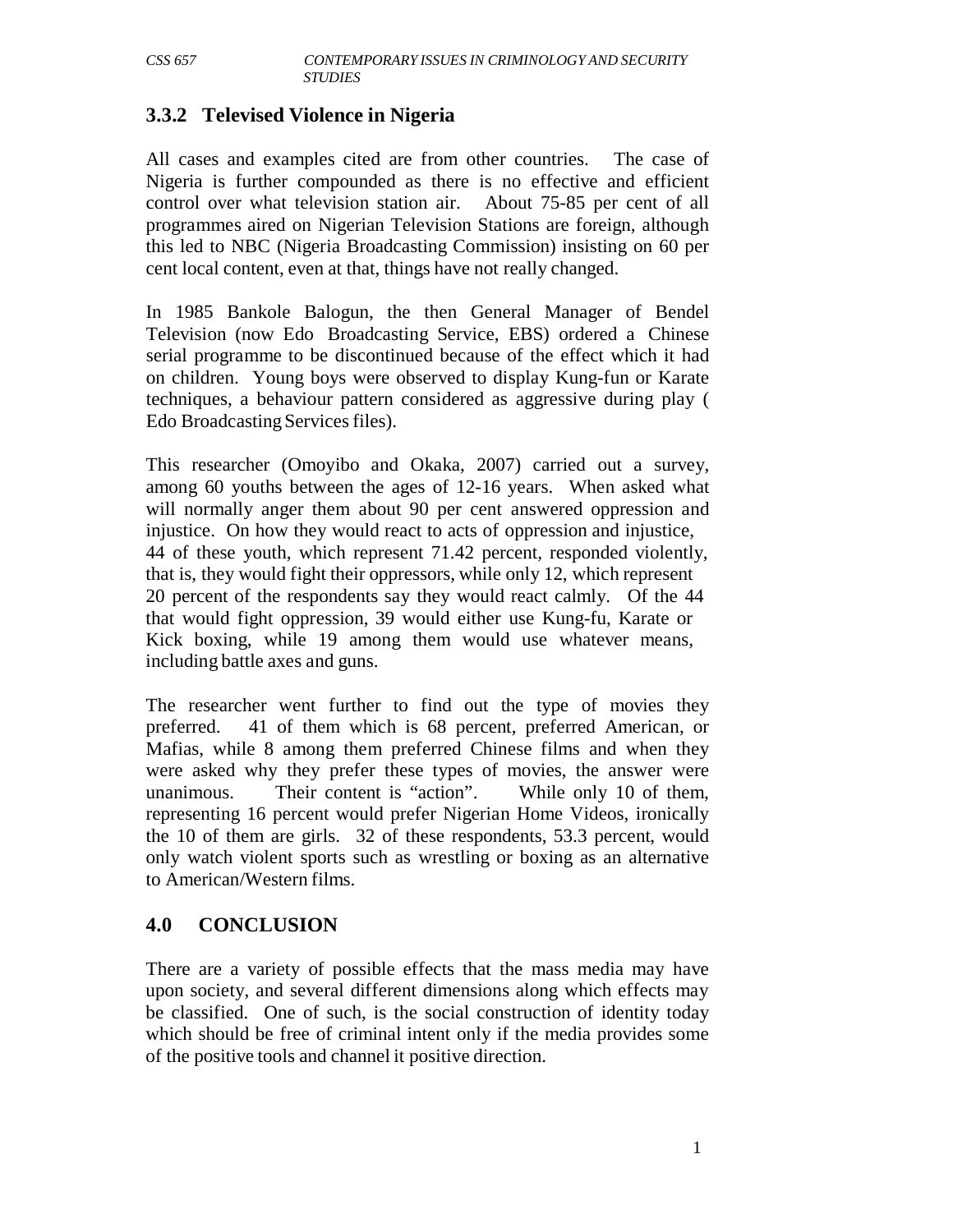#### **5.0 SUMMARY**

In this unit, you learnt about the influence of the mass media on attitude or behavioural formation (especially as it affects crime). You also learnt about the general functions of the mass media and its components.

#### **6.0 TUTOR-MARKED ASSIGNMENT**

- 1. Define Media, and identify the major components of the media.
- 2. Discuss the role of the mass media in crime control.

#### **7.0 REFERENCES/FURTHER READING**

- *Awake* (2006) October, Vol. 87, No. 10 Watchtower Publications, New York, U.S.A.
- Bandura, A. (1973). *Aggression: A Social Learning Analysis*. Englewood Cliffs: Prentice Hall
- Berkowitz, L. (1962\1968). *Aggression: Social Analysis*. New York: McGraw-Hill.
- Brunk, W. J. (1975). *Child and Adolescent Development*. Chicago: Lippincott.
- Clark, D.I.C. (2001). *Sociology of Deviant and Criminal Behaviours*. Benin City: Temisanren Publishers.
- Greensberg, S. B. (1965). "Dimension of Informal Communication". Cited in *Guardian* (2007), September 4, Lagos, Nigeria
- Kendal Project (2001a). Newsletter No.1 http.www.Kendal project.org.UK.
- Kerby, A. (1992). "Violence in Society". www.leaderu.com\org/robe
- Levine, *et al* (1991). *Study Guide to Accompany Sociology: An Introduction.* McGraw-Hill.
- Omoyibo, K. U. and Okaka, E. (2007). "Micro Survey on Youth Behaviour in Oredo Local Government Area" Benin City, Edo State.
- Severym, *et al* (1976). *A Contemporary Introduction to Social Psychology*. New York: McGraw Hill.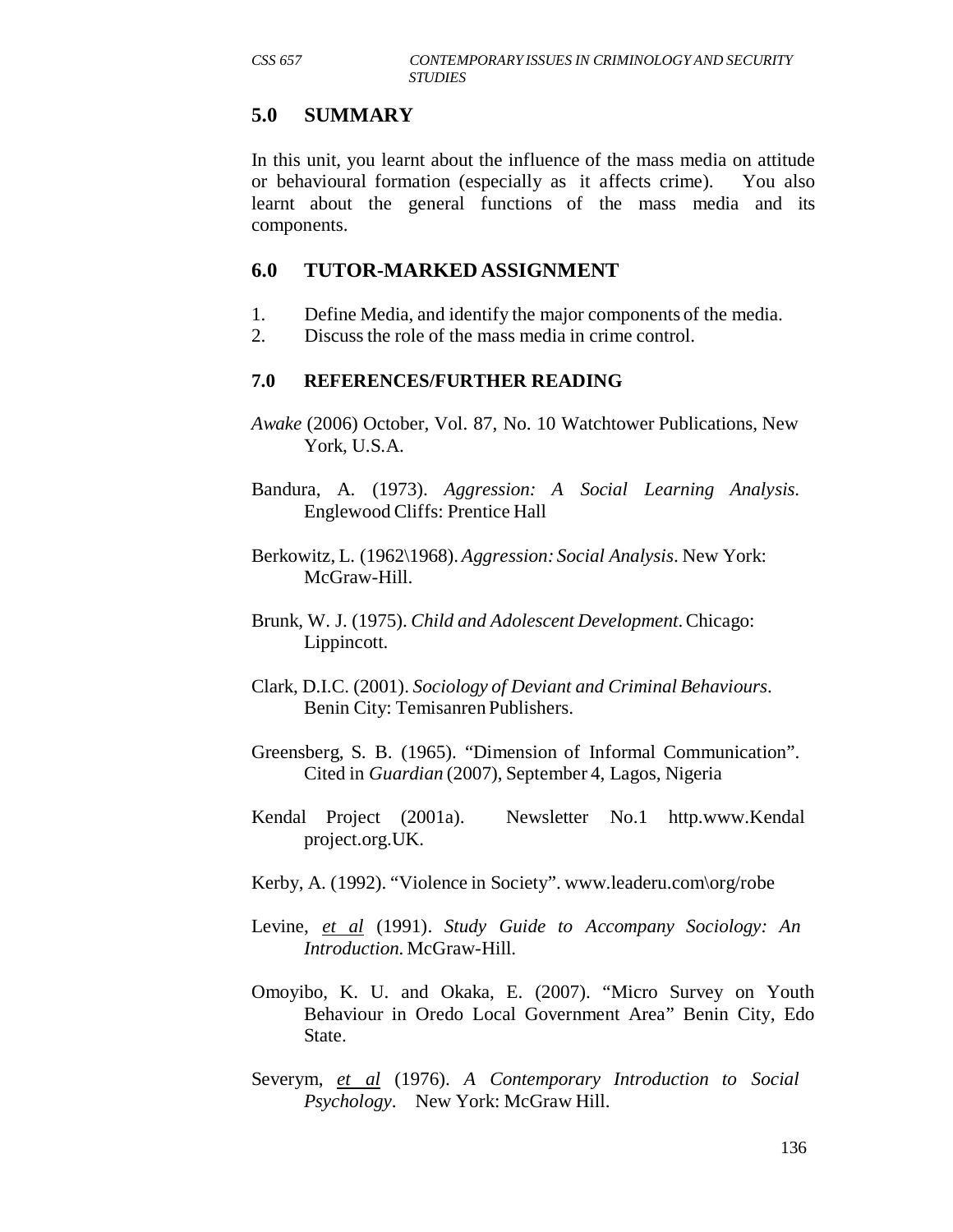# **UNIT 2 ORGANIZATIONAL CRIMINALITY**

# **CONTENTS**

- 1.0 Introduction
- 2.0 Objectives
- 3.0 Main Content
	- 3.1 Understanding "Organized Crime".
		- 3.1.1 Basic Qualities/Characteristics of Organized Crimes
	- 3.2 Brief History of Organized Crime
		- 3.2.1 Mode of Operation of Organized Crime
	- 3.3 The Structure of Organized Crime
	- 3.4 The Impact of Organized Crime in Society
- 4.0 Conclusion
- 5.0 Summary
- 6.0 Tutor-Marked Assignment
- 7.0 References/Further Reading

# **1.0 INTRODUCTION**

Organized crime is a non-ideological enterprise involving a number of persons in close social interaction, organized on a hierarchical basis, with at least three levels/ranks, for the purpose of securing profit and power by engaging in illegal and legal crime activities (Okpiabhele, 2005:1).

This form of crime cuts across boundaries between countries. In fact, the advent of globalization of business has also affected the globalization of crime in the form of organization of criminality.

# **2.0** OBJECTIVES

At the end of this unit, you should be able to:

Define the term organized criminality other wise known as 'organized crime'. Identify the basic qualities/characteristics of organized crimes. Identify the existing forms of organized crimes in society. Recount a brief history of organized crime. Explain the mode of operation and structure of organized crimes.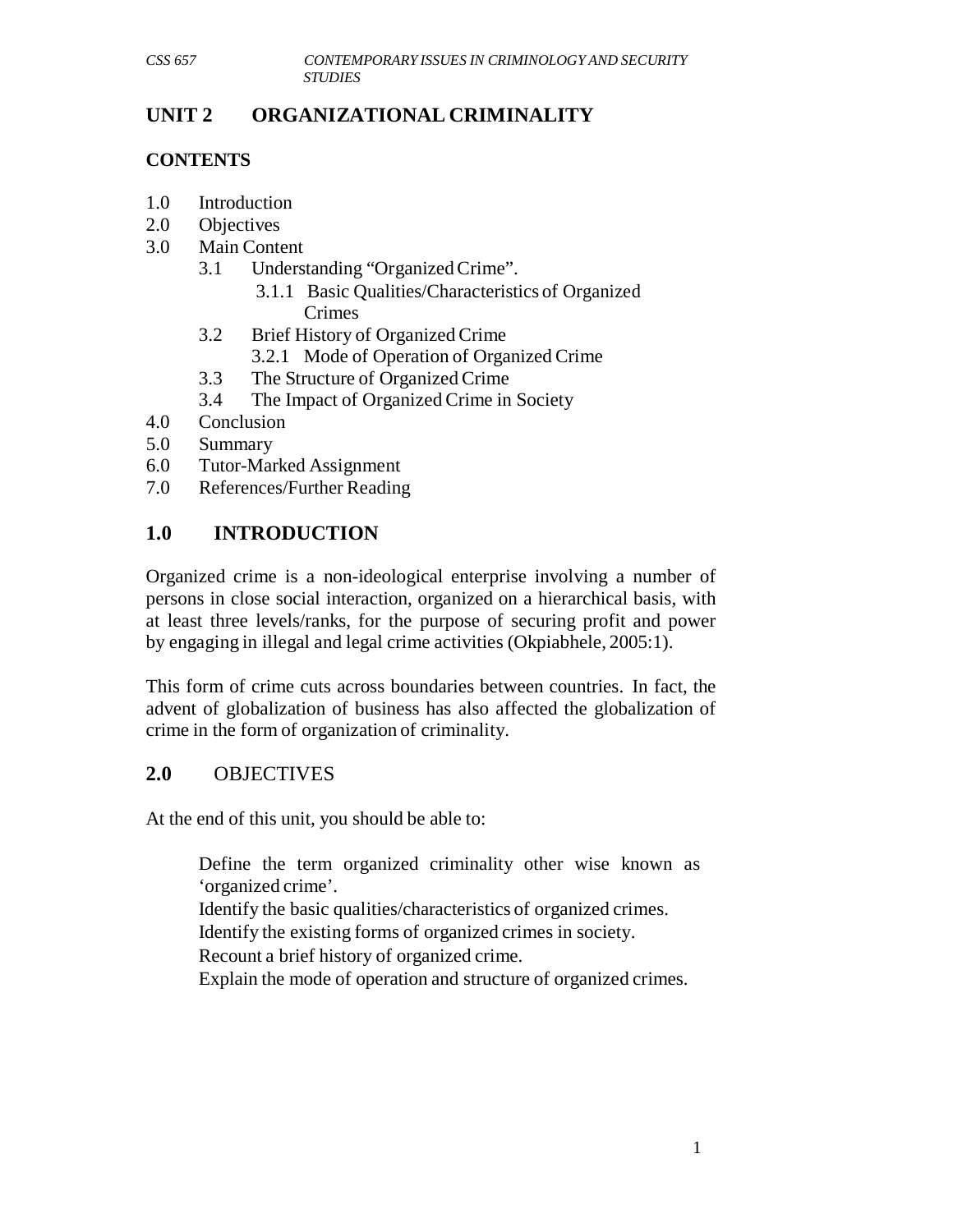# **3.0 MAIN CONTENT**

## **3.1 Understanding "Organized Crime":**

Organized crime or criminal organizations are groups of operations run by criminals, most commonly for the purpose of generating a monetary profit. Also, the Organized Crime Control Act (U.S., 1970) defines organized crime as "the unlawful activities of a highly organized, disciplined association". Criminal organizations, such as terrorist organizations, are politically motivated. Gangs sometimes become "disciplined" enough to be considered "organized'.

An organized gang or criminal set can also be referred to as a mob. The act of engaging in criminal activity as a structure is referred to in the United States as "racketeering". Hence, in the U.S. organized crime is often prosecuted federally under the Racketeer Influenced and Corrupt Organizations Act (RICO), Statute (18 U.S.C. Part 1 Chapter 96:1961- 1968).

## **3.1.1 Basic Qualities/Characteristics of Organized Crime**

Organized crimes are characterized by a few basic qualities such as:

durability over times: It eschews competition and strives for monopoly on an industry or territorial basis.

Diversified Interests: Because of diversified interests, membership of organized crimes are restricted, although non-members may be involved on a contingency basis.

Hierarchical Structure: Leadership is hierarchical. This is to ensure that discipline and order is maintained.

Capital Accumulation: The purpose is to secure first and foremost profit for the organization. This forms a strong basis for securing power by engaging in legal and illegal activities.

Re-investment of profit.

Access to political protection: Through bribery and intimidation of political office holders.

Use of violence to protect its interests.

Above all, there are explicit rules, oral or written, which are enforced by sanctions that include murder of any erring member of the "ring".

## **3.2 Brief History of Organized Crimes**

Organized crime developed among immigrants who were not familiar enough with the mainstream culture to participate in its economy and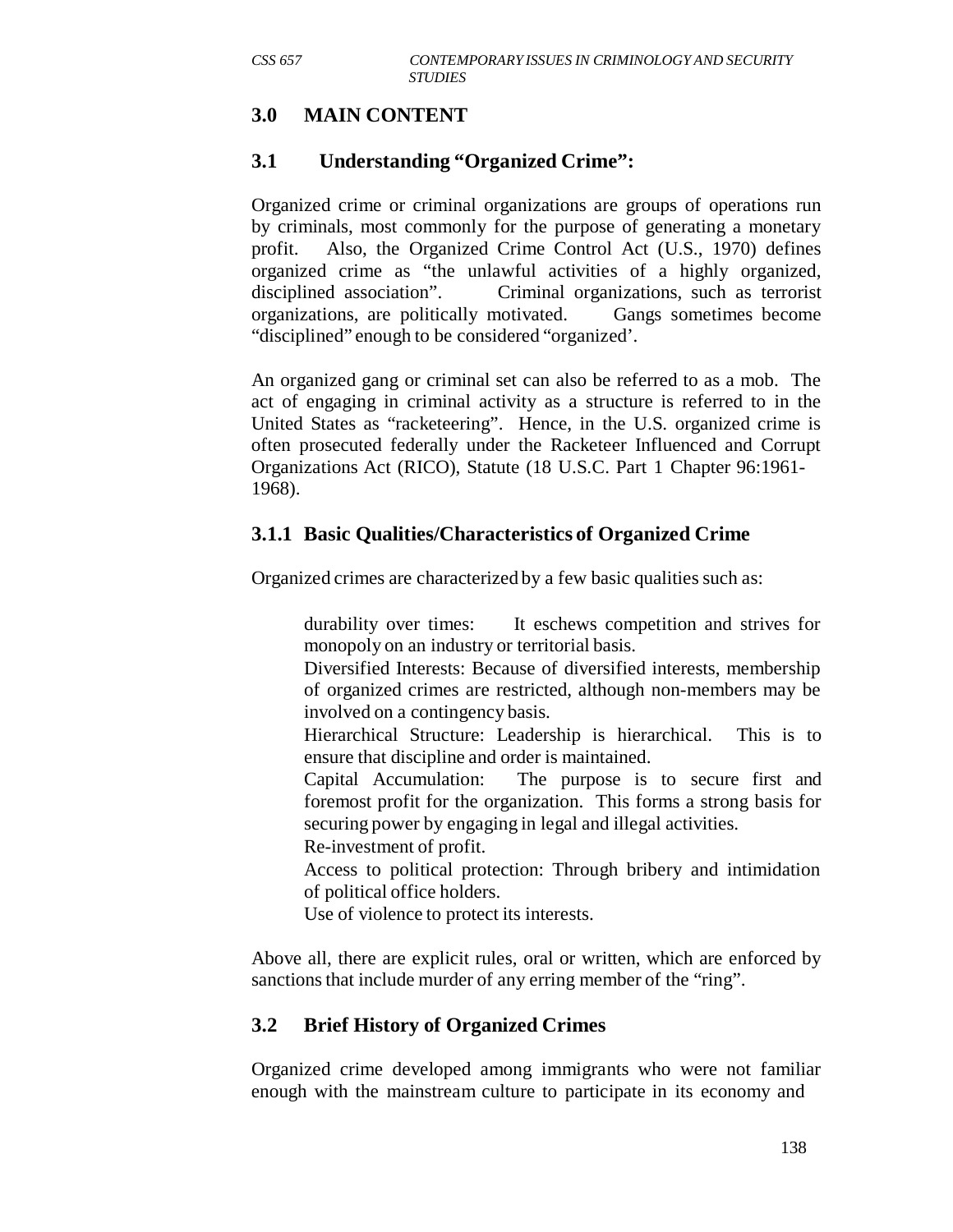who were suspicious of the police and other authorities who do not speak their language. As a result, organized crime has followed the pattern of "ethnic succession".

The Irish crime syndicates in  $19<sup>th</sup>$  Century America were followed by those of European Jews, and then in the 1920's by Italian crime families that gained power through "Prohibition Law of Alcohol". When alcohol was legalized again in the 1930's, the Italian syndicates had the capital, the experience, the personnel, and the overseas contacts to move into the heroin trade.

Italians remain prominent in American organized crime, but the ethnic picture has become more complex to explain. One factor is the source of drugs, like heroines. In the 1960s, most heroin was made from opium grown in Turkey: processed in Marseilles, France or Corsica, and then sold in the United States. In the 1990s, groups with contacts in other opium producing countries such as, Mexico, Columbia, Pakistan, Iran, and countries in Southeast Asia began to move in. Today, organized crime syndicates in drugs have been described as "a United Nations of Drug Smugglers, including Chinese, Indians, Iranians, Afghans, Nigerians, Pakistanis, Thais and Isrealis (Kerr, 1987:1). Thus organized criminality has transcended the drug trade to include all sorts including cyber crimes, prostitution, human trafficking, terrorism to mention but a few.

#### **SELF ASSESSMENT EXERCISE 1**

- 1. Recount a brief history of organized crime.
- 2. What is another name for "raketeering" in the United States?

## **3.2.1 Mode of Operation of Organized Crime**

Criminal organizations keep illegal actions "very secret", and members communicate by word of mouth, telephone, or internet. Many organized crime operations have legal fronts, such as licenced gambling, building construction, and trash hauling, which operate in parallel with and provide cover for drug trafficking, money laundering, prostitution, extortion, murder for hire, hijacking, fraud, and insider trading.

Other criminal operations engage in, are human trafficking, political corruption, black marketeering, political violence, racist and religiously motivated violence, terrorism, abduction, prison break and crimes against humanity (genocide).

In order for a criminal organization to prosper, some degree of support is required from the society in which it lives. Thus, it is often necessary to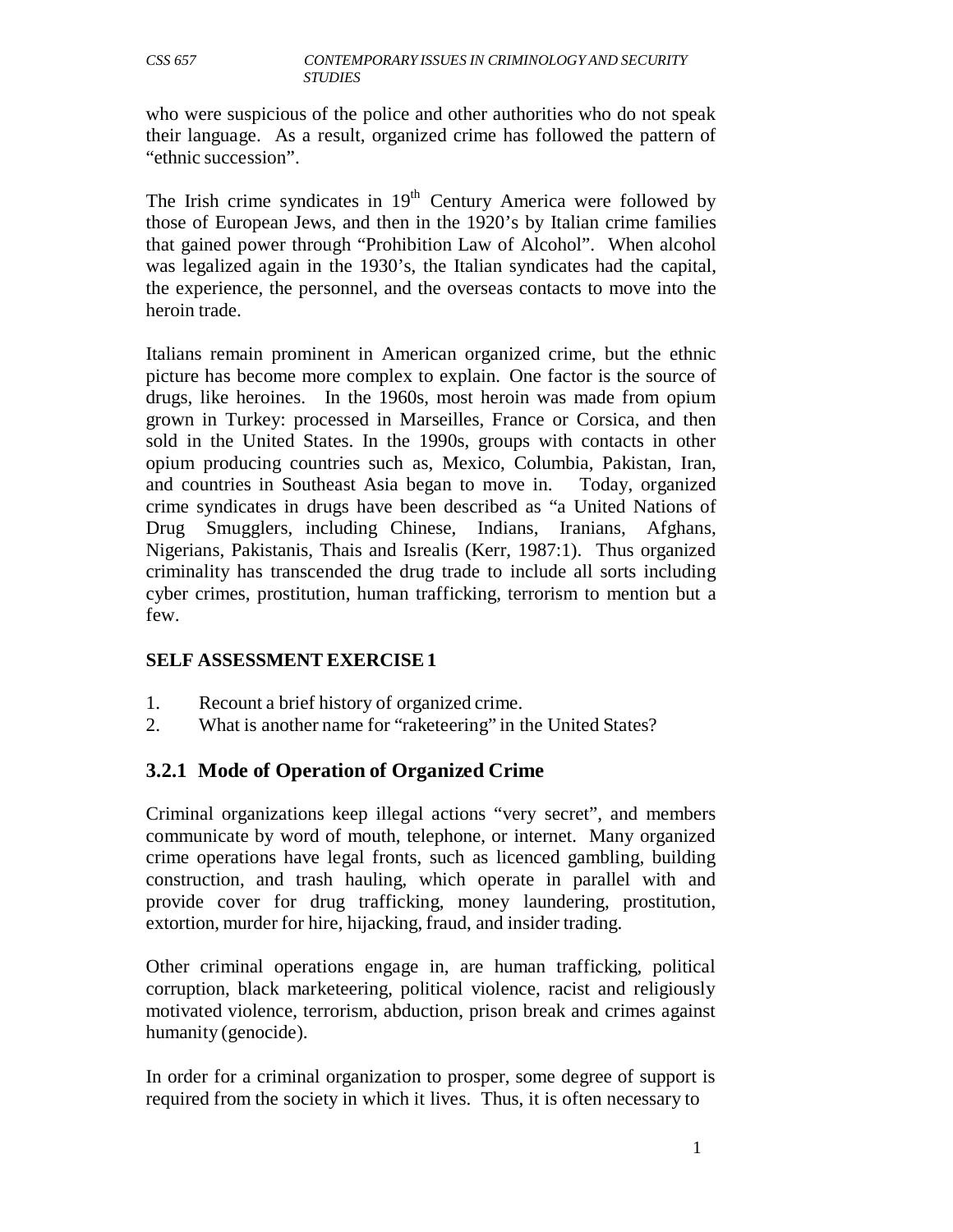corrupt some of its respected members, most commonly achieved through bribery, blackmail and the establishment of symbiotic relationships with legitimate businesses. Judicial and police officers, and legislators are especially targeted for control by organized crime via bribes, threats or a combination of both.

The mode of operation by organized crimes is to make financing of their illegal businesses easier by the development of a customer base inside or outside the local population, as occurs for instance in the case of drug trafficking.

In addition, criminal organizations also benefit if there is "social distrust" of the government or the police. As a consequence criminal organizations sometimes arise in closely-knit immigrant groups who do not trust the local police. They are quick to capitalize on newly opened markets, and quick to rebuild themselves under another guise when caught by authorities.

#### **3.3 The Structure of Organized Crime:**

Organized crimes all over the world operate like an empire almost beyond the reach of government, with vast resources derived from a virtual monopoly of both legal and illegal businesses.

The information provided by many governmental commission in combination with scholarly research, has established that the structure of an organized crime group is similar to that of a "Sicilian family in Italy" – Here family members are joined by adopted members; non-member auxiliaries then aid the family at the functional level.

They are organized on a hierarchical basis and positions involving functional specialization may be assigned on the basis of kinship or friendship, or rationally assigned according to skill.

The positions are not dependent on the individuals occupying them at any particular time. Permanency is assumed by the members who strive to keep the enterprise integral and active in pursuit of its goals.

The use of military designations such as Caporegima (Lieutenant) and "soldier" does not alter the fact that a criminal organization is rather more like a closely – knit family business enterprise than like an army.

## **3.4 The Impact of Organized Crime on Society**

Americans have felt the impact of organized crime, and they have followed the media coverage of the mob wars and their victims with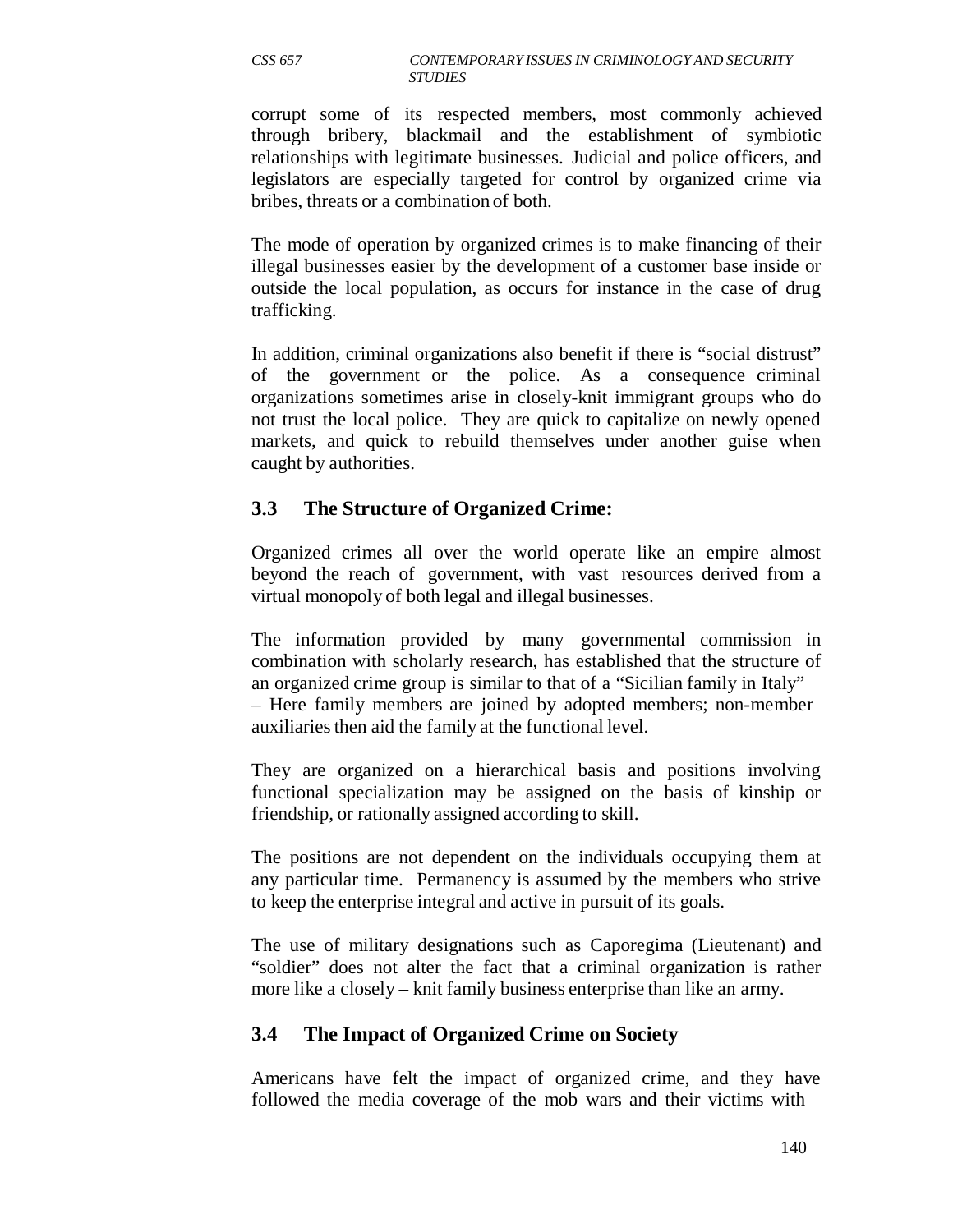fascination. But little was known, about the Mafia's actual structure in the United States until a succession of government investigations began to unravel its mysteries. The major investigations were conducted by the Committee on Mercenary Crimes in 1982, the Special Senate Committee to Investigate Organized Crime in interstate Commerce (the Kefauver Crime Committee), from 1950 to 1951, the Senate Permanent Sub-Committee on Investigations (the McClellan Committee), from 1956 to 1963; President Lyndon Johnson's Commission on Law Enforcement and Administration of Justice (the Task Force on Organized Crime), which reported to President Reagan in 1986 and 1987. The findings of these investigations established the magnitude of organized crime in the United States. It had become an empire almost beyond the reach of government, with vast resources derived from a virtual monopoly on gambling and loansharking, drug trafficking, pornography and prostitution, labor racketeering, murder for hire, the control of local crime activities, and the theft and fencing of securities, cars, jewels and consumer goods of all sorts. Above all, it was found that organized crime had infiltrated a vast variety of legitimate types of business, such as stevedoring (the loading and unloading of ships) the fish and meat industries, the wholesale and retail liquor industry (including bars and taverns), the vending machine business, the securities and investment business, the waste disposal business, and the construction industry.

Specific legislation and law enforcement programs have allowed governmental agencies to assert some measure of control over organized crime. Cases have been successfully prosecuted under the Racketeer Influenced and Corrupt Organizations Act (RICO) of 1970. this statute attacks racketeering activities by prohibiting the investment of any funds derived from racketeering in any enterprise that is engaged in interstate commerce. In addition, the Federal Witness Protection Program, established under the Organized Crime control Act of 1970, has made it easier for witnesses to testify in court by guaranteeing them a new identity, thus protecting them against revenge. Fourteen thousand witnesses are currently in the program.

On the basis of testimony presented by Joseph Valachi to the president's commission on Law Enforcement and Criminal Justice in 1963, the commission Task force on Organized Crime was able to construct an organization chart of the typical Mafia Nostra, family.

Relations among the various families which were formerly determined in ruthlessly fought gang wars have more recently been facilitated by a loosely formed coordinating body called "the Commission'. By agreement, the country has been divided into territorial areas of jurisdiction, influence, and operation. These arrangements are subject to revision from time to time, by mutual agreement. Likewise, rules of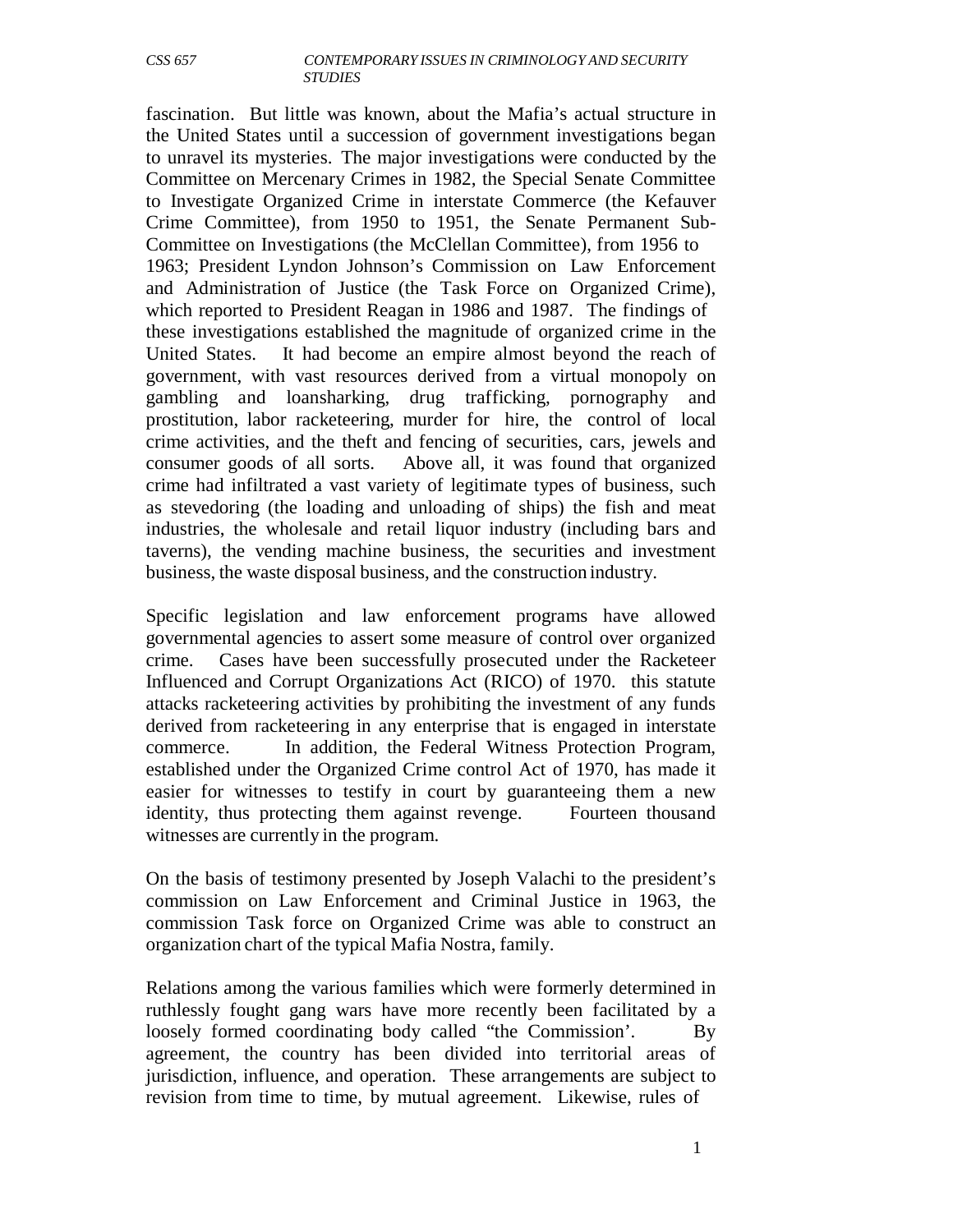conduct have become subject to control or regulation by the heads of the various crime families. They consider, for example, to what extent each family should enter the hard drug market, how much violence should be used, and how each will deal with public officials and the police. Informants at the 'convention' of the so-called Apalachin conspirators provided a rare opportunity to learn about the way crime families reach agreement on their operations. On November 14, 1957, sixty-three of the country's most notorious underworld figures were arrested in Apalachin. New York; at or near the home of Joseph M. Barbara, a wellknown organized crime figure. Apparently they had congregated at Barbara's home to settle a dispute among the families, which had earlier resulted in the assassination of mobster Albert Amastasio and the attempted murder of Frank Costello. None of the conspirators, however, publicly revealed the true nature of their meeting. Some suggested that quite by coincidence, all had simply gone to visit their sick friend Joe Barbara. All were indicted and convicted for refusing to answer the grand jury's questions about the true purpose of the meeting. The convictions were subsequently reversed.

The activities of the Mafia appear to have shifted from the once extremely violent bootlegging and street crime operations to a far more sophisticated level of criminal activities.

## **4.0 CONCLUSION**

In conclusion, modern organized crime has assumed a global dimension. It extends not only to international drug traffic but also to such legitimate enterprises as real estate and trade in securities and indeed to many other lucrative businesses. This transition has been accomplished both by extortion and by entry with laundered money derived from illegitimate activity.

## **5.0 SUMMARY**

In this unit, you learnt about organized crime in terms of their mode of operations and their structure. You also learnt some of the basic qualities and characteristics of organized crime to enable you identify forms of criminality in society. The unit enlightened you briefly on the history of organized crime.

#### 6.0 **TUTOR-MARKED ASSIGNMENT**

- 1. Define the term organized crime and state some of the basic characteristics of organized crime.
- 2. Discuss the mode of operations of organized crime globally.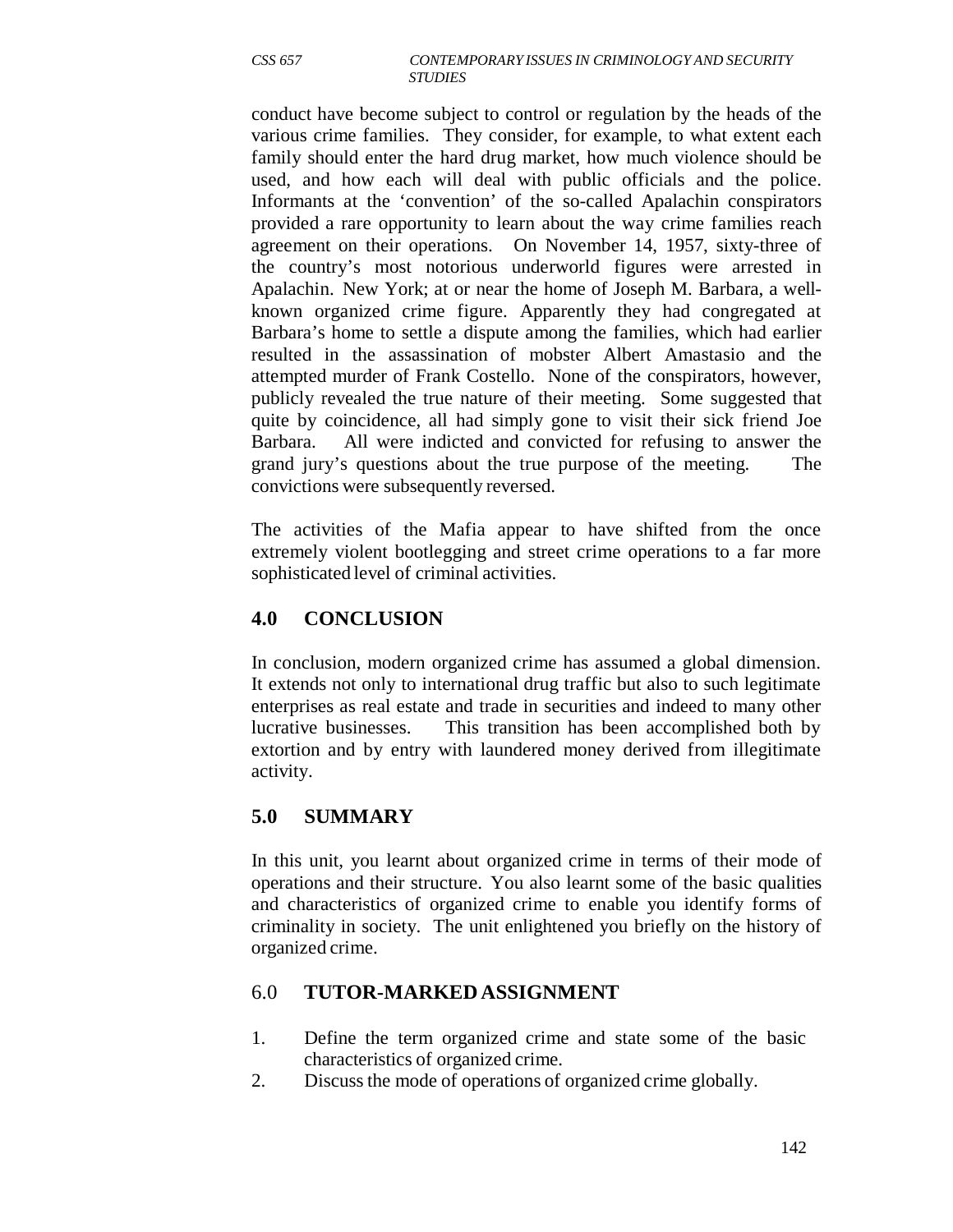## **7.0 REFERENCES/FURTHER READING**

- Documents on Racketeer Influenced and Corrupt Organizations Act (RICO); (Statute 18, U.S.C. Part 1, Chapter 96:1961-1968).
- Kerr, P (1987). "Drug Smugglers: New Breed of Ethnic Gangs". New York Times, March 21, A1-31.
- Okpiabhele, S. (2005). "Organization of Crime." Term Paper on Selected Topics in Criminology (M.Sc); University of Benin, Benin City, Nigeria.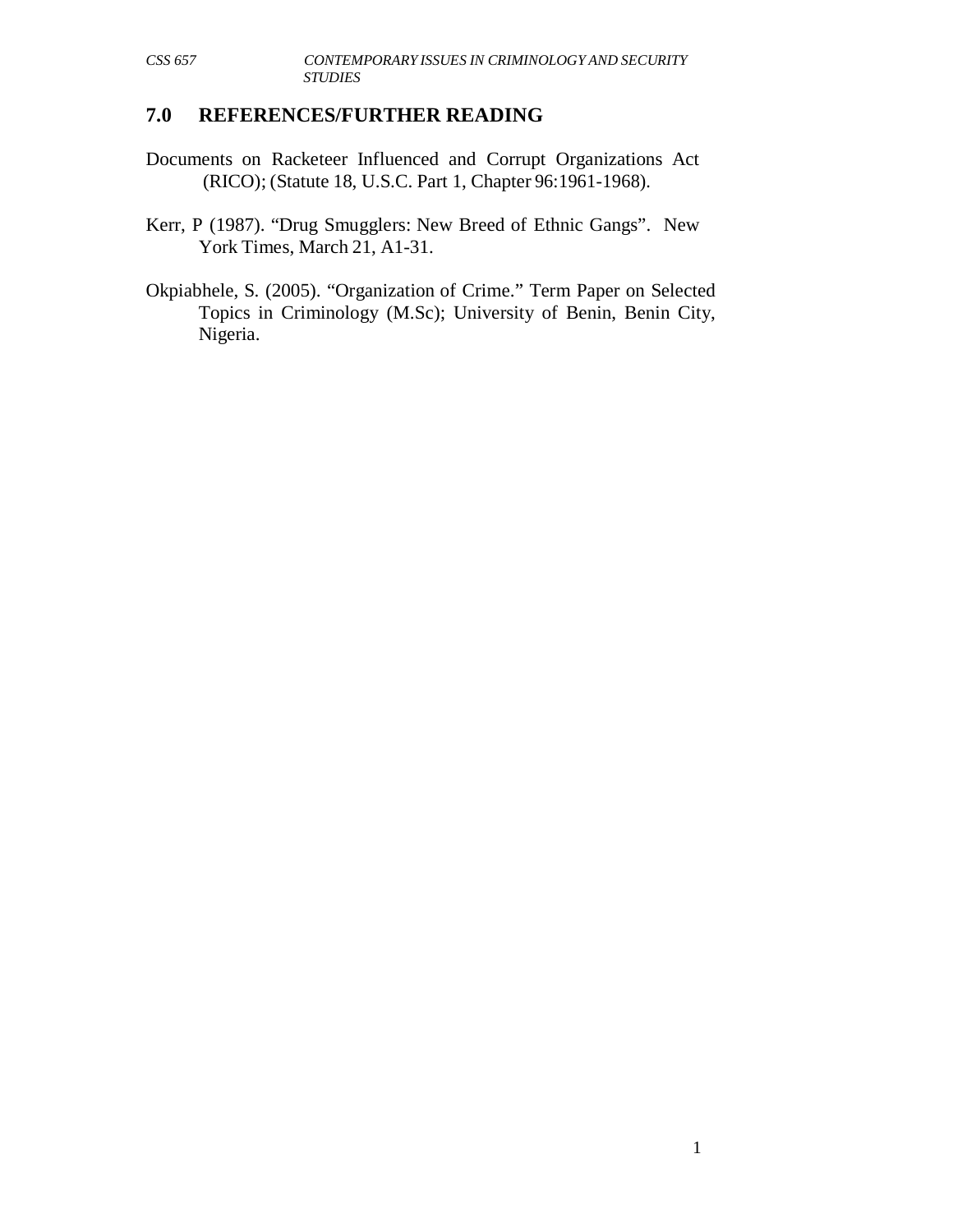## **UNIT 3 GENDER AND CRIME**

#### **CONTENTS**

- 1.0 Introduction
- 2.0 Objectives
- 3.0 Main Content
	- 3.1 Definition of Gender
		- 3.1.1 Gender and Crime
		- 3.1.2 Gender and Victimization
	- 3.2 Gender Roles, Stereotypes and Criminality
		- 3.2.1 Gender and Pattern of Crime
		- 3.2.2 Criminality, Sex and the Law
- 4.0 Conclusion
- 5.0 Summary
- 6.0 Tutor-Marked Assignment
- 7.0 References/Further Reading

## **1.0 INTRODUCTION**

Until very recently, interests in the study of female crime and deviance was extremely limited. In fact, some general theories in the areas of sociology and criminology continue to neglect gender as a factor influencing criminality. This is despite the fact that official figures suggest that gender is perhaps the most significant single factor in whether an individual is convicted of crime. Consequently, contemporary criminological or sociological theories which fail to explain the relationship between gender and crime could be seen as inadequate.

#### **2.0 OBJECTIVES**

At the end of this unit, you should be able to:

Define 'gender' as different from 'sex'. identify gender stereotypes and its relationship with criminality. Understand the causes of female crime and deviance.

## **3.0 MAIN CONTENT**

## **3.1 Definition of Gender?**

According to Calhoun, et al (1994:269) "gender refers to non biological, cultural and socially produced distinction between men and women; and between masculinity and feminity". In other words, it is a misconception to refer to "gender" as "sex". The term "sex" is often properly restricted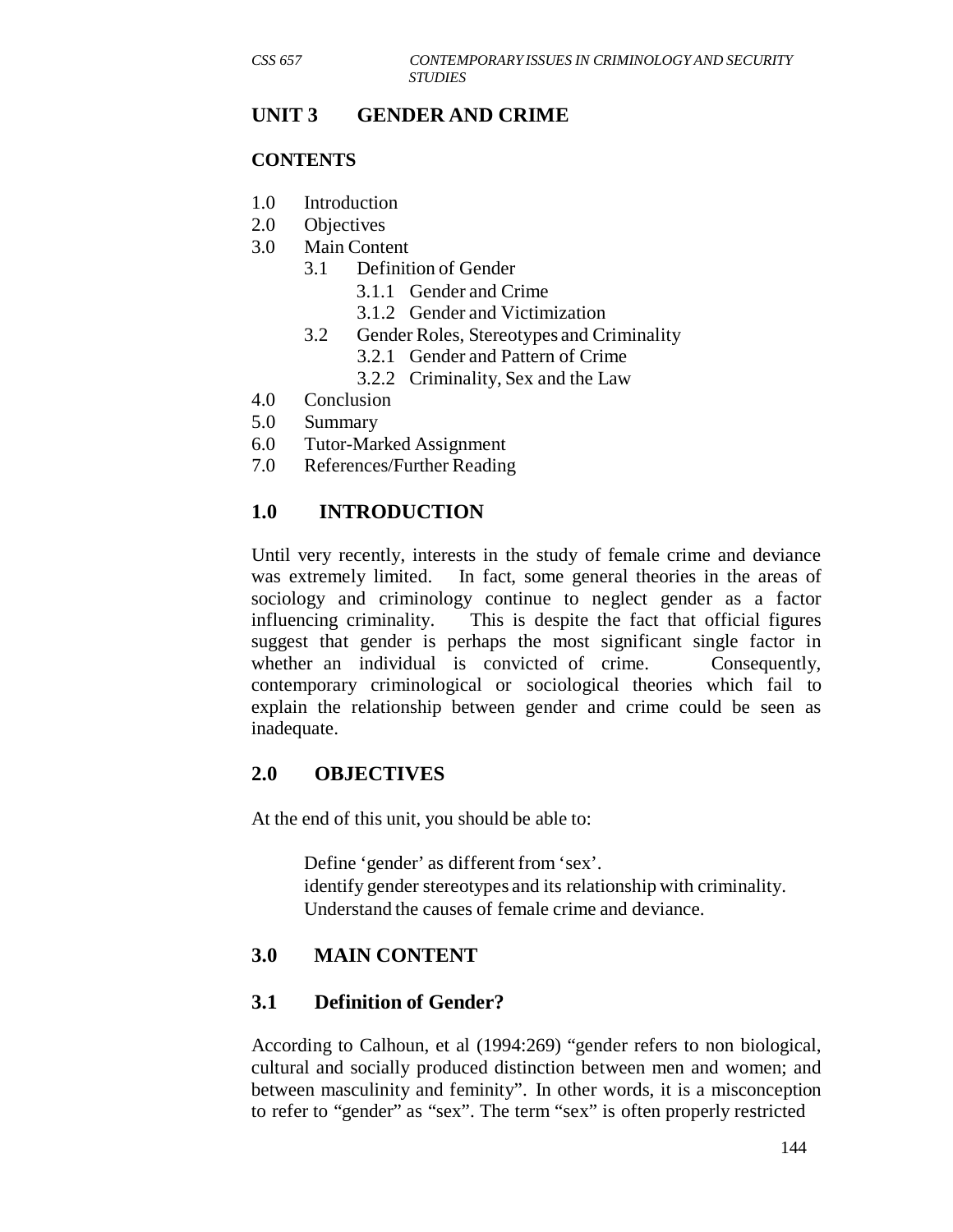to the biological differences between the male and female. Thus sex differences are the products of heredity and biology. While gender differences result from socialization. For example, it is society that raises the female child to know that she is a female and must engage in domestic house chores like cooking, dressing as a female etc. While the male is socialized from the beginning as a dominant figure in society. It is from this social constructs that concept of "gender inequality" derives.

# **3.1.1 Gender and Crime**

Sexual variations of crime are striking, as men are arrested and convicted many times more than women. According to Ohaeri (1996), available police records indicate that the perpetrators of murder in Nigeria were males in 94 percent of the cases. Recently, however, female crime rates have shown percentage increases, although the percentage increases in female arrest rates computed on very narrow bases, obscure the fact that female crime seems to be growing about as rapidly as male crime. While crime by females typically has been non-violent and confined often to petty offenses, arrest of women for serious offenses has increased by over 25 percent during the last two decades. The number of women in Nigerian prisons has also increased. Increases in female crimes are sometimes attributed to the feminist emancipation of women, their domestic liberalization, civilization, urbanization, changes in family structure (particularly changes in female roles within this structure and perhaps most importantly, modern Nigeria economic imperatives and exigencies, which have forced women to compete more aggressively with men in the available economic climate.

# **3.1.2 Gender and Victimization**

Many studies have been conducted on the phenomenon of gender variables and criminal victimization. According to the CWI, males are four times more likely than females to be victims of armed robbery and nearly eight times more likely to be victims of assault. Males are also more likely to loose property to thieves, burglars and fraudsters. Females are 98 percent more likely to be raped and 95 percent more likely to be victims of domestic violence.

Several reasons can be adduced for this trend, the most important of which perhaps, is the structure of the Nigerian society itself. Nigeria is a patriarchal (male dominated) society, which implies that men are more visible, flaunt their wealth, and visit areas where they are more likely to be victimized (bars, night clubs, highways etc) more often than women, although the female ratio of victims is increasing steadily.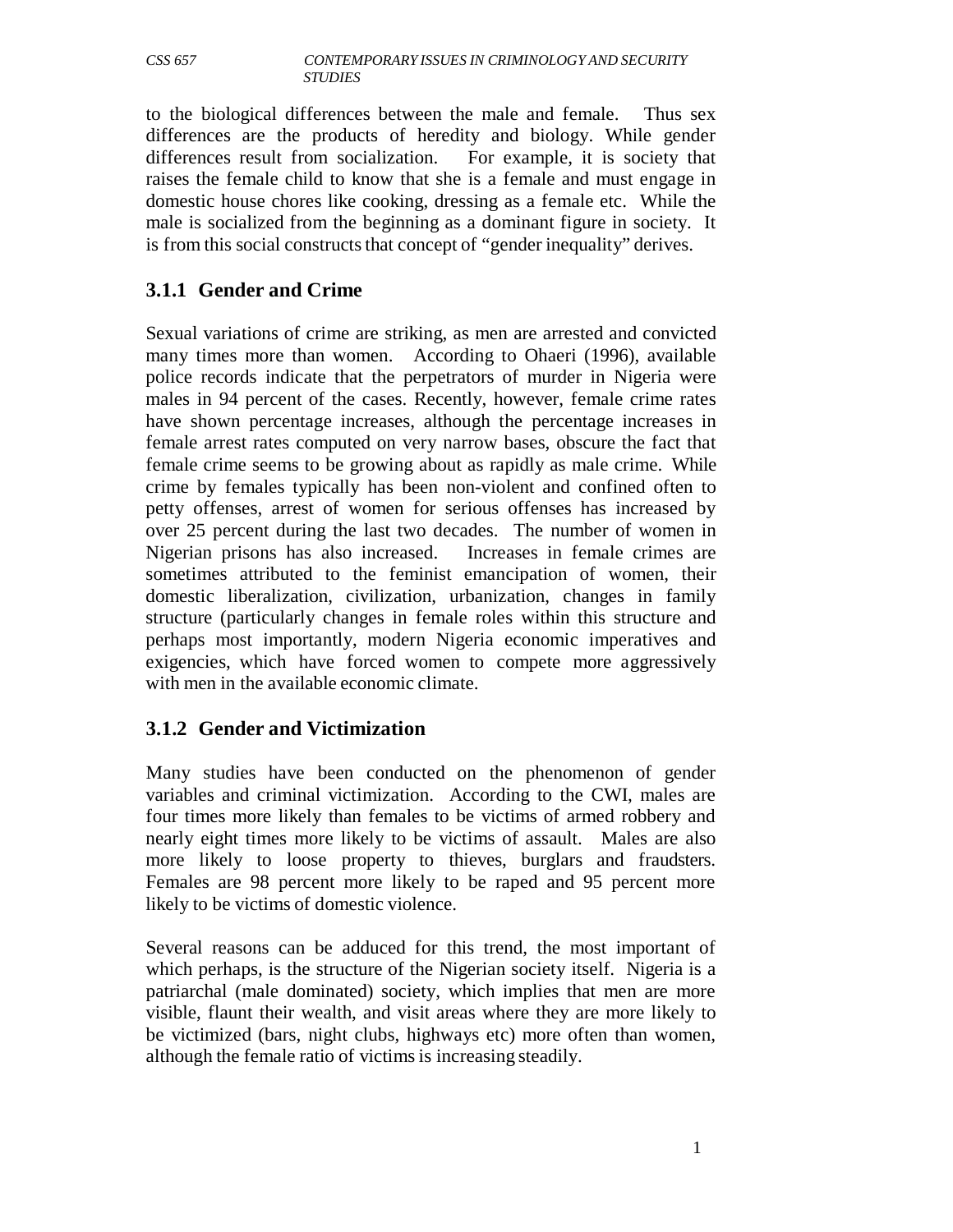When females are attacked in Nigeria, the perpetrator usually is a male relative or acquaintance. Husbands, boyfriends, in-laws, distant relatives, or acquaintances attack the majority of female crime victims. On the other hand, males are likely to be victimized by other males with whom they had had no prior contact. The number of women victims of crime is increasing however, perhaps due to the increasing clamour for and liberalization of women and their subsequent involvement in economic activities. Their improved economic status, visibility, interpersonal relations, and integration into the economic structure of society have marked them out as suitable targets for criminal victimization. In a sense therefore, just as more women are getting involved in criminal activity, including violent crime, so are many women getting victimized by criminals including violent criminals.

# **3.2 Gender Roles, Stereotypes and Criminality**

Gender inequality is virtually universal. Many people hold that the ultimate reason gender differences are so widespread is biology. This is because gender roles are the expected behaviours, attitudes, obligations and privileges that a society assigns to each sex; while gender stereotypes are over simplified but strongly held ideas about the characteristics of males and females. They help maintain gender roles by shaping ideas about the tasks to which men and women are naturally suited. These roles and stereotypes that are socio-culturally constructed helps to identify personality traits, interests, abilities of males and females that make gender a significant consideration in determining "criminality". These differences indicate that men are more aggressive, strong, proud, disorganized, courageous and confident while women were described as emotional, talkative, sensitive, affectionate and patient.

It is the belief that with the distinction between male and female "the males are better endowed" to commit crimes than women as a matter of physiological differences and by way of socialization (Calhoun, et al 1994:272).

#### **SELF ASSESSMENT EXERCISE 1**

- 1. Differentiate between Sex and Gender from what you learnt.
- 2. Men are more criminal than women. True or False?

# **3.2.1 Gender and Pattern of Crime**

Sexual variations of crime is striking, as men are arrested and convicted many times more than women all over the world (Ohaeri, 1996). However, Smart (1976) argues that the extremely limited amount of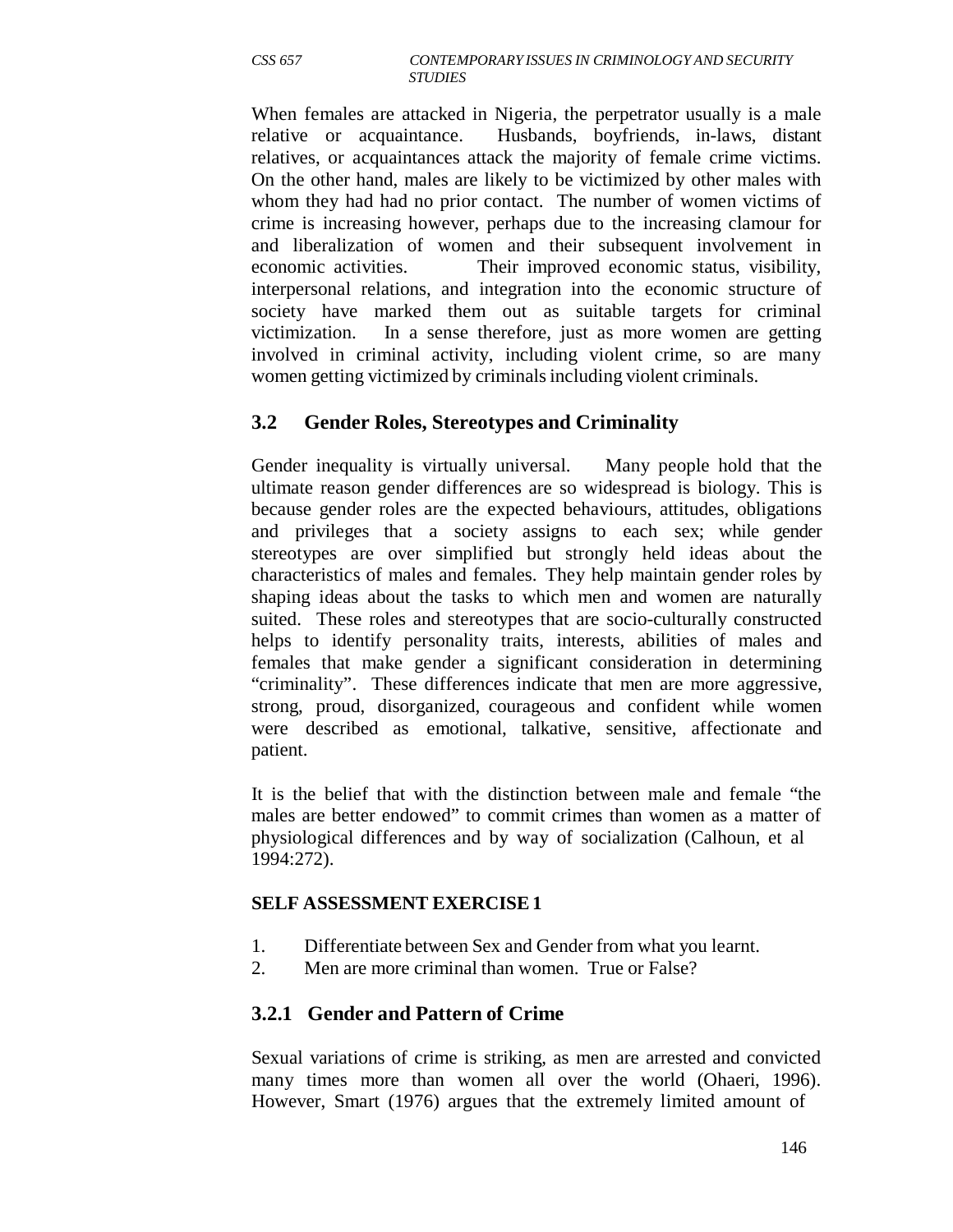information on gender and the pattern of crime could be adduced to a number of reasons. Some significant areas are that:

Most crimes committed by women seem to be of a comparatively trivial nature and may therefore be considered unworthy of recording.

That most criminologist(s) and crime experts tended to be male dominated. Consequently, their focus are on studies of men and about men in crime.

That traditional criminology is motivated by a desire to control behaviour that is regarded as problematic, and since women's criminality has been seen as less problematic than men's, it has received correspondingly less attention.

Overall, women are seen/tend to commit fewer crimes than men, so female offenders are seen as less of a problem to society

# **3.2.2 Criminality, Sex and the Law**

According to Otto Pollak (1950) "official statistics on gender and crime were highly misleading. He claimed that the statistics of most countries seriously underestimated the extent of female criminality. He further asserted that from the examination of official figures in a number of different countries, he identified certain crimes that are usually committed by women but which are particularly likely to go unreported. Such as shoplifting and criminal abortions; and many other unreported crimes committed by female domestic servants – such as poisoning of relatives and sexually abusing their children as well as crimes of prostitution (Haralambos and Holborn, 2004:382-383).

In theory at least, the vast majority of laws are sex blind: the possibility of being charged, or the type of offence for which you are charged does not depend upon your sex. However, there are few laws that only apply to members of one sex. For example, in Britain, only men can be convicted of rape or offences of homosexuality. On the other hand, only women can be convicted of infanticide or soliciting as prostitutes. In reality, only a very small proportion of crimes come into one of these categories and legal definitions therefore make little difference to the overall statistics for male and female crimes.

## **4.0 CONCLUSION**

Where as "gender" is significant in understanding crime in society; our knowledge is still in its infancy. In comparison with the massive documentation on all aspects of male delinquency and criminality, the amount of study done on the area of women and crime is extremely limited.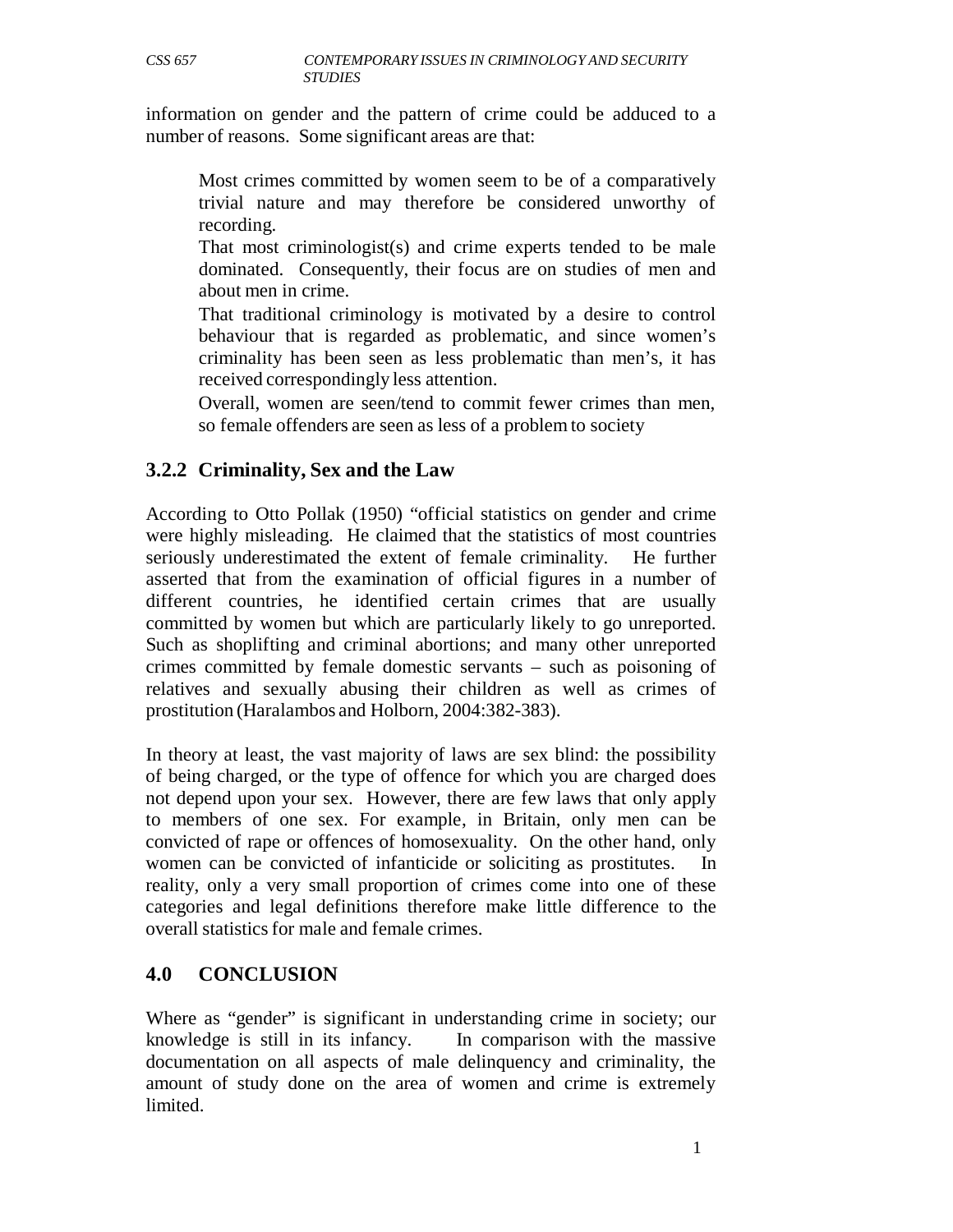# **5.0 SUMMARY**

In this unit, you learnt about how the term "gender" is socio-culturally constructed; and how it has been used to determine the trend and pattern of criminality between males and females. You also learnt in this unit, how female crimes are under reported by law enforcement agents and how the law itself has not been able to effect the errors of sexuality and crime.

#### **6.0 TUTOR-MARKED ASSIGNMENT**

- 1. Describe how criminality has been influenced by sexual variation.
- 2. Is it true that official statistics on Gender and Crime is misleading? Why?

## **7.0 REFERENCES/FURTHER READING**

- Calhoun, et al (1994). *Sociology*. International Edition. New York: McGraw–Hill.
- Haralambos, M. and Holborn, M. (2004). Sociology. Sixth Edition. London: Harper Collins.
- Igbinovia, et al. (2003). Crime *and Delinquency in Nigeria: Theories, Patterns and Trends*. Benin City: Kryme Monitor Books.
- Ohaeri, J. (1996). "Violent Crimes in Nigeria" in *Issues in Crime Prevention and Control in Nigeria.* Edited by A. B. Dambazau, M. M. Jumare, and A. M. Yakubu. Kaduna: Baraka Press and Publishers Ltd.
- Pollak, O. 1950). *The Criminality of Women*. Philadelphia: University of Philadelphia Press.
- Smart, C. (1976). Women, Crime and Criminology. London: Routledge and Kegan Paul.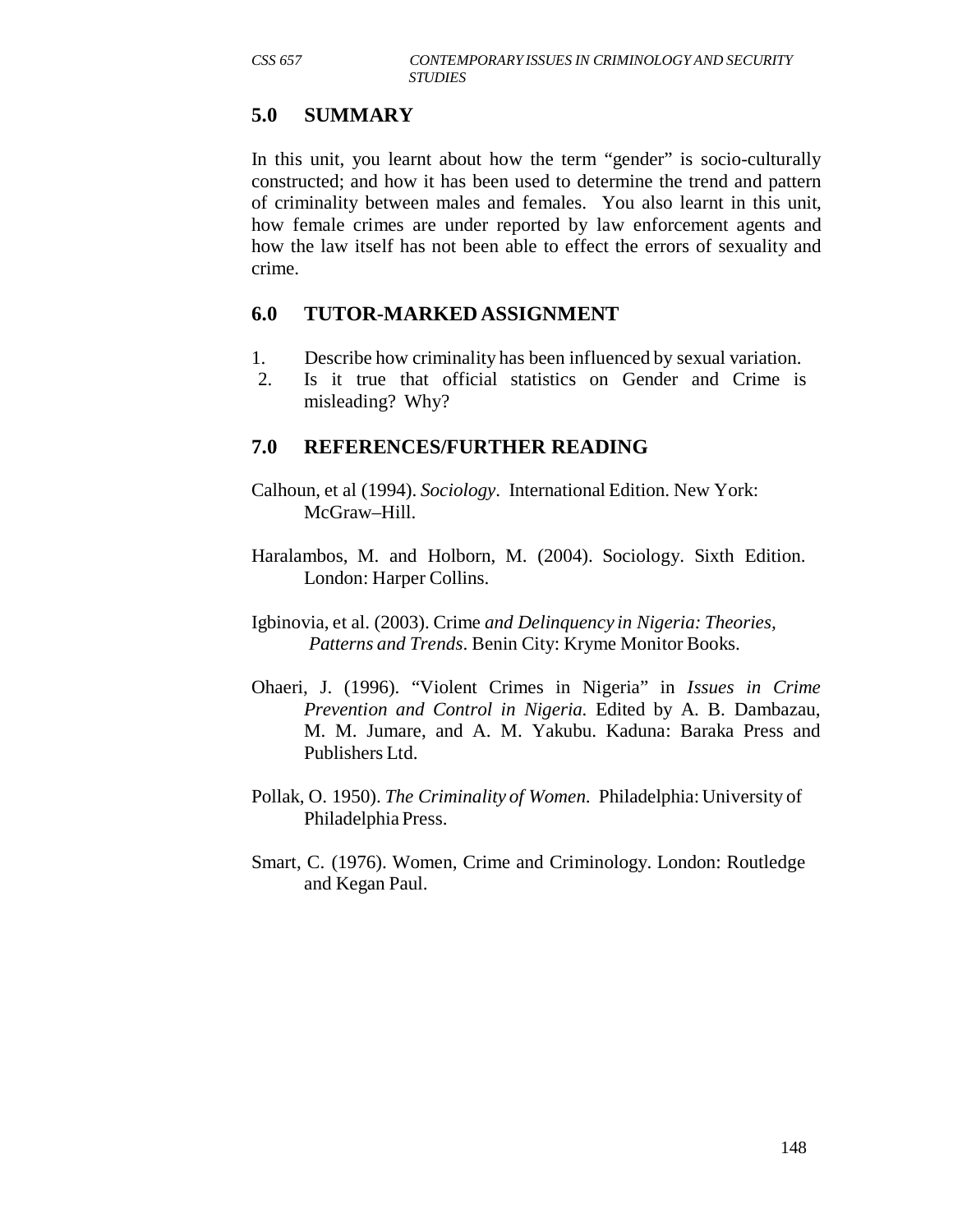## **UNIT 4 SOCIO-CULTURAL ENVIRONMENT OF CRIME**

#### **CONTENTS**

- 1.0 Introduction
- 2.0 Objectives
- 3.0 Main Content
	- 3.1 Overview of Socio-Cultural Environment of Crime
	- 3.2 Physical Environment and Crime
		- 3.2.1 Housing design and block layout
		- 3.2.2 Land use and circulation patterns
		- 3.2.3 Residents-generated Territorial Features
		- 3.2.4 Physical Deterioration
	- 3.3 Socio-Cultural Implications and Crime level in Neighbourhoods
		- 3.3.1 Social Disorganization and Crime Level
			- 3.3.1.1 Assumptions of the Chicago Schools
- 4.0 Conclusion
- 5.0 Summary
- 6.0 Tutor-Marked Assignment
- 7.0 References/Further Reading

# **1.0 INTRODUCTION**

Globally, the past 30 years have seen vast changes in our attitude toward crime. More and more people live in gated communities, prison populations have increased in geometric proportion; and issues such as racial profiling, community policing, and "zero-tolerance" policies dominate the headlines. The question is, how is it that our response to crime and our sense of criminal justice has come to be so dramatically reconfigured?

## **2.0 OBJECTIVES**

At the end of this unit, you should be able to:

Know how people's culture/attitudes can help control or check crime rate in society.

Understand how the physical environment of a people can help propel or reduce criminality in a place.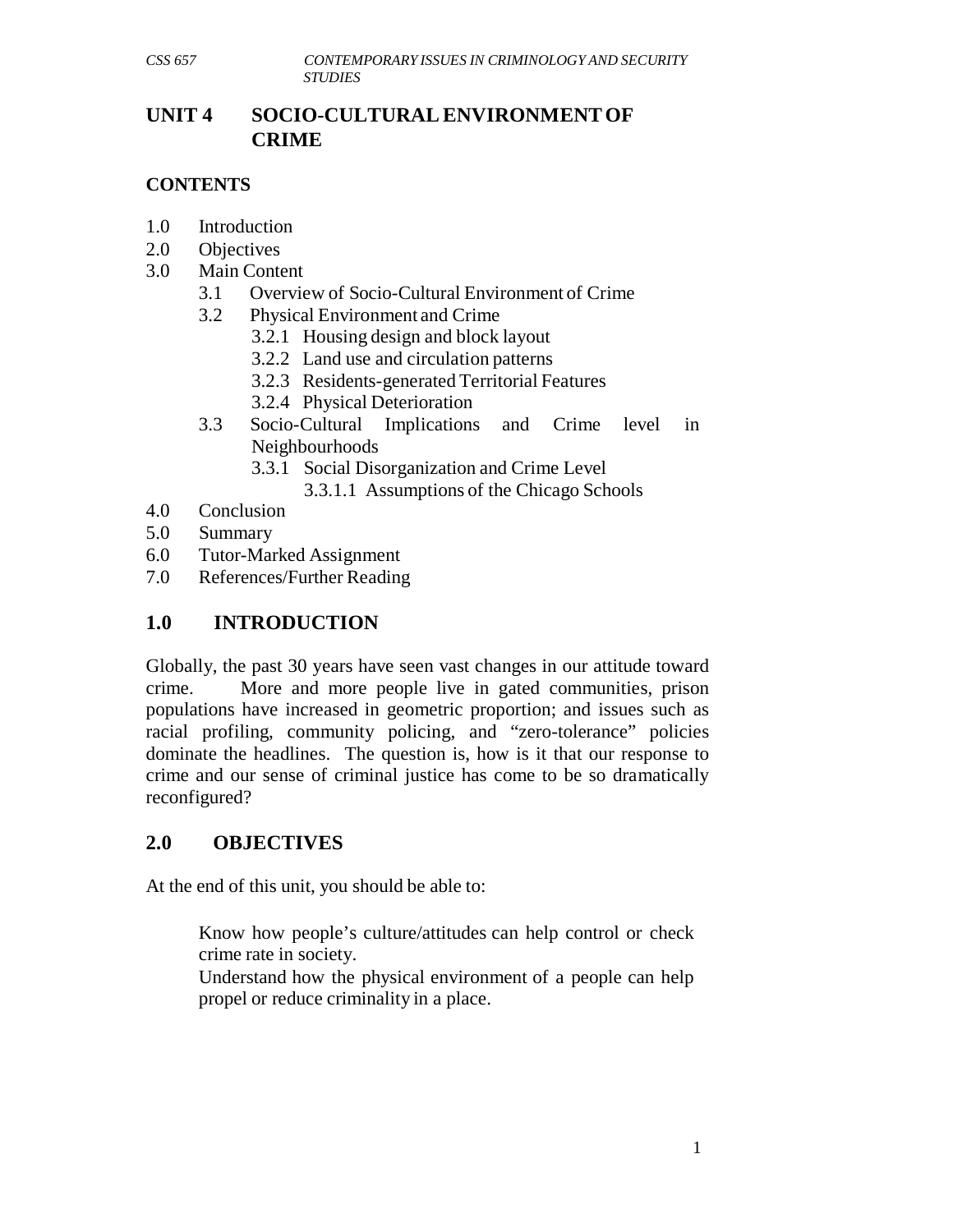## **3.0 MAIN CONTENT**

#### **3.1 Over view of Socio-Cultural Environment of Crime**

According to Covington and Tylor (1991), changes in crime and criminal justice have been shaped by two underlying social forces namely:

The distinctive social organization of late modernity of society; and

The Neo-conservative politics that came to dominate policy formulation on crime.

Both scholars further explains how the new policies of crime and punishment, welfare and security, changing class, race and gender relations in most developed and developing nations that under pin them, are linked to the fundamental problems of governing contemporary societies, as states, corporations, and private citizens grapple with a volatile economy and a culture that combines expanded personal freedom with relaxed social control.

It is the risky, unfixed character of modern life that underlies our accelerating concern with control and crime control in particular. It is not just crime that has changed; society has changed as well, and this transformation has re-shaped criminological thought, public policy and the cultural meaning of crime and criminals.

#### **3.2 Physical Environment and Crime**

It is the position of Crime Prevention Through Environmental Design (CPTED) that physical features of the environment can prevent crime or reduce the problems thought to be crime related – such as fear of crime or residents' concerns about neighbourhood viability. This environmental design identified four major sets of physical features that link neighbourhood and street block physical features with crime, fear of crime and other related outcomes. These are:

Housing design or block layout. Land use and circulation patterns Resident-generated territorial features, and; Physical deterioration

Each of these approaches is discussed individually in the sub-units below. However, the fundamental question that it answers from a rational perspective is; how physical features influence behaviour?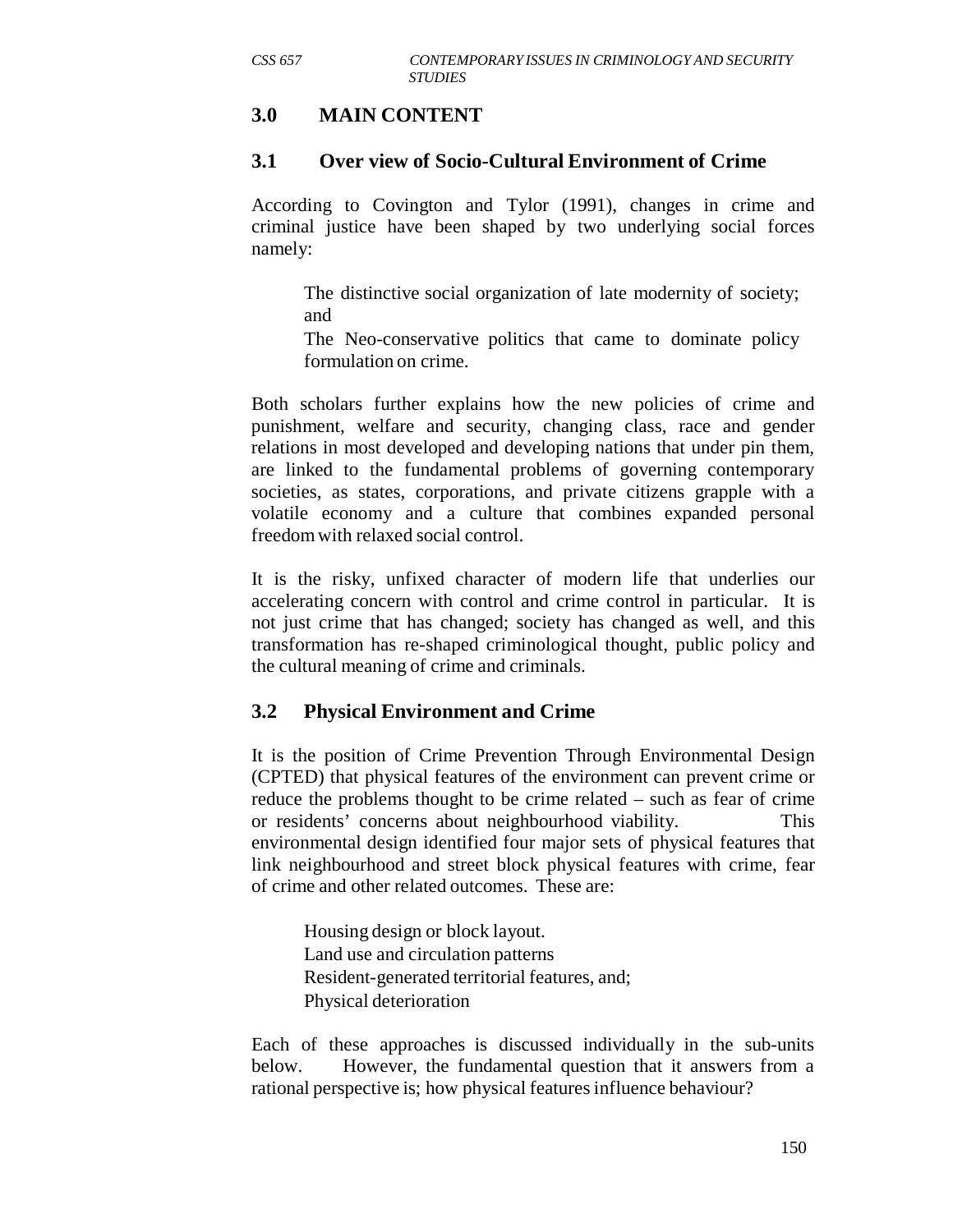Offenders often operate in rational fashion; they prefer to commit crimes that require the least effort. Provide the highest benefits and pose the lowest risks. Also, crimes are most likely to occur when potential offenders come into contact with a suitable crime target where the chances of detection by others are thought to be low or the criminal, if detected, will be able to exit without being identified or apprehended. In short, the crime site lacks a natural guardian.

# **3.2.1 Housing Design or Block Layout**

This approach makes it more difficult for offenders to commit crimes by reducing the availability of crime targets, removing barriers that prevent easy detection of potential offenders or of an offense in progress, and increasing physical obstacles to committing a crime.

# **3.2.2 Land Use and Circulation Patterns**

This is an approach that creates safer use of neighbourhood space by reducing routine exposure of potential offenders to crime targets. This can be accomplished through careful attention to walkways, paths, streets, and traffic patterns, and location and hours of operation of public spaces and facilities. These strategies may produce broader changes that increase the viability of more micro-level territorial behaviours and signage. For example, street closings or a revised traffic patterns that decrease vehicular volume may, under some conditions, encourage residents to better maintain the side walk and street in front of their houses.

# **3.2.3 Residents-Generated Territorial Features**

This approach encourages the use of territorial markers or fosters conditions that will lead to more extensive marking to indicate vigilant residents occupy the block or site. Sponsoring clean up and beautification contests and crating controllable, semi private out-door locations may encourage such activities.

## **3.2.4 Physical Deterioration**

This is an approach of controlling physical deterioration to reduce offenders perceptions that areas are vulnerable to crime and that residents are so fearful they would do nothing to stop a crime. In other words, physical improvements may reduce the signals of vulnerability and increase commitment to joint protective activities.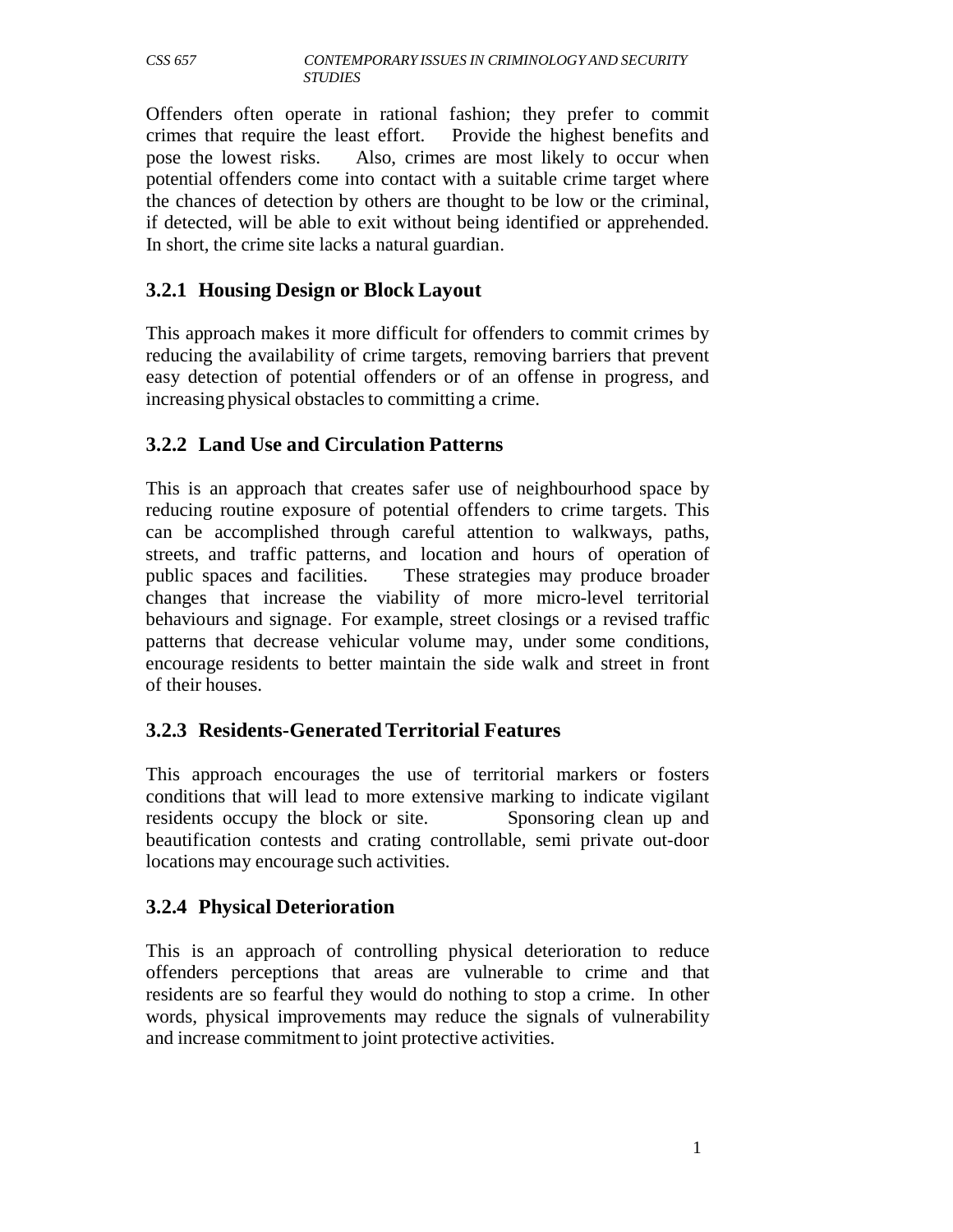#### **SELF ASSESSMENT EXERCISE 1**

- 1. What does "CPTCD" represents?
- 2. What are the four major features in the "CPTED"?

## **3.3 Socio-Cultural Implications and Crime Level in Neighbourhoods**

There are several practical implications (socio-cultural) at the neighbourhood level in determining the rate and pattern of crime.

Firstly, Social and organizational conditions are important when changes in layout, traffic, or land use are being considered. Community involvement of residents, neighborhood organizations, and local businesspersons is essential for developing a plan free of adverse effects on major interest groups.

Secondly, local involvement may be an important precondition not only for rational, maximally beneficial change but also for achieving a redesign that will actually reduce crime. One study suggests that changes in layout, under conditions of community mobilization, appear to have been partially responsible for decreases in some crimes (Fowler and Mangione, 1986). But the crime-preventive benefits of changes in layout appear to weaken as community mobilization wanes.

Thirdly, an early step in planning redesign to prevent crime understands offender location. For some offenses, such as auto theft, offenders may come from other neighborhoods. For other offenses, such as drug dealing, offenders may live in the area. If they come primarily from outside the neighbourhood, can residents readily distinguish between these potential predators and individuals who are in the neighborhood for legitimate purposes? If they can make the distinction, physical impediments to entry and circulation may result in less crime committed by certain types of offenders.

Fourthly, neighborhood layout and boundaries ensure ease of circulation, a higher proportion of non-residential land use appear to be linked to higher street crimes and more burglary. These implications need to be tempered by the recognition that crime prevention is just one objective of land use. Other objectives, such as economic development or equal housing opportunities, might at times conflict with a crimeprevention or fear-reduction objective. The planning process surrounding design or redesign will need to balance these potentially competing goals. At the street block level, non-residential land use and high traffic volume may interfere with residents' ability to manage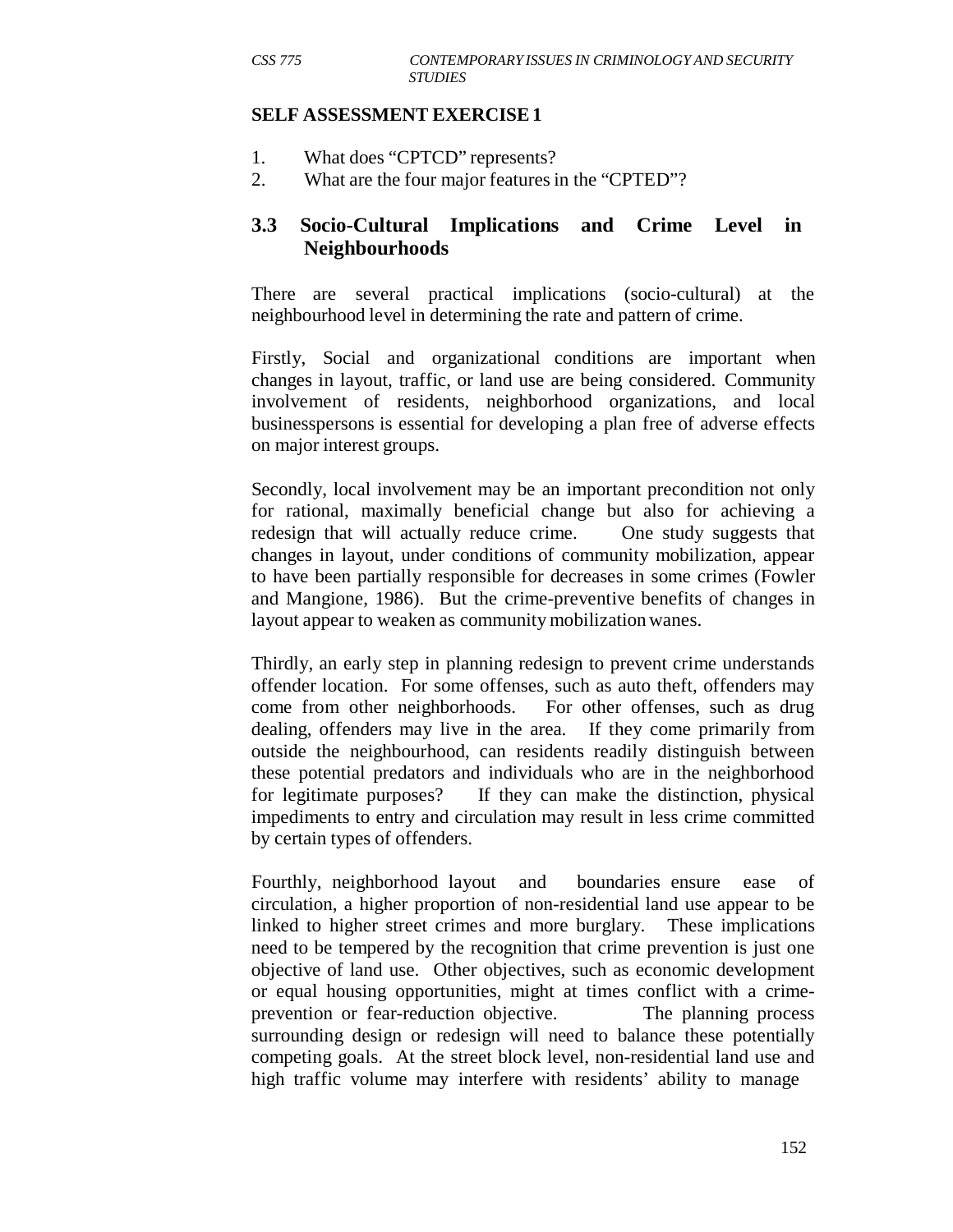activities on the block and to recognize people who belong to the neighborhood.

# **3.3.1 Social Disorganization and Crime Level**

Social disorganization is a rather difficult term to define. It basically refers to the failure of social institutions or social organizations (e.g., schools, business, policing, real estate, group networking) in certain communities and or neighborhoods (although nothing prohibits such theories from being vouched at the "macro" level to talk about all of society). It has its origins in the study of ecology, which is the examination of relations between an organism and its environment. In criminology, social disorganization is usually treated as both perspective and theory, while ecology is an approach or "school". All social disorganization theories are really theories about place, not people (contextual, not compositional), and to understand them, it's best to start at the beginning with the Chicago School.

# **3.3.1.1 Assumptions of the Chicago School**

Although there is probably much disagreement over it, the following are some of the important assumptions in most, if not all, social disorganization theories.

- 1. Crime and delinquency are caused primarily by social factors (environmental determinism).
- 2. The facts speak imperfectly for themselves, but better if fitted into theory (positivism).
- 4. The city is a perfect natural laboratory (cities like Chicago reflect society as a whole).
- 5. Components of social structure are unstable (conflict, anomie, social disorganizations; conflict or anomie if talking about political economy or society; social disorganization if talking about cities and neighborhoods).
- 6. Instabilities and their effects are worse for the lower classes (lower class crime focus).
- 7. Human nature is basically good (social ability thesis) but subject to vulnerability and inability to resist temptation.

A couple of points can be made about the above. Environmental determinism means that people are NOT ordinarily going to know what causes all the crime around them, and in fact, under such circumstances, they are most likely to blame bad people rather than the bad places (this is often what is meant when it is said sociological forces are mostly invisible). The components of social structure being unstable implies that there is stable pattern somewhere, someplace where all social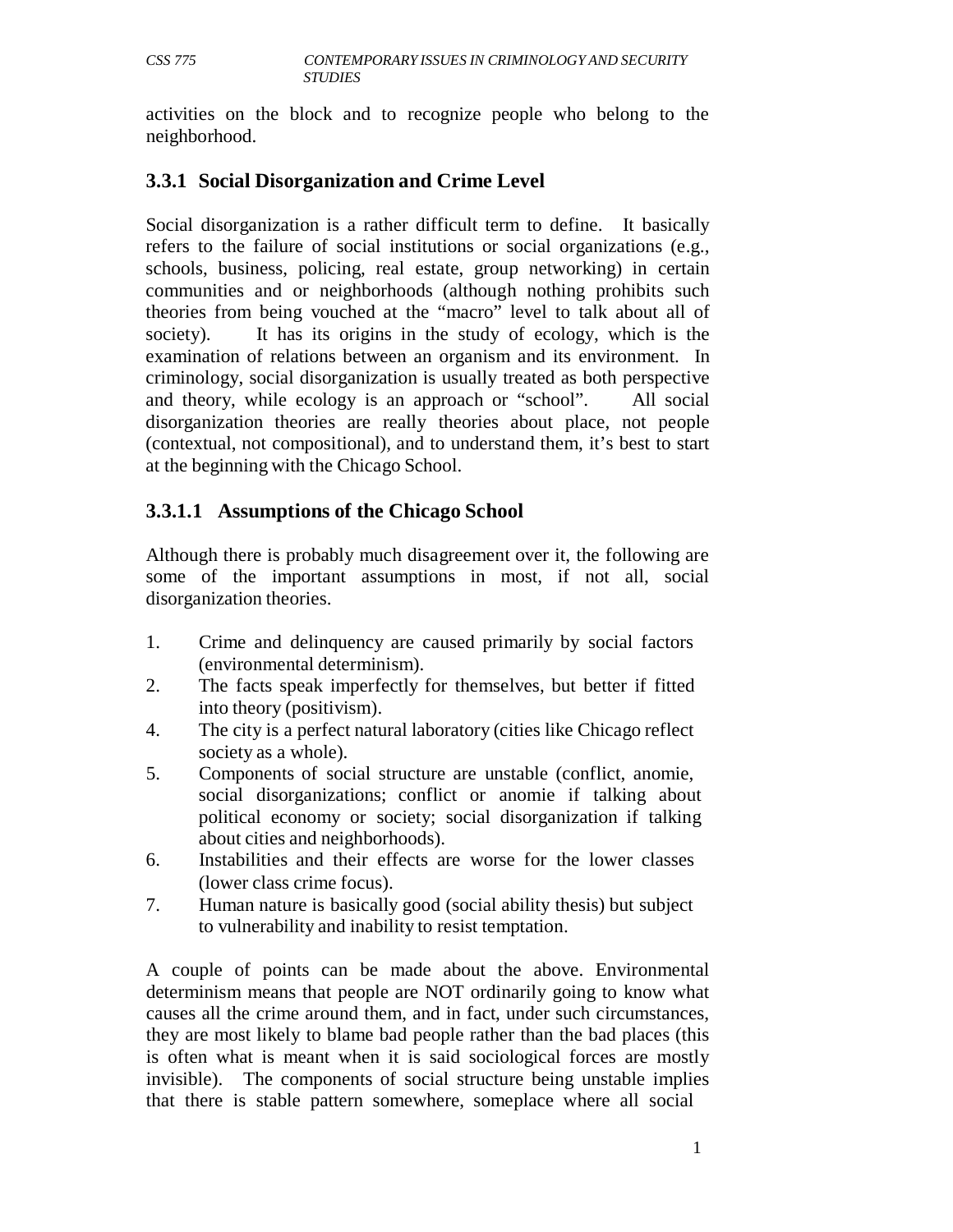institutions and organizations function as they're supposed to (in other words, a functionalist perspective on social systems is somewhat taken, however, social disorganization theorists do NOT tend to be functionalists). The social ability thesis refers to the revolution in social psychology in shifting from Freud's Id-Ego-Supergo model of the self to Mead's I-Me model of the self. The shift from a tripartite to a homo deplex model, where the Me develops through role taking (what others see you as), became nothing less than the birth of symbolic interactionism in sociology. In criminology, it represented a shift from a social disability conception of the self (social disability thesis) which saw people as socially as well as physically and mentally handicapped to a social ability conception of the self (social ability thesis) which saw people as inherently capable of doing many things competently.

# **4.0 CONCLUSION**

Socio-cultural environment is very important aspect to the development of crime and crime related activities. In fact, the type of environment determines the degree of crime that exists in that society.

# **5.0 SUMMARY**

This unit has taught you, how the socio-cultural environment (especially the physical environment) can affect the attitudes of a people towards crime control; and at the same time affect the "psyche" of criminals/offenders towards criminality.

## **6.0 TUTOR-MARKED ASSIGNMENT**

- 1. Give a brief over view of the Socio-cultural environment of Crime.
- 2. What are the specific physical environmental factors that can help propel or reduce criminality in any community.

## **7.0 REFERENCES/FURTHER READING**

- Covington, J., and Ralph B. Tylor (1991). "Fear of Crime in Urban Residential Neighbourhoods: Implications of Between and Within-Neighbourhood" *The Sociological Quarterly* 32, 231- 249.
- Crowe, T. D. (1991). "Crime Prevention Through Environmental Design: Applications of Architectural Designs and Space Management Concepts". London: Heinemann/Butterworth.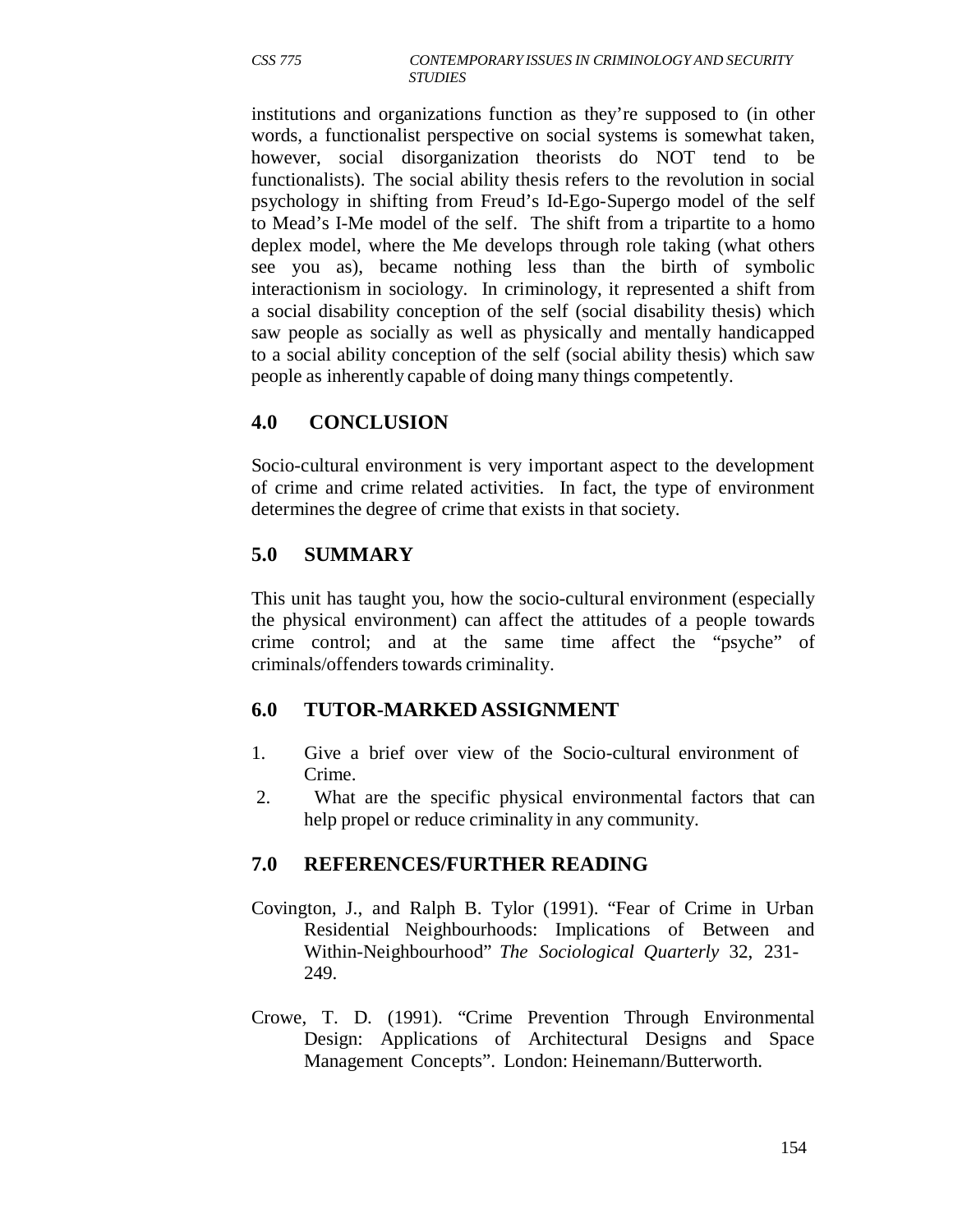# **UNIT 5 PROFESSIONAL ETHICS, LAW ENFORCEMENT AND SECURITY MANAGEMENT**

#### **CONTENTS**

- 1.0 Introduction
- 2.0 Objectives
- 3.0 Main Content
	- 3.1 Definition of Key Concepts
		- 3.1.1 Professional Ethics
		- 3.1.2 Law Enforcement
		- 3.1.3 Security Management
	- 3.2 General Professional Ethics for Law Enforcement Agents/ Security Personnel
		- 3.2.1 Professional Character Versus Private Character
	- 3.3 The Police Personality
		- 3.3.1 The roots of Police Behaviour
- 4.0 Conclusion
- 5.0 Summary
- 6.0 Tutor-Marked Assignment
- 7.0 References/Further Reading

#### **1.0 INTRODUCTION**

Many of the moral principles governing the actions of individual persons seem to be universal, they apply to individuals at all times, both in private and in public. For example, the moral principle prohibiting murder is universal. However, some moral principles governing action seem to apply to some professions but not to others. Hence, while to deceive others is in general, morally wrong, it is necessary for some professionals, such as under cover police operatives. (Igbinovia, et al 2003:468-469).

## **2.0 OBJECTIVES**

At the end of this unit, you should be able to:

Define the key concepts – Professional ethics, law enforcement and security management. Identify the general professional ethics for law enforcement agents and others in the security sphere. Distinguish between professional character and private character. Understand Police Personality and roots of Police behaviour as a case study.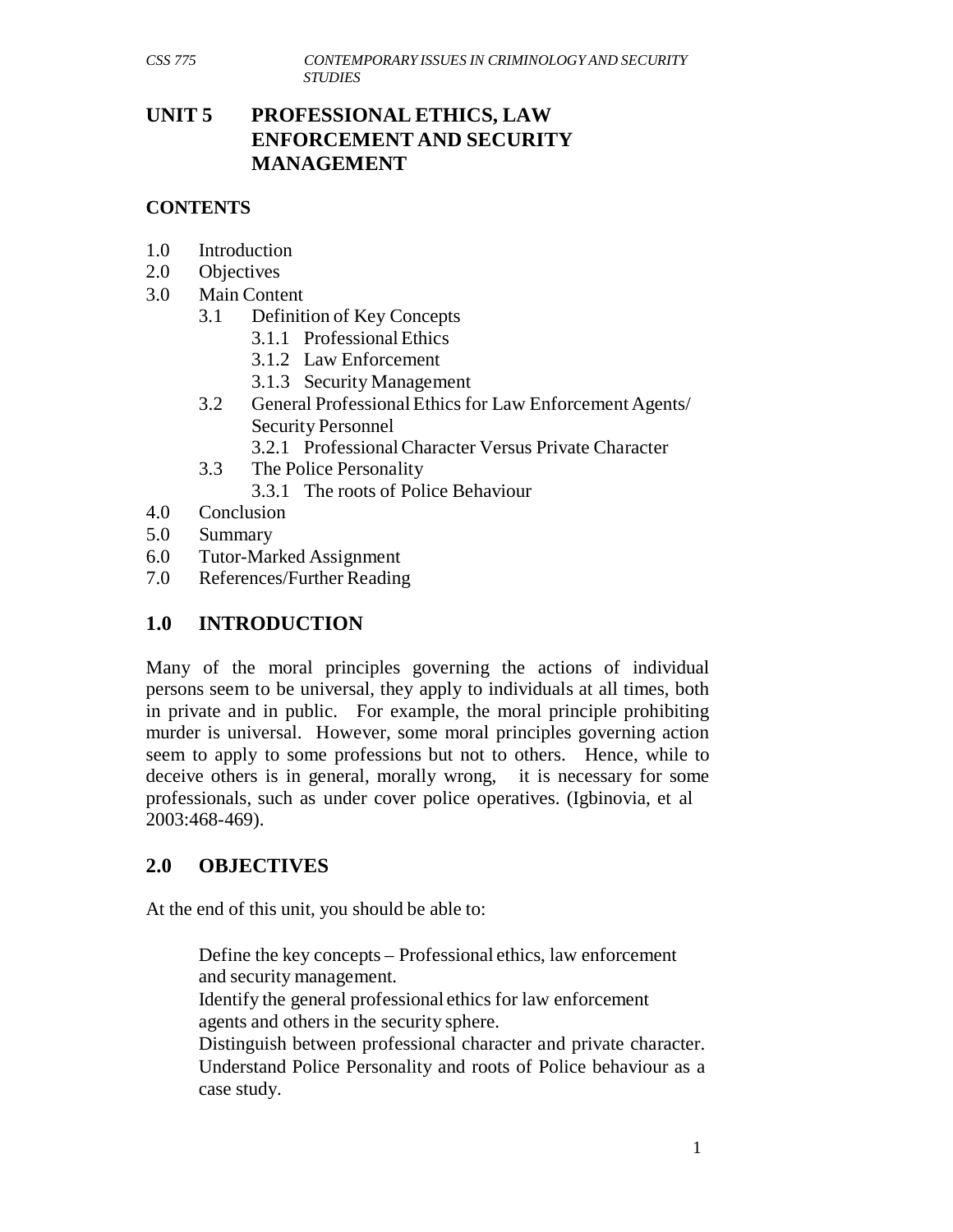# **3.0 MAIN CONTENT**

## **3.1 Definition of Key Concepts**

There are three (3) key concepts to be understood in order to comprehend this unit. The concepts are; professional ethics, law enforcement and security management. These are defined in the sub units below.

## **3.1.1 Professional Ethics**

This is all about what an individual member of a profession ought to do and about what rules and procedures the organization that increasingly houses members of the profession ought to have. It is also about what the character of members of a profession ought to be. Thus, professional ethics can be likened to the 'culture code' of a group of people. For example the way you dress, how to engaged people in certain circumstances etc.

#### **3.1.2 Law Enforcement**

They are the agencies established by the law of the land to make sure that the citizenry or people obey the laws as stipulated in the constitution or statutory law of the land. Examples are the Nigerian Police Force (NPF).

## **3.1.3 Security Management**

Criminologists use the term to mean the mobilization of security personnel, resources and other security facilities to ensure that sanity is maintained in society – by warding off criminal elements from society.

#### **3.3 General Professional Ethics for Law Enforcement Agents/ Security Personnel**

Some of the general professional ethics are:

**Suspicion:** the different purposes and activities of different profession generate differences in required character. For instance, it is because the police and other security personnel must track down and arrest criminals that police officers need to have a disposition to be suspicious of every happenings in his environment.

**Physically Courageous:** This is necessary for law enforcement/security personnel, but not for academics,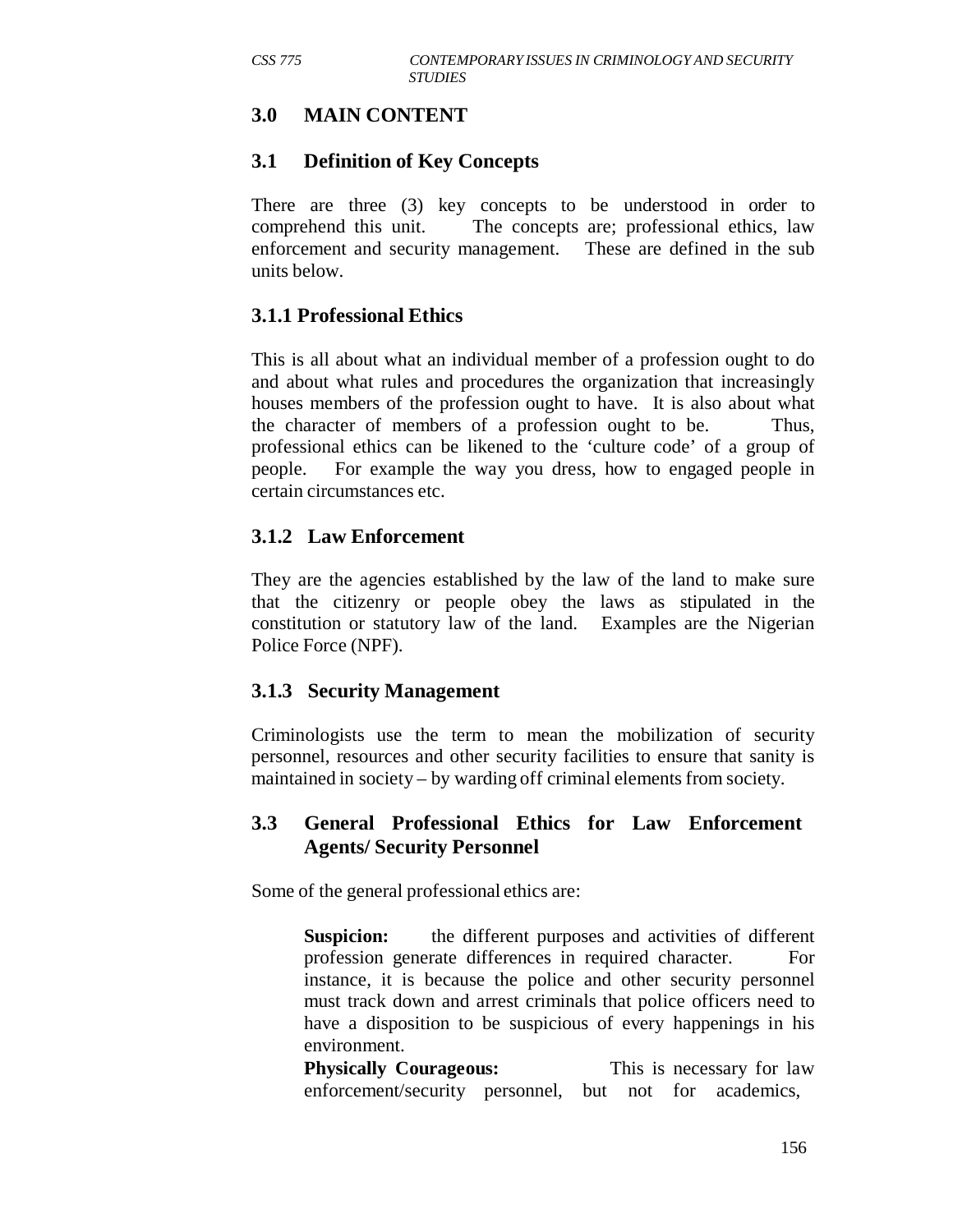accountants, or most of the rest of us. Fitness and to be daring is very fundamental to their operation.

**Patience:** This is required because task may be long and tedious. Also, investigation may take time while waiting to apprehend suspect.

**Power of Observation:** This ethics is also tied to having a very sound memory. It enables the law enforcement/ security officer to jot down all events, description or contacts, of times as they occur.

**Alertness:** This combines effectively with resourcefulness. This is because no matter how much planning that is done before you conduct surveillance, you are likely to come across unanticipated occurrences.

Others include the ability of the law enforcement/security personnel to act rationally under all circumstance as if he/she belongs at the scene of crime, he/she must be able to adapt to any environment. Here he/she must be flexible and clever. Also he or she must be able to act promptly under any circumstance.

# **3.2.1 Professional Character Versus Private Character**

There is a further point about moral character that might follow from the nature and purposes of law enforcement/security personnel. This concerns moral character conceived in general terms, as opposed to specific character traits. Perhaps, the minimum standards of integrity, honesty, Courage and so on demanded of them, ought be higher than for many, even most, other professions. After all, they have extra-ordinary powers not given to Others, including the powers (briefly) to take away the liberty of their fellow citizens.

#### **SELF ASSESSMENT EXERCISE 1**

Define the following concepts: professional ethics; Law enforcement, and Security Management.

## **3.3 The Police Personality**

As we have seen, the Nigerian policeman is motivated by several factors in his daily discharge of duties and responsibilities. As a result, very often, his behaviour both on and off the job leaves much to be desired. Very frequently, he abuses his constitutional authority, makes very wrong decisions and is hampered by the bureaucratic environment within which he works. But how should the policeman behave especially in the discharge of his constitutional responsibility?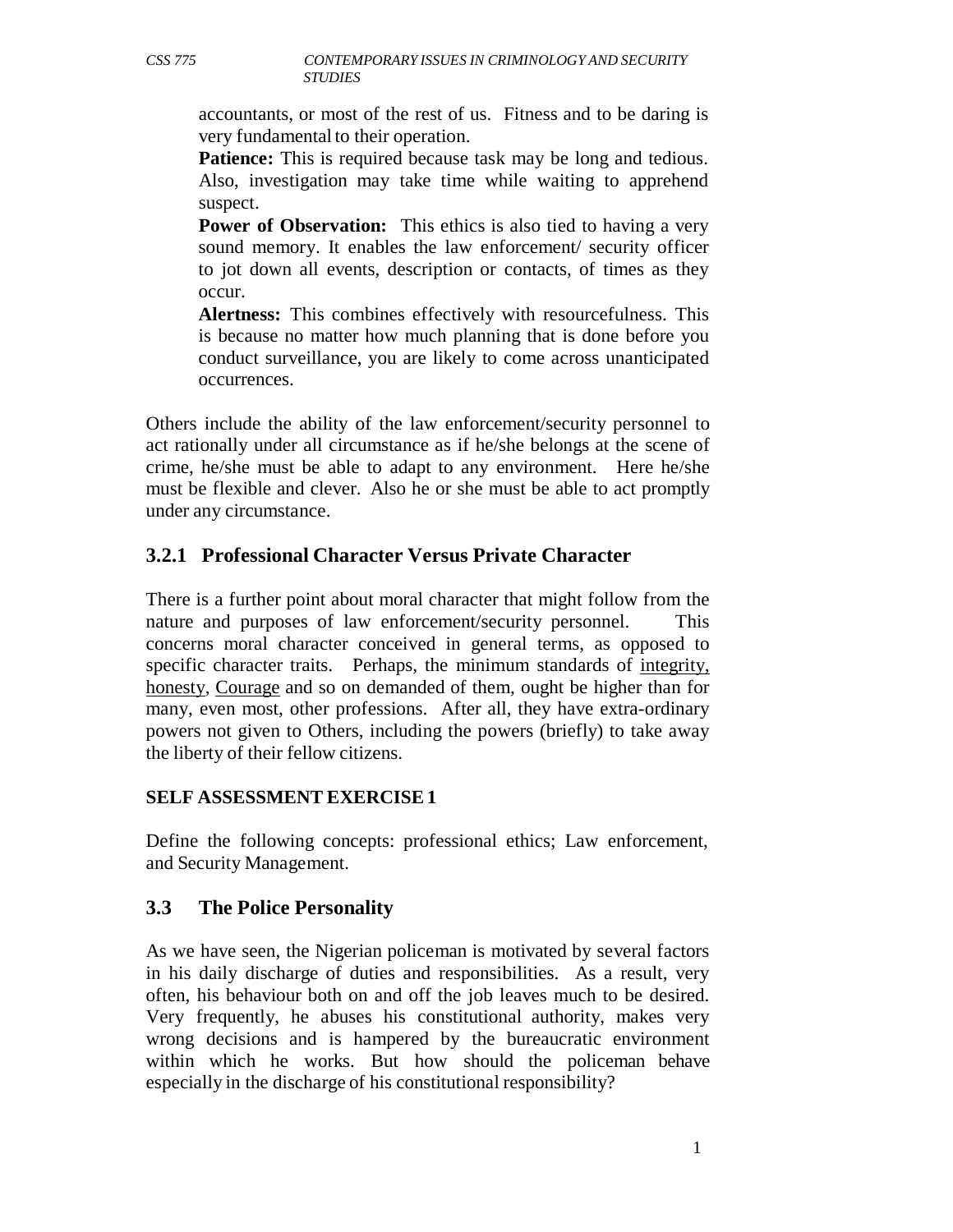The Nigeria policeman must learn how to establish his authority by cajoling, requesting, threatening and by avoiding the use of force. He must learn to use his body to express with his whole self, the authority represented by the appearance he presents. He must learn to use it as a weapon when the situation demands. He must learn when to mobilize his physical resources and when to let them idle, and allow his legal power to act for him. In all of his actions, he must learn to acquire a quickness, resolution, and decisiveness that urge him forward when others withdraw. He must accept and welcome the fact that as a policeman, he must be in control of the situation lest it be in control of him. He must learn to accept challenges from citizens without backing down.

All these would suggest the existence of a police personality. But is there a police personality? Many kinds of people are conscripted into police work. They bring into the force, various behavioral characteristics which are usually a reflection of their diverse social, economic, political and religious backgrounds. This eventually points to the fact that individuals behave differently from one to the other. However, there are certain regularities of conduct and outlook that occur with great frequency. For example, the policemen in the city probably differ in important respects from the policemen in the village. We can attempt an identification of the many behavioural patterns characteristics of the Nigerian policeman in contemporary Nigerian society. These include but are not limited to the following:

- (1) Cynicism
- (2) Punitiveness
- (3) Repressiveness
- (4) Conventionalism
- (5) Political conservatism
- (6) Prejudice against minorities and the poor
- (7) Secretiveness
- (8) Solidarity, alienation and militancy

We may take some time to examine these traits especially in order that we understand them and place them in context of police behaviour in the contemporary Nigerian society.

The cynicism of the Nigeria Police has many targets and results from a multi-faceted view of society. First, it results from the deep pessimism of the police about human nature and behaviour. This pessimism derives from the context of police work and from the fact that much police work obtains from a background of disorder. People are either criminals, examination cheats, rioting or demonstrating violently against some social object. This is what has given rise to the pessimism of the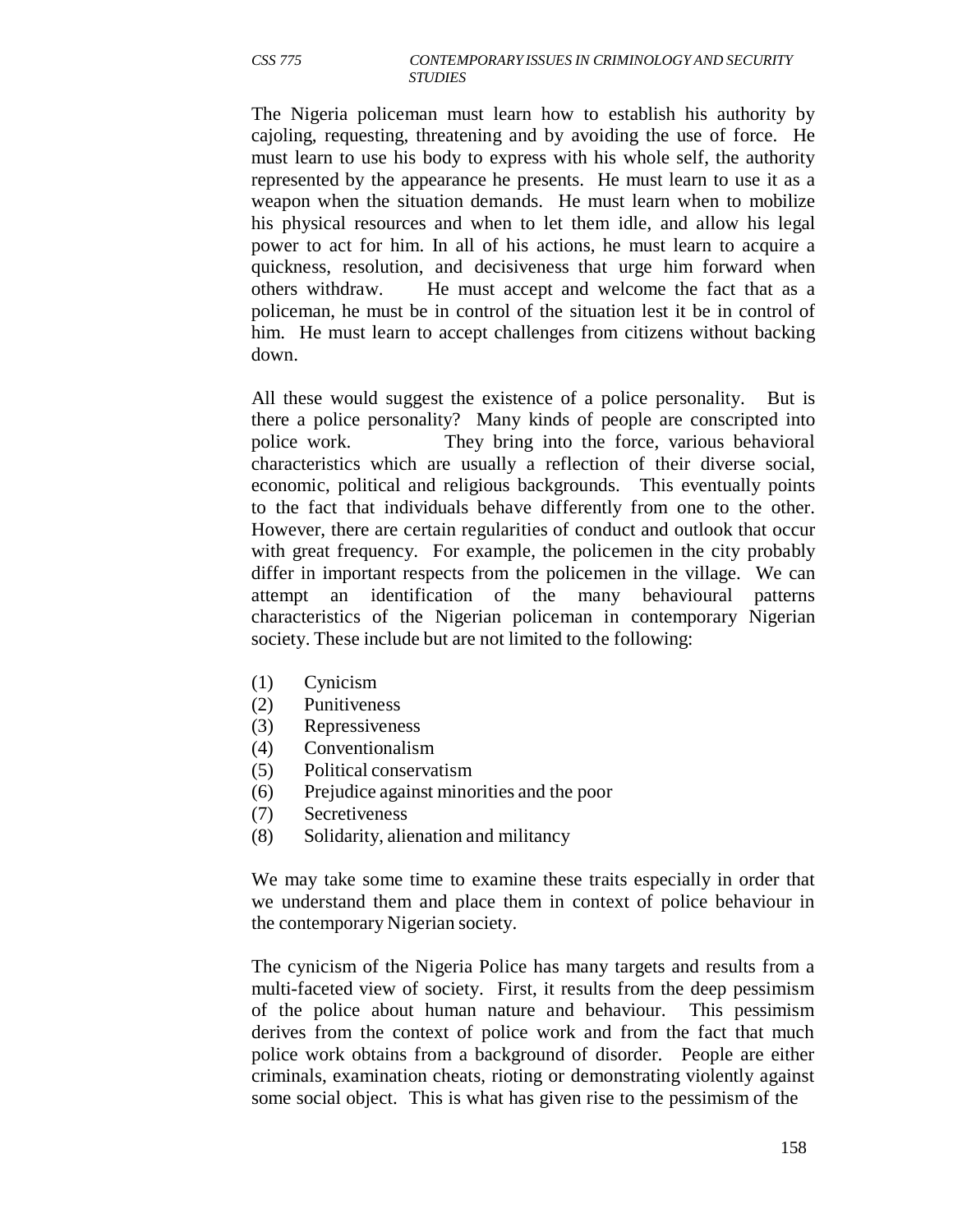Nigeria policemen – that all men have criminal intentions and are only prevented from acting out their criminal tendencies by the presence of the law as represented by the police. Thus, nothing good ever comes from the average Nigerian.

Policemen are also cynical about the support that the people give to the police. Since man is inherently evil and possesses the natural tendencies to disobey the law, then, what support can he give to the police? They accuse the people of complacency and complicity. What support can a people give who frequently will engage in behaviour that it's in itself offensive to the law? Against this background, the Nigerian policeman frequently sees himself as operating from an unfriendly and uncooperative environment.

Moreover, the policemen are cynical about the way the organization itself is run. They feel that there is a large amount of political interference with police administration. Many of them believe that promotions and rewards are given on the basis of favouritisim also known as the "who you know" syndrome. As a result, many police officers are disillusioned. They are torn between the ideals of the profession and the social context of that profession. As Arthur Neiderhoffer (1967), puts it:

"The (recruit) begins with faith in the system. He tries to follow the book of rules and regulations, then, he discovers that many cases have repercussions of which the book seems wholly ignorant. He is chastised by his colleagues for being naïve enough to follow the book. Gradually, he learns to neglect the formal rules and turns elsewhere for direction. Individual interpretation replaces the formal authoritative dictum of the official book and the young policeman is an easy prey to cynicism."

New Police officers are in this way initiated into a number of rituals corruption, absenteeism etc. They also learn soon enough that the surest way to get about in the system is to have a "godfather" an influential person in the hierarchy who will promote their careers. They may also learn about "egunje" (bribery) and the need to repay favours and about reciprocal obligations and arrangements. Along this line, it is also compulsory for them to learn how to keep records that involve widespread collusion and deception.

The cynicism of the police especially when it involves human behaviour tends to make the police punitive and repressive. Since the police encourage its members to assert and maintain authority, they frequently use force to deal with the members of society. The police are political conservative and very often support groups with rightist or conservative philosophies such as Youth Earnestly Ask for Abacha (YEAA), the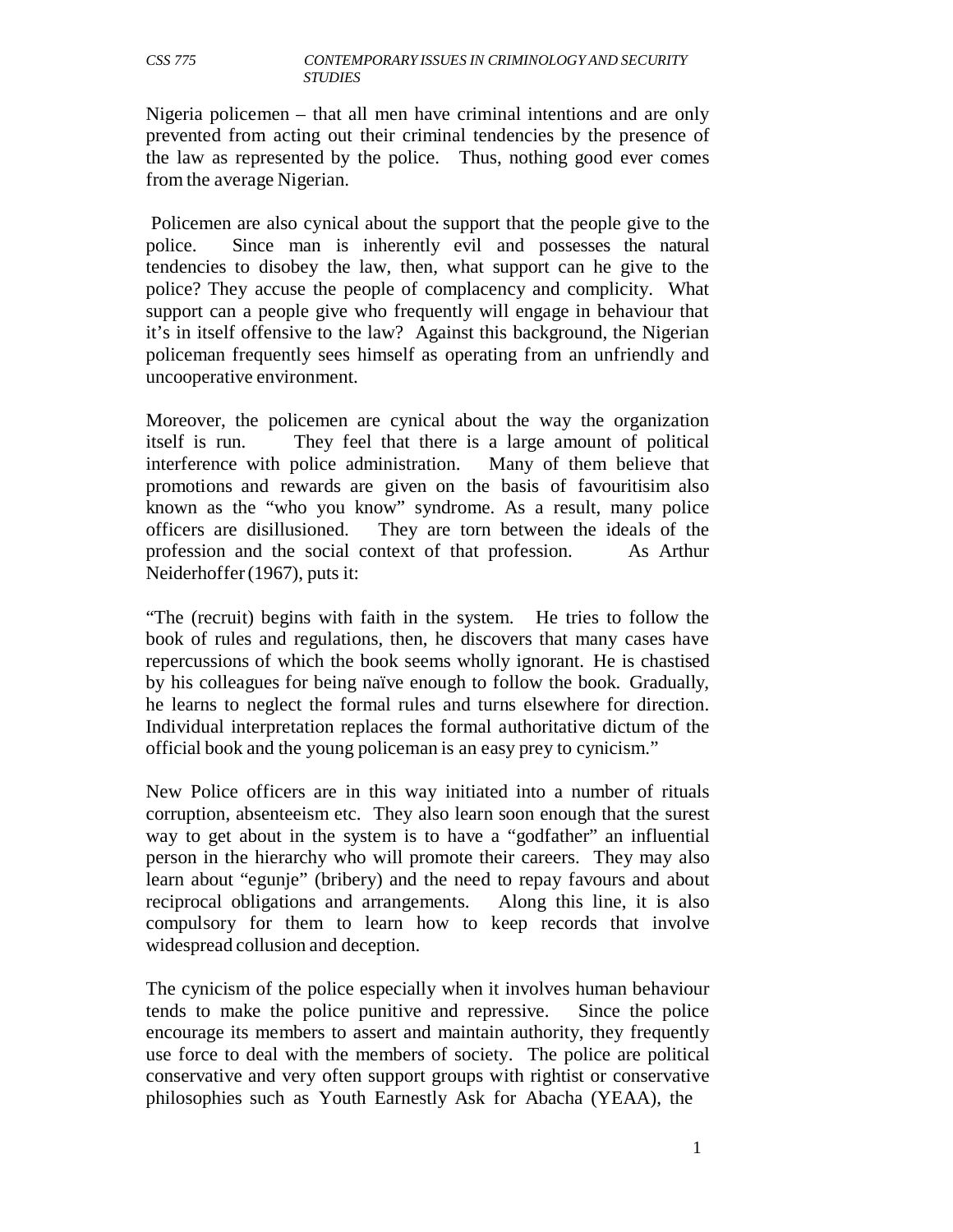Obasanjo and Atiku Solidarity Organization, the PDP etc. They also adhere strongly to middle class values.

While the Nigeria policemen support conservative pro-government groups they are quite likely to stereotype various ethnic and class gossips. They are markedly unsympathetic to ethnic minority groups such as Movement for the Survival of Ogoni People (MOSOP), Ijaw Youth Congress (IYC), Odua Peoples Congress (OPC) etc, the poor, labour movements and other underdog groups. The police for example have negative feelings about the Ijaw Youth congress (IYC). They tend to embrace the stereotypes that the Ijaw youths are lazy, prone to violence, and grossly irresponsible. Thus in the 1980s they attributed civil disorder and restiveness in oil producing communities to failings in the oil producing communities themselves, disrespect for law, indiscipline, and agitation. They give credence to poverty discrimination, deprivation, pollution and frustration as causes. In fact, they believed that members of these communities were enjoying the best of Nigeria and had come to be favoured. As for themselves, the police in these communities believe that indifferent and very hostile persons, who hate peace and frequently resort to violence at the least provocation, surround them.

Although efforts have been made by the police to promote good public relations and increase police-community communications, policemen in their role tend to be introverted and secretive. Policemen are unwilling to discuss police work with the public. Very often, especially on sensitive issues, the police have an official policy against the discussion of police business with the public even if such knowledge would have doused tension and increase the peoples rating of the police. At the individual level, where officers keep their own companies and reduce the contacts with individual members of society to the barest minimum, they belong to police traditional organizations and attend social functions involving the police with notable frequency. This social pattern results especially because civilians are suspicious and uneasy even in the presence of off-duty policemen.

Partly because of this isolation and the nature of police work, which takes place in an atmosphere of danger and insecurity, the police tend toward a high degree of solidarity. Publicly, they tend to support each other and refrain from criticizing one another. However, the feelings of fraternal solidarity and loyally should not be exaggerated. Ethnic, religious and other tensions are often divisive forces, which continue to plague the police. But as soon as there is outside criticism, the police unite.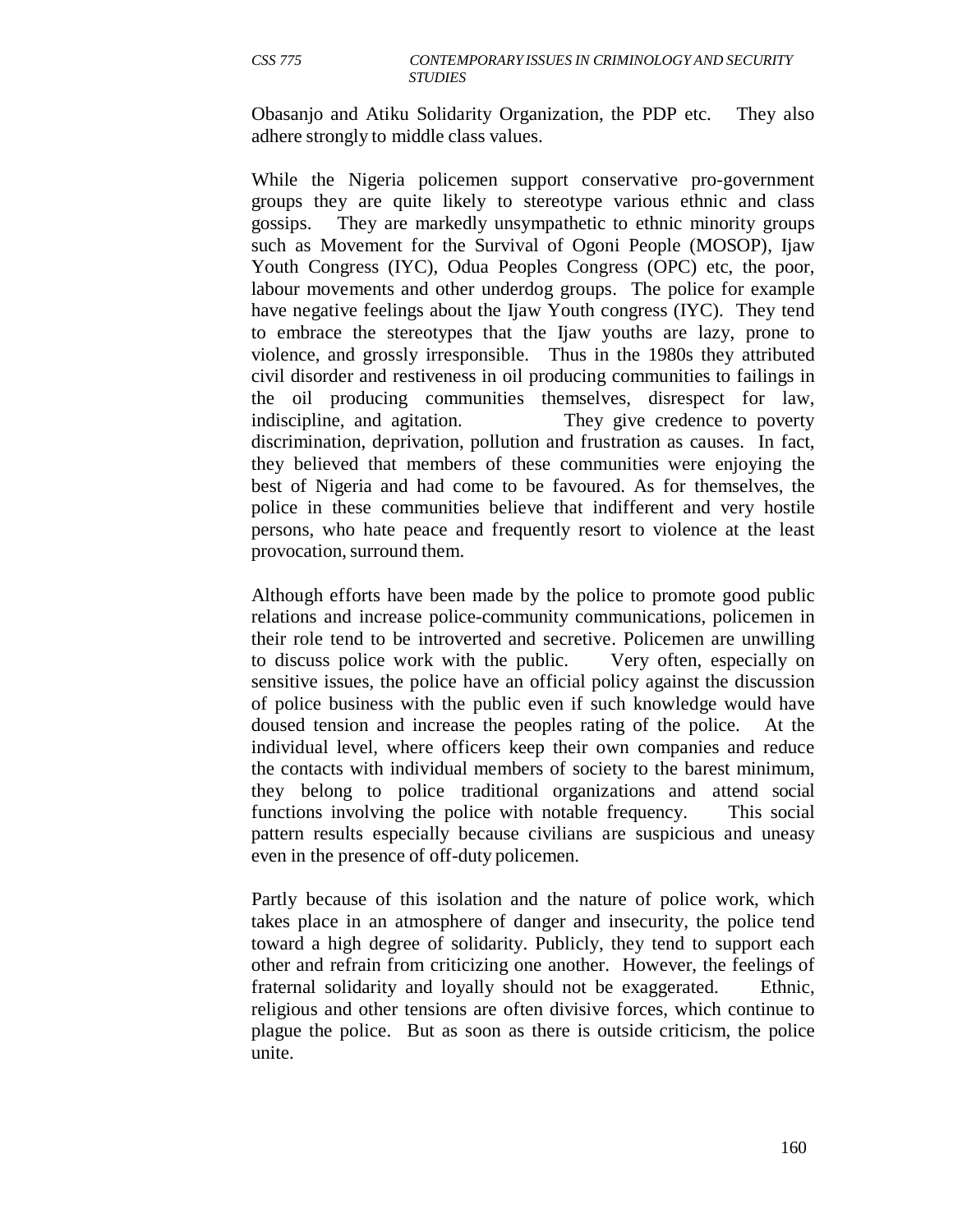Police solidarity has a practical foundation, police work is dangerous and the danger tends to draw the members together. For example, when a police officer is killed, the police leave no stone unturned in bringing the culprit to sanction. Also, any police officer in trouble no matter his ethnic, religious and class affiliations, can count on the support of fellow officers. Because of the danger inherent in their work, policemen place a high value on teamwork and cooperation, which must come instantaneously and automatically without time for deliberation.

Police solidarity runs vertically up and down the command structure, as well as horizontally among the officers. Thus, the police organization is difficult to control from outside. It is almost invulnerable to ordinary forms of executive or civilian control. Some forms of misconduct such as the unjustified firing of a weapon are widely accepted by the police. Police officers who unjustifiably fired their weapons were rarely subject to strong disciplinary measures. Thus, such misconduct, which, frequently leaves a member of the public, maimed or killed, and which are apparent violations of both the letter and the spirit of police policies, are cordoned either by outright justification or by extremely mild discipline.

In Nigeria, the police has a culture of hostility and its hostility has many targets – elected officials, the pres, leaders and spoke-persons for minority and rights groups, organized labour, judges, students and the public in general. They often see themselves as 'pawns' in a political game over which they have no control. They attack the hypocrisy of the Nigerian system especially in political class and attribute their anger and frustration to a soft, permissive, over legalized society, which frequently imposes restriction on police authority thereby allowing criminal activity to thrive. Frequently, they attack courts accusing judges of being unconcerned with true justice by releasing dangerous criminals, enforcing unrealistic standards, ignoring the practicalities of law enforcement and for disregarding the law itself.

Policemen have responded to their alienation and frustration by becoming more militant politically, and by increased unionization. These responses in a sense are methods for defending themselves in a hostile and threatening environment. Police strikes which for a long time was a taboo is now being witnessed. The police now engage in work actions with increasing frequency. They may not call it a strike, but refer to it instead as a show of dissatisfaction. But whatever the label, policemen in Nigeria are no longer reluctant to use such actions to further their interest.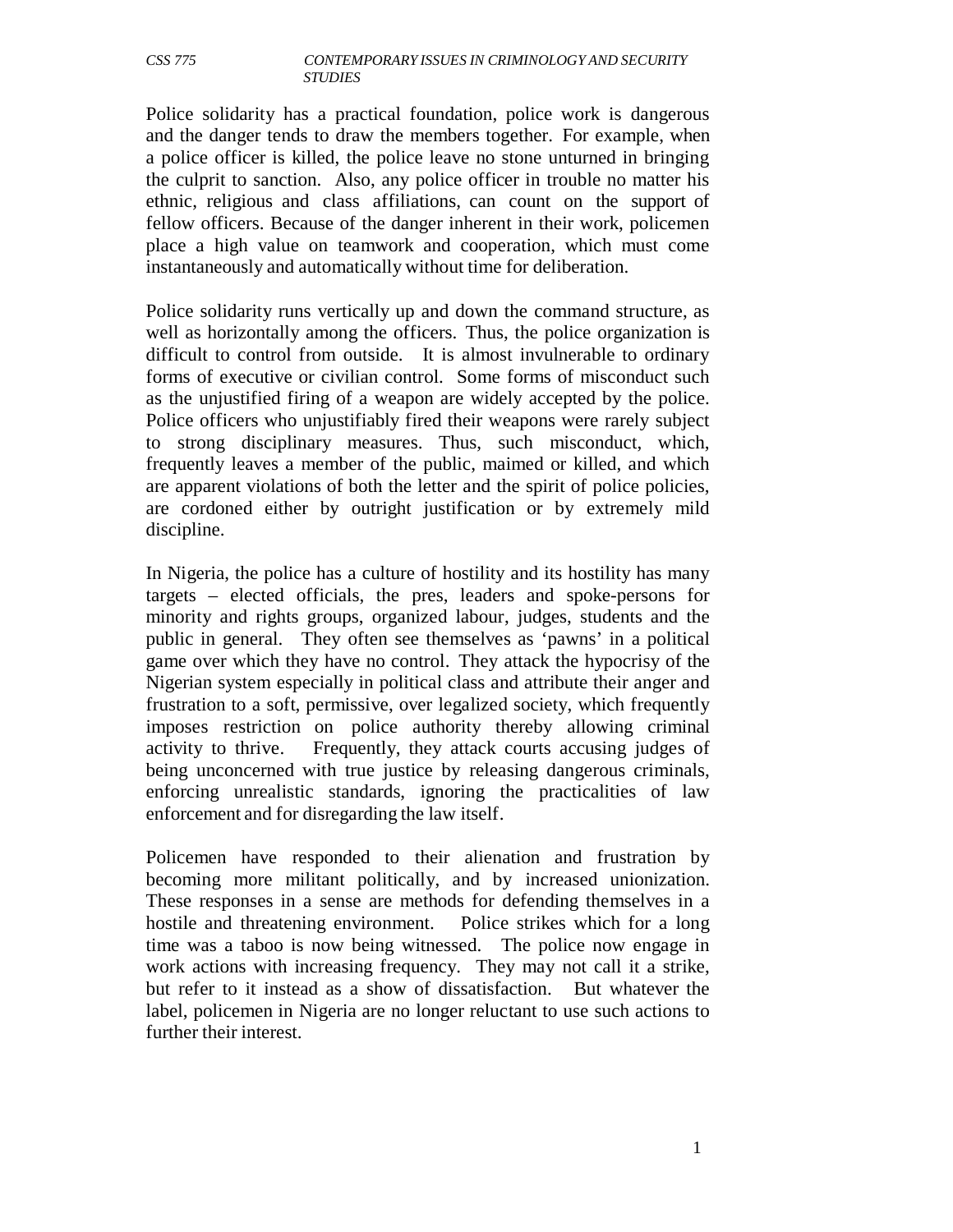## **3.3.1 Roots of Police Behaviour**

Many writers and social commentators have observed that there is a distinctive pattern of police behaviour. That policemen, by virtue of the nature of their work and the personality disposition they bring to the discharge of that work are set apart from other members of the society. If this is true, then we may need to ask a pertinent question: why and how does this behaviour come about? What are the roots of this behaviour pattern that is so distinctively police? Are particular personality types attracted to police work or do the particular environment in which the police actually operates shape and determine the attitudes and conduct of the police?

Social scientists have for long been interested in the personality type known as the authoritarian personality. This personality type has variously been associated with such authoritarian traits as toughness, racial and ethnic prejudice, power, low tolerance of ambiguity (tended to see things in strict good/bad terms) cynicism, aggressiveness and conventionalism. These traits are also linked to police work to varying degrees. Thus, it has been hypothesized that police work attracts authoritarian personality types. We can pitch this against the intense pressure of police work, which shapes and modifies behaviour itself.

Police work traditionally has been attractive to working-class males who see it as a means of achieving relative financial security and escaping the poverty associated with chronic unemployment. Therefore, police behaviour reflects this fact. Consequently, police language is crude and its banter is landed with sarcasm and ethnic stereotypes. This is partly a result of the fact that working-class talk itself is crude and filled with stereotypes. In their work style, policemen also reflect a working class manner. They have an overriding concern with maintaining self-respect and are preoccupied with showing their masculinity. These are recurring concerns of working-class men. Apart from these, the police are not sticklers for rules. On the contrary, they have shown much contempt and dislike for these rules and prefer the direct approach in action and language. According to Skolnick (1966), this is due to the constant pressure of physical danger that accompanies normal police work and which constantly reminds the police that they have to stick to the basics.

## **4.0 CONCLUSION**

The professional ethics of law enforcement agents/ security personnel sometimes conflicts. However, they must be able to study people and their habits to enable them bring their professionalism to active action in cracking crime.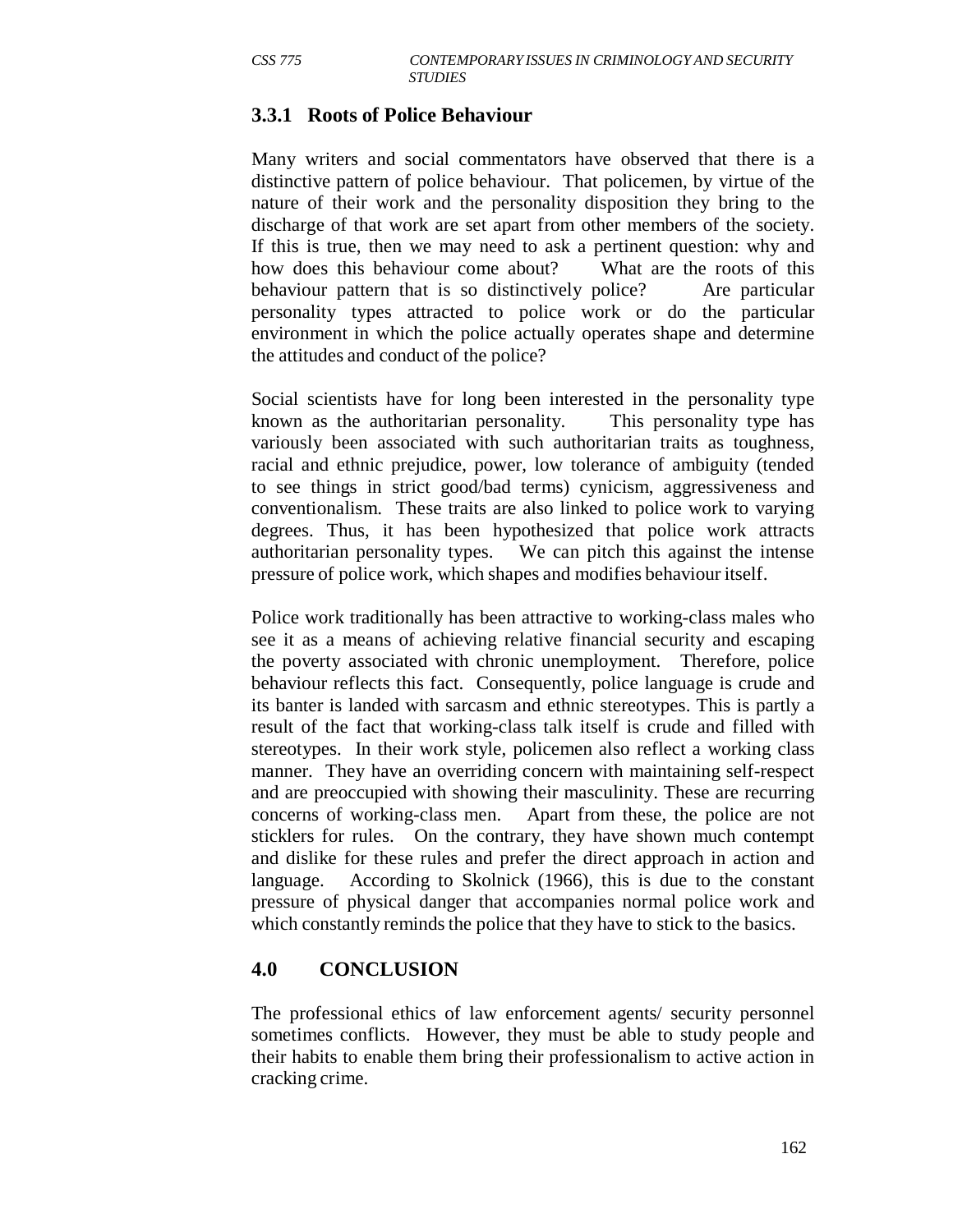# **5.0 SUMMARY**

In this unit, you have learnt about the necessary professional ethics required by both formal and informal security agents. This unit highlighted the general ethics required by security personnel and distinguished professional character from private character.

# **6.0 TUTOR-MARKED ASSIGNMENT**

- 1. Distinguish between professional character and private character.
- 2. Explain the general professional ethics for law enforcement agents/security personnel.

# **7.0 REFERENCES/FURTHER READING**

Igbinovia, *et al* (2003). *Crime and Delinquency in Nigeria; Theories, Patterns and Trends*. Benin City: Kryme Monitor Books.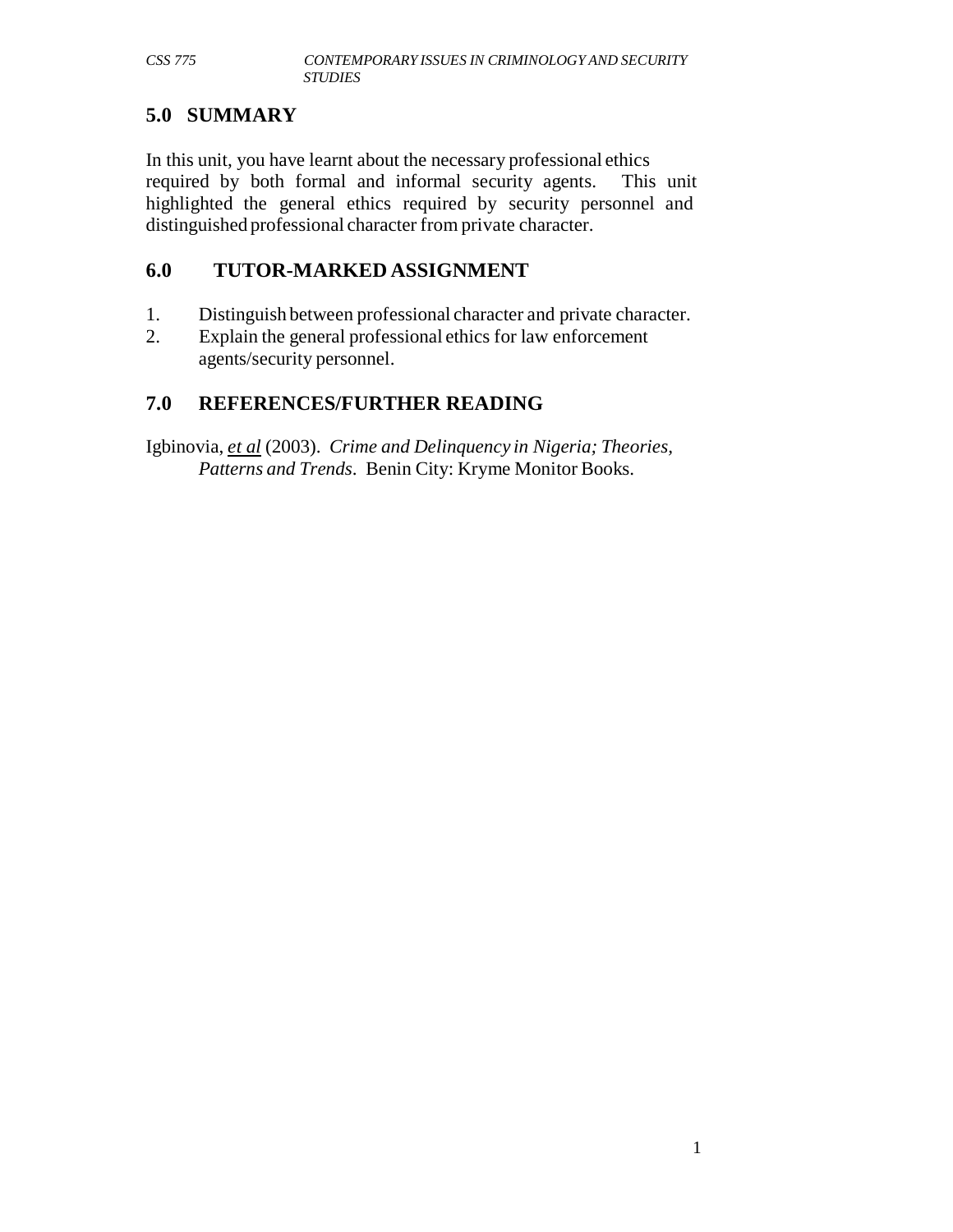# **UNIT 6 HUMAN RIGHTS AND SOCIAL JUSTICE IN NIGERIA**

#### **CONTENTS**

- 1.0 Introduction
- 2.0 Objectives
- 3.0 Main Content
	- 3.1 What is Human Rights?
		- 3.1.1 Social Justice and Human Rights
		- 3.1.2 Categories of Rights in Nigeria.
			- 3.1.2.1 Civil Liberty: Rights of Citizen
				- 3.1.2.1.1 Political Rights
				- 3.1.2.1.2 Civil Rights
				- 3.1.2.1.3 Economic Rights
				- 3.1.2.1.4 Educational Rights
				- 3.1.2.1.5 Social rights
	- 3.2 A Brief History of Human Rights
	- 3.3 Individual Rights and Social Justice
- 4.0 Conclusion
- 5.0 Summary
- 6.0 Tutor-Marked Assignment
- 7.0 References/Further Reading

# **1.0 INTRODUCTION**

Nigeria is a pluralistic human society, with multi-ethnic, multi-religious and multi-cultural communities. Some authorities put the number of cultural groupings and systems in the country at some three hundred and seventy-four (Otite, 1990). This complexity tend to create and exacerbate the potential for conflict over contested issues such as the attempt to balance the right to free speech and the right to freedom from incitement to ethnic, cultural and religious hatred over equitable distribution of economic resources and power. Thus, a sense of citizenship and harmonious society can be encouraged through developing a pluralistic human rights culture that stipulates mutual respects between individuals from different ethno-religious and cultural entity, in order to create a just and crime free society.

# **2.0 OBJECTIVES**

At the end of this unit, you should be able to:

define what Human Rights is/are?

identify the categories of Rights in Nigeria that constitute Fundamental Human rights.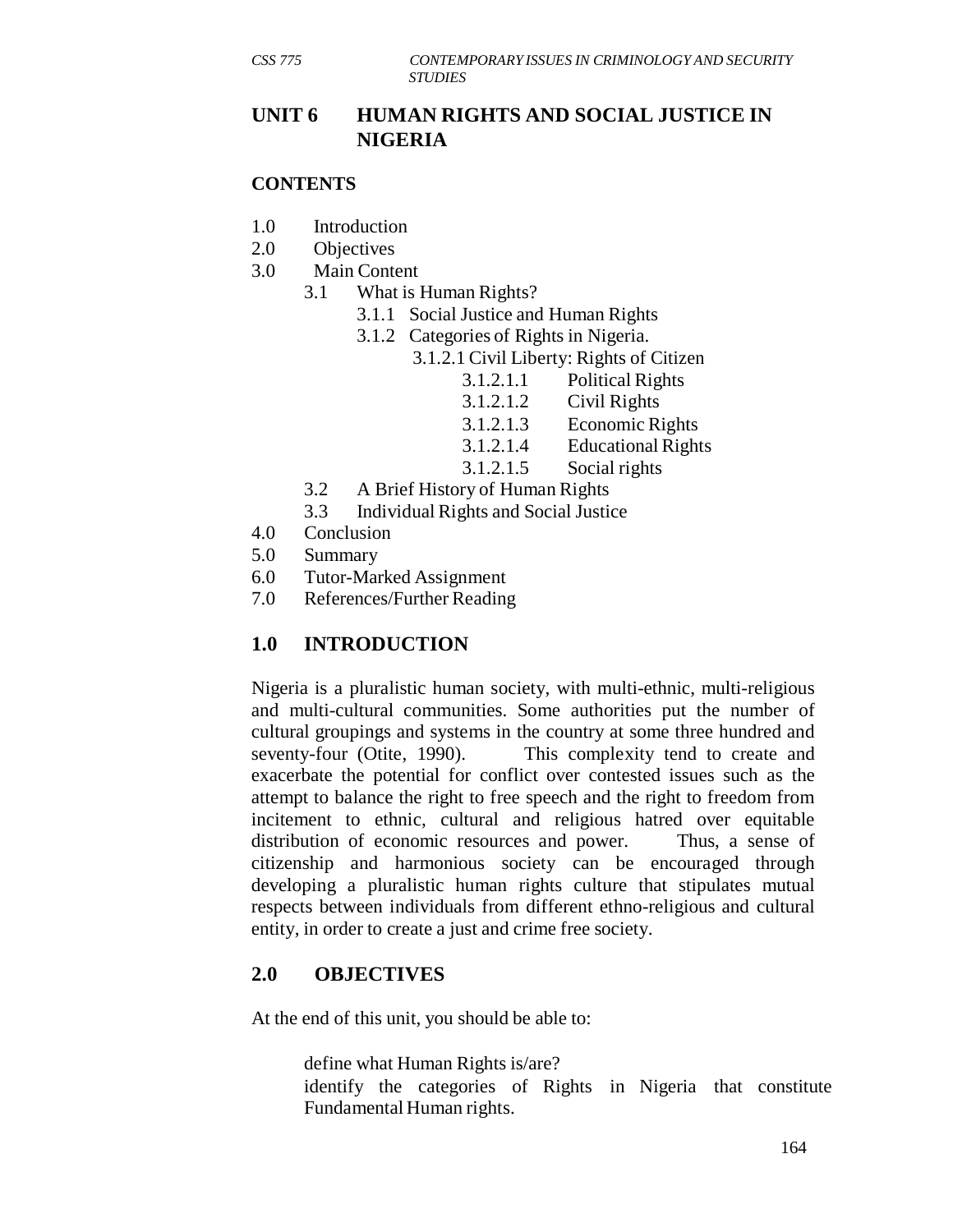recount a brief History of Human Rights

describe the relationship between Individual Rights and Social Justice.

# **3.0 MAIN CONTENT**

# **3.1 What is Human Rights?**

These are the aggregate of the rights recognized by the state. That is, by law and which are guaranteed by the state. (Appadorai, 1975).

The adoption of human rights is necessary to 'lay down the moral minimum'. This, on its own, is not enough though to produce a more harmonious society. Whatever, the state stipulates, only the development of mutual respect in every day life between individuals from different communities can secure a harmonious society; and a society free of crime.

# **3.1.1 Social Justice and Human Rights**

The two concepts have been consistently and constantly interchanged in terms of usage by both scholars and non-scholars alike. Thus for the purpose of academic convenience and analysis, it is important for the witness to draw out the basic distinctions between both terms.

From the preceding definition of social justice, it was established that 'social justice' is based more on moral principles with a strict consideration that is socially necessary. However, since state exist not to enforce morals but to enforce what is socially expedient (law), it is still conveniently practicable that most states enforce both morals and law in order to make society possible and at the same time to make good individual for the purpose of development.

On the other hand, Fundamental Human Rights are strictly constitutional issues or matters of legality. For instance, the 1999 Constitution provides a detailed chapter on the fundamental rights of individual. The Fundamental Human rights guaranteed under the 1999 Constitution are:

The Right to life The Right to dignity of human person The Right to fair hearing The Right to private and family life The Right to freedom of thought, conscience and Religion The Right to freedom of expression and the Press The Right to peaceful assembly and association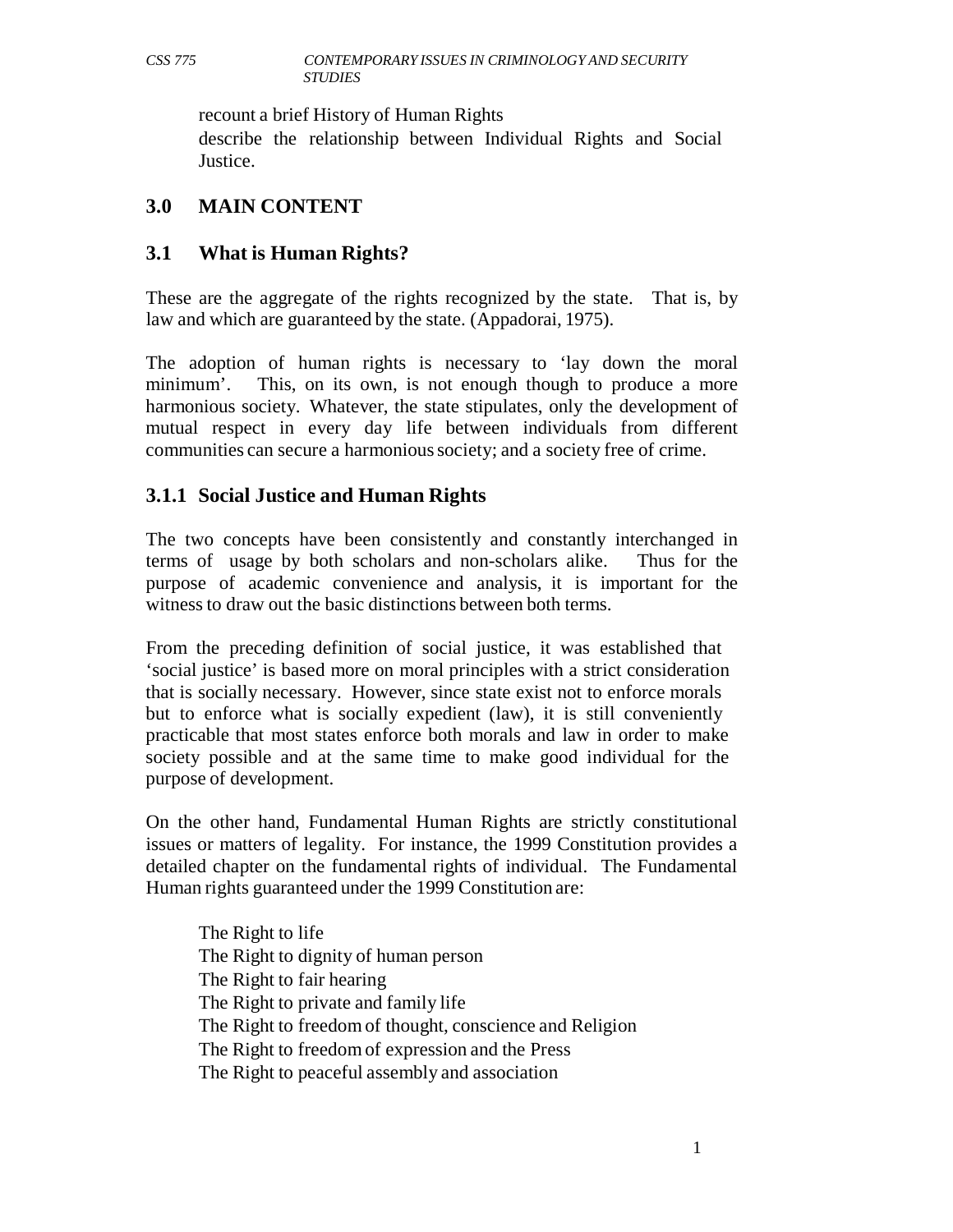The right to freedom from compulsory acquisition of property and limited rights to legal aid in the enforcement of these rights.

The 1979 Constitution being formerly the supreme or fundamental law of the land was binding on government and individuals alike.

Thus, while a violation of fundamental human rights could be enforceable in the law courts, social justice issues are in most cases not justifiable. For instance, social justice emphasizes issues like equality of all individuals in society. Strictly speaking, such issues are moral issues. In other words, the sphere of 'social justice' is more elaborate amorphous, and unlimited as it encompass all issues of fundamental human rights as well as issues that are controlled or enunciated by public policy enactments – like Health for all by the year 2000, availability of water supply, good network of roads and educational facilities for all in the nearer future. These are issues that border on 'social justice' but are more technical to being legal.

Therefore, while abuse or violation of fundamental human rights of the individual could be considered as 'social injustice', not all complaints of social injustice could be considered as a violation of the individual fundamental human rights. That is to say, the scope of coverage of fundamental human rights are more definite, restricted and documented in the constitution of any nation state.

Fundamental human rights are generally taken to mean political rights and civil liberties and social rights are often impeded by strategies of unequal development and by the unjust international economic order. That is, the sharp divide between developing and developed nations tend to affect 'social justice' at a higher level where the developing countries are worst hit by international policy decisions often in favour of the developed world. In other words, it would be difficult for individuals to press for fundamental human rights without strict recourse to the underlying principles of morality (social justice). It is only in so doing that very meaningful relationship can be established in nation states like Nigeria.

#### **3.1.2 Categories of Rights in Nigeria**

There are many categories of rights recognized by the 1999 constitution of the Federal Republic of Nigeria in Chapter IV, Section 33 to 46. Some of these rights are discussed in the sub units below.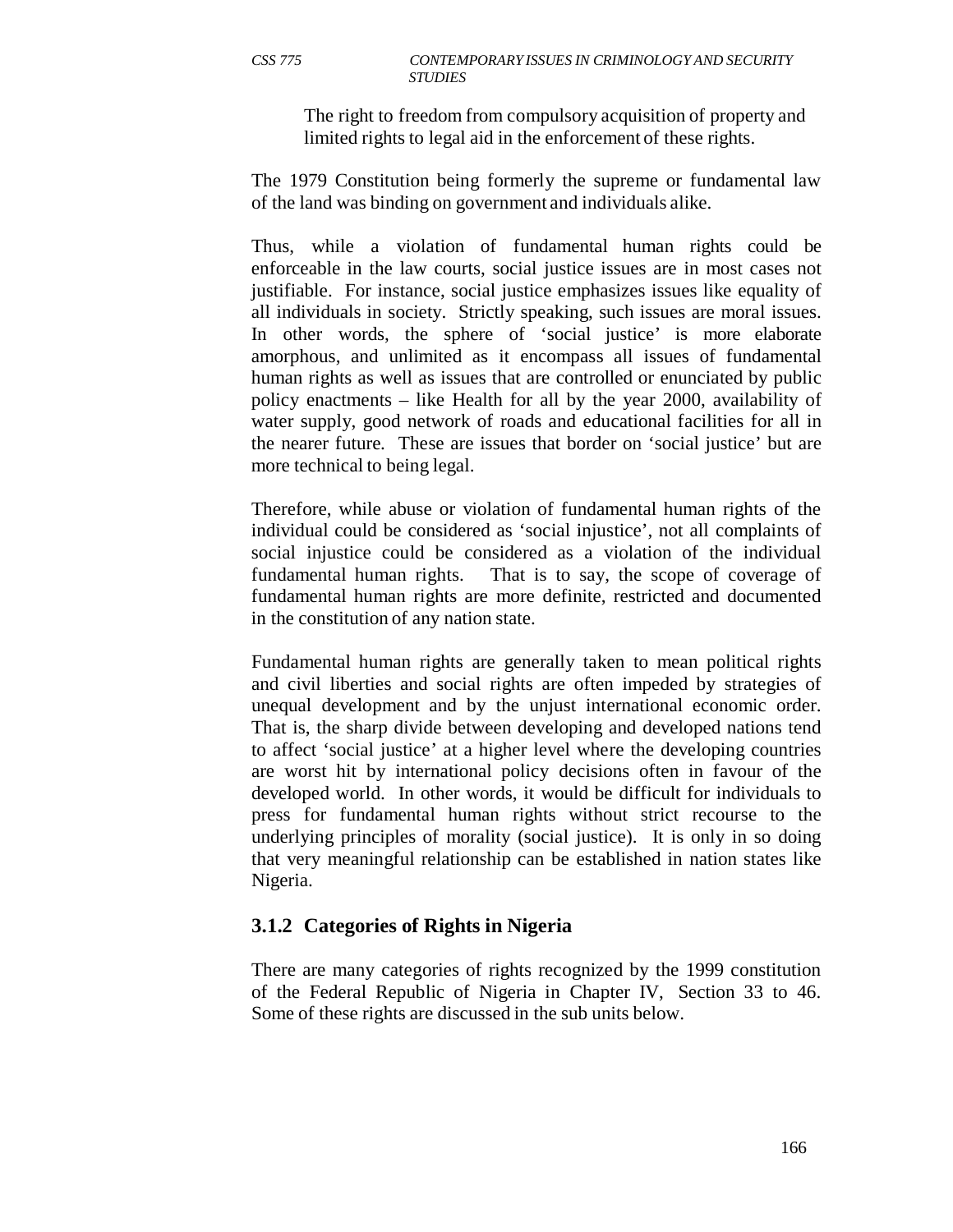# **3.1.2.1 Civil Liberty: Rights of Citizens**

This consists of the rights and privileges which the state creates and protects for its citizens. The most important of these rights and privileges the citizens of any state enjoy can be grouped into two groups as follows:

Political rights, and; Civil Rights.

These are explained in the next sub units.

# **3.1.2.1.1 Political Rights**

This provides that every adult citizen is entitled to vote or be voted for in any election unless and, until he is disqualified by competent authority of the state.

### **3.1.2.1.2.1 Civil Rights**

These are rights that inheres in the individual. They are *ipso facto*  protected, by the basic law or the constitution and indeed the legal processes of the state. The rights are:

Right to life Right to dignity of human person Right to personal liberty Right to fair hearing Right to freedom of thought, conscience and religion Right to private and family life Right to freedom of expression and the press Right to peaceful assembly and association Right to freedom of movement. Right to freedom from discrimination Right to private property.

# **3.1.2.1.3 Economic Rights**

In section 18, sub-section 2 of the 1999 constitution provides *inter alia* that:

The economic system should be operated in such a way as to enhance or encourage the distribution of wealth or the means of production rather than its concentration in a few individual or a group.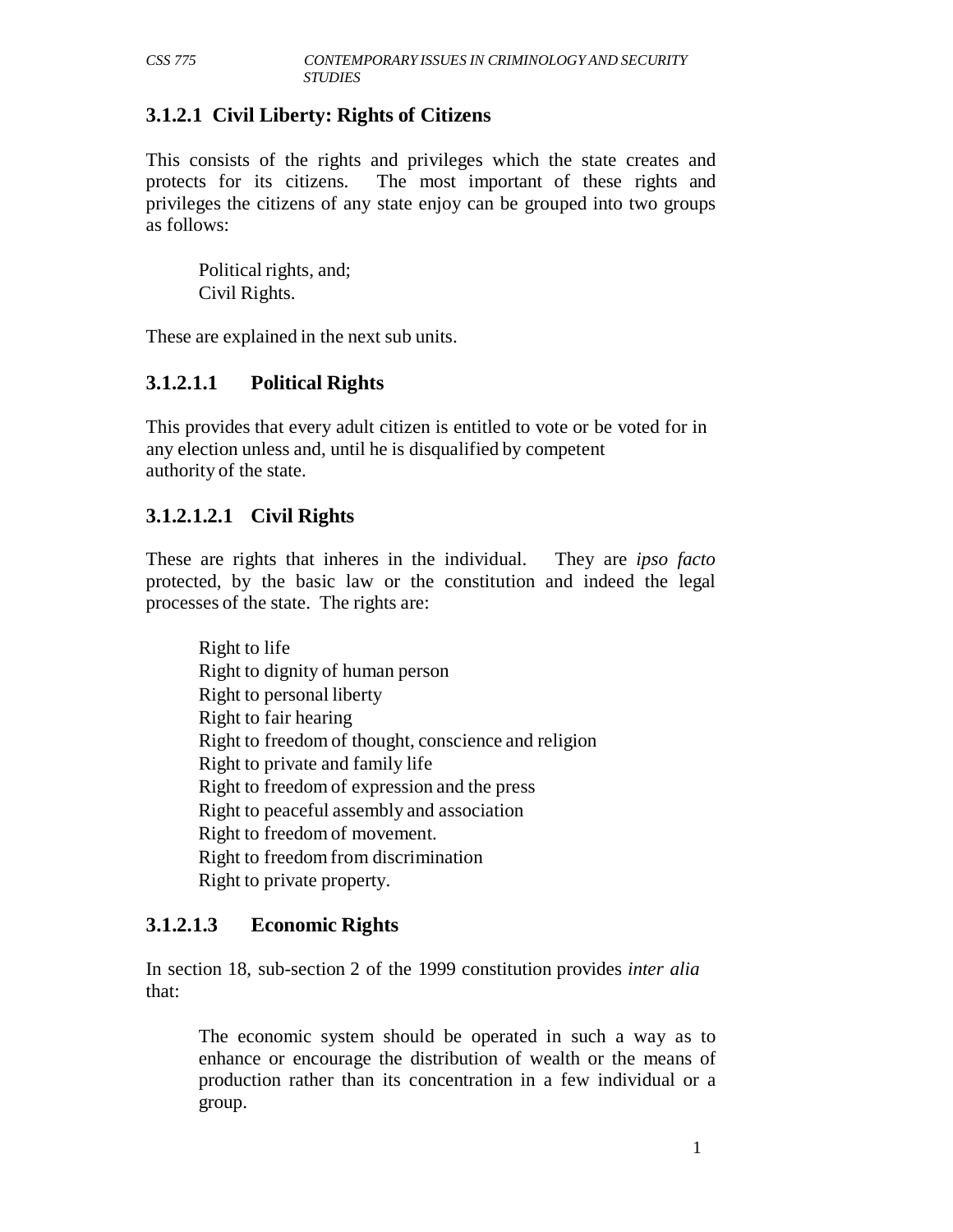#### *CSS 775 CONTEMPORARY ISSUES IN CRIMINOLOGY AND SECURITY STUDIES*

Provision of suitable and adequate shelter, food, minimum living wage, old age care and pension, and unemployment benefit for all Nigerian citizens.

# **3.1.2.1.4 Educational Rights**

The constitution provides that equal and adequate educational opportunities be available at all levels to the citizen. It provides *inter alia* that the government shall when practicable provide the people with free, compulsory and universal primary education, free secondary education, free university education and free adult literacy programme.

# **3.1.2.1.5 Social Rights**

These include that, every citizen shall have equality of rights, obligation and opportunities before the law; and that the independence, impartiality and integrity of courts, law and easy accessibility there-to shall be secured and maintained, etc.

Accordingly, and as suggested by Okoli and Okoli ((1990), citizens have certain obligations vis-à-vis the state which are inextricably associated with the rights and privileges that they enjoy as members of the state.

These obligations are outline below:

A citizen is expected to place the interest of the state before any other interest.

Prompt payment of taxes.

Obedience to laws of the state.

Defence of the state against internal and external enemies.

Upholding the honour and dignity of the state.

Respecting the symbol and symbolism of the state.

Paying the supreme sacrifice for the state when its continued existence or its territorial integrity is threatened.

#### **SELF ASSESSMENT EXERCISE 1**

- 1. List any five (5) rights under the civil rights categories.
- 2. Define political rights?

# **3.2 A Brief History of Human Rights**

The idea of 'rights' has been championed in many different ways through history. However, the modern Western conception of rights may be traced through the English Magna Carta to the U.S. Declaration of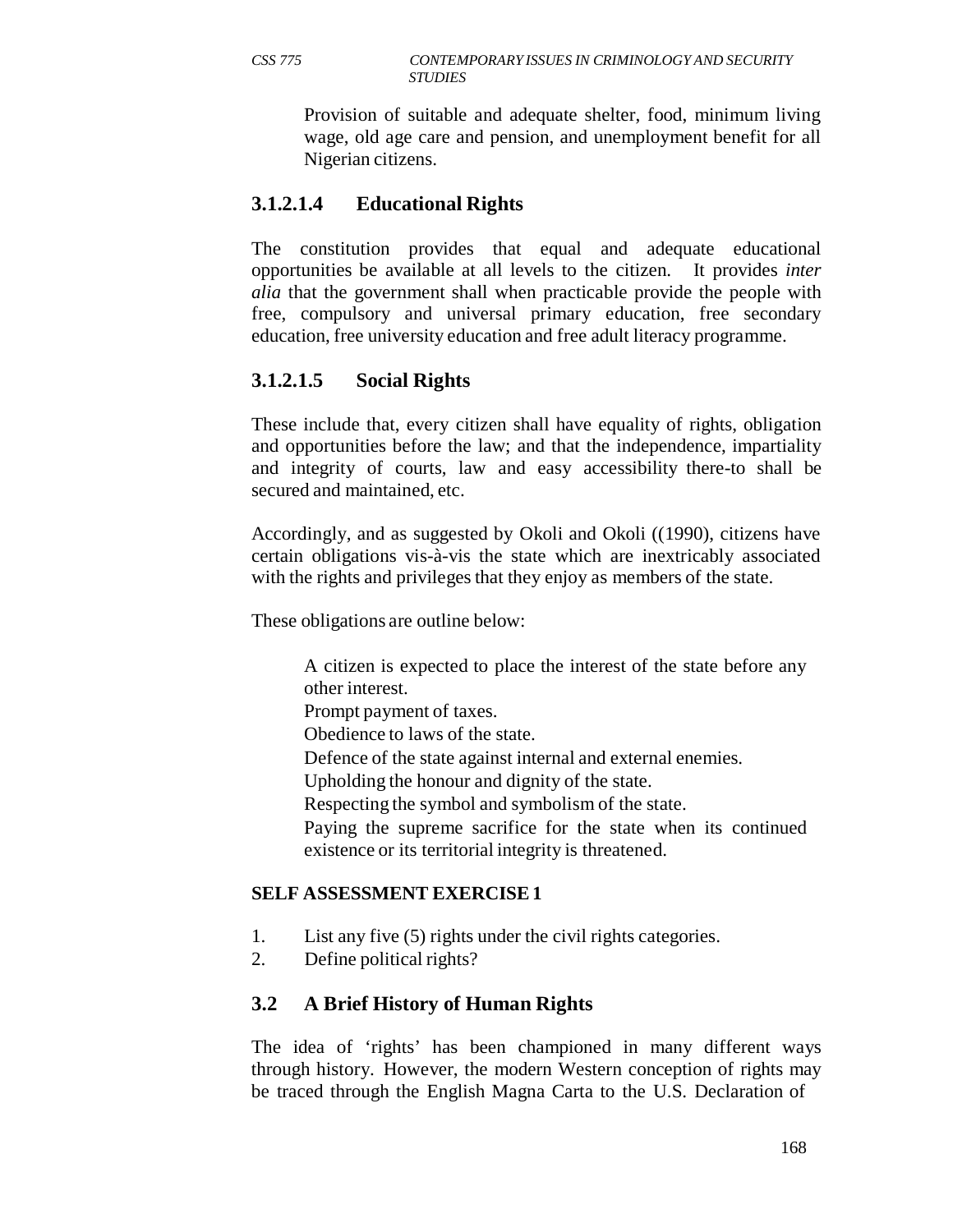Independence and constitution, and the French Declaration of the Rights of Man and the citizen.

In the wake of international concern over the Holocaust on December 10<sup>th</sup> 1948, the General Assembly of the Untied Nations proclaimed a Universal Declaration of Human Rights, which included the Right to life, Liberty and Security of Person; Recognition everywhere as a person before the law; Freedom of movement; and nationality; Freedom of thought, conscience and religion; Freedom of peaceful assembly and association and freedom to take part in government (Marshall, 1998:568).

# **3.3 Individual Rights and Social Justice**

Social justice is used interchangeably with human rights. However, in a global world as in the lives of states, conflict is inevitable, but the end must be the attainment of respect for the 'rights of all groups, a recognition of their identity and an acknowledgement of the principle of solidarity (Omoyibo and Oriakhi, 2002: 169). But for the purpose of academic convenience, there is a clear distinction between human rights and social justice. While social justice is based on moral issues/principles, Fundamental Human Rights are strictly issues or matters of legality. In other words, they are constitutional matters. So, while all Fundamental Human Rights issues are justiceable the reverse is the case for Social Justice matters.

In the words of Plato, "the rules that make society possible also make men good". Consequently, social justice is the condition of every other virtue of the state that predisposes the individual as a criminal offender or a conformist and responsible citizen.

In the Nigerian context, the individual assessment of himself in terms of the indices (objective), of what constitutes absolute social justice include:

Pull employment for all citizens. A national minimum wage compatible with decent living and economic well-being. Free education at all levels. Free medical services. Modernization of agriculture. Improvement in infrastructural facilities. A comprehensive social insurance scheme.

For all citizens and in addition, a strict guarantee of the fundamental human rights of the individual as enshrined in the Constitution. The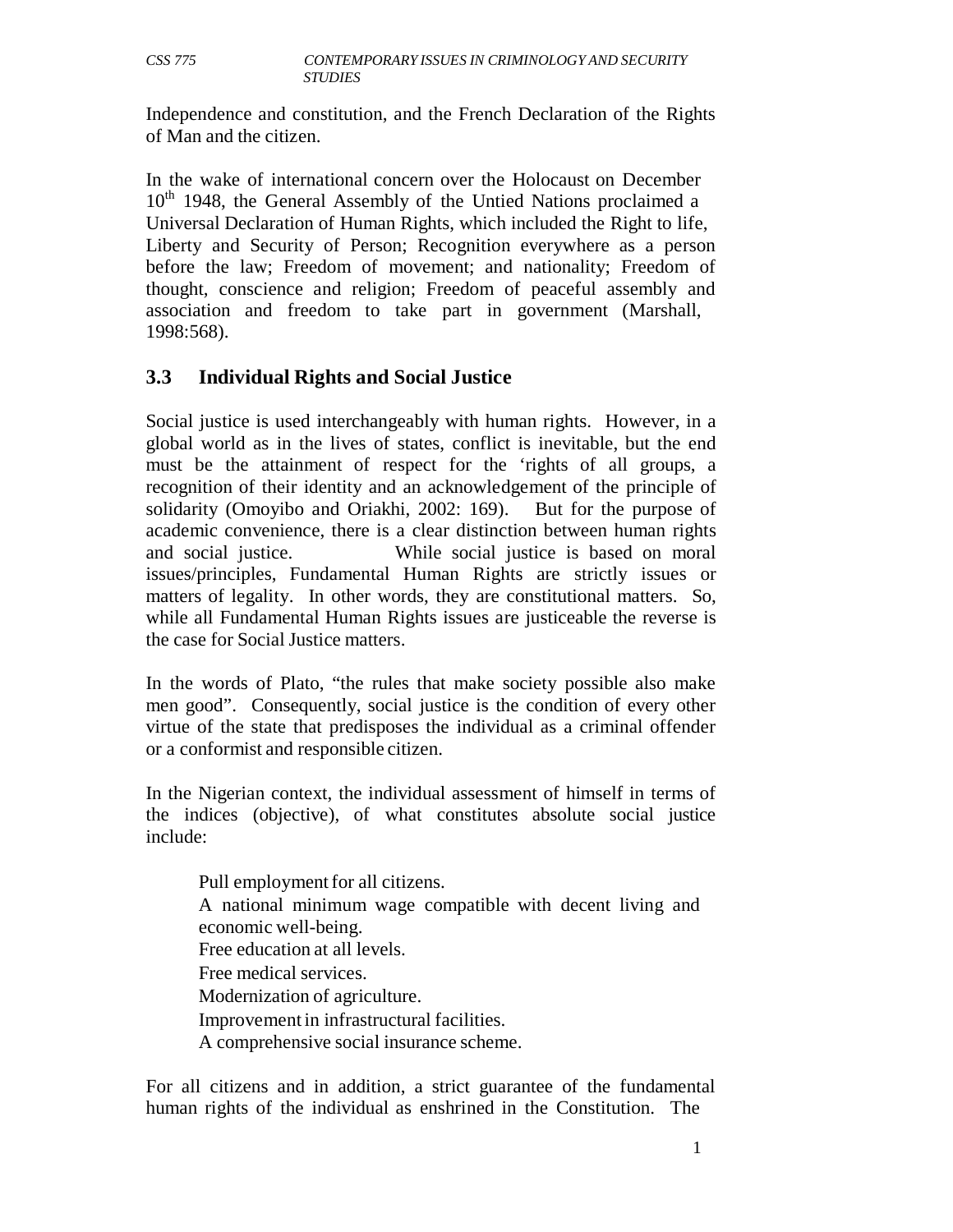#### *CSS 775 CONTEMPORARY ISSUES IN CRIMINOLOGY AND SECURITY STUDIES*

average Nigerian proposes a situation where the major indices of 'social justice' would not simply be seen as 'moral issues' that are conventionally adopted but justiceable. The belief is that, it is only under this condition that the individual as a propelling force of development could be optimized.

Moreso, social justice relates to the sanctity of the individual as well as his rights within the socio-political milieu in which he/she is located. As a result, the individual is entitled to a bundle of rights, privileges and morals among which are the right to life, the right to property and the right to participate in the political process of his country.

# **4.0 CONCLUSION**

For all citizens, a strict guarantee of the fundamental human rights of the individual as enshrined in the constitution and an assurance to the average citizen that the major indices of "social justice" are not simply seen as "moral" issues but justiceable can propel the individual as an agent of positive change in society rather than a "Criminal Mind".

# **5.0 SUMMARY**

In this unit, you learnt what are fundamental human rights and how they are related to issues of social justice. This unit also taught you how to understand the categorization of the human rights and the responsibilities (obligations) of citizens to the state in return for the guarantee of those rights. Above all, you learnt that a guarantee of those rights can help deter the average individual from engaging in criminal activity.

# **6.0 TUTOR-MARKED ASSIGNMENT**

- 1. What are the categories of Rights we have in Nigeria?
- 2. Describe briefly the relationship between individual Rights and Social Justice.

# **7.0 REFERENCES/FURTHER READING**

- Appadorai, A. (1975). *The Substance of Politics*. London: Oxford University Press.
- Okoli, E. F. and Okoli, F. C. (1990). *Foundations of Government and Politics.* Onitsha: African – Fep Publishers.